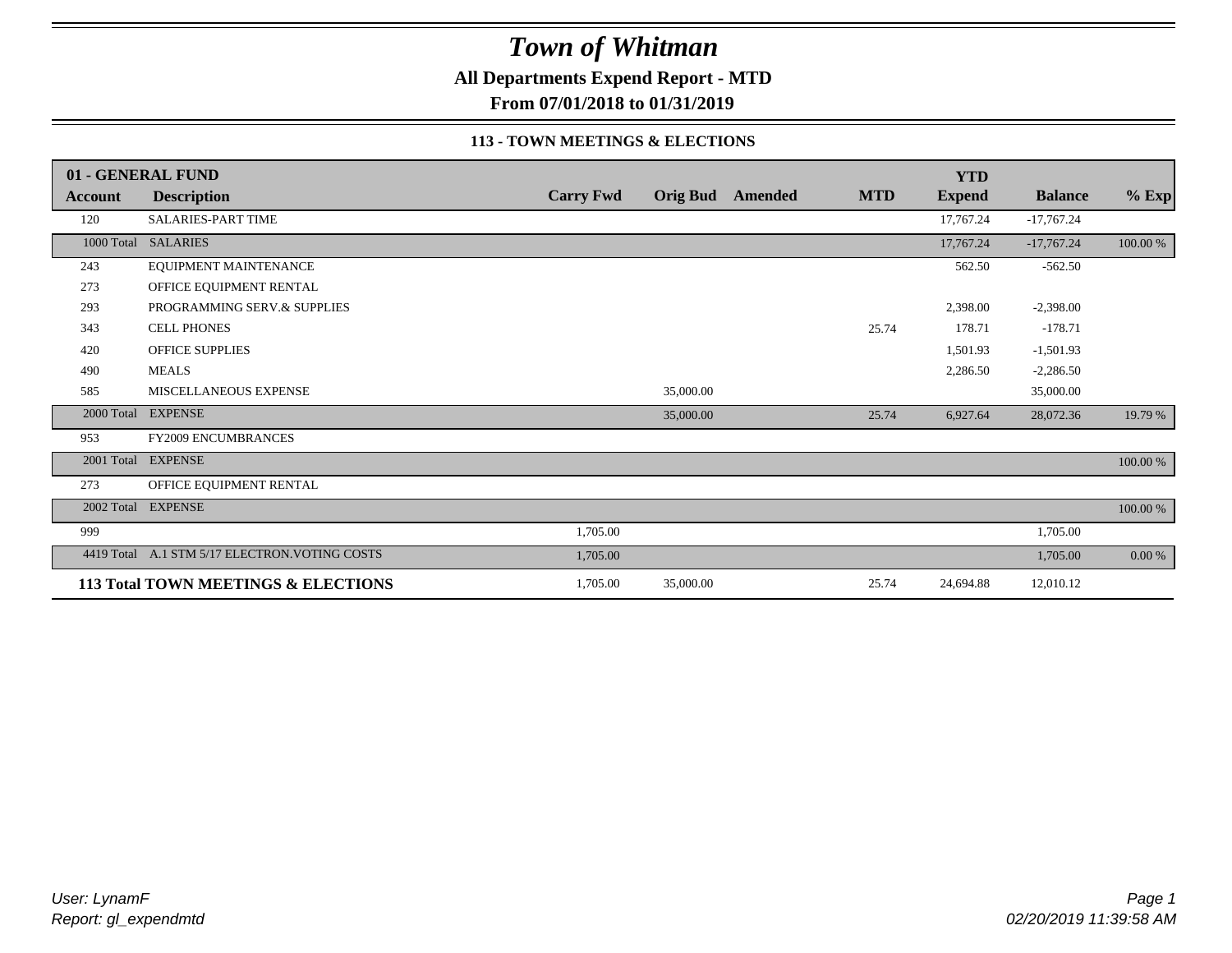### **All Departments Expend Report - MTD**

### **From 07/01/2018 to 01/31/2019**

#### **114 - MODERATOR**

|         | 01 - GENERAL FUND          |                  |                         |            | YTD           |                |            |
|---------|----------------------------|------------------|-------------------------|------------|---------------|----------------|------------|
| Account | <b>Description</b>         | <b>Carry Fwd</b> | <b>Orig Bud</b> Amended | <b>MTD</b> | <b>Expend</b> | <b>Balance</b> | $%$ Exp    |
| 120     | SALARIES-PART TIME         |                  |                         |            |               |                |            |
|         | 1000 Total SALARIES        |                  |                         |            |               |                | $100.00\%$ |
|         | <b>114 Total MODERATOR</b> |                  |                         |            |               |                |            |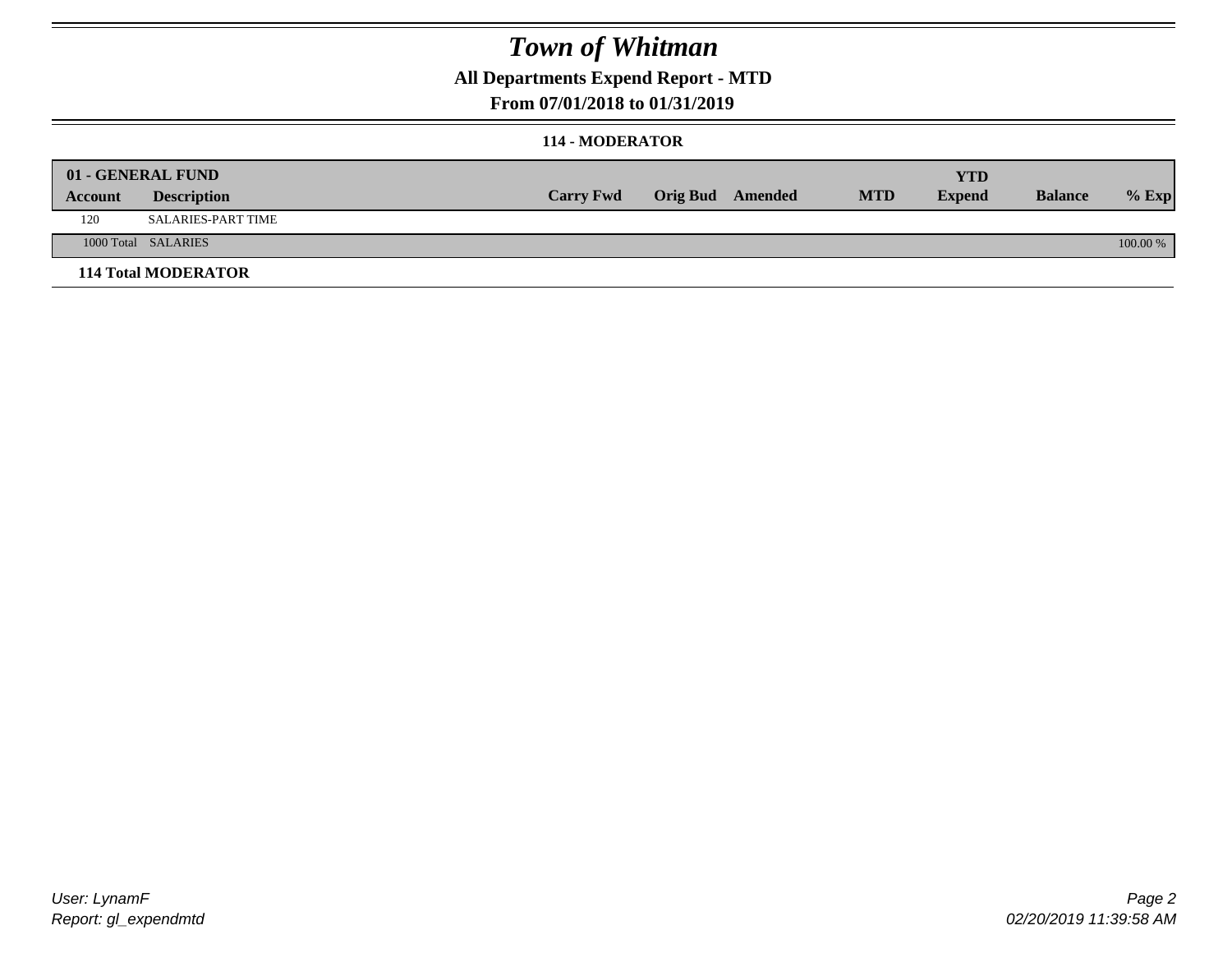### **All Departments Expend Report - MTD**

### **From 07/01/2018 to 01/31/2019**

#### **122 - SELECTMEN**

|                | 01 - GENERAL FUND            |                  |           |                         |            | <b>YTD</b>    |                |            |
|----------------|------------------------------|------------------|-----------|-------------------------|------------|---------------|----------------|------------|
| <b>Account</b> | <b>Description</b>           | <b>Carry Fwd</b> |           | <b>Orig Bud</b> Amended | <b>MTD</b> | <b>Expend</b> | <b>Balance</b> | $%$ Exp    |
| 110            | SALARIES-BOARD MEMBERS       |                  |           |                         |            |               |                |            |
| 111            | SALARIES-ADMINSTRATIVE       |                  |           |                         |            |               |                |            |
|                | 1000 Total SALARIES          |                  |           |                         |            |               |                | 100.00 %   |
| 115            | SECRETARIAL                  |                  | 47,100.00 |                         | 4,684.88   | 28,018.22     | 19,081.78      |            |
|                | 1001 Total SALARIES          |                  | 47,100.00 |                         | 4,684.88   | 28,018.22     | 19,081.78      | 59.48%     |
| 121            | <b>CLERICAL I</b>            |                  |           |                         |            |               |                |            |
| 123            | RECORDING SECRETARY          |                  | 1,681.00  |                         | 56.52      | 668.82        | 1,012.18       |            |
|                | 1003 Total SALARIES          |                  | 1,681.00  |                         | 56.52      | 668.82        | 1,012.18       | 39.78 %    |
| 211            | MUNICIPAL HEARINGS OFFICER   |                  | 2,500.00  |                         | 208.33     | 1,458.31      | 1,041.69       |            |
|                | 1004 Total SALARIES          |                  | 2,500.00  |                         | 208.33     | 1,458.31      | 1,041.69       | 58.33 %    |
| 121            | <b>CLERICAL I</b>            |                  | 1,209.00  |                         |            |               | 1,209.00       |            |
|                | 1005 Total SALARIES          |                  | 1,209.00  |                         |            |               | 1,209.00       | $0.00\ \%$ |
| 244            | OFFICE EQUIPMENT MAINTENANCE |                  |           |                         |            |               |                |            |
| 304            | <b>ADVERTISING</b>           |                  |           |                         |            | 184.25        | $-184.25$      |            |
| 340            | <b>TELEPHONE</b>             |                  |           |                         |            |               |                |            |
| 605            | <b>CONSULTING SERVICES</b>   |                  |           |                         |            |               |                |            |
| 420            | <b>OFFICE SUPPLIES</b>       |                  |           |                         | 22.53      | 251.82        | $-251.82$      |            |
| 585            | MISCELLANEOUS EXPENSE        |                  | 11,000.00 |                         |            | 334.43        | 10,665.57      |            |
| 710            | IN STATE TRAVEL              |                  |           |                         | 54.59      | 569.94        | $-569.94$      |            |
| 730            | <b>ASSOCIATION DUES</b>      |                  |           |                         |            | 3,340.05      | $-3,340.05$    |            |
| 731            | <b>MEETINGS</b>              |                  |           |                         | 2,745.01   | 4,048.71      | $-4,048.71$    |            |
| 870            | OFFICE EQUIPMENT             |                  |           |                         |            |               |                |            |
|                | 2000 Total EXPENSE           |                  | 11,000.00 |                         | 2,822.13   | 8,729.20      | 2,270.80       | 79.35 %    |
| 304            | <b>ADVERTISING</b>           |                  |           |                         |            |               |                |            |
|                | 2001 Total EXPENSE           |                  |           |                         |            |               |                | 100.00 %   |
| 306            | <b>BOOKBINDING</b>           |                  |           |                         |            |               |                |            |
| 946            | FY2010 ENCUMBRANCES          |                  |           |                         |            |               |                |            |
|                | 2002 Total EXPENSE           |                  |           |                         |            |               |                | 100.00 %   |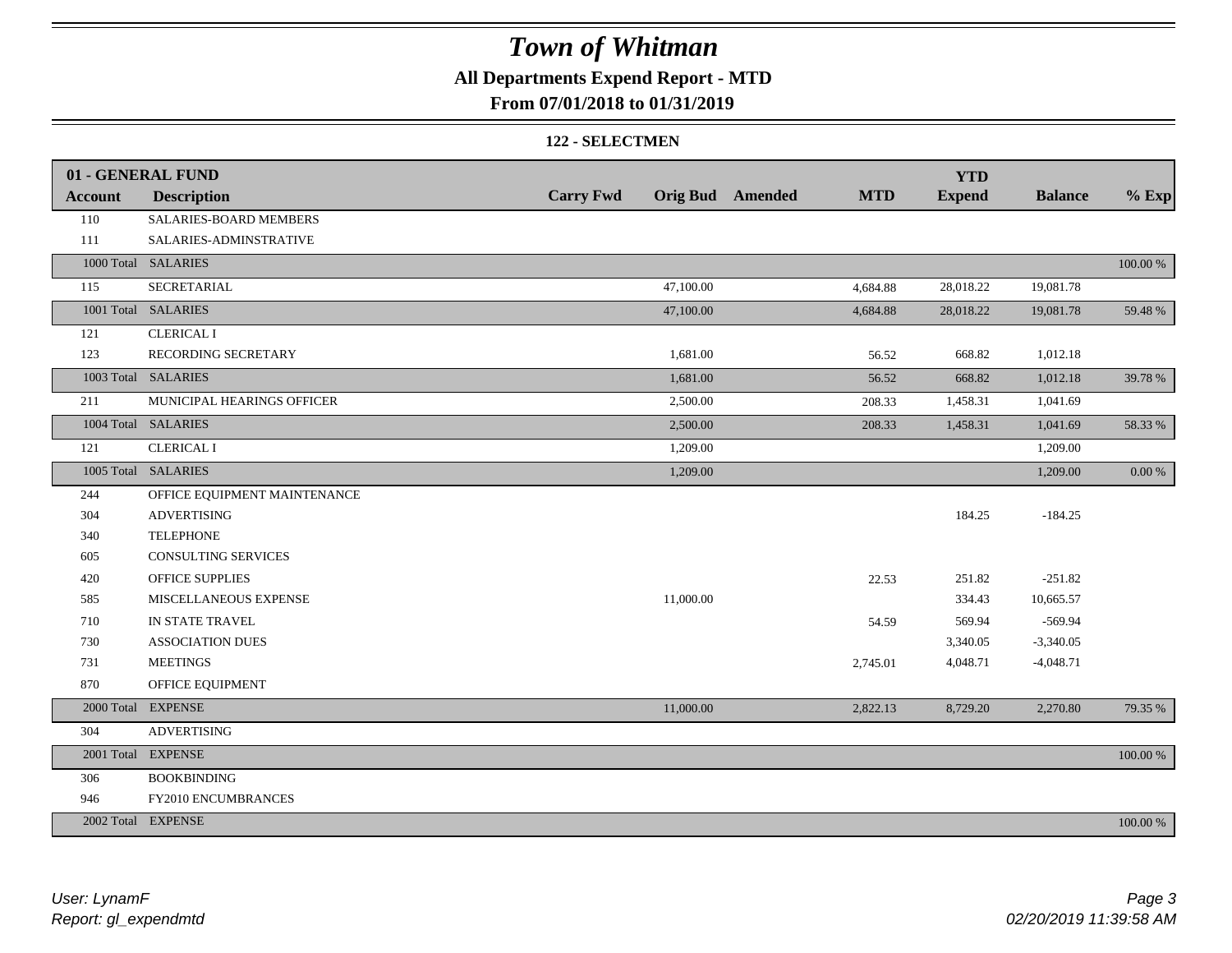### **All Departments Expend Report - MTD**

### **From 07/01/2018 to 01/31/2019**

#### **122 - SELECTMEN**

|         | 01 - GENERAL FUND                                   |                  |           |                         |            | <b>YTD</b>    |                |          |
|---------|-----------------------------------------------------|------------------|-----------|-------------------------|------------|---------------|----------------|----------|
| Account | <b>Description</b>                                  | <b>Carry Fwd</b> |           | <b>Orig Bud</b> Amended | <b>MTD</b> | <b>Expend</b> | <b>Balance</b> | $%$ Exp  |
| 711     | EDUC.EXP.-SELECTMEN'S OFFICE                        |                  |           |                         |            |               |                |          |
|         | 2003 Total EXPENSE                                  |                  |           |                         |            |               |                | 100.00 % |
| 713     | SICK LEAVE BUY-BACK-ALL DEPTS                       |                  | 11,000.00 |                         |            |               | 11,000.00      |          |
| 714     | SICK LEAVE BUY BACK -NON UNION                      |                  |           |                         |            |               |                |          |
| 715     | LONGEVITY-TOWN HALL & NON-UNIO                      |                  | 6,675.00  |                         | 175.00     | 3,450.00      | 3,225.00       |          |
| 716     | ASST.DEPT.HEADS - STIPEND                           |                  | 2,500.00  |                         |            | 2,500.00      |                |          |
| 712     | EDUCATION EXPENSE - ALL DEPTS                       |                  | 10,000.00 |                         |            | 1,385.73      | 8,614.27       |          |
| 949     | FY2014 ENCUMBRANCES                                 |                  |           |                         |            |               |                |          |
|         | 2004 Total EXPENSE                                  |                  | 30,175.00 |                         | 175.00     | 7,335.73      | 22,839.27      | 24.31 %  |
| 940     | FY2016 ENCUMBRANCES                                 |                  |           |                         |            |               |                |          |
| 945     | <b>FY2013 ENCUMBRANCES</b>                          |                  |           |                         |            |               |                |          |
| 948     | FY07 ENCUMBRANCES                                   |                  |           |                         |            |               |                |          |
|         | 2006 Total EXPENSE                                  |                  |           |                         |            |               |                | 100.00 % |
| 999     |                                                     |                  |           |                         |            |               |                |          |
|         | 4403 Total A.14STM.5/16 DEMOLISH 215 SO.AVE.        |                  |           |                         |            |               |                | 100.00 % |
| 999     |                                                     |                  |           |                         |            |               |                |          |
|         | 4409 Total A.7 STM 1/12/15 DEMOLISH 36 EAST AVENUE  |                  |           |                         |            |               |                | 100.00 % |
| 123     | RECORDING SECRETARY                                 |                  |           |                         |            |               |                |          |
|         | 4424 Total ESTABLISH PETTY CASH - TOWN CLERK        |                  |           |                         |            |               |                | 100.00 % |
| 999     |                                                     |                  |           |                         |            |               |                |          |
|         | 4434 Total ART19 ATM5/18 LEASE/PCH 2016 FORD INTER  |                  |           |                         |            |               |                | 100.00 % |
| 999     |                                                     |                  |           |                         |            |               |                |          |
|         | 4454 Total S1ATM5/18SECURITYIMPDUVALSCHOOL          |                  |           |                         |            |               |                | 100.00 % |
| 999     |                                                     | 20,000.00        |           |                         |            |               | 20,000.00      |          |
|         | 4549 Total A.22 ATM 5/16 cons.fees-solar ener.proj. | 20,000.00        |           |                         |            |               | 20,000.00      | 0.00 %   |
|         | <b>122 Total SELECTMEN</b>                          | 20,000.00        | 93,665.00 |                         | 7,946.86   | 46,210.28     | 67,454.72      |          |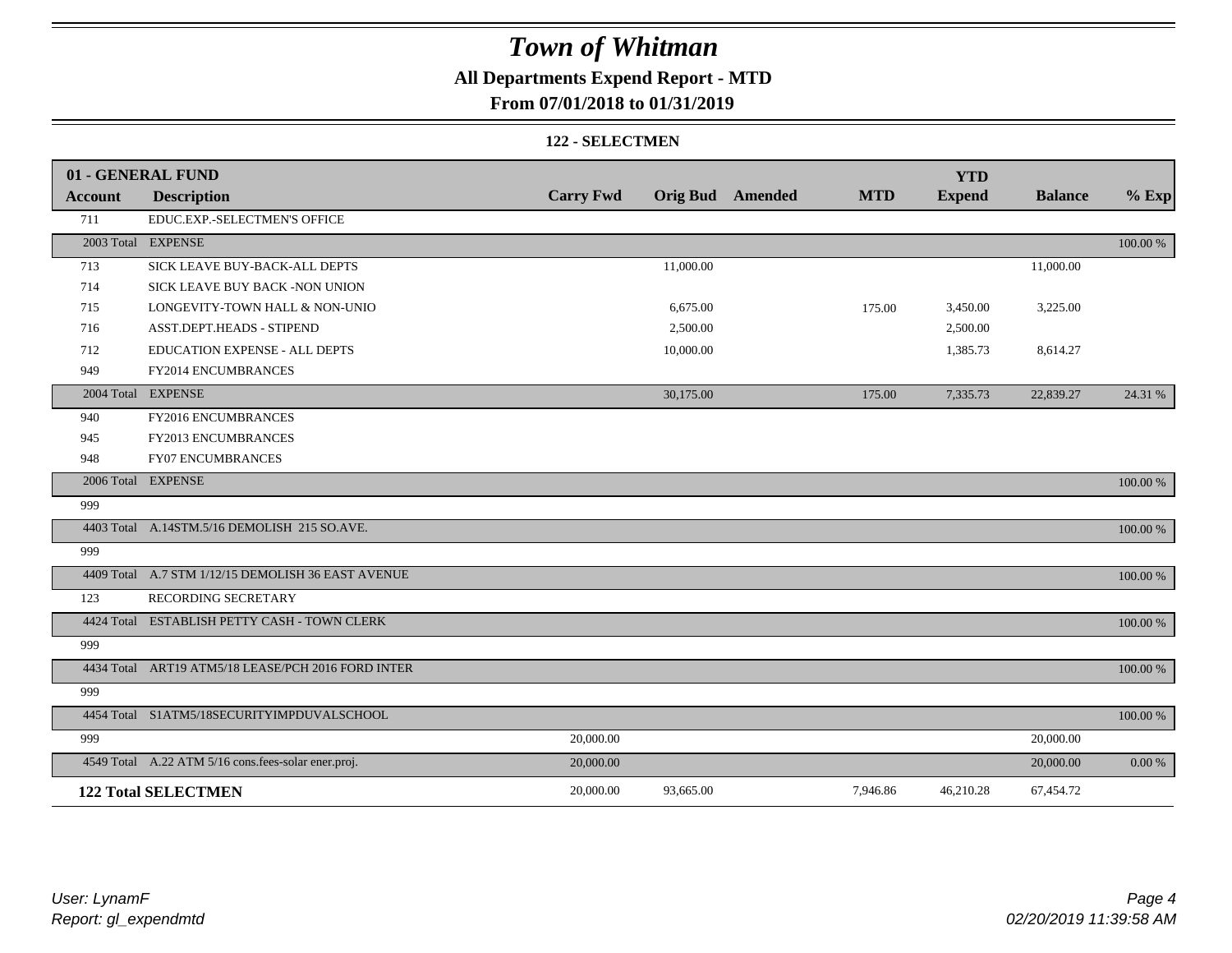**All Departments Expend Report - MTD**

**From 07/01/2018 to 01/31/2019**

#### **123 - TOWN ADMINISTRATOR**

|                | 01 - GENERAL FUND                                   |                  |                 |         |            | <b>YTD</b>    |                |             |
|----------------|-----------------------------------------------------|------------------|-----------------|---------|------------|---------------|----------------|-------------|
| <b>Account</b> | <b>Description</b>                                  | <b>Carry Fwd</b> | <b>Orig Bud</b> | Amended | <b>MTD</b> | <b>Expend</b> | <b>Balance</b> | $%$ Exp     |
| 111            | SALARIES-ADMINSTRATIVE                              |                  | 126,900.00      |         | 12,201.90  | 73,211.40     | 53,688.60      |             |
|                | 1000 Total SALARIES                                 |                  | 126,900.00      |         | 12,201.90  | 73,211.40     | 53,688.60      | 57.69 %     |
| 133            | <b>ASSISTANT</b>                                    |                  | 87,800.00       |         | 8,442.30   | 50,653.80     | 37,146.20      |             |
|                | 1001 Total SALARIES                                 |                  | 87,800.00       |         | 8,442.30   | 50,653.80     | 37,146.20      | 57.69 %     |
| 420            | <b>OFFICE SUPPLIES</b>                              |                  |                 |         |            |               |                |             |
| 585            | MISCELLANEOUS EXPENSE                               |                  |                 |         |            |               |                |             |
| 710            | IN STATE TRAVEL                                     |                  |                 |         |            |               |                |             |
| 730            | <b>ASSOCIATION DUES</b>                             |                  |                 |         |            |               |                |             |
| 731            | <b>MEETINGS</b>                                     |                  |                 |         |            |               |                |             |
|                | 2000 Total EXPENSE                                  |                  |                 |         |            |               |                | 100.00 %    |
| 945            | FY2013 ENCUMBRANCES                                 |                  |                 |         |            |               |                |             |
|                | 2001 Total EXPENSE                                  |                  |                 |         |            |               |                | 100.00 %    |
| 999            |                                                     |                  |                 |         |            |               |                |             |
|                | 4404 Total Res.Fnd. Board up Park Ave. School       |                  |                 |         |            |               |                | $100.00~\%$ |
| 999            |                                                     |                  |                 |         |            |               |                |             |
|                | 4405 Total RES.FND.TR-UPDATE STDY DPW BARN/GAR.     |                  |                 |         |            |               |                | $100.00~\%$ |
| 999            |                                                     | 9,707.50         |                 |         |            |               | 9,707.50       |             |
|                | 4406 Total A.37ATM5/17MAINTAIN T.T/FORECL.PROPERTIE | 9,707.50         |                 |         |            |               | 9,707.50       | $0.00\ \%$  |
| 999            |                                                     |                  | 6,200.00        |         |            |               | 6,200.00       |             |
|                | 4407 Total PILOT PMT.TO ROCKLAND                    |                  | 6,200.00        |         |            |               | 6,200.00       | 0.00 %      |
| 999            |                                                     | 10,000.00        |                 |         |            |               | 10,000.00      |             |
|                | 4408 Total A.26ATM5/14SFTY.&COND.ASSESS.TN.BLDGS.   | 10,000.00        |                 |         |            |               | 10,000.00      | $0.00~\%$   |
| 999            |                                                     |                  |                 |         |            |               |                |             |
|                | 4414 Total ART2 ATM5/18 WHITMAN COUNSELING          |                  |                 |         |            |               |                | 100.00 %    |
| 999            |                                                     | 196.35           |                 |         |            |               | 196.35         |             |
|                | 4575 Total A35ATM5/17INSTL.CARD ACCESS TN.BLDGS     | 196.35           |                 |         |            |               | 196.35         | $0.00~\%$   |
| 999            |                                                     |                  | 11,000.00       |         |            |               | 11,000.00      |             |
|                | 5620 Total A.26 ATM5/18 CODIFY/DIGITIZE BYLAWS      |                  | 11,000.00       |         |            |               | 11,000.00      | $0.00~\%$   |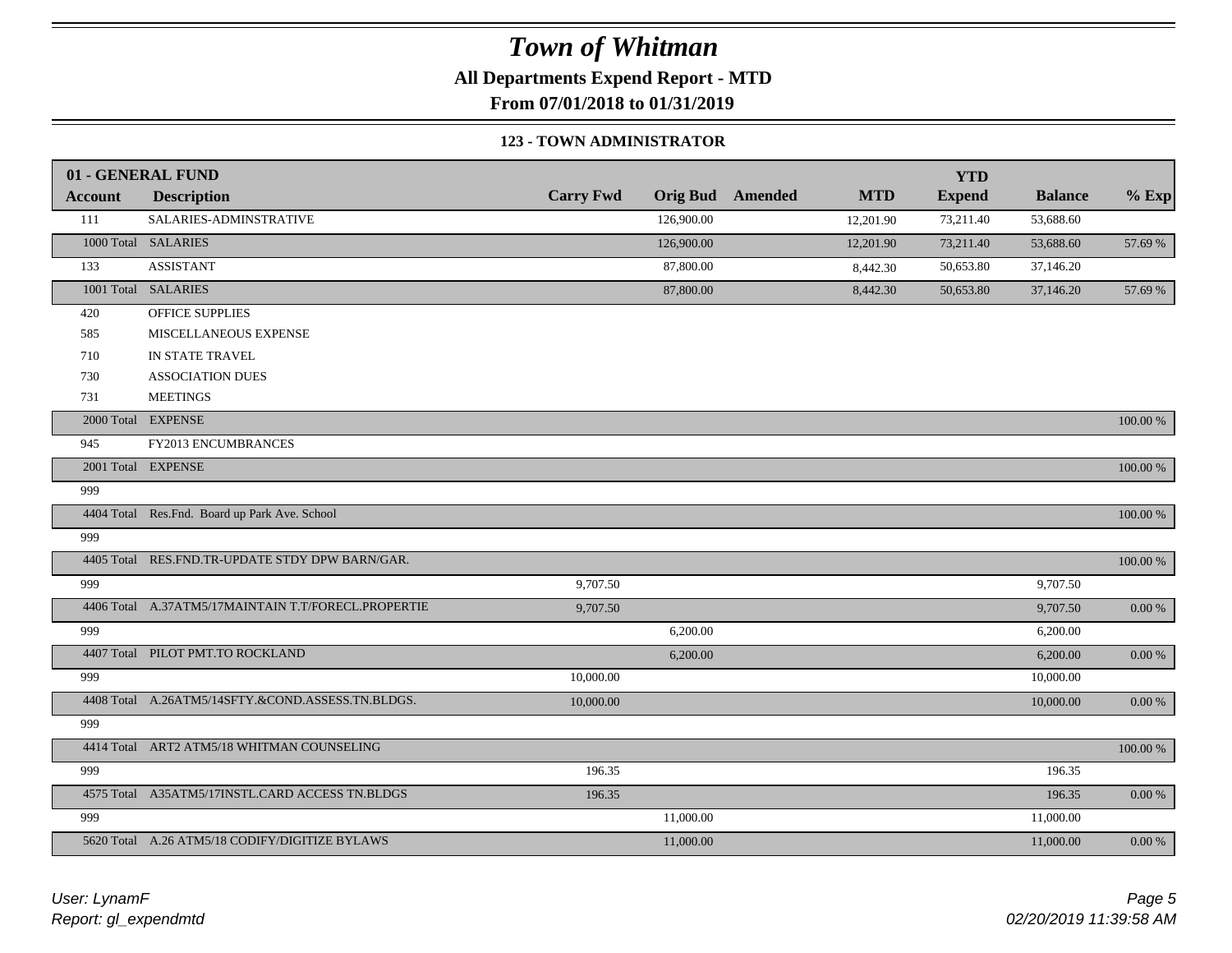**All Departments Expend Report - MTD**

**From 07/01/2018 to 01/31/2019**

#### **123 - TOWN ADMINISTRATOR**

| 01 - GENERAL FUND |                                     |                  |            |         |            | <b>YTD</b>    |                |         |
|-------------------|-------------------------------------|------------------|------------|---------|------------|---------------|----------------|---------|
| Account           | <b>Description</b>                  | <b>Carry Fwd</b> | Orig Bud   | Amended | <b>MTD</b> | <b>Expend</b> | <b>Balance</b> | $%$ Exp |
|                   | <b>123 Total TOWN ADMINISTRATOR</b> | 19.903.85        | 231,900.00 |         | 20,644.20  | 123,865.20    | 127,938.65     |         |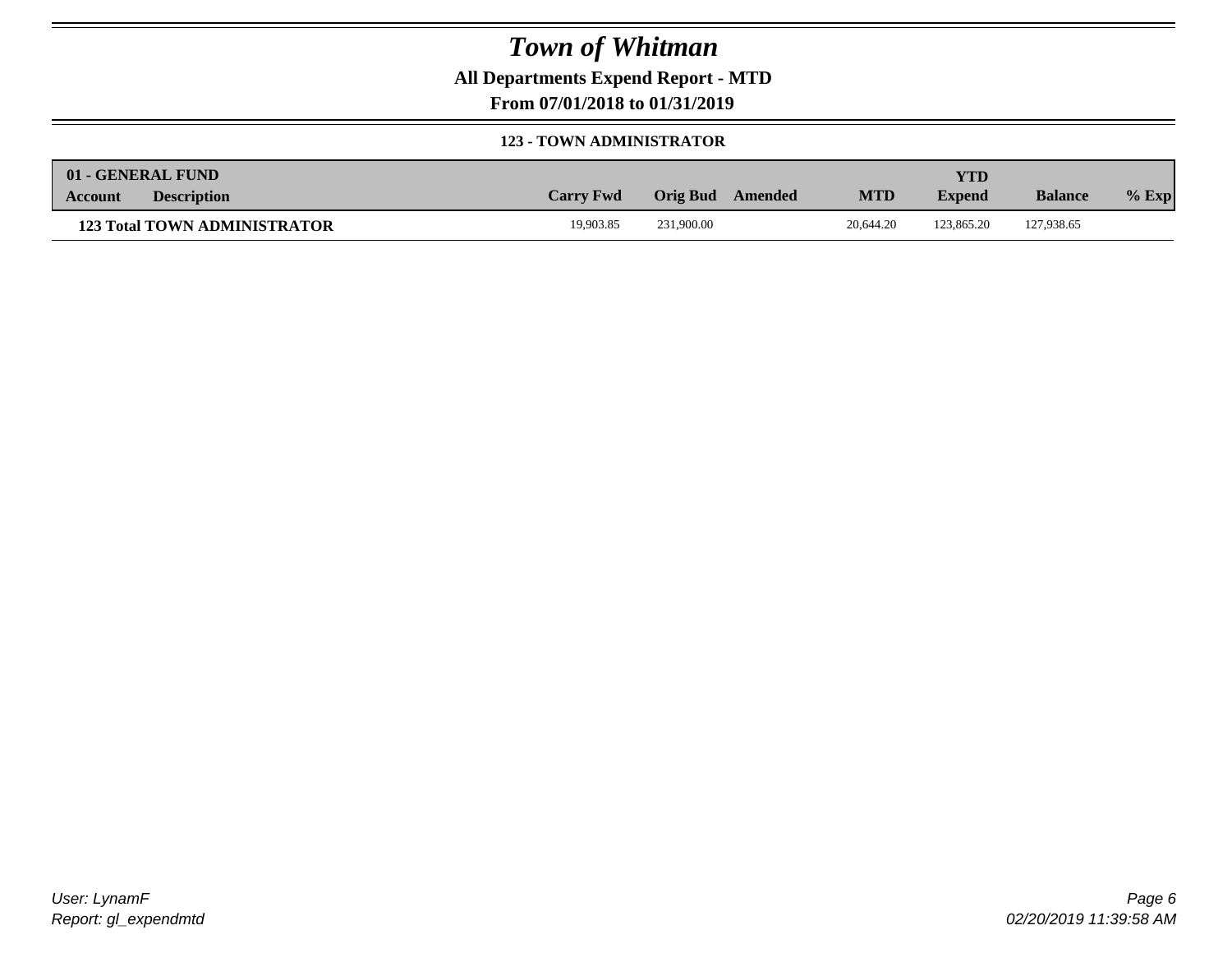**All Departments Expend Report - MTD**

### **From 07/01/2018 to 01/31/2019**

#### **129 - BUSINESS MANAGER**

|            | 01 - GENERAL FUND                 |                  |                 |         |            | <b>YTD</b>    |                |          |
|------------|-----------------------------------|------------------|-----------------|---------|------------|---------------|----------------|----------|
| Account    | <b>Description</b>                | <b>Carry Fwd</b> | <b>Orig Bud</b> | Amended | <b>MTD</b> | <b>Expend</b> | <b>Balance</b> | $%$ Exp  |
| 111        | SALARIES-ADMINSTRATIVE            |                  |                 |         |            |               |                |          |
|            | 1000 Total SALARIES               |                  |                 |         |            |               |                | 100.00 % |
| 420        | OFFICE SUPPLIES                   |                  |                 |         |            |               |                |          |
| 585        | MISCELLANEOUS EXPENSE             |                  |                 |         |            |               |                |          |
| 710        | IN STATE TRAVEL                   |                  |                 |         |            |               |                |          |
| 730        | <b>ASSOCIATION DUES</b>           |                  |                 |         |            |               |                |          |
| 731        | <b>MEETINGS</b>                   |                  |                 |         |            |               |                |          |
| 2000 Total | <b>EXPENSE</b>                    |                  |                 |         |            |               |                | 100.00 % |
| 304        | <b>ADVERTISING</b>                |                  |                 |         |            |               |                |          |
| 2001 Total | <b>EXPENSE</b>                    |                  |                 |         |            |               |                | 100.00 % |
| 593        | <b>RECRUITING EXPENSE</b>         |                  |                 |         |            |               |                |          |
|            | 2002 Total EXPENSE                |                  |                 |         |            |               |                | 100.00 % |
| 948        | <b>FY07 ENCUMBRANCES</b>          |                  |                 |         |            |               |                |          |
|            | 2003 Total EXPENSE                |                  |                 |         |            |               |                | 100.00 % |
|            | <b>129 Total BUSINESS MANAGER</b> |                  |                 |         |            |               |                |          |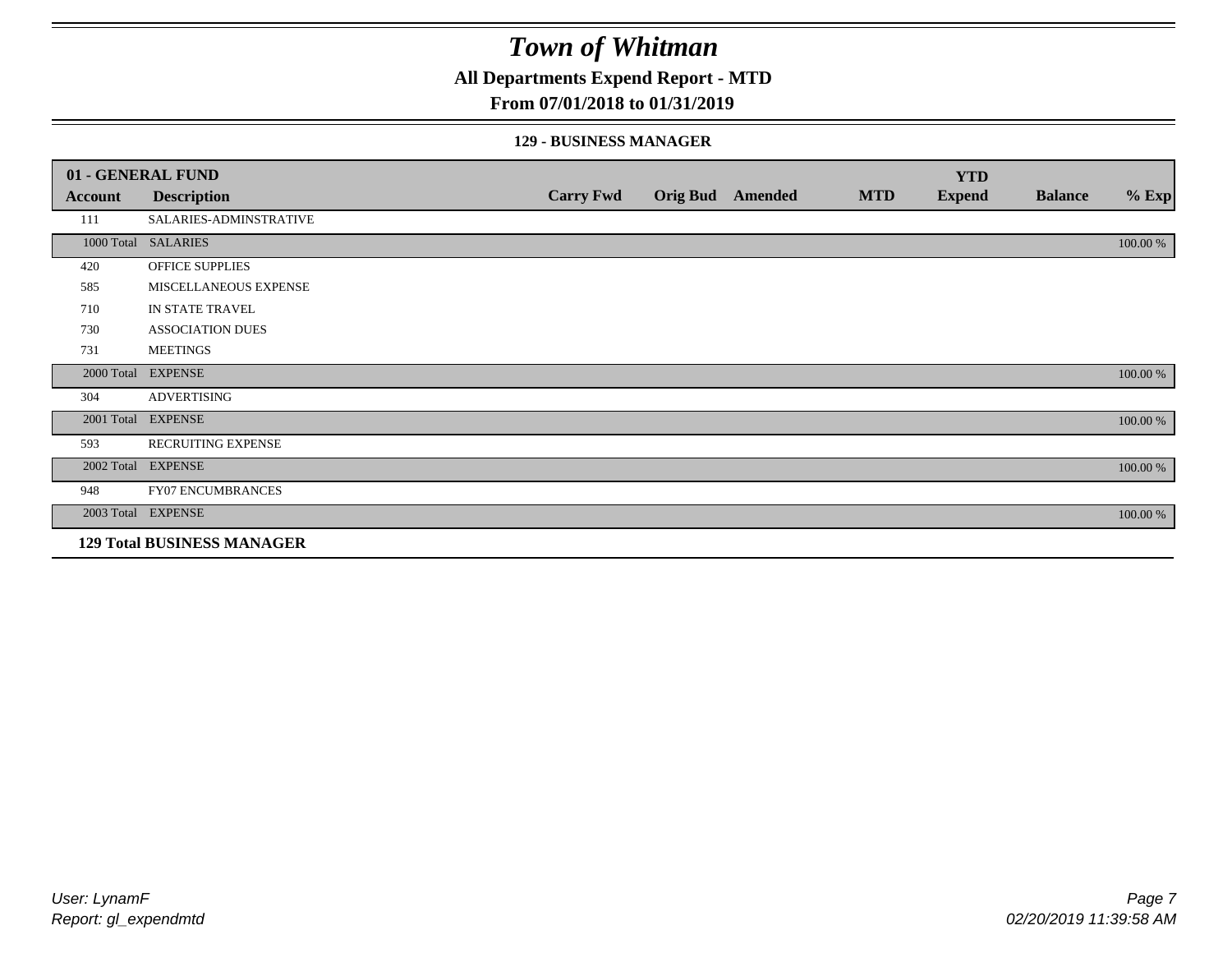**All Departments Expend Report - MTD**

**From 07/01/2018 to 01/31/2019**

### **131 - FINANCE COMMITTEE**

|         | 01 - GENERAL FUND                  |                  |                 |         |            | <b>YTD</b>    |                |          |
|---------|------------------------------------|------------------|-----------------|---------|------------|---------------|----------------|----------|
| Account | <b>Description</b>                 | <b>Carry Fwd</b> | <b>Orig Bud</b> | Amended | <b>MTD</b> | <b>Expend</b> | <b>Balance</b> | $%$ Exp  |
| 116     | <b>CLERICAL</b>                    |                  | 3,447.00        |         | 253.12     | 1,066.72      | 2,380.28       |          |
|         | 1000 Total SALARIES                |                  | 3,447.00        |         | 253.12     | 1,066.72      | 2,380.28       | 30.94 %  |
| 949     | <b>FY2014 ENCUMBRANCES</b>         |                  |                 |         |            |               |                |          |
|         | 1001 Total SALARIES                |                  |                 |         |            |               |                | 100.00 % |
| 420     | <b>OFFICE SUPPLIES</b>             |                  |                 |         |            |               |                |          |
| 585     | MISCELLANEOUS EXPENSE              |                  | 695.00          |         |            |               | 695.00         |          |
| 730     | <b>ASSOCIATION DUES</b>            |                  |                 |         |            | 210.00        | $-210.00$      |          |
| 731     | <b>MEETINGS</b>                    |                  |                 |         |            |               |                |          |
|         | 2000 Total EXPENSE                 |                  | 695.00          |         |            | 210.00        | 485.00         | 30.21 %  |
|         | <b>131 Total FINANCE COMMITTEE</b> |                  | 4,142.00        |         | 253.12     | 1,276.72      | 2,865.28       |          |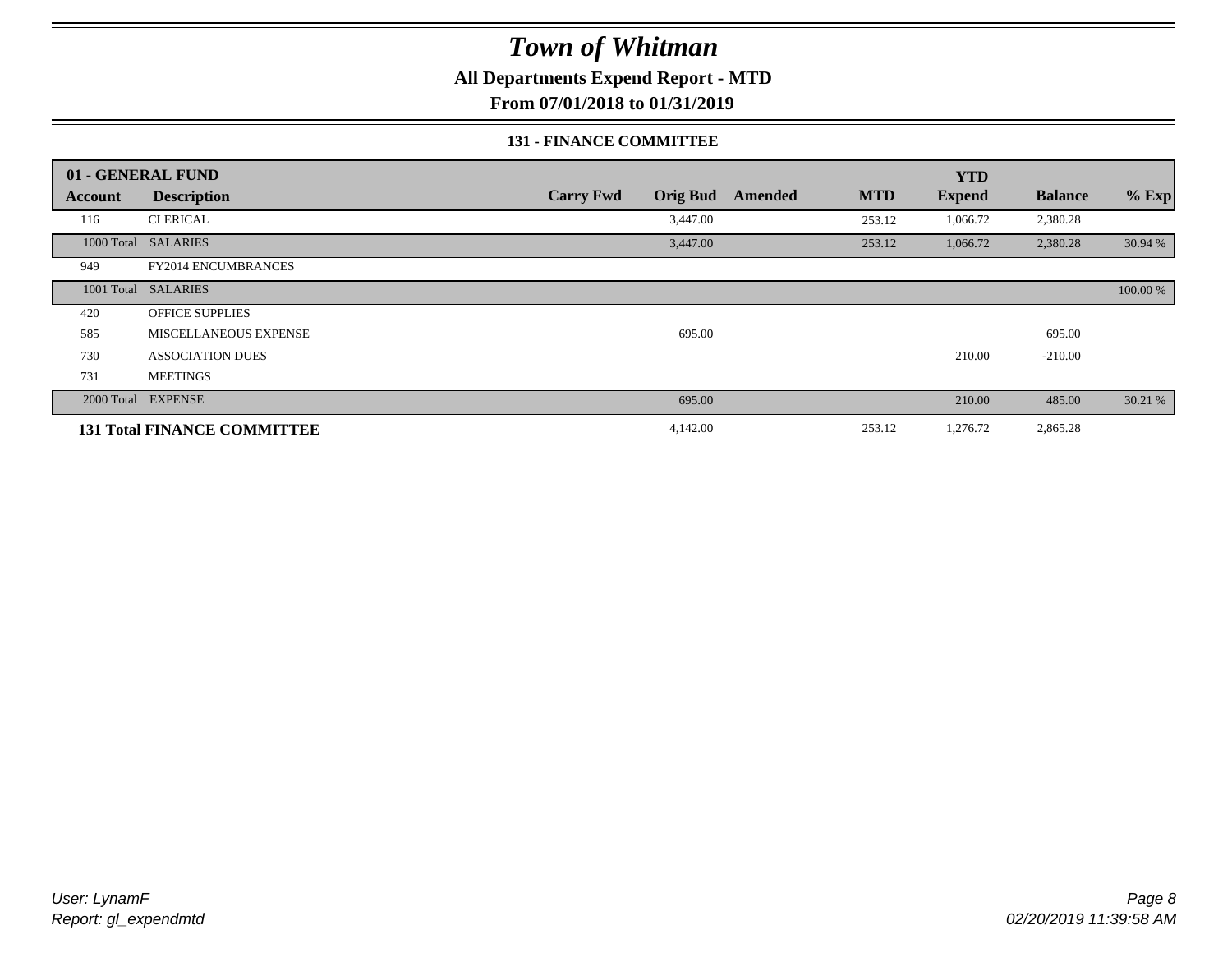### **All Departments Expend Report - MTD**

**From 07/01/2018 to 01/31/2019**

#### **132 - RESERVE FUND**

| 01 - GENERAL FUND                 |                  |                 |             |            | <b>YTD</b>    |                |          |
|-----------------------------------|------------------|-----------------|-------------|------------|---------------|----------------|----------|
| <b>Description</b><br>Account     | <b>Carry Fwd</b> | <b>Orig Bud</b> | Amended     | <b>MTD</b> | <b>Expend</b> | <b>Balance</b> | $%$ Exp  |
| 999                               |                  | 50,000.00       | $-1,800.00$ |            |               | 48,200.00      |          |
| 4301 Total RESERVE FUND TRANSFERS |                  | 50,000.00       | $-1,800.00$ |            |               | 48,200,00      | $0.00\%$ |
| <b>132 Total RESERVE FUND</b>     |                  | 50,000.00       | $-1,800.00$ |            |               | 48,200.00      |          |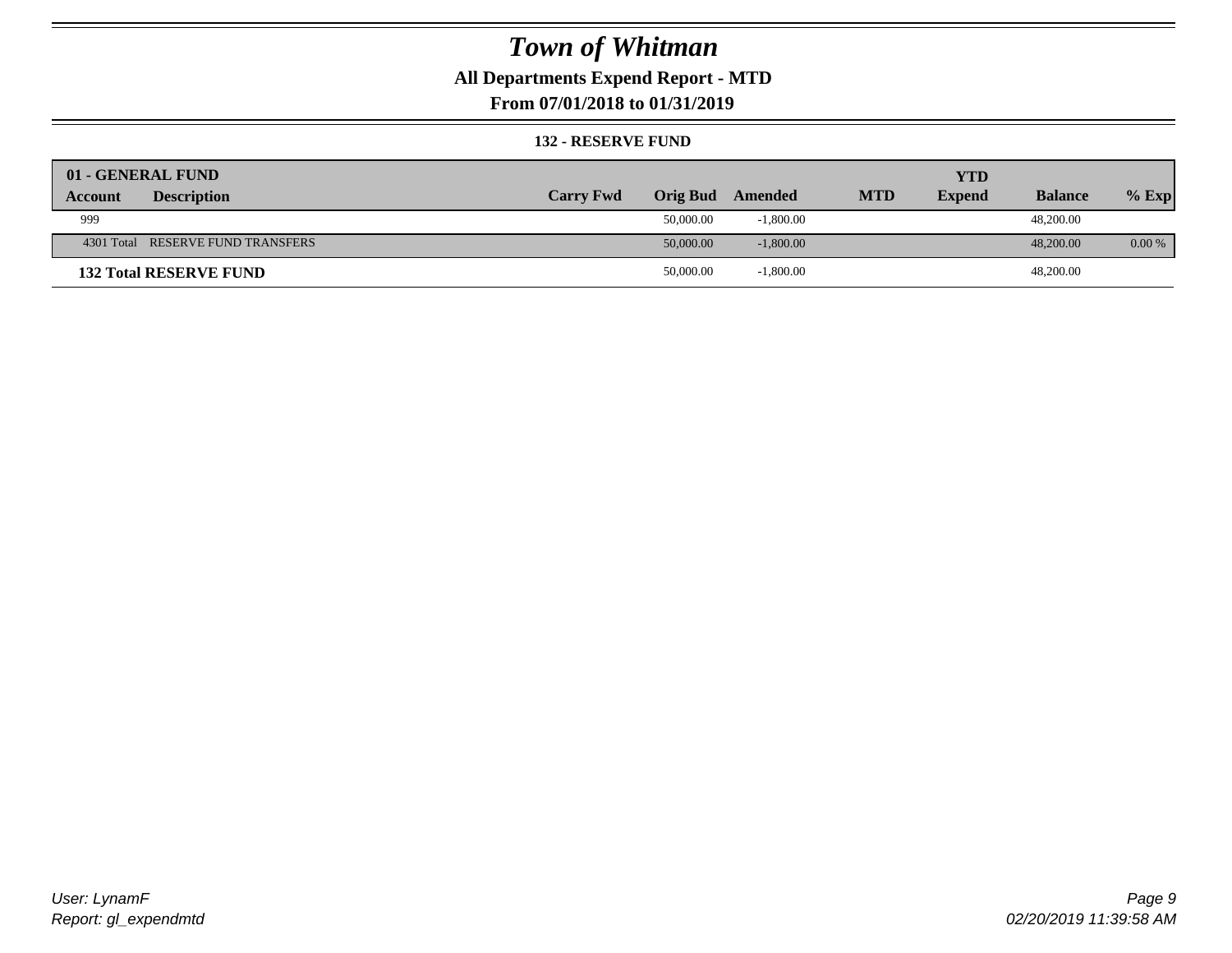### **All Departments Expend Report - MTD**

**From 07/01/2018 to 01/31/2019**

#### **135 - ACCOUNTANT**

|         | 01 - GENERAL FUND            |                                     |                              | <b>YTD</b>    |                |          |
|---------|------------------------------|-------------------------------------|------------------------------|---------------|----------------|----------|
| Account | <b>Description</b>           | <b>Carry Fwd</b><br><b>Orig Bud</b> | <b>MTD</b><br><b>Amended</b> | <b>Expend</b> | <b>Balance</b> | $%$ Exp  |
| 112     | <b>SALARIES</b>              | 67,450.00                           | 6,485.60                     | 37,560.41     | 29,889.59      |          |
| 146     | SALARIES-LONGEVITY           |                                     |                              |               |                |          |
|         | 1000 Total SALARIES          | 67,450.00                           | 6,485.60                     | 37,560.41     | 29,889.59      | 55.68 %  |
| 121     | <b>CLERICAL I</b>            |                                     |                              |               |                |          |
|         | 1001 Total SALARIES          |                                     |                              |               |                | 100.00 % |
| 116     | <b>CLERICAL</b>              | 41,220.00                           | 3,890.25                     | 23,683.10     | 17,536.90      |          |
|         | 1002 Total SALARIES          | 41,220.00                           | 3,890.25                     | 23,683.10     | 17,536.90      | 57.45 %  |
| 130     | SALARIES-OVERTIME            |                                     |                              |               |                |          |
|         | 1004 Total SALARIES          |                                     |                              |               |                | 100.00 % |
| 143     | SALARIES-COLLEGE INCENTIVE   |                                     |                              |               |                |          |
| 186     | <b>CERTIFICATION STIPEND</b> | 1,000.00                            |                              |               | 1,000.00       |          |
|         | 1005 Total SALARIES          | 1,000.00                            |                              |               | 1,000.00       | 0.00 %   |
| 244     | OFFICE EQUIPMENT MAINTENANCE |                                     |                              |               |                |          |
| 304     | <b>ADVERTISING</b>           |                                     |                              |               |                |          |
| 340     | <b>TELEPHONE</b>             |                                     |                              |               |                |          |
| 420     | <b>OFFICE SUPPLIES</b>       |                                     |                              | 283.50        | $-283.50$      |          |
| 585     | MISCELLANEOUS EXPENSE        | 1,100.00                            |                              | 143.89        | 956.11         |          |
| 710     | IN STATE TRAVEL              |                                     |                              | 53.96         | $-53.96$       |          |
| 730     | <b>ASSOCIATION DUES</b>      |                                     | 80.00                        | 175.00        | $-175.00$      |          |
| 731     | <b>MEETINGS</b>              |                                     |                              |               |                |          |
| 870     | OFFICE EQUIPMENT             |                                     |                              |               |                |          |
|         | 2000 Total EXPENSE           | 1,100.00                            | 80.00                        | 656.35        | 443.65         | 59.66 %  |
|         | <b>135 Total ACCOUNTANT</b>  | 110,770.00                          | 10,455.85                    | 61,899.86     | 48,870.14      |          |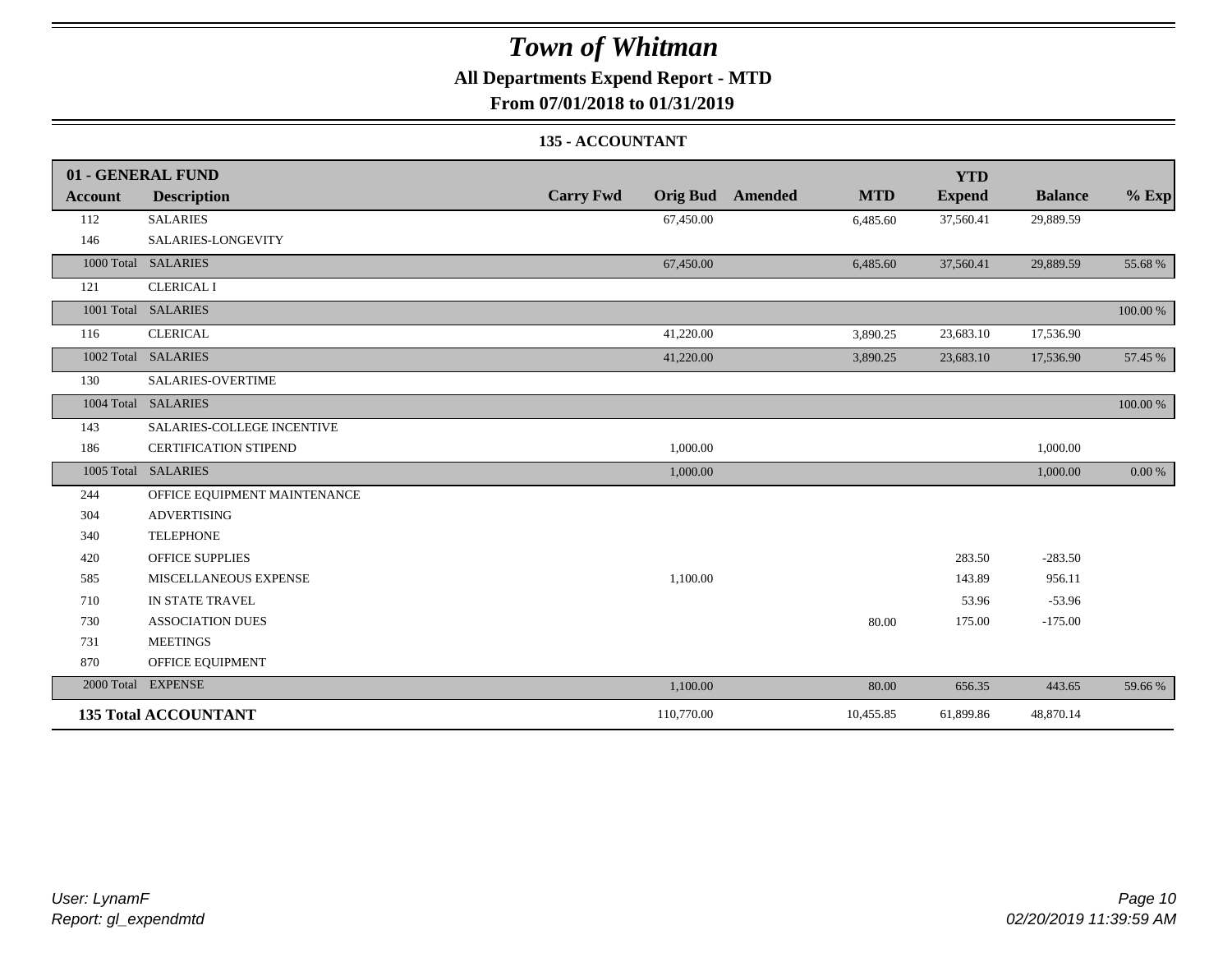**All Departments Expend Report - MTD**

**From 07/01/2018 to 01/31/2019**

#### **136 - AUDIT MUNICIPAL ACCOUNTS**

|                | 01 - GENERAL FUND                         |                  |                 |                |            | <b>YTD</b>    |                |           |
|----------------|-------------------------------------------|------------------|-----------------|----------------|------------|---------------|----------------|-----------|
| <b>Account</b> | <b>Description</b>                        | <b>Carry Fwd</b> | <b>Orig Bud</b> | <b>Amended</b> | <b>MTD</b> | <b>Expend</b> | <b>Balance</b> | $%$ Exp   |
| 252            | <b>SERVICES</b>                           |                  | 45,000.00       |                | 4,000.00   | 34,000.00     | 11,000.00      |           |
| 2000 Total     | <b>EXPENSE</b>                            |                  | 45,000.00       |                | 4,000.00   | 34,000.00     | 11,000.00      | 75.55 %   |
| 938            | FY 2018 ENCUMBRANCES                      | 5,000.00         |                 |                |            |               | 5,000.00       |           |
| 939            | <b>FY2015 ENCUMBRANCES</b>                |                  |                 |                |            |               |                |           |
| 940            | <b>FY2016 ENCUMBRANCES</b>                |                  |                 |                |            |               |                |           |
| 945            | <b>FY2013 ENCUMBRANCES</b>                |                  |                 |                |            |               |                |           |
| 948            | <b>FY07 ENCUMBRANCES</b>                  |                  |                 |                |            |               |                |           |
| 949            | <b>FY2014 ENCUMBRANCES</b>                |                  |                 |                |            |               |                |           |
| 953            | <b>FY2009 ENCUMBRANCES</b>                |                  |                 |                |            |               |                |           |
| 958            | <b>FY2005 ENCUMBRANCES</b>                |                  |                 |                |            |               |                |           |
| 959            | <b>FY2006 ENCUMBRANCES</b>                |                  |                 |                |            |               |                |           |
| 2001 Total     | <b>EXPENSE</b>                            | 5,000.00         |                 |                |            |               | 5,000.00       | $0.00~\%$ |
| 999            |                                           |                  |                 |                |            |               |                |           |
|                | 4421 Total A.39ATM5/02GASB34FIX.ASSET SYS |                  |                 |                |            |               |                | 100.00 %  |
| 999            |                                           |                  |                 |                |            |               |                |           |
| 4552 Total     | A.11 STM 5/05 GASB34 FIX.ASSET            |                  |                 |                |            |               |                | 100.00 %  |
|                | <b>136 Total AUDIT MUNICIPAL ACCOUNTS</b> | 5,000.00         | 45,000.00       |                | 4,000.00   | 34,000.00     | 16,000.00      |           |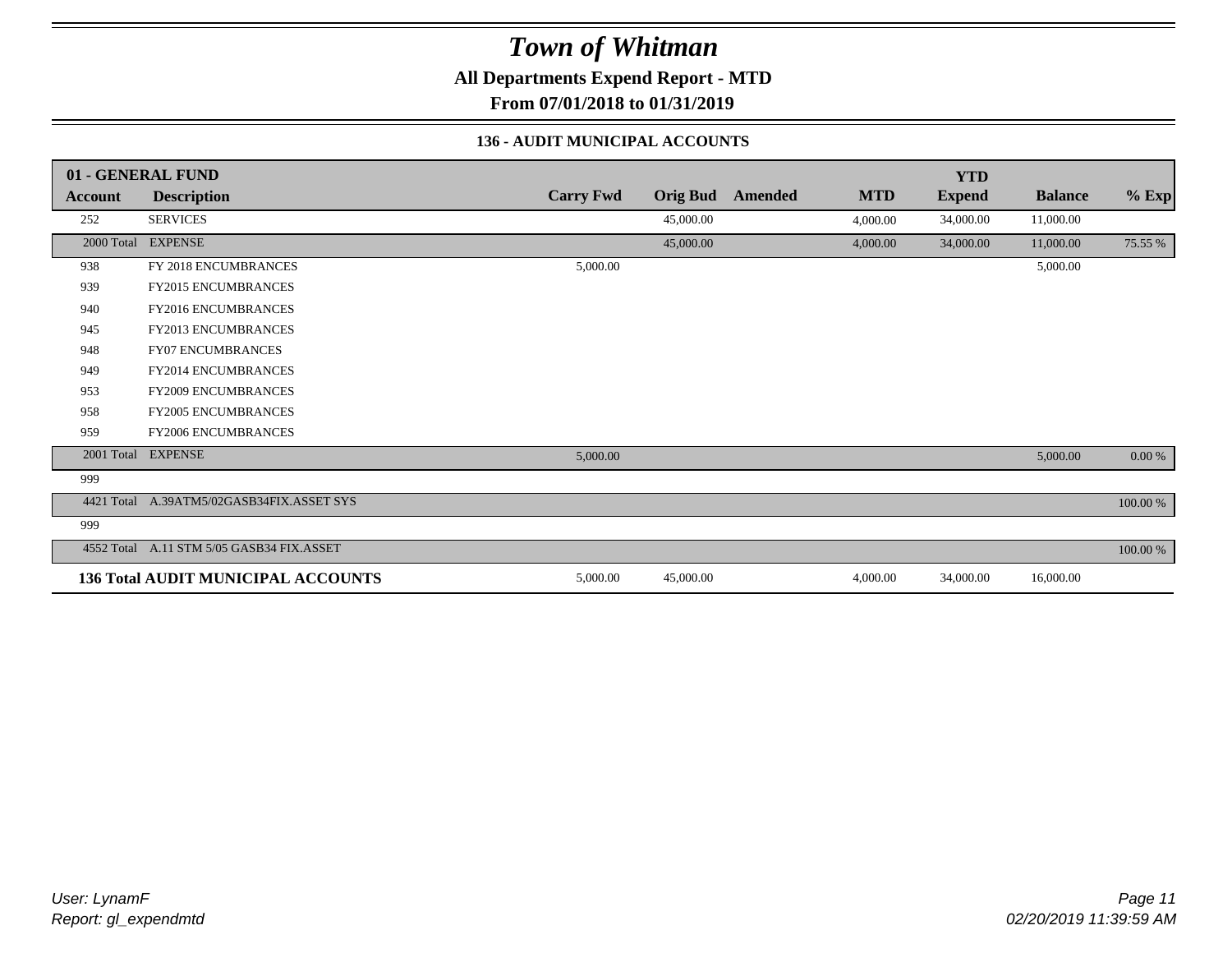**All Departments Expend Report - MTD**

**From 07/01/2018 to 01/31/2019**

#### **137 - CAPITAL IMPROV.ADVISORY COMM.**

|         | 01 - GENERAL FUND                       |                                     |         |            | <b>YTD</b>    |                |          |
|---------|-----------------------------------------|-------------------------------------|---------|------------|---------------|----------------|----------|
| Account | <b>Description</b>                      | <b>Orig Bud</b><br><b>Carry Fwd</b> | Amended | <b>MTD</b> | <b>Expend</b> | <b>Balance</b> | $%$ Exp  |
| 123     | <b>RECORDING SECRETARY</b>              | 1,500.00                            |         |            |               | 1,500.00       |          |
| 959     | <b>FY2006 ENCUMBRANCES</b>              |                                     |         |            |               |                |          |
|         | 1001 Total SALARIES                     | 1,500.00                            |         |            |               | 1,500.00       | 0.00 %   |
| 585     | MISCELLANEOUS EXPENSE                   | 200.00                              |         |            |               | 200.00         |          |
|         | 2000 Total EXPENSE                      | 200.00                              |         |            |               | 200.00         | 0.00 %   |
| 940     | <b>FY2016 ENCUMBRANCES</b>              |                                     |         |            |               |                |          |
|         | 2001 Total EXPENSE                      |                                     |         |            |               |                | 100.00 % |
|         | 137 Total CAPITAL IMPROV.ADVISORY COMM. | 1,700.00                            |         |            |               | 1,700.00       |          |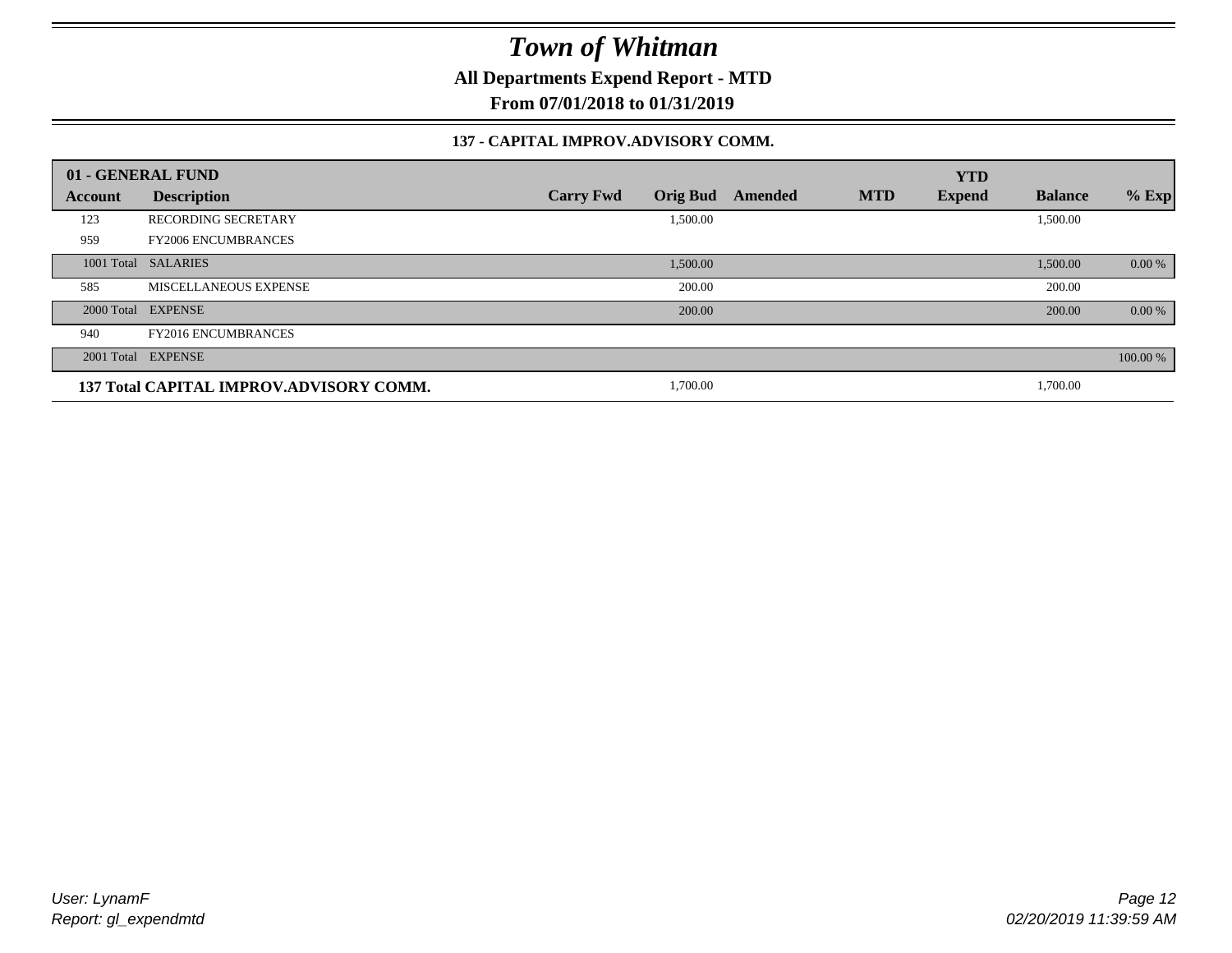**All Departments Expend Report - MTD**

**From 07/01/2018 to 01/31/2019**

#### **138 - BY-LAW STUDY COMMITTEE**

|         | 01 - GENERAL FUND                                   |                  |        |                  |            | <b>YTD</b>    |                |          |
|---------|-----------------------------------------------------|------------------|--------|------------------|------------|---------------|----------------|----------|
| Account | <b>Description</b>                                  | <b>Carry Fwd</b> |        | Orig Bud Amended | <b>MTD</b> | <b>Expend</b> | <b>Balance</b> | $%$ Exp  |
| 585     | MISCELLANEOUS EXPENSE                               |                  | 800.00 |                  |            |               | 800.00         |          |
|         | 2000 Total EXPENSE                                  |                  | 800.00 |                  |            |               | 800.00         | $0.00\%$ |
| 999     |                                                     |                  |        |                  |            |               |                |          |
|         | 4516 Total ART24 ATM5/18 PCH 100 REMOTE DESKTOP USE |                  |        |                  |            |               |                | 100.00 % |
|         | <b>138 Total BY-LAW STUDY COMMITTEE</b>             |                  | 800.00 |                  |            |               | 800.00         |          |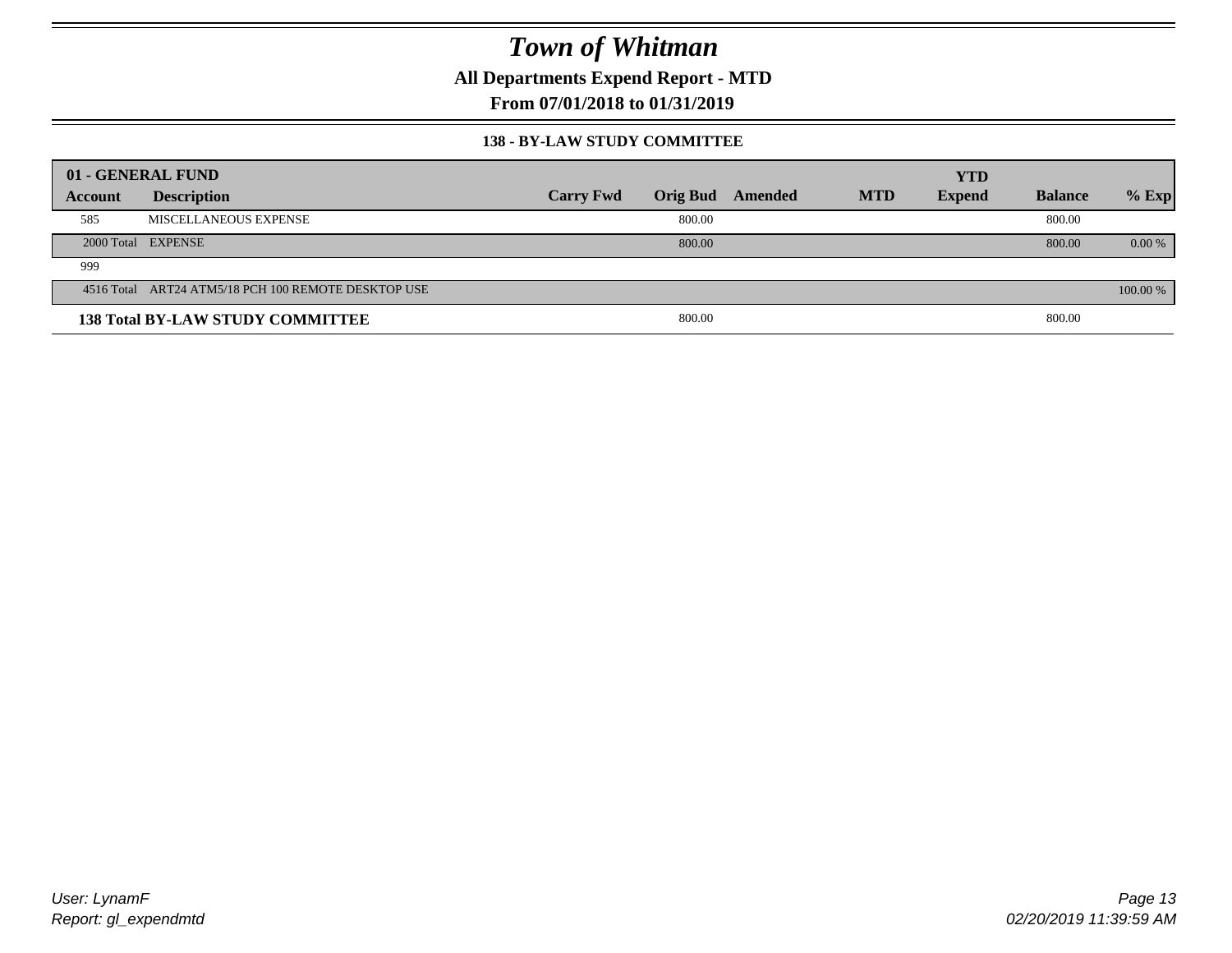### **All Departments Expend Report - MTD**

### **From 07/01/2018 to 01/31/2019**

#### **141 - ASSESSORS**

|                | 01 - GENERAL FUND            |                  |           |                         |            | <b>YTD</b>    |                |          |
|----------------|------------------------------|------------------|-----------|-------------------------|------------|---------------|----------------|----------|
| <b>Account</b> | <b>Description</b>           | <b>Carry Fwd</b> |           | <b>Orig Bud</b> Amended | <b>MTD</b> | <b>Expend</b> | <b>Balance</b> | $%$ Exp  |
| 110            | SALARIES-BOARD MEMBERS       |                  |           |                         |            |               |                |          |
|                | 1000 Total SALARIES          |                  |           |                         |            |               |                | 100.00 % |
| 112            | <b>SALARIES</b>              |                  | 67,450.00 |                         | 6,485.60   | 38,913.60     | 28,536.40      |          |
| 146            | SALARIES-LONGEVITY           |                  |           |                         |            |               |                |          |
|                | 1001 Total SALARIES          |                  | 67,450.00 |                         | 6,485.60   | 38,913.60     | 28,536.40      | 57.69 %  |
| 116            | <b>CLERICAL</b>              |                  | 42,453.00 |                         | 4,006.64   | 24,228.24     | 18,224.76      |          |
|                | 1002 Total SALARIES          |                  | 42,453.00 |                         | 4,006.64   | 24,228.24     | 18,224.76      | 57.07 %  |
| 121            | <b>CLERICAL I</b>            |                  | 38,854.00 |                         | 3,632.45   | 22,193.20     | 16,660.80      |          |
|                | 1003 Total SALARIES          |                  | 38,854.00 |                         | 3,632.45   | 22,193.20     | 16,660.80      | 57.11 %  |
| 123            | RECORDING SECRETARY          |                  |           |                         |            |               |                |          |
| 126            | <b>CLERICAL II</b>           |                  |           |                         |            |               |                |          |
|                | 1004 Total SALARIES          |                  |           |                         |            |               |                | 100.00 % |
| 123            | RECORDING SECRETARY          |                  |           |                         |            |               |                |          |
|                | 1005 Total SALARIES          |                  |           |                         |            |               |                | 100.00 % |
| 186            | <b>CERTIFICATION STIPEND</b> |                  | 1,000.00  |                         |            | 1,000.00      |                |          |
|                | 1006 Total SALARIES          |                  | 1,000.00  |                         |            | 1,000.00      |                | 100.00 % |
| 244            | OFFICE EQUIPMENT MAINTENANCE |                  |           |                         |            |               |                |          |
| 306            | <b>BOOKBINDING</b>           |                  |           |                         |            |               |                |          |
| 311            | <b>COMPUTER SERVICES</b>     |                  |           |                         |            |               |                |          |
| 313            | <b>DEEDS &amp; PROBATE</b>   |                  |           |                         | 2.00       | 12.00         | $-12.00$       |          |
| 340            | <b>TELEPHONE</b>             |                  |           |                         |            |               |                |          |
| 420            | OFFICE SUPPLIES              |                  |           |                         | 69.00      | 236.24        | $-236.24$      |          |
| 585            | MISCELLANEOUS EXPENSE        |                  | 4,500.00  |                         | 11.97      | 62.84         | 4,437.16       |          |
| 710            | IN STATE TRAVEL              |                  |           |                         |            | 37.54         | $-37.54$       |          |
| 730            | <b>ASSOCIATION DUES</b>      |                  |           |                         |            | 450.00        | $-450.00$      |          |
| 731            | <b>MEETINGS</b>              |                  |           |                         |            | 125.00        | $-125.00$      |          |
| 2000 Total     | <b>EXPENSE</b>               |                  | 4,500.00  |                         | 82.97      | 923.62        | 3,576.38       | 20.52 %  |
| 312            | <b>REVALUATION</b>           |                  | 24,700.00 |                         |            | 24,700.00     |                |          |
|                | 2001 Total EXPENSE           |                  | 24,700.00 |                         |            | 24,700.00     |                | 100.00 % |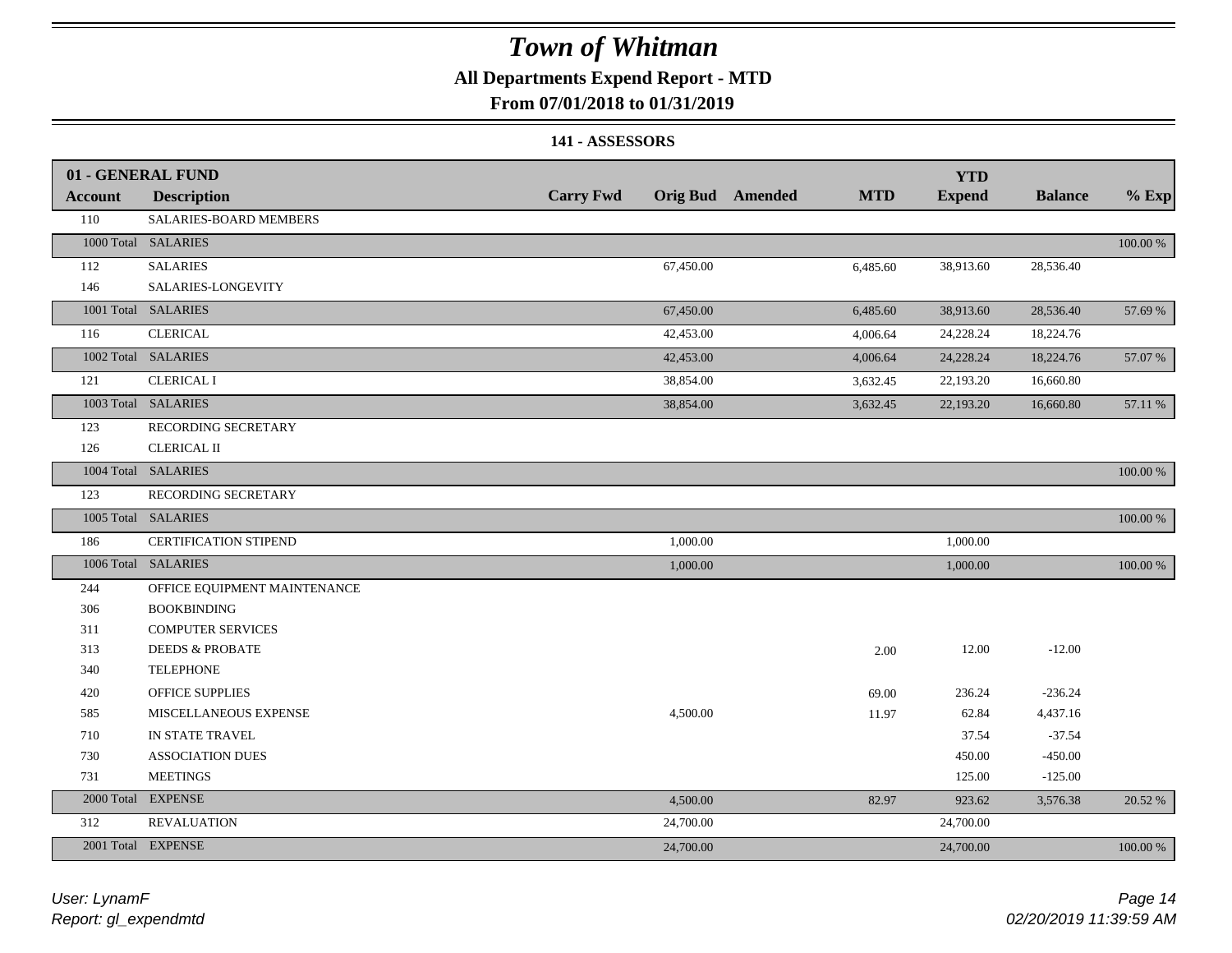### **All Departments Expend Report - MTD**

### **From 07/01/2018 to 01/31/2019**

#### **141 - ASSESSORS**

|                | 01 - GENERAL FUND                                  |                  |                 |         |            | <b>YTD</b>    |                |          |
|----------------|----------------------------------------------------|------------------|-----------------|---------|------------|---------------|----------------|----------|
| <b>Account</b> | <b>Description</b>                                 | <b>Carry Fwd</b> | <b>Orig Bud</b> | Amended | <b>MTD</b> | <b>Expend</b> | <b>Balance</b> | $%$ Exp  |
| 939            | <b>FY2015 ENCUMBRANCES</b>                         |                  |                 |         |            |               |                |          |
| 943            | <b>FY2012 ENCUMBRANCES</b>                         |                  |                 |         |            |               |                |          |
| 946            | <b>FY2010 ENCUMBRANCES</b>                         |                  |                 |         |            |               |                |          |
| 949            | <b>FY2014 ENCUMBRANCES</b>                         |                  |                 |         |            |               |                |          |
|                | 2002 Total EXPENSE                                 |                  |                 |         |            |               |                | 100.00 % |
| 999            |                                                    |                  |                 |         |            |               |                |          |
|                | 4410 Total A.15 ATM 5/16 PUR.COPIER-ASSESSORS OFF. |                  |                 |         |            |               |                | 100.00 % |
|                | 141 Total ASSESSORS                                |                  | 178,957.00      |         | 14,207.66  | 111,958.66    | 66,998.34      |          |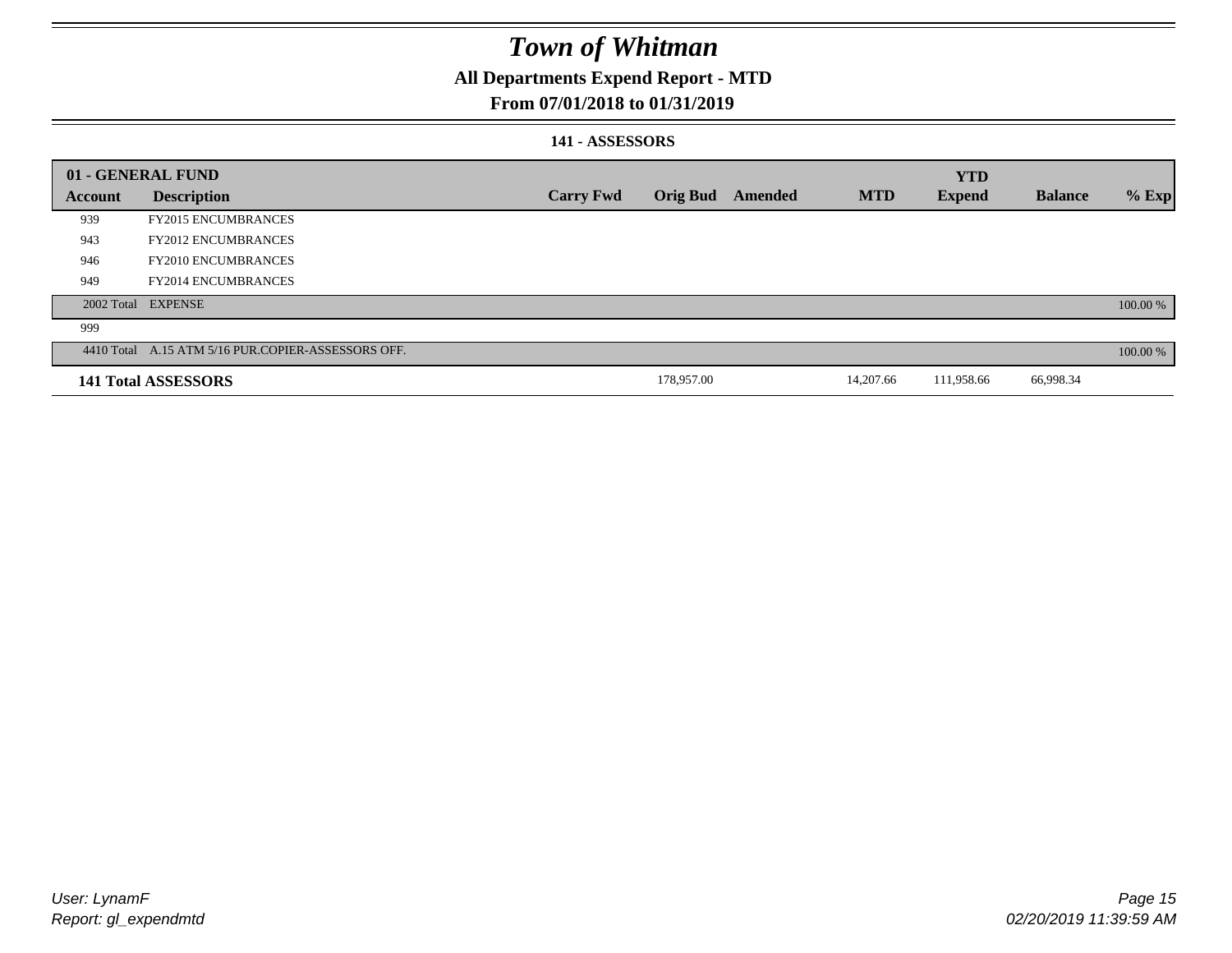### **All Departments Expend Report - MTD**

**From 07/01/2018 to 01/31/2019**

#### **145 - TREASURER**

|                | 01 - GENERAL FUND            |                  |                                       | <b>YTD</b>    |                |          |
|----------------|------------------------------|------------------|---------------------------------------|---------------|----------------|----------|
| <b>Account</b> | <b>Description</b>           | <b>Carry Fwd</b> | <b>Orig Bud</b> Amended<br><b>MTD</b> | <b>Expend</b> | <b>Balance</b> | $%$ Exp  |
| 112            | <b>SALARIES</b>              | 90,492.00        | 8,701.15                              | 52,206.90     | 38,285.10      |          |
| 146            | SALARIES-LONGEVITY           |                  |                                       |               |                |          |
|                | 1000 Total SALARIES          | 90,492.00        | 8,701.15                              | 52,206.90     | 38,285.10      | 57.69 %  |
| 116            | <b>CLERICAL</b>              | 37,537.00        | 3,560.04                              | 21,424.10     | 16,112.90      |          |
|                | 1001 Total SALARIES          | 37,537.00        | 3,560.04                              | 21,424.10     | 16,112.90      | 57.07 %  |
| 121            | <b>CLERICAL I</b>            | 32,306.00        | 3,318.40                              | 18,361.00     | 13,945.00      |          |
|                | 1002 Total SALARIES          | 32,306.00        | 3,318.40                              | 18,361.00     | 13,945.00      | 56.83 %  |
| 126            | <b>CLERICAL II</b>           | 41,236.00        | 3,916.20                              | 23,661.90     | 17,574.10      |          |
|                | 1003 Total SALARIES          | 41,236.00        | 3,916.20                              | 23,661.90     | 17,574.10      | 57.38 %  |
| 139            | CERTIFICATION STIPEND        | 2,000.00         |                                       | 2,000.00      |                |          |
|                | 1004 Total SALARIES          | 2,000.00         |                                       | 2,000.00      |                | 100.00 % |
| 244            | OFFICE EQUIPMENT MAINTENANCE |                  |                                       |               |                |          |
| 310            | NOTE CERTIFICATION           |                  |                                       |               |                |          |
| 311            | <b>COMPUTER SERVICES</b>     |                  | 729.89                                | 3,885.79      | $-3,885.79$    |          |
| 340            | <b>TELEPHONE</b>             |                  |                                       |               |                |          |
| 343            | <b>CELL PHONES</b>           |                  | 51.49                                 | 357.43        | $-357.43$      |          |
| 420            | <b>OFFICE SUPPLIES</b>       |                  | 345.98                                | 1,365.26      | $-1,365.26$    |          |
| 585            | MISCELLANEOUS EXPENSE        | 19,200.00        | 13.77                                 | 576.58        | 18,623.42      |          |
| 710            | IN STATE TRAVEL              |                  |                                       | 172.04        | $-172.04$      |          |
| 730            | <b>ASSOCIATION DUES</b>      |                  |                                       | 75.00         | $-75.00$       |          |
| 731            | <b>MEETINGS</b>              |                  |                                       |               |                |          |
| 741            | SURETY BONDS                 |                  |                                       |               |                |          |
| 870            | OFFICE EQUIPMENT             |                  |                                       |               |                |          |
|                | 2000 Total EXPENSE           | 19,200.00        | 1,141.13                              | 6,432.10      | 12,767.90      | 33.50 %  |
| 308            | <b>BANK CHARGES</b>          | 500.00           |                                       |               | 500.00         |          |
| 953            | FY2009 ENCUMBRANCES          |                  |                                       |               |                |          |
|                | 2001 Total EXPENSE           | 500.00           |                                       |               | 500.00         | 0.00 %   |
| 946            | FY2010 ENCUMBRANCES          |                  |                                       |               |                |          |
| 959            | FY2006 ENCUMBRANCES          |                  |                                       |               |                |          |
|                | 2002 Total EXPENSE           |                  |                                       |               |                | 100.00 % |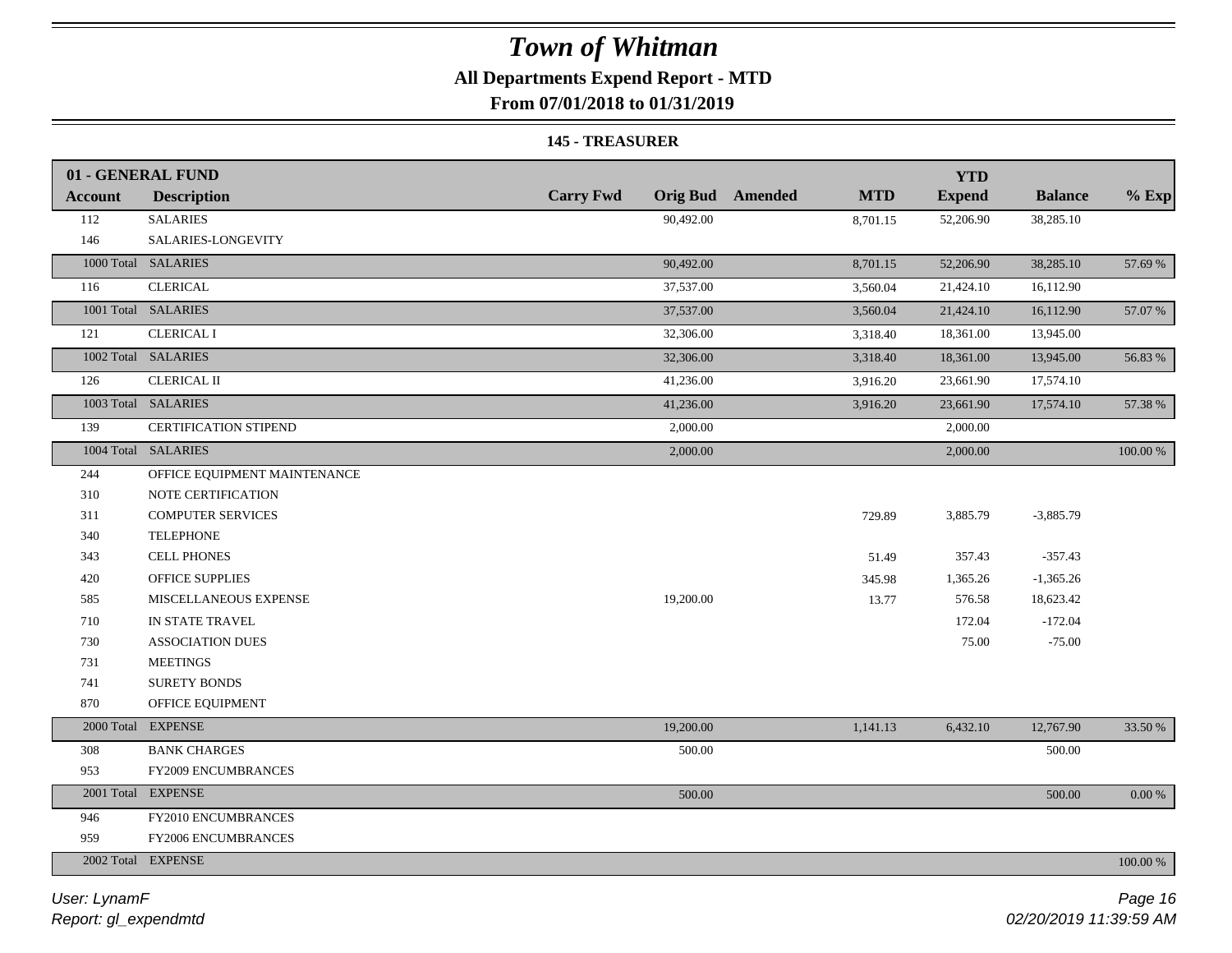### **All Departments Expend Report - MTD**

### **From 07/01/2018 to 01/31/2019**

#### **145 - TREASURER**

|         | 01 - GENERAL FUND                          |                  |            |                         |            | <b>YTD</b>    |                |          |
|---------|--------------------------------------------|------------------|------------|-------------------------|------------|---------------|----------------|----------|
| Account | <b>Description</b>                         | <b>Carry Fwd</b> |            | <b>Orig Bud</b> Amended | <b>MTD</b> | <b>Expend</b> | <b>Balance</b> | $%$ Exp  |
| 744     | PENALTY & INTEREST ON PR TAXES             |                  |            |                         |            |               |                |          |
|         | 2003 Total EXPENSE                         |                  |            |                         |            |               |                | 100.00 % |
| 999     |                                            |                  |            |                         |            |               |                |          |
|         | 4572 Total A13ATM5/17 GASB45 ACTUARY SERV. |                  |            |                         |            |               |                | 100.00 % |
|         | <b>145 Total TREASURER</b>                 |                  | 223,271.00 |                         | 20,636.92  | 124,086.00    | 99,185.00      |          |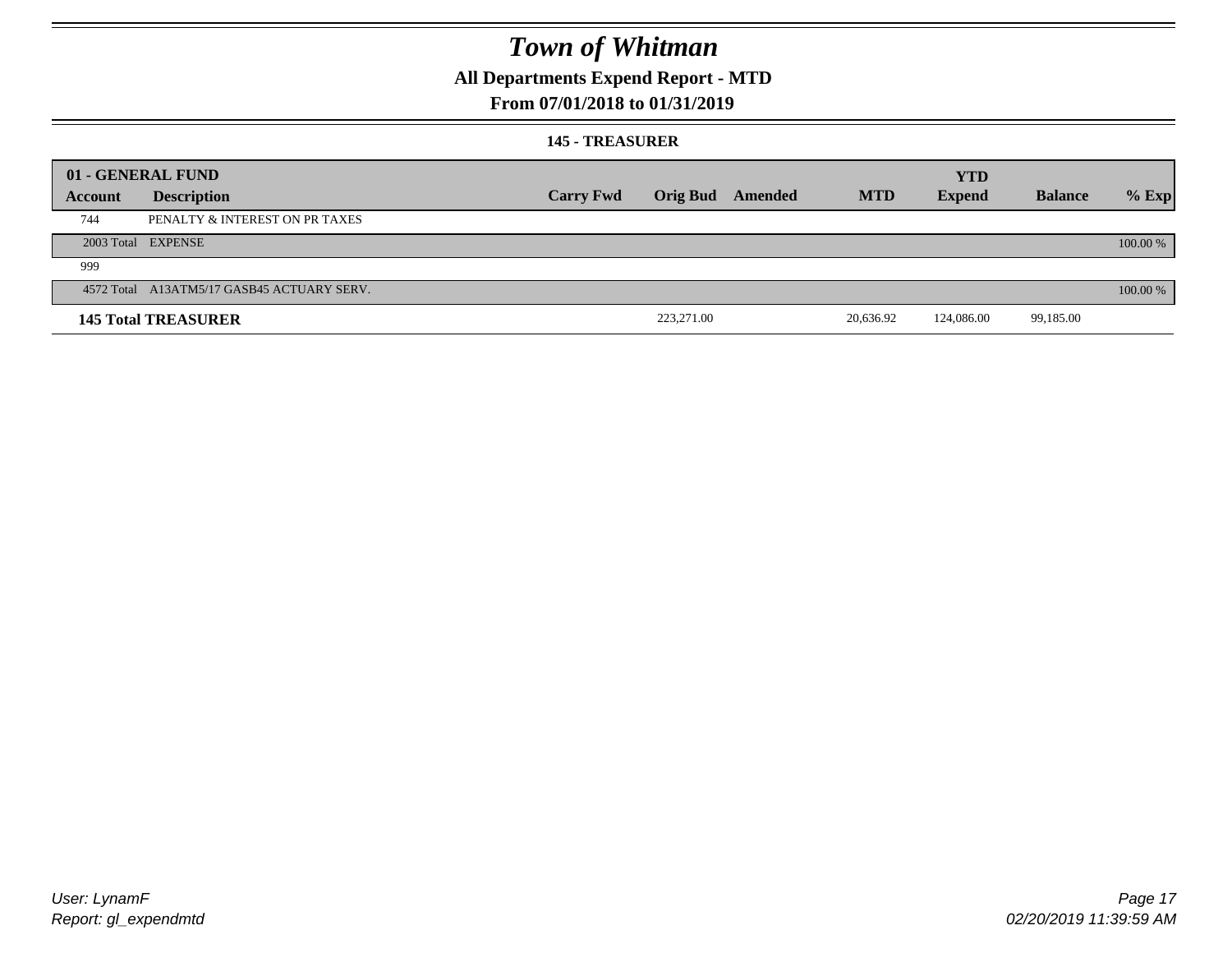### **All Departments Expend Report - MTD**

### **From 07/01/2018 to 01/31/2019**

#### **146 - COLLECTOR**

|                | 01 - GENERAL FUND            |                  |           |                         |            | <b>YTD</b>    |                |             |
|----------------|------------------------------|------------------|-----------|-------------------------|------------|---------------|----------------|-------------|
| <b>Account</b> | <b>Description</b>           | <b>Carry Fwd</b> |           | <b>Orig Bud</b> Amended | <b>MTD</b> | <b>Expend</b> | <b>Balance</b> | $%$ Exp     |
| 112            | <b>SALARIES</b>              |                  |           |                         |            |               |                |             |
| 146            | SALARIES-LONGEVITY           |                  |           |                         |            |               |                |             |
|                | 1000 Total SALARIES          |                  |           |                         |            |               |                | $100.00~\%$ |
| 116            | <b>CLERICAL</b>              |                  | 42,453.00 |                         | 4,006.64   | 24,228.24     | 18,224.76      |             |
|                | 1001 Total SALARIES          |                  | 42,453.00 |                         | 4,006.64   | 24,228.24     | 18,224.76      | 57.07 %     |
| 121            | <b>CLERICAL I</b>            |                  | 41,236.00 |                         | 3,965.00   | 23,680.20     | 17,555.80      |             |
|                | 1002 Total SALARIES          |                  | 41,236.00 |                         | 3,965.00   | 23,680.20     | 17,555.80      | 57.42 %     |
| 126            | <b>CLERICAL II</b>           |                  |           |                         |            |               |                |             |
|                | 1003 Total SALARIES          |                  |           |                         |            |               |                | 100.00 %    |
| 130            | SALARIES-OVERTIME            |                  | 2,000.00  |                         |            | 1,138.60      | 861.40         |             |
|                | 1004 Total SALARIES          |                  | 2,000.00  |                         |            | 1,138.60      | 861.40         | 56.93 %     |
| 186            | <b>CERTIFICATION STIPEND</b> |                  |           |                         |            |               |                |             |
|                | 1005 Total SALARIES          |                  |           |                         |            |               |                | 100.00 %    |
| 244            | OFFICE EQUIPMENT MAINTENANCE |                  |           |                         |            |               |                |             |
| 340            | <b>TELEPHONE</b>             |                  |           |                         |            |               |                |             |
| 343            | <b>CELL PHONES</b>           |                  |           |                         |            |               |                |             |
| 420            | <b>OFFICE SUPPLIES</b>       |                  |           |                         |            |               |                |             |
| 585            | MISCELLANEOUS EXPENSE        |                  |           |                         |            |               |                |             |
| 710            | IN STATE TRAVEL              |                  |           |                         |            |               |                |             |
| 730            | ASSOCIATION DUES             |                  |           |                         |            |               |                |             |
| 731            | <b>MEETINGS</b>              |                  |           |                         |            |               |                |             |
| 741            | SURETY BONDS                 |                  |           |                         |            |               |                |             |
| 870            | OFFICE EQUIPMENT             |                  |           |                         |            |               |                |             |
|                | 2000 Total EXPENSE           |                  |           |                         |            |               |                | 100.00 %    |
| 311            | <b>COMPUTER SERVICES</b>     |                  |           |                         |            |               |                |             |
|                | 2001 Total EXPENSE           |                  |           |                         |            |               |                | $100.00~\%$ |
| 958            | FY2005 ENCUMBRANCES          |                  |           |                         |            |               |                |             |
| 939            | FY2015 ENCUMBRANCES          |                  |           |                         |            |               |                |             |
| 943            | FY2012 ENCUMBRANCES          |                  |           |                         |            |               |                |             |
| 948            | FY07 ENCUMBRANCES            |                  |           |                         |            |               |                |             |
|                |                              |                  |           |                         |            |               |                |             |

*Report: gl\_expendmtd User: LynamF*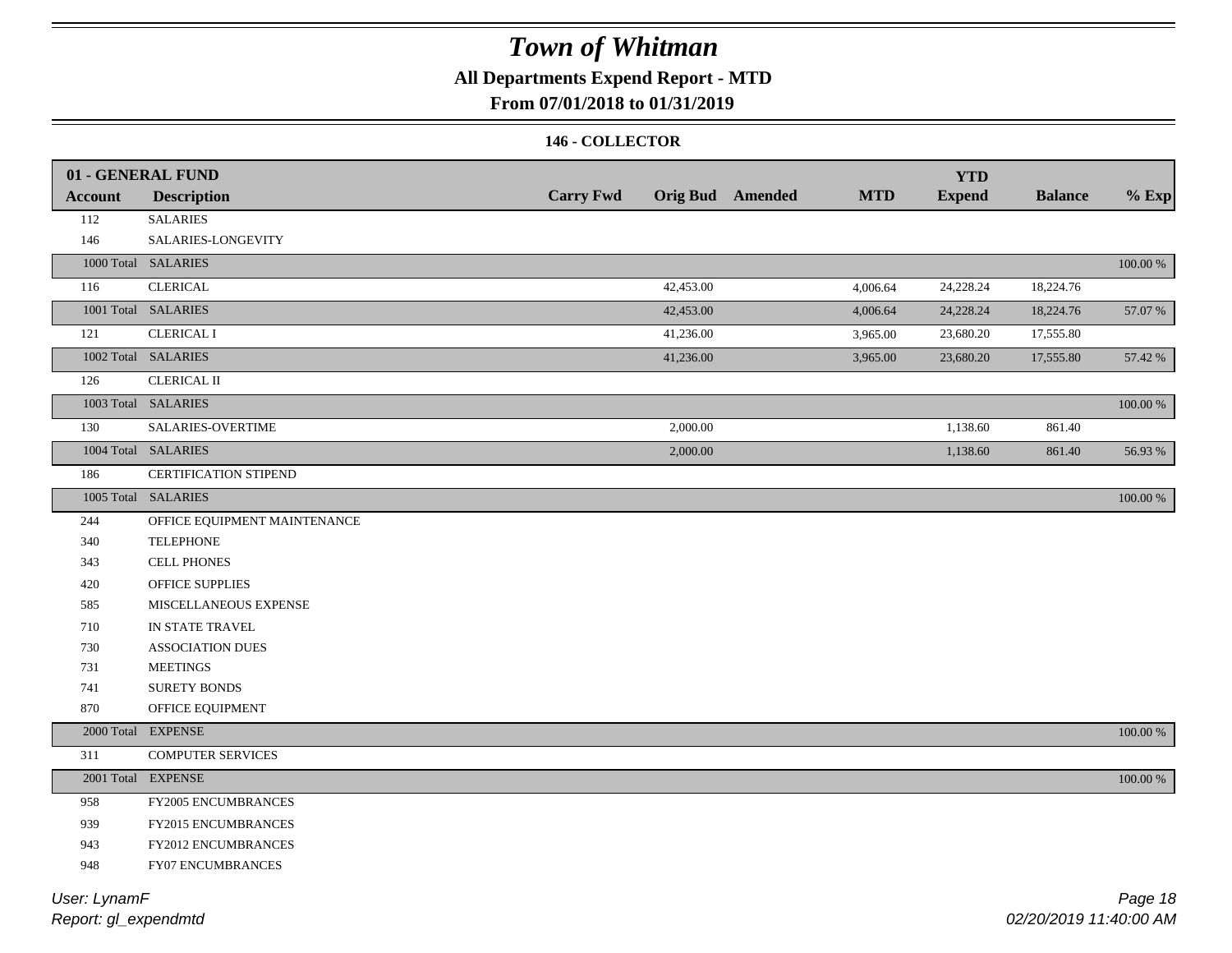**All Departments Expend Report - MTD**

### **From 07/01/2018 to 01/31/2019**

#### **146 - COLLECTOR**

|         | 01 - GENERAL FUND                     |                  |           |                         |            | <b>YTD</b>    |                |          |
|---------|---------------------------------------|------------------|-----------|-------------------------|------------|---------------|----------------|----------|
| Account | <b>Description</b>                    | <b>Carry Fwd</b> |           | <b>Orig Bud</b> Amended | <b>MTD</b> | <b>Expend</b> | <b>Balance</b> | $%$ Exp  |
| 959     | <b>FY2006 ENCUMBRANCES</b>            |                  |           |                         |            |               |                |          |
|         | 2002 Total EXPENSE                    |                  |           |                         |            |               |                | 100.00 % |
| 999     |                                       |                  |           |                         |            |               |                |          |
|         | 4570 Total A.1 STM 5/07 THEFT REFUNDS |                  |           |                         |            |               |                | 100.00 % |
|         | <b>146 Total COLLECTOR</b>            |                  | 85,689.00 |                         | 7,971.64   | 49,047.04     | 36,641.96      |          |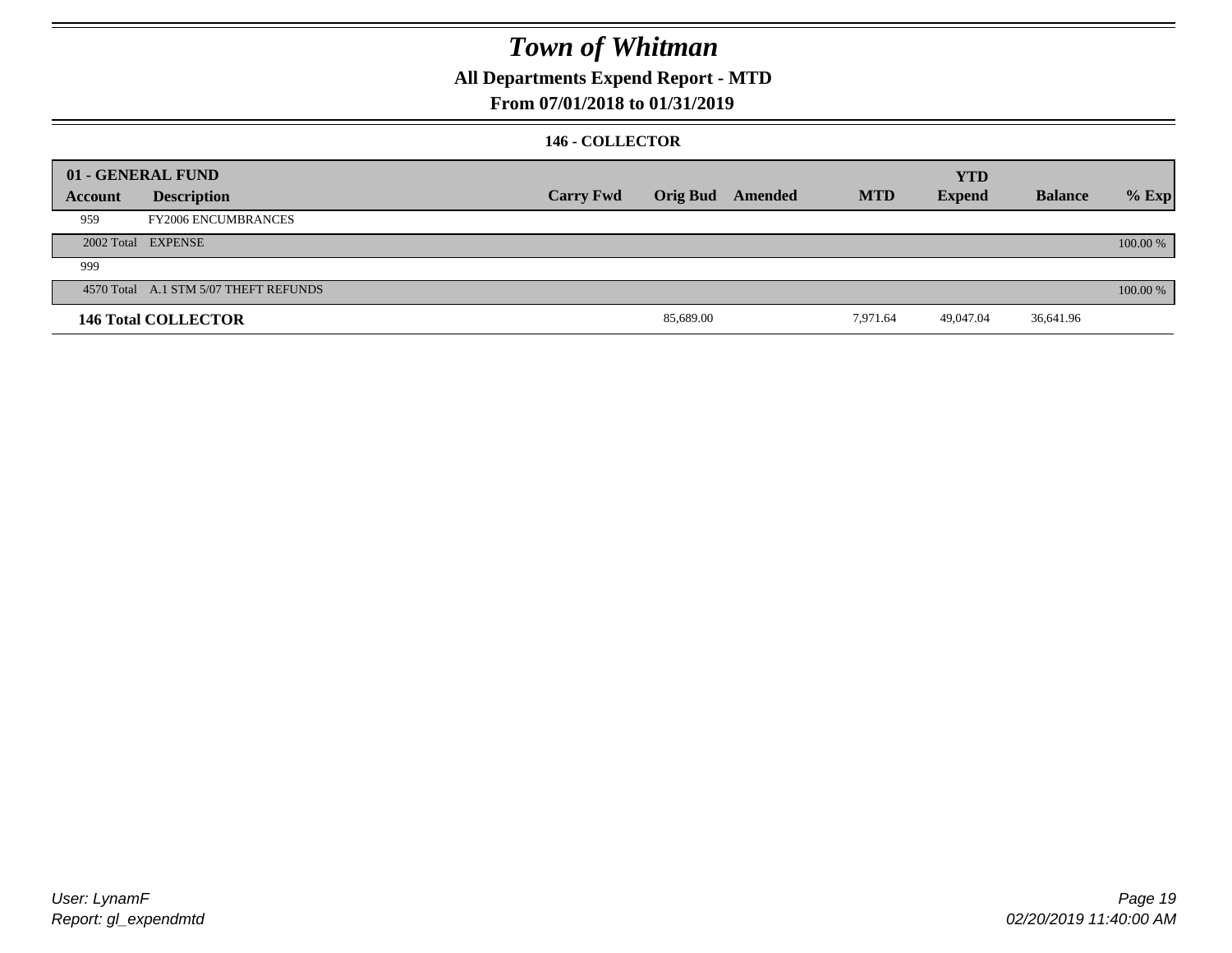### **All Departments Expend Report - MTD**

**From 07/01/2018 to 01/31/2019**

#### **151 - LAW DEPARTMENT**

|         | 01 - GENERAL FUND               |                  |                 |         |            | <b>YTD</b>    |                |           |
|---------|---------------------------------|------------------|-----------------|---------|------------|---------------|----------------|-----------|
| Account | <b>Description</b>              | <b>Carry Fwd</b> | <b>Orig Bud</b> | Amended | <b>MTD</b> | <b>Expend</b> | <b>Balance</b> | $%$ Exp   |
| 301     | <b>LEGAL SERVICES</b>           |                  | 145,000.00      |         | 5,304.00   | 94,850.00     | 50,150.00      |           |
| 585     | <b>MISCELLANEOUS EXPENSE</b>    |                  | 15,000.00       |         | 822.61     | 4,380.05      | 10,619.95      |           |
|         | 2000 Total EXPENSE              |                  | 160,000.00      |         | 6,126.61   | 99,230.05     | 60,769.95      | 62.01 %   |
| 302     | <b>CLAIMS SETTLEMENT</b>        |                  | 5,000.00        |         |            |               | 5,000.00       |           |
|         | 2001 Total EXPENSE              |                  | 5,000.00        |         |            |               | 5,000.00       | $0.00 \%$ |
| 943     | <b>FY2012 ENCUMBRANCES</b>      |                  |                 |         |            |               |                |           |
| 940     | <b>FY2016 ENCUMBRANCES</b>      |                  |                 |         |            |               |                |           |
| 945     | <b>FY2013 ENCUMBRANCES</b>      |                  |                 |         |            |               |                |           |
|         | 2002 Total EXPENSE              |                  |                 |         |            |               |                | 100.00 %  |
|         | <b>151 Total LAW DEPARTMENT</b> |                  | 165,000.00      |         | 6,126.61   | 99,230.05     | 65,769.95      |           |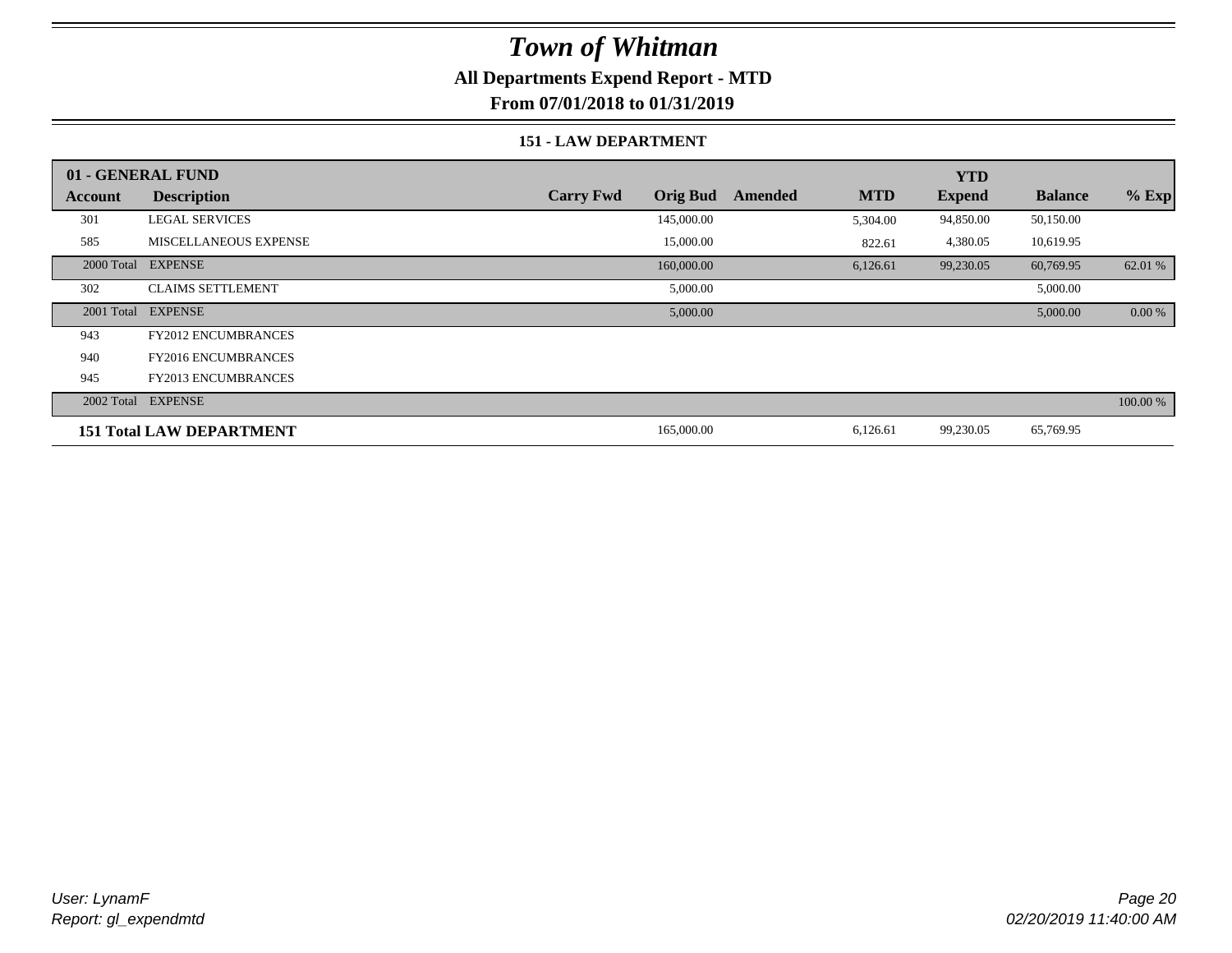### **All Departments Expend Report - MTD**

### **From 07/01/2018 to 01/31/2019**

#### **155 - TECHNOLOGY**

|                | 01 - GENERAL FUND                                |                  |            |                         |            | <b>YTD</b>    |                |          |
|----------------|--------------------------------------------------|------------------|------------|-------------------------|------------|---------------|----------------|----------|
| <b>Account</b> | <b>Description</b>                               | <b>Carry Fwd</b> |            | <b>Orig Bud</b> Amended | <b>MTD</b> | <b>Expend</b> | <b>Balance</b> | $%$ Exp  |
| 112            | <b>SALARIES</b>                                  |                  | 126,327.00 |                         | 12,146.85  | 72,881.10     | 53,445.90      |          |
|                | 1000 Total SALARIES                              |                  | 126,327.00 |                         | 12,146.85  | 72,881.10     | 53,445.90      | 57.69 %  |
| 116            | <b>CLERICAL</b>                                  |                  |            |                         |            |               |                |          |
|                | 1001 Total SALARIES                              |                  |            |                         |            |               |                | 100.00 % |
| 243            | EQUIPMENT MAINTENANCE                            |                  |            |                         |            | 11,684.32     | $-11,684.32$   |          |
| 280            | <b>SUPPORT SERVICES</b>                          |                  |            |                         |            |               |                |          |
| 311            | <b>COMPUTER SERVICES</b>                         |                  |            |                         | 24,452.29  | 54,908.71     | $-54,908.71$   |          |
| 340            | <b>TELEPHONE</b>                                 |                  |            |                         |            |               |                |          |
| 343            | <b>CELL PHONES</b>                               |                  |            |                         | 91.48      | 637.36        | $-637.36$      |          |
| 420            | OFFICE SUPPLIES                                  |                  |            |                         |            | 69.99         | $-69.99$       |          |
| 585            | MISCELLANEOUS EXPENSE                            |                  | 177,128.00 |                         | 1,306.46   | 4,519.74      | 172,608.26     |          |
| 269            | DATA PROCESSING SOFTWARE                         |                  |            |                         |            | 52,100.17     | $-52,100.17$   |          |
| 276            | DATA PROCESSING EQUIP.                           |                  |            |                         | 489.15     | 7,671.72      | $-7,671.72$    |          |
| 2000 Total     | <b>EXPENSE</b>                                   |                  | 177,128.00 |                         | 26,339.38  | 131,592.01    | 45,535.99      | 74.29 %  |
| 938            | FY 2018 ENCUMBRANCES                             | 681.98           |            |                         |            | 681.98        |                |          |
| 940            | FY2016 ENCUMBRANCES                              |                  |            |                         |            |               |                |          |
| 941            | FY 2017 ENCUMBRANCES                             |                  |            |                         |            |               |                |          |
| 943            | FY2012 ENCUMBRANCES                              |                  |            |                         |            |               |                |          |
| 948            | FY07 ENCUMBRANCES                                |                  |            |                         |            |               |                |          |
| 949            | FY2014 ENCUMBRANCES                              |                  |            |                         |            |               |                |          |
| 953            | FY2009 ENCUMBRANCES                              |                  |            |                         |            |               |                |          |
| 958            | FY2005 ENCUMBRANCES                              |                  |            |                         |            |               |                |          |
| 945            | FY2013 ENCUMBRANCES                              |                  |            |                         |            |               |                |          |
| 946            | FY2010 ENCUMBRANCES                              |                  |            |                         |            |               |                |          |
|                | 2001 Total EXPENSE                               | 681.98           |            |                         |            | 681.98        |                | 100.00 % |
| 281            | GIS SYSTEM MAINTENANCE                           |                  | 15,000.00  |                         | 3,150.05   | 10,650.05     | 4,349.95       |          |
| 941            | FY 2017 ENCUMBRANCES                             |                  |            |                         |            |               |                |          |
|                | 2002 Total EXPENSE                               |                  | 15,000.00  |                         | 3,150.05   | 10,650.05     | 4,349.95       | 71.00 %  |
| 999            |                                                  |                  |            |                         |            |               |                |          |
|                | 4402 Total A.16ATM5/16 PUR. WIRELESS NTWK CNTRLR |                  |            |                         |            |               |                | 100.00 % |

*Report: gl\_expendmtd User: LynamF*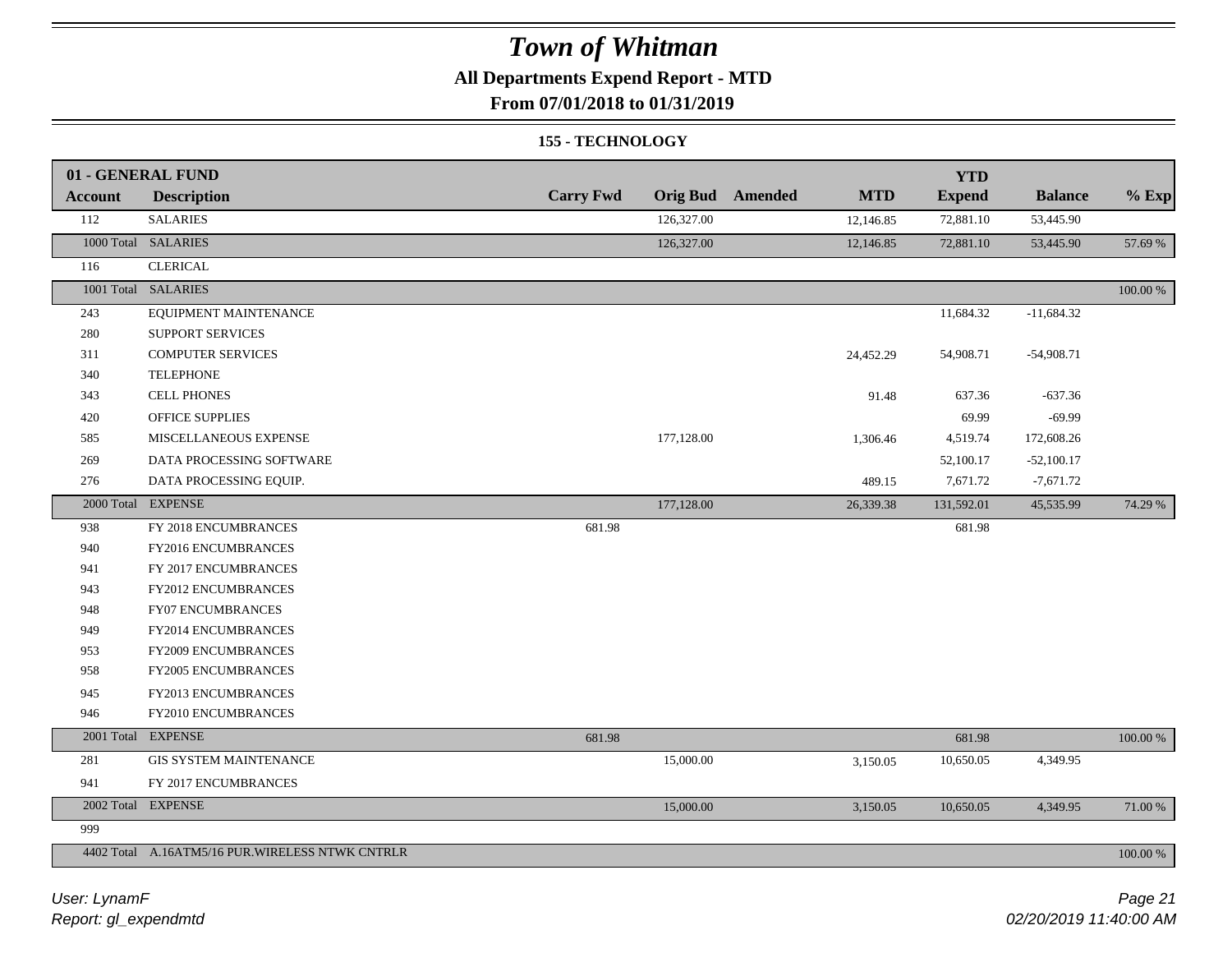### **All Departments Expend Report - MTD**

### **From 07/01/2018 to 01/31/2019**

#### **155 - TECHNOLOGY**

|                | 01 - GENERAL FUND                                   |                  |            |                         |            | <b>YTD</b>    |                |            |
|----------------|-----------------------------------------------------|------------------|------------|-------------------------|------------|---------------|----------------|------------|
| <b>Account</b> | <b>Description</b>                                  | <b>Carry Fwd</b> |            | <b>Orig Bud</b> Amended | <b>MTD</b> | <b>Expend</b> | <b>Balance</b> | $%$ Exp    |
| 999            |                                                     | 638.58           |            |                         |            | 184.50        | 454.08         |            |
|                | 4411 Total A.17ATM5/16 PUR.BATT.-POLICE NTWRK       | 638.58           |            |                         |            | 184.50        | 454.08         | 28.89 %    |
| 999            |                                                     |                  | 10,000.00  |                         |            |               | 10,000.00      |            |
|                | 4500 Total ART21ATM5/1830MSOFFICE2016LICENSES       |                  | 10,000.00  |                         |            |               | 10,000.00      | 0.00 %     |
| 999            |                                                     |                  | 11,000.00  |                         |            |               | 11,000.00      |            |
|                | 4509 Total ART22ATM5/18PCHMLTIFUNCPRTFORTWNNTWK     |                  | 11,000.00  |                         |            |               | 11,000.00      | $0.00 \%$  |
| 999            |                                                     |                  | 4,700.00   |                         |            |               | 4,700.00       |            |
|                | 4510 Total ART23ATM5/18DEPTHEADERPKGSFORP&FWEBSITE  |                  | 4,700.00   |                         |            |               | 4,700.00       | 0.00 %     |
| 999            |                                                     |                  |            |                         |            |               |                |            |
|                | 4512 Total A.37ATM 5/15 PUR.2 COPIERS/TOWN OFFICES  |                  |            |                         |            |               |                | 100.00 %   |
| 999            |                                                     |                  | 8,500.00   |                         |            |               | 8,500.00       |            |
|                | 4516 Total ART24 ATM5/18 PCH 100 REMOTE DESKTOP USE |                  | 8,500.00   |                         |            |               | 8,500.00       | $0.00\ \%$ |
| 999            |                                                     |                  |            |                         |            |               |                |            |
|                | 4519 Total A.34ATM 5/17 PUR.MULTI-FUNCTION PRINTER  |                  |            |                         |            |               |                | 100.00 %   |
| 999            |                                                     |                  |            |                         |            |               |                |            |
|                | 4520 Total A33ATM 5/17 PUR.FIREWALLS                |                  |            |                         |            |               |                | 100.00 %   |
| 999            |                                                     |                  | 5,000.00   |                         |            |               | 5,000.00       |            |
|                | 4523 Total ART25 ATM5/18 PCH & INSTALL 6 SURVEILL C |                  | 5,000.00   |                         |            |               | 5,000.00       | $0.00\ \%$ |
| 999            |                                                     | 3,413.38         |            |                         |            |               | 3,413.38       |            |
|                | 4526 Total A.36 ATM5/15PUR.POW.SUPPLY/NETWK.EQ.     | 3,413.38         |            |                         |            |               | 3,413.38       | $0.00\ \%$ |
| 999            |                                                     | 1,018.65         |            |                         |            |               | 1,018.65       |            |
|                | 4527 Total A.14ATM5/16 PUR.SFTWR NET.SECURITY       | 1,018.65         |            |                         |            |               | 1,018.65       | 0.00 %     |
| 999            |                                                     | 12,300.15        |            |                         | 12,300.15  | 12,300.15     |                |            |
|                | 4564 Total A36ATM5/17PUR.COMP.EQ.TN.BLDGS           | 12,300.15        |            |                         | 12,300.15  | 12,300.15     |                | 100.00 %   |
|                | <b>155 Total TECHNOLOGY</b>                         | 18,052.74        | 357,655.00 |                         | 53,936.43  | 228,289.79    | 147,417.95     |            |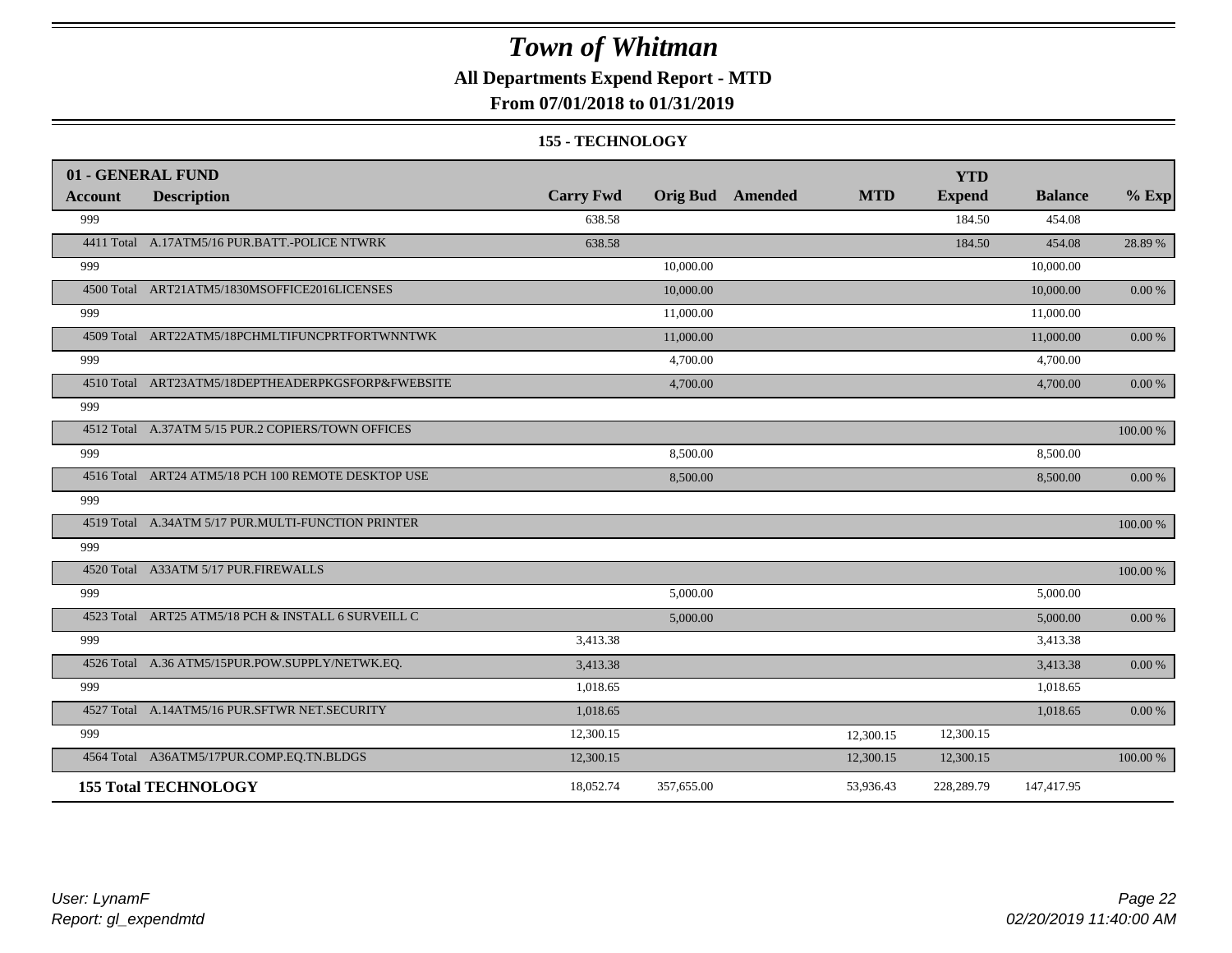**All Departments Expend Report - MTD**

**From 07/01/2018 to 01/31/2019**

#### **158 - TAX TITLE FORECLOSURE-TREAS.**

|         | 01 - GENERAL FUND                             |                  |           |         |            | <b>YTD</b>    |                |          |
|---------|-----------------------------------------------|------------------|-----------|---------|------------|---------------|----------------|----------|
| Account | <b>Description</b>                            | <b>Carry Fwd</b> | Orig Bud  | Amended | <b>MTD</b> | <b>Expend</b> | <b>Balance</b> | $%$ Exp  |
| 252     | <b>SERVICES</b>                               |                  | 40,000.00 |         | 1.148.50   | 13,593.64     | 26,406.36      |          |
|         | 2000 Total EXPENSE                            |                  | 40,000,00 |         | 1.148.50   | 13.593.64     | 26,406.36      | 33.98 %  |
| 948     | <b>FY07 ENCUMBRANCES</b>                      |                  |           |         |            |               |                |          |
|         | 2001 Total EXPENSE                            |                  |           |         |            |               |                | 100.00 % |
|         | <b>158 Total TAX TITLE FORECLOSURE-TREAS.</b> |                  | 40,000.00 |         | 1,148.50   | 13,593.64     | 26,406.36      |          |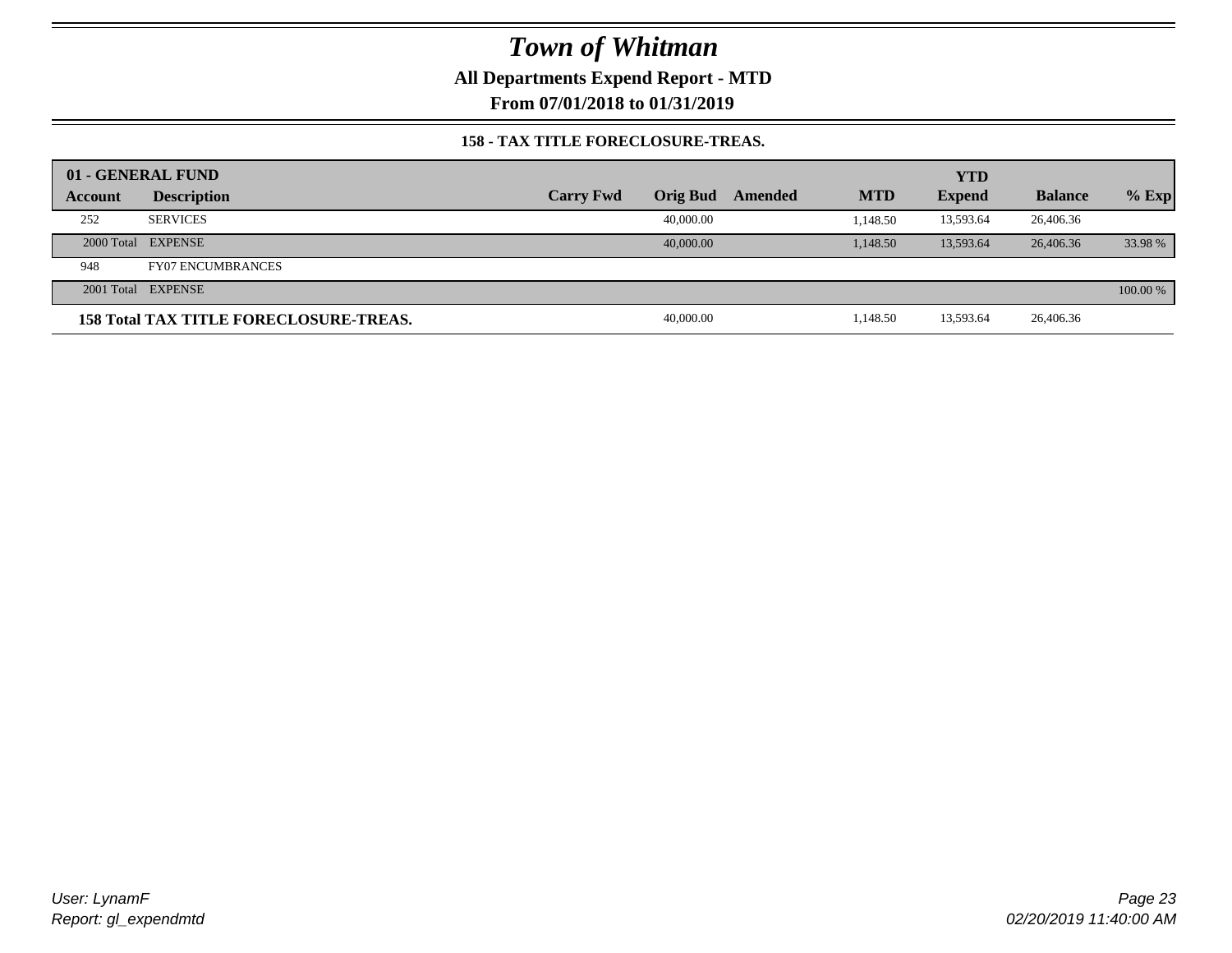**All Departments Expend Report - MTD**

**From 07/01/2018 to 01/31/2019**

#### **159 - TAX TITLE EXPENSE-COLLECTOR**

|         | 01 - GENERAL FUND                            |                  |                         |            | <b>YTD</b>    |                |          |
|---------|----------------------------------------------|------------------|-------------------------|------------|---------------|----------------|----------|
| Account | <b>Description</b>                           | <b>Carry Fwd</b> | <b>Orig Bud</b> Amended | <b>MTD</b> | <b>Expend</b> | <b>Balance</b> | $%$ Exp  |
| 252     | <b>SERVICES</b>                              |                  |                         |            |               |                |          |
|         | 2000 Total EXPENSE                           |                  |                         |            |               |                | 100.00 % |
|         | <b>159 Total TAX TITLE EXPENSE-COLLECTOR</b> |                  |                         |            |               |                |          |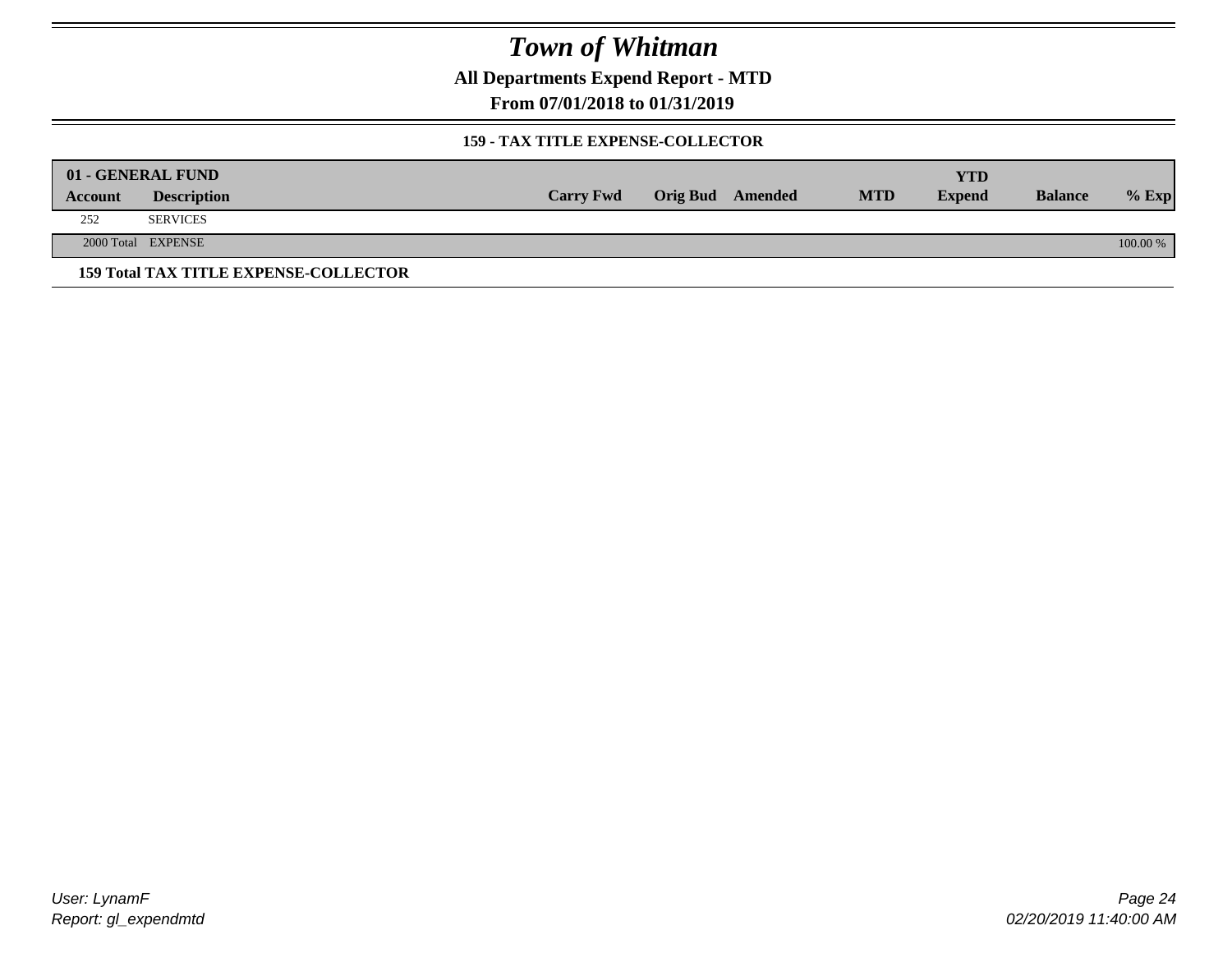### **All Departments Expend Report - MTD**

**From 07/01/2018 to 01/31/2019**

#### **161 - TOWN CLERK**

|                | 01 - GENERAL FUND            |                  |                                       | <b>YTD</b>    |                |           |
|----------------|------------------------------|------------------|---------------------------------------|---------------|----------------|-----------|
| <b>Account</b> | <b>Description</b>           | <b>Carry Fwd</b> | <b>Orig Bud</b> Amended<br><b>MTD</b> | <b>Expend</b> | <b>Balance</b> | $%$ Exp   |
| 112            | <b>SALARIES</b>              | 67,450.00        | 6,485.60                              | 38,913.60     | 28,536.40      |           |
| 146            | SALARIES-LONGEVITY           |                  |                                       |               |                |           |
|                | 1000 Total SALARIES          | 67,450.00        | 6,485.60                              | 38,913.60     | 28,536.40      | 57.69 %   |
| 116            | <b>CLERICAL</b>              | 41,220.00        | 3,890.25                              | 23,634.30     | 17,585.70      |           |
|                | 1001 Total SALARIES          | 41,220.00        | 3,890.25                              | 23,634.30     | 17,585.70      | 57.33 %   |
| 126            | <b>CLERICAL II</b>           | 40,037.00        | 3,778.60                              | 22,979.70     | 17,057.30      |           |
|                | 1002 Total SALARIES          | 40,037.00        | 3,778.60                              | 22,979.70     | 17,057.30      | 57.39 %   |
| 130            | <b>SALARIES-OVERTIME</b>     | 2,000.00         | 96.16                                 | 684.29        | 1,315.71       |           |
|                | 1004 Total SALARIES          | 2,000.00         | 96.16                                 | 684.29        | 1,315.71       | 34.21 %   |
| 142            | <b>CERTIFICATION STIPEND</b> | 1,000.00         |                                       | 1,000.00      |                |           |
|                | 1005 Total SALARIES          | 1,000.00         |                                       | 1,000.00      |                | 100.00 %  |
| 244            | OFFICE EQUIPMENT MAINTENANCE |                  |                                       |               |                |           |
| 306            | <b>BOOKBINDING</b>           |                  |                                       |               |                |           |
| 314            | MICRO FILM STORAGE           |                  |                                       |               |                |           |
| 340            | <b>TELEPHONE</b>             |                  |                                       |               |                |           |
| 343            | <b>CELL PHONES</b>           |                  | 25.75                                 | 178.72        | $-178.72$      |           |
| 736            | TOWN RECORDS RESTORATION     |                  |                                       |               |                |           |
| 420            | <b>OFFICE SUPPLIES</b>       |                  | 30.18                                 | 534.82        | $-534.82$      |           |
| 585            | MISCELLANEOUS EXPENSE        | 3,950.00         |                                       | 10.00         | 3,940.00       |           |
| 732            | DOG LICENSES & SUPPLIES      |                  |                                       |               |                |           |
| 710            | IN STATE TRAVEL              |                  |                                       | 128.08        | $-128.08$      |           |
| 730            | <b>ASSOCIATION DUES</b>      |                  |                                       | 385.00        | $-385.00$      |           |
| 731            | <b>MEETINGS</b>              |                  | 430.85                                | 874.39        | $-874.39$      |           |
| 741            | <b>SURETY BONDS</b>          |                  |                                       |               |                |           |
| 870            | OFFICE EQUIPMENT             |                  |                                       |               |                |           |
|                | 2000 Total EXPENSE           | 3,950.00         | 486.78                                | 2,111.01      | 1,838.99       | 53.44 %   |
| 736            | TOWN RECORDS RESTORATION     | 2,500.00         |                                       |               | 2,500.00       |           |
|                | 2001 Total EXPENSE           | 2,500.00         |                                       |               | 2,500.00       | $0.00 \%$ |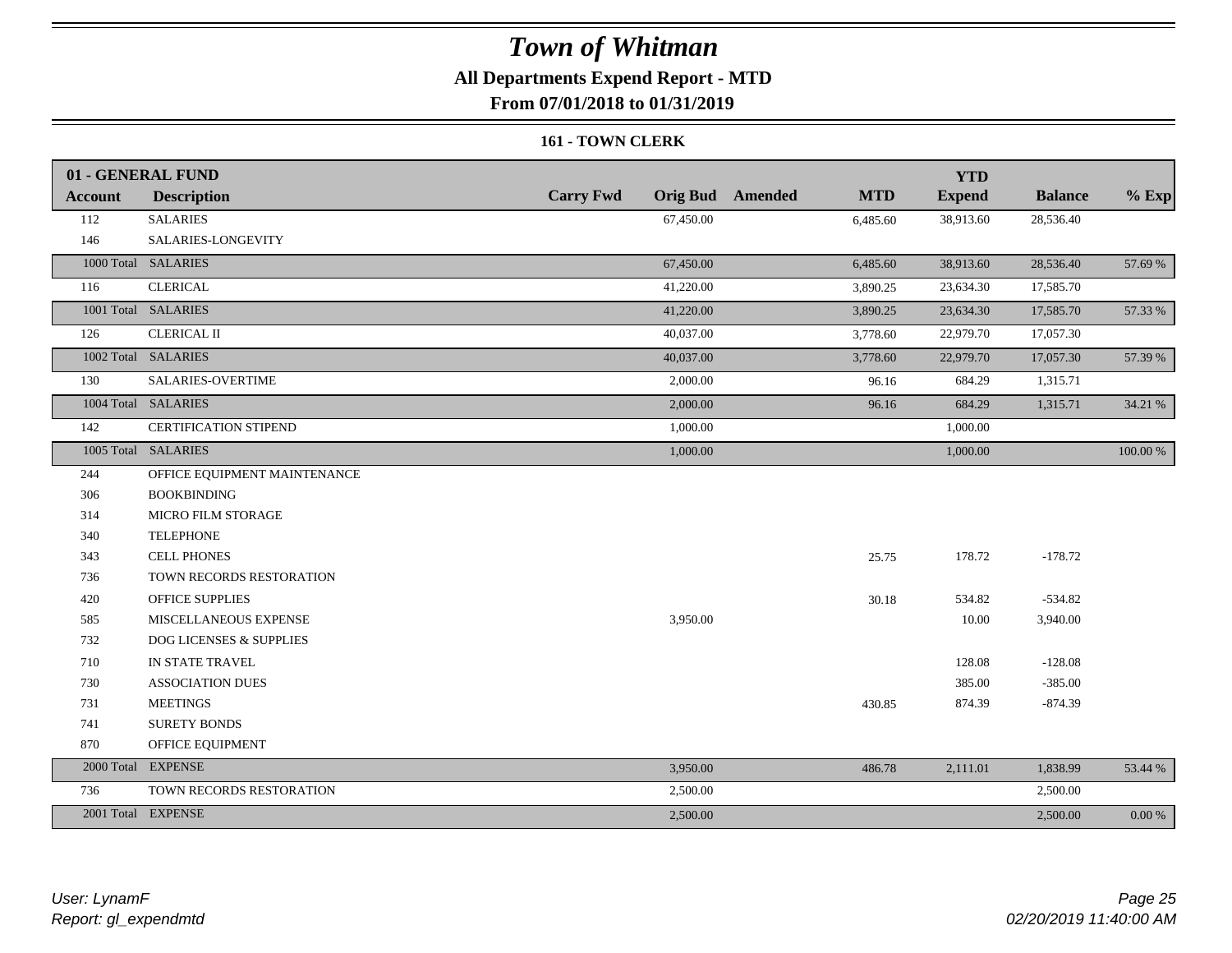### **All Departments Expend Report - MTD**

### **From 07/01/2018 to 01/31/2019**

#### **161 - TOWN CLERK**

|            | 01 - GENERAL FUND                            |                  |            |                         |            | <b>YTD</b>    |                |          |
|------------|----------------------------------------------|------------------|------------|-------------------------|------------|---------------|----------------|----------|
| Account    | <b>Description</b>                           | <b>Carry Fwd</b> |            | <b>Orig Bud</b> Amended | <b>MTD</b> | <b>Expend</b> | <b>Balance</b> | $%$ Exp  |
| 946        | FY2010 ENCUMBRANCES                          |                  |            |                         |            |               |                |          |
| 953        | FY2009 ENCUMBRANCES                          |                  |            |                         |            |               |                |          |
|            | 2002 Total EXPENSE                           |                  |            |                         |            |               |                | 100.00 % |
| 732        | <b>DOG LICENSES &amp; SUPPLIES</b>           |                  |            |                         |            |               |                |          |
|            | 2003 Total EXPENSE                           |                  |            |                         |            |               |                | 100.00 % |
| 999        |                                              |                  |            |                         |            |               |                |          |
| 4422 Total | <b>A30ATM5/07PURCHASE PRINTER</b>            |                  |            |                         |            |               |                | 100.00 % |
| 999        |                                              |                  |            |                         |            |               |                |          |
|            | 4424 Total ESTABLISH PETTY CASH - TOWN CLERK |                  |            |                         |            |               |                | 100.00 % |
| 999        |                                              |                  |            |                         |            |               |                |          |
|            | 4425 Total A.36ATM5/06MICROF.TN.REC.93-05    |                  |            |                         |            |               |                | 100.00 % |
|            | <b>161 Total TOWN CLERK</b>                  |                  | 158,157.00 |                         | 14,737.39  | 89,322.90     | 68,834.10      |          |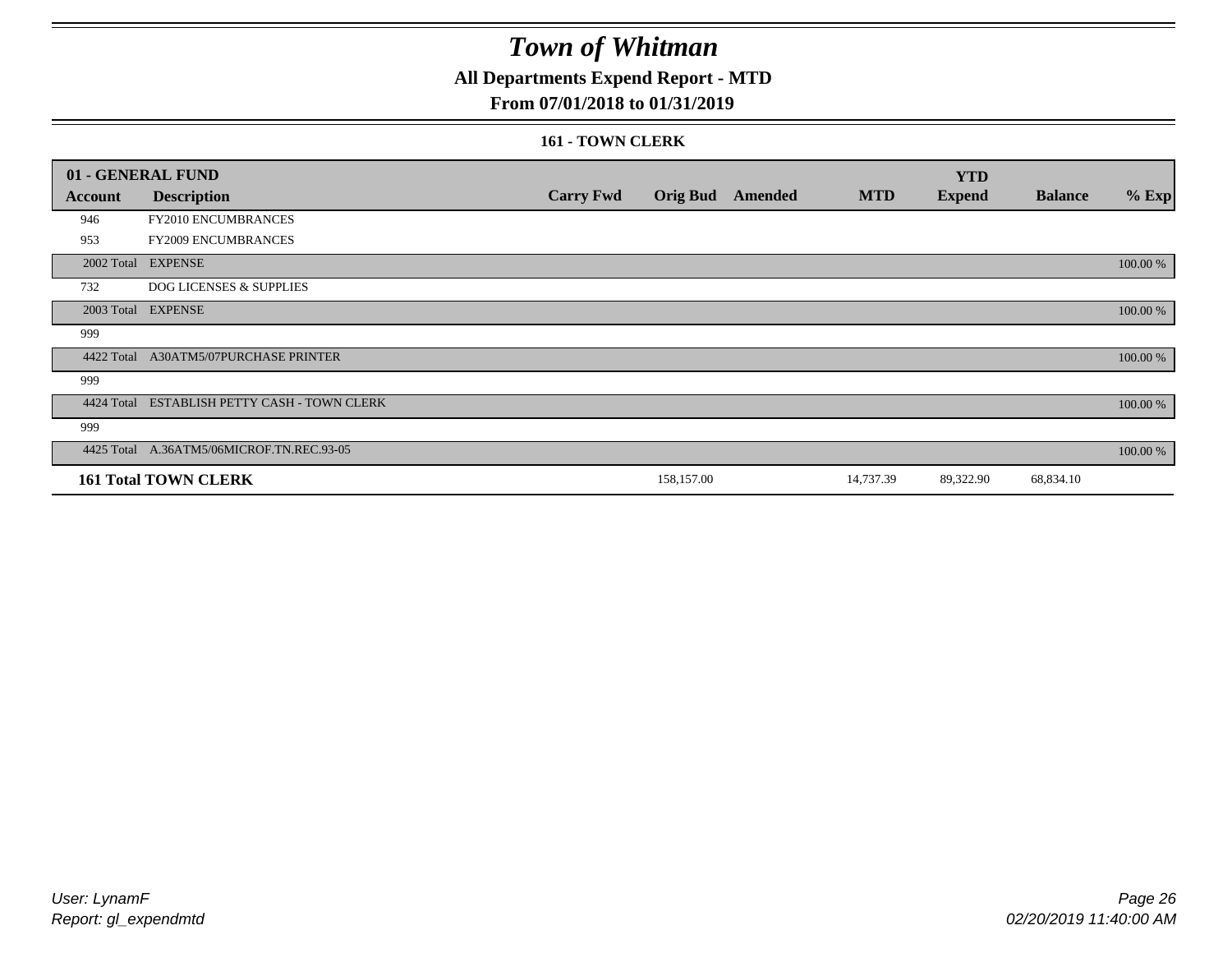### **All Departments Expend Report - MTD**

### **From 07/01/2018 to 01/31/2019**

#### **163 - REGISTRARS**

|                | 01 - GENERAL FUND             |                                     |                       | <b>YTD</b>    |                |            |
|----------------|-------------------------------|-------------------------------------|-----------------------|---------------|----------------|------------|
| <b>Account</b> | <b>Description</b>            | <b>Carry Fwd</b><br><b>Orig Bud</b> | <b>MTD</b><br>Amended | <b>Expend</b> | <b>Balance</b> | $%$ Exp    |
| 110            | <b>SALARIES-BOARD MEMBERS</b> | 3,782.00                            | 315.15                | 2,206.05      | 1,575.95       |            |
| 128            | <b>TOWN CLERK</b>             | 723.00                              |                       | 723.00        |                |            |
| 1000 Total     | <b>SALARIES</b>               | 4,505.00                            | 315.15                | 2,929.05      | 1,575.95       | 65.01 %    |
| 121            | <b>CLERICAL I</b>             |                                     |                       |               |                |            |
|                | 1001 Total SALARIES           |                                     |                       |               |                | 100.00 %   |
| 122            | <b>CANVAS LIST SERVICES</b>   | 4,178.00                            |                       |               | 4,178.00       |            |
|                | 1002 Total SALARIES           | 4,178.00                            |                       |               | 4,178.00       | $0.00\ \%$ |
| 244            | OFFICE EQUIPMENT MAINTENANCE  |                                     |                       |               |                |            |
| 340            | <b>TELEPHONE</b>              |                                     |                       |               |                |            |
| 420            | <b>OFFICE SUPPLIES</b>        | 400.00                              | 29.99                 | 29.99         | 370.01         |            |
| 731            | <b>MEETINGS</b>               |                                     |                       | 180.00        | $-180.00$      |            |
| 2000 Total     | <b>EXPENSE</b>                | 400.00                              | 29.99                 | 209.99        | 190.01         | 52.49 %    |
| 342            | <b>PRINTING</b>               | 2,000.00                            |                       |               | 2,000.00       |            |
|                | 2001 Total EXPENSE            | 2,000.00                            |                       |               | 2,000.00       | $0.00\ \%$ |
| 590            | <b>CENSUS SUPPLIES</b>        | 1,900.00                            | 592.00                | 1,461.20      | 438.80         |            |
|                | 2002 Total EXPENSE            | 1,900.00                            | 592.00                | 1,461.20      | 438.80         | 76.90 %    |
| 943            | FY2012 ENCUMBRANCES           |                                     |                       |               |                |            |
| 945            | <b>FY2013 ENCUMBRANCES</b>    |                                     |                       |               |                |            |
| 946            | FY2010 ENCUMBRANCES           |                                     |                       |               |                |            |
|                | 2003 Total EXPENSE            |                                     |                       |               |                | 100.00 %   |
|                | <b>163 Total REGISTRARS</b>   | 12,983.00                           | 937.14                | 4,600.24      | 8,382.76       |            |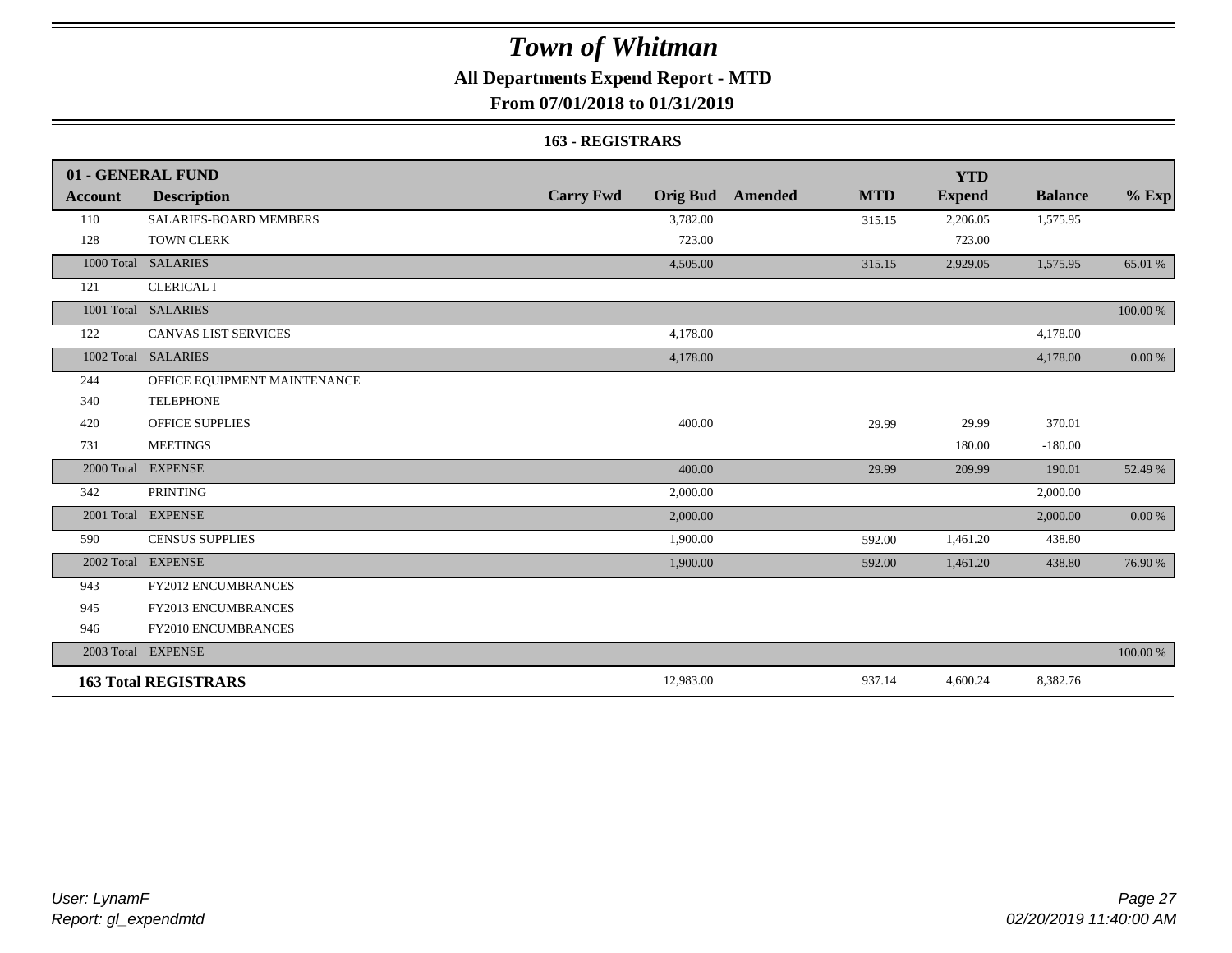**All Departments Expend Report - MTD**

**From 07/01/2018 to 01/31/2019**

#### **171 - CONSERVATION COMMISSION**

|            | 01 - GENERAL FUND                              |                  |                 |         |            | <b>YTD</b>    |                |          |
|------------|------------------------------------------------|------------------|-----------------|---------|------------|---------------|----------------|----------|
| Account    | <b>Description</b>                             | <b>Carry Fwd</b> | <b>Orig Bud</b> | Amended | <b>MTD</b> | <b>Expend</b> | <b>Balance</b> | $%$ Exp  |
| 121        | <b>CLERICAL I</b>                              |                  | 1,340.00        |         | 48.80      | 722.85        | 617.15         |          |
|            | 1000 Total SALARIES                            |                  | 1,340.00        |         | 48.80      | 722.85        | 617.15         | 53.94 %  |
| 949        | FY2014 ENCUMBRANCES                            |                  |                 |         |            |               |                |          |
| 1001 Total | <b>SALARIES</b>                                |                  |                 |         |            |               |                | 100.00 % |
| 304        | <b>ADVERTISING</b>                             |                  |                 |         |            |               |                |          |
| 307        | ENGINEERING/ARCHITECTURAL                      |                  |                 |         |            |               |                |          |
| 420        | <b>OFFICE SUPPLIES</b>                         |                  |                 |         |            |               |                |          |
| 585        | MISCELLANEOUS EXPENSE                          |                  | 580.00          |         |            | 57.63         | 522.37         |          |
| 710        | IN STATE TRAVEL                                |                  |                 |         |            |               |                |          |
| 730        | <b>ASSOCIATION DUES</b>                        |                  |                 |         |            | 417.00        | $-417.00$      |          |
| 731        | <b>MEETINGS</b>                                |                  |                 |         |            |               |                |          |
| 2000 Total | <b>EXPENSE</b>                                 |                  | 580.00          |         |            | 474.63        | 105.37         | 81.83%   |
| 733        | CONS. N.O.I. FEES APPROPRIATED                 |                  |                 |         |            |               |                |          |
|            | 2001 Total EXPENSE                             |                  |                 |         |            |               |                | 100.00 % |
| 943        | <b>FY2012 ENCUMBRANCES</b>                     |                  |                 |         |            |               |                |          |
|            | 2002 Total EXPENSE                             |                  |                 |         |            |               |                | 100.00 % |
| 999        |                                                | 2,100.00         |                 |         |            |               | 2,100.00       |          |
|            | 4401 Total A.12STM12/17PHS1 ASSESS.HOBART POND | 2,100.00         |                 |         |            |               | 2,100.00       | 0.00 %   |
|            | 171 Total CONSERVATION COMMISSION              | 2,100.00         | 1,920.00        |         | 48.80      | 1,197.48      | 2,822.52       |          |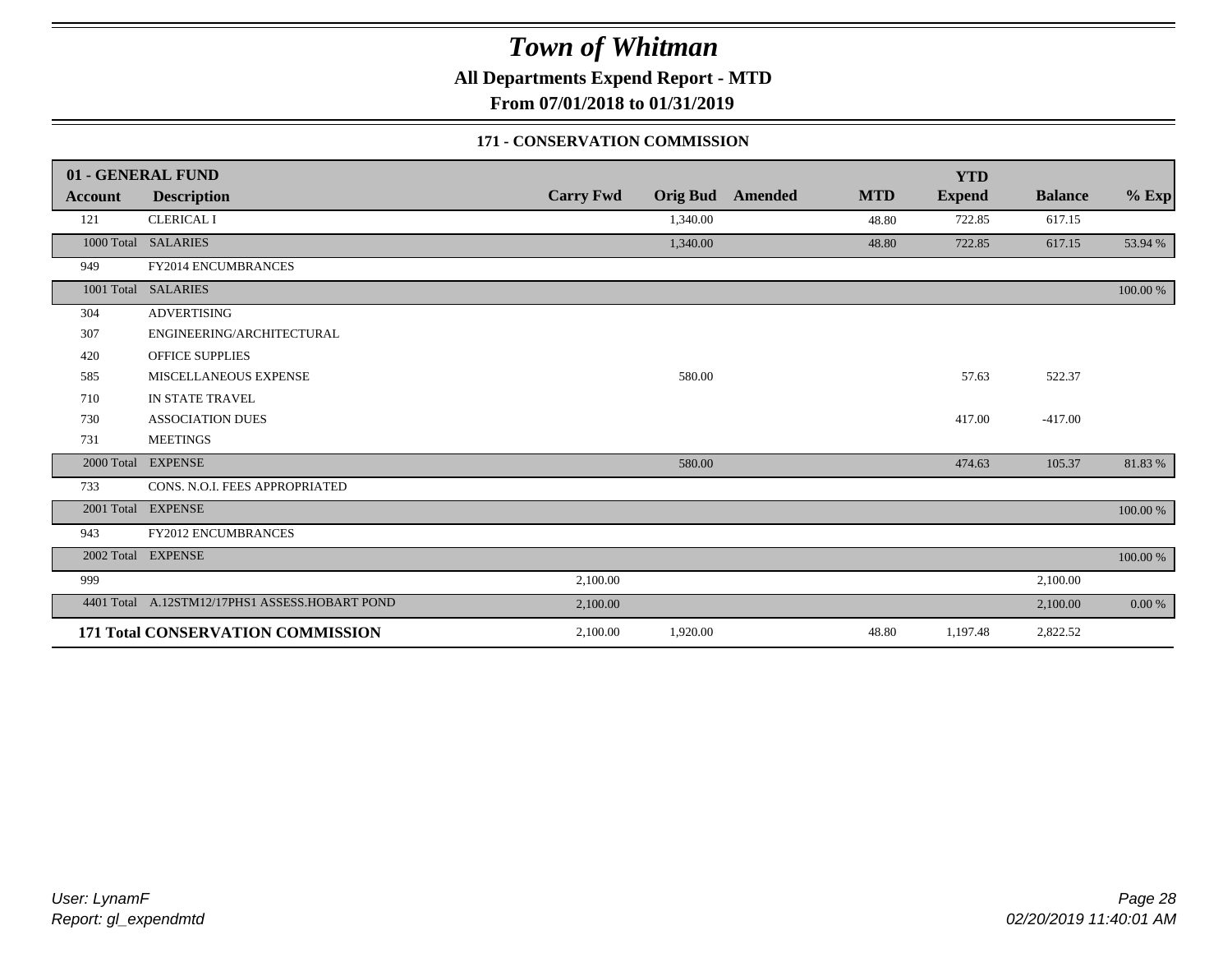**All Departments Expend Report - MTD**

**From 07/01/2018 to 01/31/2019**

#### **175 - PLANNING BOARD**

|                | 01 - GENERAL FUND               |                                     |                       | <b>YTD</b>    |                |          |
|----------------|---------------------------------|-------------------------------------|-----------------------|---------------|----------------|----------|
| <b>Account</b> | <b>Description</b>              | <b>Carry Fwd</b><br><b>Orig Bud</b> | <b>MTD</b><br>Amended | <b>Expend</b> | <b>Balance</b> | $%$ Exp  |
| 121            | <b>CLERICAL I</b>               | 6,805.00                            | 210.60                | 1,219.75      | 5,585.25       |          |
|                | 1000 Total SALARIES             | 6,805.00                            | 210.60                | 1,219.75      | 5,585.25       | 17.92 %  |
| 939            | <b>FY2015 ENCUMBRANCES</b>      |                                     |                       |               |                |          |
| 1001 Total     | <b>SALARIES</b>                 |                                     |                       |               |                | 100.00 % |
| 304            | <b>ADVERTISING</b>              |                                     |                       |               |                |          |
| 420            | <b>OFFICE SUPPLIES</b>          |                                     |                       |               |                |          |
| 585            | MISCELLANEOUS EXPENSE           | 400.00                              |                       | 59.00         | 341.00         |          |
| 730            | <b>ASSOCIATION DUES</b>         |                                     |                       |               |                |          |
| 2000 Total     | <b>EXPENSE</b>                  | 400.00                              |                       | 59.00         | 341.00         | 14.75 %  |
| 121            | <b>CLERICAL I</b>               |                                     |                       |               |                |          |
| 852            | A.21STM11/00 TOWN MASTER PLAN   |                                     |                       |               |                |          |
|                | 2001 Total EXPENSE              |                                     |                       |               |                | 100.00 % |
|                | <b>175 Total PLANNING BOARD</b> | 7,205.00                            | 210.60                | 1,278.75      | 5,926.25       |          |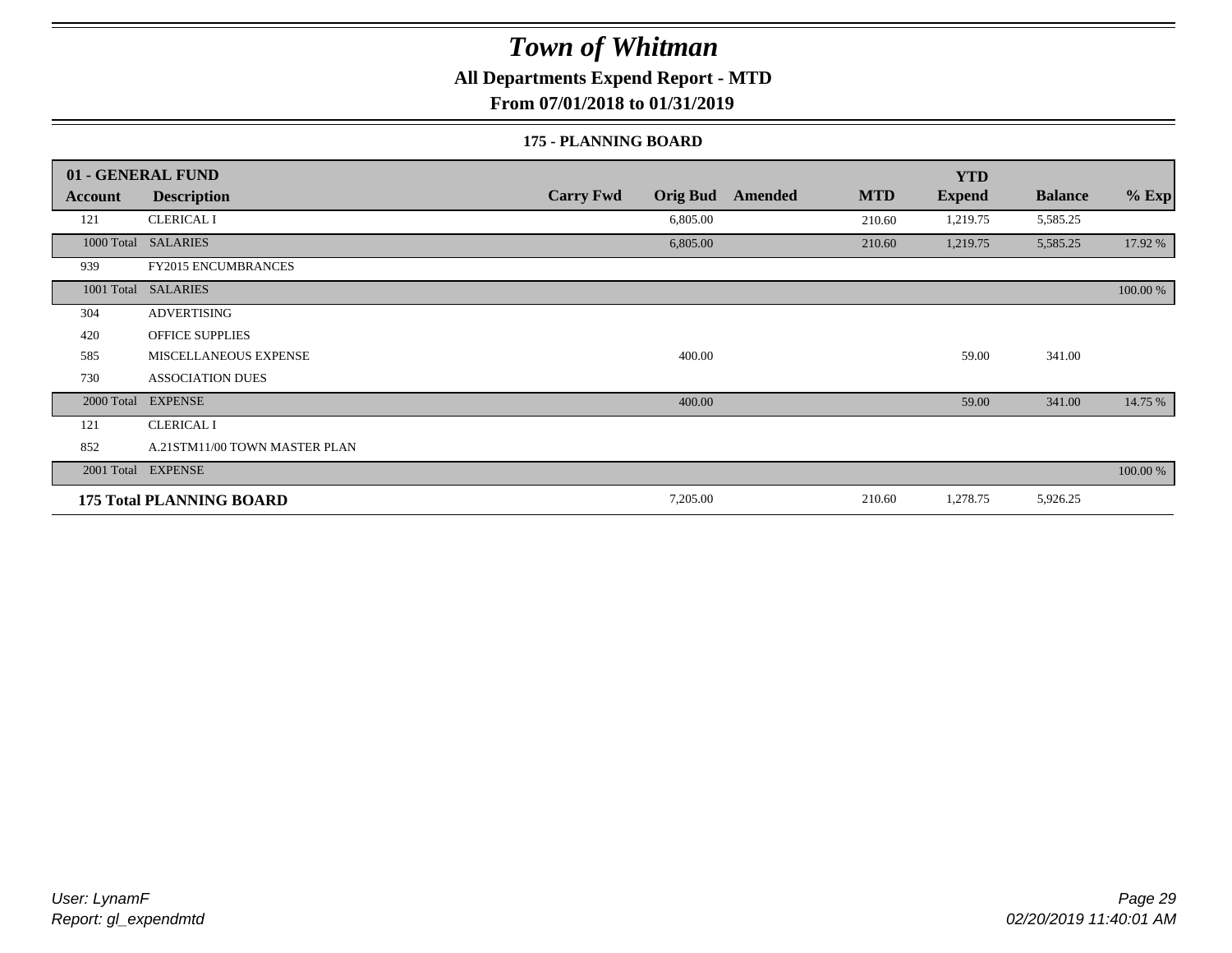**All Departments Expend Report - MTD**

**From 07/01/2018 to 01/31/2019**

#### **176 - ZONING BOARD OF APPEALS**

|            | 01 - GENERAL FUND                 |                                     |                              | <b>YTD</b>    |                |          |
|------------|-----------------------------------|-------------------------------------|------------------------------|---------------|----------------|----------|
| Account    | <b>Description</b>                | <b>Carry Fwd</b><br><b>Orig Bud</b> | <b>MTD</b><br><b>Amended</b> | <b>Expend</b> | <b>Balance</b> | $%$ Exp  |
| 110        | SALARIES-BOARD MEMBERS            |                                     |                              |               |                |          |
|            | 1000 Total SALARIES               |                                     |                              |               |                | 100.00 % |
| 121        | <b>CLERICAL I</b>                 | 5,202.00                            | 357.00                       | 2,771.00      | 2,431.00       |          |
| 1001 Total | <b>SALARIES</b>                   | 5,202.00                            | 357.00                       | 2,771.00      | 2,431.00       | 53.26 %  |
| 304        | ADVERTISING                       |                                     |                              |               |                |          |
| 420        | <b>OFFICE SUPPLIES</b>            |                                     | 14.99                        | 14.99         | $-14.99$       |          |
| 585        | MISCELLANEOUS EXPENSE             | 500.00                              |                              |               | 500.00         |          |
| 710        | IN STATE TRAVEL                   |                                     |                              |               |                |          |
| 730        | <b>ASSOCIATION DUES</b>           |                                     |                              |               |                |          |
| 731        | <b>MEETINGS</b>                   |                                     |                              |               |                |          |
| 2000 Total | <b>EXPENSE</b>                    | 500.00                              | 14.99                        | 14.99         | 485.01         | 2.99 %   |
|            | 176 Total ZONING BOARD OF APPEALS | 5,702.00                            | 371.99                       | 2,785.99      | 2,916.01       |          |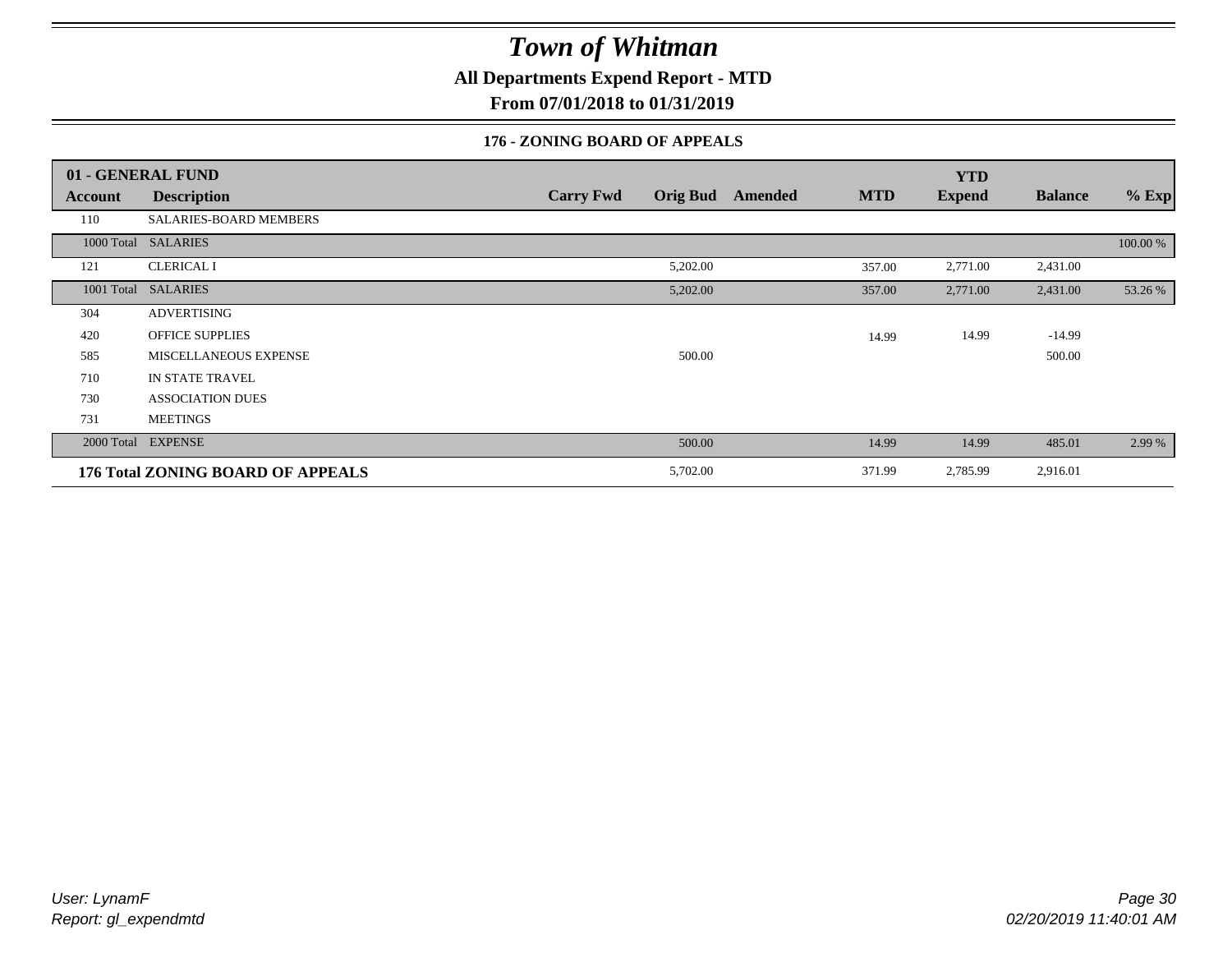**All Departments Expend Report - MTD**

**From 07/01/2018 to 01/31/2019**

#### **189 - AFFIRMATIVE ACTION OFFICER**

|         | 01 - GENERAL FUND                           |                  |        |                         |            | <b>YTD</b>    |                |          |
|---------|---------------------------------------------|------------------|--------|-------------------------|------------|---------------|----------------|----------|
| Account | <b>Description</b>                          | <b>Carry Fwd</b> |        | <b>Orig Bud</b> Amended | <b>MTD</b> | <b>Expend</b> | <b>Balance</b> | $%$ Exp  |
| 112     | <b>SALARIES</b>                             |                  |        |                         |            |               |                |          |
| 167     | <b>INTERPRETIVE SERVICES</b>                |                  |        |                         |            |               |                |          |
|         | 1000 Total SALARIES                         |                  |        |                         |            |               |                | 100.00 % |
| 167     | <b>INTERPRETIVE SERVICES</b>                |                  | 500.00 |                         |            |               | 500.00         |          |
|         | 2000 Total EXPENSE                          |                  | 500.00 |                         |            |               | 500.00         | $0.00\%$ |
|         | <b>189 Total AFFIRMATIVE ACTION OFFICER</b> |                  | 500.00 |                         |            |               | 500.00         |          |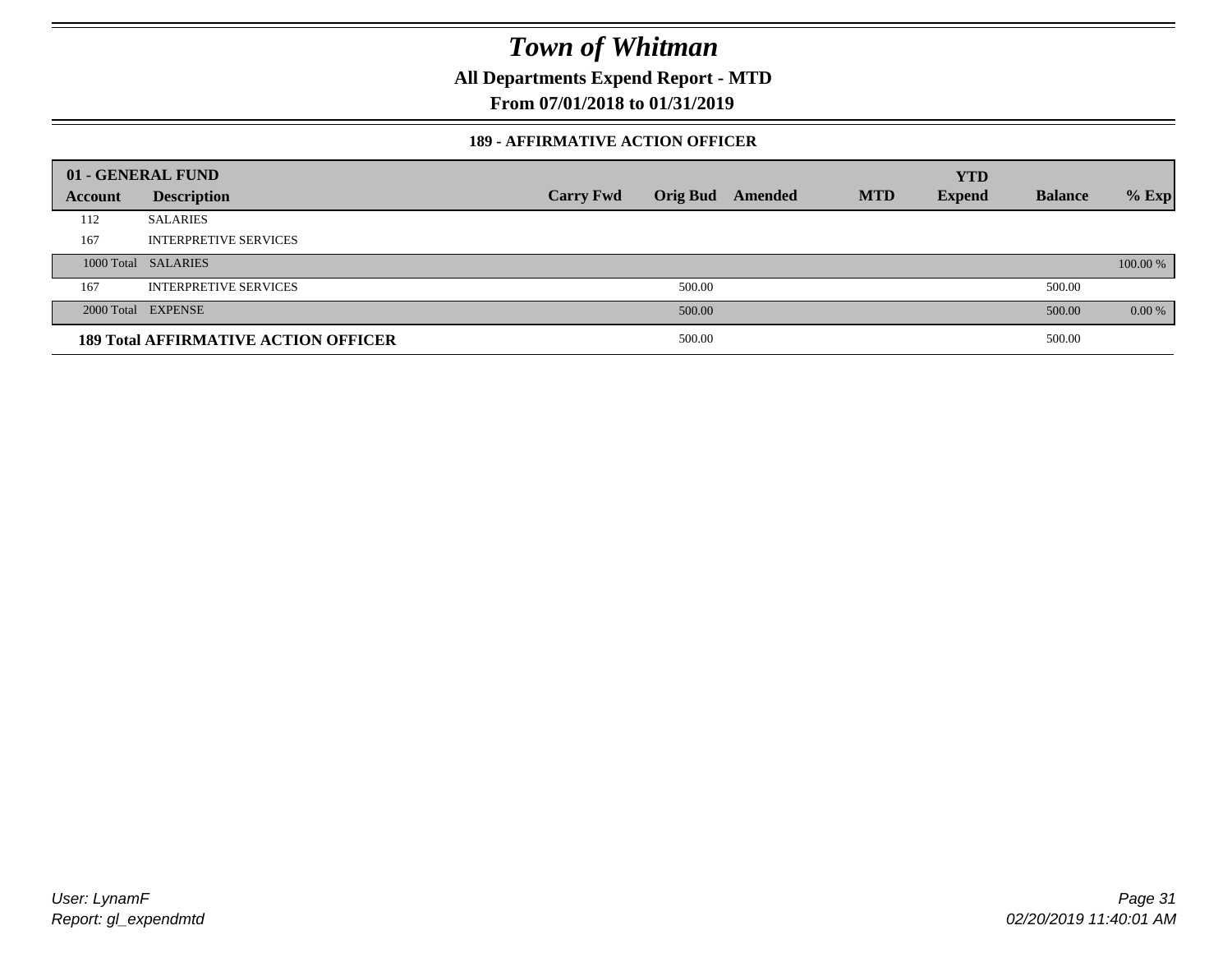**All Departments Expend Report - MTD**

**From 07/01/2018 to 01/31/2019**

### **192 - TOWN HALL MAINTENANCE**

|                | 01 - GENERAL FUND             |                  |           |                         |            | <b>YTD</b>    |                |             |
|----------------|-------------------------------|------------------|-----------|-------------------------|------------|---------------|----------------|-------------|
| <b>Account</b> | <b>Description</b>            | <b>Carry Fwd</b> |           | <b>Orig Bud</b> Amended | <b>MTD</b> | <b>Expend</b> | <b>Balance</b> | $%$ Exp     |
| 112            | <b>SALARIES</b>               |                  | 51,173.00 |                         | 4,962.00   | 29,340.00     | 21,833.00      |             |
| 117            | <b>CUSTODIAL</b>              |                  |           |                         |            |               |                |             |
|                | 1000 Total SALARIES           |                  | 51,173.00 |                         | 4,962.00   | 29,340.00     | 21,833.00      | 57.33 %     |
| 120            | SALARIES-PART TIME            |                  | 5,000.00  |                         |            | 4,986.14      | 13.86          |             |
| 130            | <b>SALARIES-OVERTIME</b>      |                  | 4,000.00  |                         | 55.83      | 1,747.59      | 2,252.41       |             |
| 188            | MAINTENANCE TECHNICIAN        |                  | 23,770.00 |                         | 2,252.00   | 13,399.40     | 10,370.60      |             |
|                | 1001 Total SALARIES           |                  | 32,770.00 |                         | 2,307.83   | 20,133.13     | 12,636.87      | 61.43 %     |
| 943            | <b>FY2012 ENCUMBRANCES</b>    |                  |           |                         |            |               |                |             |
|                | 1002 Total SALARIES           |                  |           |                         |            |               |                | 100.00 %    |
| 130            | SALARIES-OVERTIME             |                  |           |                         |            |               |                |             |
|                | 1003 Total SALARIES           |                  |           |                         |            |               |                | $100.00~\%$ |
| 210            | <b>ELECTRICITY</b>            |                  |           |                         | 3,297.92   | 22,465.84     | $-22,465.84$   |             |
| 212            | <b>GAS (NATURAL)</b>          |                  |           |                         | 4,188.25   | 10,861.44     | $-10,861.44$   |             |
| 214            | OIL (HEATING)                 |                  |           |                         |            |               |                |             |
| 243            | EQUIPMENT MAINTENANCE         |                  |           |                         |            | 881.38        | $-881.38$      |             |
| 340            | <b>TELEPHONE</b>              |                  |           |                         |            |               |                |             |
| 343            | <b>CELL PHONES</b>            |                  |           |                         | 51.49      | 357.43        | $-357.43$      |             |
| 430            | BUILDING MAINTENANCE & REPAIR |                  |           |                         | 1,620.27   | 7,604.52      | $-7,604.52$    |             |
| 450            | <b>CUSTODIAL SUPPLIES</b>     |                  |           |                         | 578.11     | 3,220.10      | $-3,220.10$    |             |
| 481            | <b>GASOLINE</b>               |                  |           |                         | 6.73       | 19.63         | $-19.63$       |             |
| 585            | MISCELLANEOUS EXPENSE         |                  | 90,000.00 |                         | 364.80     | 1,302.01      | 88,697.99      |             |
| 2000 Total     | <b>EXPENSE</b>                |                  | 90,000.00 |                         | 10,107.57  | 46,712.35     | 43,287.65      | 51.90 %     |
| 221            | <b>CUSTODIAL SERVICES</b>     |                  | 45,320.00 |                         | 4,401.54   | 20,632.07     | 24,687.93      |             |
| 239            | ELEVATOR MAINTENANCE          |                  | 7,500.00  |                         | 200.00     | 1,400.00      | 6,100.00       |             |
|                | 2001 Total EXPENSE            |                  | 52,820.00 |                         | 4,601.54   | 22,032.07     | 30,787.93      | 41.71 %     |
| 948            | <b>FY07 ENCUMBRANCES</b>      |                  |           |                         |            |               |                |             |
| 949            | FY2014 ENCUMBRANCES           |                  |           |                         |            |               |                |             |
| 941            | FY 2017 ENCUMBRANCES          |                  |           |                         |            |               |                |             |
| 939            | <b>FY2015 ENCUMBRANCES</b>    |                  |           |                         |            |               |                |             |
| 940            | FY2016 ENCUMBRANCES           |                  |           |                         |            |               |                |             |
|                |                               |                  |           |                         |            |               |                |             |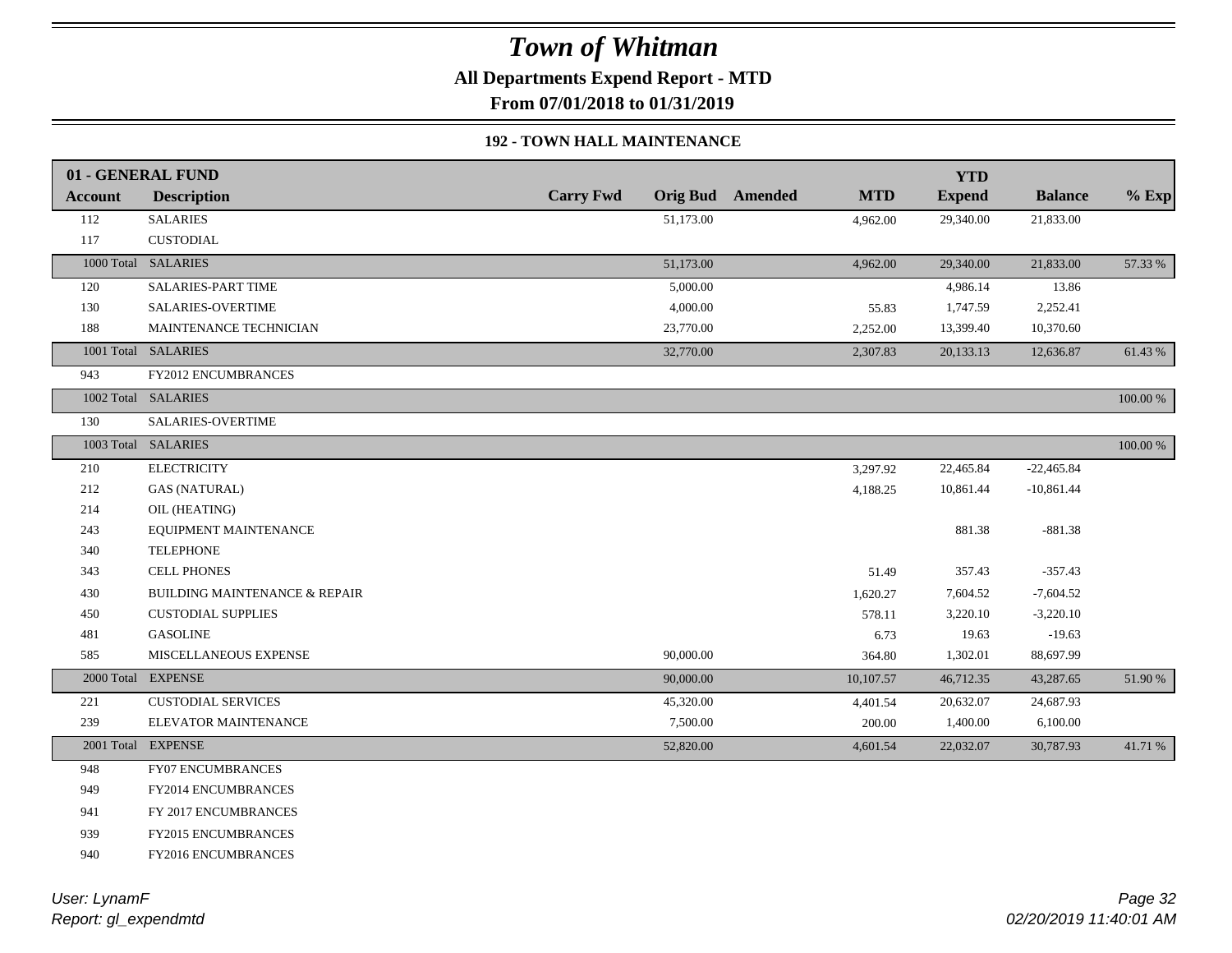**All Departments Expend Report - MTD**

**From 07/01/2018 to 01/31/2019**

#### **192 - TOWN HALL MAINTENANCE**

|         | 01 - GENERAL FUND                                   |                  |            |                         |            | <b>YTD</b>    |                |          |
|---------|-----------------------------------------------------|------------------|------------|-------------------------|------------|---------------|----------------|----------|
| Account | <b>Description</b>                                  | <b>Carry Fwd</b> |            | <b>Orig Bud</b> Amended | <b>MTD</b> | <b>Expend</b> | <b>Balance</b> | $%$ Exp  |
| 943     | <b>FY2012 ENCUMBRANCES</b>                          |                  |            |                         |            |               |                |          |
|         | 2002 Total EXPENSE                                  |                  |            |                         |            |               |                | 100.00 % |
| 999     |                                                     |                  |            |                         |            |               |                |          |
|         | 4400 Total A.41ATM 5/05T.HALL BRICK REPOI           |                  |            |                         |            |               |                | 100.00 % |
| 999     |                                                     |                  |            |                         |            |               |                |          |
|         | 4415 Total A.15ATM5/17REPLACE T.HALL FIRE PANEL     |                  |            |                         |            |               |                | 100.00 % |
| 999     |                                                     |                  |            |                         |            |               |                |          |
|         | 4417 Total A.6STM9/15/03PAVE T.H.PKG.LOT            |                  |            |                         |            |               |                | 100.00 % |
| 999     |                                                     |                  |            |                         |            |               |                |          |
| 999     |                                                     |                  |            |                         |            |               |                |          |
|         | 4418 Total A2 ATM 5/18 WHITMAN WILL                 |                  |            |                         |            |               |                | 100.00 % |
| 999     |                                                     |                  |            |                         |            |               |                |          |
|         | 4420 Total A.2STM 5/6/02REPLACE T/H DOORS           |                  |            |                         |            |               |                | 100.00 % |
| 999     |                                                     |                  |            |                         |            |               |                |          |
|         | 4435 Total A27A ATM5/16TN.KEN.-REP.FLR.INST.FENC    |                  |            |                         |            |               |                | 100.00 % |
| 999     |                                                     |                  |            |                         |            |               |                |          |
|         | 4462 Total S3ATM5/18UPDATEEXISTINGCAMARASDUVALSCHOO |                  |            |                         |            |               |                | 100.00 % |
| 999     |                                                     |                  |            |                         |            |               |                |          |
|         | 4468 Total A.28ATM5/16PUR.DOCMT.STOR.SYS-TN.HALL    |                  |            |                         |            |               |                | 100.00 % |
| 999     |                                                     |                  |            |                         |            |               |                |          |
|         | 4553 Total A.16 STM 5/05 RE-KEY ACCESS TO           |                  |            |                         |            |               |                | 100.00 % |
|         | <b>192 Total TOWN HALL MAINTENANCE</b>              |                  | 226,763.00 |                         | 21,978.94  | 118,217.55    | 108,545.45     |          |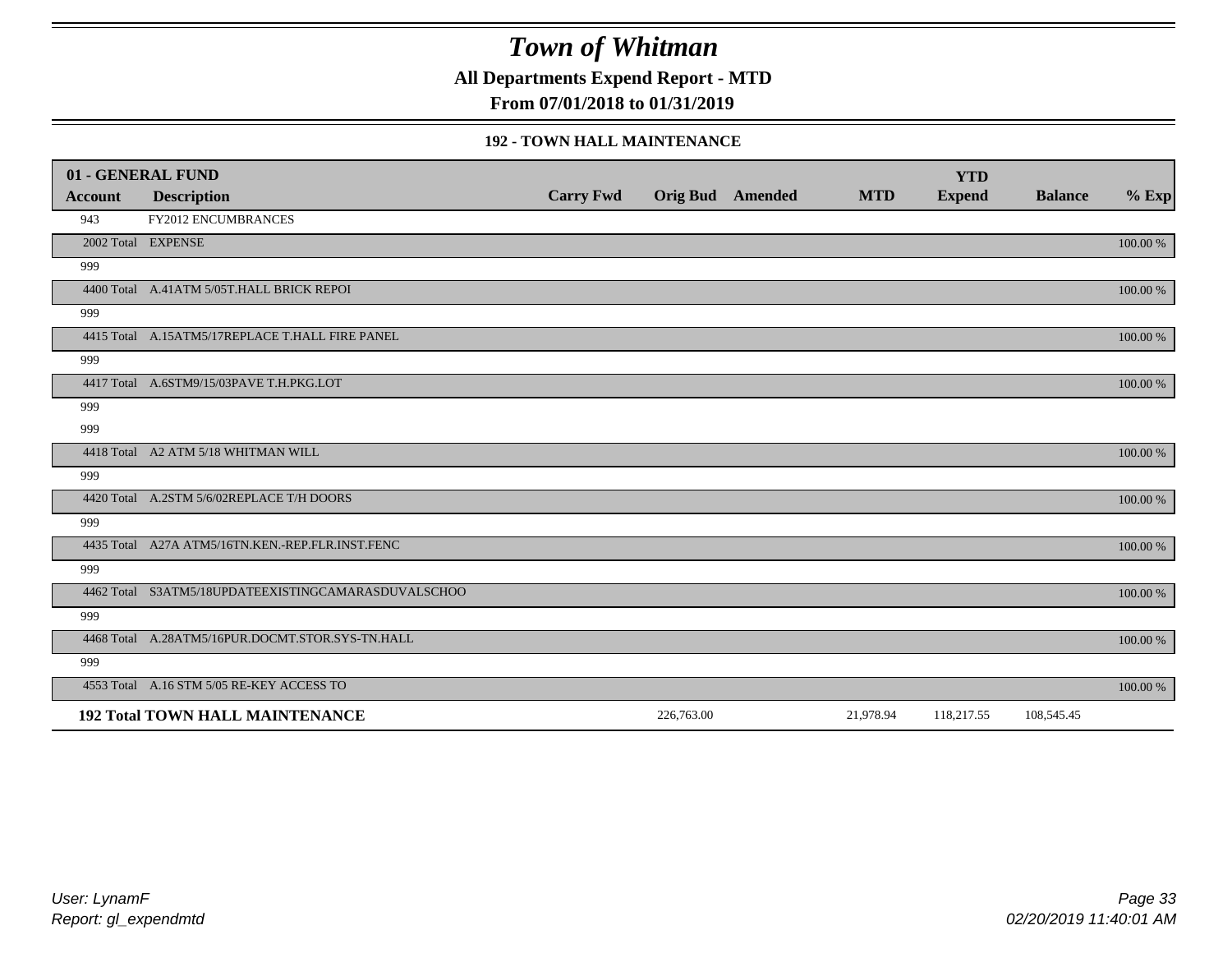### **All Departments Expend Report - MTD**

**From 07/01/2018 to 01/31/2019**

#### **193 - FACILITIES MANAGER**

|         | 01 - GENERAL FUND                   |                  |                 |         |            | YTD           |                |         |
|---------|-------------------------------------|------------------|-----------------|---------|------------|---------------|----------------|---------|
| Account | <b>Description</b>                  | <b>Carry Fwd</b> | <b>Orig Bud</b> | Amended | <b>MTD</b> | <b>Expend</b> | <b>Balance</b> | $%$ Exp |
| 137     | <b>FACILITIES MANAGER</b>           |                  | 13,690.00       |         | 1.316.35   | 7,898.10      | 5,791.90       |         |
|         | 1000 Total SALARIES                 |                  | 13,690.00       |         | 1.316.35   | 7.898.10      | 5.791.90       | 57.69 % |
|         | <b>193 Total FACILITIES MANAGER</b> |                  | 13,690.00       |         | 1,316.35   | 7,898.10      | 5,791.90       |         |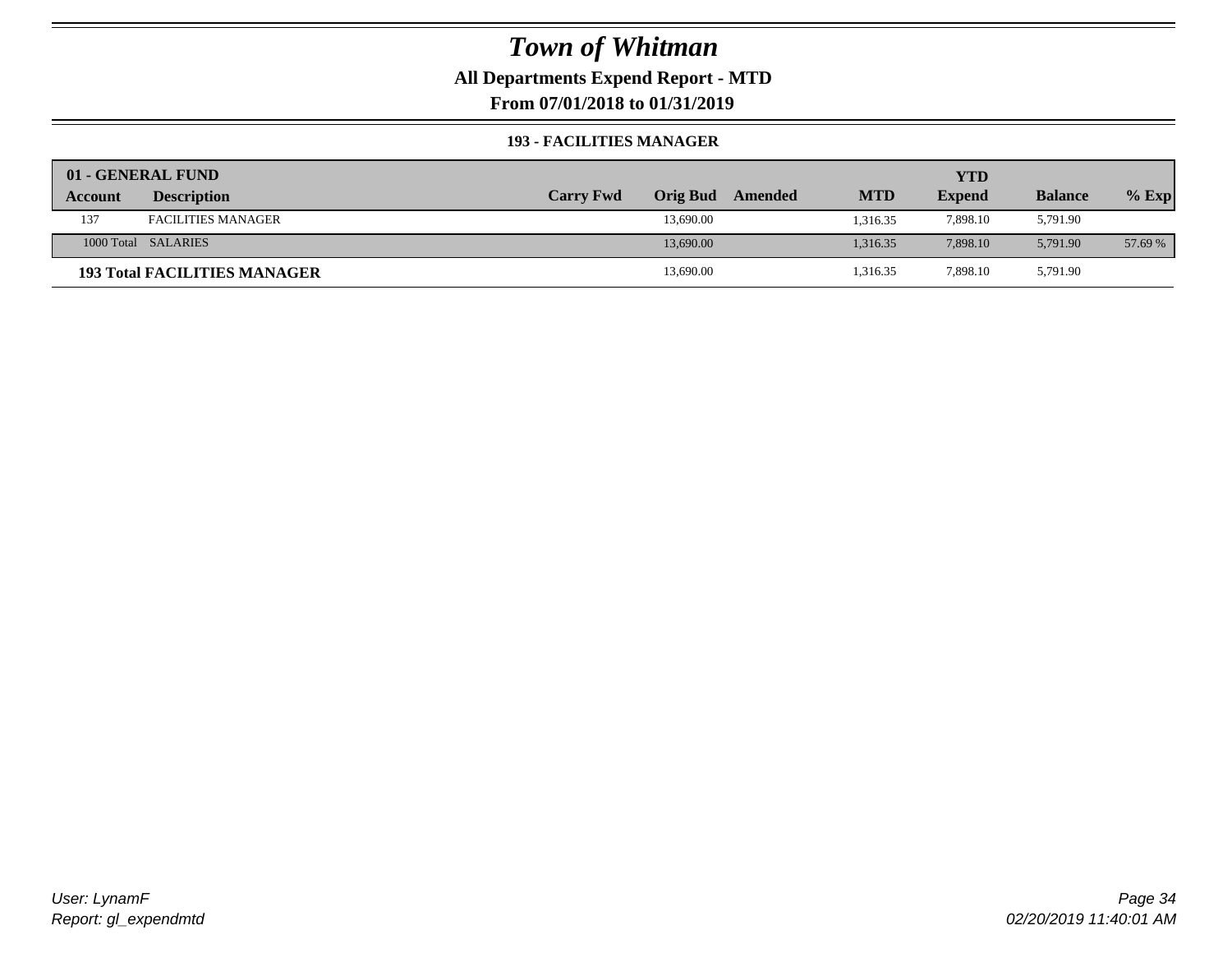### **All Departments Expend Report - MTD**

### **From 07/01/2018 to 01/31/2019**

#### **195 - TOWN REPORTS**

|         | 01 - GENERAL FUND             |                  |          |                  |            | <b>YTD</b>    |                |          |
|---------|-------------------------------|------------------|----------|------------------|------------|---------------|----------------|----------|
| Account | <b>Description</b>            | <b>Carry Fwd</b> |          | Orig Bud Amended | <b>MTD</b> | <b>Expend</b> | <b>Balance</b> | $%$ Exp  |
| 252     | <b>SERVICES</b>               |                  |          |                  |            |               |                |          |
| 342     | PRINTING                      |                  | 7,000.00 |                  |            |               | 7,000.00       |          |
|         | 2000 Total EXPENSE            |                  | 7,000.00 |                  |            |               | 7,000.00       | 0.00 %   |
| 945     | <b>FY2013 ENCUMBRANCES</b>    |                  |          |                  |            |               |                |          |
| 958     | <b>FY2005 ENCUMBRANCES</b>    |                  |          |                  |            |               |                |          |
|         | 2001 Total EXPENSE            |                  |          |                  |            |               |                | 100.00 % |
|         | <b>195 Total TOWN REPORTS</b> |                  | 7,000.00 |                  |            |               | 7,000.00       |          |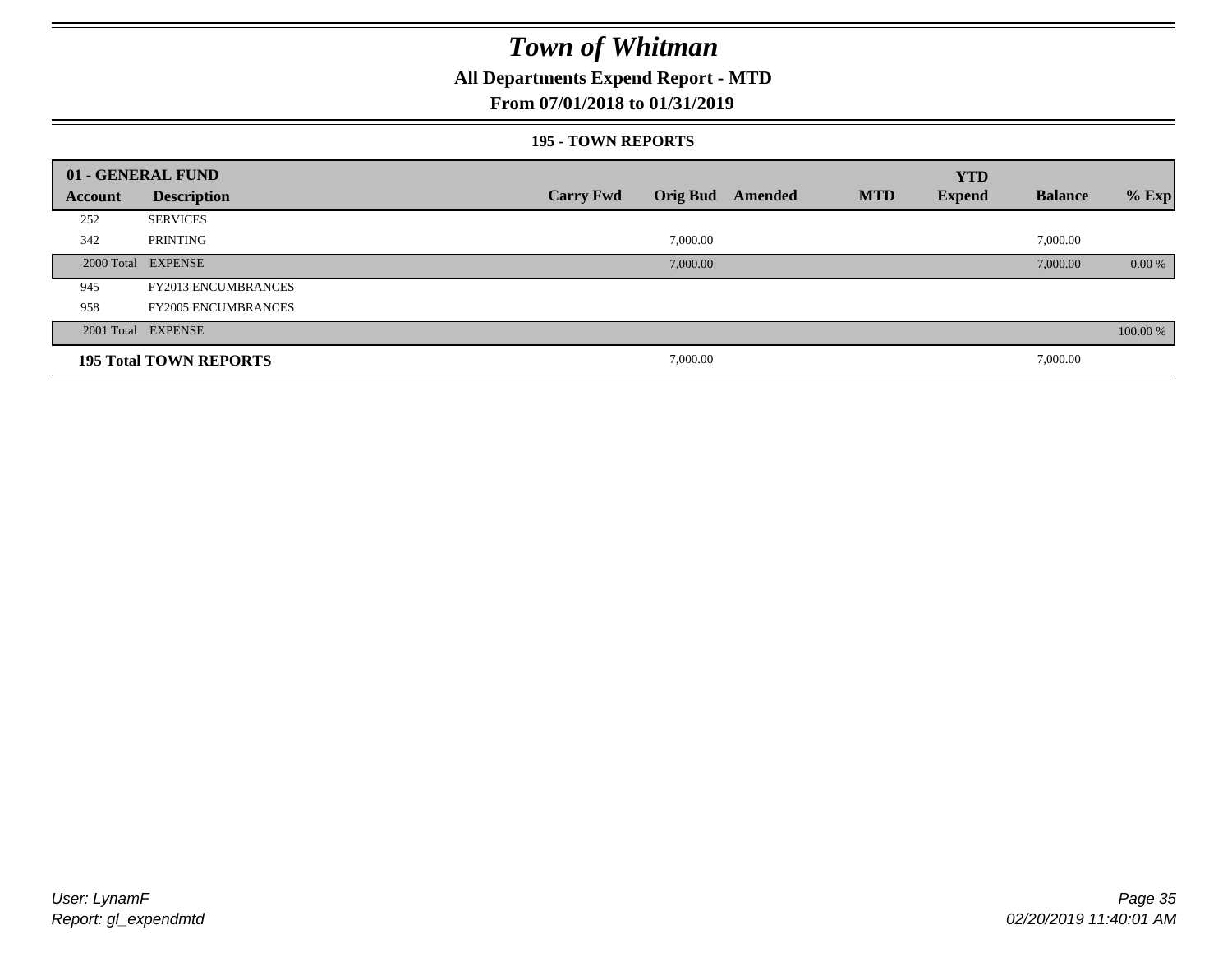### **All Departments Expend Report - MTD**

**From 07/01/2018 to 01/31/2019**

#### **196 - MAILING & DUPLICATING**

|            | 01 - GENERAL FUND               |                  |                 |         |            | <b>YTD</b>    |                |          |
|------------|---------------------------------|------------------|-----------------|---------|------------|---------------|----------------|----------|
| Account    | <b>Description</b>              | <b>Carry Fwd</b> | <b>Orig Bud</b> | Amended | <b>MTD</b> | <b>Expend</b> | <b>Balance</b> | $%$ Exp  |
| 277        | POSTAGE METER RENTAL            |                  |                 |         |            |               |                |          |
| 279        | MAILING EQUIPMENT MAINTENANCE   |                  | 4,000.00        |         |            | 2,039.22      | 1,960.78       |          |
| 344        | POSTAGE                         |                  | 48,000.00       |         | 2,652.39   | 21,128.68     | 26,871.32      |          |
| 585        | MISCELLANEOUS EXPENSE           |                  |                 |         |            | 450.90        | $-450.90$      |          |
|            | 2000 Total EXPENSE              |                  | 52,000.00       |         | 2,652.39   | 23,618.80     | 28,381.20      | 45.42 %  |
| 278        | LEASE/PUR.MAINT.POSTAL METER    |                  |                 |         |            |               |                |          |
| 2001 Total | <b>EXPENSE</b>                  |                  |                 |         |            |               |                | 100.00 % |
| 275        | PHOTOCOPIER MAINTENANCE         |                  |                 |         |            | 2,355.00      | $-2,355.00$    |          |
| 421        | <b>DUPLICATING SUPPLIES</b>     |                  |                 |         |            | 2,940.78      | $-2,940.78$    |          |
| 2002 Total | <b>EXPENSE</b>                  |                  |                 |         |            | 5,295.78      | $-5,295.78$    | 100.00 % |
| 940        | FY2016 ENCUMBRANCES             |                  |                 |         |            |               |                |          |
| 941        | FY 2017 ENCUMBRANCES            |                  |                 |         |            |               |                |          |
| 2003 Total | <b>EXPENSE</b>                  |                  |                 |         |            |               |                | 100.00 % |
|            | 196 Total MAILING & DUPLICATING |                  | 52,000.00       |         | 2,652.39   | 28,914.58     | 23,085.42      |          |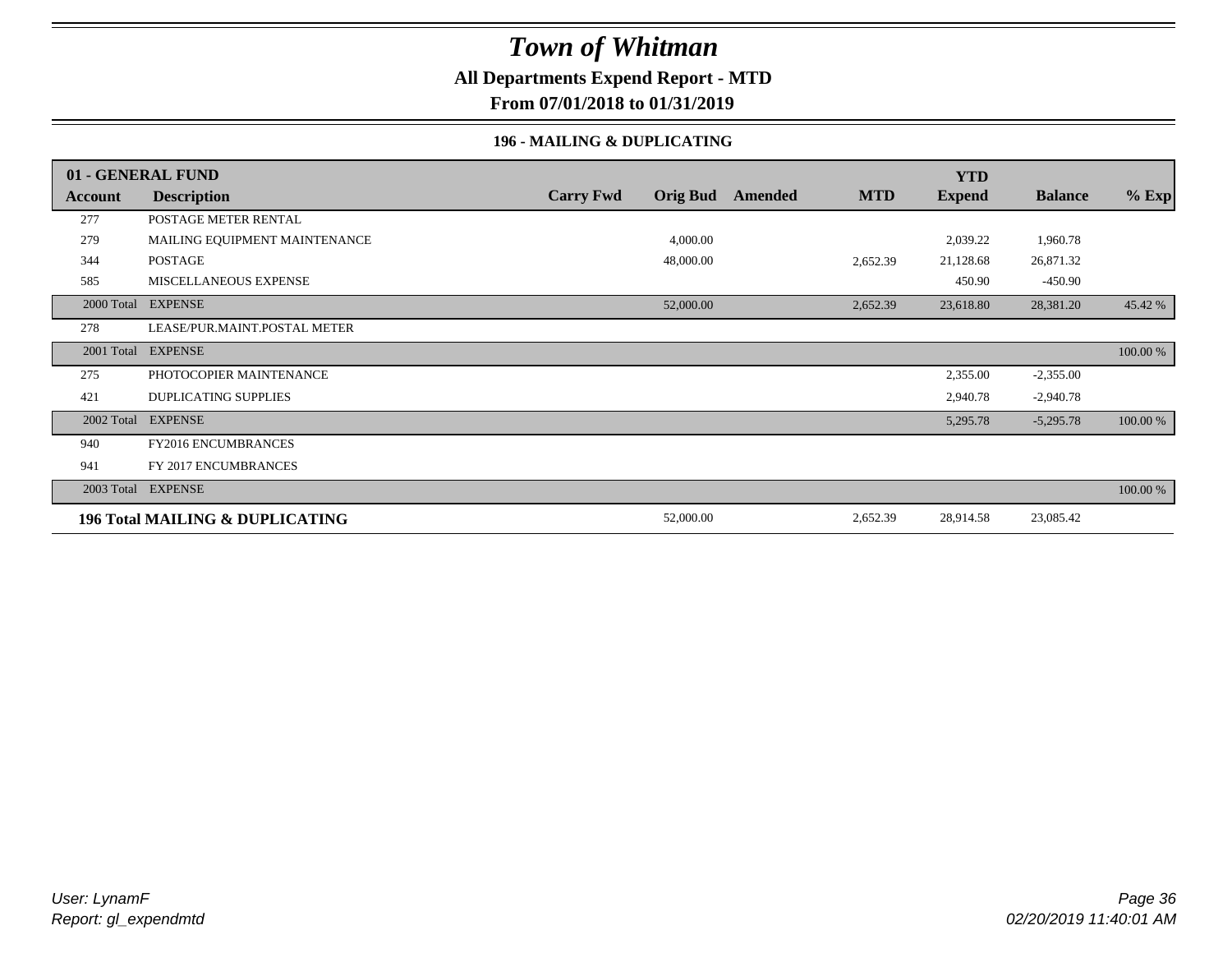**All Departments Expend Report - MTD**

**From 07/01/2018 to 01/31/2019**

#### **197 - CENTRAL TELEPHONE SYSTEM**

|            | 01 - GENERAL FUND                         |                  |                 |         |            | <b>YTD</b>    |                |          |
|------------|-------------------------------------------|------------------|-----------------|---------|------------|---------------|----------------|----------|
| Account    | <b>Description</b>                        | <b>Carry Fwd</b> | <b>Orig Bud</b> | Amended | <b>MTD</b> | <b>Expend</b> | <b>Balance</b> | $%$ Exp  |
| 340        | <b>TELEPHONE</b>                          |                  | 36,000.00       |         | 1,258.85   | 15,046.09     | 20,953.91      |          |
| 343        | CELL PHONES                               |                  |                 |         | 191.46     | 1,540.25      | $-1,540.25$    |          |
| 2000 Total | <b>EXPENSE</b>                            |                  | 36,000.00       |         | 1,450.31   | 16,586.34     | 19,413.66      | 46.07%   |
| 340        | <b>TELEPHONE</b>                          |                  |                 |         |            |               |                |          |
| 939        | FY2015 ENCUMBRANCES                       |                  |                 |         |            |               |                |          |
| 946        | FY2010 ENCUMBRANCES                       |                  |                 |         |            |               |                |          |
|            | 2001 Total EXPENSE                        |                  |                 |         |            |               |                | 100.00 % |
| 939        | FY2015 ENCUMBRANCES                       |                  |                 |         |            |               |                |          |
| 940        | <b>FY2016 ENCUMBRANCES</b>                |                  |                 |         |            |               |                |          |
| 943        | <b>FY2012 ENCUMBRANCES</b>                |                  |                 |         |            |               |                |          |
| 945        | <b>FY2013 ENCUMBRANCES</b>                |                  |                 |         |            |               |                |          |
| 948        | <b>FY07 ENCUMBRANCES</b>                  |                  |                 |         |            |               |                |          |
| 949        | FY2014 ENCUMBRANCES                       |                  |                 |         |            |               |                |          |
| 953        | <b>FY2009 ENCUMBRANCES</b>                |                  |                 |         |            |               |                |          |
| 959        | FY2006 ENCUMBRANCES                       |                  |                 |         |            |               |                |          |
| 941        | FY 2017 ENCUMBRANCES                      |                  |                 |         |            |               |                |          |
|            | 2002 Total EXPENSE                        |                  |                 |         |            |               |                | 100.00 % |
|            | <b>197 Total CENTRAL TELEPHONE SYSTEM</b> |                  | 36,000.00       |         | 1,450.31   | 16,586.34     | 19,413.66      |          |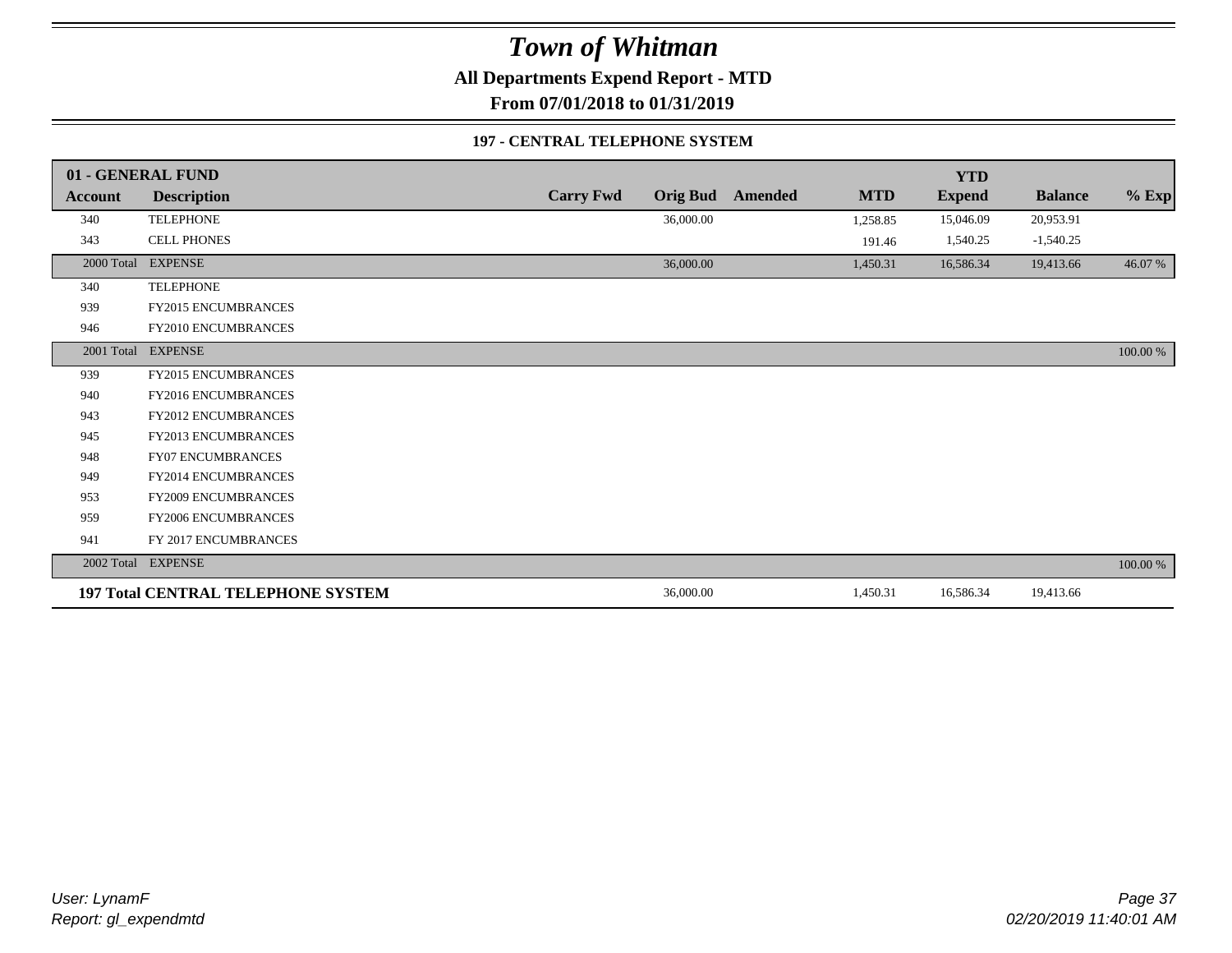**All Departments Expend Report - MTD**

## **From 07/01/2018 to 01/31/2019**

#### **199 - FAIR HOUSING COMMITTEE**

|         | 01 - GENERAL FUND                       |                  |                         |            | <b>YTD</b>    |                |          |
|---------|-----------------------------------------|------------------|-------------------------|------------|---------------|----------------|----------|
| Account | <b>Description</b>                      | <b>Carry Fwd</b> | <b>Orig Bud</b> Amended | <b>MTD</b> | <b>Expend</b> | <b>Balance</b> | $%$ Exp  |
| 111     | <b>SALARIES-ADMINSTRATIVE</b>           |                  |                         |            |               |                |          |
|         | 1000 Total SALARIES                     |                  |                         |            |               |                | 100.00 % |
| 121     | <b>CLERICAL I</b>                       |                  |                         |            |               |                |          |
|         | 1001 Total SALARIES                     |                  |                         |            |               |                | 100.00 % |
| 420     | <b>OFFICE SUPPLIES</b>                  |                  |                         |            |               |                |          |
| 585     | MISCELLANEOUS EXPENSE                   |                  |                         |            |               |                |          |
|         | 2000 Total EXPENSE                      |                  |                         |            |               |                | 100.00 % |
|         | <b>199 Total FAIR HOUSING COMMITTEE</b> |                  |                         |            |               |                |          |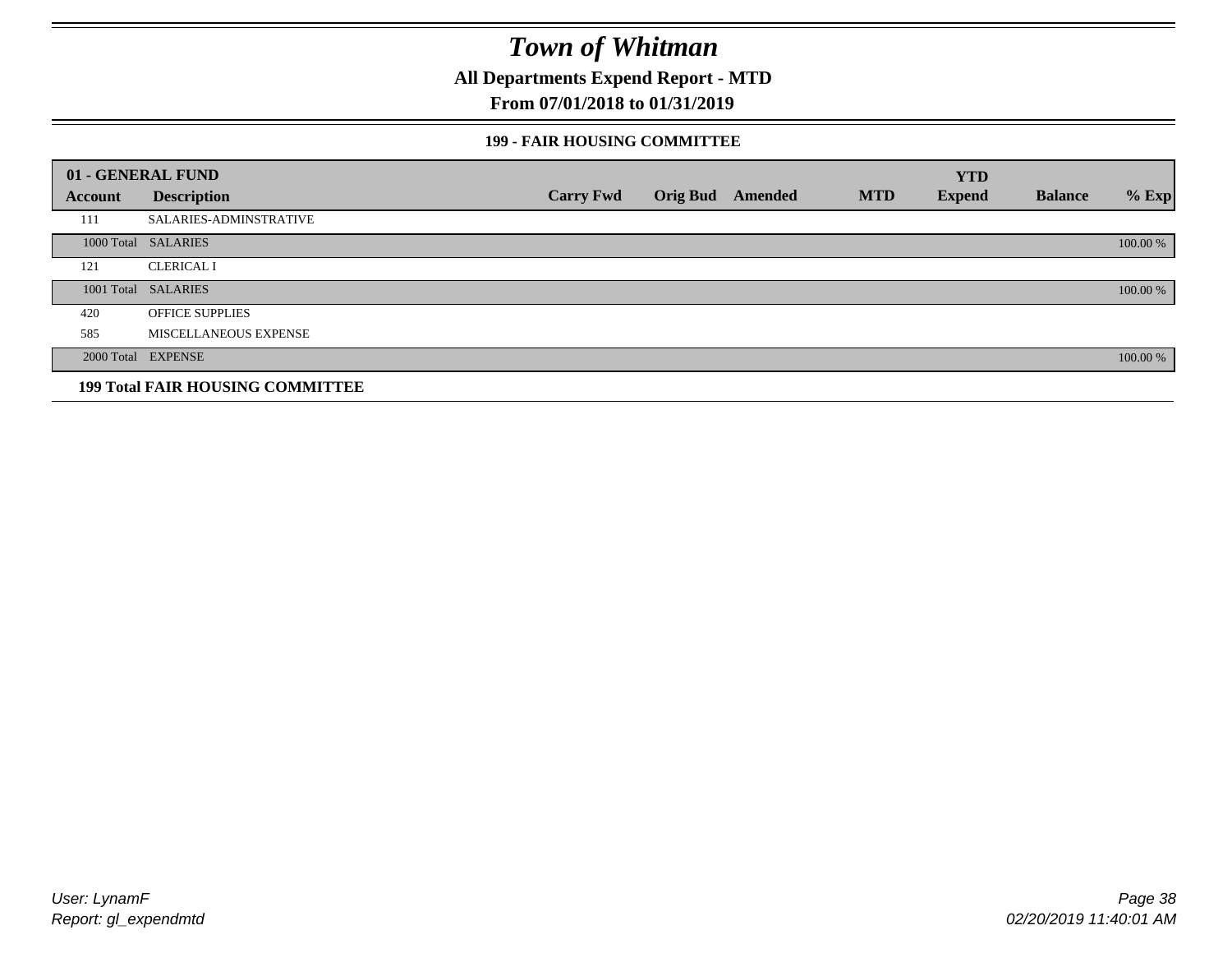## **All Departments Expend Report - MTD From 07/01/2018 to 01/31/2019**

|                | 01 - GENERAL FUND                |                                     |                              | <b>YTD</b>    |                |             |
|----------------|----------------------------------|-------------------------------------|------------------------------|---------------|----------------|-------------|
| <b>Account</b> | <b>Description</b>               | <b>Carry Fwd</b><br><b>Orig Bud</b> | <b>MTD</b><br><b>Amended</b> | <b>Expend</b> | <b>Balance</b> | $%$ Exp     |
| 111            | SALARIES-ADMINSTRATIVE           | 171,658.00                          | 16,460.35                    | 98,762.10     | 72,895.90      |             |
| 282            | DEPUTY CHIEF-SALARY              | 136,222.00                          | 13,062.40                    | 78,374.40     | 57,847.60      |             |
|                | 1000 Total SALARIES              | 307,880.00                          | 29,522.75                    | 177,136.50    | 130,743.50     | 57.53 %     |
| 112            | <b>SALARIES</b>                  | 2,582,494.00                        | 152,325.35                   | 913,104.27    | 1,669,389.73   |             |
| 130            | <b>SALARIES-OVERTIME</b>         |                                     | 27,575.58                    | 235,848.79    | $-235,848.79$  |             |
| 132            | <b>SALARIES-RESERVE SERVICES</b> |                                     |                              |               |                |             |
| 134            | <b>SALARIES-DPW COVERAGE</b>     |                                     |                              |               |                |             |
| 135            | <b>SALARIES-COURT TIME</b>       |                                     | 2,495.66                     | 20,981.83     | $-20,981.83$   |             |
| 143            | SALARIES-COLLEGE INCENTIVE       |                                     | 19,857.51                    | 129,437.62    | $-129,437.62$  |             |
| 145            | SALARIES-HOLIDAY                 |                                     |                              | 30,432.77     | $-30,432.77$   |             |
| 146            | SALARIES-LONGEVITY               |                                     |                              |               |                |             |
| 147            | SALARIES-SHIFT DIFFERENTIAL      |                                     | 9,006.49                     | 53,081.55     | $-53,081.55$   |             |
| 148            | SERVICE TRAINING                 |                                     | 5,079.90                     | 57,604.09     | $-57,604.09$   |             |
| 149            | SERVICE TRAINING-COLLEGE INCEN   |                                     |                              |               |                |             |
| 188            | MAINTENANCE TECHNICIAN           |                                     |                              |               |                |             |
|                | 1001 Total SALARIES              | 2,582,494.00                        | 216,340.49                   | 1,440,490.92  | 1,142,003.08   | 55.77 %     |
| 130            | SALARIES-OVERTIME                |                                     |                              |               |                |             |
|                | 1002 Total SALARIES              |                                     |                              |               |                | 100.00 %    |
| 132            | <b>SALARIES-RESERVE SERVICES</b> |                                     |                              |               |                |             |
|                | 1003 Total SALARIES              |                                     |                              |               |                | 100.00 %    |
| 134            | SALARIES-DPW COVERAGE            |                                     |                              |               |                |             |
|                | 1004 Total SALARIES              |                                     |                              |               |                | $100.00~\%$ |
| 135            | SALARIES-COURT TIME              |                                     |                              |               |                |             |
|                | 1005 Total SALARIES              |                                     |                              |               |                | 100.00 %    |
| 140            | SALARIES-CHIEF-COLLEGE INCENT.   |                                     |                              |               |                |             |
| 284            | DEPUTY CHIEF-COLLEGE INCENTIVE   |                                     |                              |               |                |             |
|                | 1006 Total SALARIES              |                                     |                              |               |                | 100.00 %    |
| 141            | SALARIES-CHIEF-HOLIDAY           |                                     |                              |               |                |             |
| 283            | DEPUTY CHIEF-HOLIDAY PAY         |                                     |                              |               |                |             |
|                | 1007 Total SALARIES              |                                     |                              |               |                | 100.00 %    |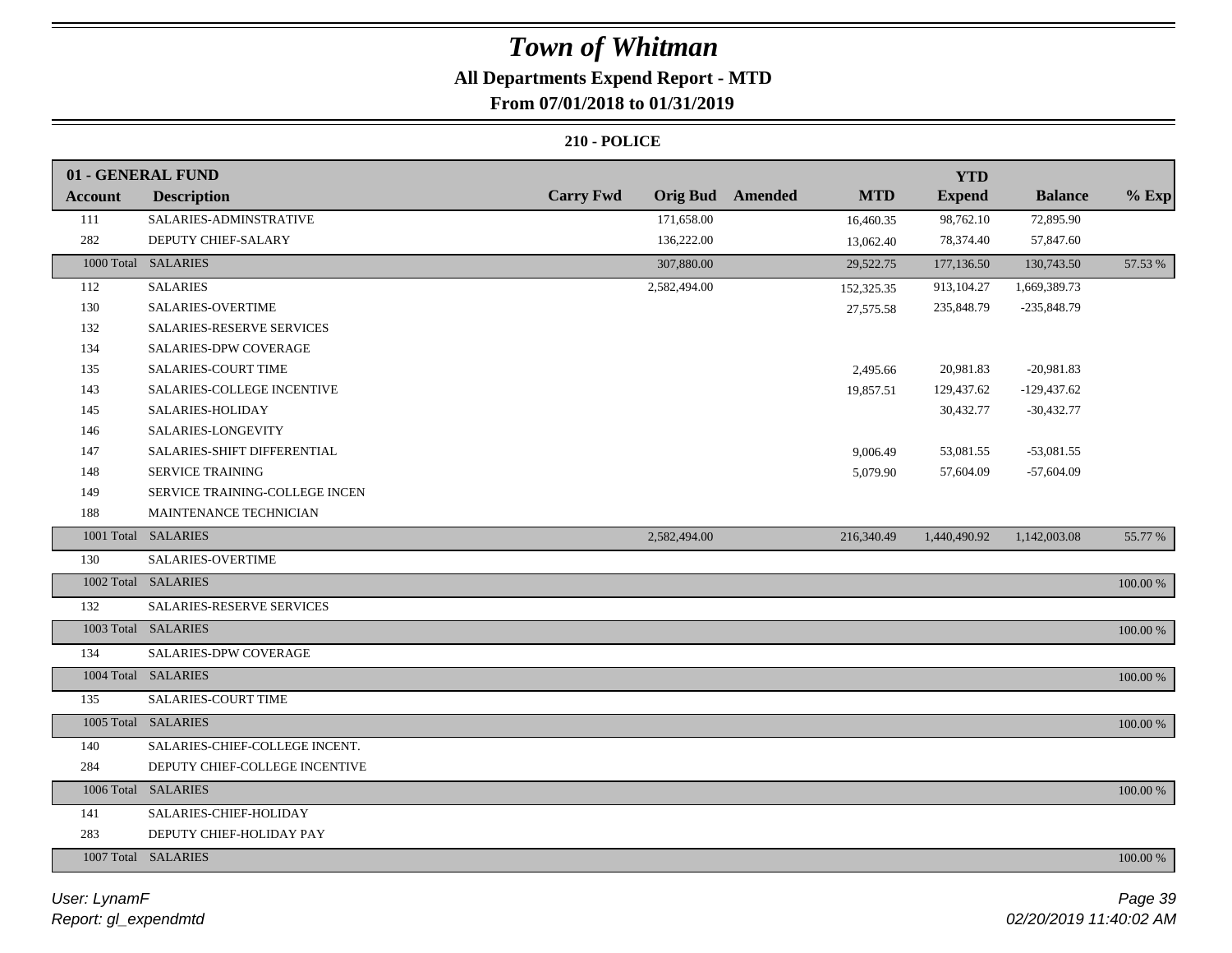## **All Departments Expend Report - MTD**

#### **From 07/01/2018 to 01/31/2019**

|                | 01 - GENERAL FUND              |                  |           |                         |            | <b>YTD</b>    |                |          |
|----------------|--------------------------------|------------------|-----------|-------------------------|------------|---------------|----------------|----------|
| <b>Account</b> | <b>Description</b>             | <b>Carry Fwd</b> |           | <b>Orig Bud</b> Amended | <b>MTD</b> | <b>Expend</b> | <b>Balance</b> | $%$ Exp  |
| 143            | SALARIES-COLLEGE INCENTIVE     |                  |           |                         |            |               |                |          |
|                | 1008 Total SALARIES            |                  |           |                         |            |               |                | 100.00 % |
| 145            | SALARIES-HOLIDAY               |                  |           |                         |            |               |                |          |
|                | 1009 Total SALARIES            |                  |           |                         |            |               |                | 100.00 % |
| 146            | SALARIES-LONGEVITY             |                  |           |                         |            |               |                |          |
|                | 1010 Total SALARIES            |                  |           |                         |            |               |                | 100.00 % |
| 147            | SALARIES-SHIFT DIFFERENTIAL    |                  |           |                         |            |               |                |          |
|                | 1011 Total SALARIES            |                  |           |                         |            |               |                | 100.00 % |
| 148            | <b>SERVICE TRAINING</b>        |                  |           |                         |            |               |                |          |
|                | 1012 Total SALARIES            |                  |           |                         |            |               |                | 100.00 % |
| 149            | SERVICE TRAINING-COLLEGE INCEN |                  |           |                         |            |               |                |          |
|                | 1013 Total SALARIES            |                  |           |                         |            |               |                | 100.00 % |
| 152            | <b>CELL WATCH</b>              |                  |           |                         |            |               |                |          |
|                | 1014 Total SALARIES            |                  |           |                         |            |               |                | 100.00 % |
| 158            | KEEPER OF THE JAILS            |                  |           |                         |            |               |                |          |
|                | 1015 Total SALARIES            |                  |           |                         |            |               |                | 100.00 % |
| 116            | <b>CLERICAL</b>                |                  | 48,984.00 |                         | 4,710.00   | 28,260.00     | 20,724.00      |          |
| 120            | SALARIES-PART TIME             |                  | 22,040.00 |                         | 2,126.60   | 12,610.80     | 9,429.20       |          |
|                | 1016 Total SALARIES            |                  | 71,024.00 |                         | 6,836.60   | 40,870.80     | 30,153.20      | 57.54 %  |
| 117            | <b>CUSTODIAL</b>               |                  |           |                         |            |               |                |          |
|                | 1017 Total SALARIES            |                  |           |                         |            |               |                | 100.00 % |
| 210            | <b>ELECTRICITY</b>             |                  |           |                         |            |               |                |          |
| 242            | VEHICLE MAINTENANCE            |                  |           |                         | 1,224.03   | 14,548.28     | $-14,548.28$   |          |
| 243            | EQUIPMENT MAINTENANCE          |                  |           |                         | 2,192.95   | 6,733.65      | $-6,733.65$    |          |
| 275            | PHOTOCOPIER MAINTENANCE        |                  |           |                         |            |               |                |          |
| 303            | RESERVE OFFICERS - STIPEND     |                  |           |                         |            |               |                |          |
| 305            | <b>INSTRUCTIONAL</b>           |                  |           |                         | 1,485.00   | 4,084.54      | $-4,084.54$    |          |
| 311            | <b>COMPUTER SERVICES</b>       |                  |           |                         | 1,103.95   | 11,638.30     | $-11,638.30$   |          |
| 340            | <b>TELEPHONE</b>               |                  |           |                         |            |               |                |          |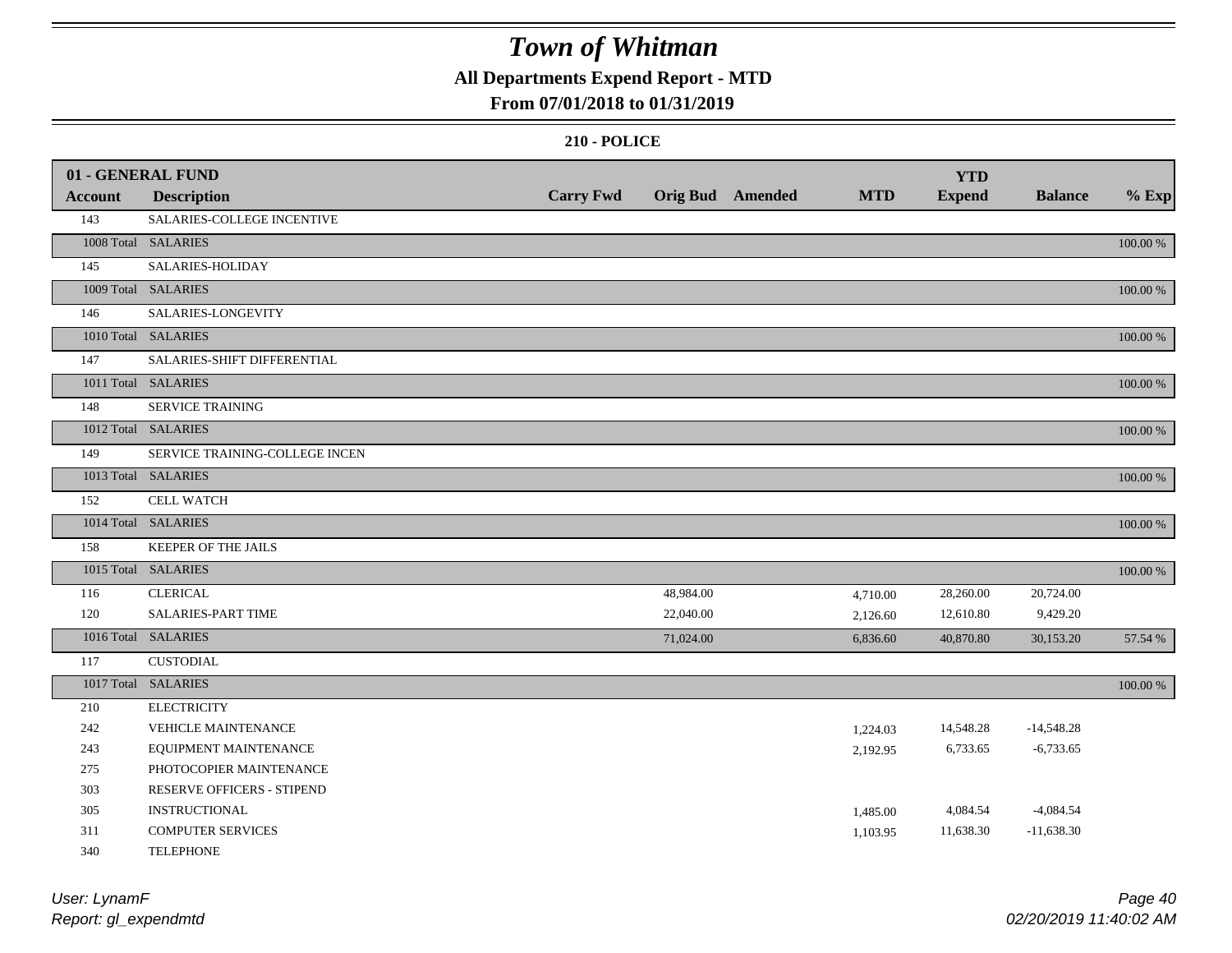# **All Departments Expend Report - MTD**

## **From 07/01/2018 to 01/31/2019**

|                | 01 - GENERAL FUND                                 |                  |            |                         |            | <b>YTD</b>    |                |             |
|----------------|---------------------------------------------------|------------------|------------|-------------------------|------------|---------------|----------------|-------------|
| <b>Account</b> | <b>Description</b>                                | <b>Carry Fwd</b> |            | <b>Orig Bud</b> Amended | <b>MTD</b> | <b>Expend</b> | <b>Balance</b> | $%$ Exp     |
| 343            | <b>CELL PHONES</b>                                |                  |            |                         | 731.79     | 7,258.74      | $-7,258.74$    |             |
| 420            | OFFICE SUPPLIES                                   |                  |            |                         |            | 1,668.08      | $-1,668.08$    |             |
| 430            | <b>BUILDING MAINTENANCE &amp; REPAIR</b>          |                  |            |                         | 329.00     | 9,831.18      | $-9,831.18$    |             |
| 450            | <b>CUSTODIAL SUPPLIES</b>                         |                  |            |                         | 309.92     | 1,646.45      | $-1,646.45$    |             |
| 481            | <b>GASOLINE</b>                                   |                  |            |                         | 2,374.74   | 21,997.49     | $-21,997.49$   |             |
| 582            | <b>UNIFORMS</b>                                   |                  |            |                         | 1,145.91   | 10,951.89     | $-10,951.89$   |             |
| 583            | <b>CRIME PREVENTION</b>                           |                  |            |                         | 743.65     | 22,605.65     | $-22,605.65$   |             |
| 585            | MISCELLANEOUS EXPENSE                             |                  | 236,500.00 |                         | 1,133.11   | 5,729.34      | 230,770.66     |             |
| 320            | HEALTH CLUB MEMBERSHIPS                           |                  |            |                         | 300.00     | 900.00        | $-900.00$      |             |
| 596            | OCCUPANCY-UTILITIES                               |                  |            |                         |            |               |                |             |
| 730            | <b>ASSOCIATION DUES</b>                           |                  |            |                         | 1,964.00   | 7,014.00      | $-7,014.00$    |             |
| 731            | <b>MEETINGS</b>                                   |                  |            |                         | 48.00      | 388.00        | $-388.00$      |             |
|                | 2000 Total EXPENSE                                |                  | 236,500.00 |                         | 15,086.05  | 126,995.59    | 109,504.41     | 53.69 %     |
| 596            | OCCUPANCY-UTILITIES                               |                  | 57,200.00  |                         | 5,241.92   | 29,099.37     | 28,100.63      |             |
| 595            | DRUG ENFORCEMENT EXPENSE                          |                  |            |                         |            |               |                |             |
|                | 2001 Total EXPENSE                                |                  | 57,200.00  |                         | 5,241.92   | 29,099.37     | 28,100.63      | 50.87%      |
| 939            | FY2015 ENCUMBRANCES                               |                  |            |                         |            |               |                |             |
| 953            | FY2009 ENCUMBRANCES                               |                  |            |                         |            |               |                |             |
| 958            | FY2005 ENCUMBRANCES                               |                  |            |                         |            |               |                |             |
| 948            | <b>FY07 ENCUMBRANCES</b>                          |                  |            |                         |            |               |                |             |
| 959            | FY2006 ENCUMBRANCES                               |                  |            |                         |            |               |                |             |
| 949            | FY2014 ENCUMBRANCES                               |                  |            |                         |            |               |                |             |
| 940            | FY2016 ENCUMBRANCES                               |                  |            |                         |            |               |                |             |
| 945            | FY2013 ENCUMBRANCES                               |                  |            |                         |            |               |                |             |
| 2002 Total     | <b>EXPENSE</b>                                    |                  |            |                         |            |               |                | $100.00~\%$ |
| 739            | <b>AUXILIARY POLICE</b>                           |                  | 3,833.00   |                         | 39.99      | 279.93        | 3,553.07       |             |
|                | 2003 Total EXPENSE                                |                  | 3,833.00   |                         | 39.99      | 279.93        | 3,553.07       | 7.30 %      |
| 999            |                                                   |                  |            |                         |            |               |                |             |
|                | 4426 Total A.20ATM5/17PUR26MOTOROLA POLICE RADIOS |                  |            |                         |            |               |                | 100.00 %    |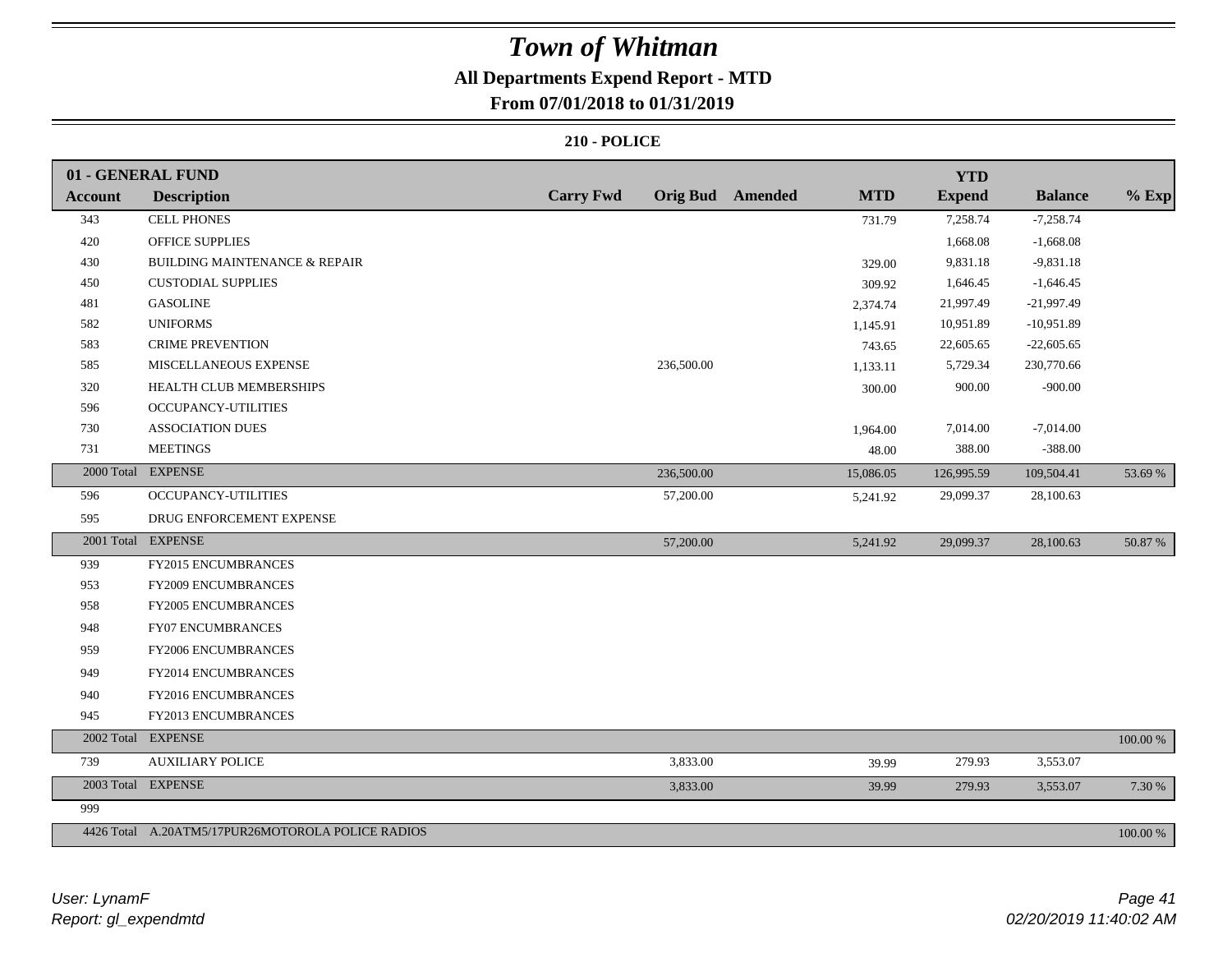## **All Departments Expend Report - MTD**

#### **From 07/01/2018 to 01/31/2019**

|                | 01 - GENERAL FUND                                   |                  |                  |            | <b>YTD</b>    |                |             |
|----------------|-----------------------------------------------------|------------------|------------------|------------|---------------|----------------|-------------|
| <b>Account</b> | <b>Description</b>                                  | <b>Carry Fwd</b> | Orig Bud Amended | <b>MTD</b> | <b>Expend</b> | <b>Balance</b> | $%$ Exp     |
| 999            |                                                     |                  |                  |            |               |                |             |
|                | 4427 Total A19ATM5/18 LEASE/PCH 2017 FORD EXPLORER  |                  |                  |            |               |                | 100.00 %    |
| 999            |                                                     |                  |                  |            |               |                |             |
|                | 4428 Total A25ATM5/15 LEA/PUR CRUIS.1OF3            |                  |                  |            |               |                | $100.00~\%$ |
| 999            |                                                     |                  |                  |            |               |                |             |
|                | 4429 Total A34ATM5/16PUR.45 BULLET PROOF VESTS      |                  |                  |            |               |                | 100.00 %    |
| 999            |                                                     |                  |                  |            |               |                |             |
|                | 4430 Total A22ATM5/17 PUR.BODY ARMOR KITS           |                  |                  |            |               |                | 100.00 %    |
| 999            |                                                     |                  | 13,772.42        |            | 13,772.42     |                |             |
|                | 4431 Total ART19 ATM5/18 LEASE/PCH 2017 FORD EXPLOR |                  | 13,772.42        |            | 13,772.42     |                | 100.00 %    |
| 999            |                                                     |                  |                  |            |               |                |             |
|                | 4432 Total A.14ATM5/14PUR.ELECTROSHOCK WEAPONS      |                  |                  |            |               |                | 100.00 %    |
| 999            |                                                     |                  | 16,398.44        |            | 16,398.00     | 0.44           |             |
|                | 4433 Total ART20ATM5/18LEASE/PCH22017FORDINT(1/3)   |                  | 16,398.44        |            | 16,398.00     | 0.44           | 99.99 %     |
| 999            |                                                     |                  | 30,260.57        |            | 30,260.57     |                |             |
|                | 4434 Total ART19 ATM5/18 LEASE/PCH 2016 FORD INTER  |                  | 30,260.57        |            | 30,260.57     |                | 100.00 %    |
| 999            |                                                     |                  |                  |            |               |                |             |
|                | 4444 Total A25 ATM5/14 PUR. VOICE RECORD. SYS.      |                  |                  |            |               |                | 100.00 %    |
| 999            |                                                     |                  |                  |            |               |                |             |
|                | 4445 Total A.21ATM5/17 PUR.6 TASERS-POLICE          |                  |                  |            |               |                | 100.00 %    |
| 999            |                                                     |                  |                  |            |               |                |             |
|                | 4446 Total A12 ATM5/16 PUR.6 POLICE TASERS          |                  |                  |            |               |                | 100.00 %    |
| 999            |                                                     |                  | 4,000.00         |            | 4,000.00      |                |             |
|                | 4513 Total ART19 ATM5/18 LEASE MOTORCYCLE           |                  | 4,000.00         |            | 4,000.00      |                | 100.00 %    |
| 999            |                                                     |                  |                  |            |               |                |             |
|                | 4514 Total A26 ATM 5/15 LEASE MOTORCYCLE            |                  |                  |            |               |                | 100.00 %    |
| 999            |                                                     |                  |                  |            |               |                |             |
|                | 4524 Total A18ATM5/17LEASE / HARLEY-DAV (1YR)       |                  |                  |            |               |                | 100.00 %    |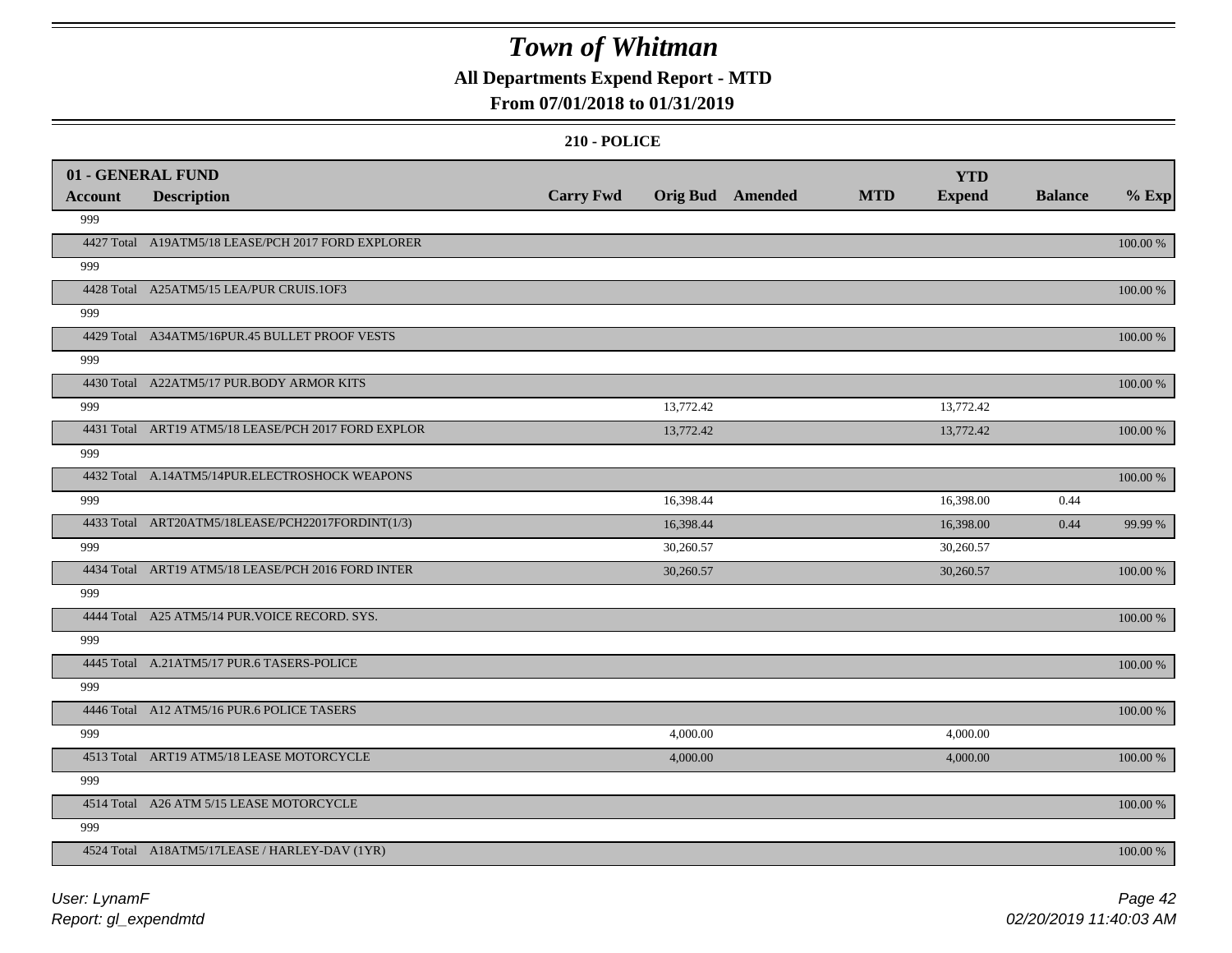## **All Departments Expend Report - MTD**

## **From 07/01/2018 to 01/31/2019**

|                         | 01 - GENERAL FUND                                |                  |                 |         |            | <b>YTD</b>    |                |          |
|-------------------------|--------------------------------------------------|------------------|-----------------|---------|------------|---------------|----------------|----------|
| <b>Account</b>          | <b>Description</b>                               | <b>Carry Fwd</b> | <b>Orig Bud</b> | Amended | <b>MTD</b> | <b>Expend</b> | <b>Balance</b> | $%$ Exp  |
| 999                     |                                                  |                  |                 |         |            |               |                |          |
|                         | 4544 Total A.16ATM 5/17L/P 2016 FORD SUV(2)2ND/3 |                  |                 |         |            |               |                | 100.00 % |
| 999                     |                                                  |                  |                 |         |            |               |                |          |
|                         | 4545 Total A.33ATM 5/16 L/P 2014CRUIS.3RD/3      |                  |                 |         |            |               |                | 100.00 % |
| 999                     |                                                  |                  |                 |         |            |               |                |          |
|                         | 4546 Total A13ATM5/16PUR 2 MOBILE DATA TERM      |                  |                 |         |            |               |                | 100.00 % |
| 999                     |                                                  |                  |                 |         |            |               |                |          |
|                         | 4550 Total A.24 ATM 5/15 L/P CRUISER 2ND OF 3    |                  |                 |         |            |               |                | 100.00 % |
| 999                     |                                                  |                  |                 |         |            |               |                |          |
|                         | 4551 Total A.19 ATM 5/17 L/P FORD EXPLORER 1/3   |                  |                 |         |            |               |                | 100.00 % |
| 999                     |                                                  |                  |                 |         |            |               |                |          |
|                         | 4571 Total A.17ATM5/17L/P 2015 CRUIS.3/3         |                  |                 |         |            |               |                | 100.00 % |
| <b>210 Total POLICE</b> |                                                  |                  | 3,323,362.43    |         | 273,067.80 | 1,879,304.10  | 1,444,058.33   |          |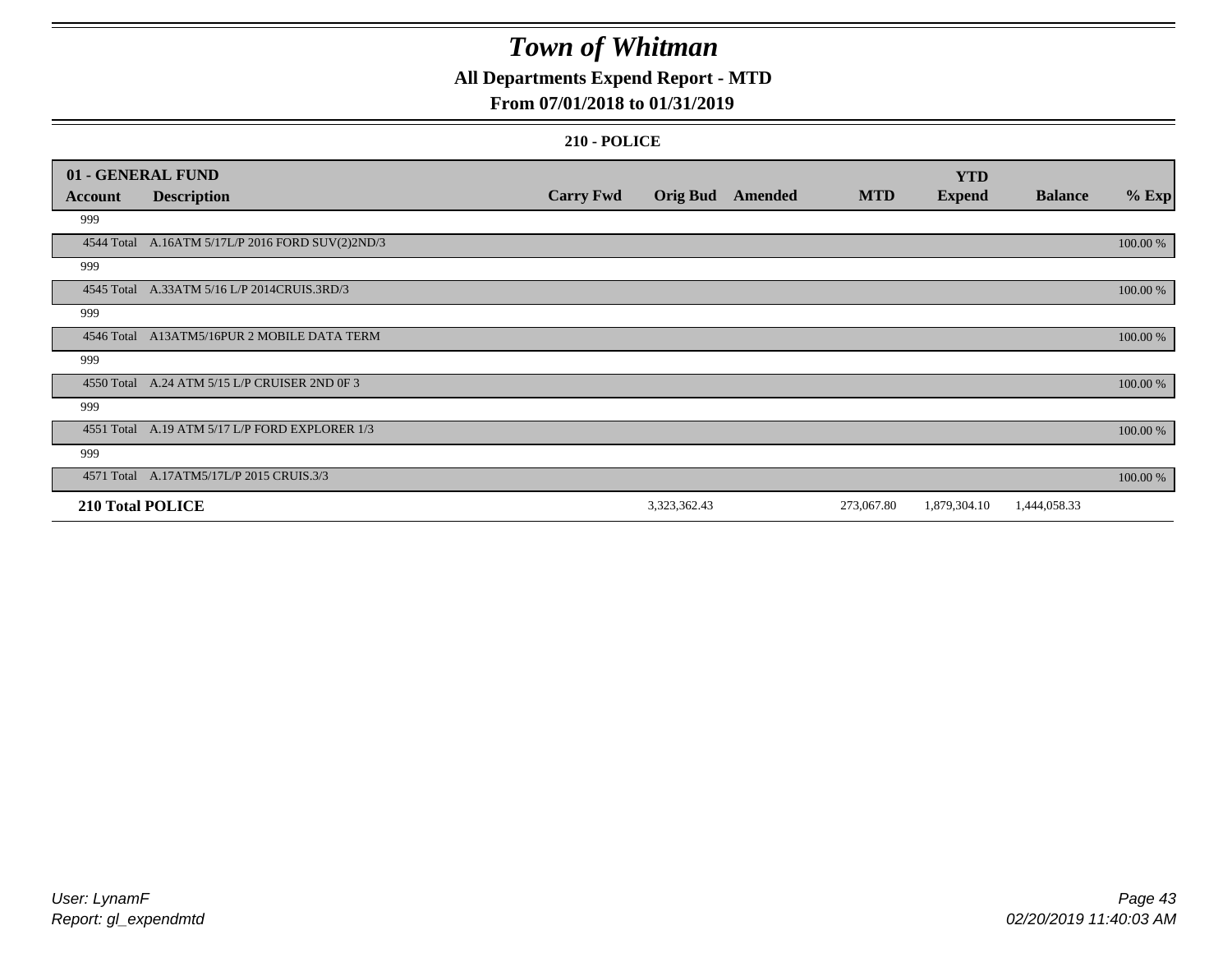# **All Departments Expend Report - MTD**

## **From 07/01/2018 to 01/31/2019**

#### **220 - FIRE**

|                | 01 - GENERAL FUND              |                  |                         |            | <b>YTD</b>    |                |             |
|----------------|--------------------------------|------------------|-------------------------|------------|---------------|----------------|-------------|
| <b>Account</b> | <b>Description</b>             | <b>Carry Fwd</b> | <b>Orig Bud</b> Amended | <b>MTD</b> | <b>Expend</b> | <b>Balance</b> | $%$ Exp     |
| 111            | SALARIES-ADMINSTRATIVE         |                  | 159,075.00              | 15,253.75  | 91,522.50     | 67,552.50      |             |
|                | 1000 Total SALARIES            |                  | 159,075.00              | 15,253.75  | 91,522.50     | 67,552.50      | 57.53 %     |
| 112            | <b>SALARIES</b>                |                  | 3,055,609.00            | 185,470.68 | 1,102,229.16  | 1,953,379.84   |             |
| 130            | SALARIES-OVERTIME              |                  |                         | 48,439.27  | 418,908.10    | -418,908.10    |             |
| 138            | <b>SICK LEAVE BUY-BACK</b>     |                  |                         |            |               |                |             |
| 143            | SALARIES-COLLEGE INCENTIVE     |                  |                         |            |               |                |             |
| 145            | SALARIES-HOLIDAY               |                  |                         |            | 38,973.24     | $-38,973.24$   |             |
| 146            | SALARIES-LONGEVITY             |                  |                         |            |               |                |             |
| 938            | FY 2018 ENCUMBRANCES           | 24,734.90        |                         | 338.30     | 21,008.60     | 3,726.30       |             |
| 940            | FY2016 ENCUMBRANCES            |                  |                         |            |               |                |             |
| 941            | FY 2017 ENCUMBRANCES           |                  |                         |            |               |                |             |
| 949            | FY2014 ENCUMBRANCES            |                  |                         |            |               |                |             |
| 959            | FY2006 ENCUMBRANCES            |                  |                         |            |               |                |             |
|                | 1001 Total SALARIES            | 24,734.90        | 3,055,609.00            | 234,248.25 | 1,581,119.10  | 1,499,224.80   | 51.32 %     |
| 140            | SALARIES-CHIEF-COLLEGE INCENT. |                  |                         |            |               |                |             |
|                | 1002 Total SALARIES            |                  |                         |            |               |                | $100.00~\%$ |
| 141            | SALARIES-CHIEF-HOLIDAY         |                  |                         |            |               |                |             |
|                | 1003 Total SALARIES            |                  |                         |            |               |                | $100.00\%$  |
| 121            | <b>CLERICAL I</b>              |                  | 41,248.00               | 3,964.80   | 23,788.80     | 17,459.20      |             |
|                | 1004 Total SALARIES            |                  | 41,248.00               | 3,964.80   | 23,788.80     | 17,459.20      | 57.67 %     |
| 130            | SALARIES-OVERTIME              |                  |                         |            |               |                |             |
|                | 1005 Total SALARIES            |                  |                         |            |               |                | 100.00 %    |
| 138            | SICK LEAVE BUY-BACK            |                  |                         |            |               |                |             |
|                | 1007 Total SALARIES            |                  |                         |            |               |                | 100.00 %    |
| 210            | <b>ELECTRICITY</b>             |                  |                         | 2,767.55   | 11,019.40     | $-11,019.40$   |             |
| 212            | <b>GAS (NATURAL)</b>           |                  |                         | 2,451.55   | 3,474.40      | $-3,474.40$    |             |
| 214            | OIL (HEATING)                  |                  |                         |            |               |                |             |
| 242            | <b>VEHICLE MAINTENANCE</b>     |                  |                         | 8,361.55   | 39,017.24     | $-39,017.24$   |             |
| 243            | EQUIPMENT MAINTENANCE          |                  |                         | 4,327.91   | 8,023.95      | $-8,023.95$    |             |
| 271            | <b>VEHICLE RENTAL</b>          |                  |                         |            |               |                |             |

*Report: gl\_expendmtd User: LynamF*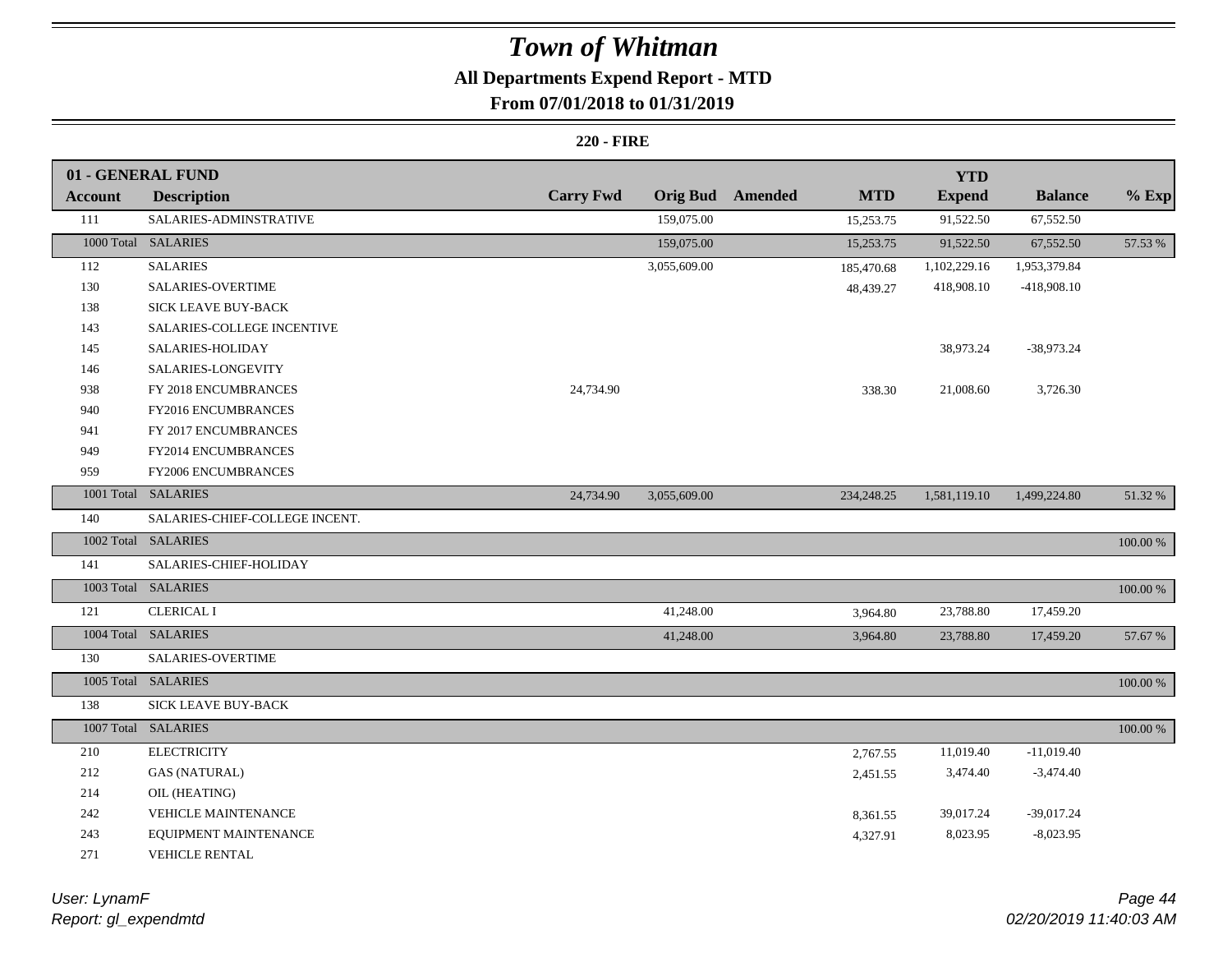# **All Departments Expend Report - MTD**

## **From 07/01/2018 to 01/31/2019**

#### **220 - FIRE**

|                | 01 - GENERAL FUND                        |                  |            |                         |            | <b>YTD</b>    |                |          |
|----------------|------------------------------------------|------------------|------------|-------------------------|------------|---------------|----------------|----------|
| <b>Account</b> | <b>Description</b>                       | <b>Carry Fwd</b> |            | <b>Orig Bud</b> Amended | <b>MTD</b> | <b>Expend</b> | <b>Balance</b> | $%$ Exp  |
| 305            | <b>INSTRUCTIONAL</b>                     |                  |            |                         | 1,030.00   | 8,805.79      | $-8,805.79$    |          |
| 340            | <b>TELEPHONE</b>                         |                  |            |                         |            |               |                |          |
| 341            | AMBULANCE LICENSES                       |                  |            |                         | 1,400.00   | 4,195.00      | $-4,195.00$    |          |
| 343            | <b>CELL PHONES</b>                       |                  |            |                         | 365.57     | 2,700.14      | $-2,700.14$    |          |
| 420            | OFFICE SUPPLIES                          |                  |            |                         |            | 169.99        | $-169.99$      |          |
| 430            | <b>BUILDING MAINTENANCE &amp; REPAIR</b> |                  |            |                         | 1,548.50   | 10,033.67     | $-10,033.67$   |          |
| 481            | <b>GASOLINE</b>                          |                  |            |                         | 1,013.46   | 10,298.79     | $-10,298.79$   |          |
| 580            | FIRE SUPPLIES/PROTECT GEAR               |                  |            |                         |            | 2,822.87      | $-2,822.87$    |          |
| 581            | AMBULANCE SUPPLIES & EXPENSE             |                  |            |                         | 87.00      | 478.45        | $-478.45$      |          |
| 582            | <b>UNIFORMS</b>                          |                  |            |                         | 27,325.00  | 28,550.00     | $-28,550.00$   |          |
| 585            | MISCELLANEOUS EXPENSE                    |                  | 220,000.00 |                         | 1,902.86   | 9,953.12      | 210,046.88     |          |
| 320            | HEALTH CLUB MEMBERSHIPS                  |                  |            |                         |            |               |                |          |
| 717            | FIRE/SPRINKLER ALARM SYS.MAINT           |                  |            |                         |            |               |                |          |
| 730            | <b>ASSOCIATION DUES</b>                  |                  |            |                         |            | 2,074.00      | $-2,074.00$    |          |
| 731            | <b>MEETINGS</b>                          |                  |            |                         | 180.00     | 475.00        | $-475.00$      |          |
|                | 2000 Total EXPENSE                       |                  | 220,000.00 |                         | 52,760.95  | 142,091.81    | 77,908.19      | 64.58 %  |
| 354            | FIRE / SPRINKLER ALARM SYSTEM            |                  | 12,500.00  |                         |            | 4,000.70      | 8,499.30       |          |
|                | 2001 Total EXPENSE                       |                  | 12,500.00  |                         |            | 4,000.70      | 8,499.30       | 32.00 %  |
| 948            | <b>FY07 ENCUMBRANCES</b>                 |                  |            |                         |            |               |                |          |
| 939            | FY2015 ENCUMBRANCES                      |                  |            |                         |            |               |                |          |
| 940            | FY2016 ENCUMBRANCES                      |                  |            |                         |            |               |                |          |
| 941            | FY 2017 ENCUMBRANCES                     |                  |            |                         |            |               |                |          |
| 943            | <b>FY2012 ENCUMBRANCES</b>               |                  |            |                         |            |               |                |          |
| 945            | FY2013 ENCUMBRANCES                      |                  |            |                         |            |               |                |          |
| 946            | FY2010 ENCUMBRANCES                      |                  |            |                         |            |               |                |          |
| 949            | FY2014 ENCUMBRANCES                      |                  |            |                         |            |               |                |          |
| 953            | FY2009 ENCUMBRANCES                      |                  |            |                         |            |               |                |          |
| 958            | FY2005 ENCUMBRANCES                      |                  |            |                         |            |               |                |          |
| 959            | FY2006 ENCUMBRANCES                      |                  |            |                         |            |               |                |          |
|                | 2002 Total EXPENSE                       |                  |            |                         |            |               |                | 100.00 % |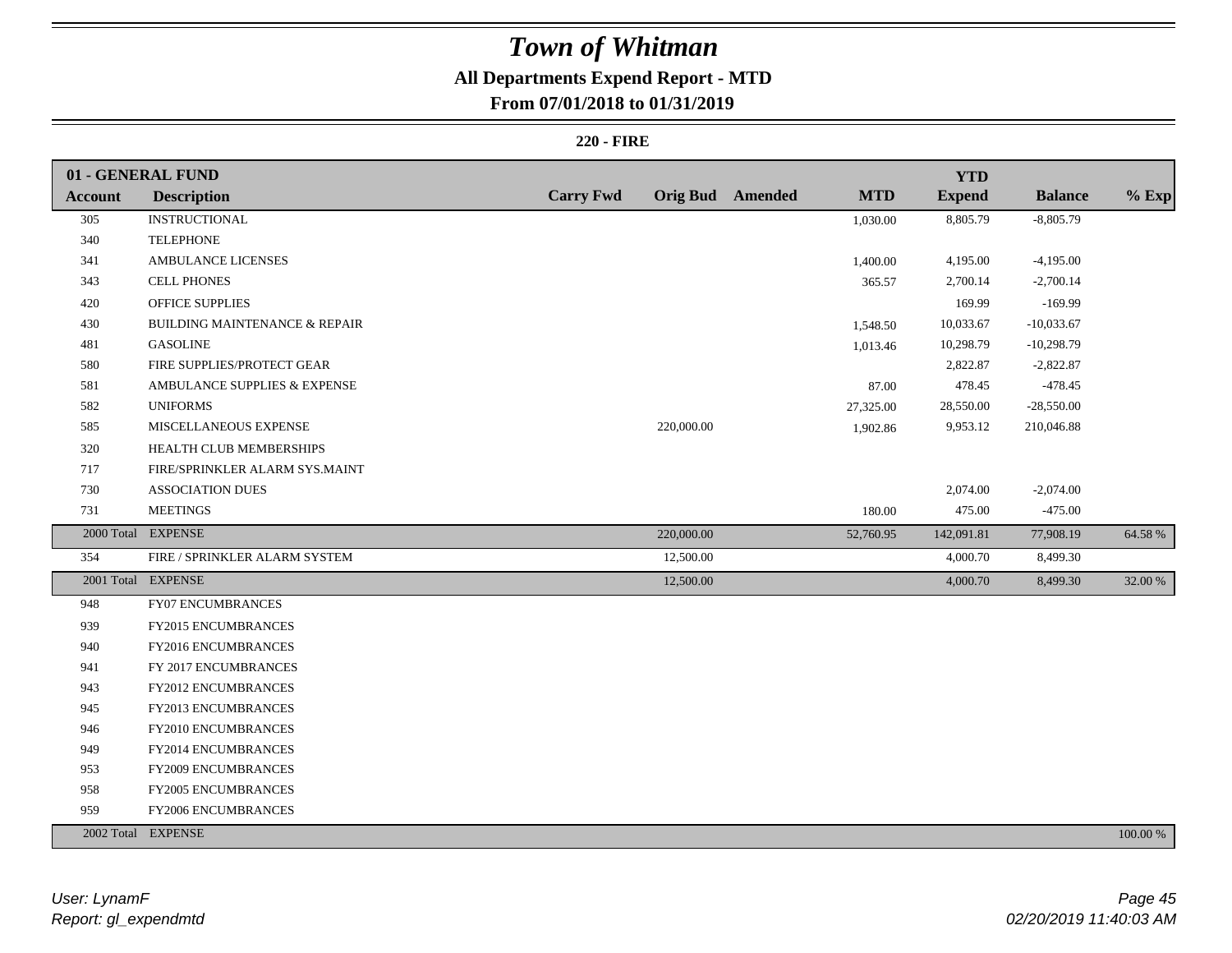## **All Departments Expend Report - MTD**

## **From 07/01/2018 to 01/31/2019**

#### **220 - FIRE**

|                | 01 - GENERAL FUND                                   |                  |                 |         |            | <b>YTD</b>    |                |             |
|----------------|-----------------------------------------------------|------------------|-----------------|---------|------------|---------------|----------------|-------------|
| <b>Account</b> | <b>Description</b>                                  | <b>Carry Fwd</b> | <b>Orig Bud</b> | Amended | <b>MTD</b> | <b>Expend</b> | <b>Balance</b> | $%$ Exp     |
| 382            | ARMORY BUILDING MAINTENANCE                         |                  | 10,000.00       |         | 1,135.43   | 3,720.27      | 6,279.73       |             |
|                | 2003 Total EXPENSE                                  |                  | 10,000.00       |         | 1,135.43   | 3,720.27      | 6,279.73       | 37.20 %     |
| 353            | REGIONAL DISPATCH                                   |                  | 54,105.00       |         | 13,261.25  | 42,203.75     | 11,901.25      |             |
|                | 2004 Total EXPENSE                                  |                  | 54,105.00       |         | 13,261.25  | 42,203.75     | 11,901.25      | 78.00 %     |
| 999            |                                                     |                  |                 |         |            |               |                |             |
|                | 4436 Total A.2 STM 5/4/15 PUR.FIRE/CHF AUTO         |                  |                 |         |            |               |                | 100.00 %    |
| 999            |                                                     |                  |                 |         |            |               |                |             |
|                | 4437 Total A20ATM5/15LEA/PUR2015PUMP.ENG.1/8        |                  |                 |         |            |               |                | 100.00 %    |
| 580            | FIRE SUPPLIES/PROTECT GEAR                          |                  |                 |         |            |               |                |             |
|                | 4438 Total A.23ATM 5/17EQUIP NEW FIREFIGHTERS       |                  |                 |         |            |               |                | 100.00 %    |
| 999            |                                                     |                  |                 |         |            |               |                |             |
|                | 4439 Total A24ATM5/17L/P 2015 PUMP.ENG.3/8          |                  |                 |         |            |               |                | 100.00 %    |
| 999            |                                                     |                  |                 |         |            |               |                |             |
|                | 4440 Total A21ATM 5/09 PUR.FIRE/CHF AUTO            |                  |                 |         |            |               |                | 100.00 %    |
| 999            |                                                     |                  |                 |         |            |               |                |             |
|                | 4441 Total A11ATM5/16 FUND REGIONAL DISPATCH        |                  |                 |         |            |               |                | $100.00~\%$ |
| 999            |                                                     |                  |                 |         |            |               |                |             |
|                | 4442 Total A.42 ATM5/16 PUR.PROT.EQ./FIRE DEPT      |                  |                 |         |            |               |                | 100.00 %    |
| 999            |                                                     |                  |                 |         |            |               |                |             |
|                | 4443 Total A27ATM5/17 SELF CONT.BR.APPAR.10%MTCH    |                  |                 |         |            |               |                | 100.00 %    |
| 999            |                                                     |                  |                 |         |            |               |                |             |
|                | 4458 Total A.16STM12/17REPL.ROOFTOP UNITS-FIRE STA. |                  |                 |         |            |               |                | $100.00~\%$ |
| 999            |                                                     |                  | 50,000.00       |         |            |               | 50,000.00      |             |
|                | 4502 Total A15ATM5/18 PURCHASE SUV FOR FIRE DEPT    |                  | 50,000.00       |         |            |               | 50,000.00      | $0.00\ \%$  |
| 999            |                                                     |                  | 70,926.90       |         |            | 70,926.90     |                |             |
|                | 4517 Total A13 ATM 5/18 - LEASE/PCH 2015 PUMP ENG 5 |                  | 70,926.90       |         |            | 70,926.90     |                | 100.00 %    |
| 999            |                                                     |                  | 30,000.00       |         |            |               | 30,000.00      |             |
|                | 4518 Total A17ATM5/18 NEW PPE FOR FIREFIGHTERS      |                  | 30,000.00       |         |            |               | 30,000.00      | $0.00\%$    |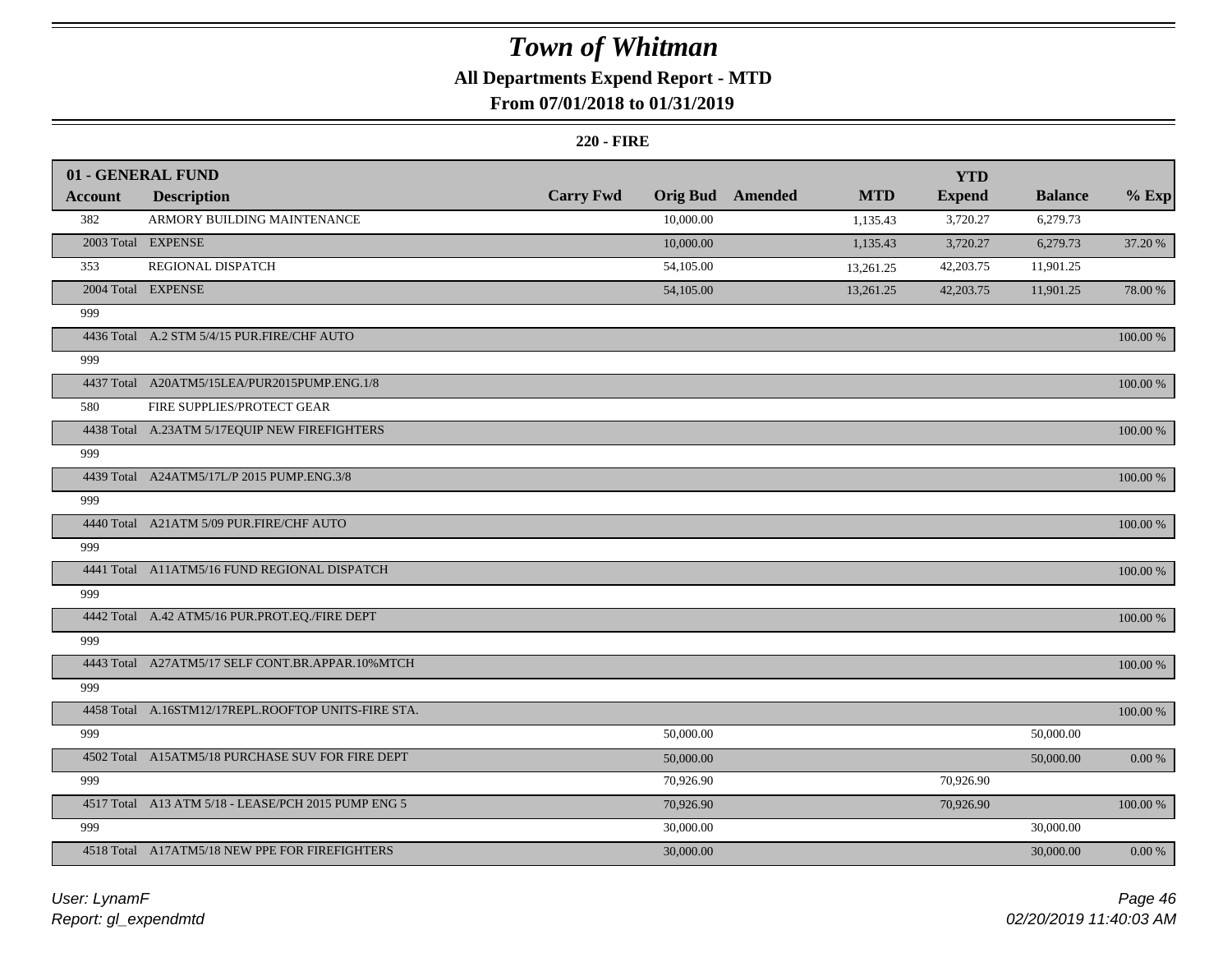## **All Departments Expend Report - MTD**

## **From 07/01/2018 to 01/31/2019**

#### **220 - FIRE**

|                | 01 - GENERAL FUND                                   |                  |                 |         |            | <b>YTD</b>    |                |             |
|----------------|-----------------------------------------------------|------------------|-----------------|---------|------------|---------------|----------------|-------------|
| <b>Account</b> | <b>Description</b>                                  | <b>Carry Fwd</b> | <b>Orig Bud</b> | Amended | <b>MTD</b> | <b>Expend</b> | <b>Balance</b> | $%$ Exp     |
| 999            |                                                     | 63,167.93        |                 |         |            | 63,167.93     |                |             |
| 4528 Total     | A25ATM5/17&19STM12/17REFURB1990PUMP.ENG             | 63,167.93        |                 |         |            | 63,167.93     |                | 100.00 %    |
| 999            |                                                     |                  | 17,947.00       |         |            | 11,988.42     | 5,958.58       |             |
|                | 4530 Total A18ATM5/18 5% MATCH - SCBA GEAR          |                  | 17,947.00       |         |            | 11,988.42     | 5,958.58       | 66.79 %     |
| 999            |                                                     |                  |                 |         |            |               |                |             |
|                | 4547 Total A.26 STM5/17 LEA/PUR.2017 AMB. 1/5       |                  |                 |         |            |               |                | 100.00 %    |
| 999            |                                                     |                  | 39,599.50       |         |            | 39,599.50     |                |             |
|                | 4554 Total A16ATM5/18 LEASE PMT 2 OF 5 2016 AMBULAN |                  | 39,599.50       |         |            | 39,599.50     |                | $100.00~\%$ |
| 999            |                                                     |                  |                 |         |            |               |                |             |
|                | 4558 Total A19ATM5/14 REPL. FIRE STA.HEAT UNITS     |                  |                 |         |            |               |                | 100.00 %    |
| 999            |                                                     |                  |                 |         |            |               |                |             |
|                | 4559 Total A.40ATM5/16LEA/PUR&EQ.2012.AMB.4/4       |                  |                 |         |            |               |                | 100.00 %    |
| 999            |                                                     | 30,608.86        |                 |         | 1,330.45   | 23,207.48     | 7,401.38       |             |
|                | 4566 Total A.18STM12/17RADIO SYSTEM-FIRE DEPT       | 30,608.86        |                 |         | 1,330.45   | 23,207.48     | 7,401.38       | 75.81 %     |
| 999            |                                                     |                  |                 |         |            |               |                |             |
|                | 4567 Total A.37ATM 5/16PUR2.AMB.STRCHS&STRUC.SYS    |                  |                 |         |            |               |                | 100.00 %    |
| 999            |                                                     |                  |                 |         |            |               |                |             |
|                | 4568 Total A.18ATM 5/14 PUR/EQ.FIRE COMMAND VEH.    |                  |                 |         |            |               |                | 100.00 %    |
| 220 Total FIRE |                                                     | 118,511.69       | 3,761,010.40    |         | 321,954.88 | 2,097,337.16  | 1,782,184.93   |             |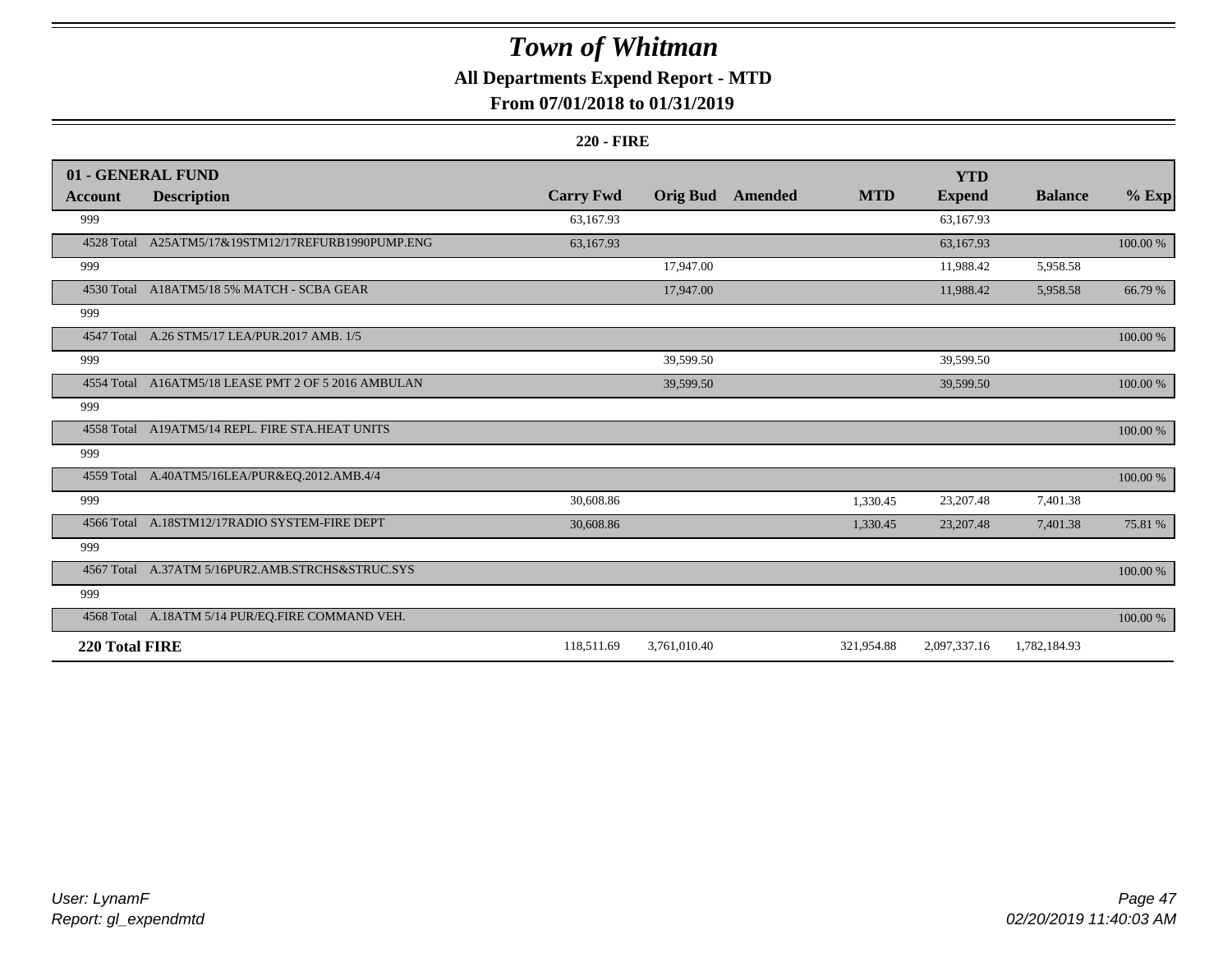**All Departments Expend Report - MTD**

## **From 07/01/2018 to 01/31/2019**

#### **221 - FIRE ALARM MAINTENANCE**

|         | 01 - GENERAL FUND                         |                  |                 |                |            | <b>YTD</b>    |                |          |
|---------|-------------------------------------------|------------------|-----------------|----------------|------------|---------------|----------------|----------|
| Account | <b>Description</b>                        | <b>Carry Fwd</b> | <b>Orig Bud</b> | <b>Amended</b> | <b>MTD</b> | <b>Expend</b> | <b>Balance</b> | $%$ Exp  |
| 585     | MISCELLANEOUS EXPENSE                     |                  |                 |                |            |               |                |          |
|         | 2000 Total EXPENSE                        |                  |                 |                |            |               |                | 100.00 % |
| 945     | <b>FY2013 ENCUMBRANCES</b>                |                  |                 |                |            |               |                |          |
| 946     | <b>FY2010 ENCUMBRANCES</b>                |                  |                 |                |            |               |                |          |
| 949     | <b>FY2014 ENCUMBRANCES</b>                |                  |                 |                |            |               |                |          |
|         | 2001 Total EXPENSE                        |                  |                 |                |            |               |                | 100.00 % |
| 999     |                                           |                  |                 |                |            |               |                |          |
|         | 4423 Total A.4STM5/6/02FIRE ALMS.TN.BLDGS |                  |                 |                |            |               |                | 100.00 % |
|         | <b>221 Total FIRE ALARM MAINTENANCE</b>   |                  |                 |                |            |               |                |          |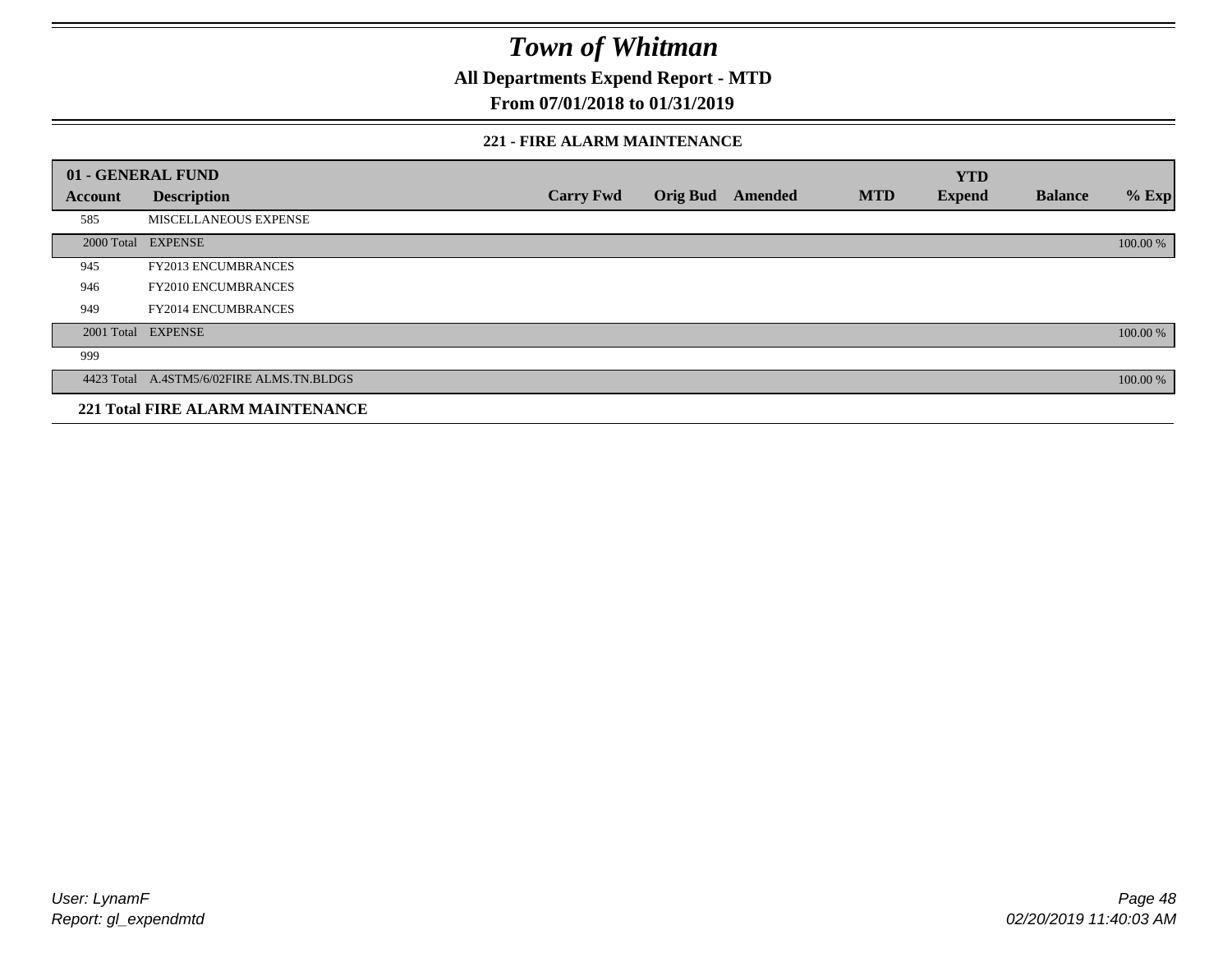## **All Departments Expend Report - MTD**

#### **From 07/01/2018 to 01/31/2019**

#### **222 - FOREST FIRES**

|            | 01 - GENERAL FUND             |                  |                 |         |            | <b>YTD</b>    |                |          |
|------------|-------------------------------|------------------|-----------------|---------|------------|---------------|----------------|----------|
| Account    | <b>Description</b>            | <b>Carry Fwd</b> | <b>Orig Bud</b> | Amended | <b>MTD</b> | <b>Expend</b> | <b>Balance</b> | $%$ Exp  |
| 112        | <b>SALARIES</b>               |                  |                 |         |            |               |                |          |
|            | 1000 Total SALARIES           |                  |                 |         |            |               |                | 100.00 % |
| 585        | MISCELLANEOUS EXPENSE         |                  | 2,000.00        |         | 606.70     | 606.70        | 1,393.30       |          |
| 2000 Total | <b>EXPENSE</b>                |                  | 2,000.00        |         | 606.70     | 606.70        | 1,393.30       | 30.33 %  |
| 943        | <b>FY2012 ENCUMBRANCES</b>    |                  |                 |         |            |               |                |          |
| 945        | <b>FY2013 ENCUMBRANCES</b>    |                  |                 |         |            |               |                |          |
| 946        | <b>FY2010 ENCUMBRANCES</b>    |                  |                 |         |            |               |                |          |
|            | 2001 Total EXPENSE            |                  |                 |         |            |               |                | 100.00 % |
|            | <b>222 Total FOREST FIRES</b> |                  | 2,000.00        |         | 606.70     | 606.70        | 1,393.30       |          |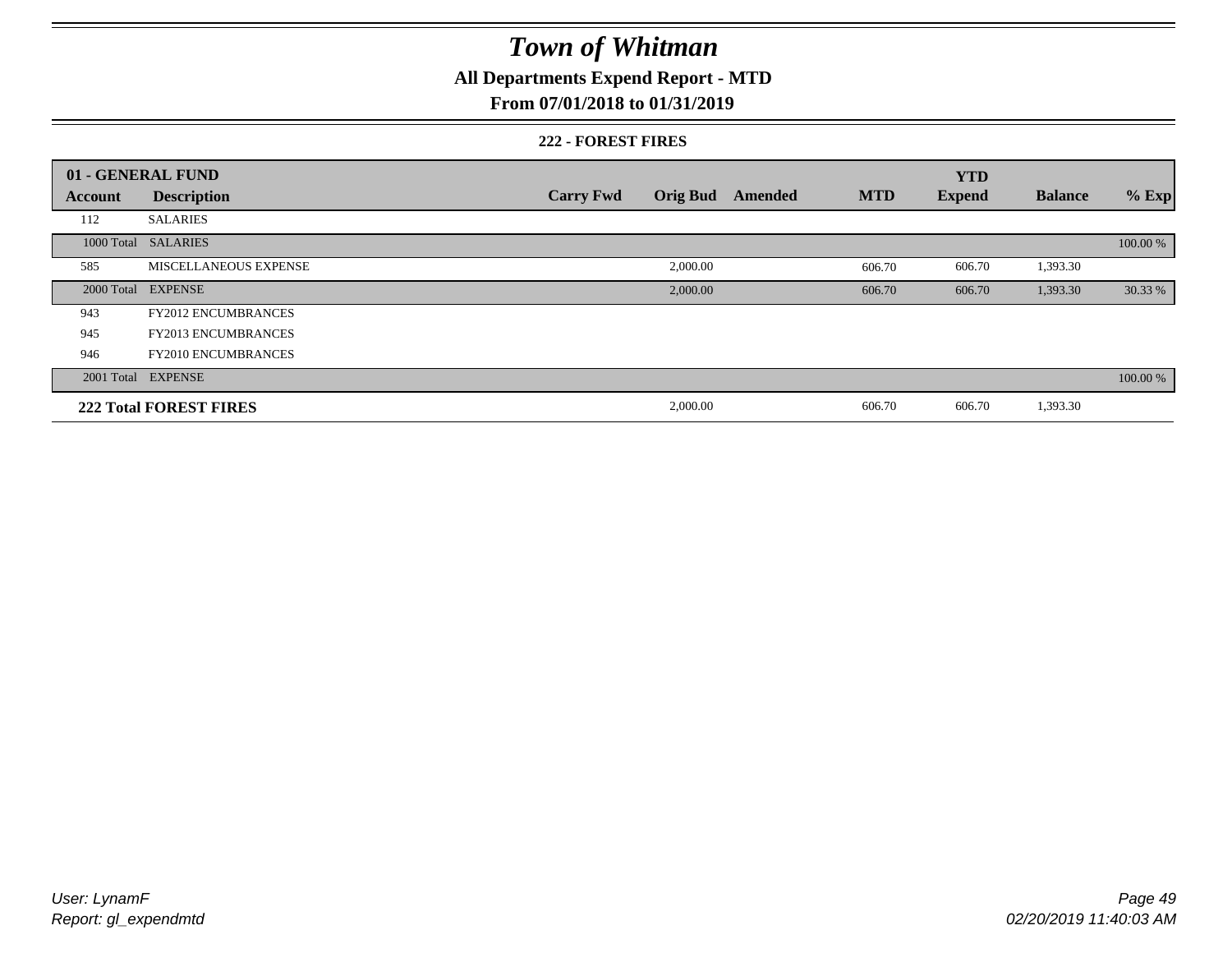**All Departments Expend Report - MTD**

**From 07/01/2018 to 01/31/2019**

#### **230 - RIGHT TO KNOW LAW BUDGET**

|         | 01 - GENERAL FUND                  |                  |                  |            | YTD           |                |          |
|---------|------------------------------------|------------------|------------------|------------|---------------|----------------|----------|
| Account | <b>Description</b>                 | <b>Carry Fwd</b> | Orig Bud Amended | <b>MTD</b> | <b>Expend</b> | <b>Balance</b> | $%$ Exp  |
| 585     | <b>MISCELLANEOUS EXPENSE</b>       |                  |                  |            |               |                |          |
|         | 2000 Total EXPENSE                 |                  |                  |            |               |                | 100.00 % |
|         | 230 Total RIGHT TO KNOW LAW BUDGET |                  |                  |            |               |                |          |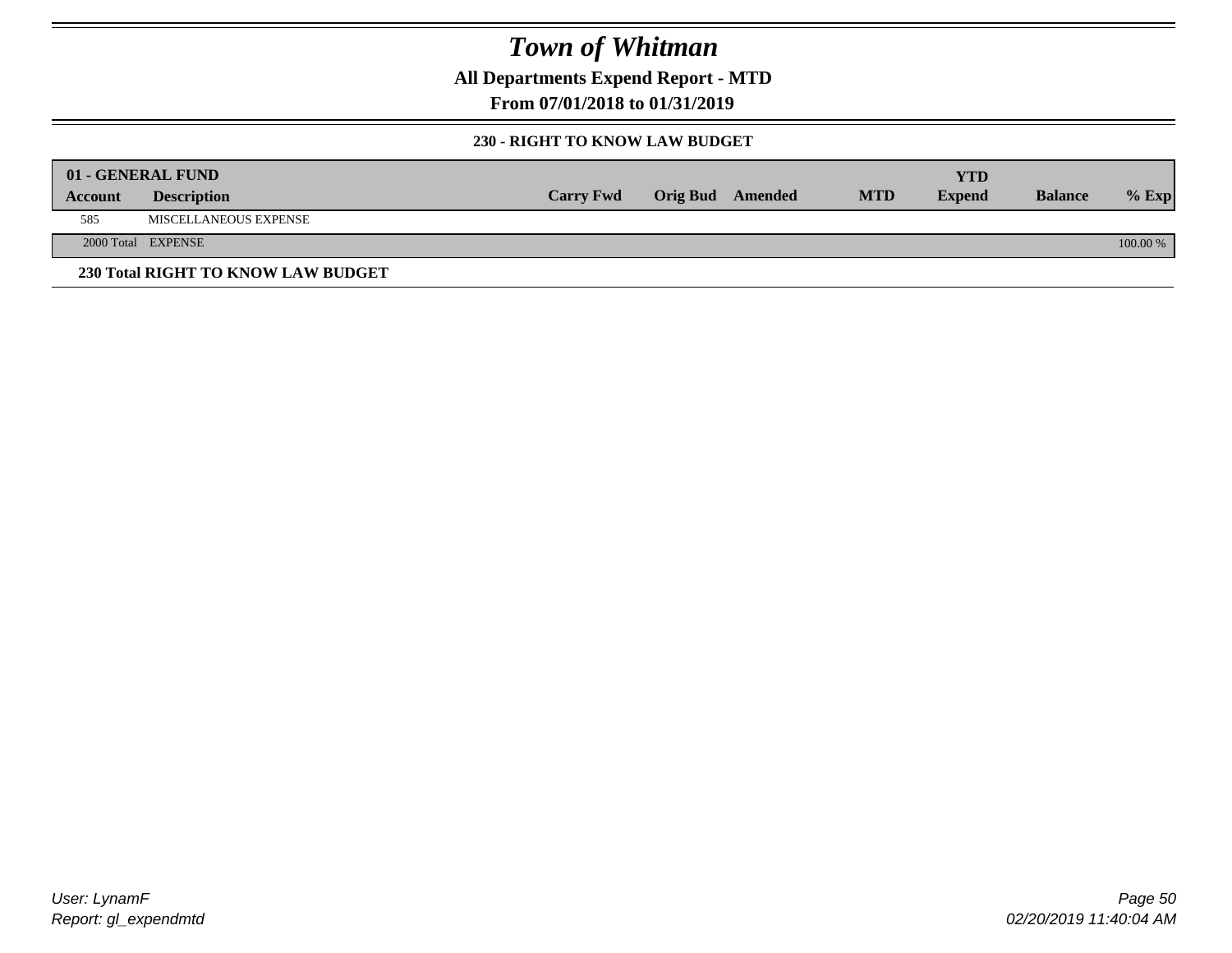## **All Departments Expend Report - MTD**

**From 07/01/2018 to 01/31/2019**

#### **231 - AMBULANCE REPAIR**

|         | 01 - GENERAL FUND          |                  |                 |         |            | <b>YTD</b>    |                |          |
|---------|----------------------------|------------------|-----------------|---------|------------|---------------|----------------|----------|
| Account | <b>Description</b>         | <b>Carry Fwd</b> | <b>Orig Bud</b> | Amended | <b>MTD</b> | <b>Expend</b> | <b>Balance</b> | $%$ Exp  |
| 585     | MISCELLANEOUS EXPENSE      |                  | 25,000.00       |         | 3.203.55   | 23.184.54     | 1,815.46       |          |
|         | 2000 Total EXPENSE         |                  | 25,000.00       |         | 3.203.55   | 23,184.54     | 1,815.46       | 92.73 %  |
| 939     | <b>FY2015 ENCUMBRANCES</b> |                  |                 |         |            |               |                |          |
|         | 2001 Total EXPENSE         |                  |                 |         |            |               |                | 100.00 % |
|         | 231 Total AMBULANCE REPAIR |                  | 25,000.00       |         | 3,203.55   | 23,184.54     | 1,815.46       |          |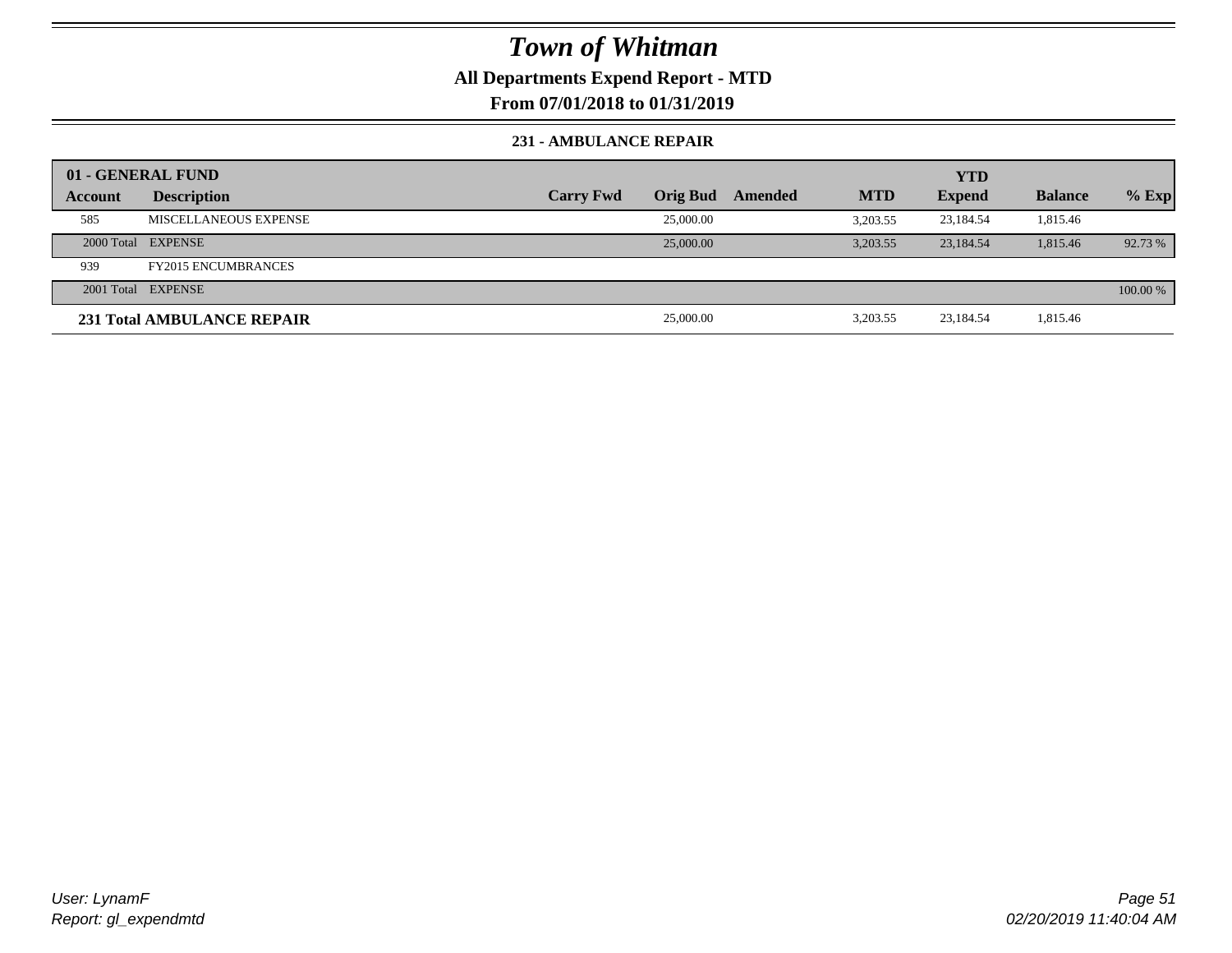**All Departments Expend Report - MTD**

**From 07/01/2018 to 01/31/2019**

#### **233 - AMBULANCE BILLING**

|         | 01 - GENERAL FUND                  |                  |                 |         |            | <b>YTD</b>    |                |          |
|---------|------------------------------------|------------------|-----------------|---------|------------|---------------|----------------|----------|
| Account | <b>Description</b>                 | <b>Carry Fwd</b> | <b>Orig Bud</b> | Amended | <b>MTD</b> | <b>Expend</b> | <b>Balance</b> | $%$ Exp  |
| 252     | <b>SERVICES</b>                    |                  | 35,000.00       |         | 3,512.19   | 20,268.54     | 14,731.46      |          |
|         | 2000 Total EXPENSE                 |                  | 35,000.00       |         | 3,512.19   | 20,268.54     | 14,731.46      | 57.91 %  |
| 941     | FY 2017 ENCUMBRANCES               |                  |                 |         |            |               |                |          |
| 943     | <b>FY2012 ENCUMBRANCES</b>         |                  |                 |         |            |               |                |          |
| 945     | <b>FY2013 ENCUMBRANCES</b>         |                  |                 |         |            |               |                |          |
| 946     | <b>FY2010 ENCUMBRANCES</b>         |                  |                 |         |            |               |                |          |
| 949     | <b>FY2014 ENCUMBRANCES</b>         |                  |                 |         |            |               |                |          |
| 959     | <b>FY2006 ENCUMBRANCES</b>         |                  |                 |         |            |               |                |          |
| 938     | <b>FY 2018 ENCUMBRANCES</b>        | 3,229.36         |                 |         |            | 3,229.36      |                |          |
|         | 2001 Total EXPENSE                 | 3,229.36         |                 |         |            | 3,229.36      |                | 100.00 % |
|         | <b>233 Total AMBULANCE BILLING</b> | 3,229.36         | 35,000.00       |         | 3,512.19   | 23,497.90     | 14,731.46      |          |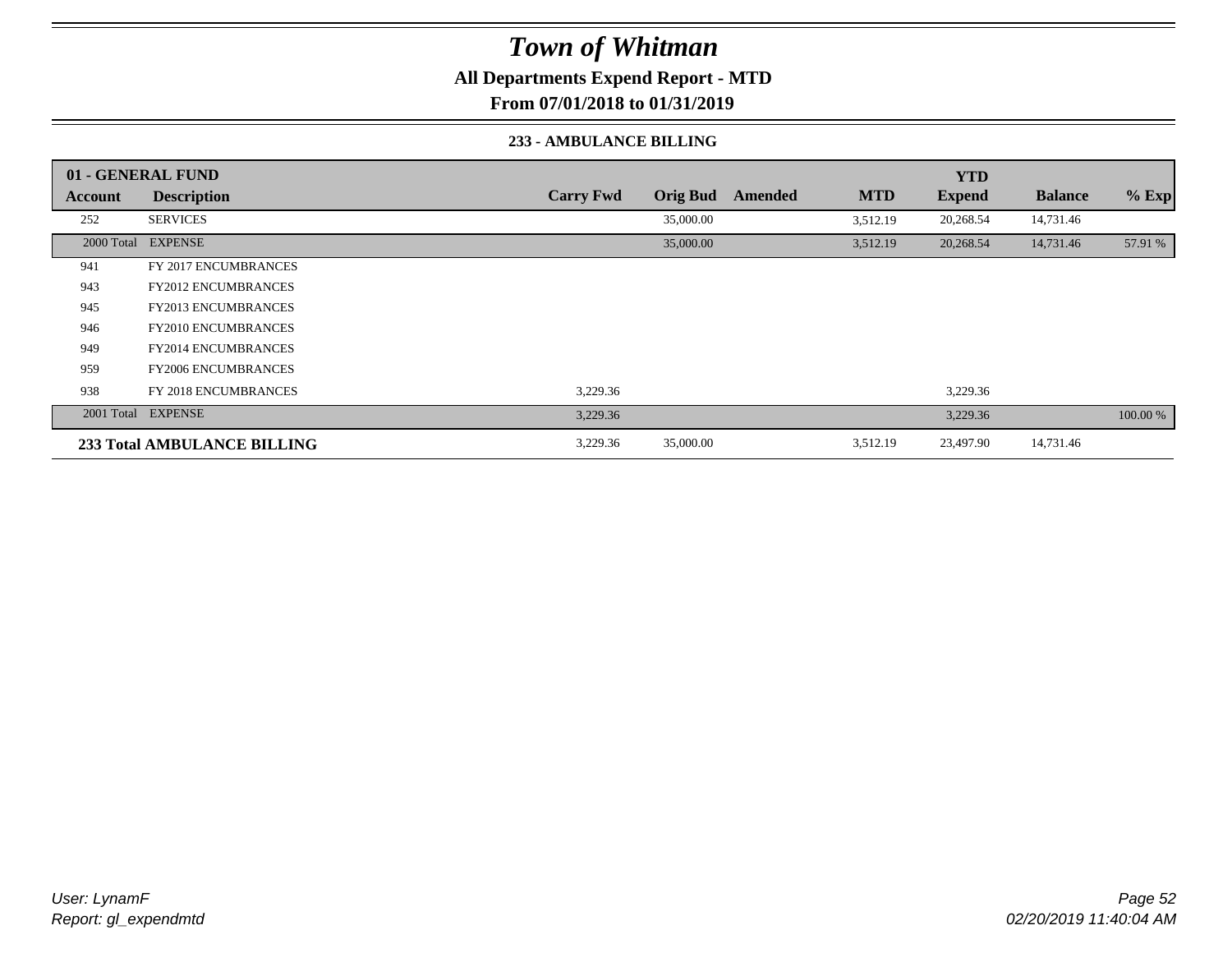## **All Departments Expend Report - MTD**

**From 07/01/2018 to 01/31/2019**

#### **241 - BUILDING INSPECTOR**

|                | 01 - GENERAL FUND                   |                  |                                       | <b>YTD</b>    |                |          |
|----------------|-------------------------------------|------------------|---------------------------------------|---------------|----------------|----------|
| <b>Account</b> | <b>Description</b>                  | <b>Carry Fwd</b> | <b>Orig Bud</b> Amended<br><b>MTD</b> | <b>Expend</b> | <b>Balance</b> | $%$ Exp  |
| 120            | SALARIES-PART TIME                  | 68,760.00        | 6,611.55                              | 39,669.30     | 29,090.70      |          |
|                | 1000 Total SALARIES                 | 68,760.00        | 6,611.55                              | 39,669.30     | 29,090.70      | 57.69 %  |
| 121            | <b>CLERICAL I</b>                   | 49,147.00        | 3,457.96                              | 27,386.52     | 21,760.48      |          |
|                | 1001 Total SALARIES                 | 49,147.00        | 3,457.96                              | 27,386.52     | 21,760.48      | 55.72 %  |
| 126            | <b>CLERICAL II</b>                  |                  |                                       |               |                |          |
|                | 1002 Total SALARIES                 |                  |                                       |               |                | 100.00 % |
| 133            | <b>ASSISTANT</b>                    | 1,700.00         |                                       | 75.00         | 1,625.00       |          |
|                | 1003 Total SALARIES                 | 1,700.00         |                                       | 75.00         | 1,625.00       | 4.41 %   |
| 242            | VEHICLE MAINTENANCE                 |                  |                                       |               |                |          |
| 340            | <b>TELEPHONE</b>                    |                  |                                       |               |                |          |
| 343            | <b>CELL PHONES</b>                  |                  | 51.49                                 | 357.43        | $-357.43$      |          |
| 420            | <b>OFFICE SUPPLIES</b>              |                  | 101.56                                | 652.37        | $-652.37$      |          |
| 481            | <b>GASOLINE</b>                     |                  |                                       |               |                |          |
| 585            | MISCELLANEOUS EXPENSE               | 5,000.00         |                                       | 140.00        | 4,860.00       |          |
| 730            | <b>ASSOCIATION DUES</b>             |                  |                                       | 70.00         | $-70.00$       |          |
| 731            | <b>MEETINGS</b>                     |                  |                                       | 50.00         | $-50.00$       |          |
| 746            | <b>AUTO EXPENSE</b>                 |                  | 69.34                                 | 704.41        | $-704.41$      |          |
|                | 2000 Total EXPENSE                  | 5,000.00         | 222.39                                | 1,974.21      | 3,025.79       | 39.48 %  |
| 710            | IN STATE TRAVEL                     |                  |                                       |               |                |          |
| 746            | <b>AUTO EXPENSE</b>                 | 800.00           |                                       | 723.94        | 76.06          |          |
|                | 2001 Total EXPENSE                  | 800.00           |                                       | 723.94        | 76.06          | 90.49 %  |
| 940            | FY2016 ENCUMBRANCES                 |                  |                                       |               |                |          |
| 943            | FY2012 ENCUMBRANCES                 |                  |                                       |               |                |          |
| 939            | FY2015 ENCUMBRANCES                 |                  |                                       |               |                |          |
| 949            | FY2014 ENCUMBRANCES                 |                  |                                       |               |                |          |
|                | 2002 Total EXPENSE                  |                  |                                       |               |                | 100.00 % |
| 750            | RS.FD.-DEMO.BARN-655 WASHINGTON ST. |                  |                                       |               |                |          |
|                | 2003 Total EXPENSE                  |                  |                                       |               |                | 100.00 % |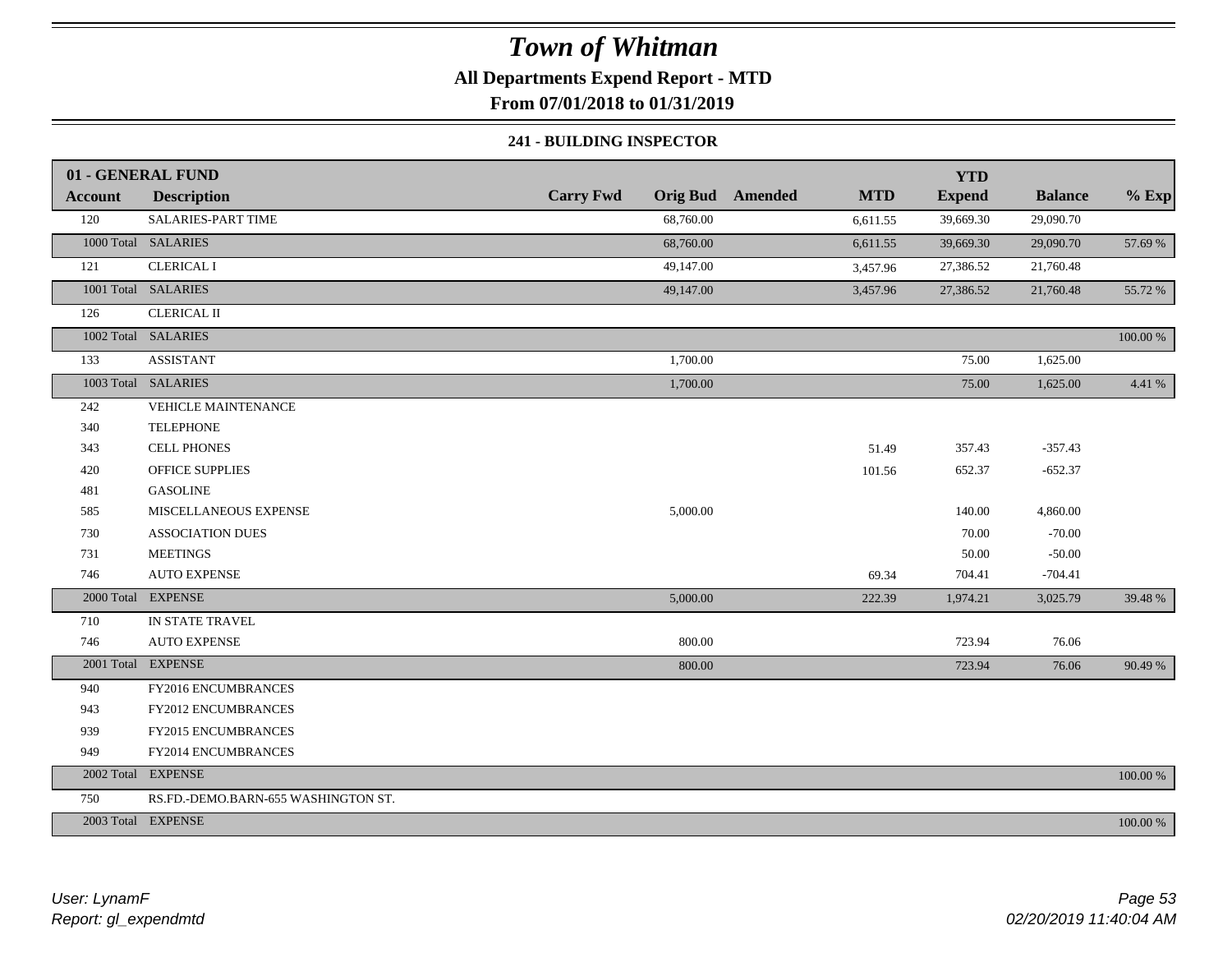## **All Departments Expend Report - MTD**

#### **From 07/01/2018 to 01/31/2019**

#### **241 - BUILDING INSPECTOR**

|         | 01 - GENERAL FUND                 |                  |                 |         |            | <b>YTD</b>    |                |            |
|---------|-----------------------------------|------------------|-----------------|---------|------------|---------------|----------------|------------|
| Account | <b>Description</b>                | <b>Carry Fwd</b> | <b>Orig Bud</b> | Amended | <b>MTD</b> | <b>Expend</b> | <b>Balance</b> | $%$ Exp    |
| 753     | RS.FD.-COND.PROP.- 64 STAR ST.    |                  |                 |         |            |               |                |            |
| 754     | RES.FND.TR.-BOARD UP 35 EAST AVE. |                  |                 |         |            |               |                |            |
|         | 2004 Total EXPENSE                |                  |                 |         |            |               |                | $100.00\%$ |
|         | 241 Total BUILDING INSPECTOR      |                  | 125,407.00      |         | 10.291.90  | 69.828.97     | 55,578.03      |            |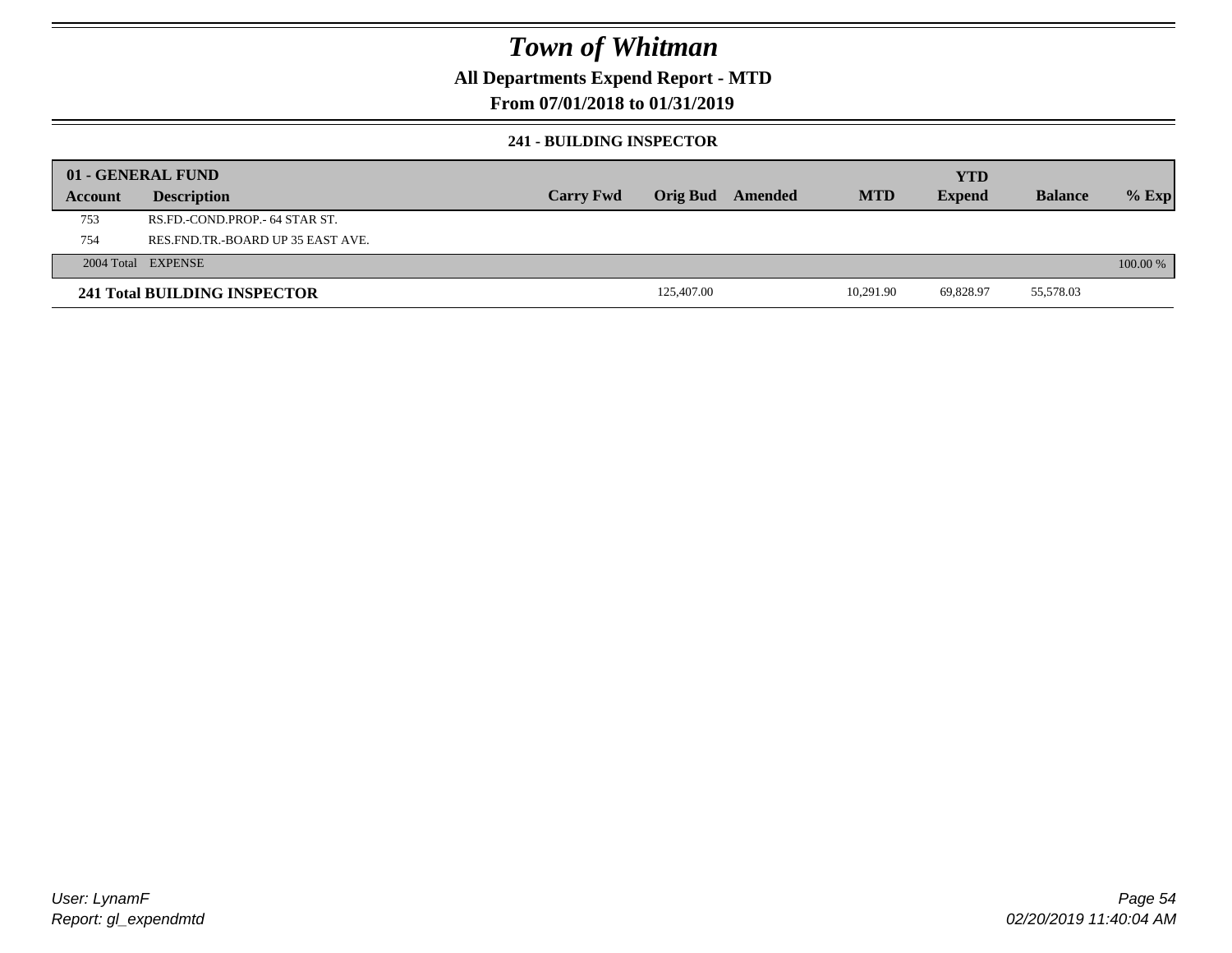## **All Departments Expend Report - MTD**

**From 07/01/2018 to 01/31/2019**

#### **242 - GAS INSPECTOR**

|                | 01 - GENERAL FUND              |                                     |                       | <b>YTD</b>    |                |         |
|----------------|--------------------------------|-------------------------------------|-----------------------|---------------|----------------|---------|
| <b>Account</b> | <b>Description</b>             | <b>Orig Bud</b><br><b>Carry Fwd</b> | <b>MTD</b><br>Amended | <b>Expend</b> | <b>Balance</b> | $%$ Exp |
| 120            | <b>SALARIES-PART TIME</b>      | 4,663.00                            | 388.58                | 2,720.06      | 1,942.94       |         |
|                | 1000 Total SALARIES            | 4,663.00                            | 388.58                | 2,720.06      | 1,942.94       | 58.33 % |
| 420            | <b>OFFICE SUPPLIES</b>         |                                     |                       |               |                |         |
| 585            | MISCELLANEOUS EXPENSE          | 400.00                              |                       |               | 400.00         |         |
| 710            | IN STATE TRAVEL                |                                     |                       |               |                |         |
| 731            | <b>MEETINGS</b>                |                                     | 80.00                 | 160.00        | $-160.00$      |         |
|                | 2000 Total EXPENSE             | 400.00                              | 80.00                 | 160.00        | 240.00         | 40.00 % |
|                | <b>242 Total GAS INSPECTOR</b> | 5,063.00                            | 468.58                | 2,880.06      | 2,182.94       |         |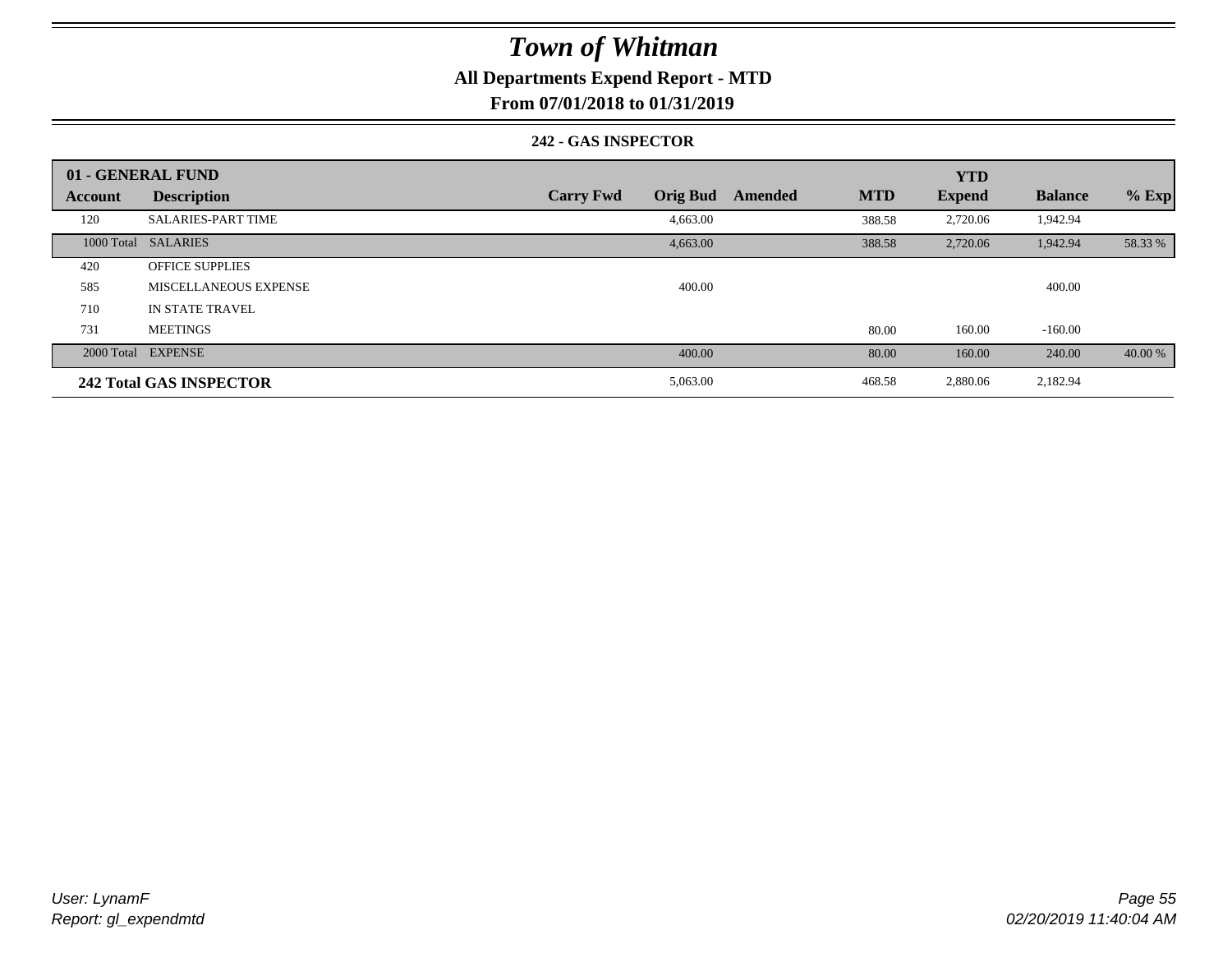## **All Departments Expend Report - MTD**

**From 07/01/2018 to 01/31/2019**

#### **243 - PLUMBING INSPECTOR**

|                | 01 - GENERAL FUND                   |                                     |                       | <b>YTD</b>    |                |         |
|----------------|-------------------------------------|-------------------------------------|-----------------------|---------------|----------------|---------|
| <b>Account</b> | <b>Description</b>                  | <b>Orig Bud</b><br><b>Carry Fwd</b> | <b>MTD</b><br>Amended | <b>Expend</b> | <b>Balance</b> | $%$ Exp |
| 120            | <b>SALARIES-PART TIME</b>           | 11,329.00                           | 944.08                | 6,608.56      | 4,720.44       |         |
|                | 1000 Total SALARIES                 | 11,329.00                           | 944.08                | 6,608.56      | 4,720.44       | 58.33 % |
| 420            | <b>OFFICE SUPPLIES</b>              |                                     |                       |               |                |         |
| 585            | MISCELLANEOUS EXPENSE               | 500.00                              |                       |               | 500.00         |         |
| 710            | <b>IN STATE TRAVEL</b>              |                                     | 45.98                 | 109.75        | $-109.75$      |         |
| 731            | <b>MEETINGS</b>                     |                                     |                       |               |                |         |
|                | 2000 Total EXPENSE                  | 500.00                              | 45.98                 | 109.75        | 390.25         | 21.95 % |
|                | <b>243 Total PLUMBING INSPECTOR</b> | 11,829.00                           | 990.06                | 6,718.31      | 5,110.69       |         |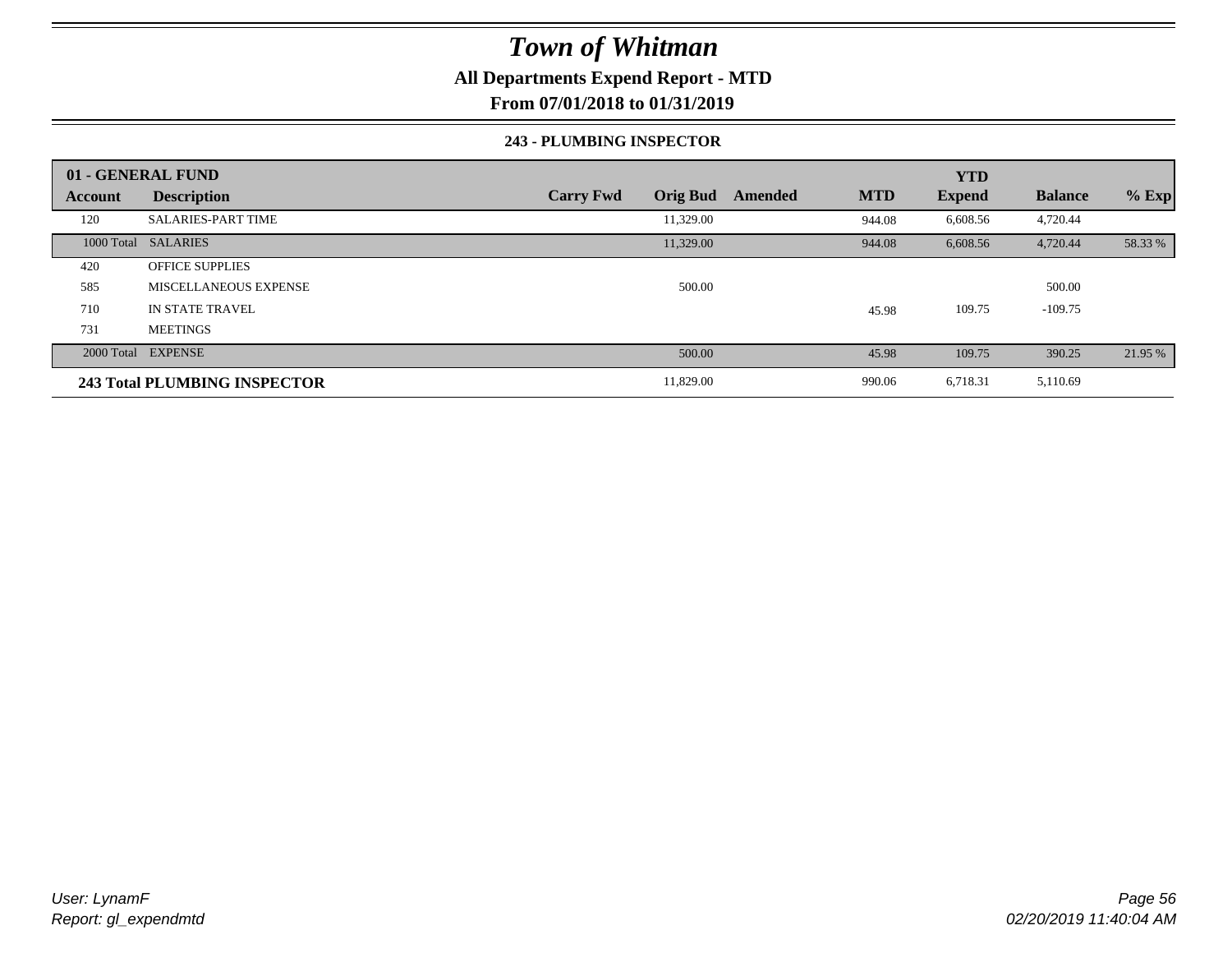**All Departments Expend Report - MTD**

**From 07/01/2018 to 01/31/2019**

#### **244 - SEALER OF WEIGHTS & MEASURES**

|                | 01 - GENERAL FUND                        |                  |                 |         |            | <b>YTD</b>    |                |          |
|----------------|------------------------------------------|------------------|-----------------|---------|------------|---------------|----------------|----------|
| <b>Account</b> | <b>Description</b>                       | <b>Carry Fwd</b> | <b>Orig Bud</b> | Amended | <b>MTD</b> | <b>Expend</b> | <b>Balance</b> | $%$ Exp  |
| 120            | <b>SALARIES-PART TIME</b>                |                  | 4,617.00        |         | 384.75     | 2,693.25      | 1,923.75       |          |
|                | 1000 Total SALARIES                      |                  | 4,617.00        |         | 384.75     | 2,693.25      | 1,923.75       | 58.33 %  |
| 420            | <b>OFFICE SUPPLIES</b>                   |                  |                 |         |            |               |                |          |
| 585            | MISCELLANEOUS EXPENSE                    |                  | 800.00          |         |            |               | 800.00         |          |
| 710            | IN STATE TRAVEL                          |                  |                 |         |            |               |                |          |
| 730            | <b>ASSOCIATION DUES</b>                  |                  |                 |         |            |               |                |          |
| 731            | <b>MEETINGS</b>                          |                  |                 |         |            |               |                |          |
| 2000 Total     | <b>EXPENSE</b>                           |                  | 800.00          |         |            |               | 800.00         | 0.00 %   |
| 243            | EQUIPMENT MAINTENANCE                    |                  | 125.00          |         |            |               | 125.00         |          |
| 2001 Total     | <b>EXPENSE</b>                           |                  | 125.00          |         |            |               | 125.00         | 0.00 %   |
| 949            | <b>FY2014 ENCUMBRANCES</b>               |                  |                 |         |            |               |                |          |
|                | 2002 Total EXPENSE                       |                  |                 |         |            |               |                | 100.00 % |
| 999            |                                          |                  |                 |         |            |               |                |          |
|                | 3801 Total RESERVE FND.TRAN. - EQUIPMENT |                  |                 |         |            |               |                | 100.00 % |
|                | 244 Total SEALER OF WEIGHTS & MEASURES   |                  | 5,542.00        |         | 384.75     | 2,693.25      | 2,848.75       |          |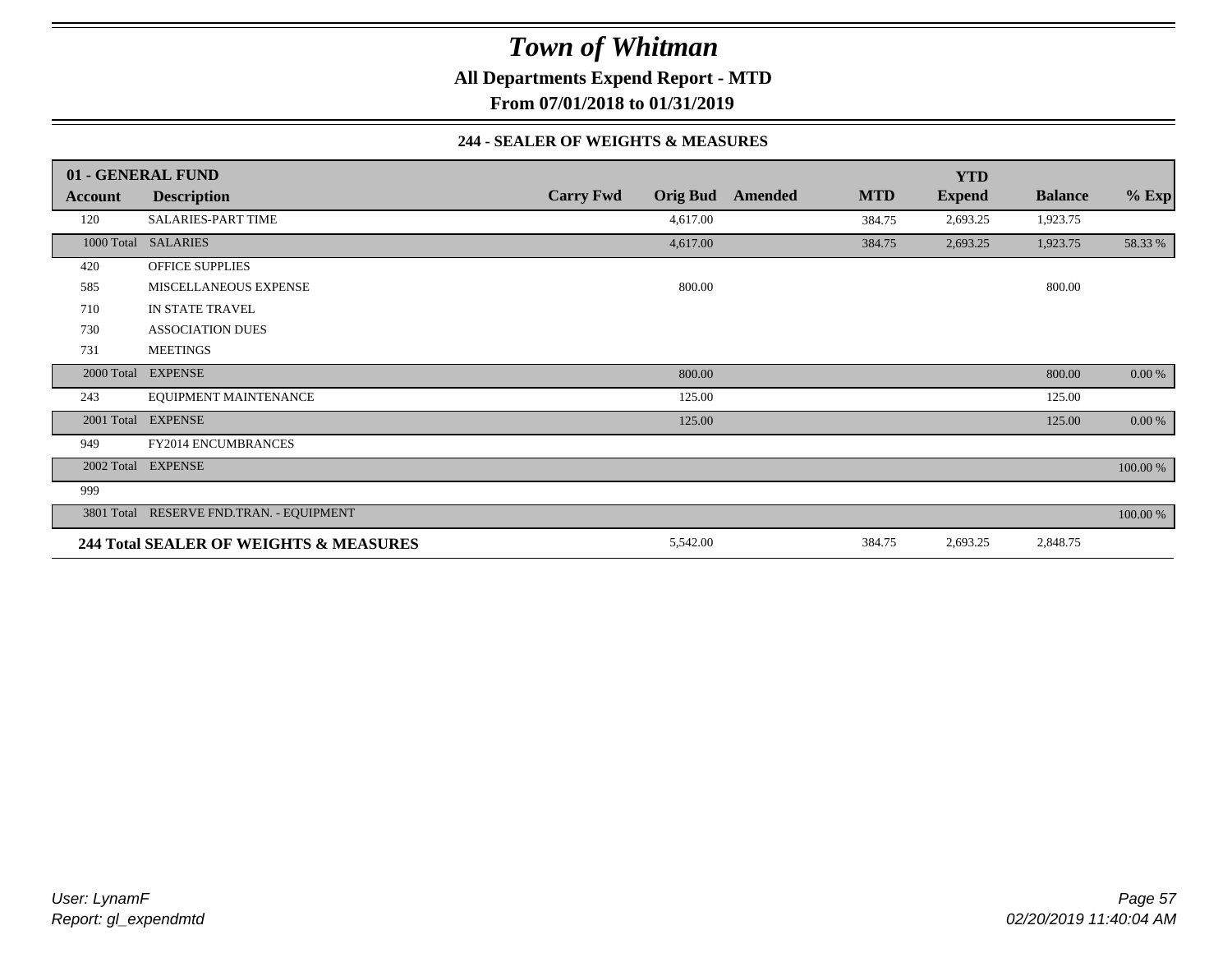**All Departments Expend Report - MTD**

**From 07/01/2018 to 01/31/2019**

#### **245 - ELECTRICAL INSPECTOR**

|         | 01 - GENERAL FUND              |                                     |                       | <b>YTD</b>    |                |          |
|---------|--------------------------------|-------------------------------------|-----------------------|---------------|----------------|----------|
| Account | <b>Description</b>             | <b>Orig Bud</b><br><b>Carry Fwd</b> | <b>MTD</b><br>Amended | <b>Expend</b> | <b>Balance</b> | $%$ Exp  |
| 120     | <b>SALARIES-PART TIME</b>      | 16,784.00                           | 1,398.67              | 9,790.69      | 6,993.31       |          |
| 219     | <b>EMERGENCY RESPONSE</b>      | 1,200.00                            |                       | 180.00        | 1,020.00       |          |
|         | 1000 Total SALARIES            | 17,984.00                           | 1,398.67              | 9,970.69      | 8,013.31       | 55.44 %  |
| 340     | <b>TELEPHONE</b>               |                                     |                       |               |                |          |
| 343     | <b>CELL PHONES</b>             |                                     |                       |               |                |          |
| 420     | <b>OFFICE SUPPLIES</b>         |                                     |                       |               |                |          |
| 585     | MISCELLANEOUS EXPENSE          | 2,600.00                            |                       |               | 2,600.00       |          |
| 710     | IN STATE TRAVEL                |                                     | 29.00                 | 29.00         | $-29.00$       |          |
| 948     | <b>FY07 ENCUMBRANCES</b>       |                                     |                       |               |                |          |
|         | 2000 Total EXPENSE             | 2,600.00                            | 29.00                 | 29.00         | 2,571.00       | 1.11 %   |
| 948     | <b>FY07 ENCUMBRANCES</b>       |                                     |                       |               |                |          |
|         | 2001 Total EXPENSE             |                                     |                       |               |                | 100.00 % |
|         | 245 Total ELECTRICAL INSPECTOR | 20,584.00                           | 1,427.67              | 9,999.69      | 10,584.31      |          |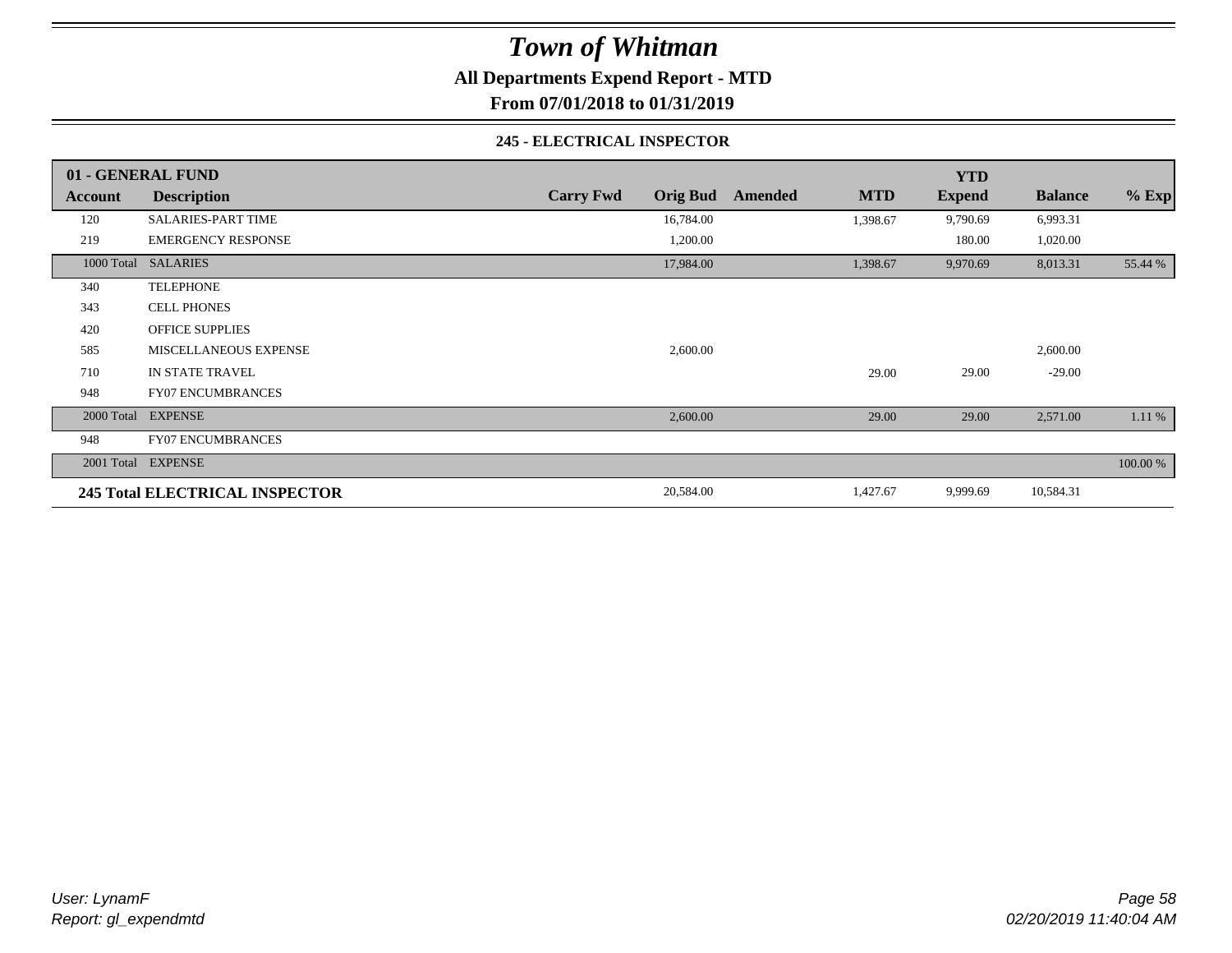**All Departments Expend Report - MTD**

### **From 07/01/2018 to 01/31/2019**

#### **291 - CIVIL DEFENSE**

|         | 01 - GENERAL FUND              |                  |           |                         |            | <b>YTD</b>    |                |          |
|---------|--------------------------------|------------------|-----------|-------------------------|------------|---------------|----------------|----------|
| Account | <b>Description</b>             | <b>Carry Fwd</b> |           | <b>Orig Bud</b> Amended | <b>MTD</b> | <b>Expend</b> | <b>Balance</b> | $%$ Exp  |
| 112     | <b>SALARIES</b>                |                  |           |                         |            |               |                |          |
|         | 1000 Total SALARIES            |                  |           |                         |            |               |                | 100.00 % |
| 116     | <b>CLERICAL</b>                |                  | 3,817.00  |                         |            | 1,908.50      | 1,908.50       |          |
|         | 1001 Total SALARIES            |                  | 3,817.00  |                         |            | 1,908.50      | 1,908.50       | 50.00 %  |
| 242     | VEHICLE MAINTENANCE            |                  |           |                         |            |               |                |          |
| 243     | EQUIPMENT MAINTENANCE          |                  |           |                         |            |               |                |          |
| 311     | <b>COMPUTER SERVICES</b>       |                  |           |                         |            |               |                |          |
| 340     | <b>TELEPHONE</b>               |                  |           |                         |            |               |                |          |
| 343     | <b>CELL PHONES</b>             |                  |           |                         | 39.99      | 279.93        | $-279.93$      |          |
| 748     | <b>GENERATOR MAINTENANCE</b>   |                  |           |                         |            |               |                |          |
| 420     | <b>OFFICE SUPPLIES</b>         |                  |           |                         |            |               |                |          |
| 582     | <b>UNIFORMS</b>                |                  |           |                         |            |               |                |          |
| 585     | MISCELLANEOUS EXPENSE          |                  | 3,500.00  |                         | 1,614.12   | 2,706.23      | 793.77         |          |
| 730     | <b>ASSOCIATION DUES</b>        |                  |           |                         |            |               |                |          |
| 740     | <b>INSURANCE PREMIUMS</b>      |                  |           |                         |            |               |                |          |
|         | 2000 Total EXPENSE             |                  | 3,500.00  |                         | 1,654.11   | 2,986.16      | 513.84         | 85.31 %  |
| 311     | <b>COMPUTER SERVICES</b>       |                  |           |                         |            |               |                |          |
| 343     | <b>CELL PHONES</b>             |                  |           |                         |            |               |                |          |
| 739     | <b>AUXILIARY POLICE</b>        |                  |           |                         |            |               |                |          |
|         | 2001 Total EXPENSE             |                  |           |                         |            |               |                | 100.00 % |
| 943     | FY2012 ENCUMBRANCES            |                  |           |                         |            |               |                |          |
| 946     | FY2010 ENCUMBRANCES            |                  |           |                         |            |               |                |          |
| 949     | FY2014 ENCUMBRANCES            |                  |           |                         |            |               |                |          |
|         | 2002 Total EXPENSE             |                  |           |                         |            |               |                | 100.00 % |
| 748     | <b>GENERATOR MAINTENANCE</b>   |                  | 7,500.00  |                         |            | 6,875.00      | 625.00         |          |
|         | 2003 Total EXPENSE             |                  | 7,500.00  |                         |            | 6,875.00      | 625.00         | 91.66%   |
|         | <b>291 Total CIVIL DEFENSE</b> |                  | 14,817.00 |                         | 1,654.11   | 11,769.66     | 3,047.34       |          |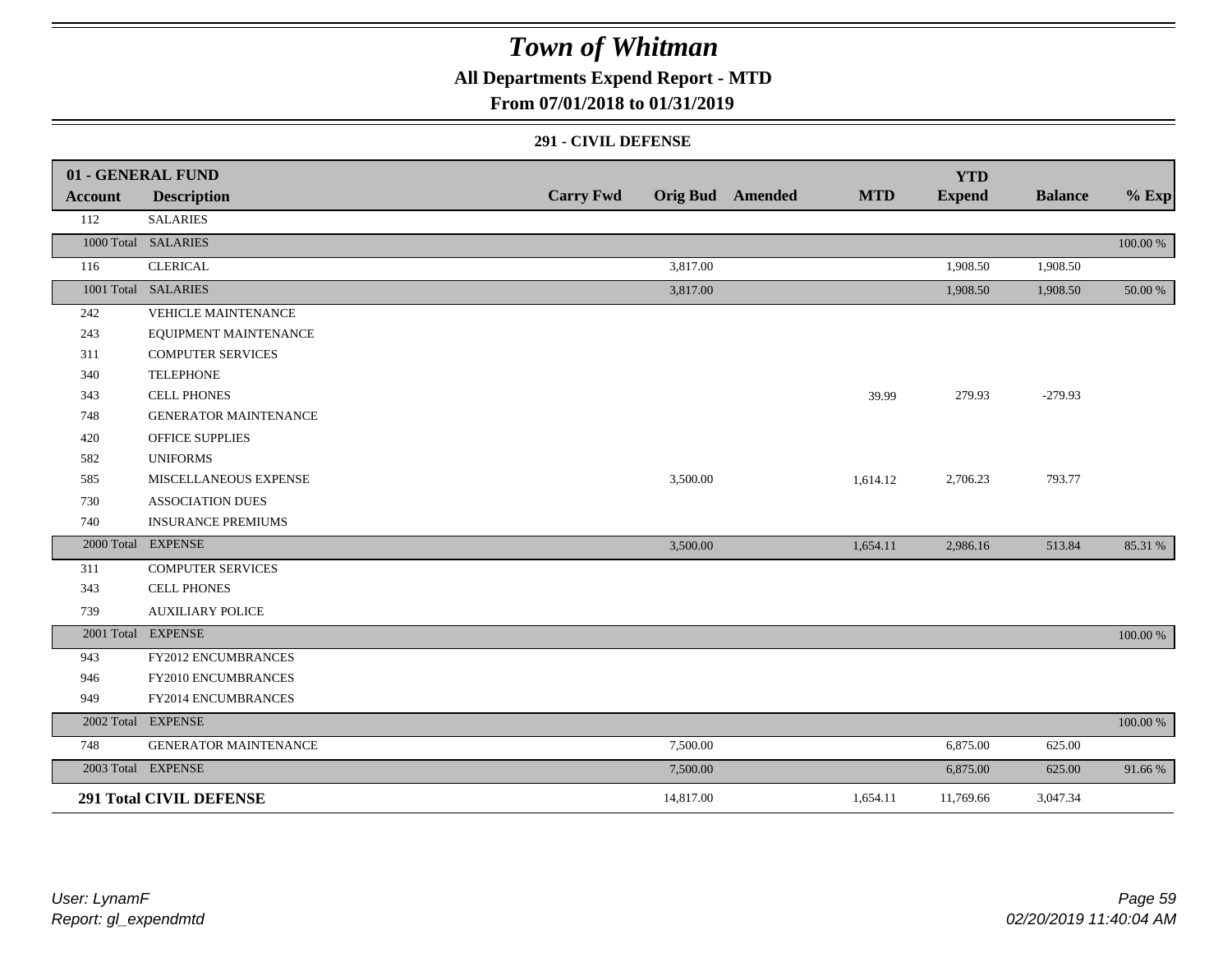**All Departments Expend Report - MTD**

**From 07/01/2018 to 01/31/2019**

#### **292 - SMALL ANIMAL CONTROL**

|                | 01 - GENERAL FUND                                 |                  |           |                         |            | <b>YTD</b>    |                |          |
|----------------|---------------------------------------------------|------------------|-----------|-------------------------|------------|---------------|----------------|----------|
| <b>Account</b> | <b>Description</b>                                | <b>Carry Fwd</b> |           | <b>Orig Bud</b> Amended | <b>MTD</b> | <b>Expend</b> | <b>Balance</b> | $%$ Exp  |
| 112            | <b>SALARIES</b>                                   |                  | 45,734.00 |                         | 4,303.25   | 25,819.50     | 19,914.50      |          |
|                | 1000 Total SALARIES                               |                  | 45,734.00 |                         | 4,303.25   | 25,819.50     | 19,914.50      | 56.45 %  |
| 120            | SALARIES-PART TIME                                |                  |           |                         |            |               |                |          |
|                | 1001 Total SALARIES                               |                  |           |                         |            |               |                | 100.00 % |
| 210            | <b>ELECTRICITY</b>                                |                  |           |                         | 341.06     | 1,177.24      | $-1,177.24$    |          |
| 212            | <b>GAS (NATURAL)</b>                              |                  |           |                         | 383.88     | 678.69        | $-678.69$      |          |
| 242            | <b>VEHICLE MAINTENANCE</b>                        |                  |           |                         |            |               |                |          |
| 340            | <b>TELEPHONE</b>                                  |                  |           |                         |            |               |                |          |
| 343            | <b>CELL PHONES</b>                                |                  |           |                         | 51.49      | 357.43        | $-357.43$      |          |
| 430            | <b>BUILDING MAINTENANCE &amp; REPAIR</b>          |                  |           |                         |            | 52.31         | $-52.31$       |          |
| 481            | <b>GASOLINE</b>                                   |                  |           |                         | 38.58      | 271.16        | $-271.16$      |          |
| 585            | MISCELLANEOUS EXPENSE                             |                  | 10,234.00 |                         |            | 209.70        | 10,024.30      |          |
| 586            | <b>CARE OF ANIMALS</b>                            |                  |           |                         |            | 281.66        | $-281.66$      |          |
| 730            | ASSOCIATION DUES                                  |                  |           |                         |            |               |                |          |
|                | 2000 Total EXPENSE                                |                  | 10,234.00 |                         | 815.01     | 3,028.19      | 7,205.81       | 29.58 %  |
| 200            | <b>BURIAL OF DEAD ANIMALS</b>                     |                  | 4,088.00  |                         | 210.00     | 210.00        | 3,878.00       |          |
|                | 2001 Total EXPENSE                                |                  | 4,088.00  |                         | 210.00     | 210.00        | 3,878.00       | 5.13 %   |
| 941            | FY 2017 ENCUMBRANCES                              |                  |           |                         |            |               |                |          |
| 945            | FY2013 ENCUMBRANCES                               |                  |           |                         |            |               |                |          |
| 940            | FY2016 ENCUMBRANCES                               |                  |           |                         |            |               |                |          |
|                | 2002 Total EXPENSE                                |                  |           |                         |            |               |                | 100.00 % |
| 999            |                                                   |                  |           |                         |            |               |                |          |
|                | 4433 Total ART20ATM5/18LEASE/PCH22017FORDINT(1/3) |                  |           |                         |            |               |                | 100.00 % |
| 999            |                                                   | 11,300.00        |           |                         |            | 8,065.15      | 3,234.85       |          |
|                | 4435 Total A27A ATM5/16TN.KEN.-REP.FLR.INST.FENC  | 11,300.00        |           |                         |            | 8,065.15      | 3,234.85       | 71.37 %  |
| 999            |                                                   |                  |           |                         |            |               |                |          |
|                | 4463 Total S4ATM5/18INSTALL2ROOF-TOPUNITSWMS      |                  |           |                         |            |               |                | 100.00 % |
| 999            |                                                   |                  |           |                         |            |               |                |          |
|                | 4464 Total S5ATM5/18REPLACE2UNIVENTSATWMS         |                  |           |                         |            |               |                | 100.00 % |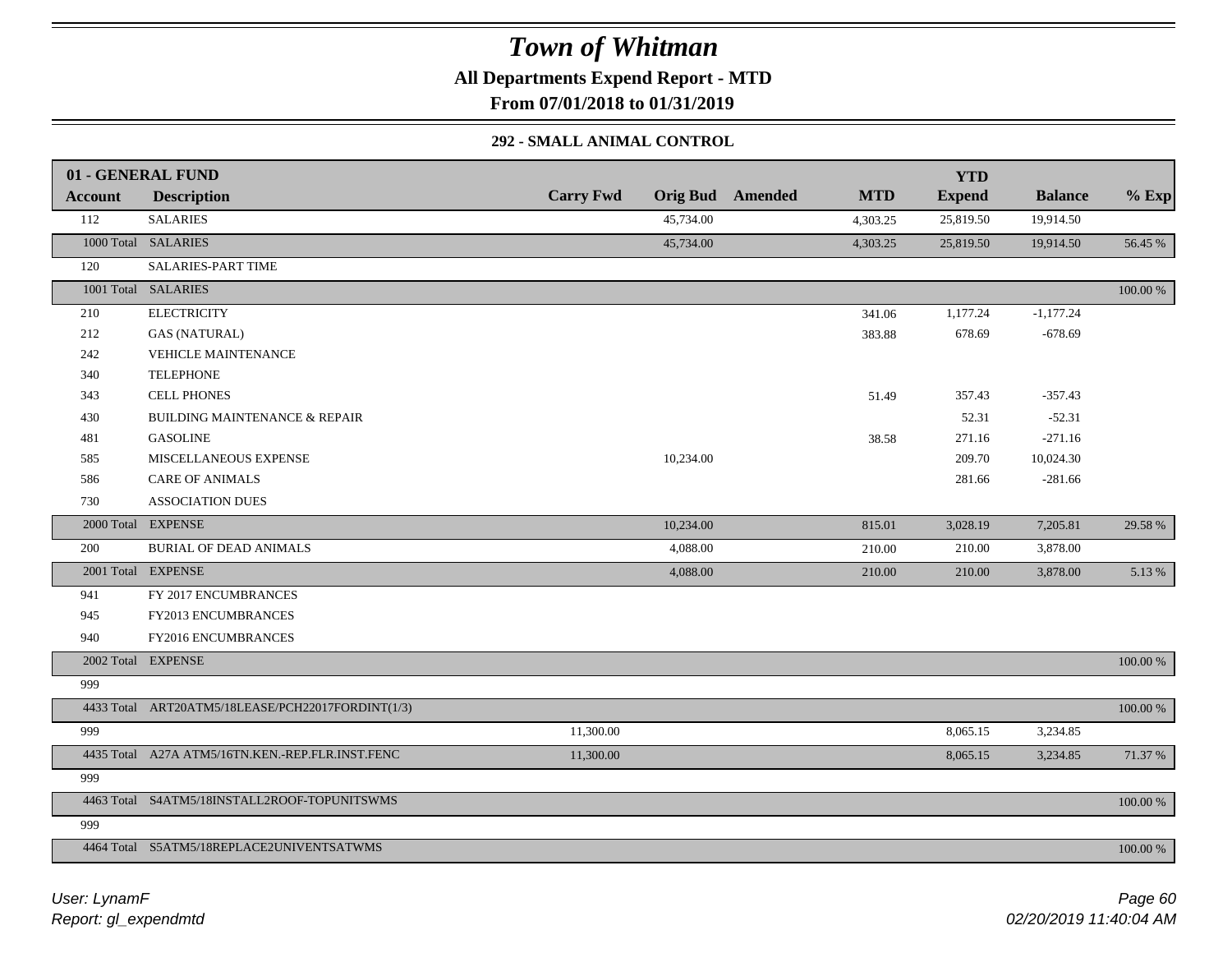**All Departments Expend Report - MTD**

**From 07/01/2018 to 01/31/2019**

#### **292 - SMALL ANIMAL CONTROL**

|                | 01 - GENERAL FUND                     |                  |           |         |            | VTD.          |                |          |
|----------------|---------------------------------------|------------------|-----------|---------|------------|---------------|----------------|----------|
| <b>Account</b> | <b>Description</b>                    | <b>Carry Fwd</b> | Orig Bud  | Amended | <b>MTD</b> | <b>Expend</b> | <b>Balance</b> | $\%$ Exp |
|                | <b>292 Total SMALL ANIMAL CONTROL</b> | 1.300.00         | 60,056.00 |         | 5.328.26   | 37.122.84     | 34,233.16      |          |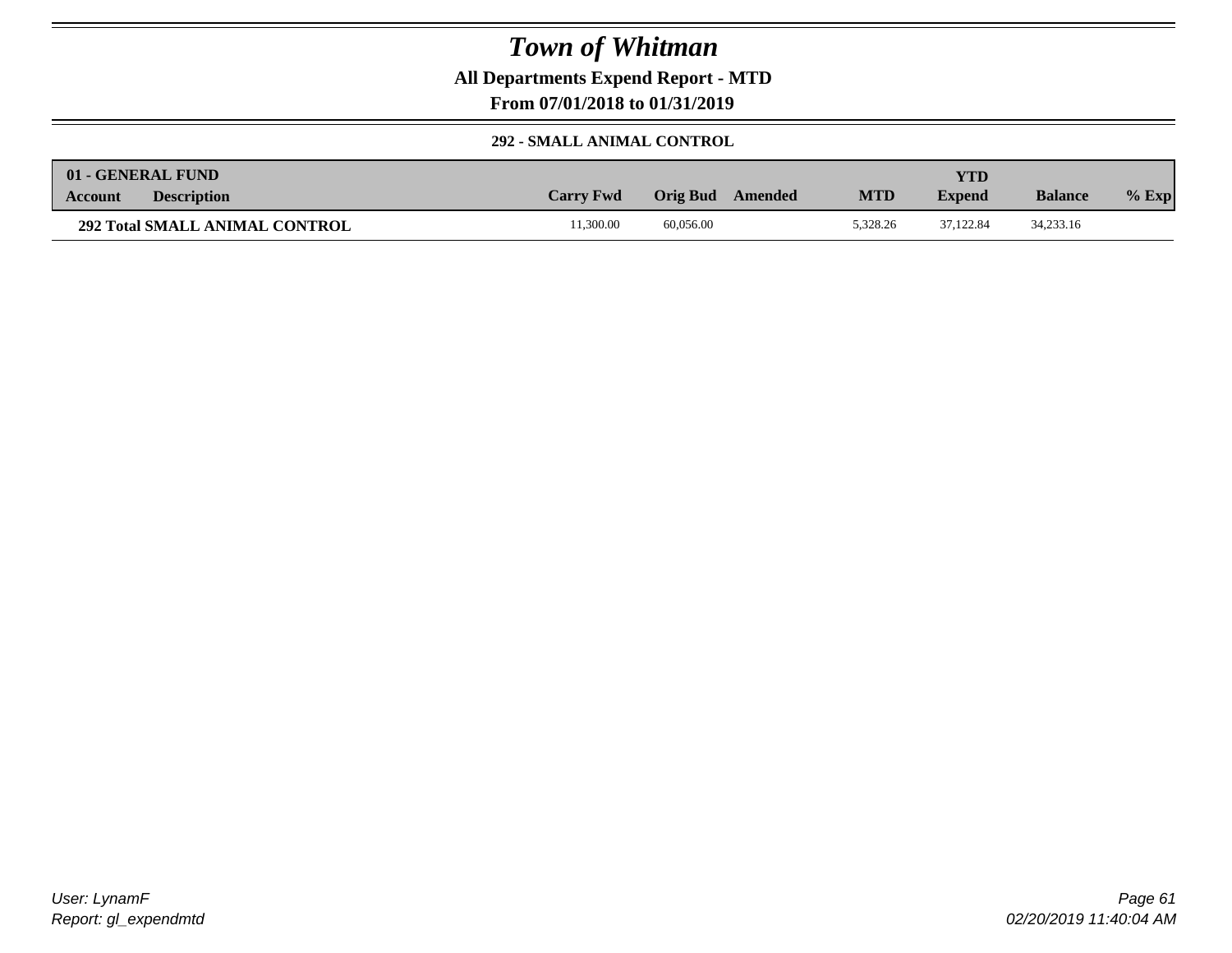**All Departments Expend Report - MTD**

## **From 07/01/2018 to 01/31/2019**

#### **300 - SCHOOL DEPARTMENT**

| <b>Account</b> | 01 - GENERAL FUND<br><b>Description</b>             | <b>Carry Fwd</b> |           | <b>Orig Bud</b> Amended | <b>MTD</b> | <b>YTD</b><br><b>Expend</b> | <b>Balance</b> | $%$ Exp    |
|----------------|-----------------------------------------------------|------------------|-----------|-------------------------|------------|-----------------------------|----------------|------------|
| 718            | HOLT SCHOOL-MAINTENANCE & EXP.                      |                  |           |                         |            |                             |                |            |
|                | 2000 Total EXPENSE                                  |                  |           |                         |            |                             |                | 100.00 %   |
| 940            | FY2016 ENCUMBRANCES                                 |                  |           |                         |            |                             |                |            |
| 945            | FY2013 ENCUMBRANCES                                 |                  |           |                         |            |                             |                |            |
|                | 2001 Total EXPENSE                                  |                  |           |                         |            |                             |                | 100.00 %   |
| 999            |                                                     | 544,721.25       |           |                         |            |                             | 544,721.25     |            |
|                | 4447 Total A46BATM5/16&A15STM12/17REP.DUVAL ROOF    | 544,721.25       |           |                         |            |                             | 544,721.25     | 0.00 %     |
| 999            |                                                     | 5,142.25         |           |                         |            |                             | 5,142.25       |            |
|                | 4449 Total A46A ATM5/16ENG.&DESIGN DUVAL ROOF       | 5,142.25         |           |                         |            |                             | 5,142.25       | 0.00 %     |
| 999            |                                                     |                  |           |                         |            |                             |                |            |
|                | 4450 Total A.51ATM5/16 PUR.ACOUST.MAT.CON&DUV       |                  |           |                         |            |                             |                | 100.00 %   |
| 999            |                                                     |                  | 35,000.00 |                         |            | 34,388.78                   | 611.22         |            |
|                | 4454 Total S1ATM5/18SECURITYIMPDUVALSCHOOL          |                  | 35,000.00 |                         |            | 34,388.78                   | 611.22         | 98.25 %    |
| 999            |                                                     |                  | 35,000.00 |                         |            | 34,745.13                   | 254.87         |            |
|                | 4456 Total S2ATM5/18SECURITYIMPCONLEYSCHOOL         |                  | 35,000.00 |                         |            | 34,745.13                   | 254.87         | 99.27 %    |
| 999            |                                                     | 8,000.00         |           |                         |            |                             | 8,000.00       |            |
|                | 4458 Total A.16STM12/17REPL.ROOFTOP UNITS-FIRE STA. | 8,000.00         |           |                         |            |                             | 8,000.00       | 0.00 %     |
| 999            |                                                     | 3,371.00         |           |                         |            | 3,301.41                    | 69.59          |            |
|                | 4461 Total A.13STM12/17REPL2ROOFTOP UNITS-MID.SCH   | 3,371.00         |           |                         |            | 3,301.41                    | 69.59          | 97.93%     |
| 999            |                                                     |                  | 35,000.00 |                         |            |                             | 35,000.00      |            |
|                | 4462 Total S3ATM5/18UPDATEEXISTINGCAMARASDUVALSCHOO |                  | 35,000.00 |                         |            |                             | 35,000.00      | 0.00 %     |
| 999            |                                                     |                  | 5,600.00  |                         |            |                             | 5,600.00       |            |
|                | 4464 Total S5ATM5/18REPLACE2UNIVENTSATWMS           |                  | 5,600.00  |                         |            |                             | 5,600.00       | $0.00\ \%$ |
| 999            |                                                     |                  | 15,000.00 |                         |            |                             | 15,000.00      |            |
|                | 4469 Total S4 ATM5/18 INSTALL 2 ROOF-TOP UNITS - WM |                  | 15,000.00 |                         |            |                             | 15,000.00      | $0.00\ \%$ |
| 999            |                                                     |                  |           |                         |            |                             |                |            |
|                | 4470 Total S6ATM5/18INT&EXTSECURITYCAMERAS-H.S.     |                  |           |                         |            |                             |                | 100.00 %   |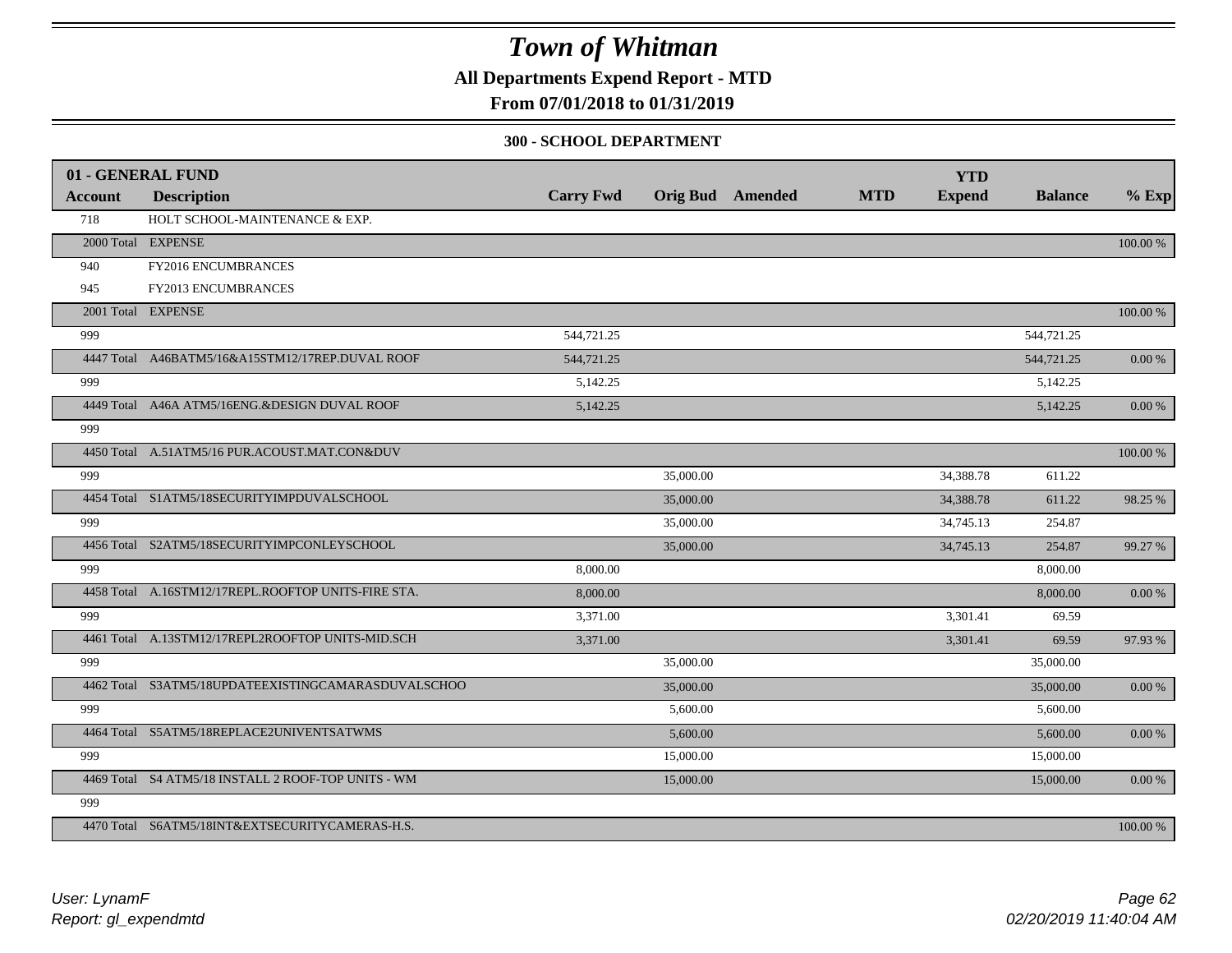**All Departments Expend Report - MTD**

## **From 07/01/2018 to 01/31/2019**

#### **300 - SCHOOL DEPARTMENT**

|            | 01 - GENERAL FUND                                   |                  |                 |         |            | <b>YTD</b>    |                |          |
|------------|-----------------------------------------------------|------------------|-----------------|---------|------------|---------------|----------------|----------|
| Account    | <b>Description</b>                                  | <b>Carry Fwd</b> | <b>Orig Bud</b> | Amended | <b>MTD</b> | <b>Expend</b> | <b>Balance</b> | $%$ Exp  |
| 999        |                                                     |                  |                 |         |            |               |                |          |
| 4540 Total | A.50ATM5/16REPLACE CARPETS CONL&MID.                |                  |                 |         |            |               |                | 100.00 % |
| 999        |                                                     |                  |                 |         |            |               |                |          |
|            | 4574 Total A.S2 ATM5/17 MIDDLE SCH.GYM FLOOR        |                  |                 |         |            |               |                | 100.00 % |
| 999        |                                                     | 2,006.00         |                 |         |            |               | 2,006.00       |          |
|            | 4580 Total A.S3ATM5/17PHS.ED.CURT.&PORT.BLCH.MID.SC | 2,006.00         |                 |         |            |               | 2,006.00       | 0.00 %   |
| 999        |                                                     | 1,645.00         |                 |         |            |               | 1,645.00       |          |
| 4581 Total | A.S4ATM5/17EXT.DOORS-DUV.CON.MID.                   | 1,645.00         |                 |         |            |               | 1,645.00       | 0.00 %   |
| 999        |                                                     |                  |                 |         |            |               |                |          |
|            | 4582 Total A.S6ATM5/17 SEAL PLAYGRDS.DUV,CON,MID.   |                  |                 |         |            |               |                | 100.00 % |
| 999        |                                                     | 4,570.00         |                 |         |            |               | 4,570.00       |          |
|            | 4583 Total A.S7ATM5/17REPAIR SIDEWALKS-DUVAL        | 4,570.00         |                 |         |            |               | 4,570.00       | 0.00 %   |
|            | <b>300 Total SCHOOL DEPARTMENT</b>                  | 569,455.50       | 125,600.00      |         |            | 72,435.32     | 622,620.18     |          |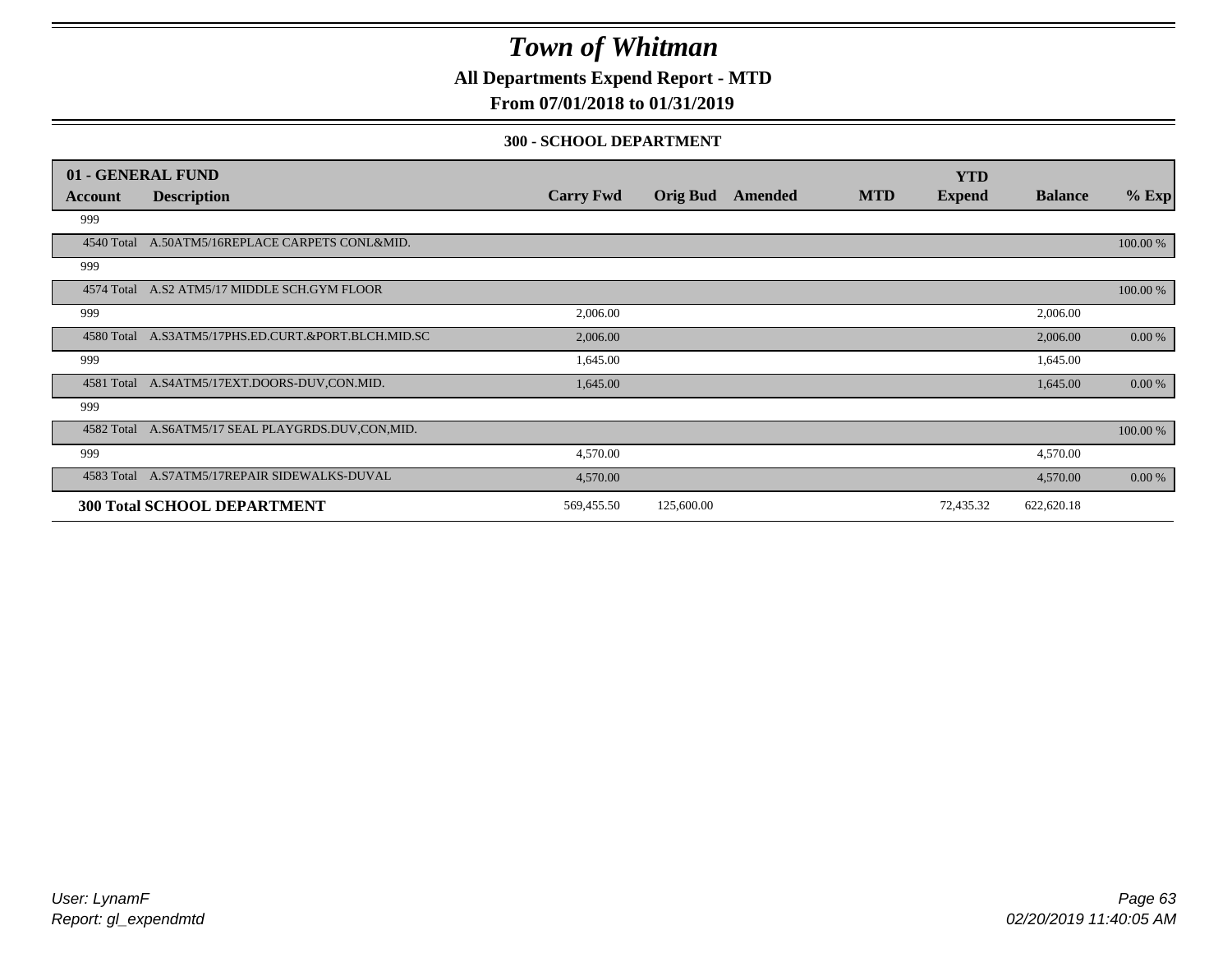## **All Departments Expend Report - MTD**

**From 07/01/2018 to 01/31/2019**

#### **301 - VOCATIONAL TRAINING**

|         | 01 - GENERAL FUND                    |                  |                 |         |            | <b>YTD</b>    |                |          |
|---------|--------------------------------------|------------------|-----------------|---------|------------|---------------|----------------|----------|
| Account | <b>Description</b>                   | <b>Carry Fwd</b> | <b>Orig Bud</b> | Amended | <b>MTD</b> | <b>Expend</b> | <b>Balance</b> | $%$ Exp  |
| 319     | SO.SH.VO.TEC.ADD'L APP.              |                  |                 |         |            |               |                |          |
| 321     | SOUTH SHORE VOCATIONAL-TECH.         |                  | 1,556,704.00    |         |            | 778,352.00    | 778,352.00     |          |
|         | 2000 Total EXPENSE                   |                  | 1,556,704.00    |         |            | 778,352.00    | 778,352.00     | 50.00 %  |
| 112     | <b>SALARIES</b>                      |                  |                 |         |            |               |                |          |
| 322     | OTHER VOCATIONAL TUITION             |                  | 294,174.00      |         |            | 112,296.67    | 181,877.33     |          |
|         | 2001 Total EXPENSE                   |                  | 294,174.00      |         |            | 112,296.67    | 181,877.33     | 38.17 %  |
| 710     | <b>IN STATE TRAVEL</b>               |                  | 49,000.00       |         | 7,560.00   | 21,168.00     | 27,832.00      |          |
|         | 2002 Total EXPENSE                   |                  | 49,000.00       |         | 7,560.00   | 21,168.00     | 27,832.00      | 43.20 %  |
| 946     | <b>FY2010 ENCUMBRANCES</b>           |                  |                 |         |            |               |                |          |
|         | 2003 Total EXPENSE                   |                  |                 |         |            |               |                | 100.00 % |
|         | <b>301 Total VOCATIONAL TRAINING</b> |                  | 1,899,878.00    |         | 7,560.00   | 911,816.67    | 988,061.33     |          |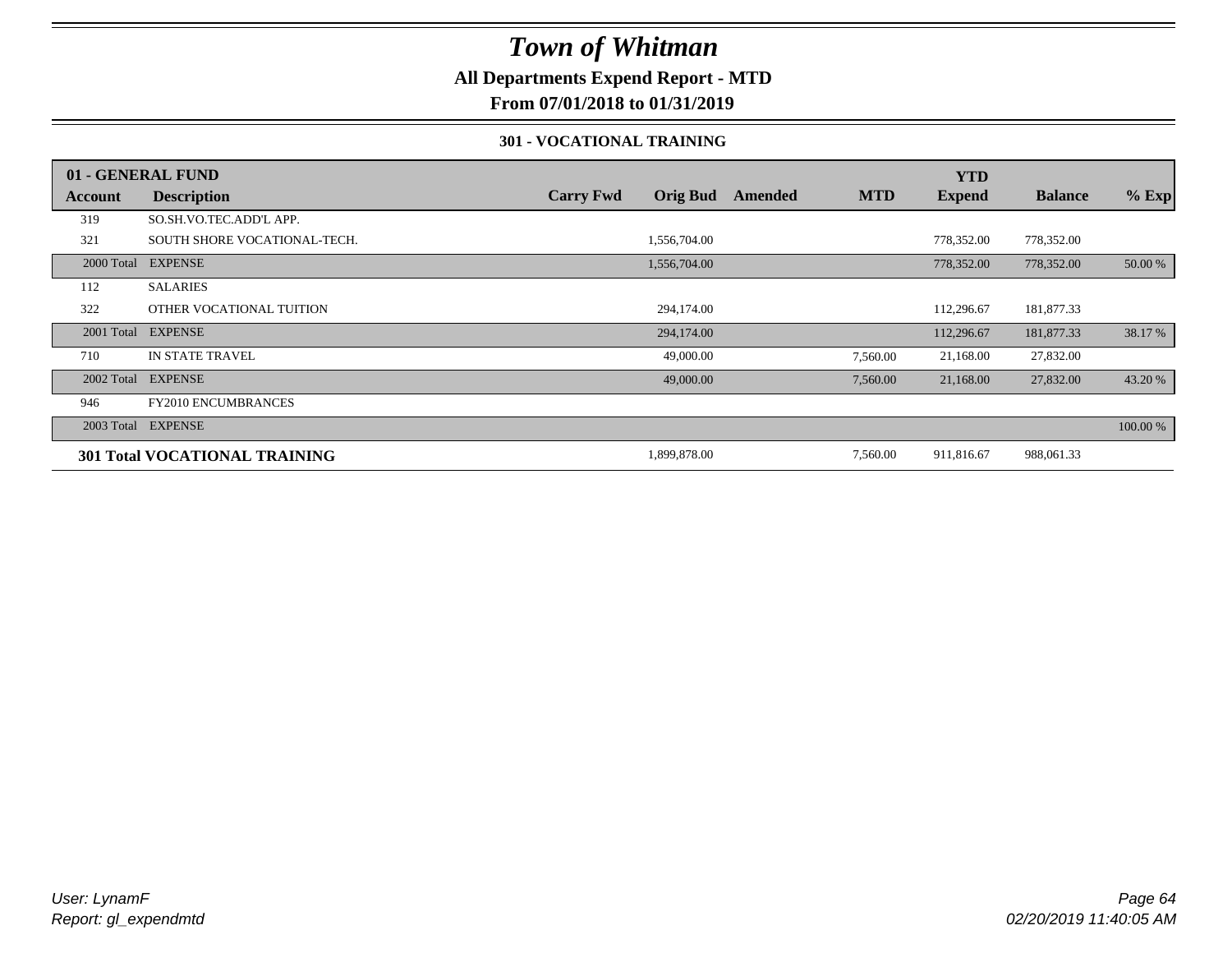## *Town of Whitman* **All Departments Expend Report - MTD From 07/01/2018 to 01/31/2019**

#### **320 - WHITMAN-HANSON REGIONAL**

| <b>Account</b> | 01 - GENERAL FUND<br><b>Description</b>          | <b>Carry Fwd</b> | <b>Orig Bud</b> | <b>Amended</b> | <b>MTD</b>           | <b>YTD</b><br><b>Expend</b> | <b>Balance</b> | $%$ Exp   |
|----------------|--------------------------------------------------|------------------|-----------------|----------------|----------------------|-----------------------------|----------------|-----------|
| 324            | <b>CROSSING GUARDS</b>                           |                  | 39,027.00       |                |                      | 19,465.48                   | 19,561.52      |           |
|                | 1000 Total SALARIES                              |                  | 39,027.00       |                | 3,908.81<br>3,908.81 | 19,465.48                   | 19,561.52      | 49.87 %   |
|                |                                                  |                  |                 |                |                      |                             |                |           |
| 305            | <b>INSTRUCTIONAL</b>                             |                  | 13,270,185.00   |                | 3,317,546.25         | 9,952,638.75                | 3,317,546.25   |           |
|                | 2000 Total EXPENSE                               |                  | 13,270,185.00   |                | 3,317,546.25         | 9,952,638.75                | 3,317,546.25   | 75.00 %   |
| 323            | NON-MANDATED BUSSING                             |                  | 381,357.00      |                | 95,339.25            | 286,017.75                  | 95,339.25      |           |
| 943            | <b>FY2012 ENCUMBRANCES</b>                       |                  |                 |                |                      |                             |                |           |
|                | 2001 Total EXPENSE                               |                  | 381,357.00      |                | 95,339.25            | 286,017.75                  | 95,339.25      | 75.00 %   |
| 324            | <b>CROSSING GUARDS</b>                           |                  |                 |                |                      | 315.47                      | $-315.47$      |           |
|                | 2002 Total EXPENSE                               |                  |                 |                |                      | 315.47                      | $-315.47$      | 100.00 %  |
| 999            |                                                  |                  |                 |                |                      |                             |                |           |
|                | 4452 Total A.53ATM5/16REPAIR WALKWAYS -WHRS      |                  |                 |                |                      |                             |                | 100.00 %  |
| 999            |                                                  | 15,525.00        |                 |                |                      |                             | 15,525.00      |           |
|                | 4453 Total A54ATM5/16REPL.BLCHER CHAIR LIFT WHRS | 15,525.00        |                 |                |                      |                             | 15,525.00      | $0.00~\%$ |
| 999            |                                                  |                  |                 |                |                      |                             |                |           |
|                | 4455 Total A7STM 5/16 REPL.HOT WTR. SYS.WHRHS    |                  |                 |                |                      |                             |                | 100.00 %  |
| 999            |                                                  |                  |                 |                |                      |                             |                |           |
|                | 4457 Total A.14STM12/17MOVING P-K PROG.TO W-H    |                  |                 |                |                      |                             |                | 100.00 %  |
| 999            |                                                  |                  |                 |                |                      |                             |                |           |
|                | 4459 Total A.8STM5/17 PUR.W.H.R.SCHL LUNCH VAN   |                  |                 |                |                      |                             |                | 100.00 %  |
| 999            |                                                  |                  |                 |                |                      |                             |                |           |
|                | 4460 Total A.52ATM5/16RECONSTR.TENNIS CTS.WHRS   |                  |                 |                |                      |                             |                | 100.00 %  |
| 999            |                                                  |                  | 468,058.00      |                |                      | 466,058.00                  | 2,000.00       |           |
|                | 4465 Total ART.5 ATM5/18 DEBT SERV.HIGH SCH.     |                  | 468,058.00      |                |                      | 466,058.00                  | 2,000.00       | 99.57 %   |
| 999            |                                                  |                  |                 |                |                      |                             |                |           |
|                | 4466 Total A.9 ATM 5/17 DEBT SERV. HIGH SCHOOL   |                  |                 |                |                      |                             |                | 100.00 %  |
| 999            |                                                  |                  |                 |                |                      |                             |                |           |
|                | 4467 Total A.6 ATM5/15 DEBT SERV. HIGH SCH       |                  |                 |                |                      |                             |                | 100.00 %  |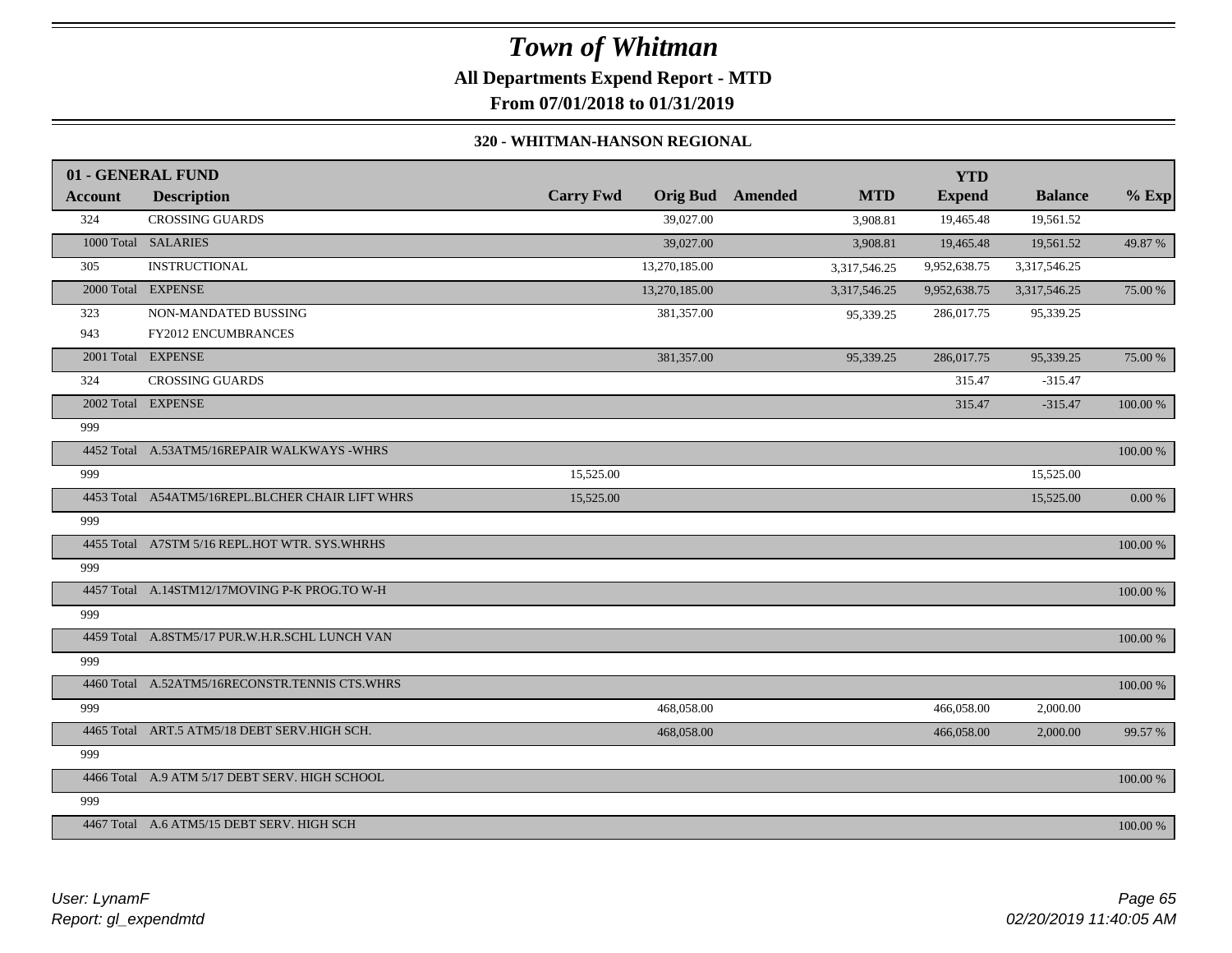**All Departments Expend Report - MTD**

**From 07/01/2018 to 01/31/2019**

#### **320 - WHITMAN-HANSON REGIONAL**

|            | 01 - GENERAL FUND                               |                  |                 |                |              | <b>YTD</b>    |                |          |
|------------|-------------------------------------------------|------------------|-----------------|----------------|--------------|---------------|----------------|----------|
| Account    | <b>Description</b>                              | <b>Carry Fwd</b> | <b>Orig Bud</b> | <b>Amended</b> | <b>MTD</b>   | <b>Expend</b> | <b>Balance</b> | $%$ Exp  |
| 999        |                                                 |                  | 35,892.00       |                |              |               | 35,892.00      |          |
| 4470 Total | S6ATM5/18INT&EXTSECURITYCAMERAS-H.S.            |                  | 35,892.00       |                |              |               | 35,892.00      | 0.00 %   |
| 999        |                                                 | 227,866.56       |                 |                |              | 196,286.15    | 31,580.41      |          |
|            | 4584 Total A1STM3/18 Mov.P-K Fr.Maquan to WHRHS | 227,866.56       |                 |                |              | 196,286.15    | 31,580.41      | 86.14 %  |
| 999        |                                                 |                  |                 |                |              |               |                |          |
| 4590 Total | A.S8ATM5/17 RESTORE TURF-HIGH SCHOOL            |                  |                 |                |              |               |                | 100.00 % |
| 999        |                                                 | 3,037.00         |                 |                |              | 2,952.49      | 84.51          |          |
|            | 4591 Total A.S10ATM 5/17REP.POTHOLES&CRAKS-H.S. | 3,037.00         |                 |                |              | 2,952.49      | 84.51          | 97.21 %  |
| 999        |                                                 |                  |                 |                |              |               |                |          |
| 4592 Total | A.S11ATM5/17CROSSING LIGHTS-H.S.                |                  |                 |                |              |               |                | 100.00 % |
| 999        |                                                 |                  |                 |                |              |               |                |          |
|            | 4593 Total A.S13ATM5/17ENVELOPE REPAIRS-H.S.    |                  |                 |                |              |               |                | 100.00 % |
| 999        |                                                 | 14,887.00        |                 |                |              |               | 14,887.00      |          |
| 4594 Total | A.S14ATM5/17 HOT WATER HEATER -H.S.             | 14,887.00        |                 |                |              |               | 14,887.00      | 0.00 %   |
|            | 320 Total WHITMAN-HANSON REGIONAL               | 261,315.56       | 14,194,519.00   |                | 3,416,794.31 | 10,923,734.09 | 3,532,100.47   |          |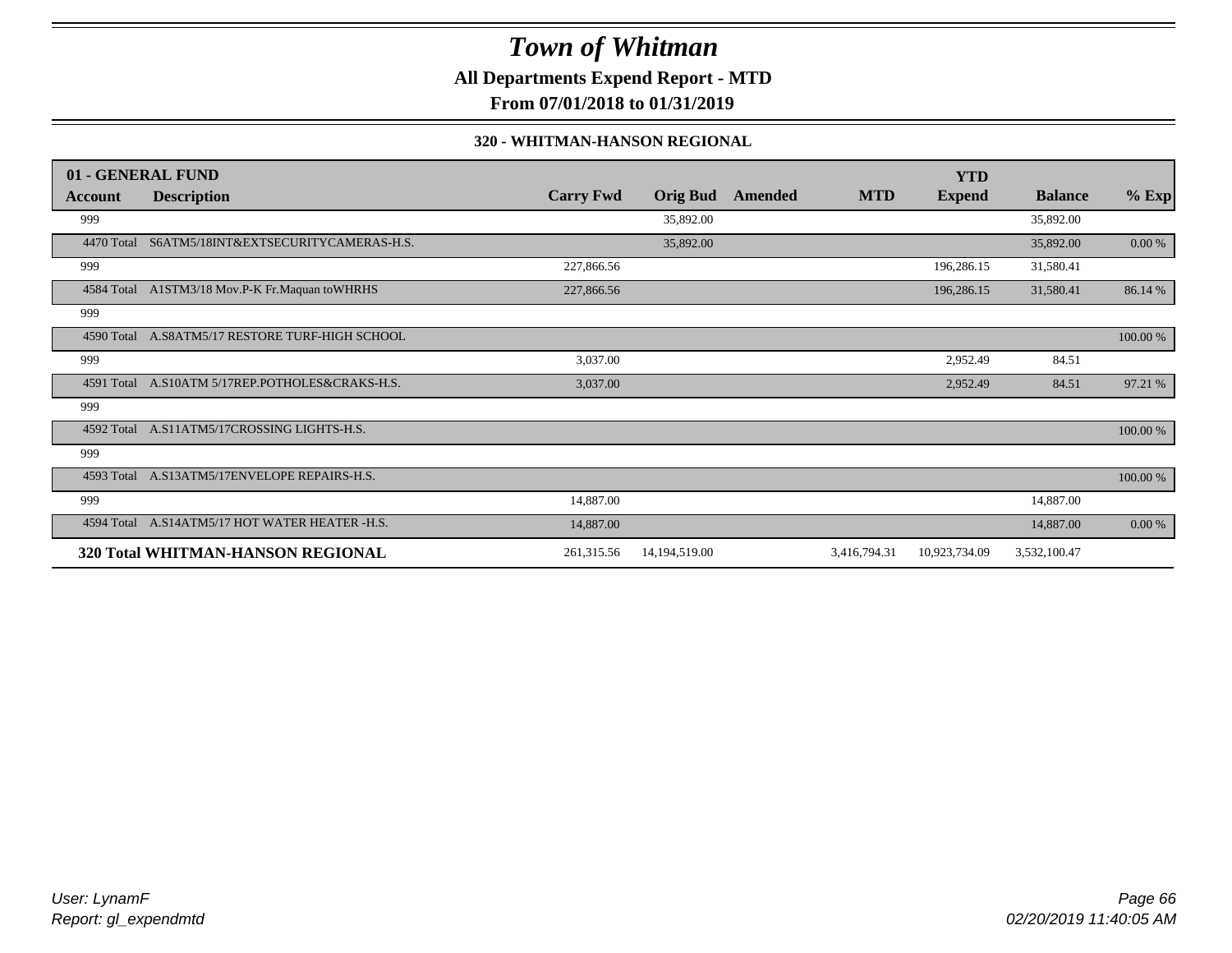## **All Departments Expend Report - MTD**

#### **From 07/01/2018 to 01/31/2019**

#### **294 - DPW-TREE DEPARTMENT**

|         | 01 - GENERAL FUND              |                  |                  |            | <b>YTD</b>    |                |          |
|---------|--------------------------------|------------------|------------------|------------|---------------|----------------|----------|
| Account | <b>Description</b>             | <b>Carry Fwd</b> | Orig Bud Amended | <b>MTD</b> | <b>Expend</b> | <b>Balance</b> | $%$ Exp  |
| 247     | <b>INSECT CONTROL</b>          |                  |                  |            |               |                |          |
| 460     | <b>GROUNDSKEEPING SUPPLIES</b> |                  |                  |            |               |                |          |
| 585     | MISCELLANEOUS EXPENSE          |                  |                  |            |               |                |          |
|         | 2000 Total EXPENSE             |                  |                  |            |               |                | 100.00 % |
|         | 294 Total DPW-TREE DEPARTMENT  |                  |                  |            |               |                |          |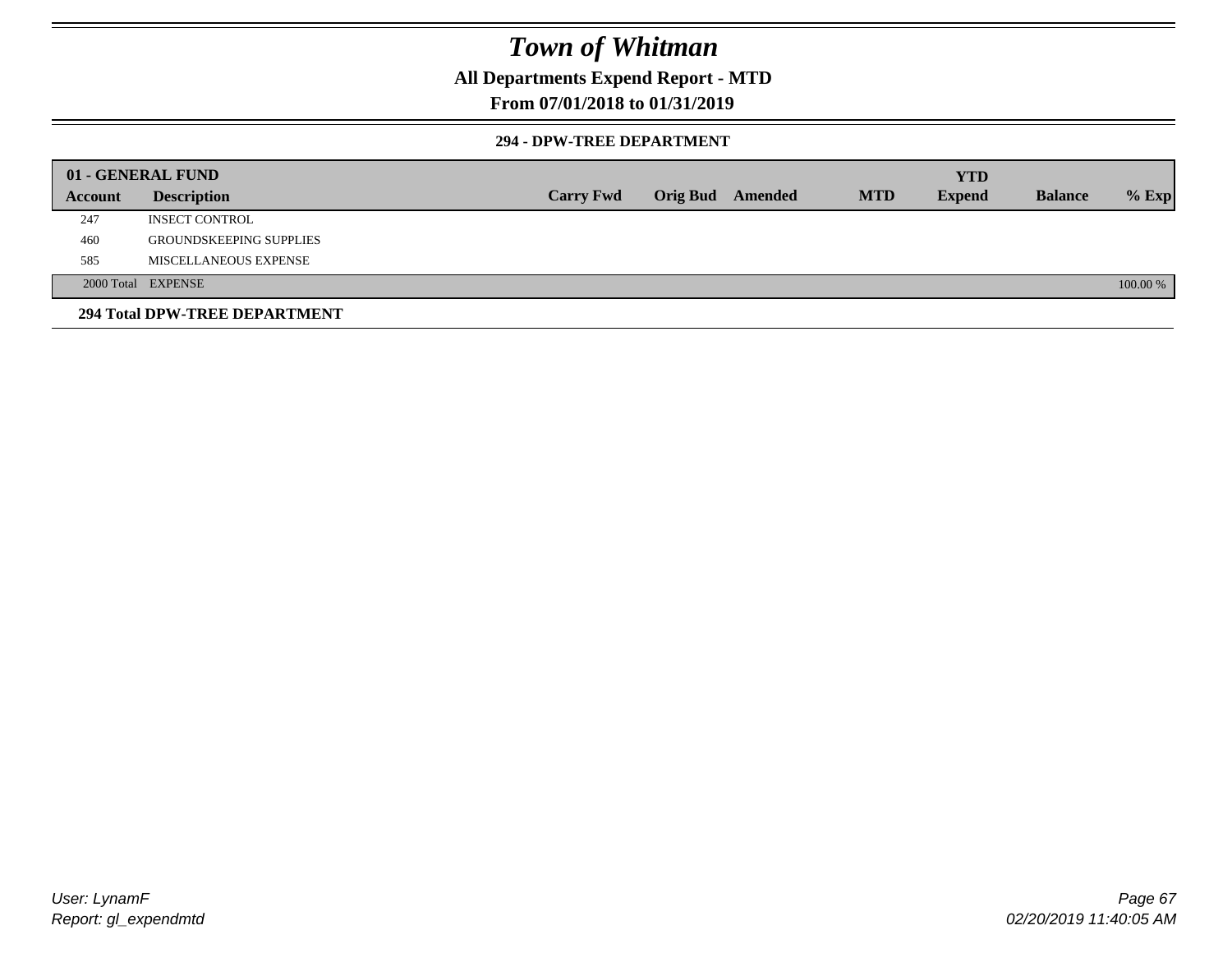# *Town of Whitman* **All Departments Expend Report - MTD**

## **From 07/01/2018 to 01/31/2019**

#### **400 - DPW SALARIES**

|         | 01 - GENERAL FUND                             |                                     |                       | <b>YTD</b>    |                |          |
|---------|-----------------------------------------------|-------------------------------------|-----------------------|---------------|----------------|----------|
| Account | <b>Description</b>                            | <b>Carry Fwd</b><br><b>Orig Bud</b> | <b>MTD</b><br>Amended | <b>Expend</b> | <b>Balance</b> | $%$ Exp  |
| 113     | DIVISIONAL LABOR-REGULAR                      | 474,011.00                          | 37,748.20             | 229,128.52    | 244,882.48     |          |
| 114     | DIVISIONAL LABOR-O.T.                         |                                     | 1,191.04              | 13,212.67     | $-13,212.67$   |          |
| 116     | <b>CLERICAL</b>                               | 43,680.00                           | 4,200.00              | 25,200.00     | 18,480.00      |          |
| 123     | <b>RECORDING SECRETARY</b>                    | 1,620.00                            | 101.25                | 715.50        | 904.50         |          |
| 144     | <b>EDUCATION INCENTIVE</b>                    |                                     |                       |               |                |          |
| 146     | SALARIES-LONGEVITY                            | 1,900.00                            | 375.00                | 750.00        | 1,150.00       |          |
| 222     | CDL LIC. / STIPEND                            |                                     |                       |               |                |          |
| 939     | <b>FY2015 ENCUMBRANCES</b>                    |                                     |                       |               |                |          |
|         | 1000 Total SALARIES                           | 521,211.00                          | 43,615.49             | 269,006.69    | 252,204.31     | 51.61 %  |
| 119     | SALARY-ASSIST.SUPERINTENDENT                  | 98,387.00                           | 9,434.35              | 56,606.10     | 41,780.90      |          |
| 222     | CDL LIC. / STIPEND                            | 983.00                              |                       | 983.00        |                |          |
| 234     | <b>SALARIES - UNUSED SICK &amp; VAC. TIME</b> |                                     |                       |               |                |          |
|         | 1001 Total SALARIES                           | 99,370.00                           | 9,434.35              | 57,589.10     | 41,780.90      | 57.95 %  |
| 138     | <b>SICK LEAVE BUY-BACK</b>                    |                                     |                       |               |                |          |
|         | 1002 Total SALARIES                           |                                     |                       |               |                | 100.00 % |
|         | <b>400 Total DPW SALARIES</b>                 | 620,581.00                          | 53,049.84             | 326,595.79    | 293,985.21     |          |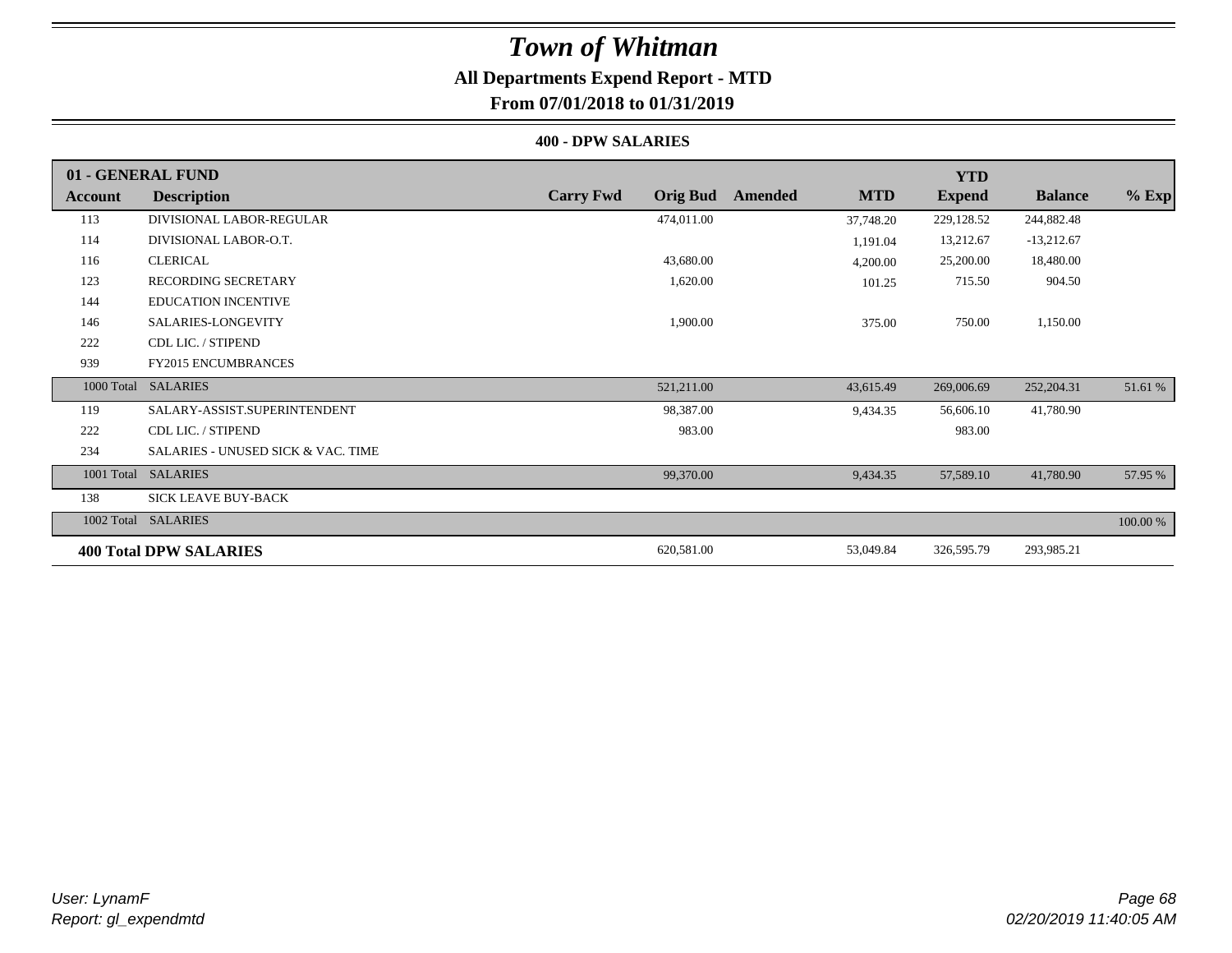## **All Departments Expend Report - MTD**

**From 07/01/2018 to 01/31/2019**

#### **402 - DPW-DIVISIONAL EXPENSE**

|                | 01 - GENERAL FUND              |                  |            |                         |            | <b>YTD</b>    |                |          |
|----------------|--------------------------------|------------------|------------|-------------------------|------------|---------------|----------------|----------|
| <b>Account</b> | <b>Description</b>             | <b>Carry Fwd</b> |            | <b>Orig Bud</b> Amended | <b>MTD</b> | <b>Expend</b> | <b>Balance</b> | $%$ Exp  |
| 247            | <b>INSECT CONTROL</b>          |                  |            |                         |            |               |                |          |
| $460\,$        | GROUNDSKEEPING SUPPLIES        |                  |            |                         |            |               |                |          |
| 582            | <b>UNIFORMS</b>                |                  |            |                         | 47.96      | 525.96        | $-525.96$      |          |
| 585            | MISCELLANEOUS EXPENSE          |                  | 176,100.00 |                         | 148.50     | 148.50        | 175,951.50     |          |
|                | 2294 Total DPW-TREE DEPARTMENT |                  | 176,100.00 |                         | 196.46     | 674.46        | 175,425.54     | 0.38 %   |
| 144            | EDUCATION INCENTIVE            |                  |            |                         |            |               |                |          |
| 244            | OFFICE EQUIPMENT MAINTENANCE   |                  |            |                         |            | 170.00        | $-170.00$      |          |
| 340            | <b>TELEPHONE</b>               |                  |            |                         | 38.80      | 232.80        | $-232.80$      |          |
| 343            | <b>CELL PHONES</b>             |                  |            |                         | 373.92     | 2,816.64      | $-2,816.64$    |          |
| 948            | FY07 ENCUMBRANCES              |                  |            |                         |            |               |                |          |
| 949            | FY2014 ENCUMBRANCES            |                  |            |                         |            |               |                |          |
| 420            | OFFICE SUPPLIES                |                  |            |                         | 463.03     | 1,342.74      | $-1,342.74$    |          |
| 422            | <b>COPY EXPENSE</b>            |                  |            |                         |            |               |                |          |
| 582            | <b>UNIFORMS</b>                |                  |            |                         | 15.95      | 2,063.45      | $-2,063.45$    |          |
| 585            | MISCELLANEOUS EXPENSE          |                  |            |                         | 169.84     | 2,607.13      | $-2,607.13$    |          |
| 939            | FY2015 ENCUMBRANCES            |                  |            |                         |            |               |                |          |
| 730            | <b>ASSOCIATION DUES</b>        |                  |            |                         |            |               |                |          |
| 870            | OFFICE EQUIPMENT               |                  |            |                         |            |               |                |          |
|                | 2405 Total DPW-ADMINISTRATION  |                  |            |                         | 1,061.54   | 9,232.76      | $-9,232.76$    | 100.00 % |
| 530            | <b>CHEMICALS</b>               |                  |            |                         |            |               |                |          |
| 582            | <b>UNIFORMS</b>                |                  |            |                         |            |               |                |          |
| 585            | MISCELLANEOUS EXPENSE          |                  |            |                         |            |               |                |          |
| 730            | <b>ASSOCIATION DUES</b>        |                  |            |                         |            |               |                |          |
| 731            | <b>MEETINGS</b>                |                  |            |                         |            |               |                |          |
| 943            | FY2012 ENCUMBRANCES            |                  |            |                         |            |               |                |          |
|                | 2411 Total DPW-ENGINEERING     |                  |            |                         |            |               |                | 100.00 % |
| 245            | ROADWAY MAINTENANCE            |                  |            |                         | 1,616.82   | 12,648.52     | $-12,648.52$   |          |
| 248            | STREET SIGNS & MARKINGS        |                  |            |                         |            | 764.45        | $-764.45$      |          |
| 250            | <b>DRAINAGE</b>                |                  |            |                         |            |               |                |          |
| 272            | EQUIPMENT RENTAL               |                  |            |                         |            |               |                |          |
| 582            | <b>UNIFORMS</b>                |                  |            |                         | 934.71     | 3,120.34      | $-3,120.34$    |          |
|                |                                |                  |            |                         |            |               |                |          |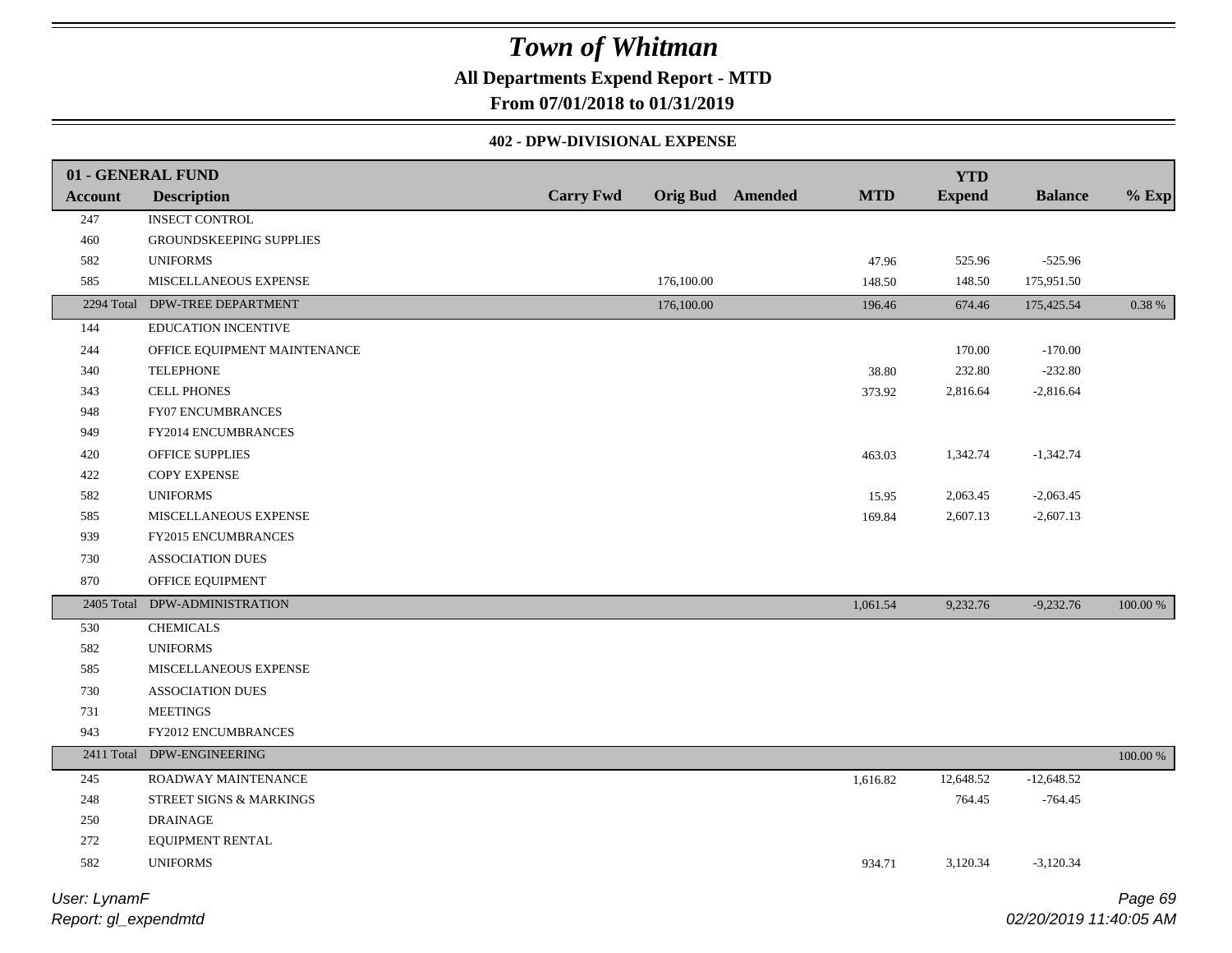**All Departments Expend Report - MTD**

**From 07/01/2018 to 01/31/2019**

#### **402 - DPW-DIVISIONAL EXPENSE**

|                | 01 - GENERAL FUND                        |                  |                         |            | <b>YTD</b>    |                |                                |
|----------------|------------------------------------------|------------------|-------------------------|------------|---------------|----------------|--------------------------------|
| <b>Account</b> | <b>Description</b>                       | <b>Carry Fwd</b> | <b>Orig Bud</b> Amended | <b>MTD</b> | <b>Expend</b> | <b>Balance</b> | $%$ Exp                        |
| 585            | MISCELLANEOUS EXPENSE                    |                  |                         | 410.00     | 3,709.39      | $-3,709.39$    |                                |
| 938            | FY 2018 ENCUMBRANCES                     | 120.00           |                         |            | 120.00        |                |                                |
| 2422 Total     | DPW-HIGHWAY CONSTRUCT. & MAINT           | 120.00           |                         | 2,961.53   | 20,362.70     | $-20,242.70$   | $\ast, \ast\ast\ast\ast\ast\%$ |
| 582            | <b>UNIFORMS</b>                          |                  |                         |            |               |                |                                |
| 585            | MISCELLANEOUS EXPENSE                    |                  |                         |            |               |                |                                |
| 2427 Total     | FUEL DEPOT MAINTENANCE                   |                  |                         |            |               |                | 100.00 %                       |
| 210            | <b>ELECTRICITY</b>                       |                  |                         | 1,662.44   | 5,410.24      | $-5,410.24$    |                                |
| 212            | <b>GAS (NATURAL)</b>                     |                  |                         | 2,515.16   | 2,956.73      | $-2,956.73$    |                                |
| 214            | OIL (HEATING)                            |                  |                         |            |               |                |                                |
| 430            | <b>BUILDING MAINTENANCE &amp; REPAIR</b> |                  |                         | 171.82     | 2,611.89      | $-2,611.89$    |                                |
| 530            | <b>CHEMICALS</b>                         |                  |                         |            |               |                |                                |
| 582            | <b>UNIFORMS</b>                          |                  |                         |            |               |                |                                |
| 585            | MISCELLANEOUS EXPENSE                    |                  |                         | 282.39     | 1,535.86      | $-1,535.86$    |                                |
|                | 2428 Total DPW-BUILDING & YARD MAINT.    |                  |                         | 4,631.81   | 12,514.72     | $-12,514.72$   | 100.00 %                       |
| 242            | <b>VEHICLE MAINTENANCE</b>               |                  |                         | 2,858.93   | 20,318.50     | $-20,318.50$   |                                |
| 481            | <b>GASOLINE</b>                          |                  |                         | 7,069.38   | 23,789.56     | $-23,789.56$   |                                |
| 582            | <b>UNIFORMS</b>                          |                  |                         |            |               |                |                                |
| 585            | MISCELLANEOUS EXPENSE                    |                  |                         | 1,258.34   | 1,771.00      | $-1,771.00$    |                                |
| 945            | FY2013 ENCUMBRANCES                      |                  |                         |            |               |                |                                |
| 2429 Total     | DPW-EQUIPMENT MAINTENANCE                |                  |                         | 11,186.65  | 45,879.06     | $-45,879.06$   | 100.00 %                       |
| 272            | <b>EQUIPMENT RENTAL</b>                  |                  |                         |            |               |                |                                |
| 311            | <b>COMPUTER SERVICES</b>                 |                  |                         |            |               |                |                                |
|                | 2450 Total DPW-WATER                     |                  |                         |            |               |                | 100.00 %                       |
| 241            | RECREATIONAL FACILITIES MAINT.           |                  |                         | 985.00     | 2,246.04      | $-2,246.04$    |                                |
| 460            | GROUNDSKEEPING SUPPLIES                  |                  |                         |            | 3,127.59      | $-3,127.59$    |                                |
| 582            | <b>UNIFORMS</b>                          |                  |                         | 109.97     | 512.41        | $-512.41$      |                                |
| 585            | MISCELLANEOUS EXPENSE                    |                  |                         | 22.95      | 1,155.53      | $-1,155.53$    |                                |
| 2650 Total     | DPW-PARK MAINTENANCE                     |                  |                         | 1,117.92   | 7,041.57      | $-7,041.57$    | 100.00 %                       |
|                | <b>402 Total DPW-DIVISIONAL EXPENSE</b>  | 120.00           | 176,100.00              | 21,155.91  | 95,705.27     | 80,514.73      |                                |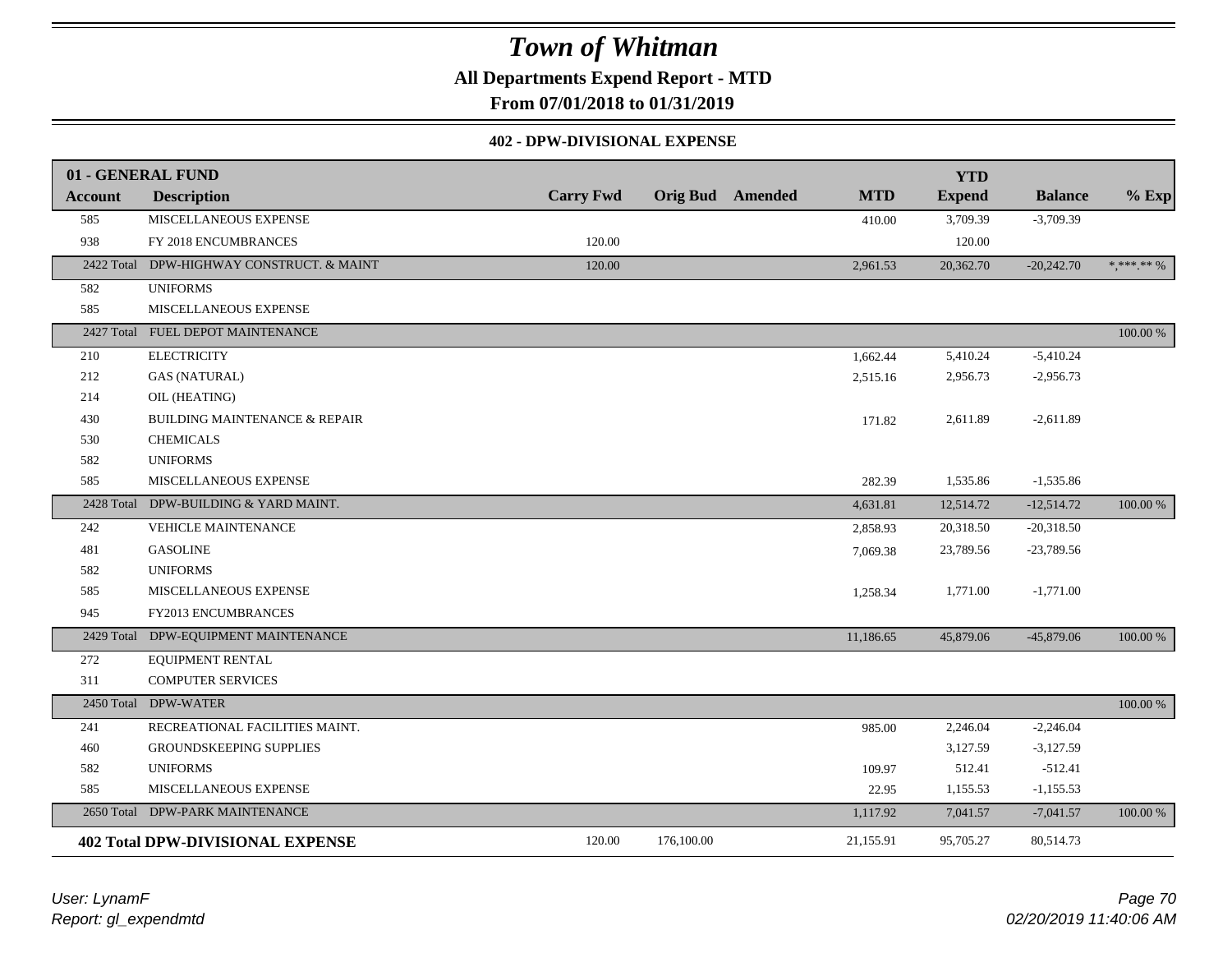**All Departments Expend Report - MTD**

## **From 07/01/2018 to 01/31/2019**

#### **403 - DPW - SPECIAL ARTICLES**

| 01 - GENERAL FUND |                                                     |                  |           |                         |            | <b>YTD</b>    |                |             |
|-------------------|-----------------------------------------------------|------------------|-----------|-------------------------|------------|---------------|----------------|-------------|
| <b>Account</b>    | <b>Description</b>                                  | <b>Carry Fwd</b> |           | <b>Orig Bud</b> Amended | <b>MTD</b> | <b>Expend</b> | <b>Balance</b> | $%$ Exp     |
| 999               |                                                     |                  |           |                         |            |               |                |             |
|                   | 4498 Total A.32ATM5/17LEA/PUR.2017SDWALK PLOW       |                  |           |                         |            |               |                | $100.00~\%$ |
| 999               |                                                     |                  | 42,105.55 |                         |            | 42,105.55     |                |             |
|                   | 4503 Total ART9ATM5/18 LEASE PMT #2OF4 SIDEWALK PLO |                  | 42,105.55 |                         |            | 42,105.55     |                | 100.00 %    |
| 999               |                                                     |                  |           |                         |            |               |                |             |
|                   | 4504 Total A14ATM 5/15 INSTALL TRAFFIC CNTRL.SIGNAL |                  |           |                         |            |               |                | $100.00~\%$ |
| 999               |                                                     |                  |           |                         |            |               |                |             |
|                   | 4505 Total A17ATM 5/15 PUR.48" LAWN MOWER           |                  |           |                         |            |               |                | $100.00~\%$ |
| 999               |                                                     |                  |           |                         |            |               |                |             |
|                   | 4506 Total ART24ATM5/18PCH100REMOTEDSKTOPUSERLICENS |                  |           |                         |            |               |                | 100.00 %    |
| 999               |                                                     |                  |           |                         |            |               |                |             |
|                   | 4507 Total A10ATM5/16Pur&instdump trk.body&lift     |                  |           |                         |            |               |                | 100.00 %    |
| 999               |                                                     |                  |           |                         |            |               |                |             |
|                   | 4508 Total A.23ATM5/14PUR.3 SOLAR TRAFIC BEACONS    |                  |           |                         |            |               |                | 100.00 %    |
| 999               |                                                     |                  |           |                         |            |               |                |             |
|                   | 4509 Total ART22ATM5/18PCHMLTIFUNCPRTFORTWNNTWK     |                  |           |                         |            |               |                | 100.00 %    |
| 999               |                                                     |                  |           |                         |            |               |                |             |
|                   | 4525 Total A.25ATM5/13CONSTRUCT STS&SIDEWKS         |                  |           |                         |            |               |                | 100.00 %    |
| 999               |                                                     |                  |           |                         |            |               |                |             |
|                   | 4529 Total A31ATM 5/17CH90 REPAIR STS.& S/WALKS     |                  |           |                         |            |               |                | 100.00 %    |
| 999               |                                                     |                  |           |                         |            |               |                |             |
|                   | 4531 Total A13 ATM 5/15 CH90 REPAIR STS.& S/WALKS   |                  |           |                         |            |               |                | 100.00 %    |
| 999               |                                                     |                  |           |                         |            |               |                |             |
|                   | 4535 Total A24ATM5/10CH90PUR.PRE-MIX HEATER TRAILER |                  |           |                         |            |               |                | 100.00 %    |
| 999               |                                                     |                  |           |                         |            |               |                |             |
|                   | 4537 Total A15 ATM 5/15 CH 90 REPAIR STS.& S/WALKS  |                  |           |                         |            |               |                | 100.00 %    |
| 999               |                                                     |                  |           |                         |            |               |                |             |
|                   | 4541 Total A.39 ATM 5/04STS -WHIT.WDS               |                  |           |                         |            |               |                | 100.00 %    |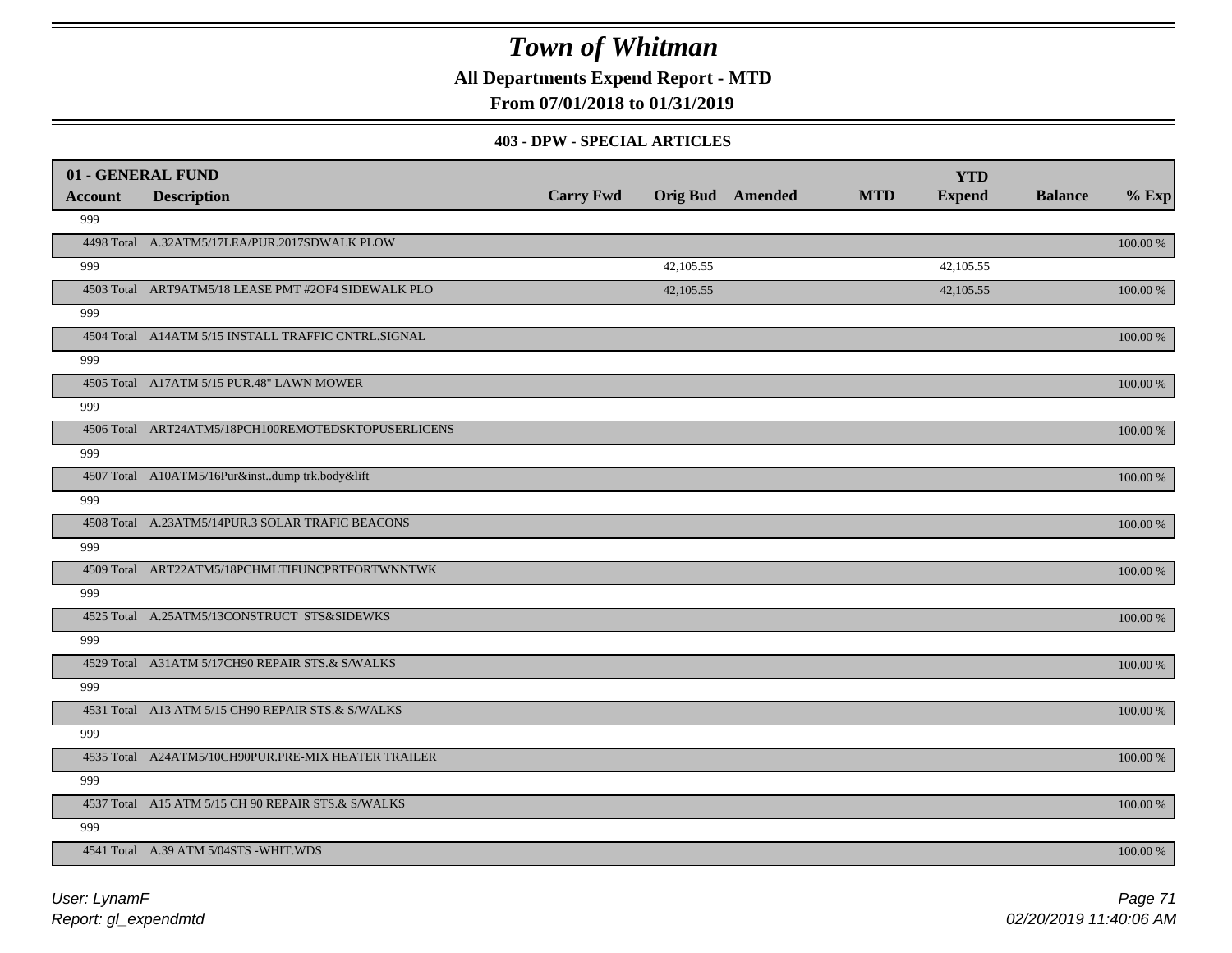**All Departments Expend Report - MTD**

## **From 07/01/2018 to 01/31/2019**

#### **403 - DPW - SPECIAL ARTICLES**

|         | 01 - GENERAL FUND                         |                  |                 |         |            | <b>YTD</b>    |                |          |
|---------|-------------------------------------------|------------------|-----------------|---------|------------|---------------|----------------|----------|
| Account | <b>Description</b>                        | <b>Carry Fwd</b> | <b>Orig Bud</b> | Amended | <b>MTD</b> | <b>Expend</b> | <b>Balance</b> | $%$ Exp  |
| 999     |                                           |                  |                 |         |            |               |                |          |
|         | 4542 Total A.40ATM5/04 PREP.STS.FOR ACCEP |                  |                 |         |            |               |                | 100.00 % |
| 999     |                                           | 15,690.50        |                 |         |            |               | 15,690.50      |          |
|         | 4561 Total A.27B ATM 5/16 DPW SITE EVAL.  | 15,690.50        |                 |         |            |               | 15,690.50      | 0.00 %   |
| 999     |                                           |                  |                 |         |            |               |                |          |
|         | 4569 Total A6 STM12/17INSTALL GEN.@ DPW   |                  |                 |         |            |               |                | 100.00 % |
| 999     |                                           |                  |                 |         |            |               |                |          |
|         | 4576 Total ESTABLISH PETTY CASH-DPW       |                  |                 |         |            |               |                | 100.00 % |
|         | <b>403 Total DPW - SPECIAL ARTICLES</b>   | 15,690.50        | 42,105.55       |         |            | 42,105.55     | 15,690.50      |          |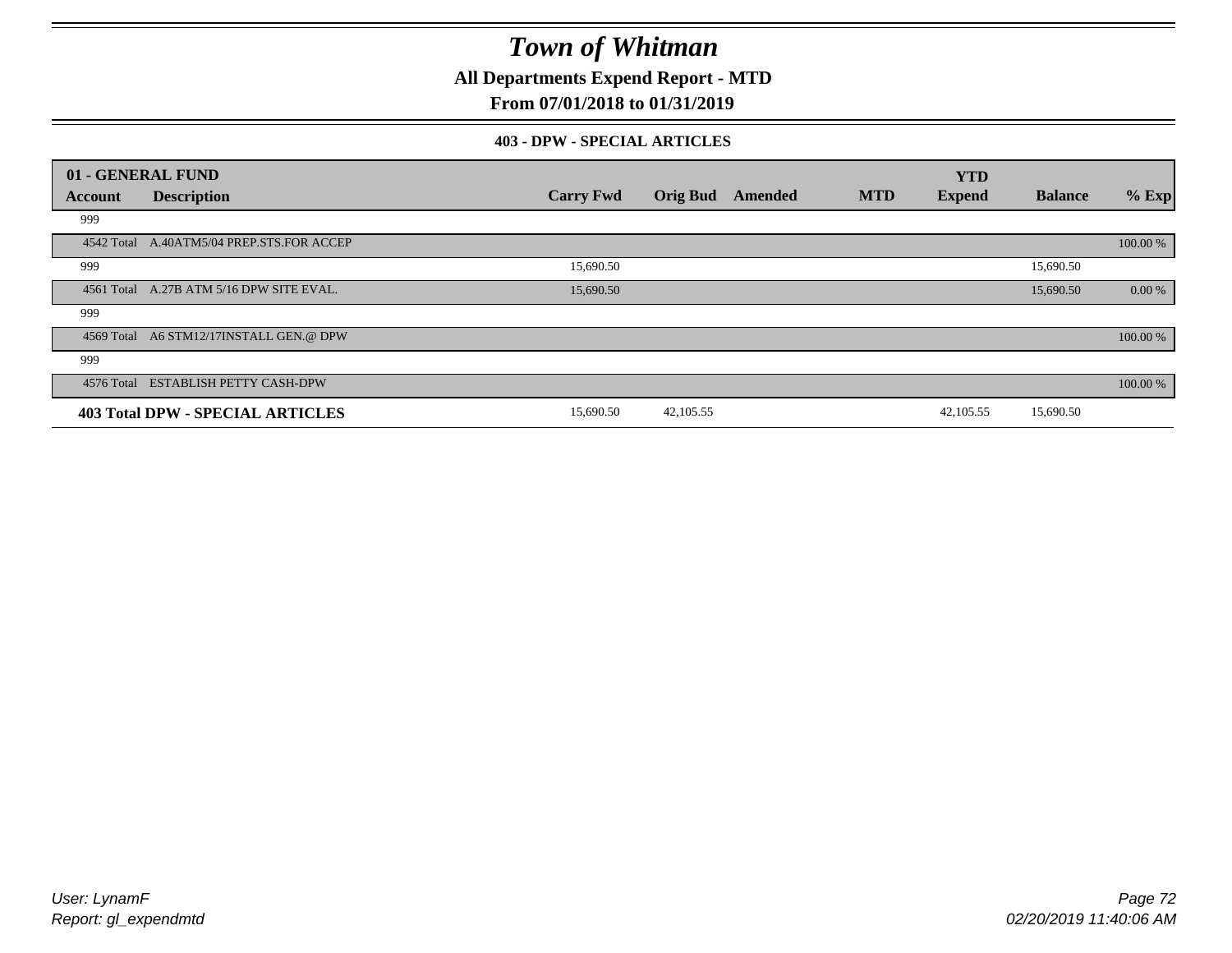**All Departments Expend Report - MTD**

## **From 07/01/2018 to 01/31/2019**

#### **405 - DPW-ADMINSTRATION**

|         | 01 - GENERAL FUND                  |                  |                         |            | <b>YTD</b>    |                |          |
|---------|------------------------------------|------------------|-------------------------|------------|---------------|----------------|----------|
| Account | <b>Description</b>                 | <b>Carry Fwd</b> | <b>Orig Bud</b> Amended | <b>MTD</b> | <b>Expend</b> | <b>Balance</b> | $%$ Exp  |
| 111     | SALARIES-ADMINSTRATIVE             |                  |                         |            |               |                |          |
|         | 1000 Total SALARIES                |                  |                         |            |               |                | 100.00 % |
| 244     | OFFICE EQUIPMENT MAINTENANCE       |                  |                         |            |               |                |          |
| 340     | <b>TELEPHONE</b>                   |                  |                         |            |               |                |          |
| 871     | OPERATING EQUIPMENT                |                  |                         |            |               |                |          |
| 877     | DEP ADMINISTRATIVE ASSESSMENT      |                  |                         |            |               |                |          |
| 420     | <b>OFFICE SUPPLIES</b>             |                  |                         |            |               |                |          |
| 422     | <b>COPY EXPENSE</b>                |                  |                         |            |               |                |          |
| 585     | <b>MISCELLANEOUS EXPENSE</b>       |                  |                         |            |               |                |          |
| 730     | <b>ASSOCIATION DUES</b>            |                  |                         |            |               |                |          |
| 870     | OFFICE EQUIPMENT                   |                  |                         |            |               |                |          |
|         | 2000 Total EXPENSE                 |                  |                         |            |               |                | 100.00 % |
|         | <b>405 Total DPW-ADMINSTRATION</b> |                  |                         |            |               |                |          |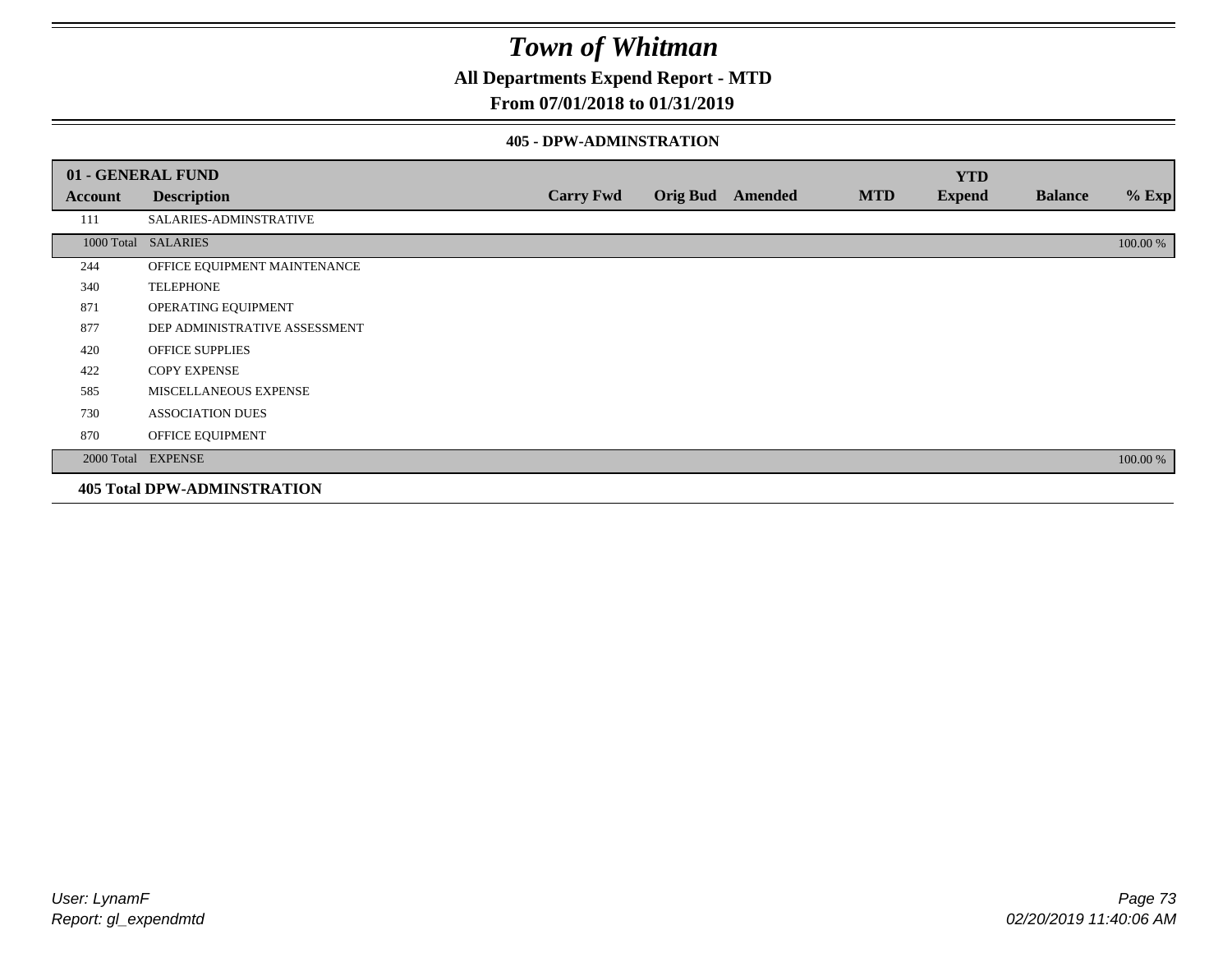**All Departments Expend Report - MTD**

**From 07/01/2018 to 01/31/2019**

### **414 - DPW-POLICE COVERAGE**

|         | 01 - GENERAL FUND                    |                  |                 |         | <b>YTD</b> |               |                |          |
|---------|--------------------------------------|------------------|-----------------|---------|------------|---------------|----------------|----------|
| Account | <b>Description</b>                   | <b>Carry Fwd</b> | <b>Orig Bud</b> | Amended | <b>MTD</b> | <b>Expend</b> | <b>Balance</b> | $%$ Exp  |
| 134     | <b>SALARIES-DPW COVERAGE</b>         |                  | 19,000.00       |         | 462.40     | 12,015.60     | 6.984.40       |          |
|         | 1000 Total SALARIES                  |                  | 19,000.00       |         | 462.40     | 12,015.60     | 6.984.40       | 63.24 %  |
| 941     | FY 2017 ENCUMBRANCES                 |                  |                 |         |            |               |                |          |
|         | 2001 Total EXPENSE                   |                  |                 |         |            |               |                | 100.00 % |
|         | <b>414 Total DPW-POLICE COVERAGE</b> |                  | 19,000.00       |         | 462.40     | 12,015.60     | 6,984.40       |          |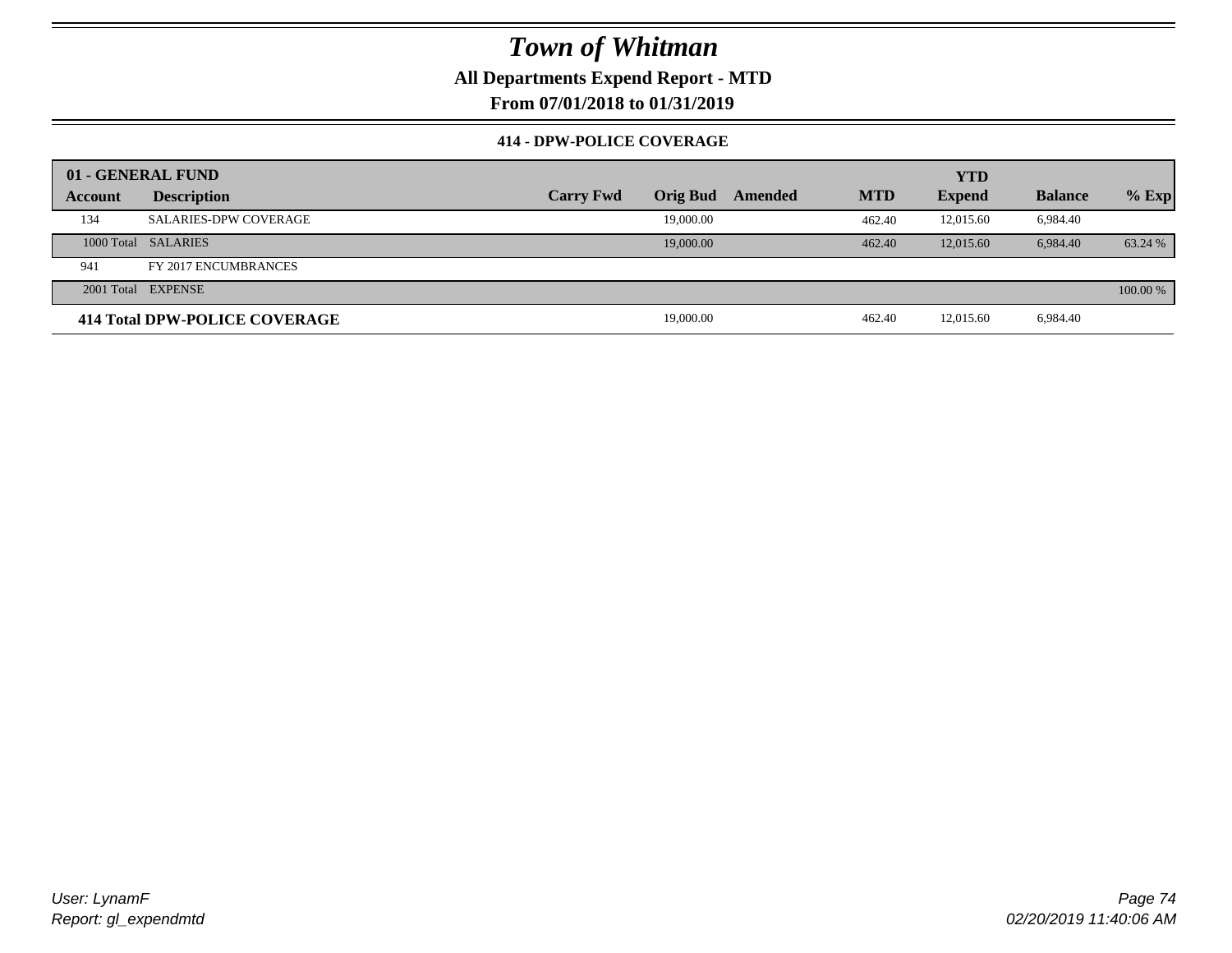## **All Departments Expend Report - MTD**

**From 07/01/2018 to 01/31/2019**

### **423 - SNOW & ICE CONTROL**

|         | 01 - GENERAL FUND            |                  |                 |         |            | <b>YTD</b>    |                |          |
|---------|------------------------------|------------------|-----------------|---------|------------|---------------|----------------|----------|
| Account | <b>Description</b>           | <b>Carry Fwd</b> | <b>Orig Bud</b> | Amended | <b>MTD</b> | <b>Expend</b> | <b>Balance</b> | $%$ Exp  |
| 114     | DIVISIONAL LABOR-O.T.        |                  |                 |         | 9.108.09   | 14,464.46     | $-14,464,46$   |          |
|         | 1000 Total SALARIES          |                  |                 |         | 9.108.09   | 14,464.46     | $-14,464,46$   | 100.00 % |
| 272     | <b>EQUIPMENT RENTAL</b>      |                  |                 |         | 6,958.00   | 6,962.96      | $-6,962.96$    |          |
| 530     | <b>CHEMICALS</b>             |                  |                 |         | 11.618.80  | 12,141.49     | $-12,141.49$   |          |
| 585     | MISCELLANEOUS EXPENSE        |                  | 120,000.00      |         | 5.004.45   | 17,252.49     | 102,747.51     |          |
|         | 2000 Total EXPENSE           |                  | 120,000.00      |         | 23.581.25  | 36,356.94     | 83,643.06      | 30.29 %  |
|         | 423 Total SNOW & ICE CONTROL |                  | 120,000.00      |         | 32,689.34  | 50,821.40     | 69,178.60      |          |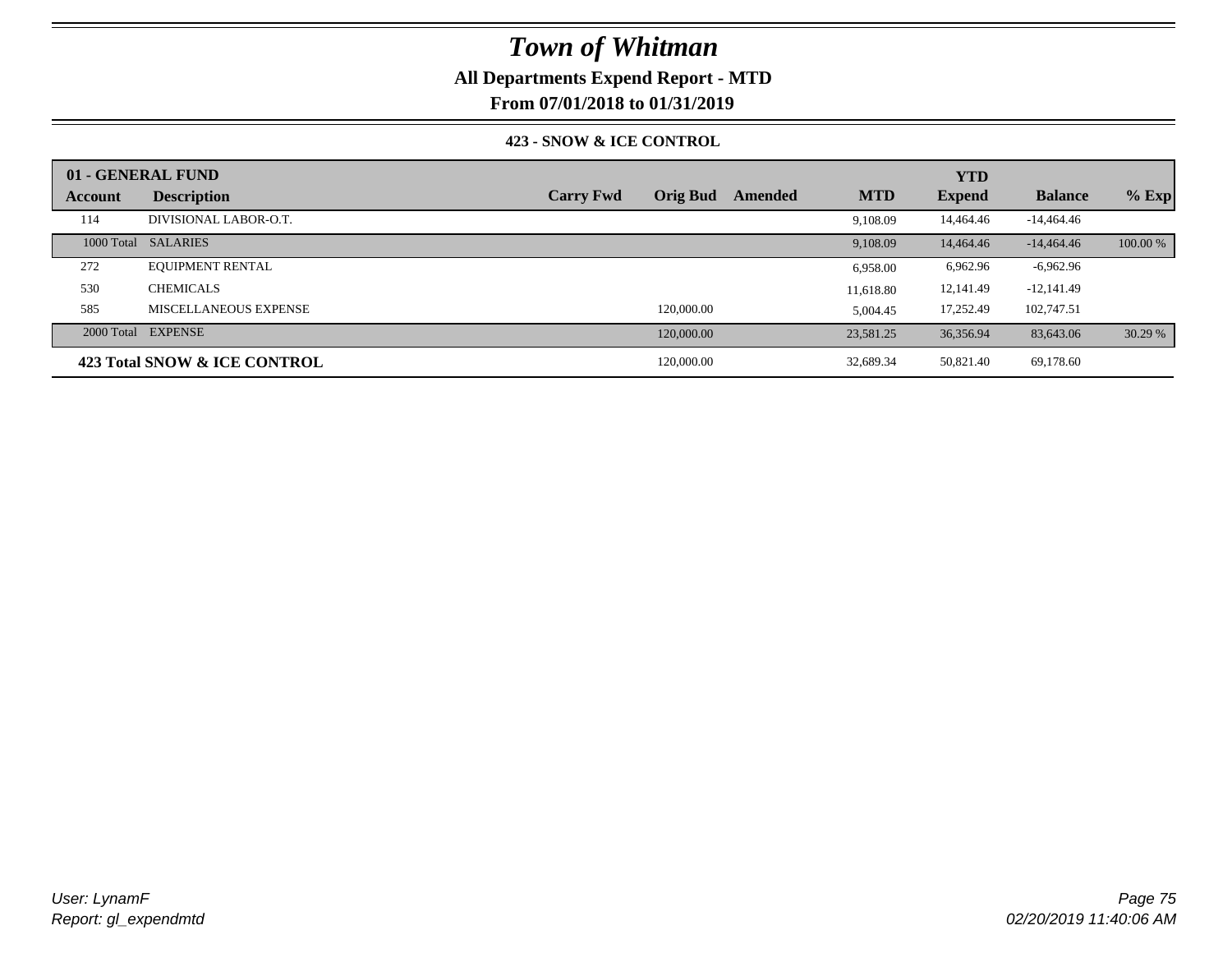## **All Departments Expend Report - MTD**

**From 07/01/2018 to 01/31/2019**

### **424 - STREET LIGHTS**

|         | 01 - GENERAL FUND              |                  |                 |         |            | <b>YTD</b>    |                |          |
|---------|--------------------------------|------------------|-----------------|---------|------------|---------------|----------------|----------|
| Account | <b>Description</b>             | <b>Carry Fwd</b> | <b>Orig Bud</b> | Amended | <b>MTD</b> | <b>Expend</b> | <b>Balance</b> | $%$ Exp  |
| 210     | <b>ELECTRICITY</b>             |                  | 143,000.00      |         | 15,776.63  | 82,298.81     | 60,701.19      |          |
|         | 2000 Total EXPENSE             |                  | 143,000.00      |         | 15,776.63  | 82,298.81     | 60,701.19      | 57.55 %  |
| 940     | <b>FY2016 ENCUMBRANCES</b>     |                  |                 |         |            |               |                |          |
| 945     | <b>FY2013 ENCUMBRANCES</b>     |                  |                 |         |            |               |                |          |
| 953     | <b>FY2009 ENCUMBRANCES</b>     |                  |                 |         |            |               |                |          |
|         | 2001 Total EXPENSE             |                  |                 |         |            |               |                | 100.00 % |
|         | <b>424 Total STREET LIGHTS</b> |                  | 143,000.00      |         | 15.776.63  | 82,298.81     | 60,701.19      |          |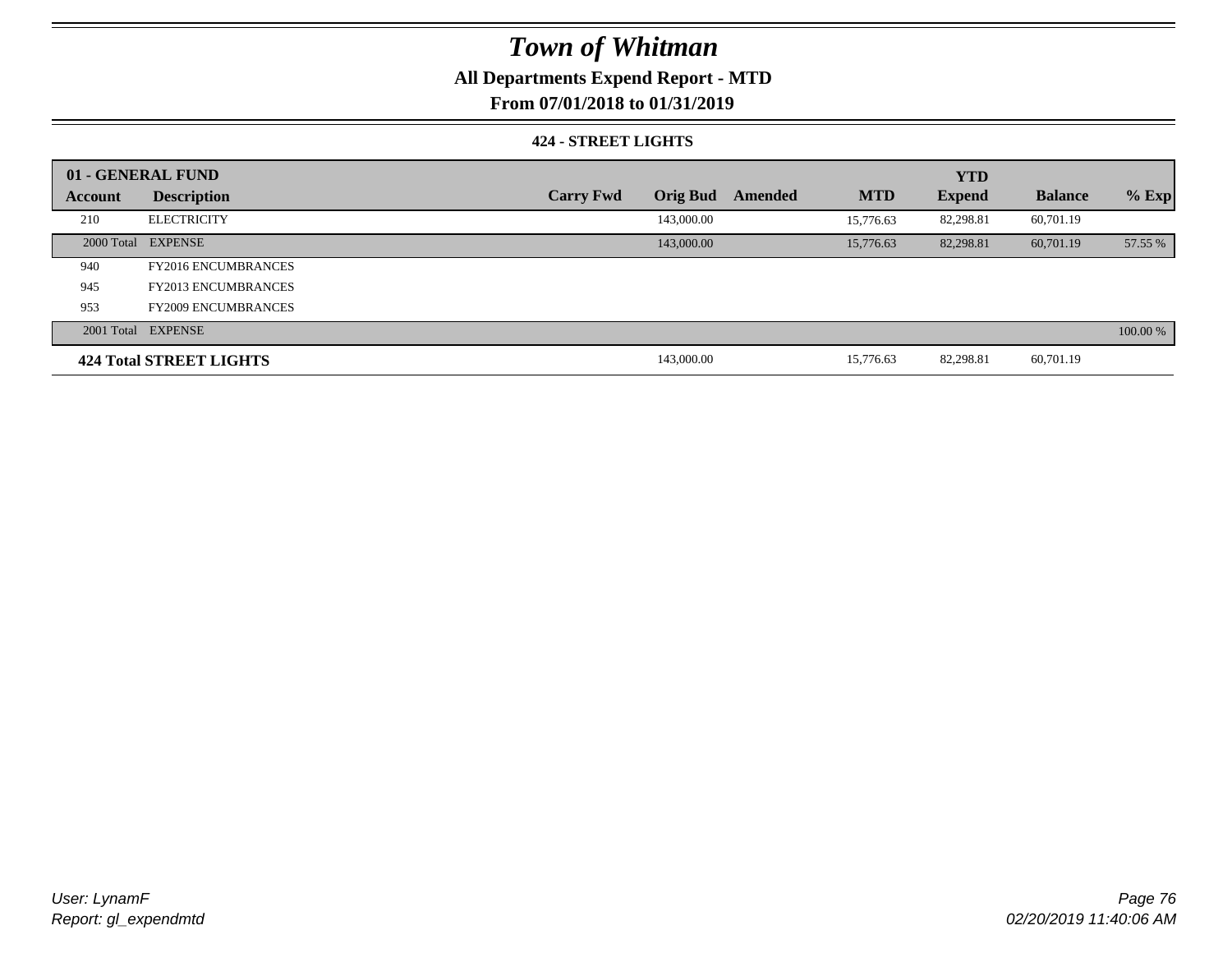**All Departments Expend Report - MTD**

**From 07/01/2018 to 01/31/2019**

### **433 - DPW-WASTE COLLECTION & DISP.**

|            | 01 - GENERAL FUND                      |                  |                 |         |            | <b>YTD</b>    |                |          |
|------------|----------------------------------------|------------------|-----------------|---------|------------|---------------|----------------|----------|
| Account    | <b>Description</b>                     | <b>Carry Fwd</b> | <b>Orig Bud</b> | Amended | <b>MTD</b> | <b>Expend</b> | <b>Balance</b> | $%$ Exp  |
| 112        | <b>SALARIES</b>                        |                  |                 |         |            |               |                |          |
| 380        | <b>DISPOSAL COSTS</b>                  |                  | 1,199,800.00    |         | 208,275.01 | 563,862.87    | 635,937.13     |          |
| 585        | MISCELLANEOUS EXPENSE                  |                  |                 |         | 6,519.75   | 14,316.82     | $-14,316.82$   |          |
| 2000 Total | <b>EXPENSE</b>                         |                  | 1,199,800.00    |         | 214,794.76 | 578,179.69    | 621,620.31     | 48.18%   |
| 939        | <b>FY2015 ENCUMBRANCES</b>             |                  |                 |         |            |               |                |          |
| 943        | <b>FY2012 ENCUMBRANCES</b>             |                  |                 |         |            |               |                |          |
| 945        | FY2013 ENCUMBRANCES                    |                  |                 |         |            |               |                |          |
| 938        | FY 2018 ENCUMBRANCES                   | 62,146.95        |                 |         |            | 62,146.95     |                |          |
|            | 2001 Total EXPENSE                     | 62,146.95        |                 |         |            | 62,146.95     |                | 100.00 % |
| 999        |                                        |                  |                 |         |            |               |                |          |
| 4496 Total | A.9STM6/5/97PUR.RECYCLING BINS         |                  |                 |         |            |               |                | 100.00 % |
|            | 433 Total DPW-WASTE COLLECTION & DISP. | 62,146.95        | 1,199,800.00    |         | 214,794.76 | 640,326.64    | 621,620.31     |          |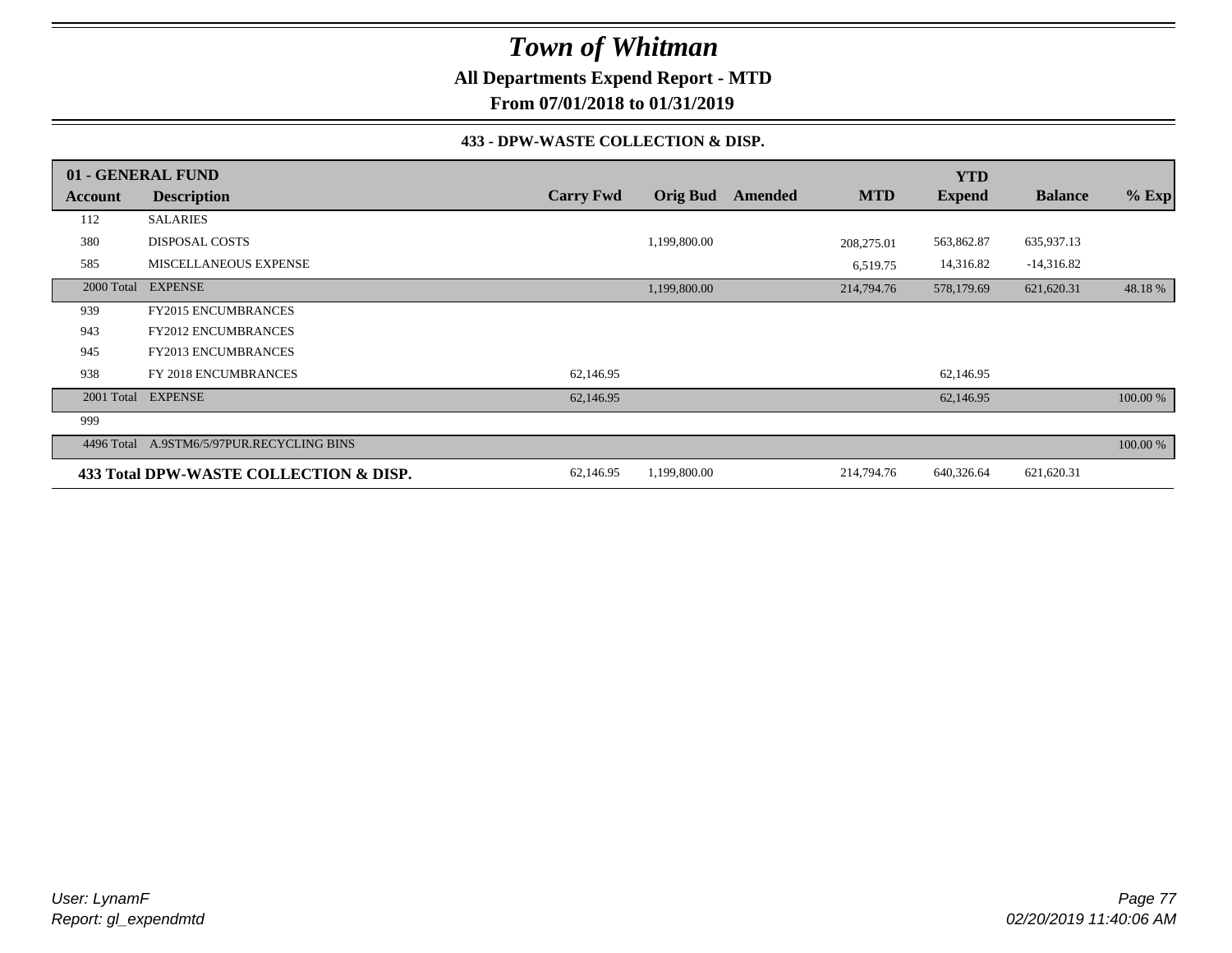## **All Departments Expend Report - MTD**

### **From 07/01/2018 to 01/31/2019**

### **452 - WATER PURCHASE**

|         | 01 - GENERAL FUND               |                  |                 |         |            | <b>YTD</b>    |                |          |
|---------|---------------------------------|------------------|-----------------|---------|------------|---------------|----------------|----------|
| Account | <b>Description</b>              | <b>Carry Fwd</b> | <b>Orig Bud</b> | Amended | <b>MTD</b> | <b>Expend</b> | <b>Balance</b> | $%$ Exp  |
| 230     | <b>WATER PURCHASE</b>           |                  |                 |         |            |               |                |          |
| 585     | MISCELLANEOUS EXPENSE           |                  |                 |         |            |               |                |          |
|         | 2000 Total EXPENSE              |                  |                 |         |            |               |                | 100.00 % |
| 940     | <b>FY2016 ENCUMBRANCES</b>      |                  |                 |         |            |               |                |          |
| 949     | <b>FY2014 ENCUMBRANCES</b>      |                  |                 |         |            |               |                |          |
|         | 2001 Total EXPENSE              |                  |                 |         |            |               |                | 100.00 % |
|         | <b>452 Total WATER PURCHASE</b> |                  |                 |         |            |               |                |          |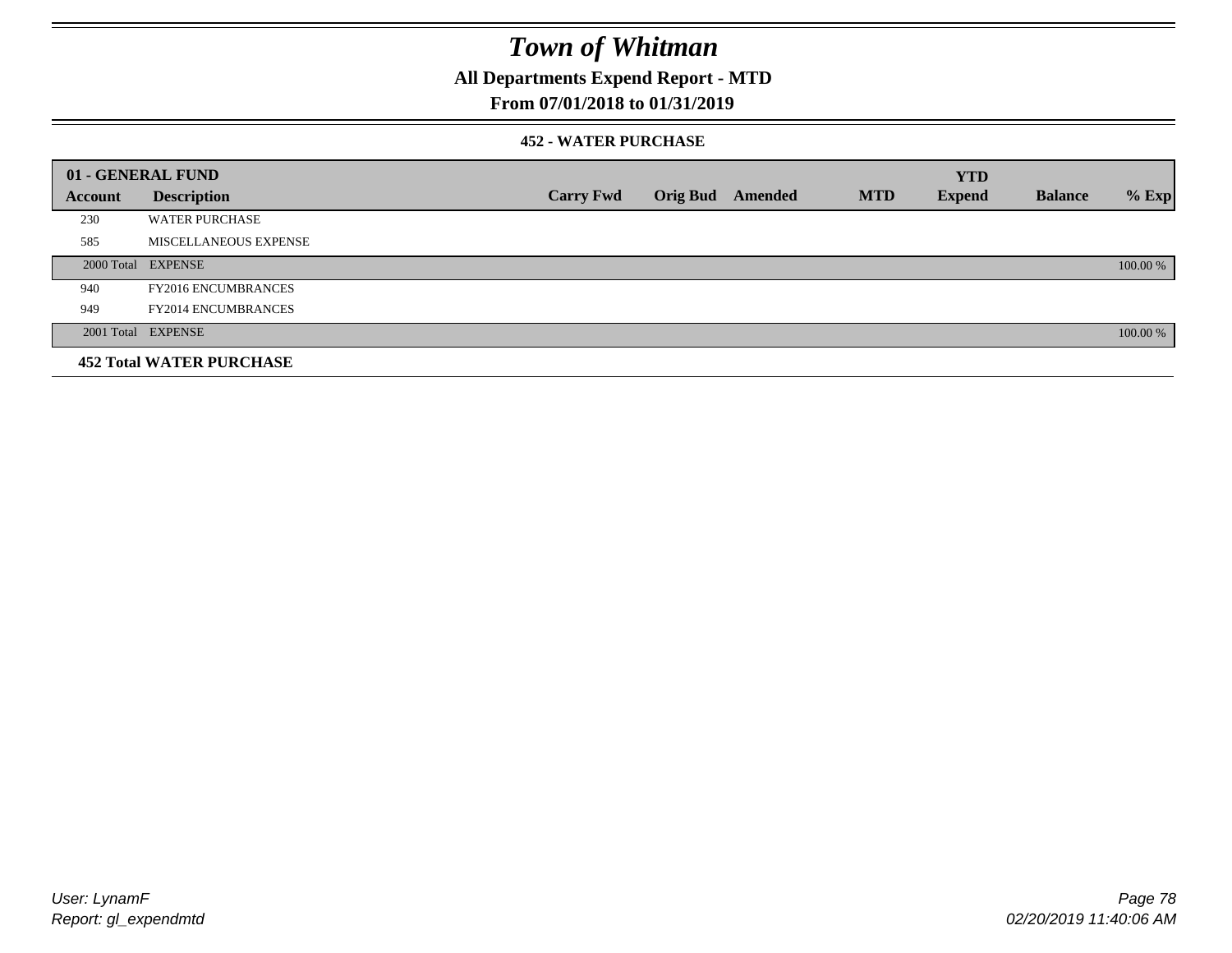## **All Departments Expend Report - MTD**

**From 07/01/2018 to 01/31/2019**

### **492 - CARE OF SOLDIERS GRAVES**

|                | 01 - GENERAL FUND                 |                  |                  |            | YTD           |                |          |
|----------------|-----------------------------------|------------------|------------------|------------|---------------|----------------|----------|
| <b>Account</b> | <b>Description</b>                | <b>Carry Fwd</b> | Orig Bud Amended | <b>MTD</b> | <b>Expend</b> | <b>Balance</b> | $%$ Exp  |
| 240            | BUILDING & GROUNDS MAINT.         |                  | 1,500.00         |            | 1,500.00      |                |          |
|                | 2000 Total EXPENSE                |                  | 1,500.00         |            | 1,500.00      |                | 100.00 % |
|                | 492 Total CARE OF SOLDIERS GRAVES |                  | 1,500.00         |            | 1,500.00      |                |          |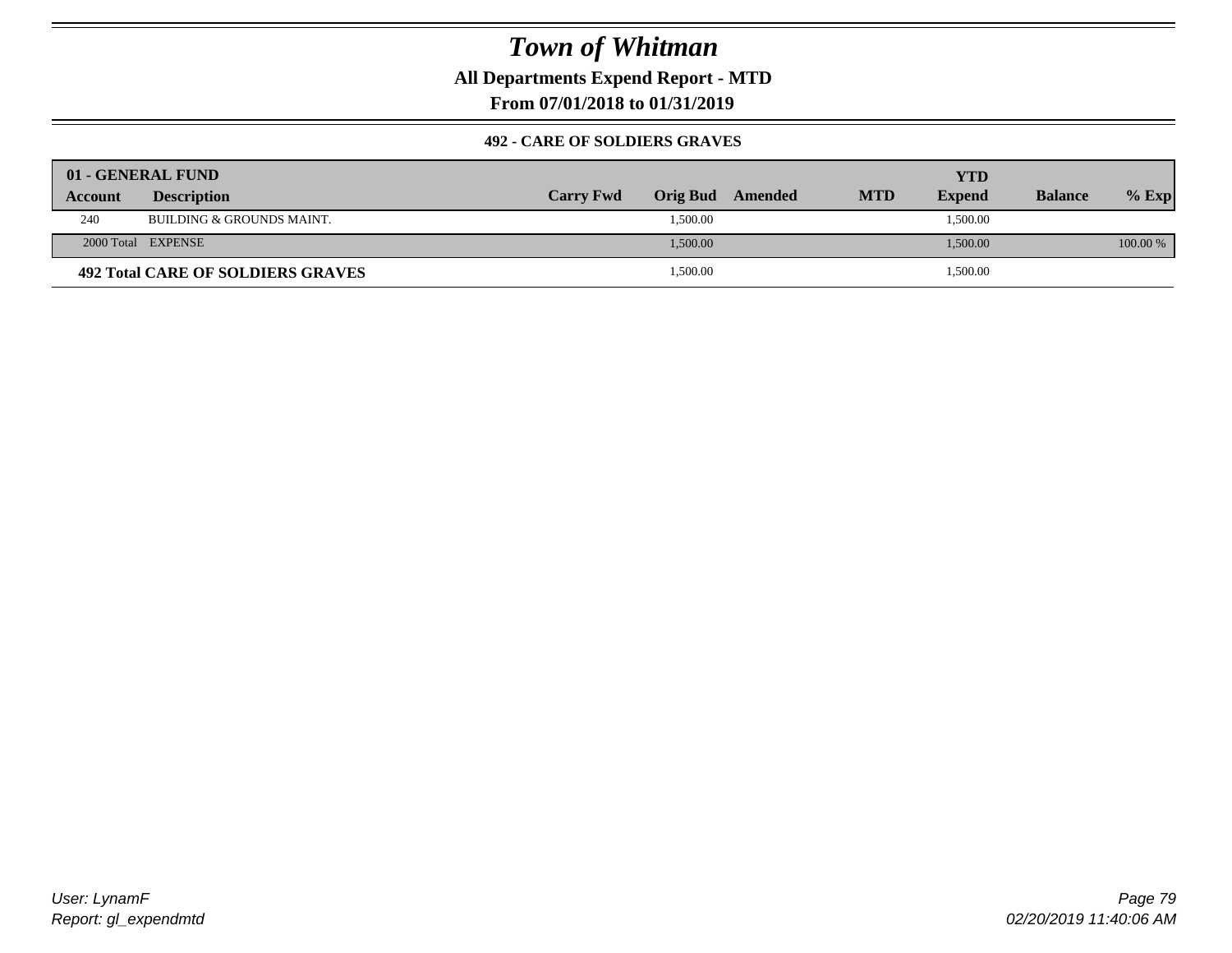## **All Departments Expend Report - MTD**

**From 07/01/2018 to 01/31/2019**

### **510 - BOARD OF HEALTH**

|         | 01 - GENERAL FUND            |                  |                         |            | <b>YTD</b>    |                |          |
|---------|------------------------------|------------------|-------------------------|------------|---------------|----------------|----------|
| Account | <b>Description</b>           | <b>Carry Fwd</b> | <b>Orig Bud</b> Amended | <b>MTD</b> | <b>Expend</b> | <b>Balance</b> | $%$ Exp  |
| 110     | SALARIES-BOARD MEMBERS       |                  |                         |            |               |                |          |
|         | 1001 Total SALARIES          |                  |                         |            |               |                | 100.00 % |
| 120     | <b>SALARIES-PART TIME</b>    | 66,127.00        |                         | 6,358.35   | 38,150.10     | 27,976.90      |          |
|         | 1002 Total SALARIES          | 66,127.00        |                         | 6,358.35   | 38,150.10     | 27,976.90      | 57.69 %  |
| 121     | <b>CLERICAL I</b>            | 25,366.00        |                         | 2,353.64   | 14,530.37     | 10,835.63      |          |
|         | 1003 Total SALARIES          | 25,366.00        |                         | 2,353.64   | 14,530.37     | 10,835.63      | 57.28 %  |
| 123     | RECORDING SECRETARY          | 3,571.00         |                         | 143.00     | 1,163.50      | 2,407.50       |          |
|         | 1004 Total SALARIES          | 3,571.00         |                         | 143.00     | 1,163.50      | 2,407.50       | 32.58 %  |
| 133     | <b>ASSISTANT</b>             |                  | 1,800.00                | 26.52      | 132.60        | 1,667.40       |          |
|         | 1005 Total SALARIES          |                  | 1,800.00                | 26.52      | 132.60        | 1,667.40       | 7.36 %   |
| 126     | <b>CLERICAL II</b>           | 1,400.00         |                         |            | 341.46        | 1,058.54       |          |
|         | 1006 Total SALARIES          | 1,400.00         |                         |            | 341.46        | 1,058.54       | 24.39 %  |
| 482     | RESERVE FUND TRANS.-SALARIES |                  |                         |            |               |                |          |
| 483     | RESERVE FUND TRANS.-VACATION |                  |                         |            |               |                |          |
|         | 1019 Total SALARIES          |                  |                         |            |               |                | 100.00 % |
| 150     | ANIMAL INSPECTOR             | 990.00           |                         |            | 480.00        | 510.00         |          |
| 151     | <b>BURIAL DEAD ANIMALS</b>   |                  |                         |            |               |                |          |
| 315     | <b>BURIAL AGENT</b>          | 275.00           |                         |            | 137.50        | 137.50         |          |
| 316     | <b>LABORATORY FEES</b>       |                  |                         |            |               |                |          |
| 340     | <b>TELEPHONE</b>             |                  |                         |            |               |                |          |
| 343     | <b>CELL PHONES</b>           |                  |                         |            |               |                |          |
| 420     | OFFICE SUPPLIES              |                  |                         | 179.54     | 335.75        | $-335.75$      |          |
| 501     | PREMIUM ON SALE OF BONDS     |                  |                         |            |               |                |          |
| 585     | MISCELLANEOUS EXPENSE        | 2,500.00         |                         | 122.87     | 263.61        | 2,236.39       |          |
| 730     | <b>ASSOCIATION DUES</b>      |                  |                         |            | 270.00        | $-270.00$      |          |
| 731     | <b>MEETINGS</b>              |                  |                         |            |               |                |          |
| 737     | RABID ANIMAL EXPENSE         | 200.00           |                         |            |               | 200.00         |          |
| 738     | HOUSEHOLD HAZARDOUS WASTE    | 3,500.00         |                         |            | 575.70        | 2,924.30       |          |
|         | 2000 Total EXPENSE           | 7,465.00         |                         | 302.41     | 2,062.56      | 5,402.44       | 27.62 %  |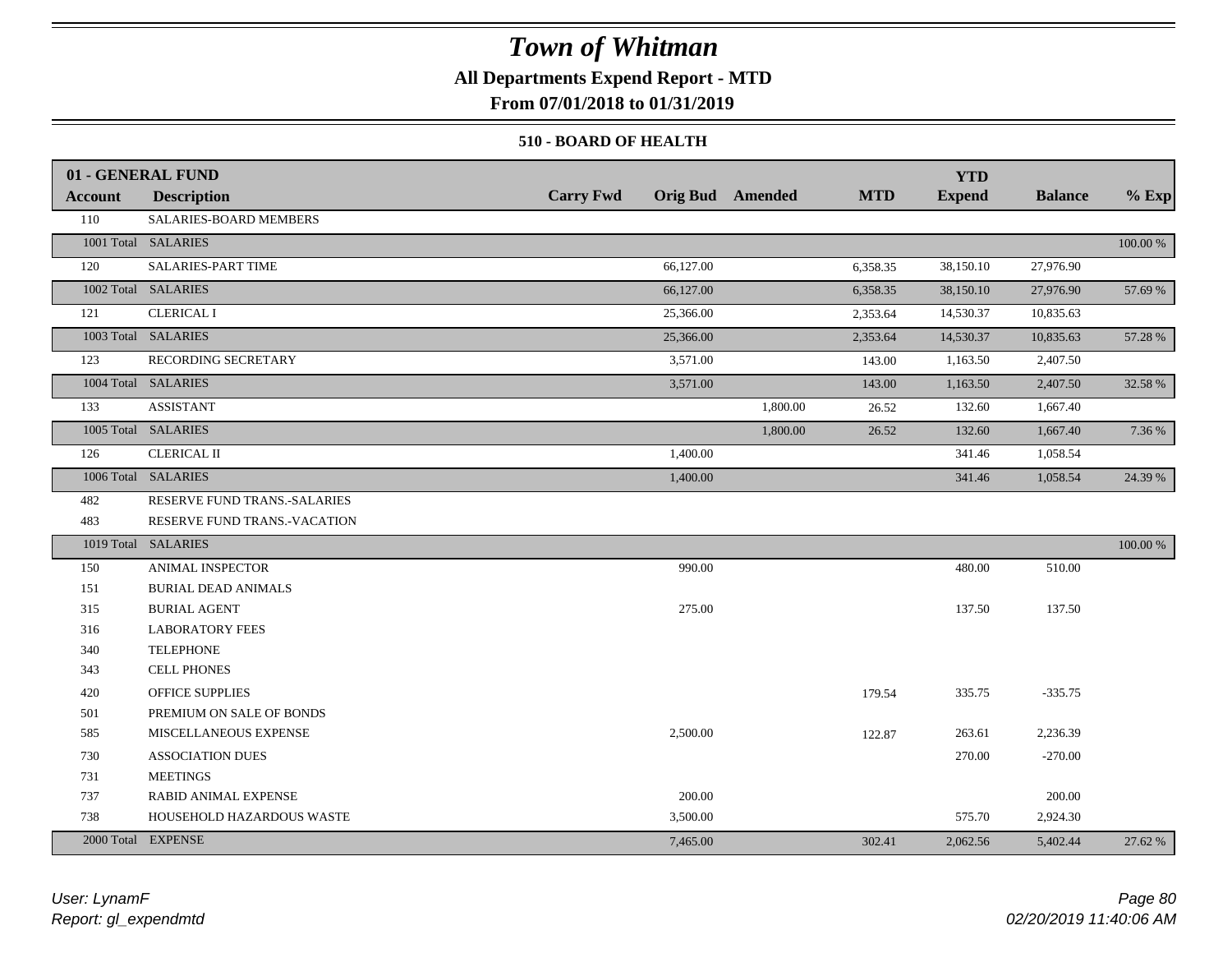## **All Departments Expend Report - MTD**

**From 07/01/2018 to 01/31/2019**

### **510 - BOARD OF HEALTH**

|            | 01 - GENERAL FUND                     |                  |                 |          |            | <b>YTD</b>    |                |             |
|------------|---------------------------------------|------------------|-----------------|----------|------------|---------------|----------------|-------------|
| Account    | <b>Description</b>                    | <b>Carry Fwd</b> | <b>Orig Bud</b> | Amended  | <b>MTD</b> | <b>Expend</b> | <b>Balance</b> | $%$ Exp     |
| 710        | IN STATE TRAVEL                       |                  | 1,443.00        |          | 15.91      | 162.07        | 1,280.93       |             |
| 938        | FY 2018 ENCUMBRANCES                  | 131.50           |                 |          |            | 131.50        |                |             |
| 2001 Total | <b>EXPENSE</b>                        | 131.50           | 1,443.00        |          | 15.91      | 293.57        | 1,280.93       | 18.64 %     |
| 940        | <b>FY2016 ENCUMBRANCES</b>            |                  |                 |          |            |               |                |             |
| 2002 Total | <b>EXPENSE</b>                        |                  |                 |          |            |               |                | $100.00~\%$ |
| 999        |                                       |                  | 3,000.00        |          |            |               | 3,000.00       |             |
| 4448 Total | ART12 ATM5/18 SHARPS COLLECTION KIOSK |                  | 3,000.00        |          |            |               | 3,000.00       | 0.00 %      |
| 999        |                                       | 904.30           |                 |          |            | 904.30        |                |             |
| 4451 Total | A.6 ATM 5/16 HAZ.WASTE.DAY            | 904.30           |                 |          |            | 904.30        |                | 100.00 %    |
| 999        |                                       |                  |                 |          |            |               |                |             |
| 4456 Total | S2ATM5/18SECURITYIMPCONLEYSCHOOL      |                  |                 |          |            |               |                | 100.00 %    |
| 999        |                                       | 1,500.00         |                 |          |            |               | 1,500.00       |             |
| 4543 Total | A.14 ATM5/17 B.O.H.SITE TRAINING      | 1,500.00         |                 |          |            |               | 1,500.00       | 0.00 %      |
|            | <b>510 Total BOARD OF HEALTH</b>      | 2,535.80         | 108,372.00      | 1,800.00 | 9,199.83   | 57,578.46     | 55,129.34      |             |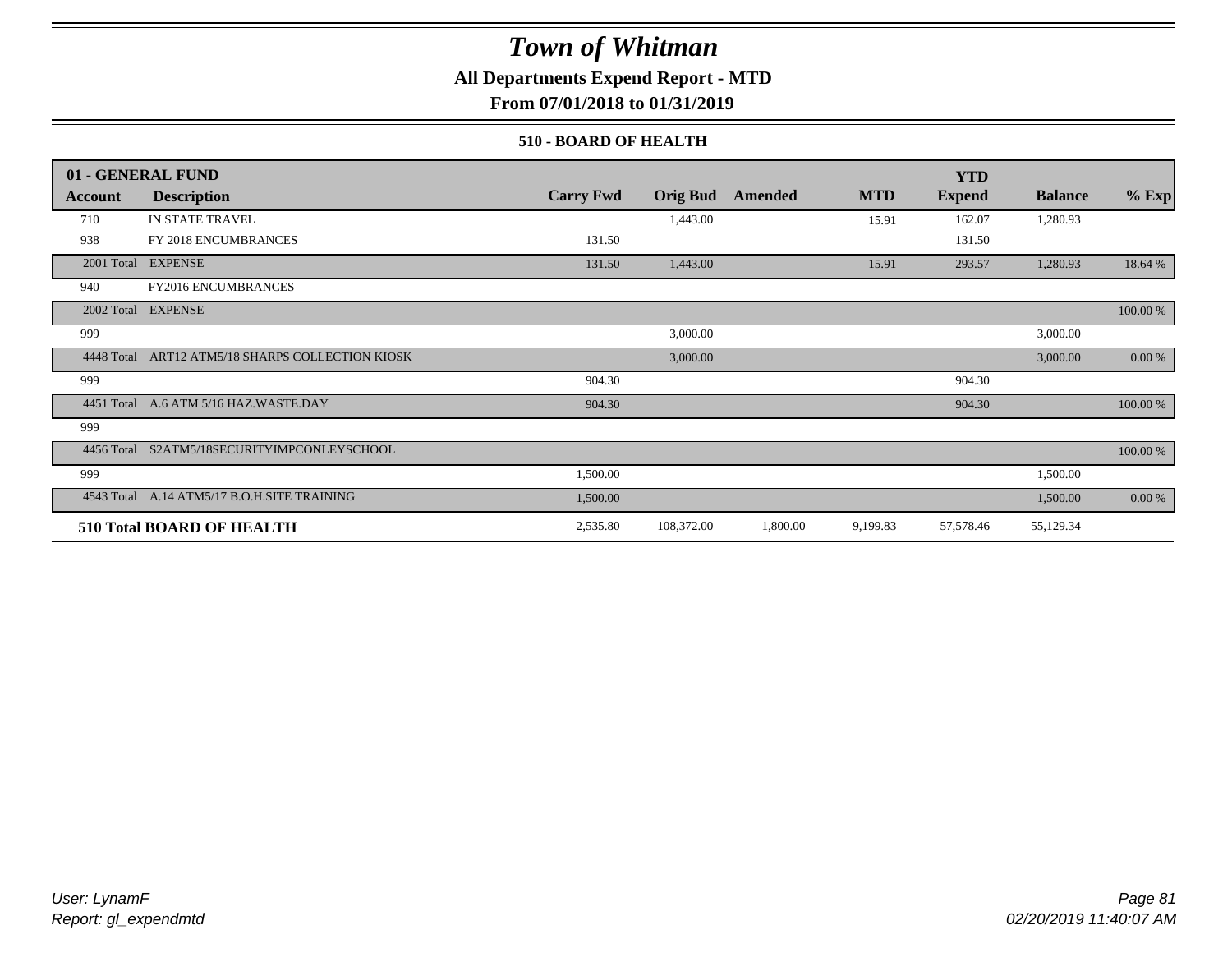**All Departments Expend Report - MTD**

**From 07/01/2018 to 01/31/2019**

### **519 - BOH-SEWER HOOK-UP INSPECTORS**

|         | 01 - GENERAL FUND                      |                  |                  |            | YTD           |                |          |
|---------|----------------------------------------|------------------|------------------|------------|---------------|----------------|----------|
| Account | <b>Description</b>                     | <b>Carry Fwd</b> | Orig Bud Amended | <b>MTD</b> | <b>Expend</b> | <b>Balance</b> | $%$ Exp  |
| 120     | SALARIES-PART TIME                     |                  |                  |            |               |                |          |
|         | 1000 Total SALARIES                    |                  |                  |            |               |                | 100.00 % |
|         | 519 Total BOH-SEWER HOOK-UP INSPECTORS |                  |                  |            |               |                |          |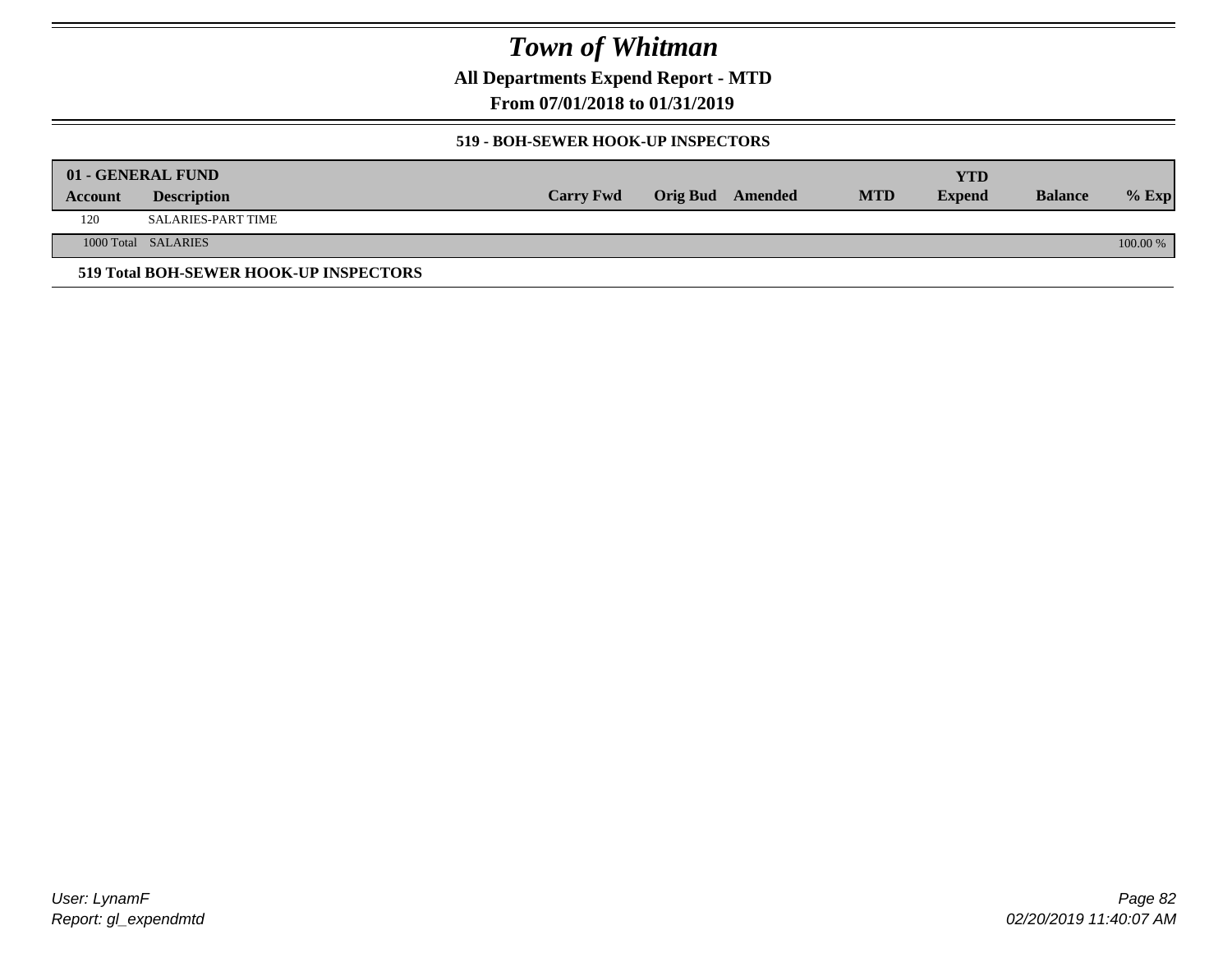## **All Departments Expend Report - MTD**

## **From 07/01/2018 to 01/31/2019**

### **522 - VISITING NURSE**

|         | 01 - GENERAL FUND                   |                  |                 |         |            | <b>YTD</b>    |                |          |
|---------|-------------------------------------|------------------|-----------------|---------|------------|---------------|----------------|----------|
| Account | <b>Description</b>                  | <b>Carry Fwd</b> | <b>Orig Bud</b> | Amended | <b>MTD</b> | <b>Expend</b> | <b>Balance</b> | $%$ Exp  |
| 300     | <b>MEDICAL &amp; DENTAL EXPENSE</b> |                  | 15,000.00       |         | 821.42     | 4,928.52      | 10,071.48      |          |
|         | 2000 Total EXPENSE                  |                  | 15,000.00       |         | 821.42     | 4.928.52      | 10.071.48      | 32.85 %  |
| 946     | <b>FY2010 ENCUMBRANCES</b>          |                  |                 |         |            |               |                |          |
|         | 2001 Total EXPENSE                  |                  |                 |         |            |               |                | 100.00 % |
|         | 522 Total VISITING NURSE            |                  | 15,000.00       |         | 821.42     | 4.928.52      | 10,071.48      |          |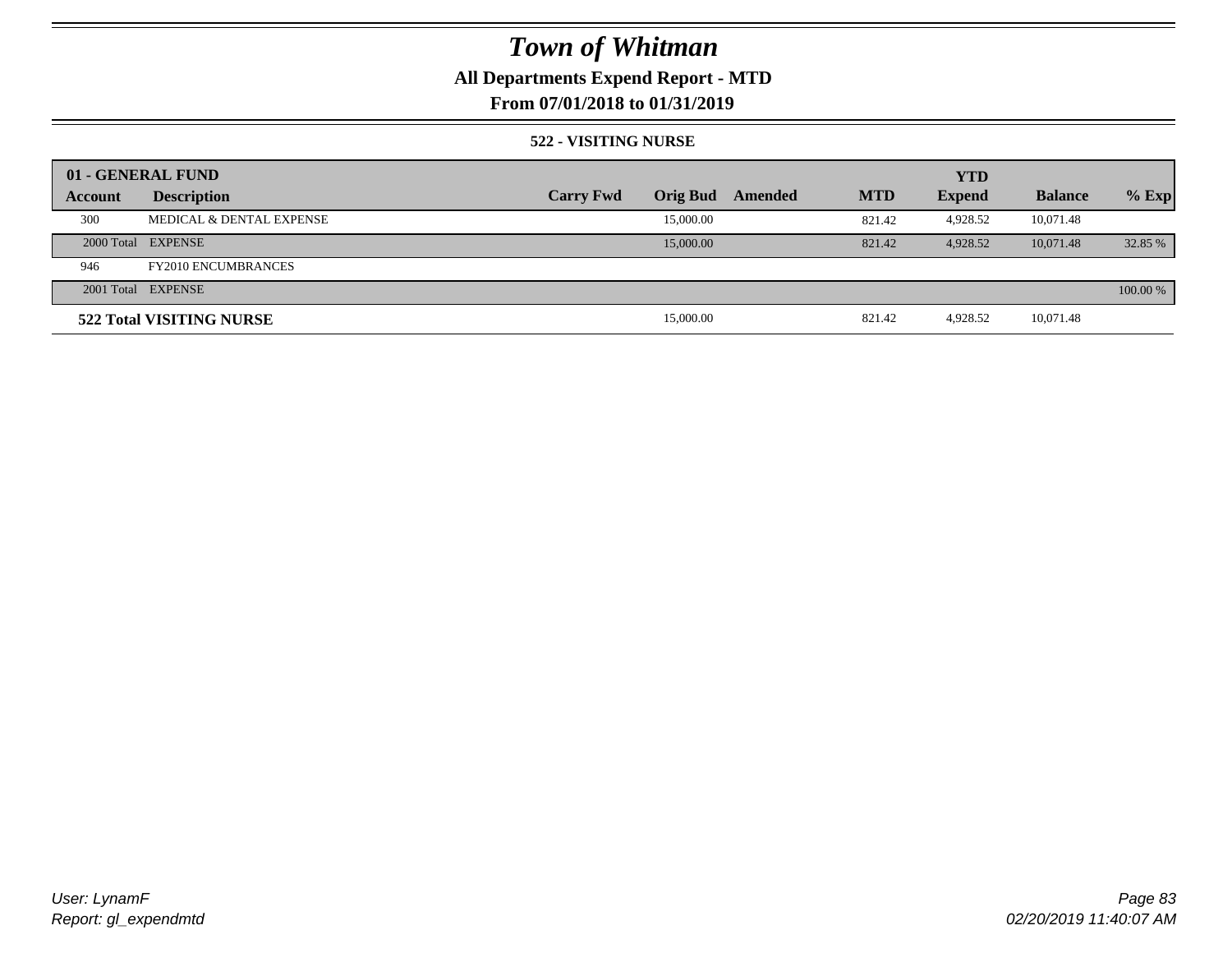## **All Departments Expend Report - MTD**

## **From 07/01/2018 to 01/31/2019**

### **524 - DENTAL**

|         | 01 - GENERAL FUND       |                  |                  |            | <b>YTD</b>    |                |          |
|---------|-------------------------|------------------|------------------|------------|---------------|----------------|----------|
| Account | <b>Description</b>      | <b>Carry Fwd</b> | Orig Bud Amended | <b>MTD</b> | <b>Expend</b> | <b>Balance</b> | $%$ Exp  |
| 730     | <b>ASSOCIATION DUES</b> |                  |                  |            |               |                |          |
|         | 2000 Total EXPENSE      |                  |                  |            |               |                | 100.00 % |
|         | <b>524 Total DENTAL</b> |                  |                  |            |               |                |          |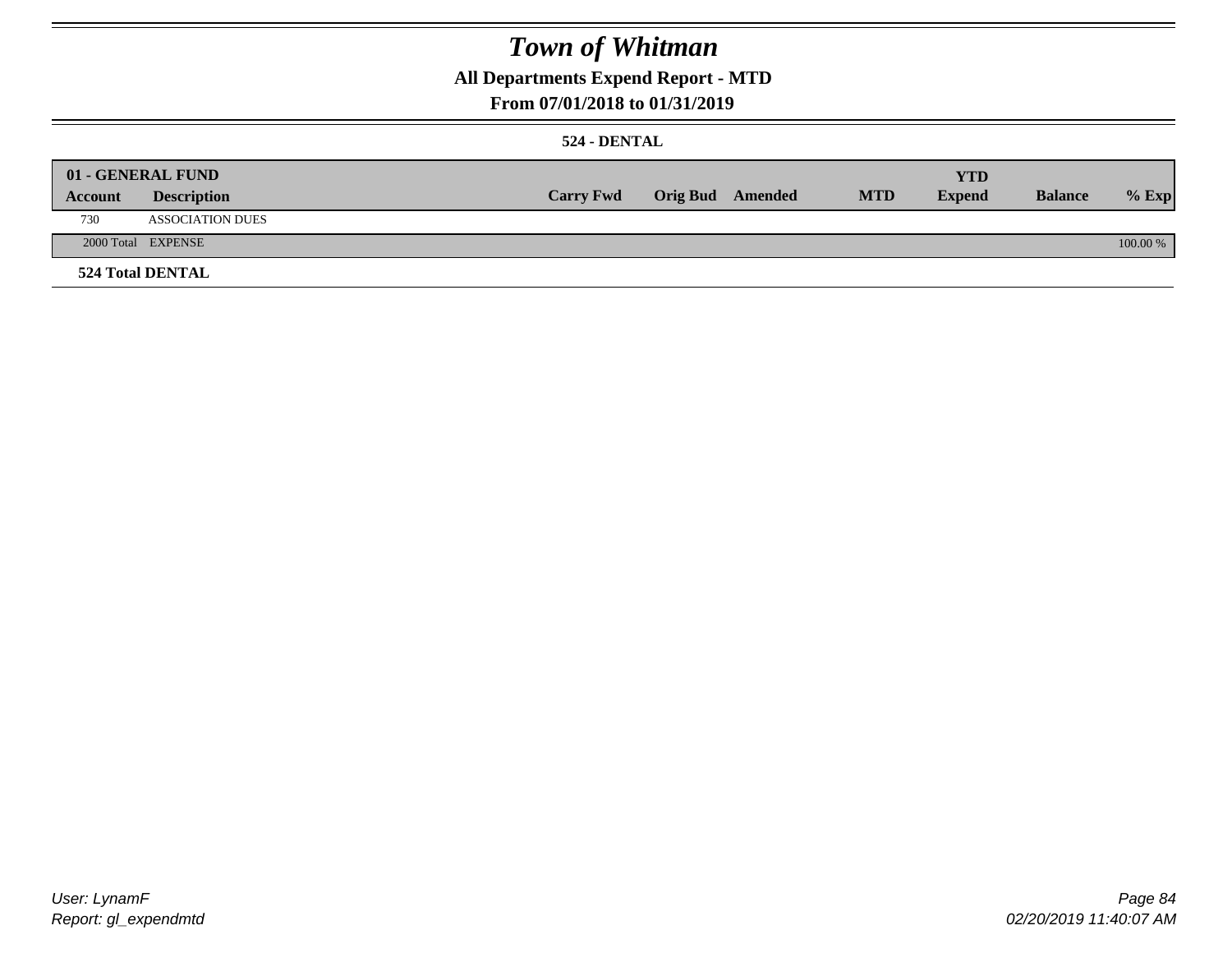## **All Departments Expend Report - MTD**

**From 07/01/2018 to 01/31/2019**

### **541 - COUNCIL ON AGING**

|         | 01 - GENERAL FUND                        |                                     |                       | <b>YTD</b>    |                |          |
|---------|------------------------------------------|-------------------------------------|-----------------------|---------------|----------------|----------|
| Account | <b>Description</b>                       | <b>Carry Fwd</b><br><b>Orig Bud</b> | <b>MTD</b><br>Amended | <b>Expend</b> | <b>Balance</b> | $%$ Exp  |
| 111     | SALARIES-ADMINSTRATIVE                   | 67,449.00                           | 6,485.50              | 38,913.00     | 28,536.00      |          |
| 138     | SICK LEAVE BUY-BACK                      |                                     |                       |               |                |          |
| 146     | SALARIES-LONGEVITY                       |                                     |                       |               |                |          |
|         | 1000 Total SALARIES                      | 67,449.00                           | 6,485.50              | 38,913.00     | 28,536.00      | 57.69 %  |
| 121     | <b>CLERICAL I</b>                        | 41,828.00                           | 3,978.42              | 24,022.70     | 17,805.30      |          |
|         | 1001 Total SALARIES                      | 41,828.00                           | 3,978.42              | 24,022.70     | 17,805.30      | 57.43 %  |
| 117     | <b>CUSTODIAL</b>                         |                                     |                       |               |                |          |
|         | 1002 Total SALARIES                      |                                     |                       |               |                | 100.00 % |
| 157     | <b>BUS DRIVER</b>                        | 35,924.00                           | 2,154.33              | 16,080.22     | 19,843.78      |          |
|         | 1003 Total SALARIES                      | 35,924.00                           | 2,154.33              | 16,080.22     | 19,843.78      | 44.76 %  |
| 129     | ADDITIONAL CLERICAL                      | 33,634.00                           | 3,234.00              | 19,404.00     | 14,230.00      |          |
|         | 1004 Total SALARIES                      | 33,634.00                           | 3,234.00              | 19,404.00     | 14,230.00      | 57.69 %  |
| 131     | <b>SOCIAL WORKER</b>                     | 33,109.00                           | 3,182.55              | 19,095.30     | 14,013.70      |          |
|         | 1005 Total SALARIES                      | 33,109.00                           | 3,182.55              | 19,095.30     | 14,013.70      | 57.67 %  |
| 210     | <b>ELECTRICITY</b>                       |                                     | 280.35                | 2,207.28      | $-2,207.28$    |          |
| 212     | <b>GAS (NATURAL)</b>                     |                                     | 277.82                | 774.97        | $-774.97$      |          |
| 242     | VEHICLE MAINTENANCE                      |                                     |                       |               |                |          |
| 340     | <b>TELEPHONE</b>                         |                                     |                       |               |                |          |
| 343     | <b>CELL PHONES</b>                       |                                     | 102.98                | 714.86        | $-714.86$      |          |
| 420     | <b>OFFICE SUPPLIES</b>                   |                                     | 13.96                 | 432.44        | $-432.44$      |          |
| 481     | <b>GASOLINE</b>                          |                                     |                       |               |                |          |
| 585     | MISCELLANEOUS EXPENSE                    | 15,157.00                           | 62.02                 | 228.04        | 14,928.96      |          |
| 430     | <b>BUILDING MAINTENANCE &amp; REPAIR</b> |                                     | 359.61                | 3,126.48      | $-3,126.48$    |          |
| 710     | IN STATE TRAVEL                          |                                     |                       | 52.88         | $-52.88$       |          |
| 730     | <b>ASSOCIATION DUES</b>                  |                                     |                       |               |                |          |
| 731     | <b>MEETINGS</b>                          |                                     |                       |               |                |          |
| 870     | OFFICE EQUIPMENT                         |                                     |                       |               |                |          |
|         | 2000 Total EXPENSE                       | 15,157.00                           | 1,096.74              | 7,536.95      | 7,620.05       | 49.72 %  |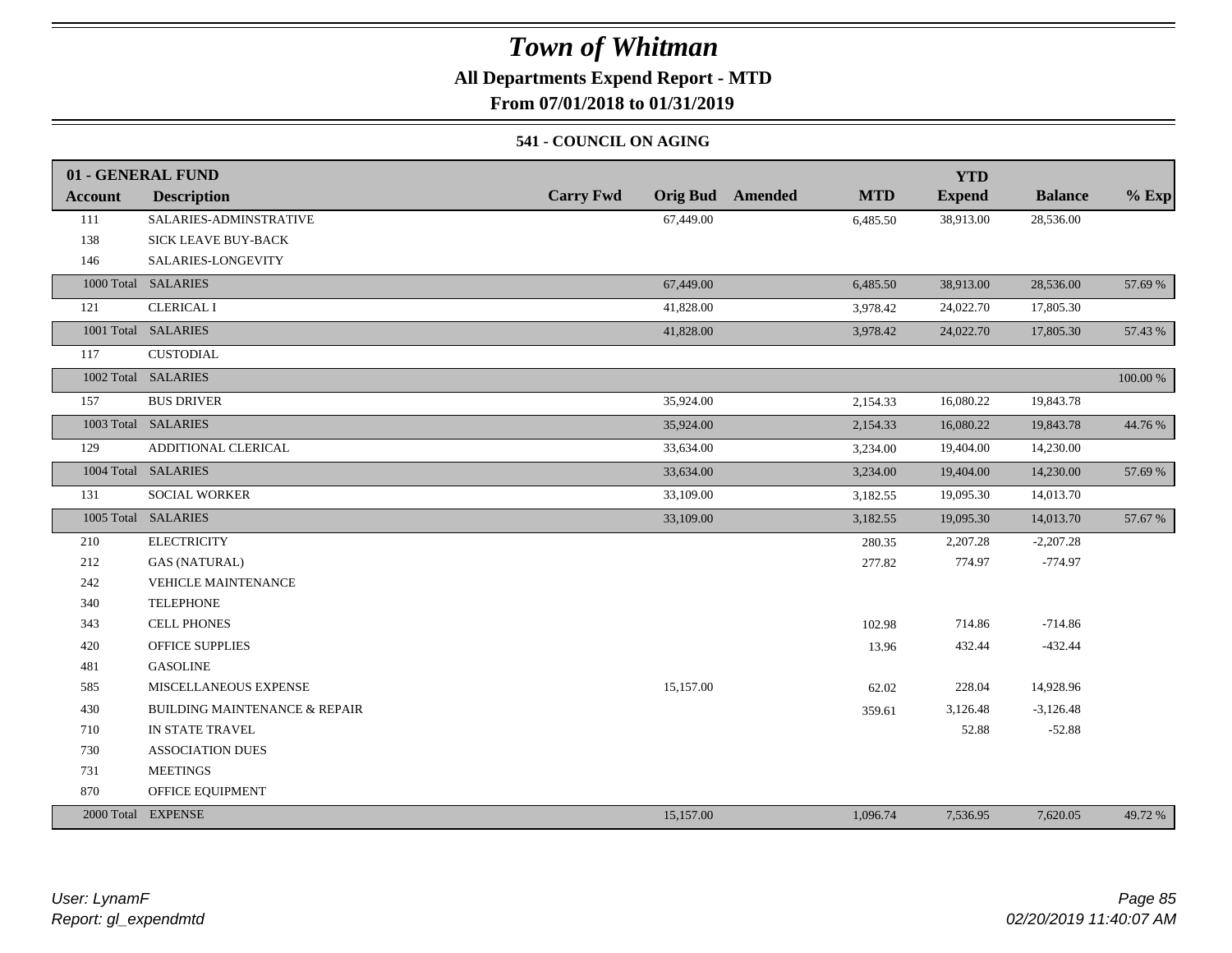## **All Departments Expend Report - MTD**

### **From 07/01/2018 to 01/31/2019**

### **541 - COUNCIL ON AGING**

|         | 01 - GENERAL FUND                                |                  |                 |         |            | <b>YTD</b>    |                |          |
|---------|--------------------------------------------------|------------------|-----------------|---------|------------|---------------|----------------|----------|
| Account | <b>Description</b>                               | <b>Carry Fwd</b> | <b>Orig Bud</b> | Amended | <b>MTD</b> | <b>Expend</b> | <b>Balance</b> | $%$ Exp  |
| 940     | <b>FY2016 ENCUMBRANCES</b>                       |                  |                 |         |            |               |                |          |
| 941     | FY 2017 ENCUMBRANCES                             |                  |                 |         |            |               |                |          |
| 943     | FY2012 ENCUMBRANCES                              |                  |                 |         |            |               |                |          |
| 945     | <b>FY2013 ENCUMBRANCES</b>                       |                  |                 |         |            |               |                |          |
|         | 2002 Total EXPENSE                               |                  |                 |         |            |               |                | 100.00 % |
| 999     |                                                  |                  |                 |         |            |               |                |          |
|         | 4492 Total A.6 STM 5/7/12 PUR.CHAIRS-SENIOR CTR. |                  |                 |         |            |               |                | 100.00 % |
| 999     |                                                  |                  |                 |         |            |               |                |          |
|         | 4493 Total A19 ATM 5/12 C.O.A. BUILDING REPAIRS  |                  |                 |         |            |               |                | 100.00 % |
| 999     |                                                  |                  |                 |         |            |               |                |          |
|         | 4494 Total A.5STM5/17TOWN SHR.WHL CHR.EQ.BUS     |                  |                 |         |            |               |                | 100.00 % |
| 999     |                                                  |                  |                 |         |            |               |                |          |
|         | 4557 Total A.17 ATM 5/13 REPAVE COA PARKING LOT  |                  |                 |         |            |               |                | 100.00 % |
| 999     |                                                  |                  |                 |         |            |               |                |          |
|         | 4563 Total A.27A ATM 5/16 AIR COND. SEN.CTR.     |                  |                 |         |            |               |                | 100.00 % |
|         | 541 Total COUNCIL ON AGING                       |                  | 227,101.00      |         | 20,131.54  | 125,052.17    | 102,048.83     |          |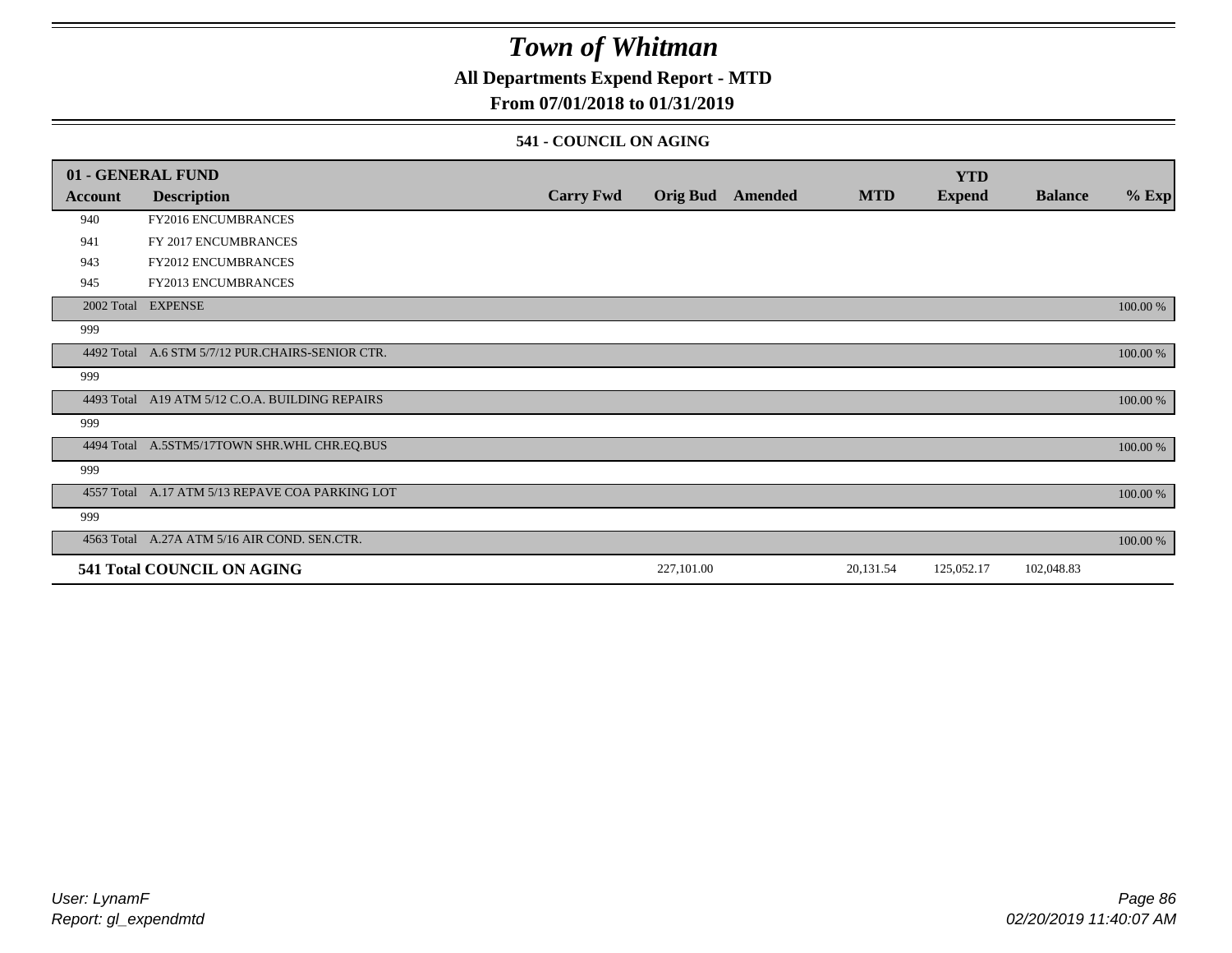**All Departments Expend Report - MTD**

## **From 07/01/2018 to 01/31/2019**

#### **543 - VETERANS SERVICES**

|            | 01 - GENERAL FUND                  |                  |           |                         |            | <b>YTD</b>    |                |          |
|------------|------------------------------------|------------------|-----------|-------------------------|------------|---------------|----------------|----------|
| Account    | <b>Description</b>                 | <b>Carry Fwd</b> |           | <b>Orig Bud</b> Amended | <b>MTD</b> | <b>Expend</b> | <b>Balance</b> | $%$ Exp  |
| 112        | <b>SALARIES</b>                    |                  |           |                         |            |               |                |          |
|            | 1000 Total SALARIES                |                  |           |                         |            |               |                | 100.00 % |
| 120        | <b>SALARIES-PART TIME</b>          |                  |           |                         |            |               |                |          |
|            | 1001 Total SALARIES                |                  |           |                         |            |               |                | 100.00 % |
| 330        | <b>DISTRICT SERVICES</b>           |                  | 50,000.00 |                         |            |               | 50,000.00      |          |
| 340        | <b>TELEPHONE</b>                   |                  |           |                         |            |               |                |          |
| 343        | <b>CELL PHONES</b>                 |                  |           |                         | 51.49      | 357.43        | $-357.43$      |          |
| 420        | <b>OFFICE SUPPLIES</b>             |                  |           |                         |            |               |                |          |
| 585        | MISCELLANEOUS EXPENSE              |                  | 1,500.00  |                         |            |               | 1,500.00       |          |
| 730        | <b>ASSOCIATION DUES</b>            |                  |           |                         |            |               |                |          |
| 731        | <b>MEETINGS</b>                    |                  |           |                         |            |               |                |          |
| 2000 Total | <b>EXPENSE</b>                     |                  | 51,500.00 |                         | 51.49      | 357.43        | 51,142.57      | 0.69%    |
| 710        | IN STATE TRAVEL                    |                  | 1,000.00  |                         |            |               | 1,000.00       |          |
|            | 2001 Total EXPENSE                 |                  | 1,000.00  |                         |            |               | 1,000.00       | $0.00\%$ |
| 999        |                                    |                  |           |                         |            |               |                |          |
| 4412 Total | TRI-TOWN PARADE                    |                  |           |                         |            |               |                | 100.00 % |
|            | <b>543 Total VETERANS SERVICES</b> |                  | 52,500.00 |                         | 51.49      | 357.43        | 52,142.57      |          |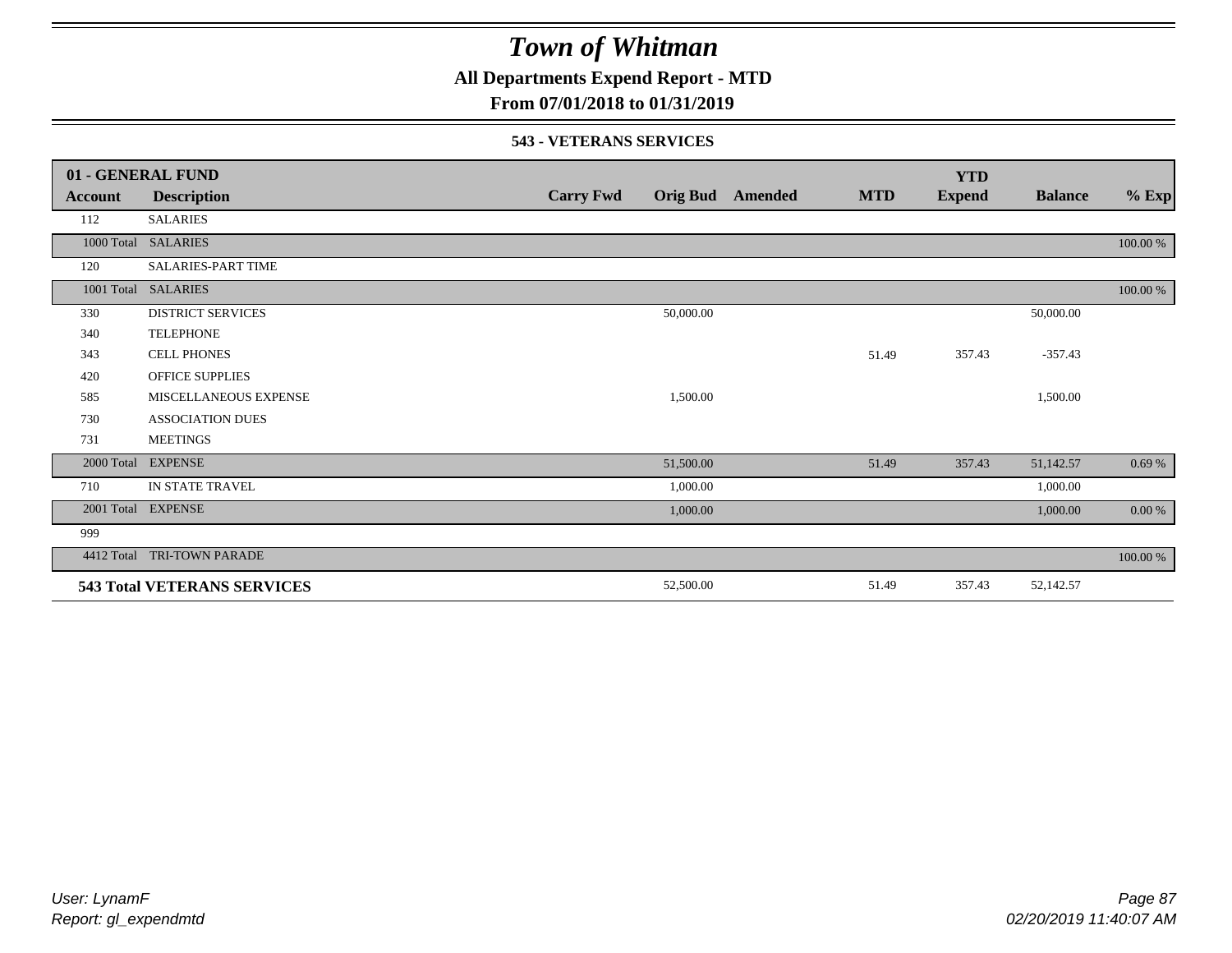## **All Departments Expend Report - MTD**

### **From 07/01/2018 to 01/31/2019**

### **544 - VETERANS BENEFITS**

|         | 01 - GENERAL FUND                  |                  |                            |            | <b>YTD</b>    |                |         |
|---------|------------------------------------|------------------|----------------------------|------------|---------------|----------------|---------|
| Account | <b>Description</b>                 | <b>Carry Fwd</b> | <b>Orig Bud</b><br>Amended | <b>MTD</b> | <b>Expend</b> | <b>Balance</b> | $%$ Exp |
| 585     | <b>MISCELLANEOUS EXPENSE</b>       |                  |                            |            |               |                |         |
| 770     | <b>SUBSISTENCE</b>                 |                  | 180,000.00                 | 15,963.01  | 103,674.58    | 76,325.42      |         |
| 771     | <b>FOOD</b>                        |                  |                            |            |               |                |         |
| 772     | <b>FUEL</b>                        |                  |                            |            |               |                |         |
| 773     | <b>HOSPITAL</b>                    |                  |                            |            |               |                |         |
| 774     | <b>MEDICAL CARE</b>                |                  |                            |            |               |                |         |
| 775     | <b>MEDICAL SUPPLIES</b>            |                  |                            |            |               |                |         |
| 776     | <b>HOUSING</b>                     |                  |                            |            |               |                |         |
|         | 2000 Total EXPENSE                 |                  | 180,000.00                 | 15,963.01  | 103,674.58    | 76,325.42      | 57.59 % |
|         | <b>544 Total VETERANS BENEFITS</b> |                  | 180,000.00                 | 15,963.01  | 103,674.58    | 76,325.42      |         |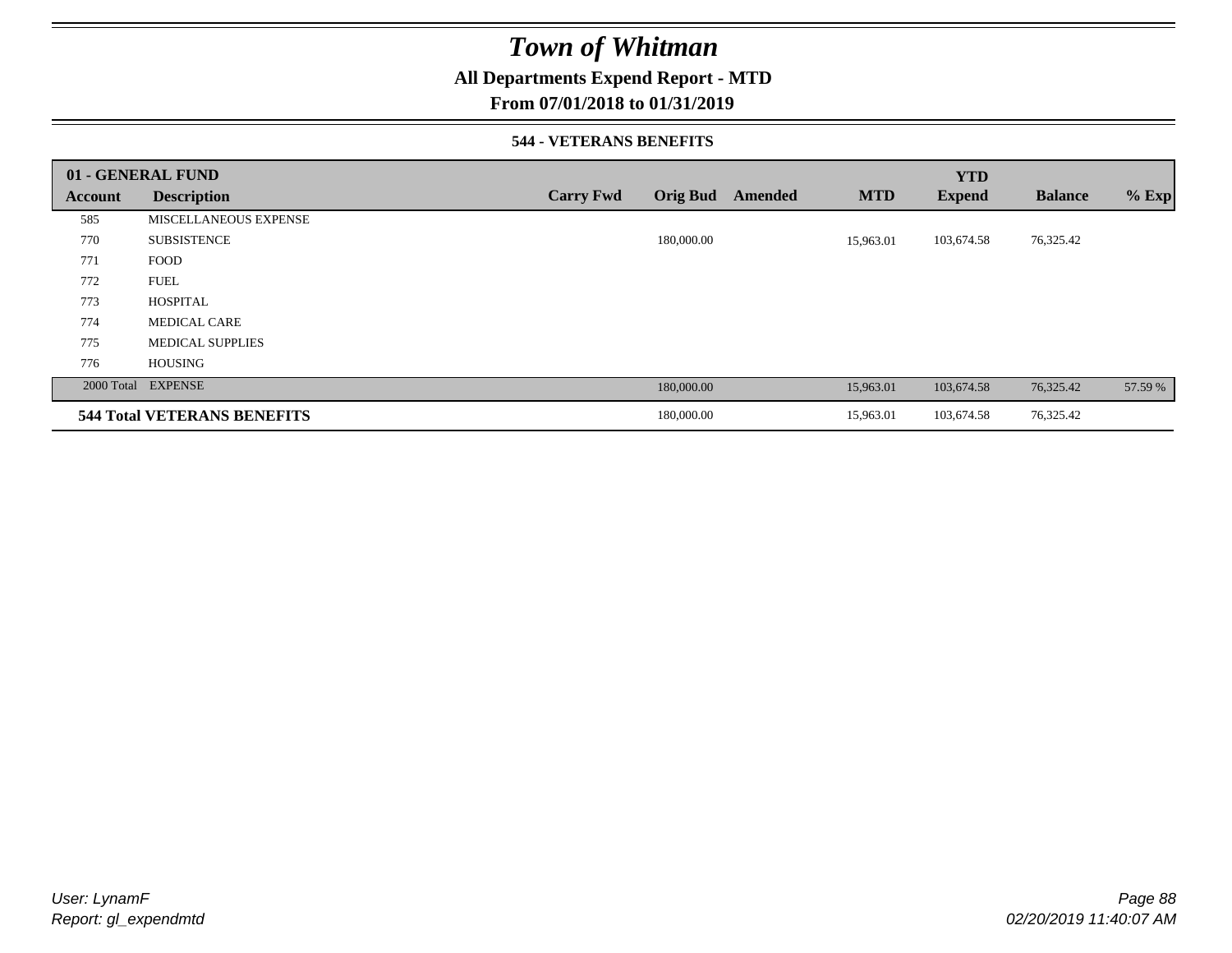**All Departments Expend Report - MTD**

## **From 07/01/2018 to 01/31/2019**

### **545 - DAV RENTAL**

|         | 01 - GENERAL FUND           |                  |                         |            | <b>YTD</b>    |                |          |
|---------|-----------------------------|------------------|-------------------------|------------|---------------|----------------|----------|
| Account | <b>Description</b>          | <b>Carry Fwd</b> | <b>Orig Bud</b> Amended | <b>MTD</b> | <b>Expend</b> | <b>Balance</b> | $%$ Exp  |
| 270     | <b>BUILDING RENTAL</b>      |                  |                         |            |               |                |          |
|         | 2000 Total EXPENSE          |                  |                         |            |               |                | 100.00 % |
|         | <b>545 Total DAV RENTAL</b> |                  |                         |            |               |                |          |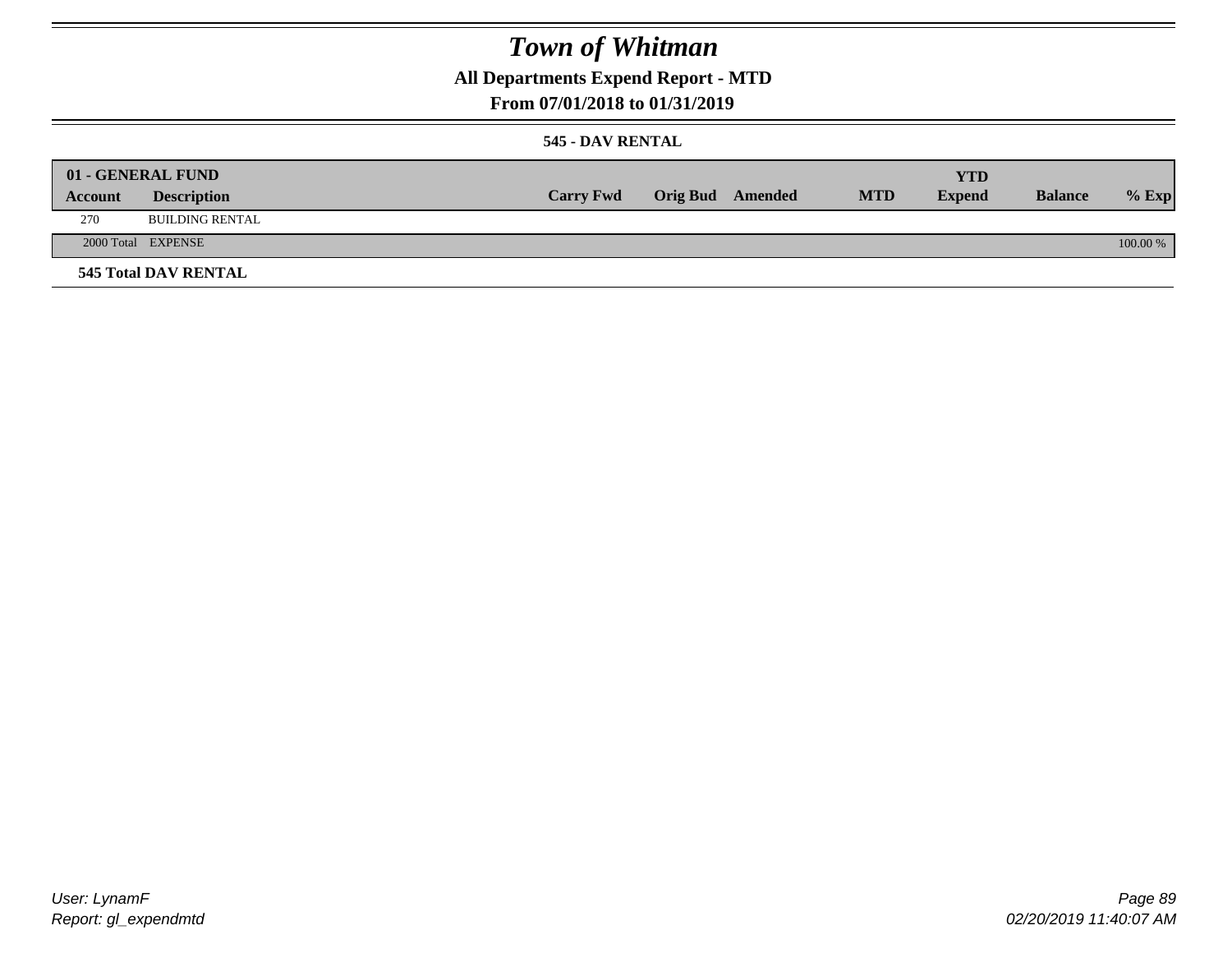**All Departments Expend Report - MTD**

**From 07/01/2018 to 01/31/2019**

### **550 - MISC. HUMAN SERVICES**

|            | 01 - GENERAL FUND                     |                  |                 |         |            | <b>YTD</b>    |                |          |
|------------|---------------------------------------|------------------|-----------------|---------|------------|---------------|----------------|----------|
| Account    | <b>Description</b>                    | <b>Carry Fwd</b> | <b>Orig Bud</b> | Amended | <b>MTD</b> | <b>Expend</b> | <b>Balance</b> | $%$ Exp  |
| 939        | <b>FY2015 ENCUMBRANCES</b>            |                  |                 |         |            |               |                |          |
| 943        | <b>FY2012 ENCUMBRANCES</b>            |                  |                 |         |            |               |                |          |
| 945        | FY2013 ENCUMBRANCES                   |                  |                 |         |            |               |                |          |
| 999        |                                       |                  | 6,000.00        |         | 1,500.00   | 3,000.00      | 3,000.00       |          |
| 4414 Total | ART2 ATM5/18 WHITMAN COUNSELING       |                  | 6,000.00        |         | 1,500.00   | 3,000.00      | 3,000.00       | 50.00 %  |
| 999        |                                       | 500.00           | 500.00          |         |            |               | 1,000.00       |          |
| 4416 Total | A.2 ATM 5/12 PLYMOUTH CTY.EXT.        | 500.00           | 500.00          |         |            |               | 1,000.00       | 0.00 %   |
| 999        |                                       |                  | 6,000.00        |         | 6,000.00   | 6,000.00      |                |          |
| 4418 Total | A2 ATM 5/18 WHITMAN WILL              |                  | 6,000.00        |         | 6,000.00   | 6,000.00      |                | 100.00 % |
| 999        |                                       |                  |                 |         |            |               |                |          |
| 4522 Total | <b>COMPLETE STREETS GRANT -TIER 2</b> |                  |                 |         |            |               |                | 100.00 % |
|            | 550 Total MISC. HUMAN SERVICES        | 500.00           | 12,500.00       |         | 7,500.00   | 9,000.00      | 4,000.00       |          |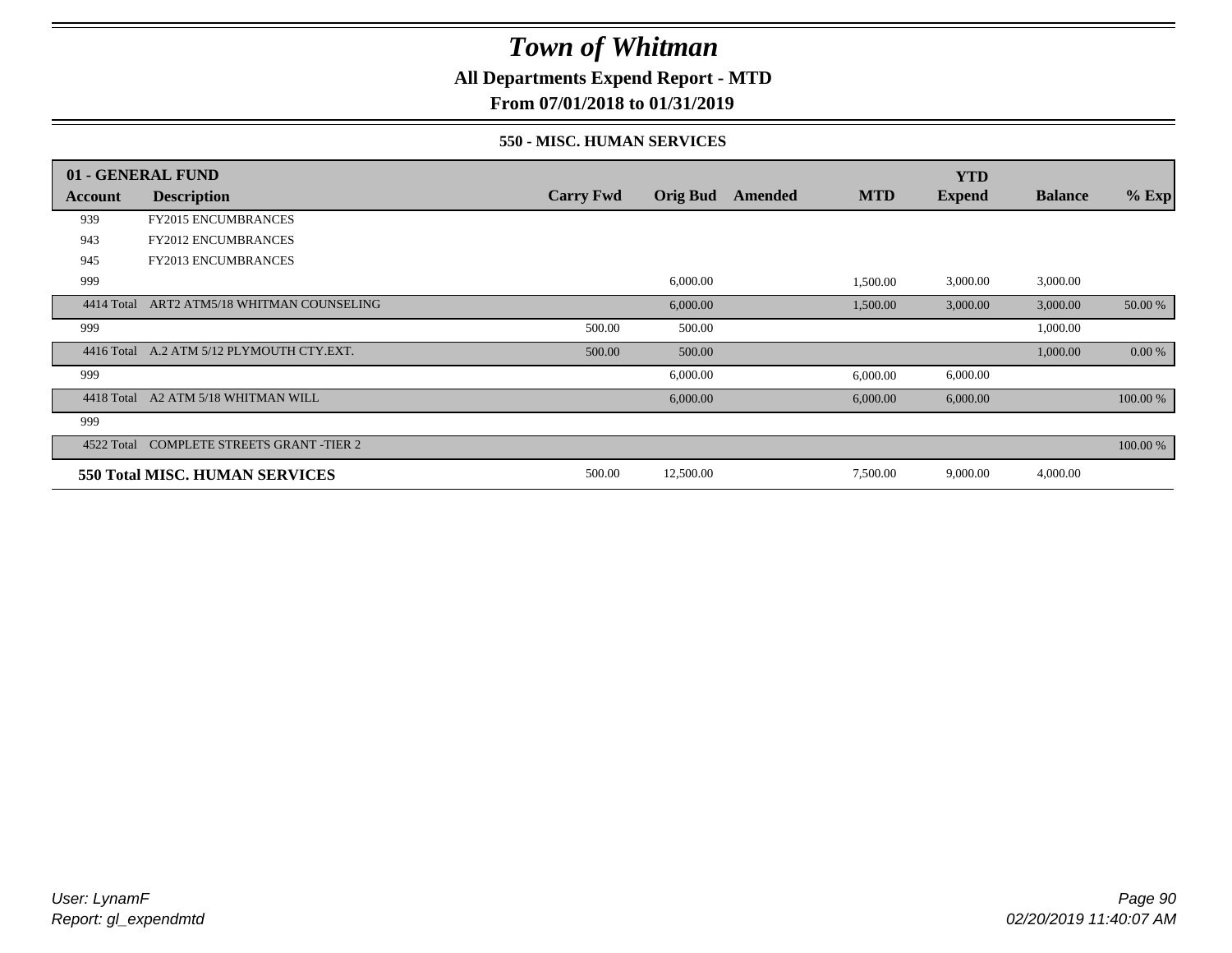## **All Departments Expend Report - MTD From 07/01/2018 to 01/31/2019**

# **610 - LIBRARY**

|                | 01 - GENERAL FUND                        |                  |                 |         |            | <b>YTD</b>    |                |             |
|----------------|------------------------------------------|------------------|-----------------|---------|------------|---------------|----------------|-------------|
| <b>Account</b> | <b>Description</b>                       | <b>Carry Fwd</b> | <b>Orig Bud</b> | Amended | <b>MTD</b> | <b>Expend</b> | <b>Balance</b> | $%$ Exp     |
| 111            | SALARIES-ADMINSTRATIVE                   |                  | 68,437.00       |         | 6,580.50   | 37,801.74     | 30,635.26      |             |
| 138            | SICK LEAVE BUY-BACK                      |                  |                 |         |            |               |                |             |
| 146            | SALARIES-LONGEVITY                       |                  | 1,375.00        |         |            | 1,250.00      | 125.00         |             |
|                | 1000 Total SALARIES                      |                  | 69,812.00       |         | 6,580.50   | 39,051.74     | 30,760.26      | 55.93 %     |
| 153            | SALARY-REF.LIBRARIAN-P.T.                |                  |                 |         |            |               |                |             |
|                | 1001 Total SALARIES                      |                  |                 |         |            |               |                | $100.00~\%$ |
| 154            | SALARY-ASSISTANT DIRECTOR                |                  | 51,736.00       |         | 4,974.60   | 23,878.08     | 27,857.92      |             |
|                | 1002 Total SALARIES                      |                  | 51,736.00       |         | 4,974.60   | 23,878.08     | 27,857.92      | 46.15 %     |
| 155            | SALARY-CIRCULATION SUPERVISOR            |                  | 49,540.00       |         | 4,763.50   | 28,581.00     | 20,959.00      |             |
|                | 1003 Total SALARIES                      |                  | 49,540.00       |         | 4,763.50   | 28,581.00     | 20,959.00      | 57.69 %     |
| 156            | SALARY-YOUTH SERV. LIBRARIAN             |                  | 47,014.00       |         | 4,551.75   | 26,985.70     | 20,028.30      |             |
|                | 1004 Total SALARIES                      |                  | 47,014.00       |         | 4,551.75   | 26,985.70     | 20,028.30      | 57.39 %     |
| 159            | SALARY-LIBRARY TECHNICIANS-P.T.          |                  | 76,300.00       |         | 7,162.50   | 42,530.68     | 33,769.32      |             |
|                | 1005 Total SALARIES                      |                  | 76,300.00       |         | 7,162.50   | 42,530.68     | 33,769.32      | 55.74 %     |
| 117            | <b>CUSTODIAL</b>                         |                  |                 |         |            |               |                |             |
|                | 1006 Total SALARIES                      |                  |                 |         |            |               |                | $100.00~\%$ |
| 220            | SENIOR LIBRARY TECHNICIAN                |                  | 42,260.00       |         | 4,063.50   | 24,381.00     | 17,879.00      |             |
|                | 1007 Total SALARIES                      |                  | 42,260.00       |         | 4,063.50   | 24,381.00     | 17,879.00      | 57.69 %     |
| 949            | FY2014 ENCUMBRANCES                      |                  |                 |         |            |               |                |             |
|                | 1008 Total SALARIES                      |                  |                 |         |            |               |                | $100.00~\%$ |
| 210            | <b>ELECTRICITY</b>                       |                  |                 |         |            |               |                |             |
| 212            | <b>GAS (NATURAL)</b>                     |                  |                 |         |            |               |                |             |
| 244            | OFFICE EQUIPMENT MAINTENANCE             |                  |                 |         |            | 3,351.69      | $-3,351.69$    |             |
| 311            | <b>COMPUTER SERVICES</b>                 |                  |                 |         |            |               |                |             |
| 340            | <b>TELEPHONE</b>                         |                  |                 |         |            |               |                |             |
| 589            | CATALOGING                               |                  |                 |         |            |               |                |             |
| 420            | OFFICE SUPPLIES                          |                  |                 |         |            | 1,163.90      | $-1,163.90$    |             |
| 430            | <b>BUILDING MAINTENANCE &amp; REPAIR</b> |                  |                 |         |            | 35.00         | $-35.00$       |             |
| 585            | MISCELLANEOUS EXPENSE                    |                  | 45,637.00       |         |            | 2,410.25      | 43,226.75      |             |
| 587            | <b>BOOKS</b>                             |                  |                 |         |            | 29,414.60     | $-29,414.60$   |             |
|                |                                          |                  |                 |         |            |               |                |             |

*Report: gl\_expendmtd User: LynamF*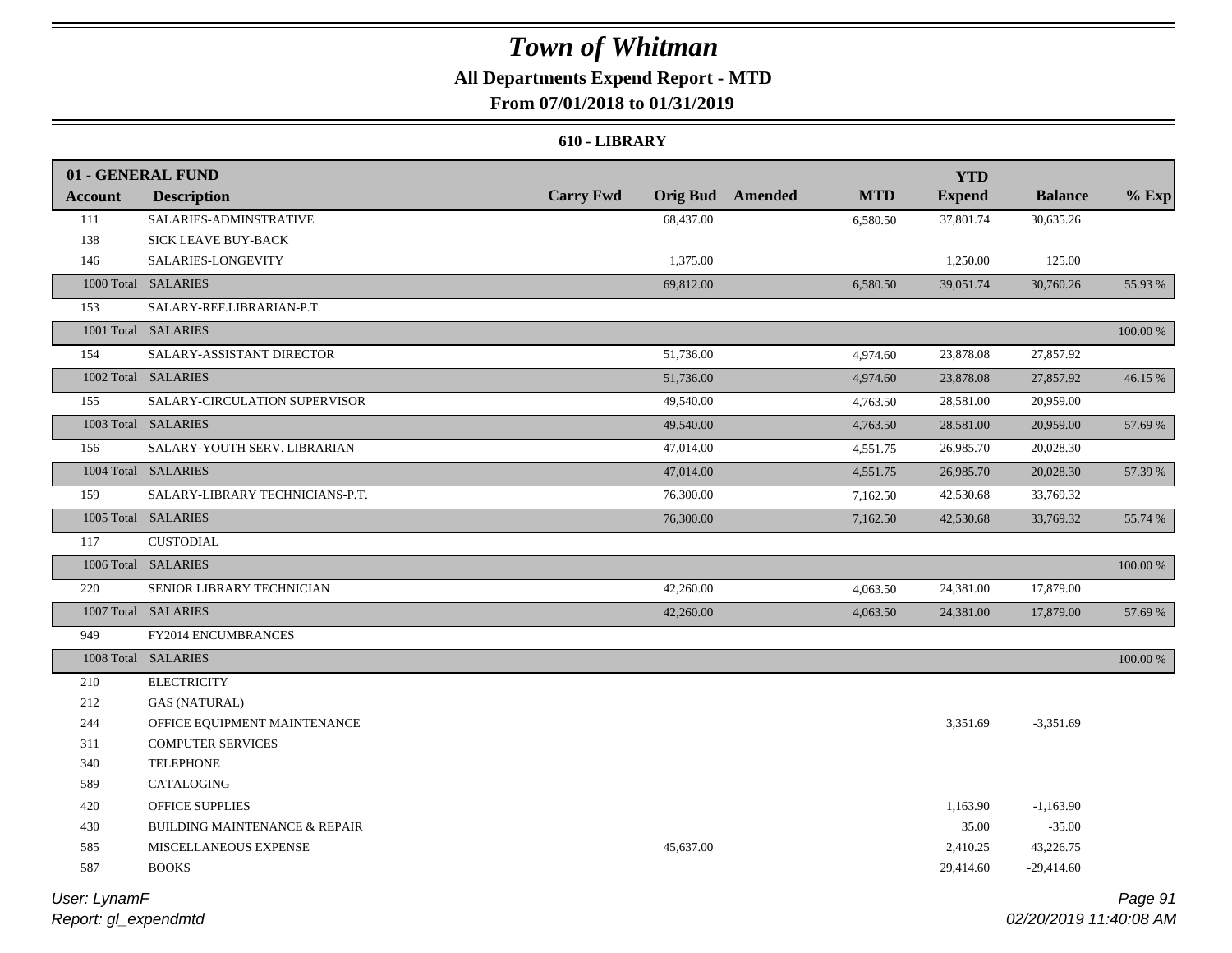## **All Departments Expend Report - MTD**

## **From 07/01/2018 to 01/31/2019**

#### **610 - LIBRARY**

|                | 01 - GENERAL FUND                                   |                  |           |                  |            | <b>YTD</b>    |                |             |
|----------------|-----------------------------------------------------|------------------|-----------|------------------|------------|---------------|----------------|-------------|
| <b>Account</b> | <b>Description</b>                                  | <b>Carry Fwd</b> |           | Orig Bud Amended | <b>MTD</b> | <b>Expend</b> | <b>Balance</b> | $%$ Exp     |
| 588            | <b>PERIODICALS</b>                                  |                  |           |                  |            | 4,543.27      | $-4,543.27$    |             |
| 939            | FY2015 ENCUMBRANCES                                 |                  |           |                  |            |               |                |             |
| 710            | IN STATE TRAVEL                                     |                  |           |                  | 15.80      | 116.74        | $-116.74$      |             |
| 730            | <b>ASSOCIATION DUES</b>                             |                  |           |                  |            |               |                |             |
| 731            | <b>MEETINGS</b>                                     |                  |           |                  |            | 269.00        | $-269.00$      |             |
|                | 2000 Total EXPENSE                                  |                  | 45,637.00 |                  | 15.80      | 41,304.45     | 4,332.55       | 90.50 %     |
| 210            | <b>ELECTRICITY</b>                                  |                  | 24,284.00 |                  |            | 7,492.97      | 16,791.03      |             |
| 212            | <b>GAS (NATURAL)</b>                                |                  |           |                  |            | 1,172.46      | $-1,172.46$    |             |
| 213            | MAINTENANCE CONTRACTS                               |                  |           |                  |            |               |                |             |
| 240            | BUILDING & GROUNDS MAINT.                           |                  |           |                  |            | 3,972.24      | $-3,972.24$    |             |
| 2001 Total     | <b>EXPENSE</b>                                      |                  | 24,284.00 |                  |            | 12,637.67     | 11,646.33      | 52.04 %     |
| 940            | FY2016 ENCUMBRANCES                                 |                  |           |                  |            |               |                |             |
| 946            | FY2010 ENCUMBRANCES                                 |                  |           |                  |            |               |                |             |
|                | 2002 Total EXPENSE                                  |                  |           |                  |            |               |                | 100.00 %    |
| 940            | FY2016 ENCUMBRANCES                                 |                  |           |                  |            |               |                |             |
|                | 2003 Total EXPENSE                                  |                  |           |                  |            |               |                | 100.00 %    |
| 215            | <b>OCLN MEMBERSHIP</b>                              |                  | 22,053.00 |                  |            | 22,022.00     | 31.00          |             |
| 943            | FY2012 ENCUMBRANCES                                 |                  |           |                  |            |               |                |             |
|                | 2004 Total EXPENSE                                  |                  | 22,053.00 |                  |            | 22,022.00     | 31.00          | 99.85 %     |
| 949            | FY2014 ENCUMBRANCES                                 |                  |           |                  |            |               |                |             |
| 943            | <b>FY2012 ENCUMBRANCES</b>                          |                  |           |                  |            |               |                |             |
| 945            | FY2013 ENCUMBRANCES                                 |                  |           |                  |            |               |                |             |
|                | 2009 Total EXPENSE                                  |                  |           |                  |            |               |                | $100.00~\%$ |
| 999            |                                                     |                  |           |                  |            |               |                |             |
|                | 4490 Total A19 ATM 5/12 REPAIR&PAINT LIBRARY        |                  |           |                  |            |               |                | $100.00~\%$ |
| 999            |                                                     |                  |           |                  |            |               |                |             |
|                | 4501 Total A.17 ATM 5/13 PAINT & REPAIR LIBRARY     |                  |           |                  |            |               |                | 100.00 %    |
| 999            |                                                     |                  |           |                  |            |               |                |             |
|                | 4523 Total ART25 ATM5/18 PCH & INSTALL 6 SURVEILL C |                  |           |                  |            |               |                | 100.00 %    |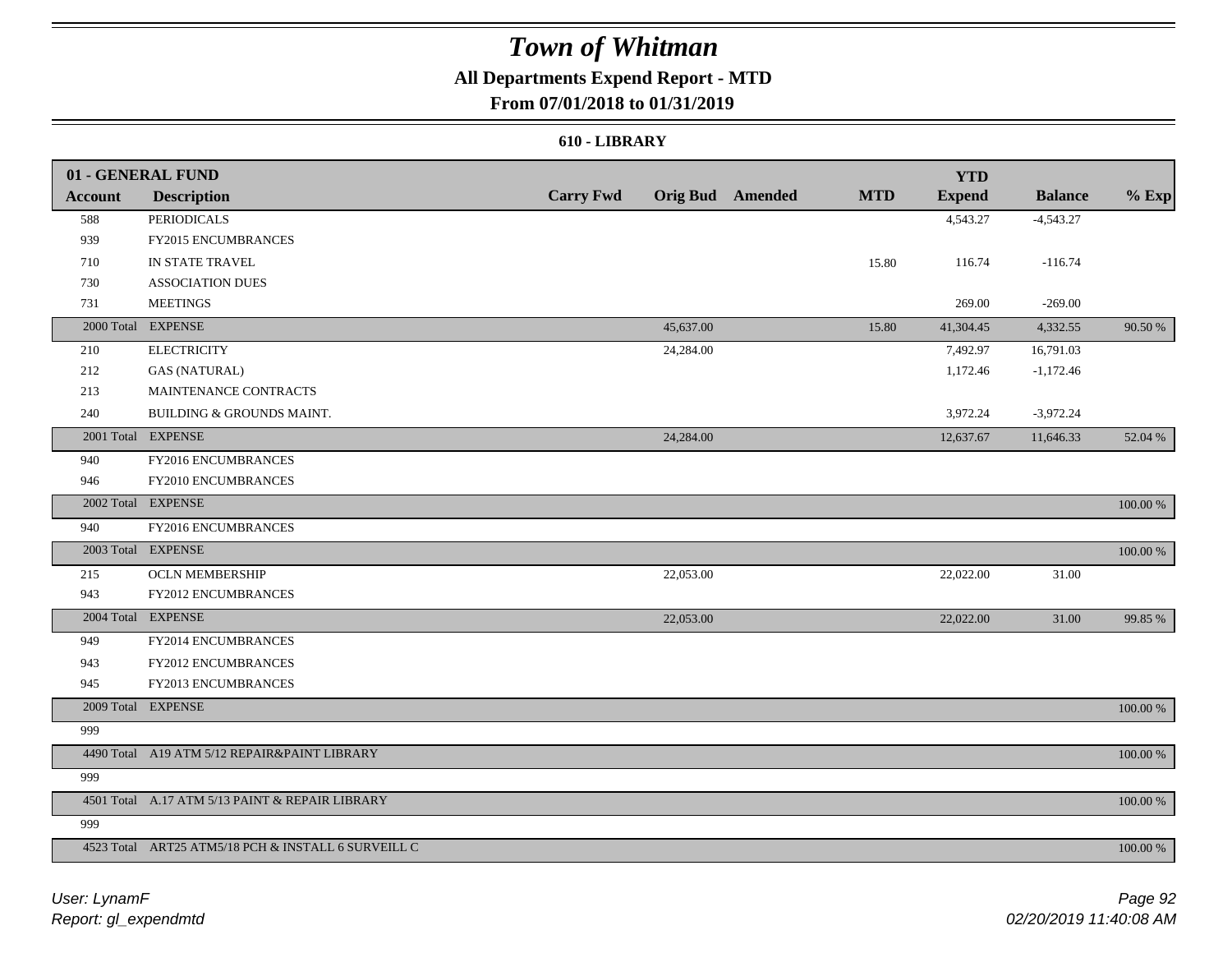## **All Departments Expend Report - MTD**

### **From 07/01/2018 to 01/31/2019**

#### **610 - LIBRARY**

| Account | 01 - GENERAL FUND<br><b>Description</b>      | <b>Carry Fwd</b> |            | Orig Bud Amended | <b>MTD</b> | <b>YTD</b><br><b>Expend</b> | <b>Balance</b> | $%$ Exp    |
|---------|----------------------------------------------|------------------|------------|------------------|------------|-----------------------------|----------------|------------|
| 999     |                                              |                  |            |                  |            |                             |                |            |
|         | 4573 Total A.10ATM5/14 PAVE LIB. PARKING LOT |                  |            |                  |            |                             |                | $100.00\%$ |
|         | <b>610 Total LIBRARY</b>                     |                  | 428,636.00 |                  | 32.112.15  | 261.372.32                  | 167,263.68     |            |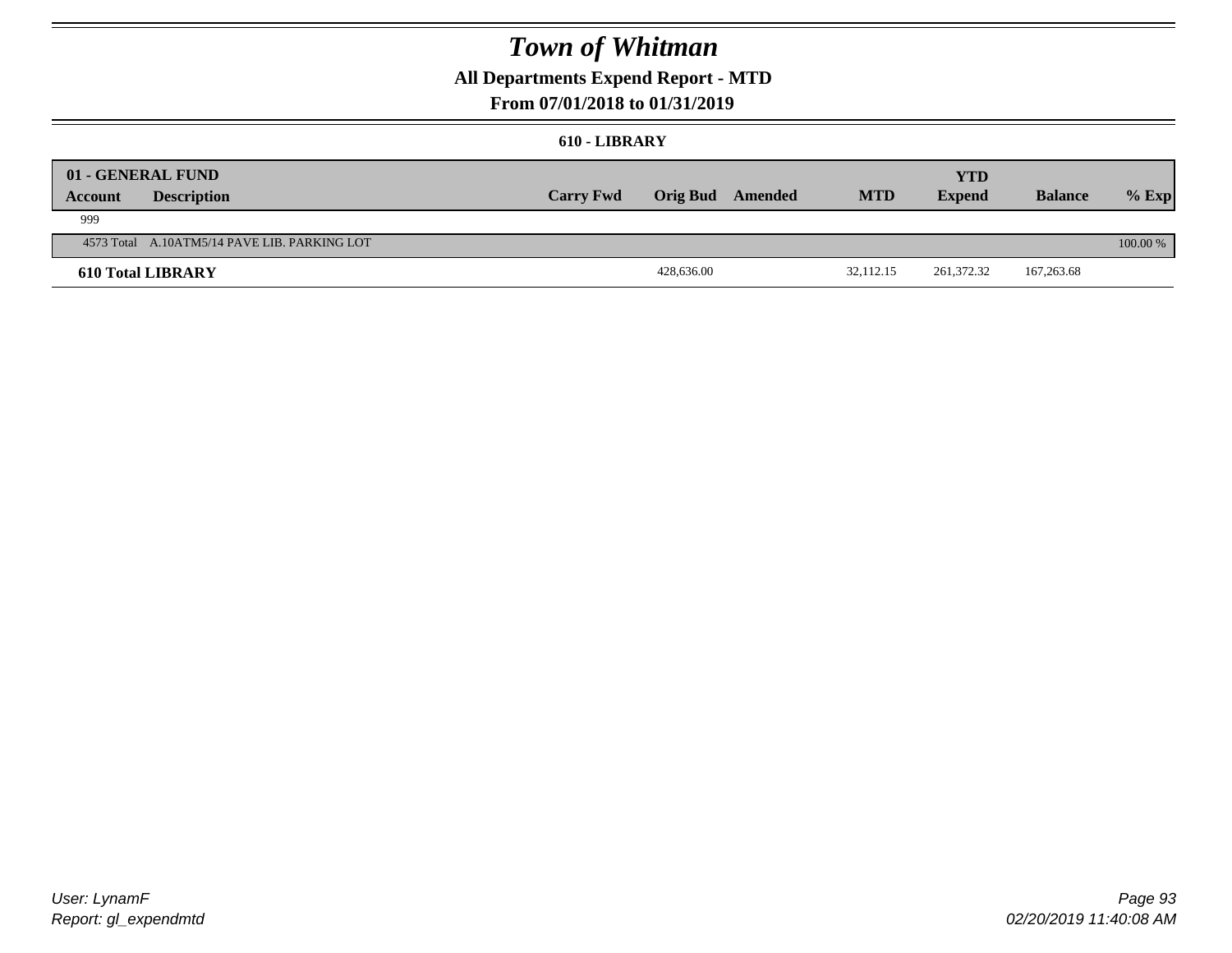## **All Departments Expend Report - MTD**

## **From 07/01/2018 to 01/31/2019**

### **630 - RECREATION**

|                | 01 - GENERAL FUND                        |                  |           |                         |            | <b>YTD</b>    |                |             |
|----------------|------------------------------------------|------------------|-----------|-------------------------|------------|---------------|----------------|-------------|
| <b>Account</b> | <b>Description</b>                       | <b>Carry Fwd</b> |           | <b>Orig Bud</b> Amended | <b>MTD</b> | <b>Expend</b> | <b>Balance</b> | $%$ Exp     |
| 111            | SALARIES-ADMINSTRATIVE                   |                  | 21,360.00 |                         | 1,780.00   | 12,460.00     | 8,900.00       |             |
|                | 1000 Total SALARIES                      |                  | 21,360.00 |                         | 1,780.00   | 12,460.00     | 8,900.00       | 58.33 %     |
| 124            | SALARIES-POOL                            |                  | 8,000.00  |                         |            | 8,000.00      |                |             |
|                | 1001 Total SALARIES                      |                  | 8,000.00  |                         |            | 8,000.00      |                | 100.00 %    |
| 120            | <b>SALARIES-PART TIME</b>                |                  |           |                         |            |               |                |             |
|                | 1002 Total SALARIES                      |                  |           |                         |            |               |                | 100.00 %    |
| 125            | SALARIES-WINTER PROGRAM                  |                  |           |                         |            |               |                |             |
|                | 1003 Total SALARIES                      |                  |           |                         |            |               |                | 100.00 %    |
| 127            | PARK PROGRAM                             |                  |           |                         |            |               |                |             |
|                | 1004 Total SALARIES                      |                  |           |                         |            |               |                | 100.00 %    |
| 210            | <b>ELECTRICITY</b>                       |                  |           |                         | 48.78      | 851.24        | $-851.24$      |             |
| 340            | <b>TELEPHONE</b>                         |                  |           |                         | 24.69      | 147.94        | $-147.94$      |             |
| 430            | <b>BUILDING MAINTENANCE &amp; REPAIR</b> |                  |           |                         |            |               |                |             |
| 584            | RECREATIONAL SUPPLIES                    |                  |           |                         |            |               |                |             |
| 585            | MISCELLANEOUS EXPENSE                    |                  | 6,100.00  |                         |            | 750.13        | 5,349.87       |             |
| 591            | FOURTH OF JULY                           |                  |           |                         |            | 2,287.50      | $-2,287.50$    |             |
| 710            | IN STATE TRAVEL                          |                  |           |                         |            |               |                |             |
| 730            | <b>ASSOCIATION DUES</b>                  |                  |           |                         |            |               |                |             |
| 731            | <b>MEETINGS</b>                          |                  |           |                         |            |               |                |             |
| 749            | POOL MAINTENANCE                         |                  |           |                         |            | 2,043.77      | $-2,043.77$    |             |
|                | 2000 Total EXPENSE                       |                  | 6,100.00  |                         | 73.47      | 6,080.58      | 19.42          | 99.68%      |
| 939            | FY2015 ENCUMBRANCES                      |                  |           |                         |            |               |                |             |
| 948            | FY07 ENCUMBRANCES                        |                  |           |                         |            |               |                |             |
| 959            | FY2006 ENCUMBRANCES                      |                  |           |                         |            |               |                |             |
|                | 2001 Total EXPENSE                       |                  |           |                         |            |               |                | $100.00~\%$ |
| 999            |                                          |                  |           |                         |            |               |                |             |
|                | 4412 Total TRI-TOWN PARADE               |                  |           |                         |            |               |                | 100.00 %    |
| 999            |                                          |                  |           |                         |            |               |                |             |
|                | 4413 Total RES.FD.TR.POOL FILTER REPAIRS |                  |           |                         |            |               |                | 100.00 %    |

*Report: gl\_expendmtd User: LynamF*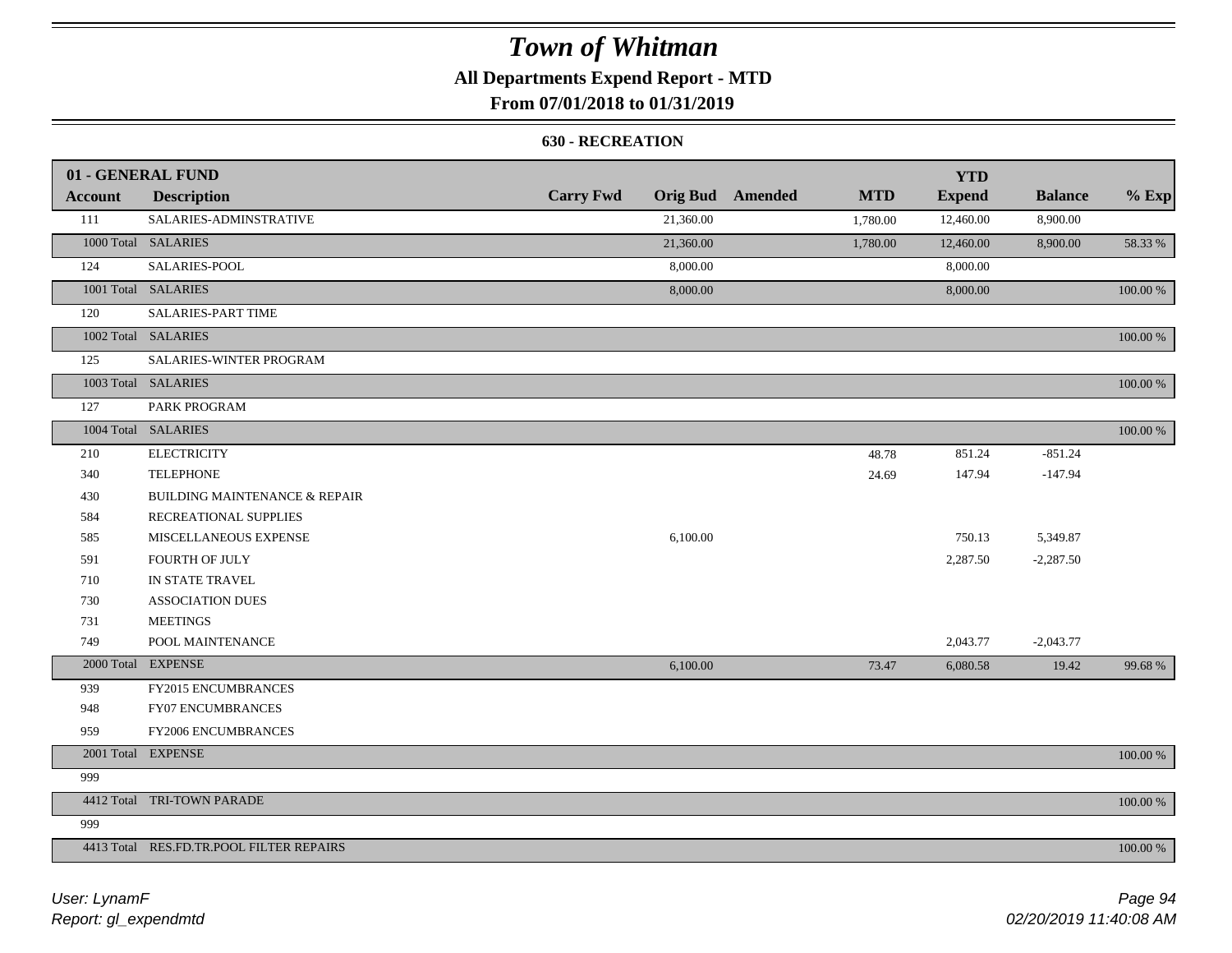## **All Departments Expend Report - MTD**

### **From 07/01/2018 to 01/31/2019**

#### **630 - RECREATION**

|            | 01 - GENERAL FUND                                   |                  |                 |         |            | <b>YTD</b>    |                |          |
|------------|-----------------------------------------------------|------------------|-----------------|---------|------------|---------------|----------------|----------|
| Account    | <b>Description</b>                                  | <b>Carry Fwd</b> | <b>Orig Bud</b> | Amended | <b>MTD</b> | <b>Expend</b> | <b>Balance</b> | $%$ Exp  |
| 999        |                                                     |                  |                 |         |            |               |                |          |
|            | 4489 Total A18STM11/00 PLAYGROUND REPAIRS           |                  |                 |         |            |               |                | 100.00 % |
| 999        |                                                     |                  |                 |         |            |               |                |          |
|            | 4491 Total A14STM5/6/13REP/UPGR.POOL FILTRATION SYS |                  |                 |         |            |               |                | 100.00 % |
| 999        |                                                     |                  |                 |         |            |               |                |          |
|            | 4555 Total ESTABLISH PETTY CASH-PARK PROGRAM        |                  |                 |         |            |               |                | 100.00 % |
| 999        |                                                     |                  |                 |         |            |               |                |          |
| 4556 Total | ESTABLISH PETTY CASH-POOL PROGRAM                   |                  |                 |         |            |               |                | 100.00 % |
|            | <b>630 Total RECREATION</b>                         |                  | 35,460.00       |         | 1,853.47   | 26,540.58     | 8,919.42       |          |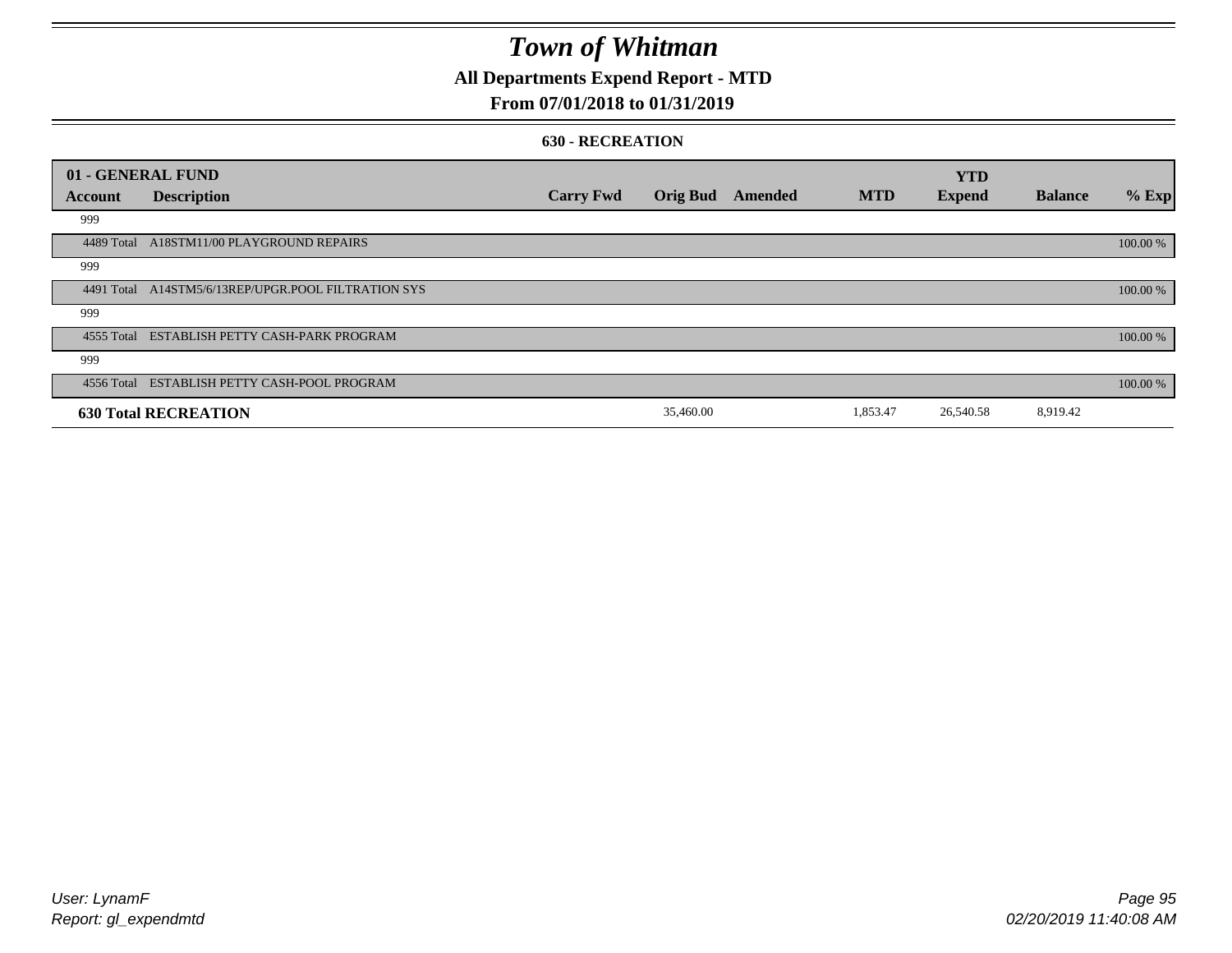**All Departments Expend Report - MTD**

**From 07/01/2018 to 01/31/2019**

### **650 - DPW-BANDSTAND & PARK MAINTENANCE**

|            | 01 - GENERAL FUND                          |                  |                 |         |            | <b>YTD</b>    |                |          |
|------------|--------------------------------------------|------------------|-----------------|---------|------------|---------------|----------------|----------|
| Account    | <b>Description</b>                         | <b>Carry Fwd</b> | <b>Orig Bud</b> | Amended | <b>MTD</b> | <b>Expend</b> | <b>Balance</b> | $%$ Exp  |
| 241        | RECREATIONAL FACILITIES MAINT.             |                  |                 |         |            |               |                |          |
| 460        | <b>GROUNDSKEEPING SUPPLIES</b>             |                  |                 |         |            |               |                |          |
| 585        | MISCELLANEOUS EXPENSE                      |                  | 2,000.00        |         |            |               | 2,000.00       |          |
|            | 2000 Total EXPENSE                         |                  | 2,000.00        |         |            |               | 2,000.00       | 0.00 %   |
| 999        |                                            | 21,089.00        |                 |         |            |               | 21,089.00      |          |
|            | 4485 Total A.40ATM05/07PARK GRTS-TN.MATCH  | 21,089.00        |                 |         |            |               | 21,089.00      | 0.00 %   |
| 999        |                                            | 34,915.67        |                 |         |            |               | 34,915.67      |          |
| 4486 Total | A6 STM5/17 TOWN PARK UPGRADES              | 34,915.67        |                 |         |            |               | 34,915.67      | 0.00 %   |
| 999        |                                            |                  |                 |         |            |               |                |          |
| 4487 Total | A.19STM11/00 MSTR PLAN-TN.PARK             |                  |                 |         |            |               |                | 100.00 % |
| 999        |                                            |                  |                 |         |            |               |                |          |
| 4488 Total | A10STM5/14TOWN PARK ADA IMPROVE            |                  |                 |         |            |               |                | 100.00 % |
|            | 650 Total DPW-BANDSTAND & PARK MAINTENANCE | 56,004.67        | 2,000.00        |         |            |               | 58,004.67      |          |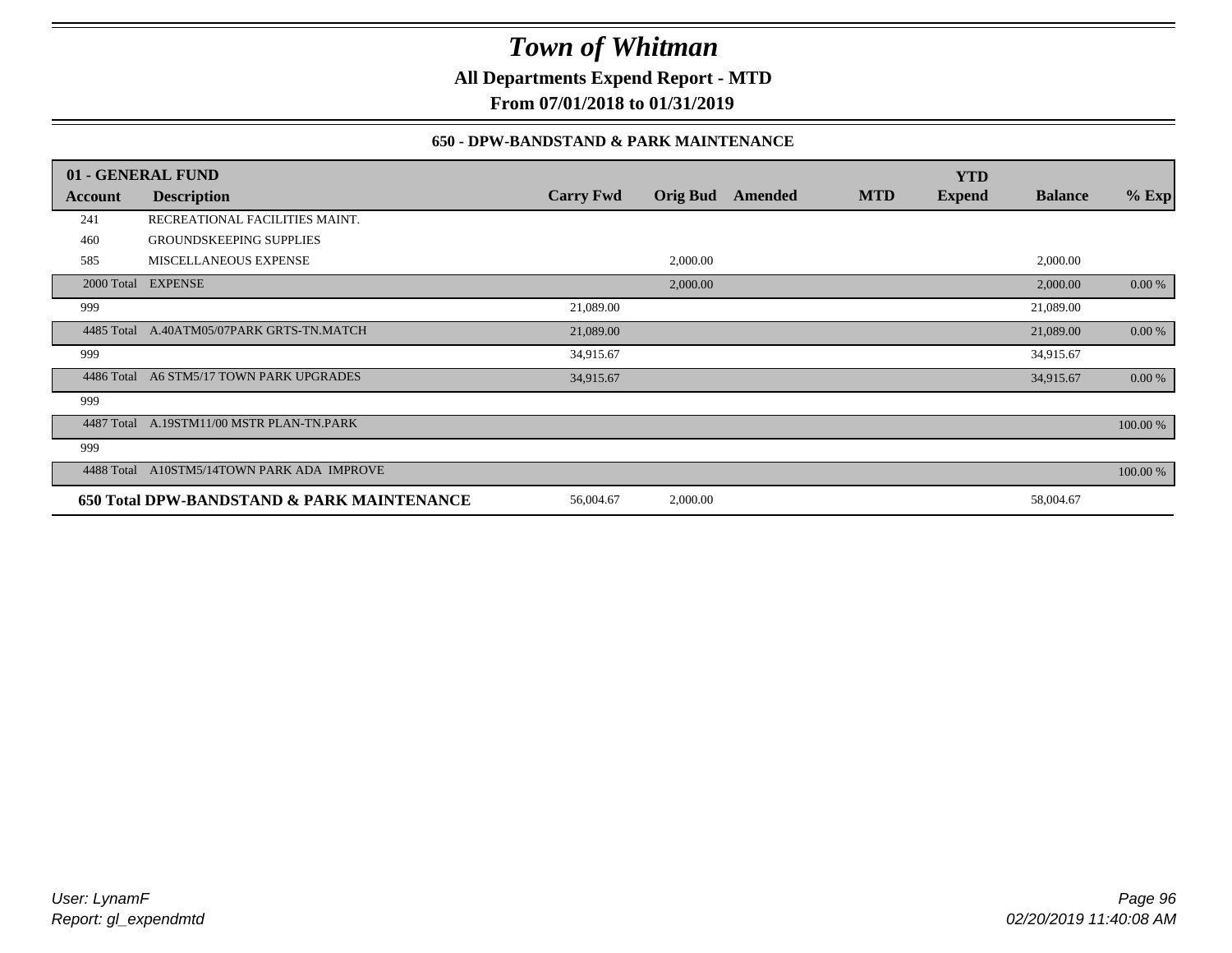**All Departments Expend Report - MTD**

## **From 07/01/2018 to 01/31/2019**

### **651 - BANDSTAND MAINTENANCE**

|                | 01 - GENERAL FUND                          |                  |                  |            | <b>YTD</b>    |                |          |
|----------------|--------------------------------------------|------------------|------------------|------------|---------------|----------------|----------|
| <b>Account</b> | <b>Description</b>                         | <b>Carry Fwd</b> | Orig Bud Amended | <b>MTD</b> | <b>Expend</b> | <b>Balance</b> | $%$ Exp  |
| 585            | MISCELLANEOUS EXPENSE                      |                  |                  |            |               |                |          |
|                | 2000 Total EXPENSE                         |                  |                  |            |               |                | 100.00 % |
| 999            |                                            |                  |                  |            |               |                |          |
|                | 4488 Total A10STM5/14TOWN PARK ADA IMPROVE |                  |                  |            |               |                | 100.00 % |
|                | <b>651 Total BANDSTAND MAINTENANCE</b>     |                  |                  |            |               |                |          |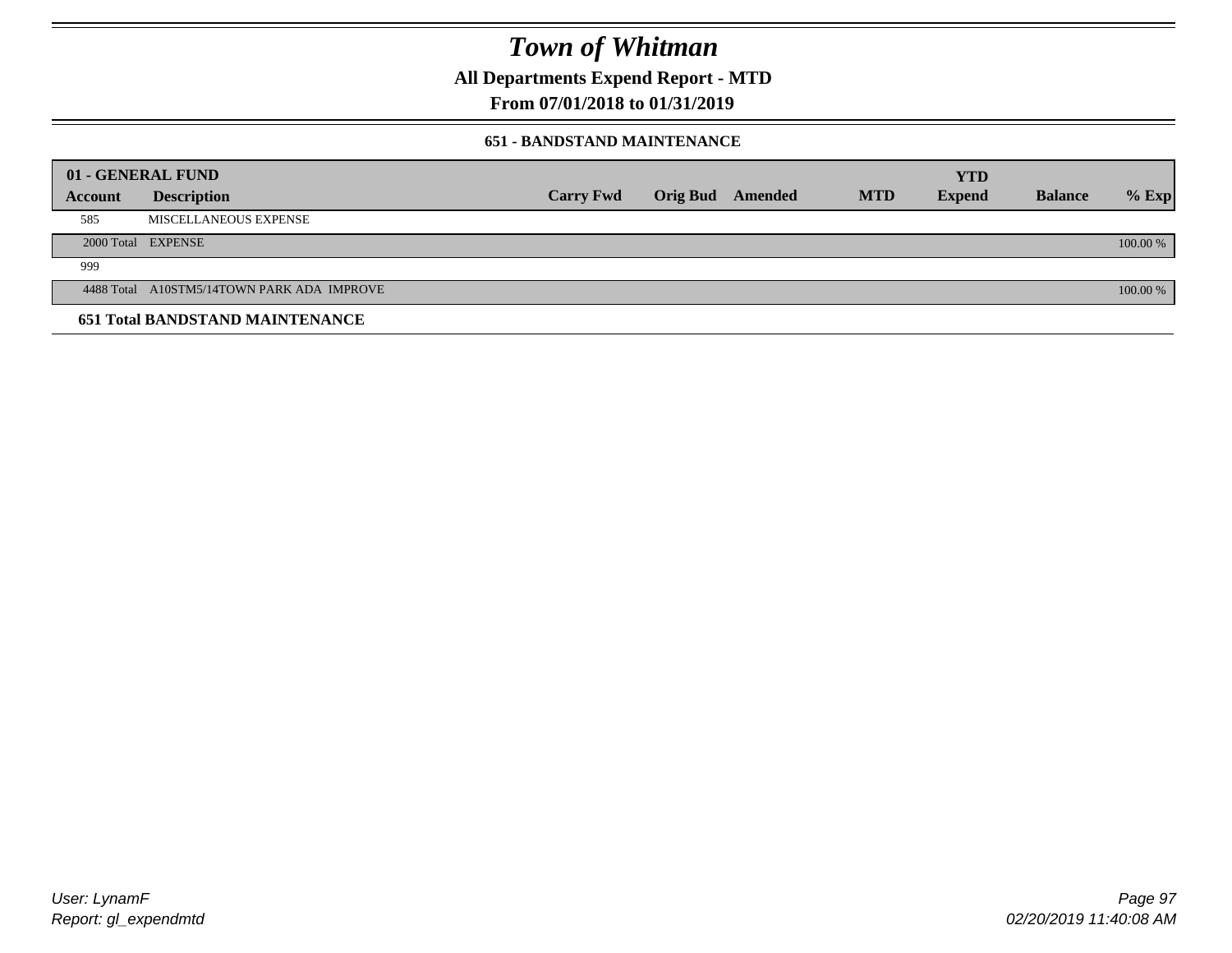## **All Departments Expend Report - MTD**

### **From 07/01/2018 to 01/31/2019**

### **691 - HISTORICAL COMMISSION**

|         | 01 - GENERAL FUND                               |                  |                 |                |            | <b>YTD</b>    |                |          |
|---------|-------------------------------------------------|------------------|-----------------|----------------|------------|---------------|----------------|----------|
| Account | <b>Description</b>                              | <b>Carry Fwd</b> | <b>Orig Bud</b> | <b>Amended</b> | <b>MTD</b> | <b>Expend</b> | <b>Balance</b> | $%$ Exp  |
| 420     | OFFICE SUPPLIES                                 |                  |                 |                |            |               |                |          |
| 585     | MISCELLANEOUS EXPENSE                           |                  | 500.00          |                |            |               | 500.00         |          |
| 730     | <b>ASSOCIATION DUES</b>                         |                  |                 |                |            |               |                |          |
| 731     | <b>MEETINGS</b>                                 |                  |                 |                |            |               |                |          |
|         | 2000 Total EXPENSE                              |                  | 500.00          |                |            |               | 500.00         | 0.00 %   |
| 945     | <b>FY2013 ENCUMBRANCES</b>                      |                  |                 |                |            |               |                |          |
| 953     | <b>FY2009 ENCUMBRANCES</b>                      |                  |                 |                |            |               |                |          |
|         | 2001 Total EXPENSE                              |                  |                 |                |            |               |                | 100.00 % |
| 999     |                                                 |                  |                 |                |            |               |                |          |
|         | 4484 Total A.3STM5/13TN.HALL HIST.REG.MTCH.FNDS |                  |                 |                |            |               |                | 100.00 % |
|         | 691 Total HISTORICAL COMMISSION                 |                  | 500.00          |                |            |               | 500.00         |          |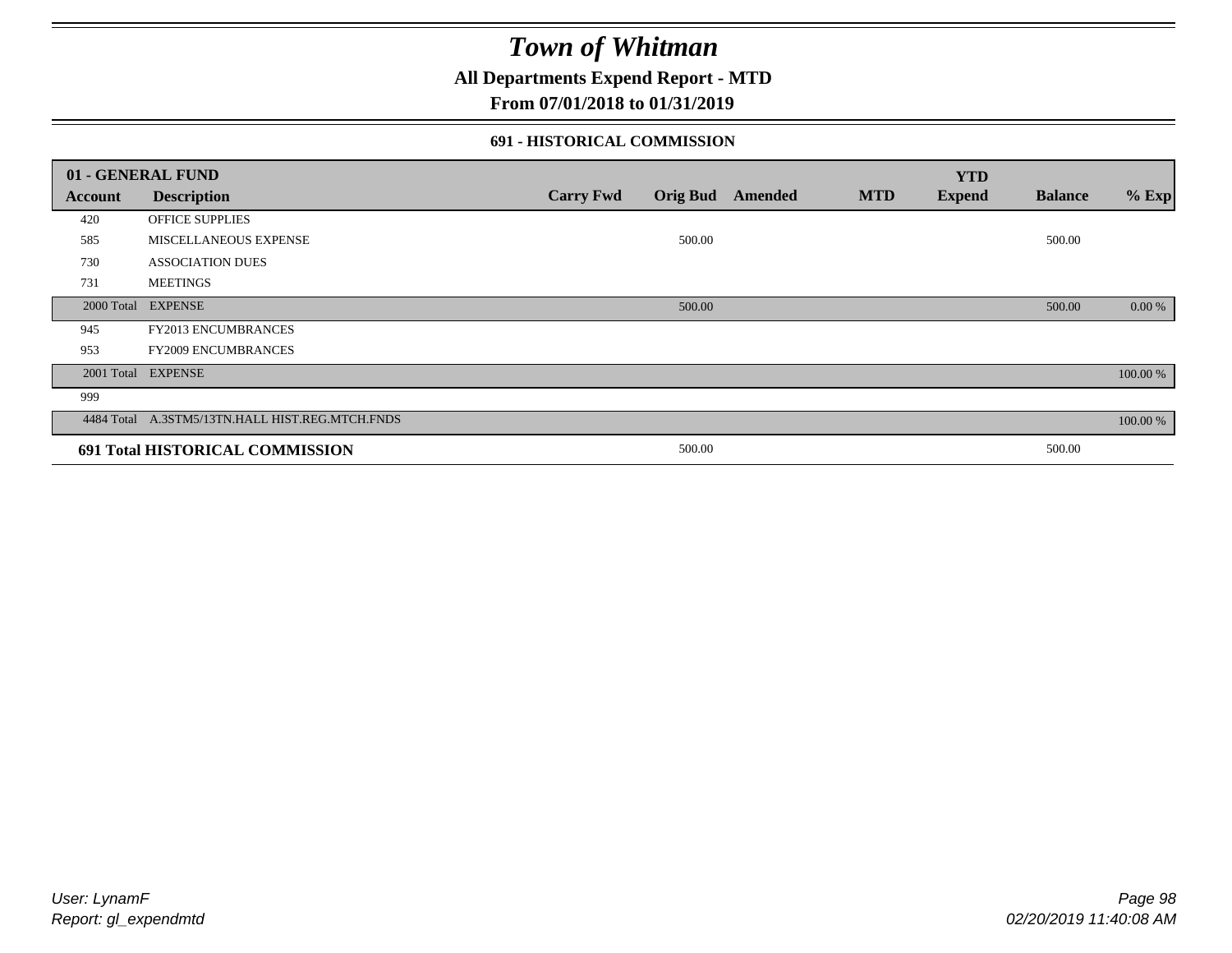## **All Departments Expend Report - MTD**

### **From 07/01/2018 to 01/31/2019**

#### **692 - MEMORIAL DAY**

| 01 - GENERAL FUND |                               |                  |                 |         |            | <b>YTD</b>    |                |          |
|-------------------|-------------------------------|------------------|-----------------|---------|------------|---------------|----------------|----------|
| Account           | <b>Description</b>            | <b>Carry Fwd</b> | <b>Orig Bud</b> | Amended | <b>MTD</b> | <b>Expend</b> | <b>Balance</b> | $%$ Exp  |
| 585               | MISCELLANEOUS EXPENSE         |                  | 2,200.00        |         |            |               | 2,200.00       |          |
|                   | 2000 Total EXPENSE            |                  | 2,200.00        |         |            |               | 2,200.00       | $0.00\%$ |
| 945               | <b>FY2013 ENCUMBRANCES</b>    |                  |                 |         |            |               |                |          |
|                   | 2001 Total EXPENSE            |                  |                 |         |            |               |                | 100.00 % |
|                   | <b>692 Total MEMORIAL DAY</b> |                  | 2,200.00        |         |            |               | 2,200.00       |          |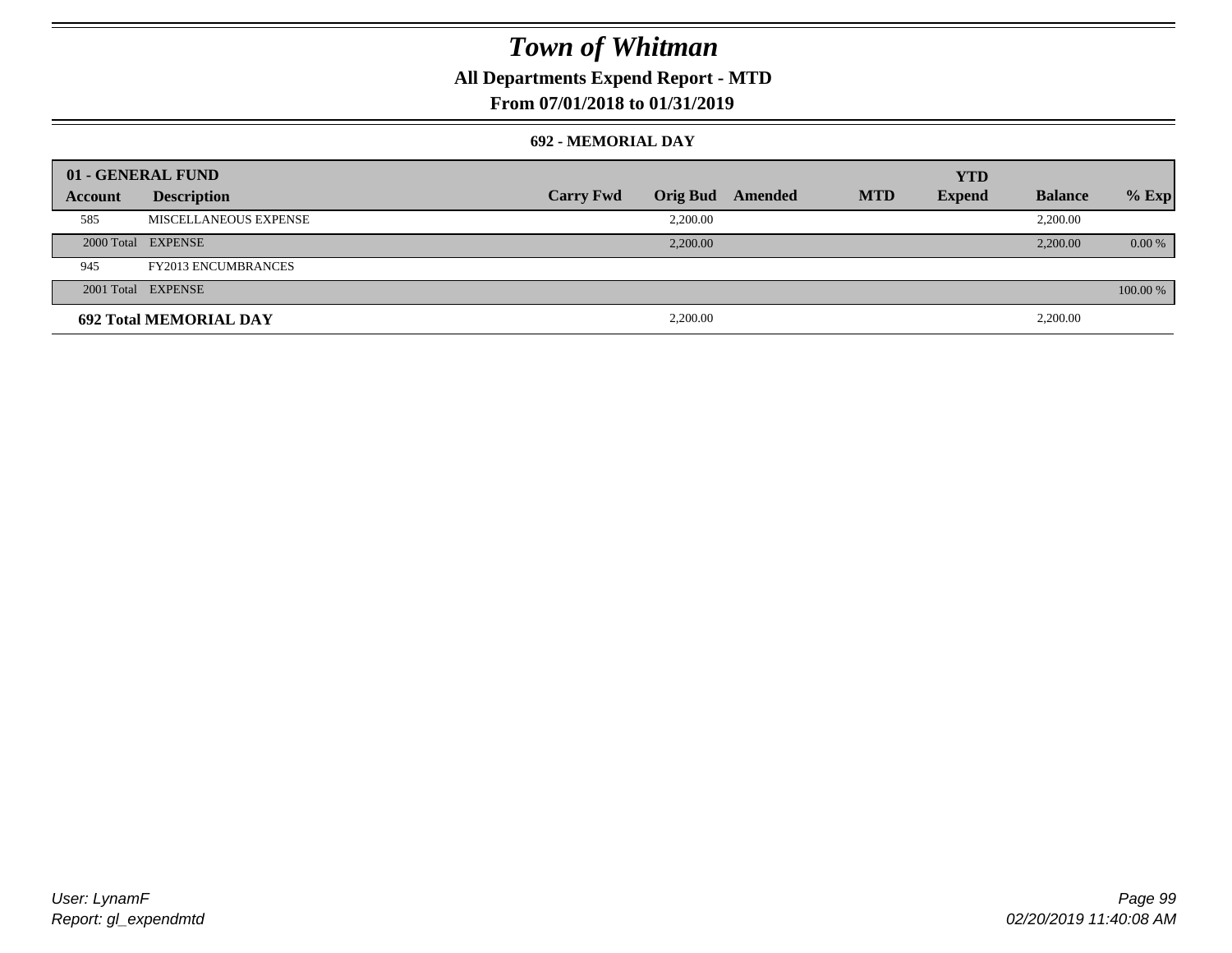**All Departments Expend Report - MTD**

**From 07/01/2018 to 01/31/2019**

### **693 - 125TH ANNIVERSARY CELEBRATION**

|         | 01 - GENERAL FUND                       |                  |                         |            | YTD           |                |          |
|---------|-----------------------------------------|------------------|-------------------------|------------|---------------|----------------|----------|
| Account | <b>Description</b>                      | <b>Carry Fwd</b> | <b>Orig Bud</b> Amended | <b>MTD</b> | <b>Expend</b> | <b>Balance</b> | $%$ Exp  |
| 585     | MISCELLANEOUS EXPENSE                   |                  |                         |            |               |                |          |
|         | 2000 Total EXPENSE                      |                  |                         |            |               |                | 100.00 % |
|         | 693 Total 125TH ANNIVERSARY CELEBRATION |                  |                         |            |               |                |          |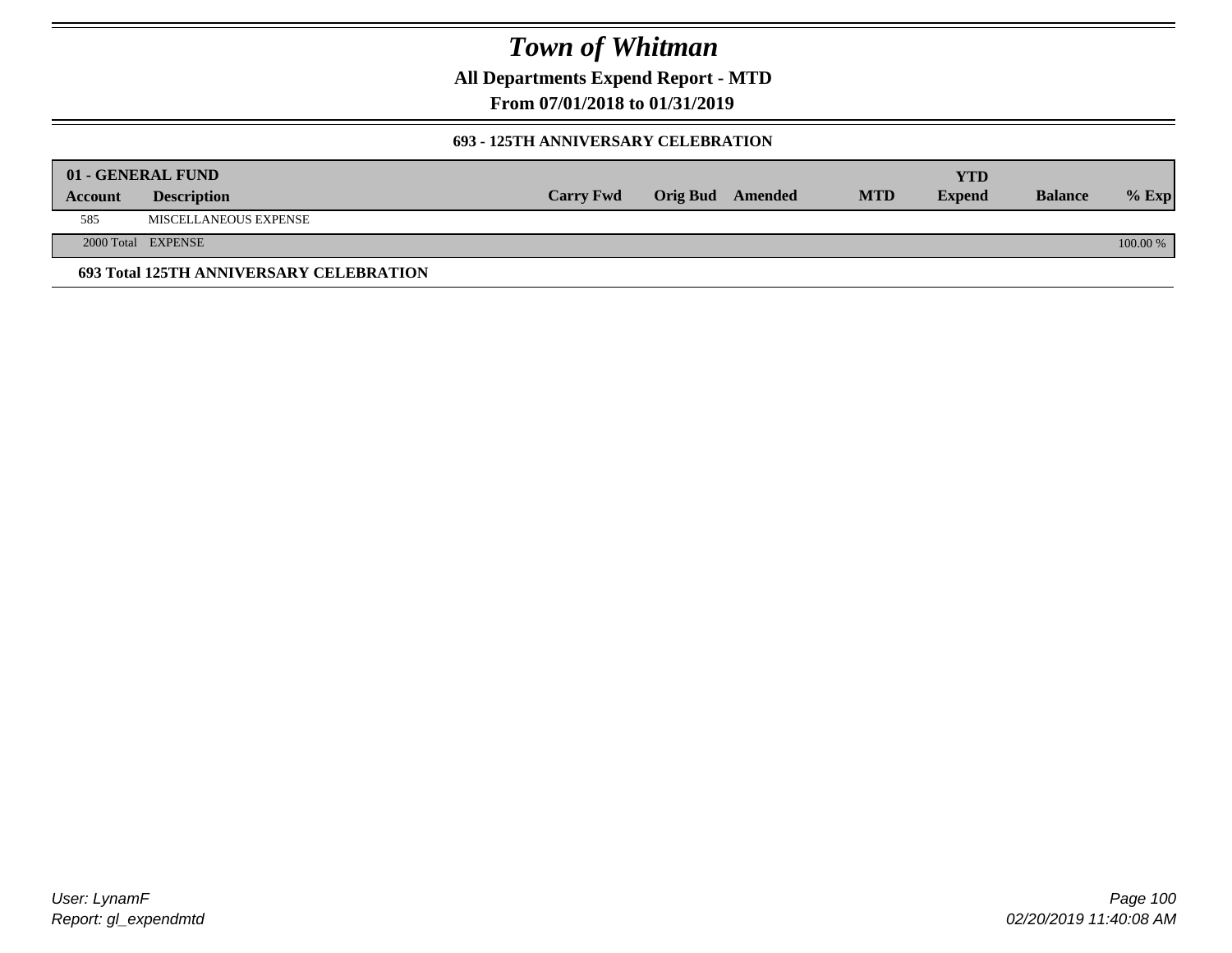## **All Departments Expend Report - MTD**

### **From 07/01/2018 to 01/31/2019**

### **710 - RETIREMENT OF DEBT**

|                | 01 - GENERAL FUND                                |                  |            |                         |            | <b>YTD</b>    |                |          |
|----------------|--------------------------------------------------|------------------|------------|-------------------------|------------|---------------|----------------|----------|
| <b>Account</b> | <b>Description</b>                               | <b>Carry Fwd</b> |            | <b>Orig Bud</b> Amended | <b>MTD</b> | <b>Expend</b> | <b>Balance</b> | $%$ Exp  |
| 910            | MAT.PRIN.L.T.DEBT 6/1/2008                       |                  |            |                         |            |               |                |          |
| 911            | INT.LONG TERM DEBT WTR/SWR                       |                  |            |                         |            |               |                |          |
| 912            | MAT.PRIN.-L.TERM DEBT TN.BLDGS                   |                  |            |                         |            |               |                |          |
| 919            | <b>INT.LONG TERM DEBT - WATER</b>                |                  |            |                         |            |               |                |          |
| 921            | MAT.PRIN.-REVENUE ANT.NOTES                      |                  |            |                         |            |               |                |          |
|                | 2000 Total EXPENSE                               |                  |            |                         |            |               |                | 100.00 % |
| 912            | MAT.PRIN.-L.TERM DEBT TN.BLDGS                   |                  |            |                         |            |               |                |          |
| 922            | MAT.PRIN.-BANS-TH/POL/FIRE STA                   |                  |            |                         |            |               |                |          |
| 923            | PRINCIPAL LONG TERM - SEWER                      |                  |            |                         |            |               |                |          |
| 925            | <b>INTEREST TEMPORARY LOANS</b>                  |                  |            |                         |            |               |                |          |
|                | 2001 Total EXPENSE                               |                  |            |                         |            |               |                | 100.00 % |
| 924            | DEBT MISCELLANEOUS - WATER                       |                  |            |                         |            |               |                |          |
|                | 2002 Total EXPENSE                               |                  |            |                         |            |               |                | 100.00 % |
| 928            | A. 8 ATM 5/14 TITLE V LOAN PMT.                  |                  |            |                         |            |               |                |          |
| 929            | A.7 ATM 5/16 TITLE V LOAN PMN                    |                  |            |                         |            |               |                |          |
| 934            | ART.8 ATM 5/18 - TITLE V DEBT SERVICE            |                  | 6,714.29   |                         |            | 5,873.20      | 841.09         |          |
| 936            | A.10 ATM 5/15 TITLE V LOAN PMN                   |                  |            |                         |            |               |                |          |
|                | 2003 Total EXPENSE                               |                  | 6,714.29   |                         |            | 5,873.20      | 841.09         | 87.47 %  |
| 912            | MAT.PRIN.-L.TERM DEBT TN.BLDGS                   |                  |            | 525,000.00              |            |               | 525,000.00     |          |
| 916            | <b>INTEREST LONG TERM DEBT</b>                   |                  |            | 237,562.50              |            | 118,781.26    | 118,781.24     |          |
|                | 4601 Total A.7 ATM 5/18 DEBT TN.BLDGS.POLICE STA |                  |            | 762,562.50              |            | 118,781.26    | 643,781.24     | 15.57 %  |
| 912            | MAT.PRIN.-L.TERM DEBT TN.BLDGS                   |                  | 100,000.00 | 60,000.00               |            | 160,000.00    |                |          |
| 916            | <b>INTEREST LONG TERM DEBT</b>                   |                  |            | 3,180.00                |            | 2,130.00      | 1,050.00       |          |
|                | 4602 Total A.6 ATM 5/18 DEBT SERV. TN.BLDGS.     |                  | 100,000.00 | 63,180.00               |            | 162,130.00    | 1,050.00       | 99.35 %  |
| 912            | MAT.PRIN.-L.TERM DEBT TN.BLDGS                   |                  |            |                         |            |               |                |          |
| 916            | <b>INTEREST LONG TERM DEBT</b>                   |                  |            |                         |            |               |                |          |
|                | 4603 Total A.24 ATM5/16 DEBT SERV.TN.BLDGS       |                  |            |                         |            |               |                | 100.00 % |
| 912            | MAT.PRIN.-L.TERM DEBT TN.BLDGS                   |                  | 100,000.00 | $-100,000.00$           |            |               |                |          |
| 916            | INTEREST LONG TERM DEBT                          |                  |            |                         |            |               |                |          |
|                | 4604 Total A.10 ATM5/17 DEBT TN.BLDGS.           |                  | 100,000.00 | $-100,000.00$           |            |               |                | 100.00 % |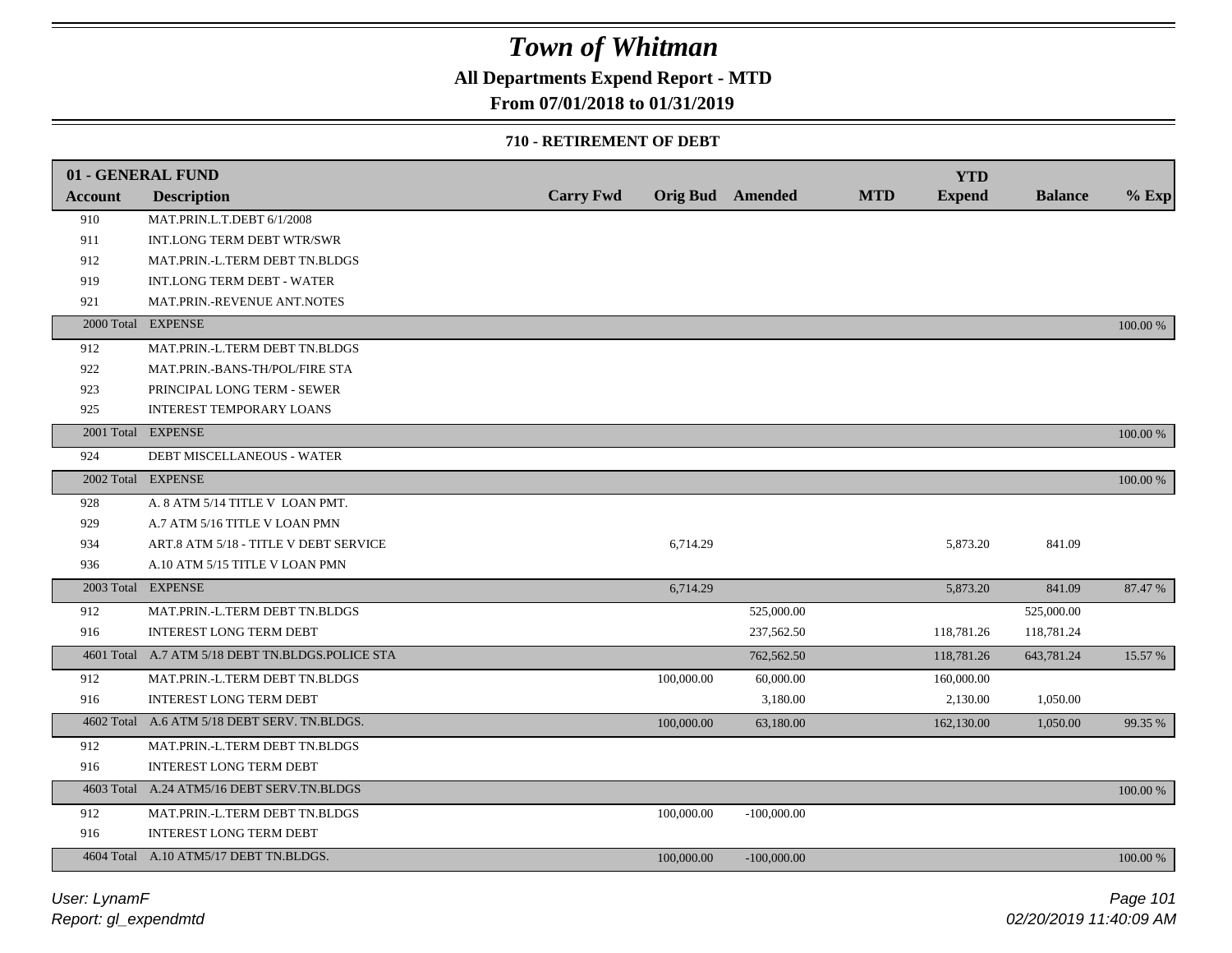## **All Departments Expend Report - MTD**

### **From 07/01/2018 to 01/31/2019**

#### **710 - RETIREMENT OF DEBT**

|         | 01 - GENERAL FUND                                |                  |                         |            |            | <b>YTD</b>    |                |            |
|---------|--------------------------------------------------|------------------|-------------------------|------------|------------|---------------|----------------|------------|
| Account | <b>Description</b>                               | <b>Carry Fwd</b> | <b>Orig Bud</b> Amended |            | <b>MTD</b> | <b>Expend</b> | <b>Balance</b> | $%$ Exp    |
| 912     | MAT PRIN -L TERM DEBT TN BLDGS                   |                  |                         |            |            |               |                |            |
| 916     | INTEREST LONG TERM DEBT                          |                  |                         |            |            |               |                |            |
|         | 4605 Total A.12ATM5/17DEBT SERV.TN.BLDGS-POL.STA |                  |                         |            |            |               |                | $100.00\%$ |
|         | <b>710 Total RETIREMENT OF DEBT</b>              |                  | 206,714.29              | 725,742.50 |            | 286,784.46    | 645,672.33     |            |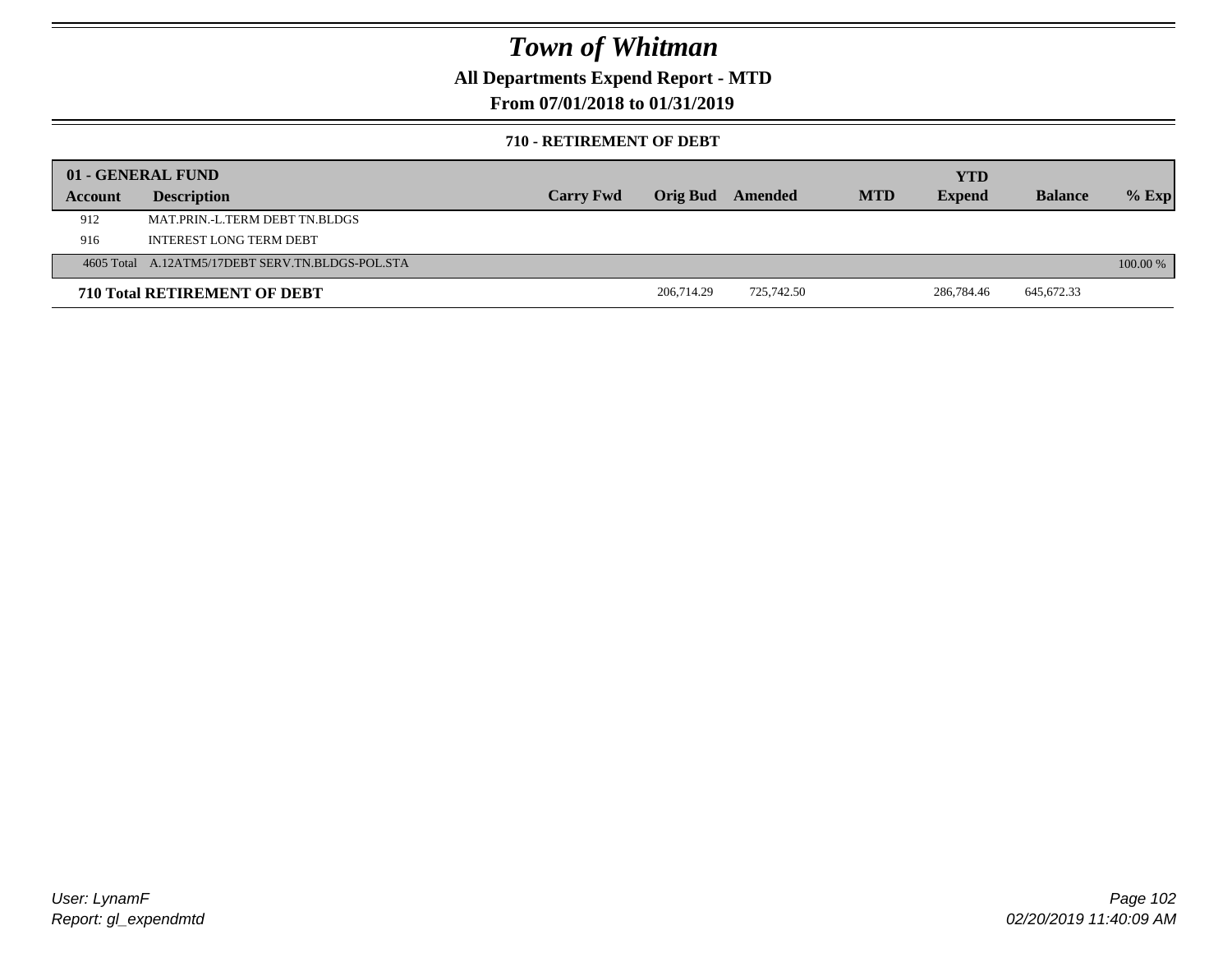## **All Departments Expend Report - MTD**

### **From 07/01/2018 to 01/31/2019**

### **751 - INTEREST-LONG TERM DEBT**

|         | 01 - GENERAL FUND                 |                  |  |                  |            | <b>YTD</b>    |                |          |
|---------|-----------------------------------|------------------|--|------------------|------------|---------------|----------------|----------|
| Account | <b>Description</b>                | <b>Carry Fwd</b> |  | Orig Bud Amended | <b>MTD</b> | <b>Expend</b> | <b>Balance</b> | $%$ Exp  |
| 916     | <b>INTEREST LONG TERM DEBT</b>    |                  |  |                  |            |               |                |          |
| 917     | INTEREST LONG TERM DEBT-T.HALL    |                  |  |                  |            |               |                |          |
| 918     | INT.LONG TERM DEBT-LIBRARY        |                  |  |                  |            |               |                |          |
|         | 2000 Total EXPENSE                |                  |  |                  |            |               |                | 100.00 % |
|         | 751 Total INTEREST-LONG TERM DEBT |                  |  |                  |            |               |                |          |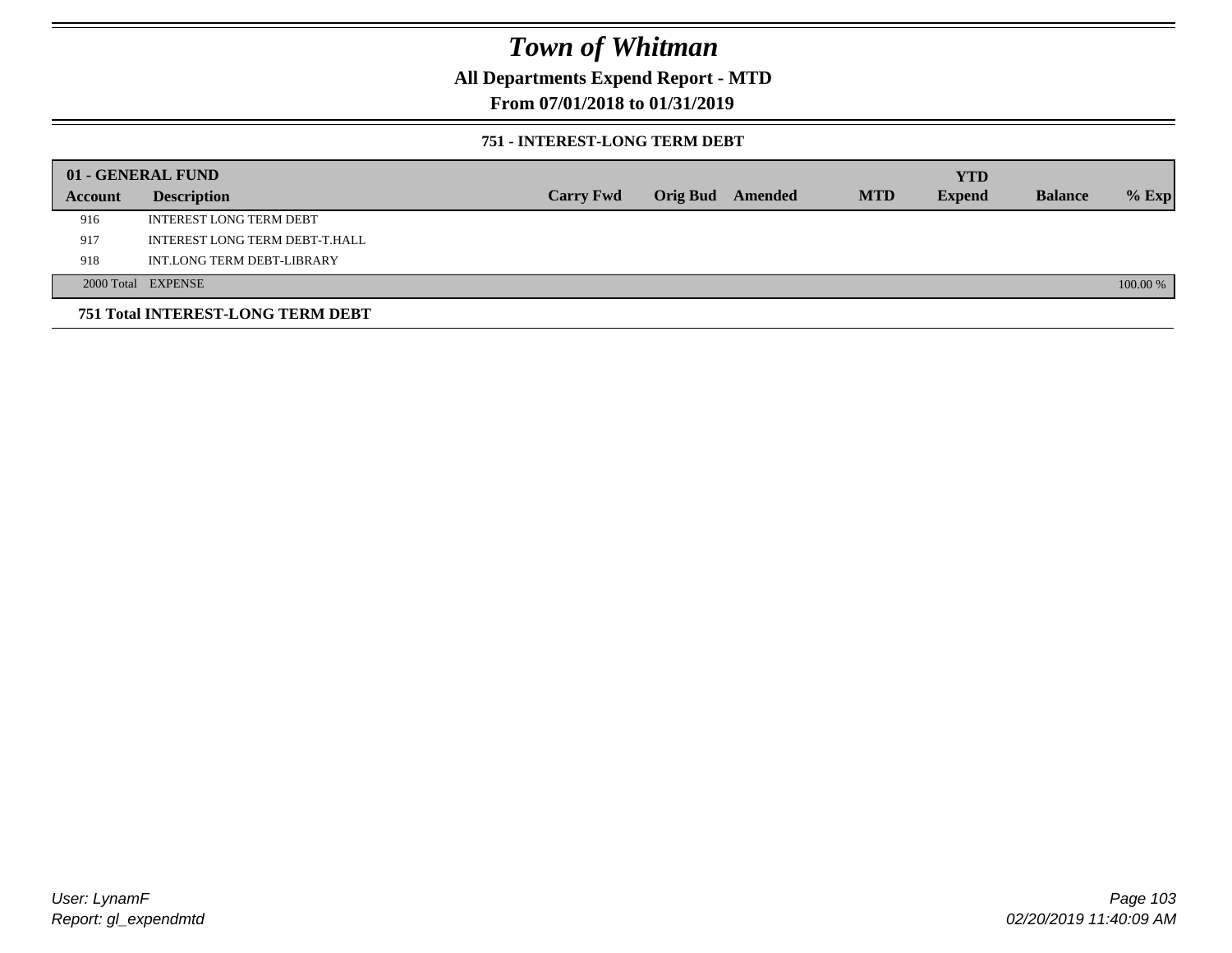## **All Departments Expend Report - MTD**

### **From 07/01/2018 to 01/31/2019**

### **752 - INTEREST-SHORT TERM DEBT**

|         | 01 - GENERAL FUND                         |                  |                 |         |            | <b>YTD</b>    |                |          |
|---------|-------------------------------------------|------------------|-----------------|---------|------------|---------------|----------------|----------|
| Account | <b>Description</b>                        | <b>Carry Fwd</b> | <b>Orig Bud</b> | Amended | <b>MTD</b> | <b>Expend</b> | <b>Balance</b> | $%$ Exp  |
| 925     | INTEREST TEMPORARY LOANS                  |                  |                 |         |            |               |                |          |
| 927     | INTEREST ON TAX ABATEMENTS                |                  |                 |         |            |               |                |          |
| 951     | <b>DEBT ISSUANCE EXPENSE</b>              |                  |                 |         |            |               |                |          |
|         | 2000 Total EXPENSE                        |                  |                 |         |            |               |                | 100.00 % |
|         | <b>752 Total INTEREST-SHORT TERM DEBT</b> |                  |                 |         |            |               |                |          |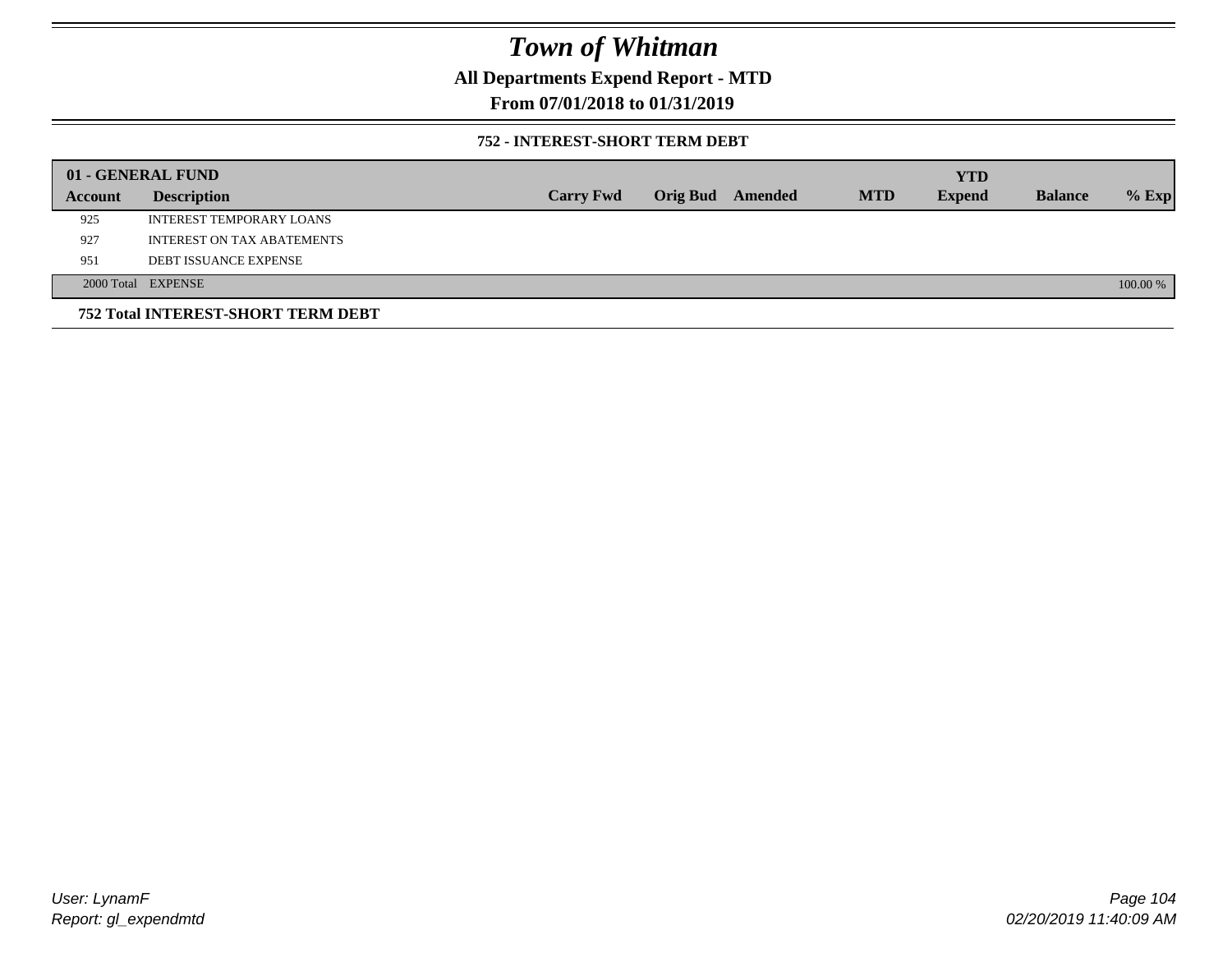**All Departments Expend Report - MTD**

**From 07/01/2018 to 01/31/2019**

### **760 - AGENCY & REGISTRATION FEES**

|         | 01 - GENERAL FUND                    |                  |                         |            | YTD           |                |          |
|---------|--------------------------------------|------------------|-------------------------|------------|---------------|----------------|----------|
| Account | <b>Description</b>                   | <b>Carry Fwd</b> | <b>Orig Bud</b> Amended | <b>MTD</b> | <b>Expend</b> | <b>Balance</b> | $%$ Exp  |
| 252     | <b>SERVICES</b>                      |                  |                         |            |               |                |          |
|         | 2000 Total EXPENSE                   |                  |                         |            |               |                | 100.00 % |
|         | 760 Total AGENCY & REGISTRATION FEES |                  |                         |            |               |                |          |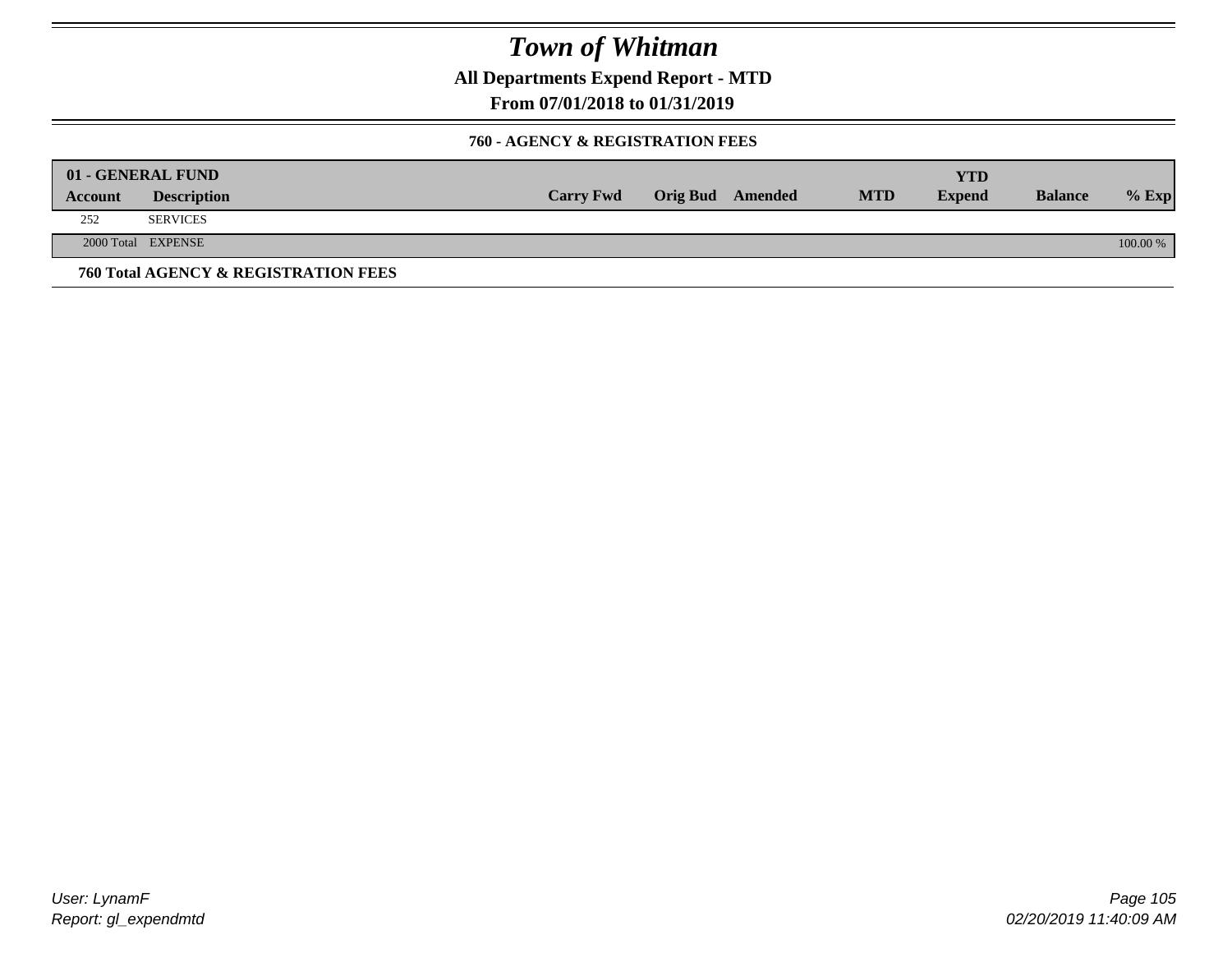## **All Departments Expend Report - MTD**

### **From 07/01/2018 to 01/31/2019**

### **761 - DEBT ISSUE EXPENSE**

|         | 01 - GENERAL FUND                       |                  |          |                  |            | <b>YTD</b>    |                |          |
|---------|-----------------------------------------|------------------|----------|------------------|------------|---------------|----------------|----------|
| Account | <b>Description</b>                      | <b>Carry Fwd</b> |          | Orig Bud Amended | <b>MTD</b> | <b>Expend</b> | <b>Balance</b> | $%$ Exp  |
| 252     | <b>SERVICES</b>                         |                  | 2,000.00 |                  |            |               | 2,000.00       |          |
| 255     | PRIOR YEAR ADJUSTMENT                   |                  |          |                  |            |               |                |          |
| 298     | RES. FND. TRAN. TITLE V DEBT ISSUE EXP. |                  |          |                  |            |               |                |          |
|         | 2000 Total EXPENSE                      |                  | 2,000.00 |                  |            |               | 2,000.00       | $0.00\%$ |
|         | <b>761 Total DEBT ISSUE EXPENSE</b>     |                  | 2,000.00 |                  |            |               | 2,000.00       |          |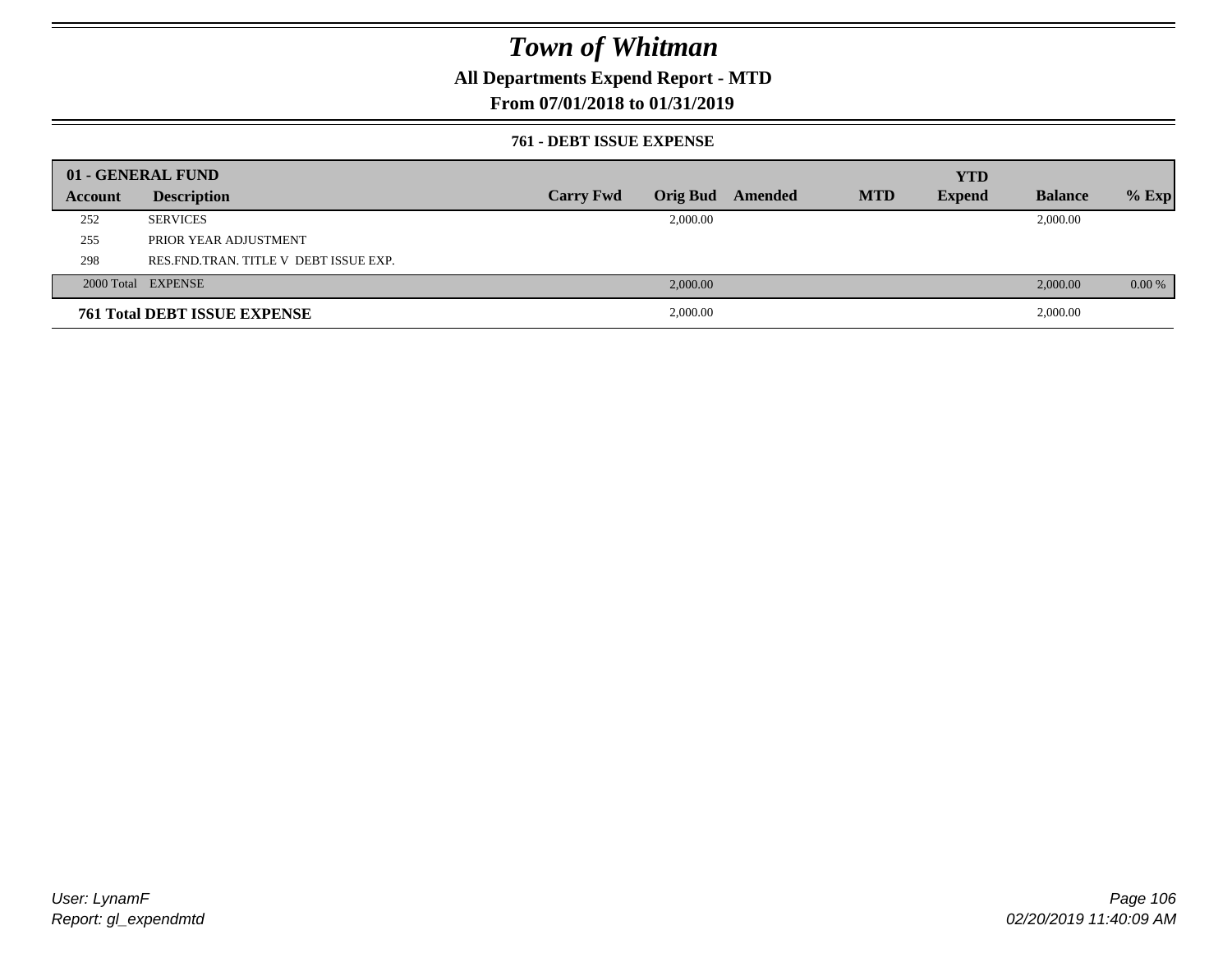## **All Departments Expend Report - MTD**

**From 07/01/2018 to 01/31/2019**

### **820 - STATE ASSESSMENTS**

|            | 01 - GENERAL FUND                  |                  |                 |         |            | <b>YTD</b>    |                |         |
|------------|------------------------------------|------------------|-----------------|---------|------------|---------------|----------------|---------|
| Account    | <b>Description</b>                 | <b>Carry Fwd</b> | <b>Orig Bud</b> | Amended | <b>MTD</b> | <b>Expend</b> | <b>Balance</b> | $%$ Exp |
| 640        | AIR POLLUTION CONTROL DISTRICT     |                  | 4,061.00        |         | 339.00     | 2,373.00      | 1,688.00       |         |
| 2002 Total | <b>EXPENSE</b>                     |                  | 4,061.00        |         | 339.00     | 2,373.00      | 1,688.00       | 58.43 % |
| 642        | OLD COLONY PLANNING COUNCIL        |                  | 5,695.00        |         | 451.00     | 3,253.00      | 2,442.00       |         |
| 2003 Total | <b>EXPENSE</b>                     |                  | 5,695.00        |         | 451.00     | 3,253.00      | 2,442.00       | 57.12 % |
| 644        | REGIONAL TRANSPORTATION AUTH.      |                  | 25,013.00       |         | 2,085.00   | 14,595.00     | 10,418.00      |         |
| 2005 Total | <b>EXPENSE</b>                     |                  | 25,013.00       |         | 2,085.00   | 14,595.00     | 10,418.00      | 58.34 % |
| 645        | RMV NON-RENEWAL SURCHARGE          |                  | 21,820.00       |         | 1,819.00   | 12,733.00     | 9,087.00       |         |
| 2006 Total | <b>EXPENSE</b>                     |                  | 21,820.00       |         | 1,819.00   | 12,733.00     | 9,087.00       | 58.35 % |
| 646        | MOSQUITO CONTROL                   |                  | 28,597.00       |         | 2,383.00   | 16,684.00     | 11,913.00      |         |
| 2007 Total | <b>EXPENSE</b>                     |                  | 28,597.00       |         | 2,383.00   | 16,684.00     | 11,913.00      | 58.34 % |
| 647        | <b>MBTA</b>                        |                  | 74,166.00       |         | 6,181.00   | 43,267.00     | 30,899.00      |         |
| 2009 Total | <b>EXPENSE</b>                     |                  | 74,166.00       |         | 6,181.00   | 43,267.00     | 30,899.00      | 58.33 % |
|            | <b>820 Total STATE ASSESSMENTS</b> |                  | 159,352.00      |         | 13,258.00  | 92,905.00     | 66,447.00      |         |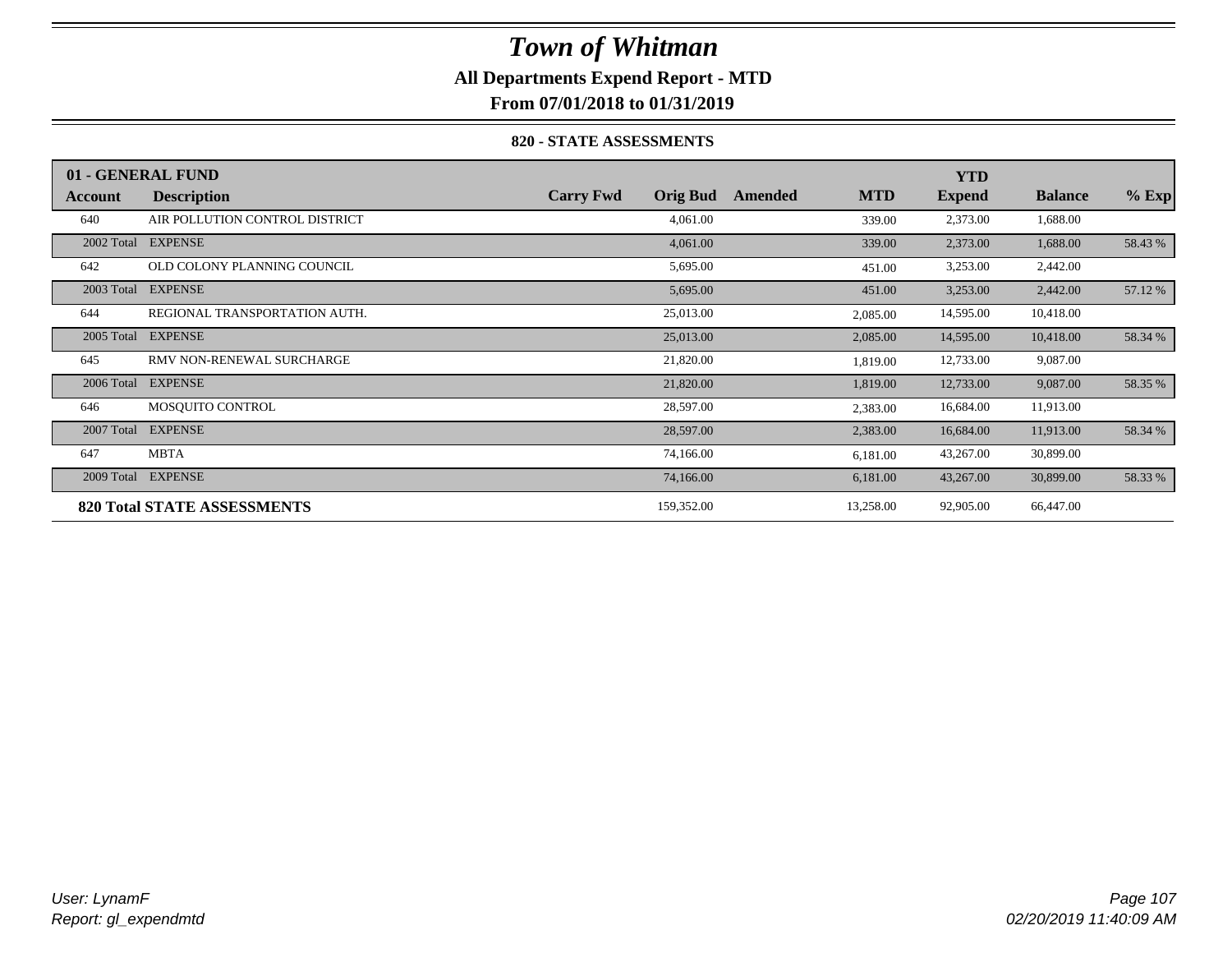**All Departments Expend Report - MTD**

**From 07/01/2018 to 01/31/2019**

### **830 - COUNTY ASSESSMENT**

|                | 01 - GENERAL FUND           |                  |                 |         |            | YTD           |                |         |
|----------------|-----------------------------|------------------|-----------------|---------|------------|---------------|----------------|---------|
| <b>Account</b> | <b>Description</b>          | <b>Carry Fwd</b> | <b>Orig Bud</b> | Amended | <b>MTD</b> | <b>Expend</b> | <b>Balance</b> | $%$ Exp |
| 622            | <b>COUNTY TAX</b>           |                  | 32,046.00       |         |            | 16.022.80     | 16,023.20      |         |
|                | 2000 Total EXPENSE          |                  | 32,046.00       |         |            | 16,022.80     | 16,023.20      | 49.99 % |
|                | 830 Total COUNTY ASSESSMENT |                  | 32,046.00       |         |            | 16,022.80     | 16,023.20      |         |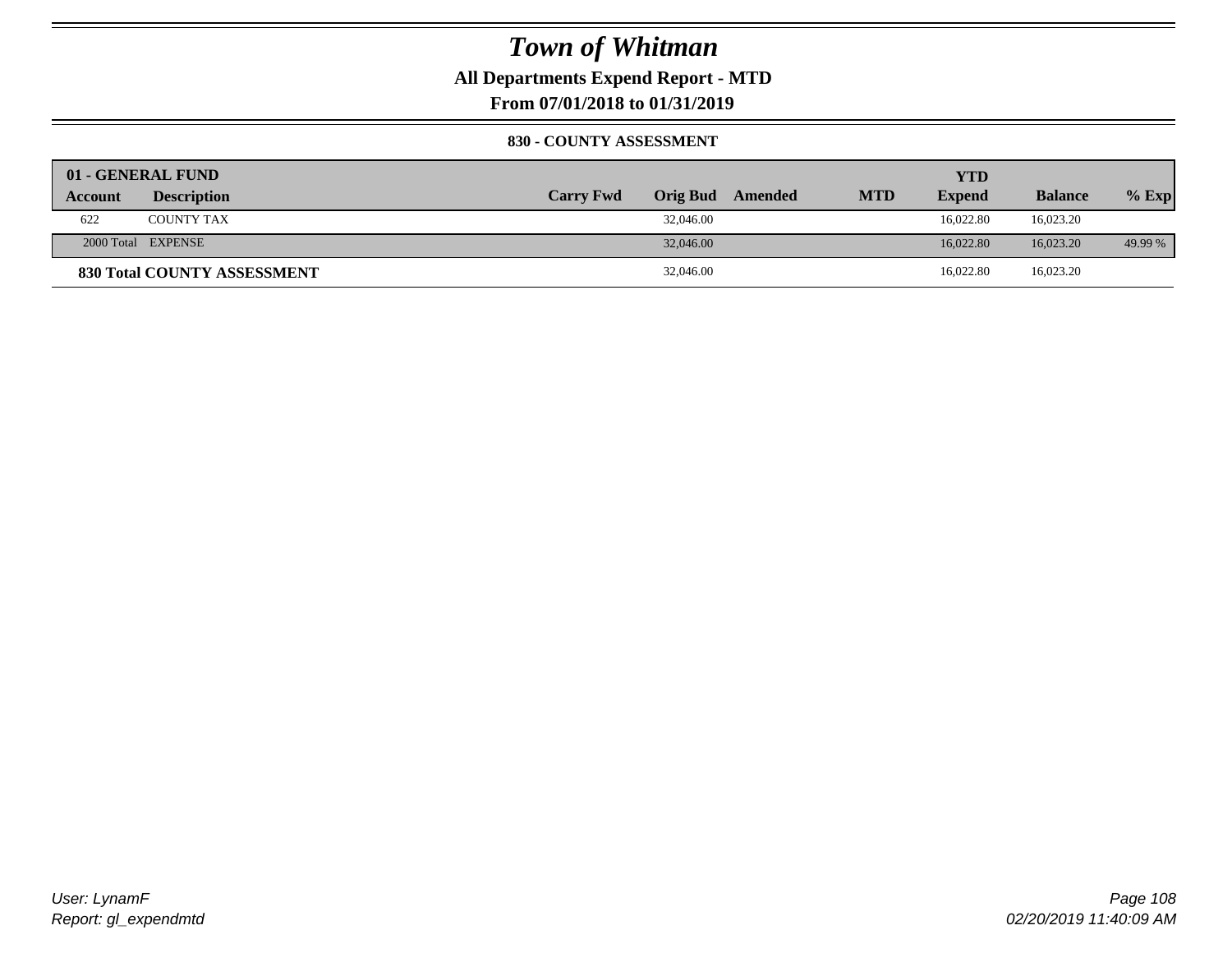### **All Departments Expend Report - MTD**

### **From 07/01/2018 to 01/31/2019**

### **870 - AGENCY**

| Account | 01 - GENERAL FUND<br><b>Description</b> | <b>Carry Fwd</b> | <b>Orig Bud</b> Amended | <b>MTD</b> | <b>YTD</b><br><b>Expend</b> | <b>Balance</b> | $%$ Exp  |
|---------|-----------------------------------------|------------------|-------------------------|------------|-----------------------------|----------------|----------|
| 899     | EXCHANGE ACCOUNT                        |                  |                         |            |                             |                |          |
|         | 2002 Total EXPENSE                      |                  |                         |            |                             |                | 100.00 % |
|         | 870 Total AGENCY                        |                  |                         |            |                             |                |          |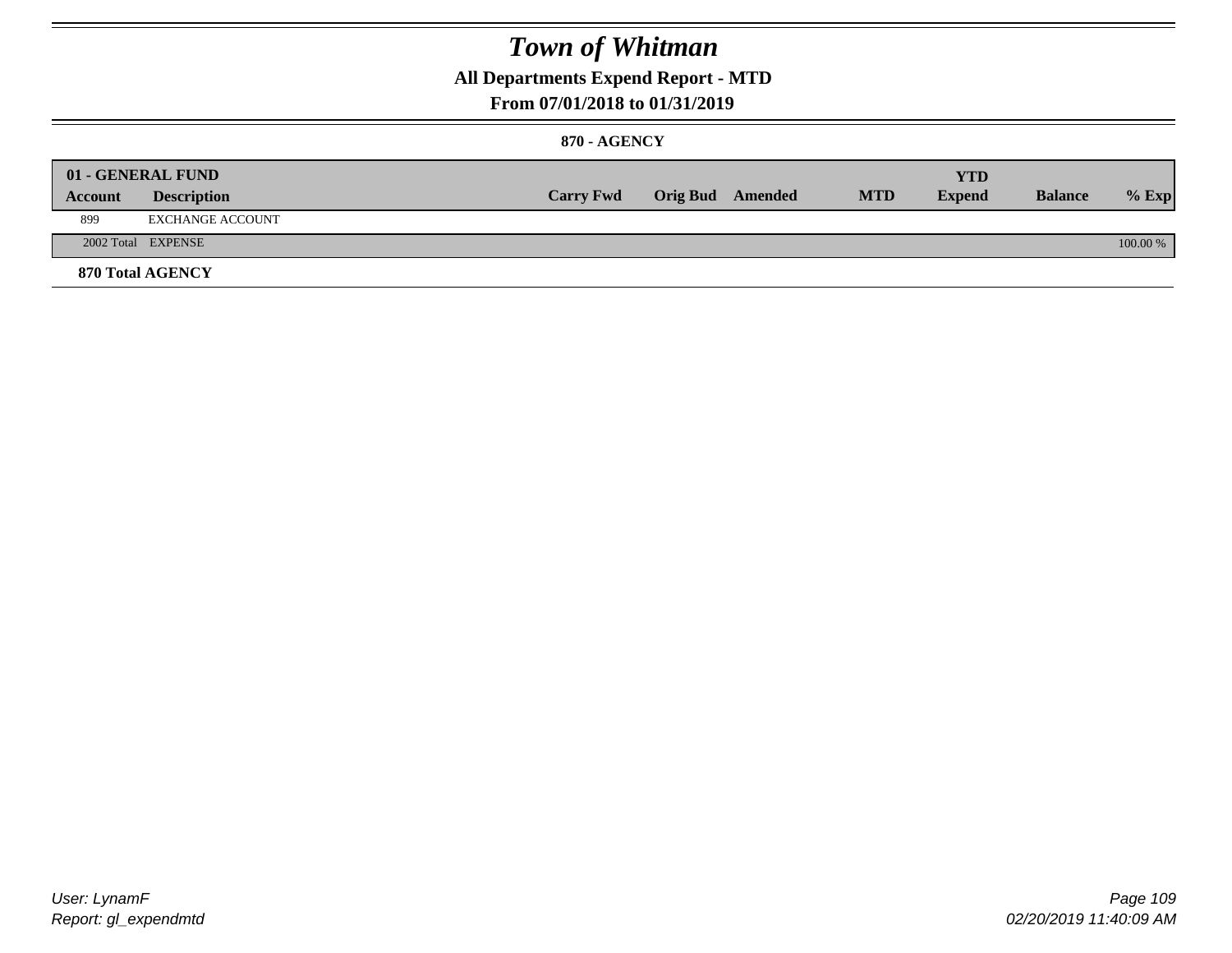**All Departments Expend Report - MTD**

**From 07/01/2018 to 01/31/2019**

#### **877 - OFF-SITE STOR.RECORDS RETENT.**

|         | 01 - GENERAL FUND                       |                  |                         |            | YTD           |                |          |
|---------|-----------------------------------------|------------------|-------------------------|------------|---------------|----------------|----------|
| Account | <b>Description</b>                      | <b>Carry Fwd</b> | <b>Orig Bud</b> Amended | <b>MTD</b> | <b>Expend</b> | <b>Balance</b> | $%$ Exp  |
| 585     | MISCELLANEOUS EXPENSE                   |                  |                         |            |               |                |          |
|         | 2000 Total EXPENSE                      |                  |                         |            |               |                | 100.00 % |
|         | 877 Total OFF-SITE STOR.RECORDS RETENT. |                  |                         |            |               |                |          |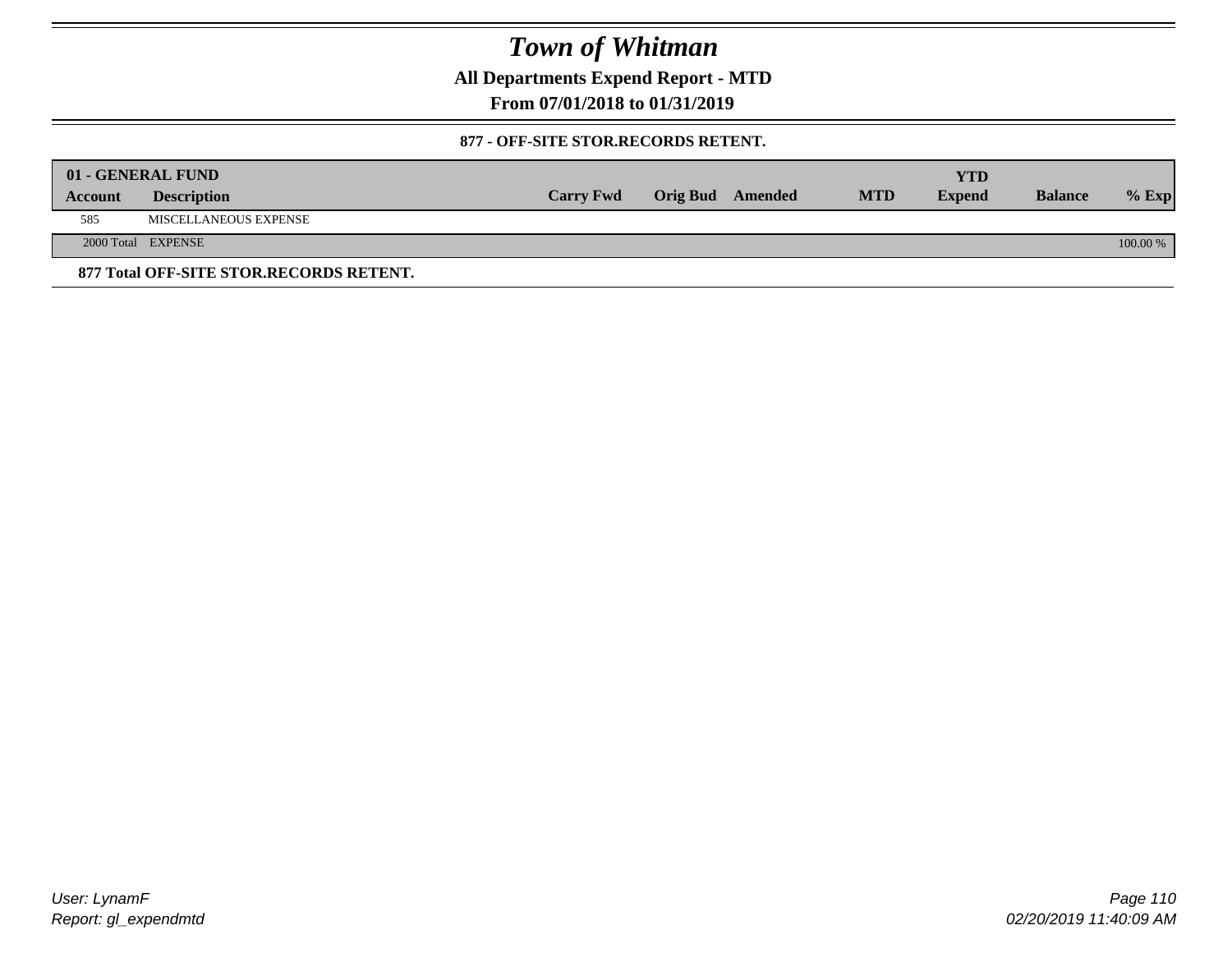### **All Departments Expend Report - MTD**

### **From 07/01/2018 to 01/31/2019**

#### **878 - OTHER FINANCING USES**

|         | 01 - GENERAL FUND                     |                  |                 |         |            | <b>YTD</b>    |                |          |
|---------|---------------------------------------|------------------|-----------------|---------|------------|---------------|----------------|----------|
| Account | <b>Description</b>                    | <b>Carry Fwd</b> | <b>Orig Bud</b> | Amended | <b>MTD</b> | <b>Expend</b> | <b>Balance</b> | $%$ Exp  |
| 401     | WTR/SWR CAPITAL PROJ. FUND            |                  |                 |         |            |               |                |          |
| 403     | CAPITAL PROJECT FUND                  |                  |                 |         |            |               |                |          |
| 404     | <b>SPECIAL REVENUE FUND</b>           |                  |                 |         |            |               |                |          |
| 405     | WATER/SEWER ENTERPRISE FUND           |                  |                 |         |            |               |                |          |
| 406     | <b>TRUST FUNDS</b>                    |                  | 140,000.00      |         |            | 140,000.00    |                |          |
| 407     | <b>AGENCY FUND</b>                    |                  |                 |         |            |               |                |          |
|         | 2100 Total INTERFUND TRANSFERS        |                  | 140,000.00      |         |            | 140,000.00    |                | 100.00 % |
|         | <b>878 Total OTHER FINANCING USES</b> |                  | 140,000.00      |         |            | 140,000.00    |                |          |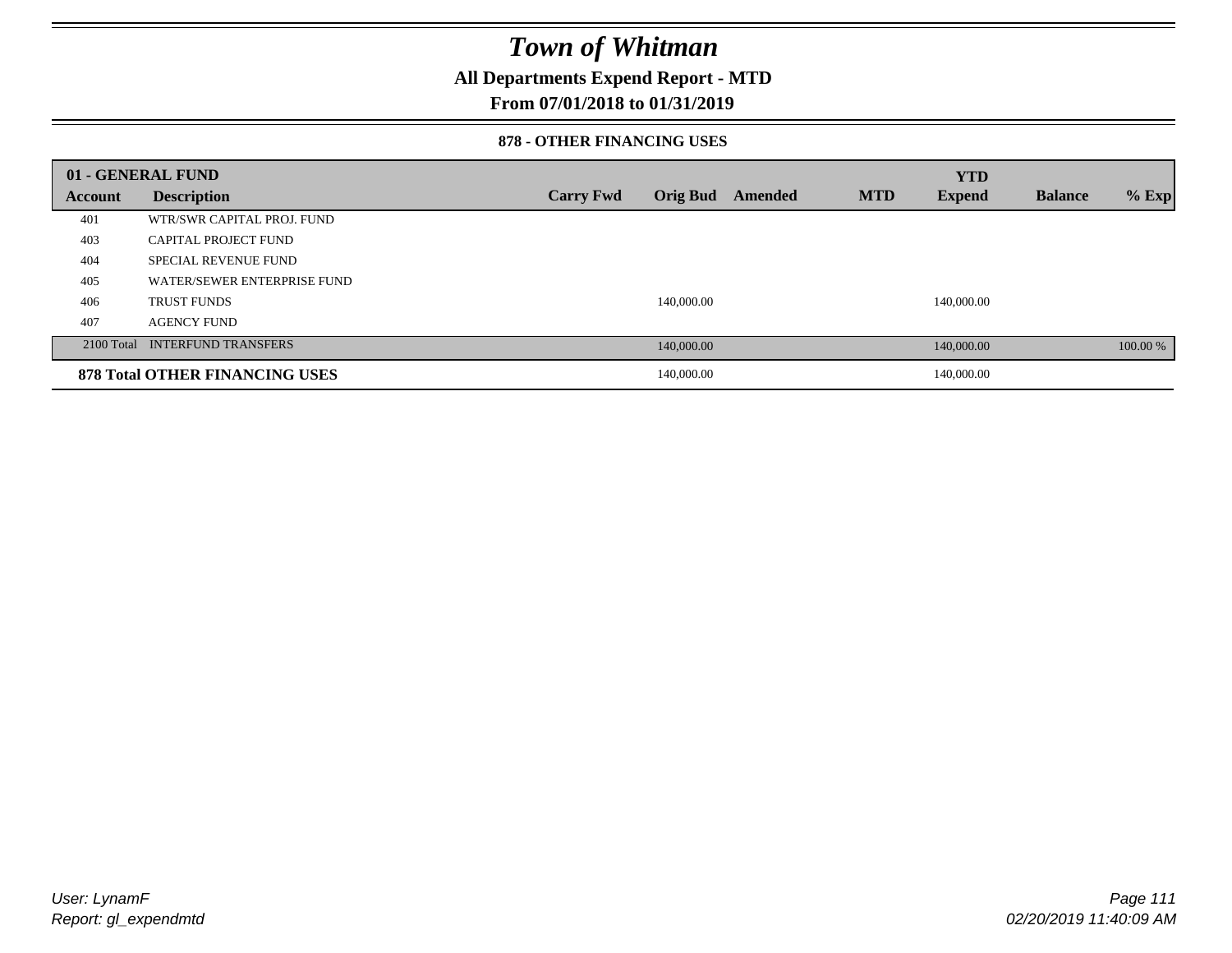## **All Departments Expend Report - MTD**

### **From 07/01/2018 to 01/31/2019**

### **910 - UNPAID BILLS**

|         | 01 - GENERAL FUND            |                  |                  |            | <b>YTD</b>    |                |          |
|---------|------------------------------|------------------|------------------|------------|---------------|----------------|----------|
| Account | <b>Description</b>           | <b>Carry Fwd</b> | Orig Bud Amended | <b>MTD</b> | <b>Expend</b> | <b>Balance</b> | $%$ Exp  |
| 112     | <b>SALARIES</b>              |                  |                  |            |               |                |          |
|         | 1000 Total SALARIES          |                  |                  |            |               |                | 100.00 % |
| 585     | <b>MISCELLANEOUS EXPENSE</b> |                  |                  |            |               |                |          |
|         | 2000 Total EXPENSE           |                  |                  |            |               |                | 100.00 % |
| 945     | <b>FY2013 ENCUMBRANCES</b>   |                  |                  |            |               |                |          |
|         | 2001 Total EXPENSE           |                  |                  |            |               |                | 100.00 % |
|         | 910 Total UNPAID BILLS       |                  |                  |            |               |                |          |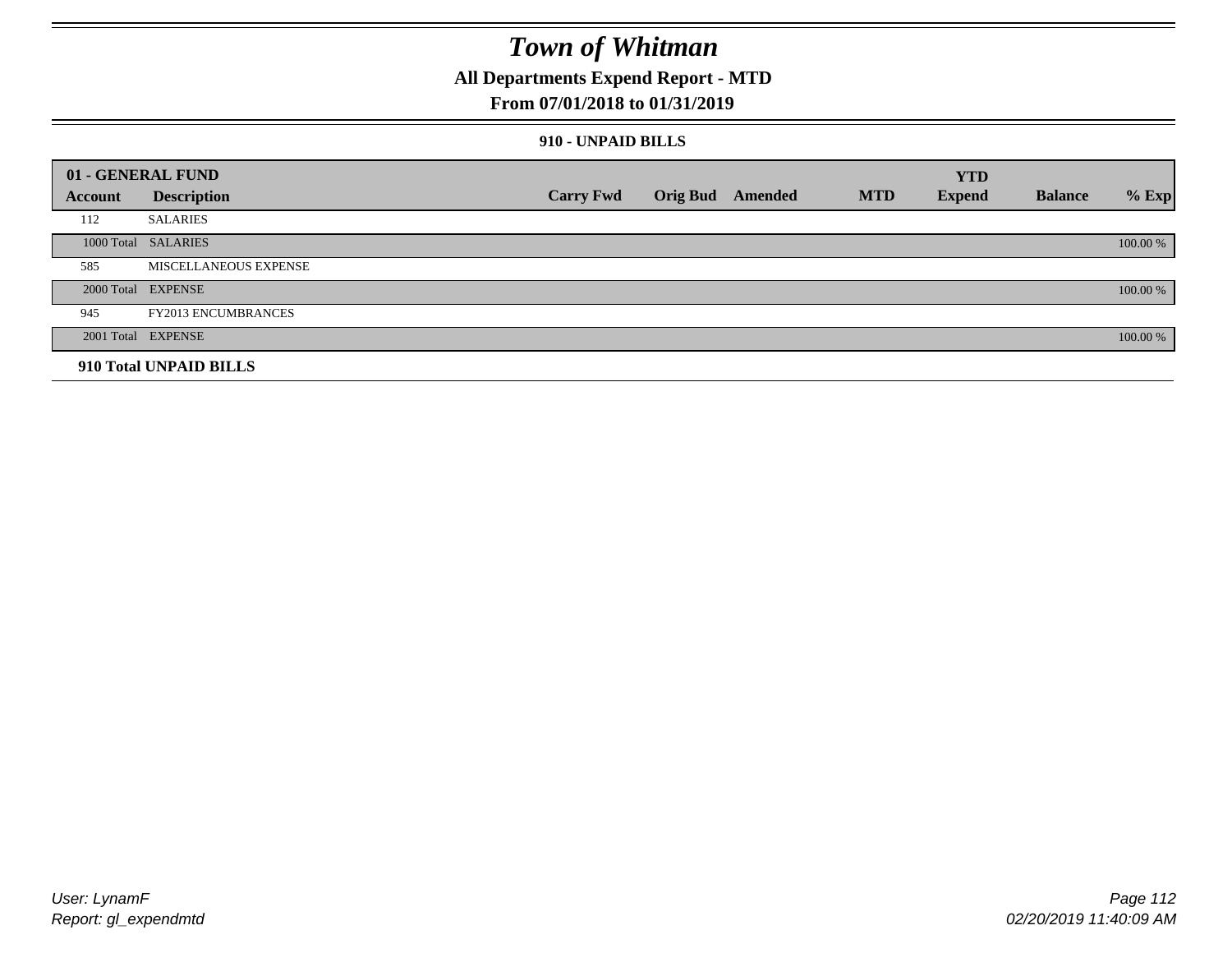### **All Departments Expend Report - MTD**

### **From 07/01/2018 to 01/31/2019**

#### **911 - RETIREMENT**

|         | 01 - GENERAL FUND          |                  |                 |         |            | <b>YTD</b>    |                |          |
|---------|----------------------------|------------------|-----------------|---------|------------|---------------|----------------|----------|
| Account | <b>Description</b>         | <b>Carry Fwd</b> | <b>Orig Bud</b> | Amended | <b>MTD</b> | <b>Expend</b> | <b>Balance</b> | $%$ Exp  |
| 170     | <b>COUNTY RETIREMENT</b>   |                  | 1,933,377.00    |         |            | 1,933,377.00  |                |          |
|         | 2000 Total EXPENSE         |                  | 1,933,377.00    |         |            | 1,933,377.00  |                | 100.00 % |
| 169     | STATE RETIREMENT-SECT.59A  |                  |                 |         |            |               |                |          |
|         | 2001 Total EXPENSE         |                  |                 |         |            |               |                | 100.00 % |
| 943     | <b>FY2012 ENCUMBRANCES</b> |                  |                 |         |            |               |                |          |
|         | 2002 Total EXPENSE         |                  |                 |         |            |               |                | 100.00 % |
|         | 911 Total RETIREMENT       |                  | 1,933,377.00    |         |            | 1,933,377.00  |                |          |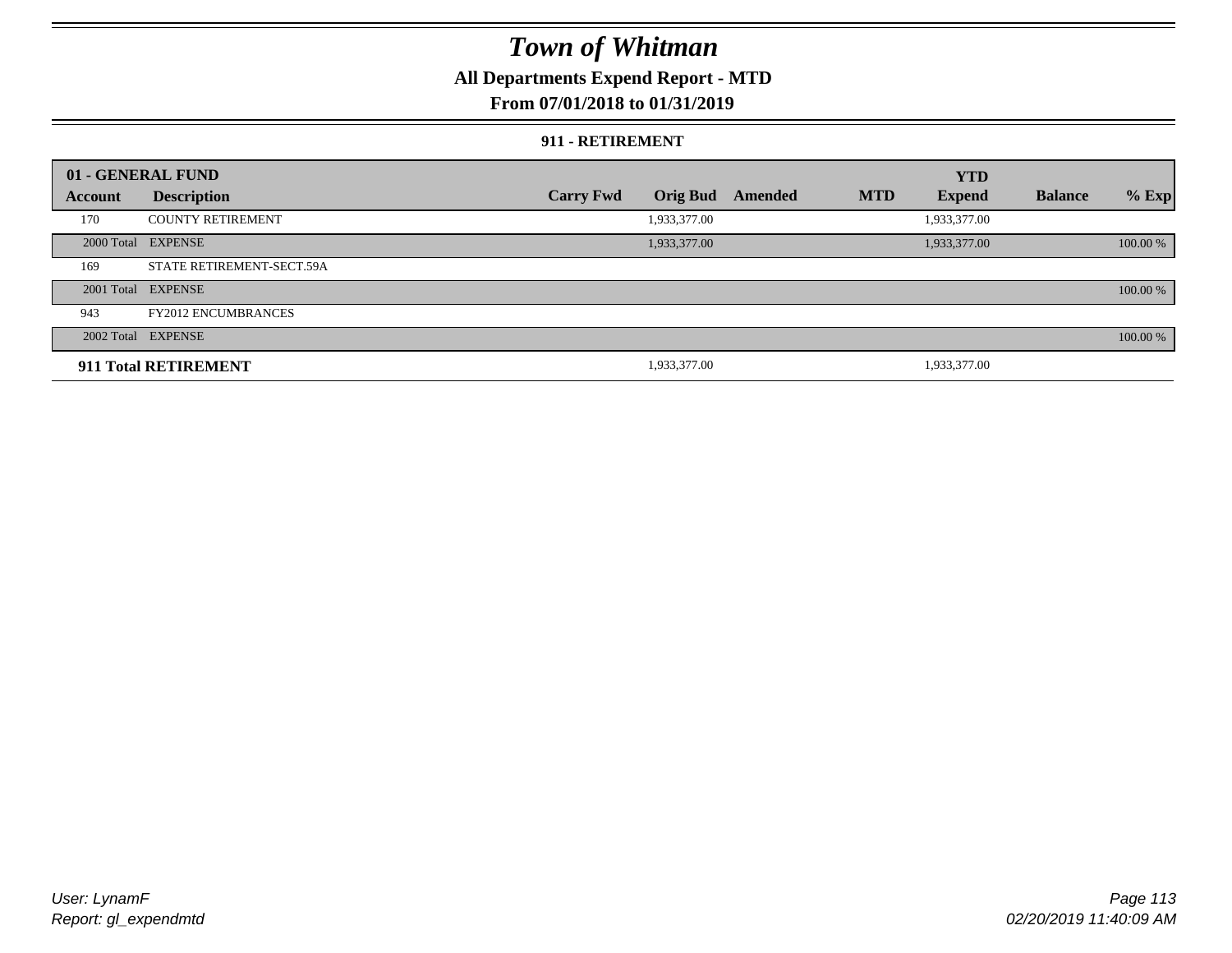**All Departments Expend Report - MTD**

### **From 07/01/2018 to 01/31/2019**

### **912 - WORKER'S COMPENSATION**

|         | 01 - GENERAL FUND               |                  |                         |            | YTD           |                |            |
|---------|---------------------------------|------------------|-------------------------|------------|---------------|----------------|------------|
| Account | <b>Description</b>              | <b>Carry Fwd</b> | <b>Orig Bud</b> Amended | <b>MTD</b> | <b>Expend</b> | <b>Balance</b> | $%$ Exp    |
| 171     | <b>WORKER'S COMPENSATION</b>    |                  |                         |            |               |                |            |
|         | 2000 Total EXPENSE              |                  |                         |            |               |                | $100.00\%$ |
|         | 912 Total WORKER'S COMPENSATION |                  |                         |            |               |                |            |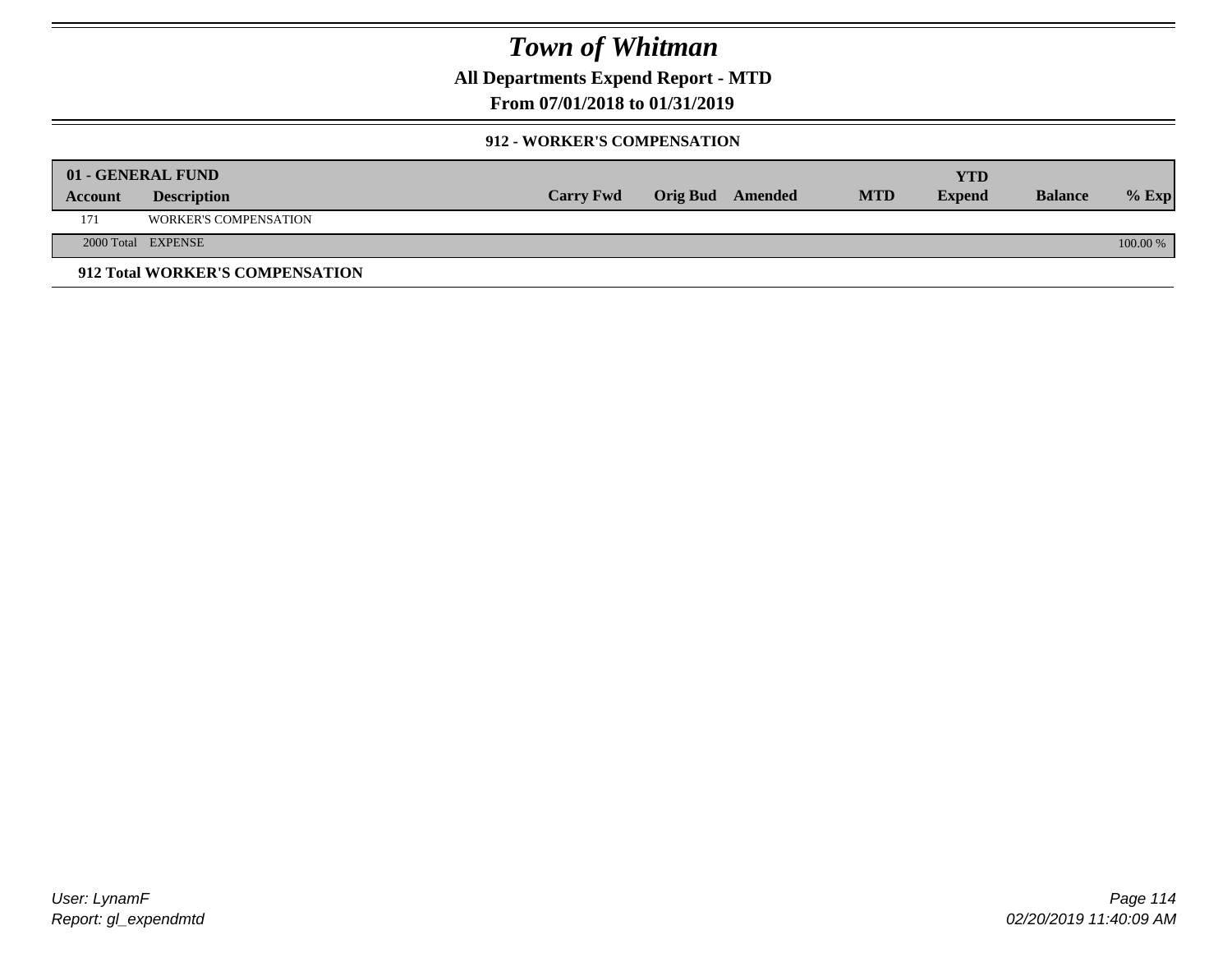**All Departments Expend Report - MTD**

**From 07/01/2018 to 01/31/2019**

#### **913 - UNEMPLOYMENT COMPENSATION**

|         | 01 - GENERAL FUND                   |                  |                 |         |            | <b>YTD</b>    |                |          |
|---------|-------------------------------------|------------------|-----------------|---------|------------|---------------|----------------|----------|
| Account | <b>Description</b>                  | <b>Carry Fwd</b> | <b>Orig Bud</b> | Amended | <b>MTD</b> | <b>Expend</b> | <b>Balance</b> | % Exp    |
| 172     | UNEMPLOYMENT INSURANCE              |                  | 8,000.00        |         |            |               | 8,000.00       |          |
|         | 2000 Total EXPENSE                  |                  | 8,000.00        |         |            |               | 8,000.00       | 0.00 %   |
| 939     | <b>FY2015 ENCUMBRANCES</b>          |                  |                 |         |            |               |                |          |
| 940     | <b>FY2016 ENCUMBRANCES</b>          |                  |                 |         |            |               |                |          |
| 948     | <b>FY07 ENCUMBRANCES</b>            |                  |                 |         |            |               |                |          |
| 958     | <b>FY2005 ENCUMBRANCES</b>          |                  |                 |         |            |               |                |          |
| 959     | <b>FY2006 ENCUMBRANCES</b>          |                  |                 |         |            |               |                |          |
| 943     | <b>FY2012 ENCUMBRANCES</b>          |                  |                 |         |            |               |                |          |
|         | 2001 Total EXPENSE                  |                  |                 |         |            |               |                | 100.00 % |
|         | 913 Total UNEMPLOYMENT COMPENSATION |                  | 8,000.00        |         |            |               | 8,000.00       |          |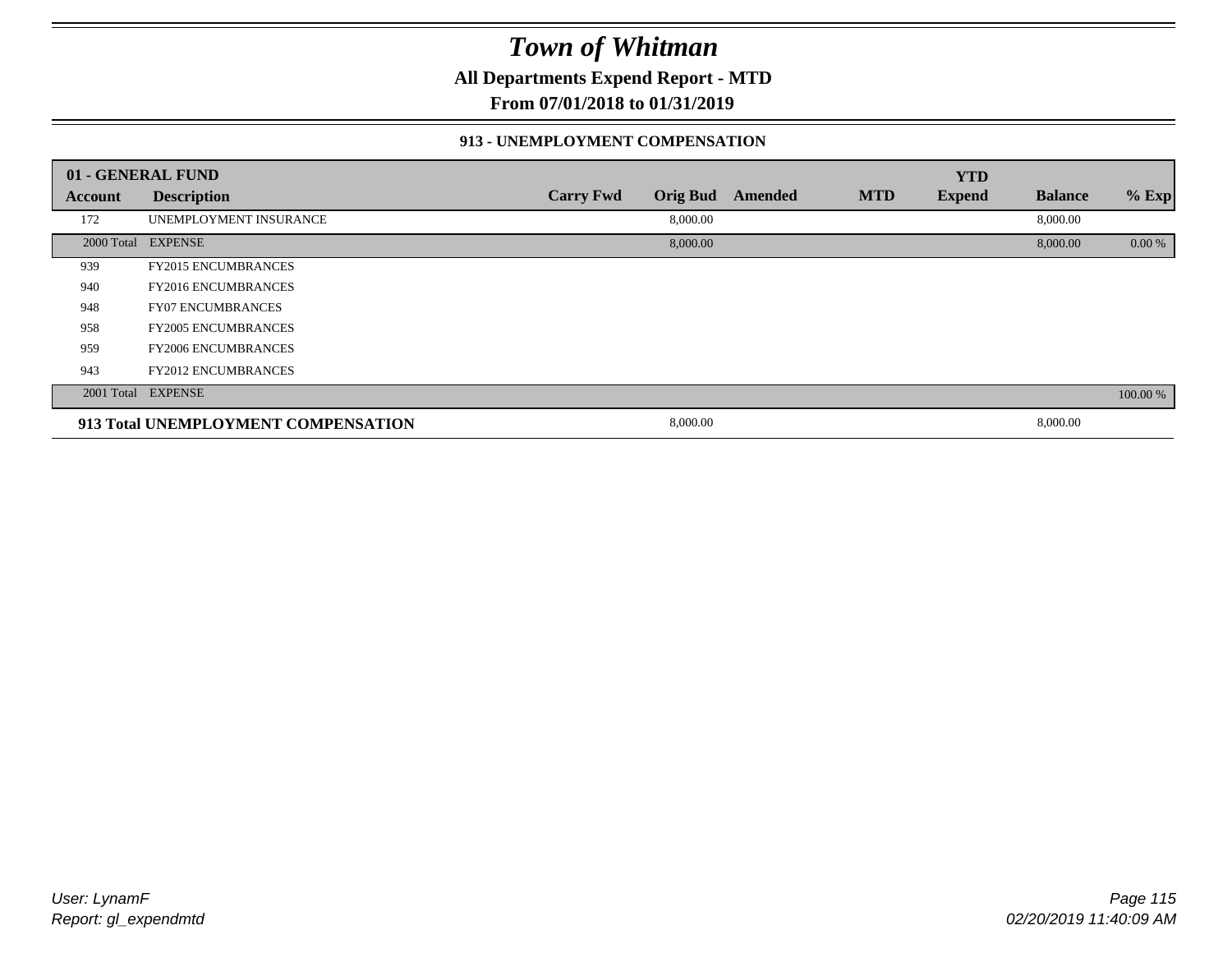## *Town of Whitman* **All Departments Expend Report - MTD**

**From 07/01/2018 to 01/31/2019**

#### **914 - HEALTH/LIFE INSURANCE-TOWN MATCH**

|            | 01 - GENERAL FUND                          |                  |                 |         |            | <b>YTD</b>    |                |         |
|------------|--------------------------------------------|------------------|-----------------|---------|------------|---------------|----------------|---------|
| Account    | <b>Description</b>                         | <b>Carry Fwd</b> | <b>Orig Bud</b> | Amended | <b>MTD</b> | <b>Expend</b> | <b>Balance</b> | $%$ Exp |
| 175        | <b>LIFE INSURANCE</b>                      |                  |                 |         | 1,476.94   | 5,903.44      | $-5,903.44$    |         |
| 180        | <b>FLEX BENEFITS FEES</b>                  |                  |                 |         | 135.00     | 805.00        | $-805.00$      |         |
| 181        | MANDATORY DEF.COMP.EXP.                    |                  |                 |         |            |               |                |         |
| 174        | <b>HEALTH INSURANCE</b>                    |                  | 1,595,370.00    |         | 243,282.70 | 971,735.42    | 623,634.58     |         |
| 2000 Total | <b>EXPENSE</b>                             |                  | 1,595,370.00    |         | 244,894.64 | 978,443.86    | 616,926.14     | 61.33 % |
| 941        | FY 2017 ENCUMBRANCES                       |                  |                 |         |            |               |                |         |
| 945        | <b>FY2013 ENCUMBRANCES</b>                 |                  |                 |         |            |               |                |         |
| 949        | <b>FY2014 ENCUMBRANCES</b>                 |                  |                 |         |            |               |                |         |
| 953        | <b>FY2009 ENCUMBRANCES</b>                 |                  |                 |         |            |               |                |         |
| 958        | <b>FY2005 ENCUMBRANCES</b>                 |                  |                 |         |            |               |                |         |
| 943        | <b>FY2012 ENCUMBRANCES</b>                 |                  |                 |         |            |               |                |         |
| 938        | FY 2018 ENCUMBRANCES                       | 350.00           |                 |         |            |               | 350.00         |         |
| 2001 Total | <b>EXPENSE</b>                             | 350.00           |                 |         |            |               | 350.00         | 0.00 %  |
|            | 914 Total HEALTH/LIFE INSURANCE-TOWN MATCH | 350.00           | 1,595,370.00    |         | 244,894.64 | 978,443.86    | 617,276.14     |         |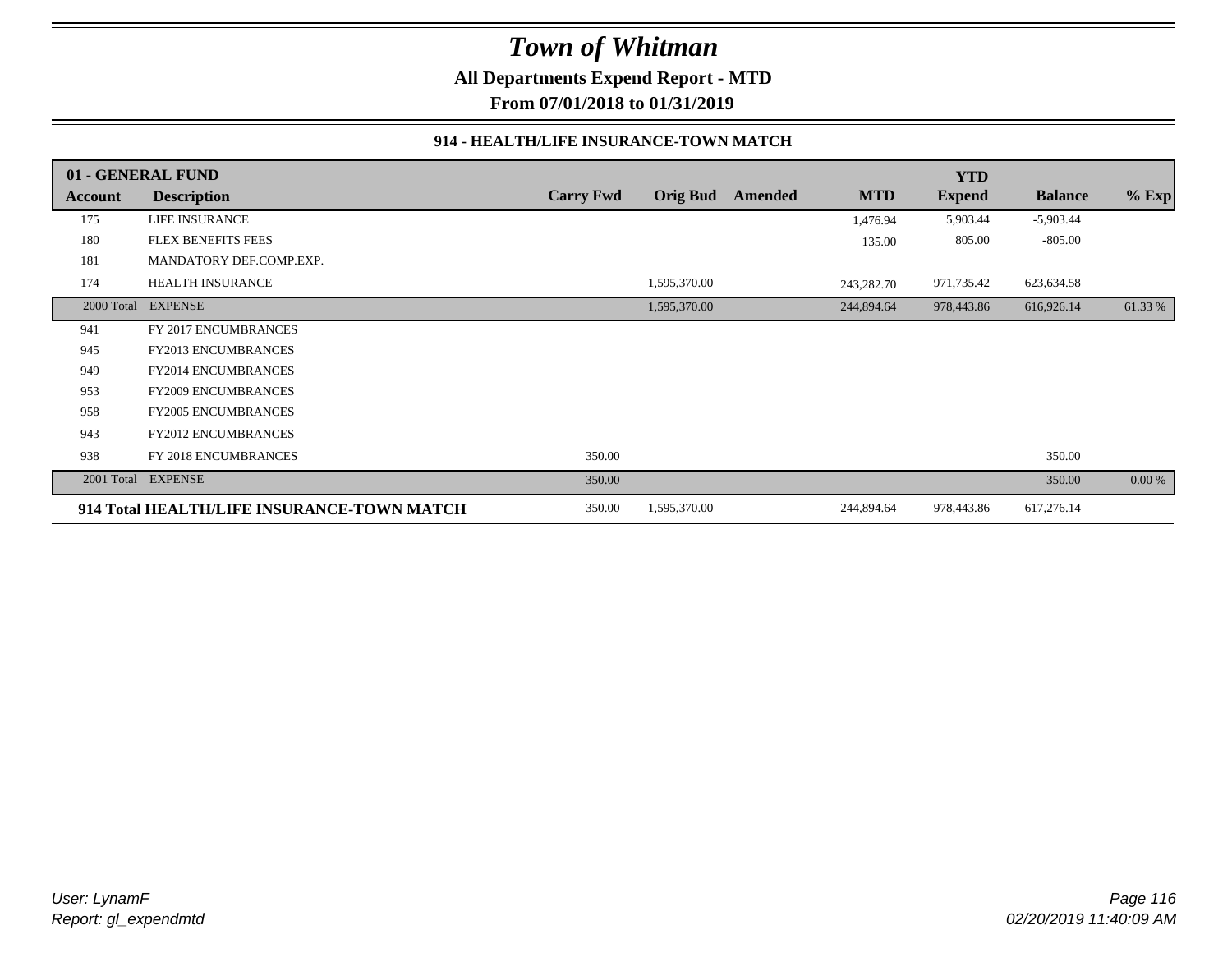**All Departments Expend Report - MTD**

**From 07/01/2018 to 01/31/2019**

### **915 - OPEIU SICK LEAVE BUY-OUT**

|         | 01 - GENERAL FUND                  |                  |                         |            | YTD           |                |            |
|---------|------------------------------------|------------------|-------------------------|------------|---------------|----------------|------------|
| Account | <b>Description</b>                 | <b>Carry Fwd</b> | <b>Orig Bud</b> Amended | <b>MTD</b> | <b>Expend</b> | <b>Balance</b> | $%$ Exp    |
| 112     | <b>SALARIES</b>                    |                  |                         |            |               |                |            |
|         | 1000 Total SALARIES                |                  |                         |            |               |                | $100.00\%$ |
|         | 915 Total OPEIU SICK LEAVE BUY-OUT |                  |                         |            |               |                |            |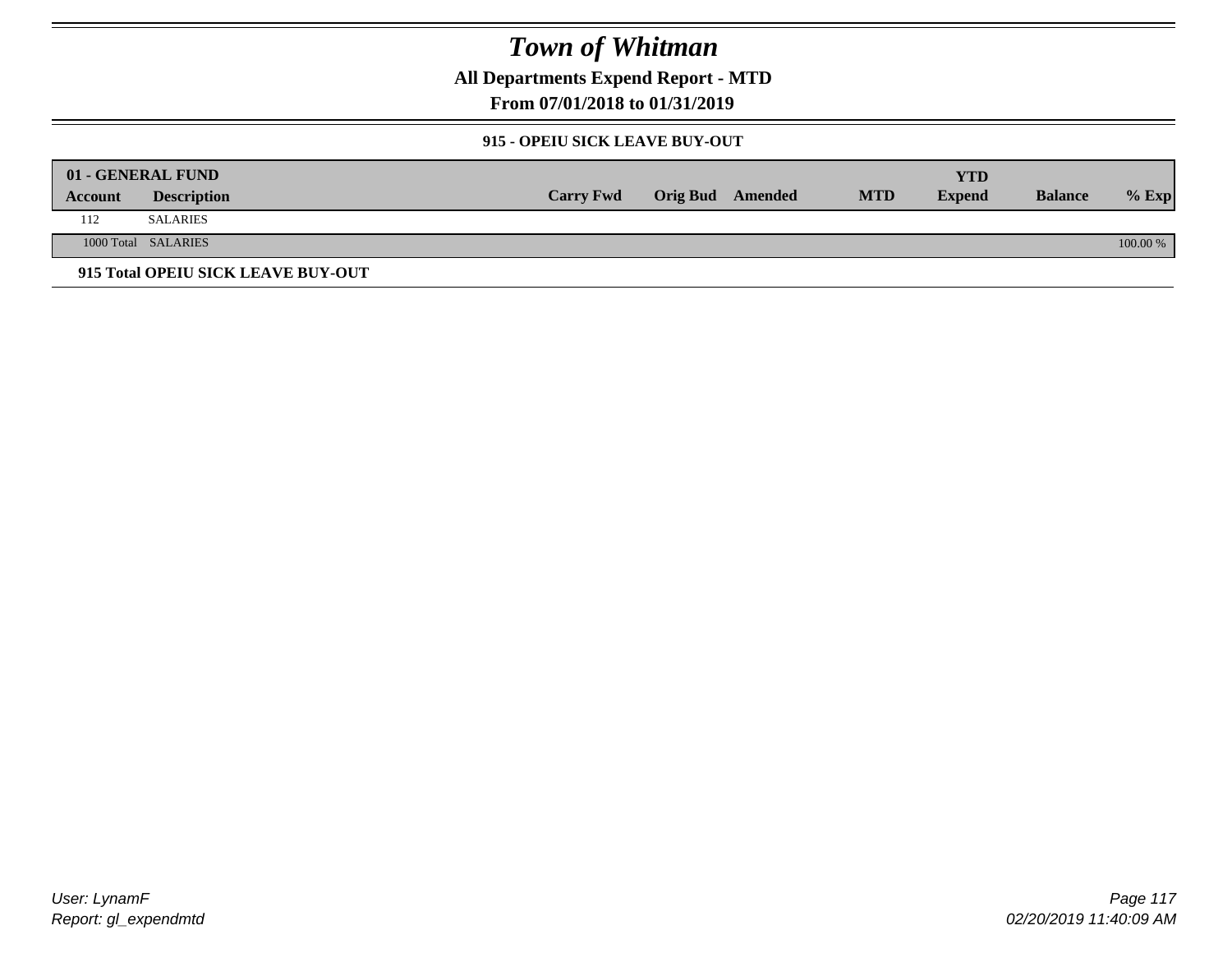**All Departments Expend Report - MTD**

### **From 07/01/2018 to 01/31/2019**

#### **916 - OPEIU FY01 RETROACTIVE**

|         | 01 - GENERAL FUND                |                  |                         |            | YTD           |                |          |
|---------|----------------------------------|------------------|-------------------------|------------|---------------|----------------|----------|
| Account | <b>Description</b>               | <b>Carry Fwd</b> | <b>Orig Bud</b> Amended | <b>MTD</b> | <b>Expend</b> | <b>Balance</b> | $%$ Exp  |
| 112     | <b>SALARIES</b>                  |                  |                         |            |               |                |          |
|         | 1000 Total SALARIES              |                  |                         |            |               |                | 100.00 % |
|         | 916 Total OPEIU FY01 RETROACTIVE |                  |                         |            |               |                |          |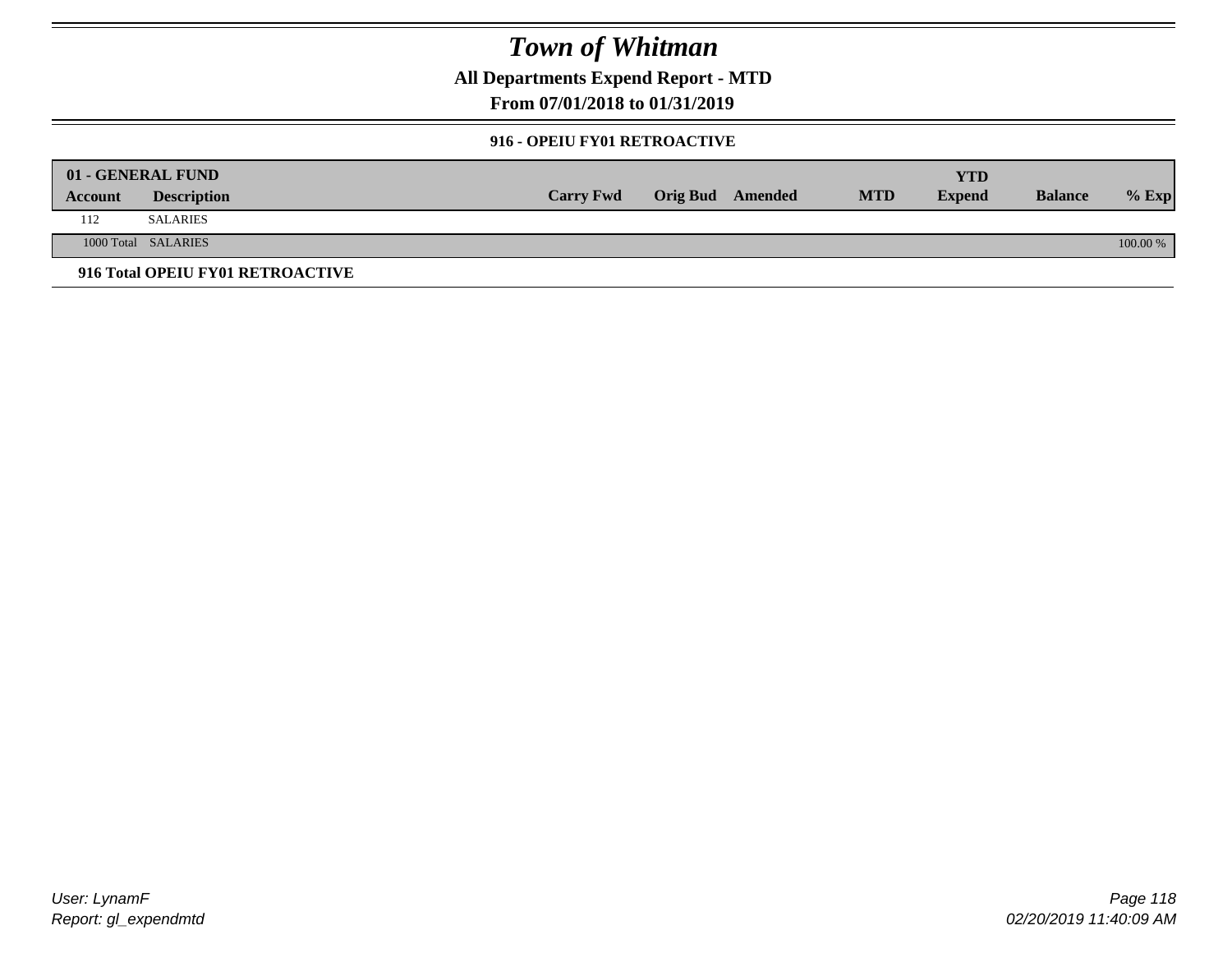**All Departments Expend Report - MTD**

**From 07/01/2018 to 01/31/2019**

### **917 - OPEIU DEPARTMENT HEAD COVERAGE**

|         | 01 - GENERAL FUND                        |                  |                  |            | YTD           |                |          |
|---------|------------------------------------------|------------------|------------------|------------|---------------|----------------|----------|
| Account | <b>Description</b>                       | <b>Carry Fwd</b> | Orig Bud Amended | <b>MTD</b> | <b>Expend</b> | <b>Balance</b> | $%$ Exp  |
| 112     | <b>SALARIES</b>                          |                  |                  |            |               |                |          |
|         | 1000 Total SALARIES                      |                  |                  |            |               |                | 100.00 % |
|         | 917 Total OPEIU DEPARTMENT HEAD COVERAGE |                  |                  |            |               |                |          |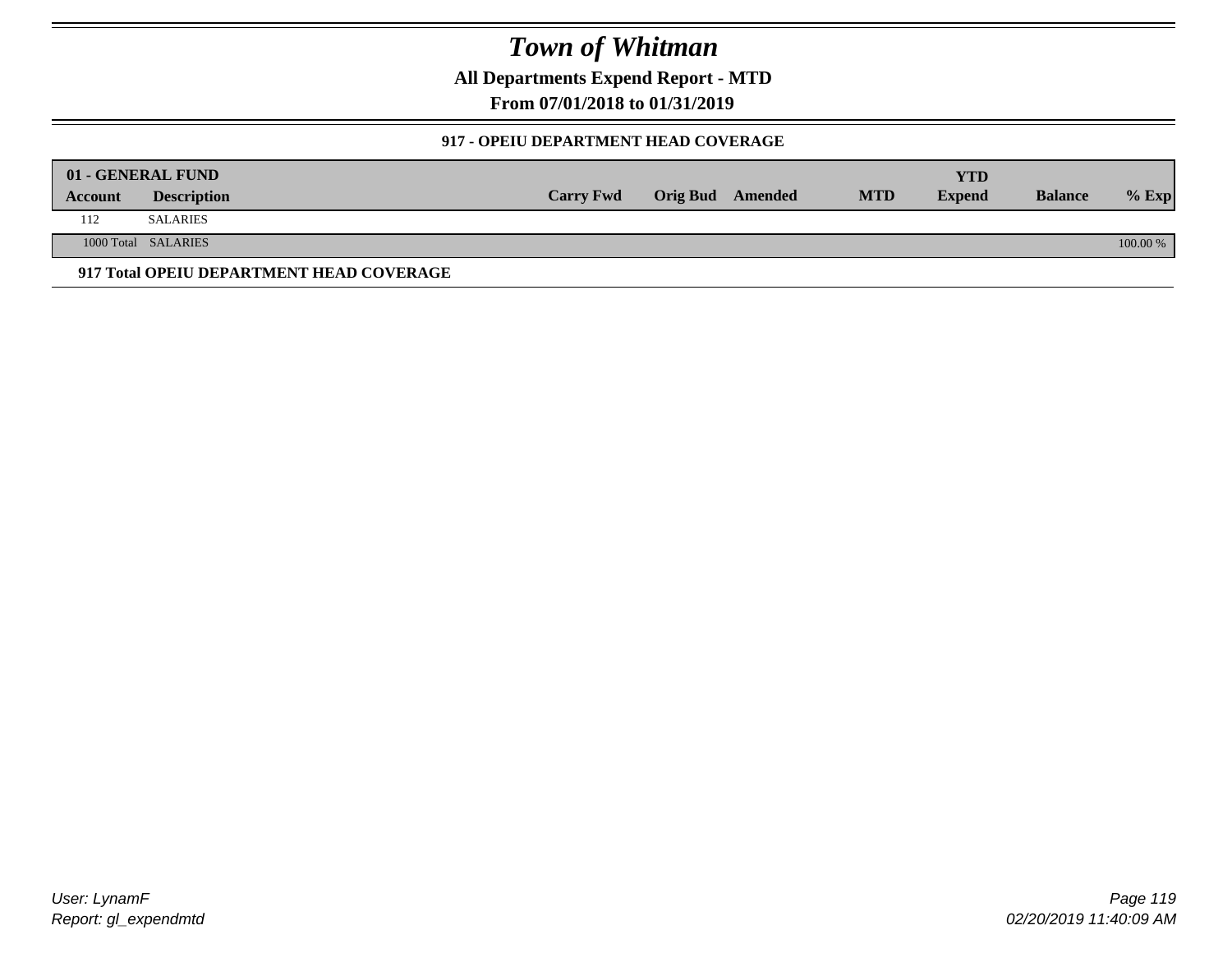**All Departments Expend Report - MTD**

**From 07/01/2018 to 01/31/2019**

### **919 - PAYROLL TAXES - TOWN MATCH**

|         | 01 - GENERAL FUND                    |                  |                 |         |            | <b>YTD</b>    |                |          |
|---------|--------------------------------------|------------------|-----------------|---------|------------|---------------|----------------|----------|
| Account | <b>Description</b>                   | <b>Carry Fwd</b> | <b>Orig Bud</b> | Amended | <b>MTD</b> | <b>Expend</b> | <b>Balance</b> | $%$ Exp  |
| 177     | F.I.C.A.                             |                  |                 |         |            |               |                |          |
| 181     | MANDATORY DEF.COMP.EXP.              |                  |                 |         |            |               |                |          |
| 176     | <b>MEDICARE TAX</b>                  |                  | 132,250.00      |         | 11.675.16  | 74,963.82     | 57,286.18      |          |
|         | 2000 Total EXPENSE                   |                  | 132,250.00      |         | 11,675.16  | 74,963.82     | 57,286.18      | 56.68 %  |
| 941     | FY 2017 ENCUMBRANCES                 |                  |                 |         |            |               |                |          |
|         | 2001 Total EXPENSE                   |                  |                 |         |            |               |                | 100.00 % |
|         | 919 Total PAYROLL TAXES - TOWN MATCH |                  | 132,250.00      |         | 11,675.16  | 74,963.82     | 57,286.18      |          |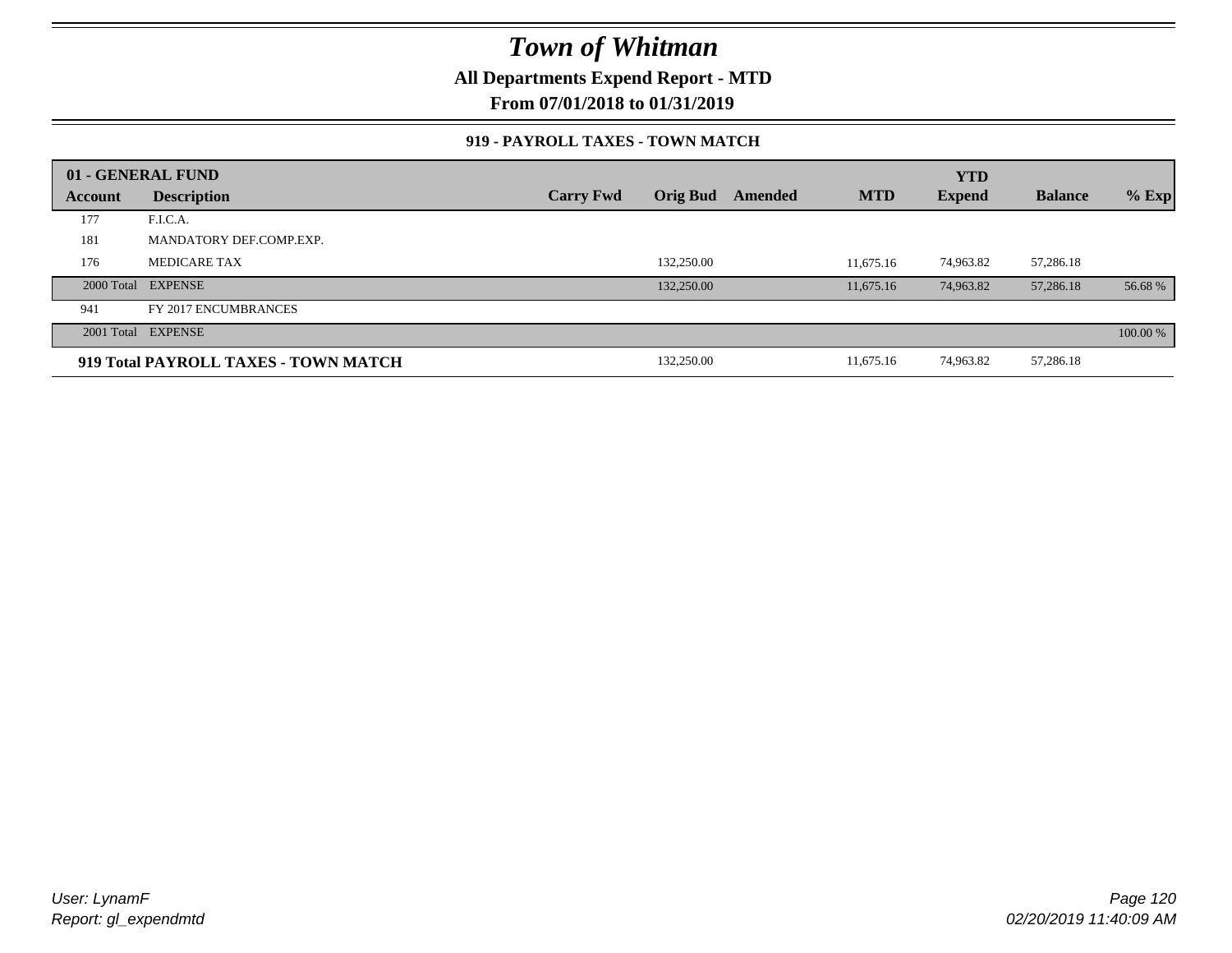### **All Departments Expend Report - MTD**

### **From 07/01/2018 to 01/31/2019**

#### **945 - LIABILITY INSURANCE**

|         | 01 - GENERAL FUND                |                  |                 |         |            | <b>YTD</b>    |                |          |
|---------|----------------------------------|------------------|-----------------|---------|------------|---------------|----------------|----------|
| Account | <b>Description</b>               | <b>Carry Fwd</b> | <b>Orig Bud</b> | Amended | <b>MTD</b> | <b>Expend</b> | <b>Balance</b> | $%$ Exp  |
| 740     | <b>INSURANCE PREMIUMS</b>        |                  | 354,900.00      |         | 4,196.04   | 293,865.59    | 61,034.41      |          |
| 742     | <b>INSURANCE SEMINARS</b>        |                  |                 |         |            |               |                |          |
| 743     | <b>INSURANCE-BID ADVERTISING</b> |                  |                 |         |            |               |                |          |
|         | 2000 Total EXPENSE               |                  | 354,900.00      |         | 4,196.04   | 293,865.59    | 61,034.41      | 82.80 %  |
| 939     | <b>FY2015 ENCUMBRANCES</b>       |                  |                 |         |            |               |                |          |
| 943     | <b>FY2012 ENCUMBRANCES</b>       |                  |                 |         |            |               |                |          |
| 945     | <b>FY2013 ENCUMBRANCES</b>       |                  |                 |         |            |               |                |          |
|         | 2001 Total EXPENSE               |                  |                 |         |            |               |                | 100.00 % |
|         | 945 Total LIABILITY INSURANCE    |                  | 354,900.00      |         | 4,196.04   | 293,865.59    | 61,034.41      |          |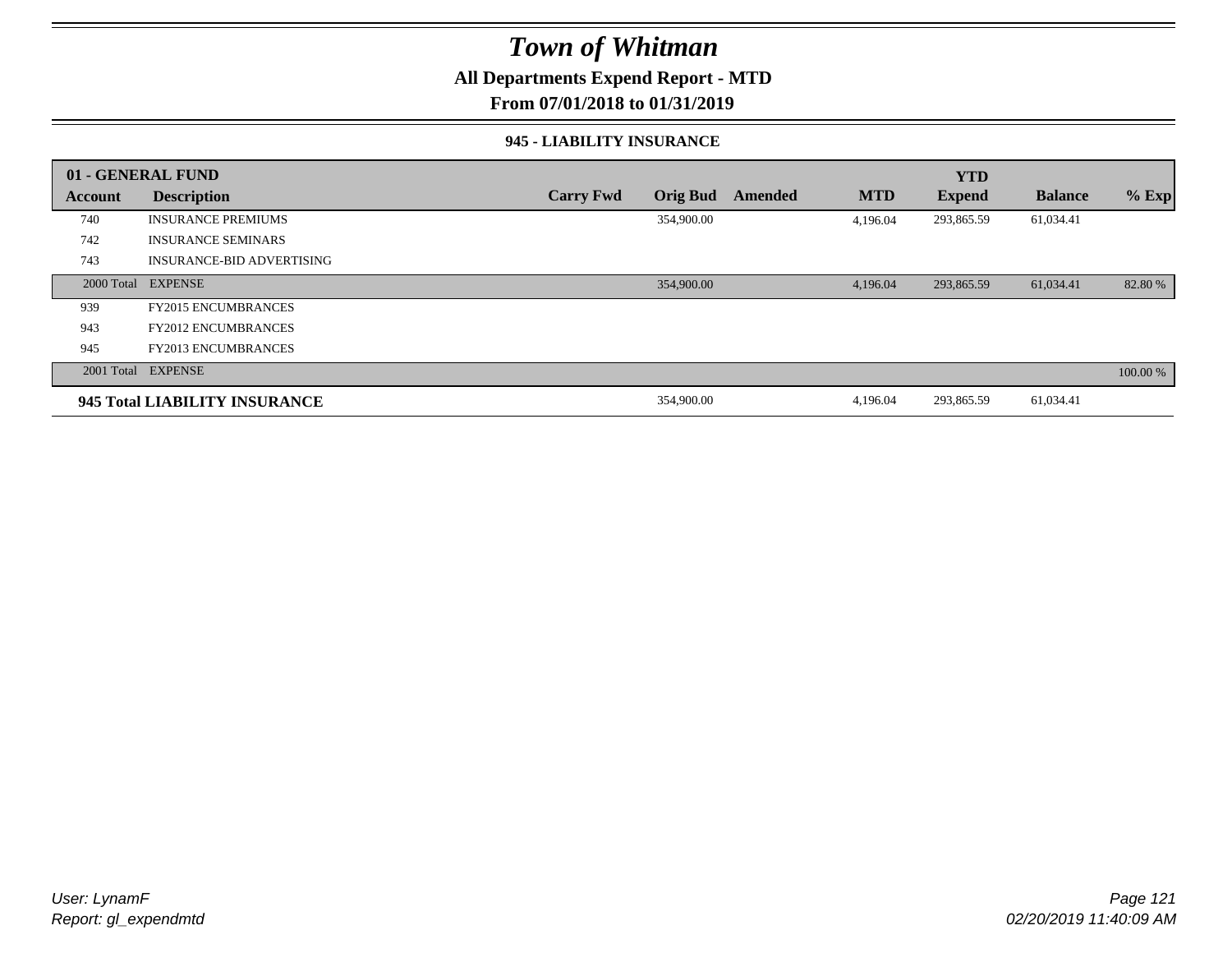**All Departments Expend Report - MTD**

### **From 07/01/2018 to 01/31/2019**

### **996 - TRANSFERS TO TRUST FUNDS**

|         | 01 - GENERAL FUND                         |                  |                 |         |            | <b>YTD</b>    |                |            |
|---------|-------------------------------------------|------------------|-----------------|---------|------------|---------------|----------------|------------|
| Account | <b>Description</b>                        | <b>Carry Fwd</b> | <b>Orig Bud</b> | Amended | <b>MTD</b> | <b>Expend</b> | <b>Balance</b> | $%$ Exp    |
| 999     |                                           |                  |                 |         |            |               |                |            |
|         | 4001 Total A8 ATM 5/16 O.P.E.B.TRUST FUND |                  |                 |         |            |               |                | $100.00\%$ |
| 999     |                                           |                  |                 |         |            |               |                |            |
|         | 4002 Total ART.1 STM 1/17/95              |                  |                 |         |            |               |                | 100.00 %   |
|         | 996 Total TRANSFERS TO TRUST FUNDS        |                  |                 |         |            |               |                |            |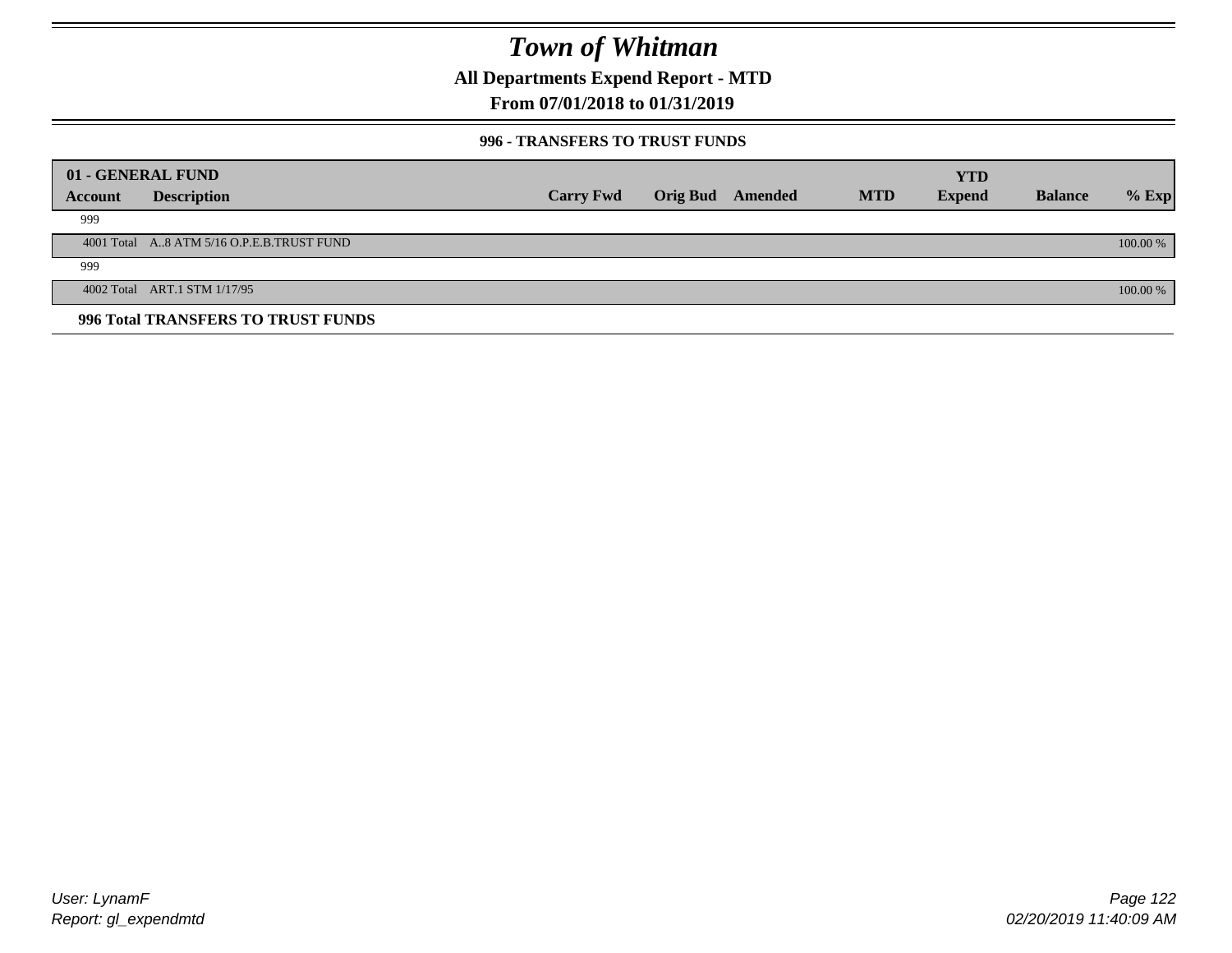**All Departments Expend Report - MTD**

### **From 07/01/2018 to 01/31/2019**

### **997 - TRANSFERS TO AGENCY FUND**

|         | 01 - GENERAL FUND<br><b>Description</b> | <b>Carry Fwd</b> | Orig Bud      | Amended    | <b>MTD</b>   | <b>YTD</b><br><b>Expend</b> | <b>Balance</b> | $%$ Exp  |
|---------|-----------------------------------------|------------------|---------------|------------|--------------|-----------------------------|----------------|----------|
| Account |                                         |                  |               |            |              |                             |                |          |
| 999     |                                         |                  |               |            |              |                             |                |          |
|         | 4003 Total PRIOR YEAR ADJUSTMENT        |                  |               |            |              |                             |                | 100.00 % |
|         | 997 Total TRANSFERS TO AGENCY FUND      |                  |               |            |              |                             |                |          |
|         | 01 Total GENERAL FUND                   | 1,167,921.62     | 33,705,501.67 | 725,742.50 | 4,937,887.83 | 22,918,118.96               | 12,681,046.83  |          |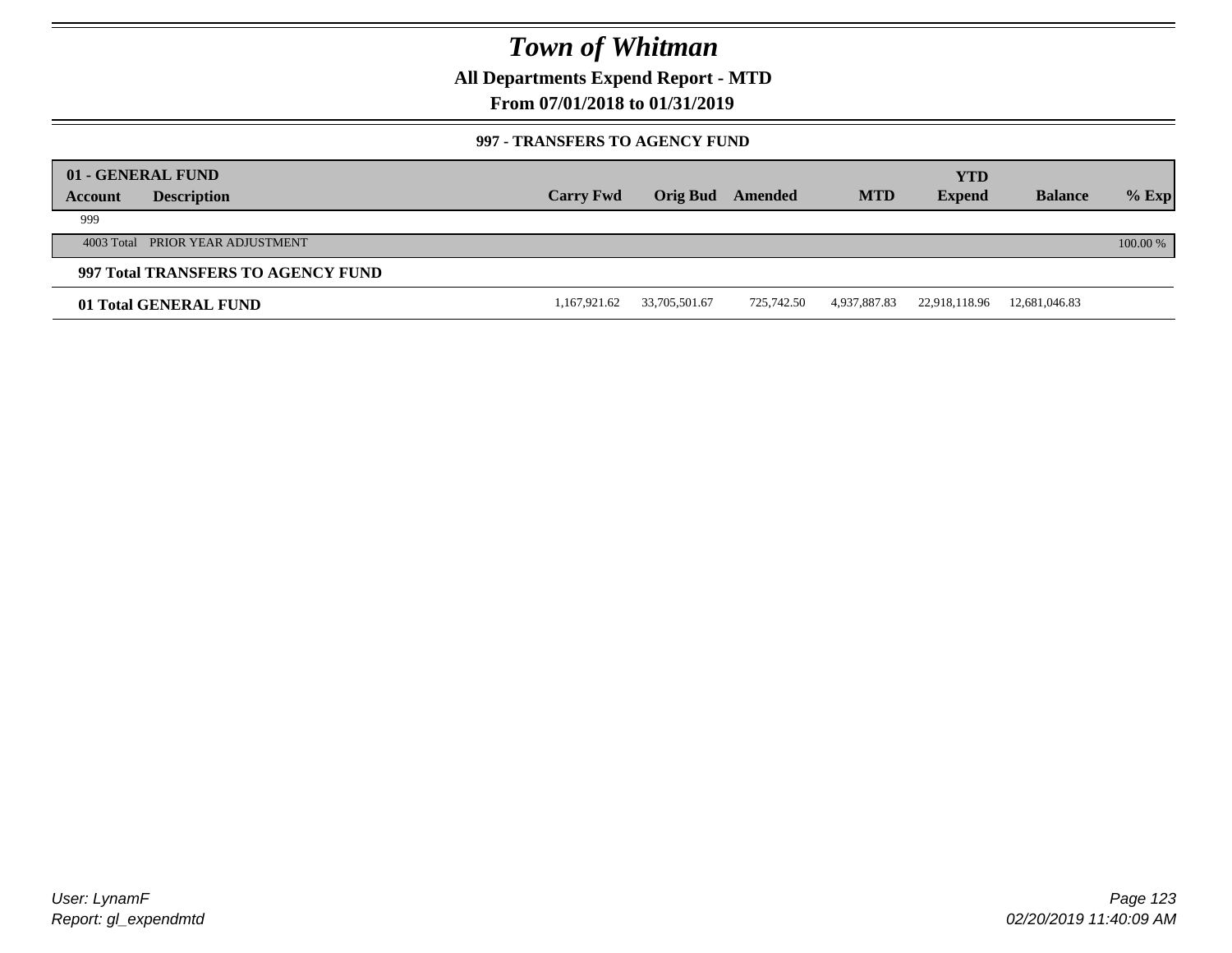**All Departments Expend Report - MTD**

**From 07/01/2018 to 01/31/2019**

### **853 - PLANNING BOARD REVOLVING CH53G**

|         | 05 - SPECIAL REVENUE FUND                |                  |                         |            | <b>YTD</b>    |                |             |
|---------|------------------------------------------|------------------|-------------------------|------------|---------------|----------------|-------------|
| Account | <b>Description</b>                       | <b>Carry Fwd</b> | <b>Orig Bud</b> Amended | <b>MTD</b> | <b>Expend</b> | <b>Balance</b> | $%$ Exp     |
| 359     | PL.BD.REV.WINDSOR EST.C44S53G            |                  |                         |            |               |                |             |
|         | 2004 Total EXPENSE                       |                  |                         |            |               |                | 100.00 %    |
| 360     | PL.BD.REV. DANECCA EST.C44S53G           |                  |                         |            |               |                |             |
|         | 2005 Total EXPENSE                       |                  |                         |            |               |                | 100.00 %    |
| 361     | PL.BD.REV.BUTTERNUT CH44 S53G            |                  |                         |            |               |                |             |
|         | 2007 Total EXPENSE                       |                  |                         |            |               |                | $100.00~\%$ |
| 362     | PL.BD.REV.OAKDALE FM.I C44S53G           |                  |                         |            |               |                |             |
|         | 2008 Total EXPENSE                       |                  |                         |            |               |                | $100.00~\%$ |
| 358     | PLANNG.BD.REV.R.R.AVE.CH44S53G           |                  |                         |            |               |                |             |
|         | 2009 Total EXPENSE                       |                  |                         |            |               |                | 100.00 %    |
| 364     | PLANNING BOARD                           |                  |                         |            |               |                |             |
|         | 2010 Total EXPENSE                       |                  |                         |            |               |                | 100.00 %    |
| 365     | PL.BD.RV.VICTORIA EST.CH44S53G           |                  |                         |            |               |                |             |
|         | 2011 Total EXPENSE                       |                  |                         |            |               |                | 100.00 %    |
| 369     | PL.BD.REV.MEADOWBROOK CH44S53G           |                  |                         |            |               |                |             |
|         | 2016 Total EXPENSE                       |                  |                         |            |               |                | 100.00 %    |
| 370     | PL.BD.RV.CATHERINE RD.CH44S53G           |                  |                         |            |               |                |             |
|         | 2017 Total EXPENSE                       |                  |                         |            |               |                | 100.00 %    |
| 371     | PL.BD.RV.J.YOUNG EST.CH44S53G            |                  |                         |            |               |                |             |
|         | 2018 Total EXPENSE                       |                  |                         |            |               |                | $100.00~\%$ |
| 372     | PL.BD.REV.ERIN ST.EXT.C44S53G            |                  |                         |            |               |                |             |
|         | 2019 Total EXPENSE                       |                  |                         |            |               |                | 100.00 %    |
| 373     | PL.BD.RV.HIGHLND ST.EX.C44S53G           |                  |                         |            |               |                |             |
|         | 2020 Total EXPENSE                       |                  |                         |            |               |                | 100.00 %    |
| 357     | PLANNG.BD.REV.HARV.LN.CH44S53G           |                  |                         |            |               |                |             |
|         | 2021 Total EXPENSE                       |                  |                         |            |               |                | 100.00 %    |
|         | 853 Total PLANNING BOARD REVOLVING CH53G |                  |                         |            |               |                |             |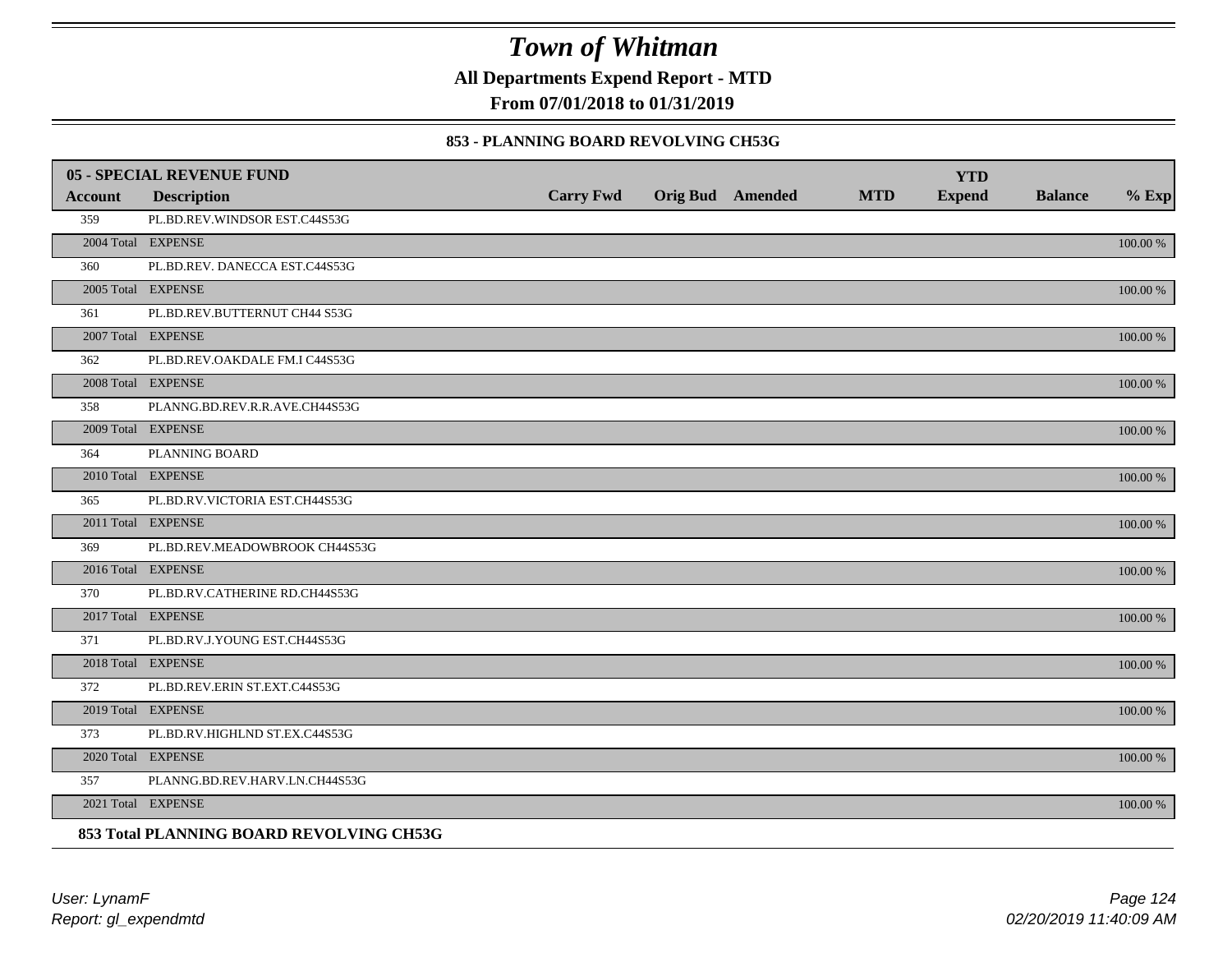## *Town of Whitman* **All Departments Expend Report - MTD From 07/01/2018 to 01/31/2019**

### **855 - REVOLVING ACCOUNTS CH53E 1/2**

|            | 05 - SPECIAL REVENUE FUND              |                  |                            |            | <b>YTD</b>    |                |          |
|------------|----------------------------------------|------------------|----------------------------|------------|---------------|----------------|----------|
| Account    | <b>Description</b>                     | <b>Carry Fwd</b> | <b>Orig Bud</b><br>Amended | <b>MTD</b> | <b>Expend</b> | <b>Balance</b> | $%$ Exp  |
| 355        | C.O.A.PROGRAM REV. CH 53E 1/2          | 12,112.45        | 4,788.00                   | 410.89     | 3,930.44      | 12,970.01      |          |
|            | 2000 Total EXPENSE                     | 12,112.45        | 4,788.00                   | 410.89     | 3,930.44      | 12,970.01      | 23.25 %  |
| 356        | LIB.FINES & FEES REV.CH53E1/2          | 1,078.30         | 8,253.35                   | 2,312.45   | 4,609.08      | 4,722.57       |          |
| 2001 Total | <b>EXPENSE</b>                         | 1,078.30         | 8,253.35                   | 2,312.45   | 4,609.08      | 4,722.57       | 49.39 %  |
| 363        | CROSS CONN.TESTING EXPENSE             |                  |                            |            |               |                |          |
| 2002 Total | <b>EXPENSE</b>                         |                  |                            |            |               |                | 100.00 % |
| 350        | SEMLAC REV.CH44S53E1/2 (POLICE)        | 1,607.79         |                            |            | 30.63         | 1,577.16       |          |
| 351        | ANIMAL CONTROL REV.CH44 S53E1/2        |                  | 253.00                     |            |               | 253.00         |          |
| 374        | PLANNING BOARD REV.C44 S53E1/2         | 86,853.87        | 715.00                     |            | 6,340.00      | 81,228.87      |          |
| 377        | PASSPORT PHOTO REV.CH44S53E1/2         | 4,371.01         | 805.00                     |            | 233.13        | 4,942.88       |          |
| 378        | FIRE ALARM REV.CH44S53E1/2             | 150.00           |                            |            |               | 150.00         |          |
| 379        | <b>MARIHUANA FINES CH44S53E1/2</b>     | 100.00           |                            |            |               | 100.00         |          |
| 2003 Total | <b>EXPENSE</b>                         | 93,082.67        | 1,773.00                   |            | 6,603.76      | 88,251.91      | 6.96 %   |
|            | 855 Total REVOLVING ACCOUNTS CH53E 1/2 | 106,273.42       | 14,814.35                  | 2,723.34   | 15,143.28     | 105,944.49     |          |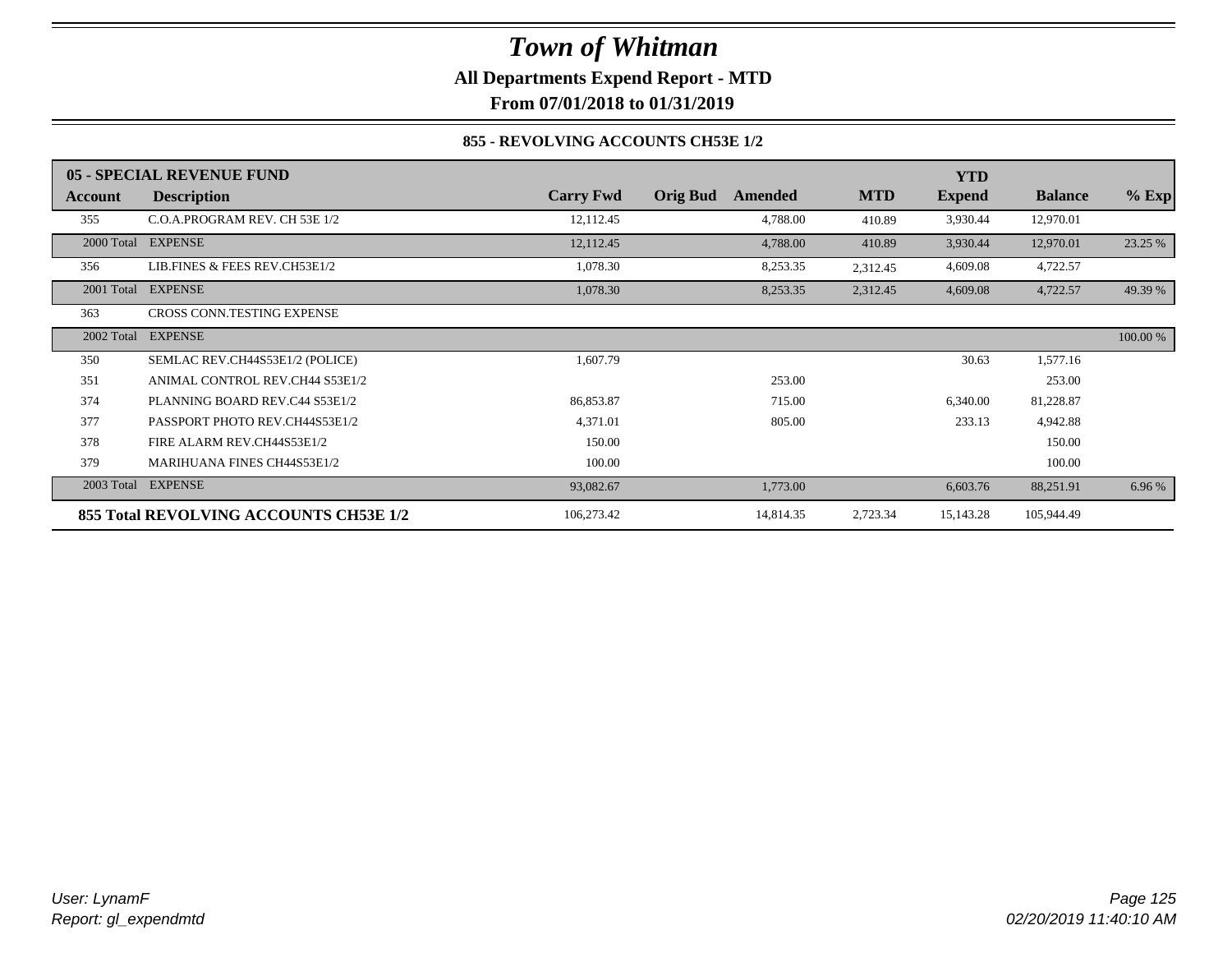## **All Departments Expend Report - MTD**

**From 07/01/2018 to 01/31/2019**

### **857 - REVOLVING ACCOUNTS - MISC.**

|         | 05 - SPECIAL REVENUE FUND            |                  |                     |            | YTD           |                |         |
|---------|--------------------------------------|------------------|---------------------|------------|---------------|----------------|---------|
| Account | <b>Description</b>                   | <b>Carry Fwd</b> | Orig Bud<br>Amended | <b>MTD</b> | <b>Expend</b> | <b>Balance</b> | $%$ Exp |
| 376     | WETLANDS PROT.FND.CH43S218A.97       | 37,379.60        | 8.616.00            |            | 3.743.41      | 42,252.19      |         |
|         | 2023 Total EXPENSE                   | 37,379.60        | 8.616.00            |            | 3.743.41      | 42,252.19      | 8.13 %  |
|         | 857 Total REVOLVING ACCOUNTS - MISC. | 37,379.60        | 8.616.00            |            | 3.743.41      | 42,252.19      |         |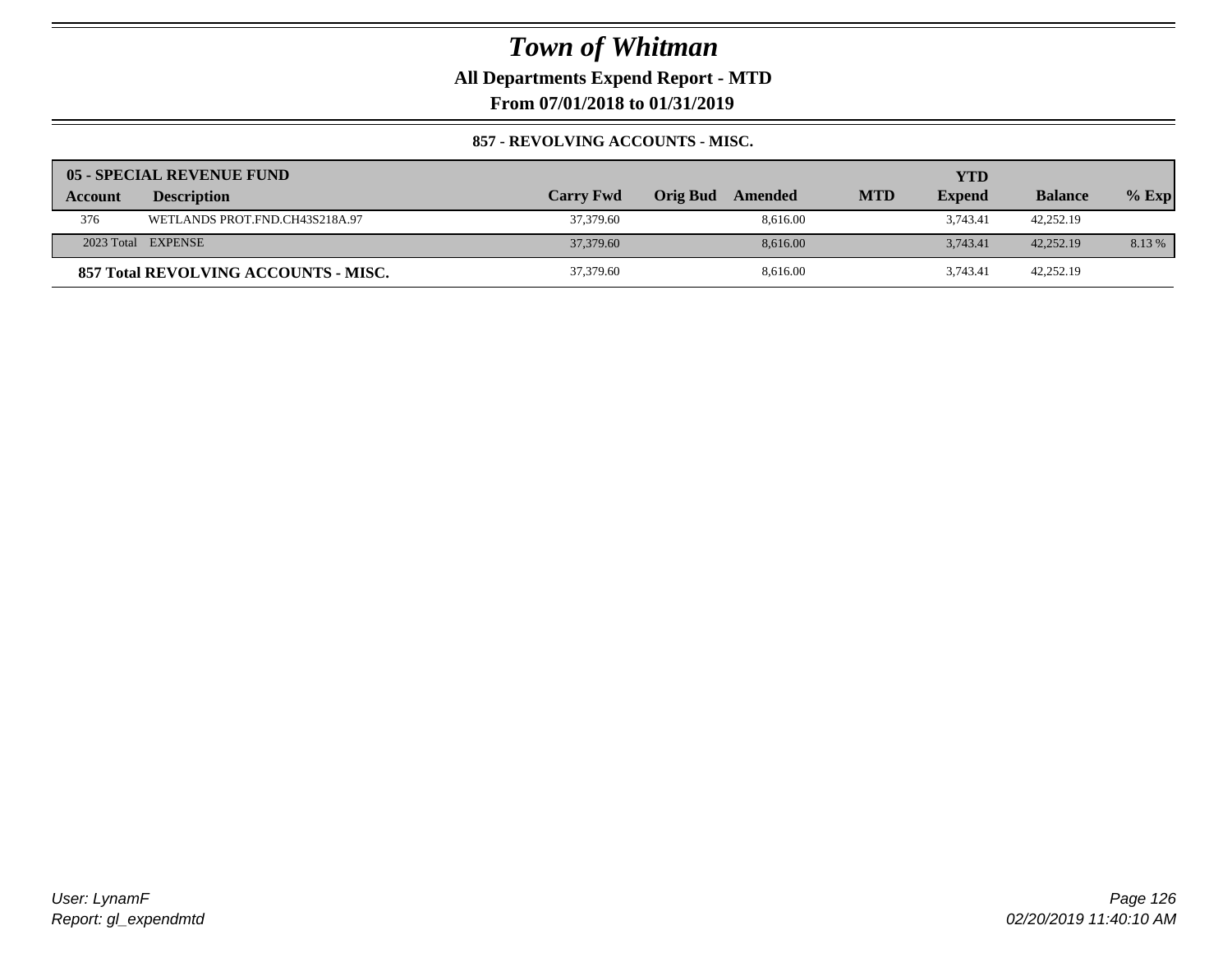**All Departments Expend Report - MTD**

**From 07/01/2018 to 01/31/2019**

#### **858 - APPEALS BD.REVOLVING S53G**

|         | 05 - SPECIAL REVENUE FUND           |                  |                  |            | YTD           |                |            |
|---------|-------------------------------------|------------------|------------------|------------|---------------|----------------|------------|
| Account | <b>Description</b>                  | <b>Carry Fwd</b> | Orig Bud Amended | <b>MTD</b> | <b>Expend</b> | <b>Balance</b> | $\%$ Exp   |
| 367     | APPEALS BD.-TWOCAN PROP. S53G       |                  |                  |            |               |                |            |
|         | 2014 Total EXPENSE                  |                  |                  |            |               |                | $100.00\%$ |
|         | 858 Total APPEALS BD.REVOLVING S53G |                  |                  |            |               |                |            |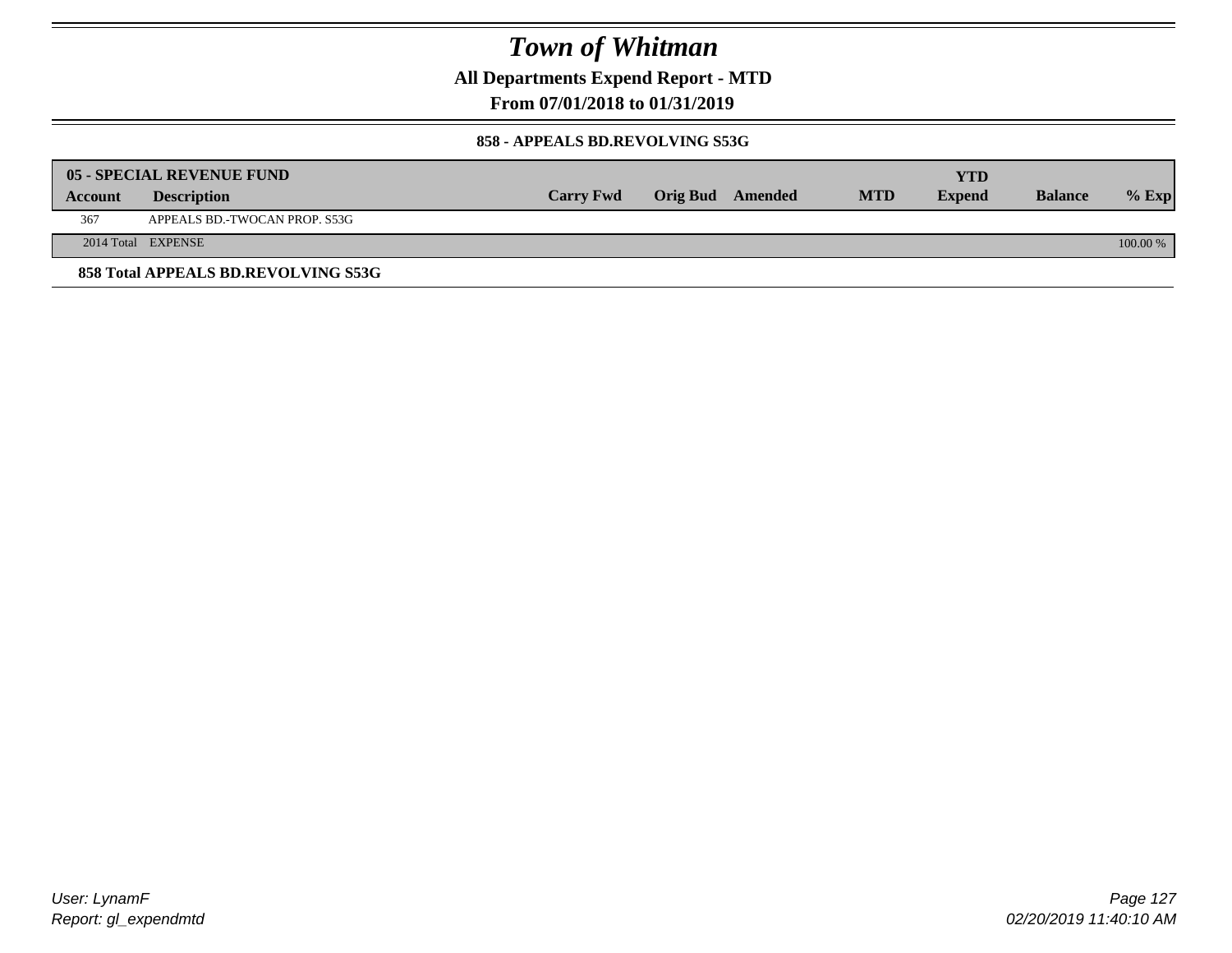**All Departments Expend Report - MTD**

### **From 07/01/2018 to 01/31/2019**

#### **862 - RECREATION REVOLVING**

|                | <b>05 - SPECIAL REVENUE FUND</b> |                  |                         |            | <b>YTD</b>    |                |             |
|----------------|----------------------------------|------------------|-------------------------|------------|---------------|----------------|-------------|
| <b>Account</b> | <b>Description</b>               | <b>Carry Fwd</b> | <b>Orig Bud Amended</b> | <b>MTD</b> | <b>Expend</b> | <b>Balance</b> | $%$ Exp     |
| 010            | <b>BASKETBALL</b>                |                  |                         |            |               |                |             |
|                | 2000 Total EXPENSE               |                  |                         |            |               |                | $100.00~\%$ |
| 011            | <b>FIELD TRIP</b>                |                  |                         |            |               |                |             |
|                | 2001 Total EXPENSE               |                  |                         |            |               |                | $100.00~\%$ |
| 012            | <b>GOLF</b>                      |                  |                         |            |               |                |             |
|                | 2002 Total EXPENSE               |                  |                         |            |               |                | $100.00~\%$ |
| 013            | <b>RECREATION</b>                | 17,805.14        | 21,467.96               | 36.54      | 38,778.71     | 494.39         |             |
|                | 2003 Total EXPENSE               | 17,805.14        | 21,467.96               | 36.54      | 38,778.71     | 494.39         | 98.74 %     |
| 014            | <b>PRESCHOOL</b>                 |                  |                         |            |               |                |             |
|                | 2004 Total EXPENSE               |                  |                         |            |               |                | 100.00 %    |
| 015            | <b>TENNIS</b>                    |                  |                         |            |               |                |             |
|                | 2005 Total EXPENSE               |                  |                         |            |               |                | 100.00 %    |
| 016            | TAI CHI                          |                  |                         |            |               |                |             |
|                | 2006 Total EXPENSE               |                  |                         |            |               |                | 100.00 %    |
| 017            | <b>WOMENS GYM</b>                |                  |                         |            |               |                |             |
|                | 2007 Total EXPENSE               |                  |                         |            |               |                | $100.00~\%$ |
| 018            | <b>FIELD MAINT</b>               | 1,805.89         |                         |            | 1,795.50      | 10.39          |             |
|                | 2008 Total EXPENSE               | 1,805.89         |                         |            | 1,795.50      | 10.39          | 99.42 %     |
| 019            | ARTS & CRAFTS REVOLVING          |                  |                         |            |               |                |             |
|                | 2009 Total EXPENSE               |                  |                         |            |               |                | $100.00~\%$ |
| 020            | <b>FIELD LIGHTING</b>            | 1.65             |                         |            |               | 1.65           |             |
|                | 2010 Total EXPENSE               | 1.65             |                         |            |               | 1.65           | 0.00 %      |
| 009            | PLAYGROUND                       |                  |                         |            |               |                |             |
|                | 2013 Total EXPENSE               |                  |                         |            |               |                | $100.00~\%$ |
| 033            | DANCE PROGRAMS                   |                  |                         |            |               |                |             |
|                | 2014 Total EXPENSE               |                  |                         |            |               |                | $100.00~\%$ |
| 056            | GUARANTEE DEP.REFND.-J. KELLEHER |                  |                         |            |               |                |             |
|                | 2015 Total EXPENSE               |                  |                         |            |               |                | 100.00 %    |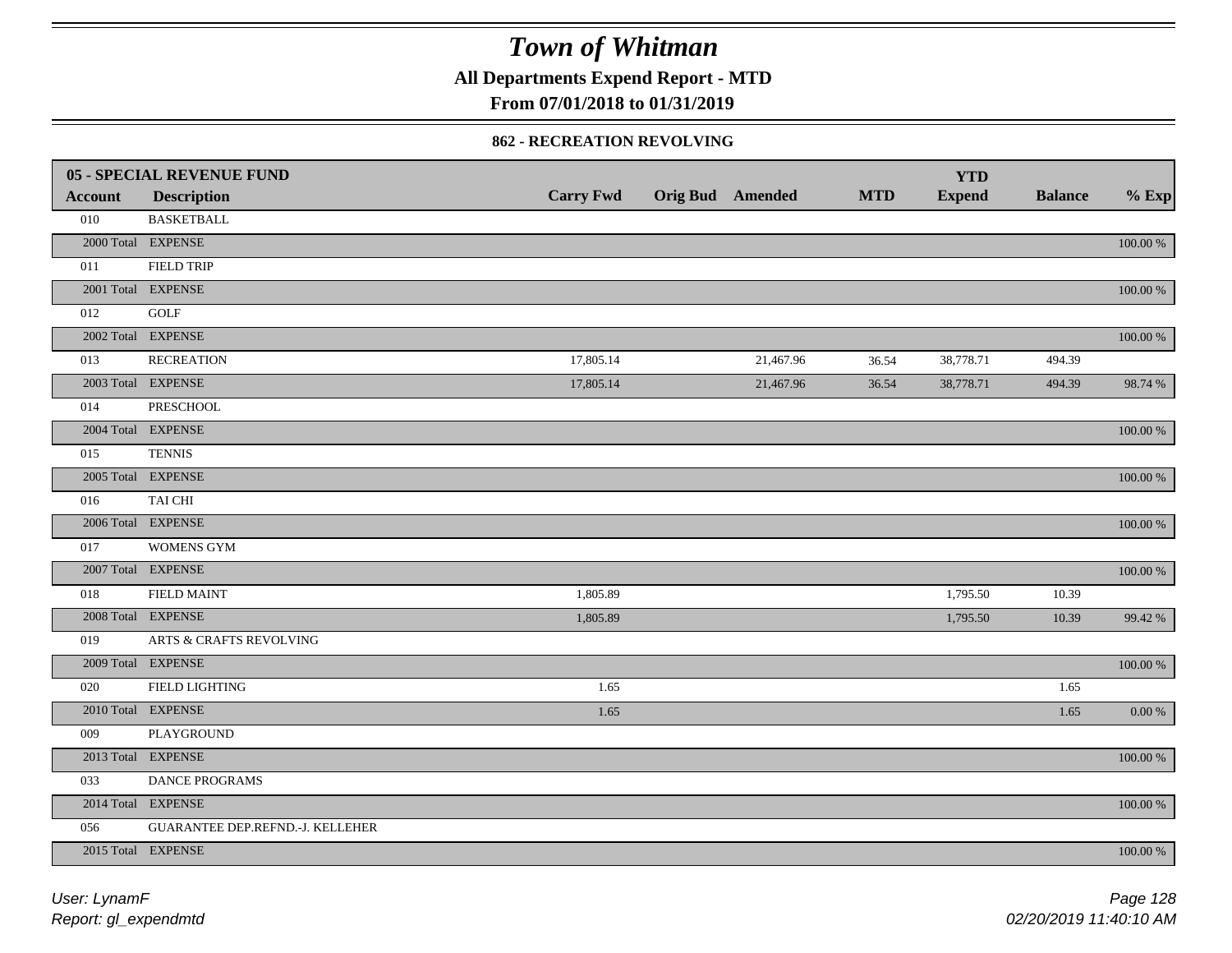**All Departments Expend Report - MTD**

### **From 07/01/2018 to 01/31/2019**

### **862 - RECREATION REVOLVING**

|         | 05 - SPECIAL REVENUE FUND             |                  |                 |           |            | <b>YTD</b>    |                |            |
|---------|---------------------------------------|------------------|-----------------|-----------|------------|---------------|----------------|------------|
| Account | <b>Description</b>                    | <b>Carry Fwd</b> | <b>Orig Bud</b> | Amended   | <b>MTD</b> | <b>Expend</b> | <b>Balance</b> | $%$ Exp    |
| 216     | RECREATION-SUMMER PROGRAMS            |                  |                 |           |            |               |                |            |
|         | 2024 Total EXPENSE                    |                  |                 |           |            |               |                | $100.00\%$ |
| 217     | RECREATION-WINTER PROGRAMS            |                  |                 |           |            |               |                |            |
|         | 2025 Total EXPENSE                    |                  |                 |           |            |               |                | 100.00 %   |
|         | <b>862 Total RECREATION REVOLVING</b> | 19,612.68        |                 | 21.467.96 | 36.54      | 40,574.21     | 506.43         |            |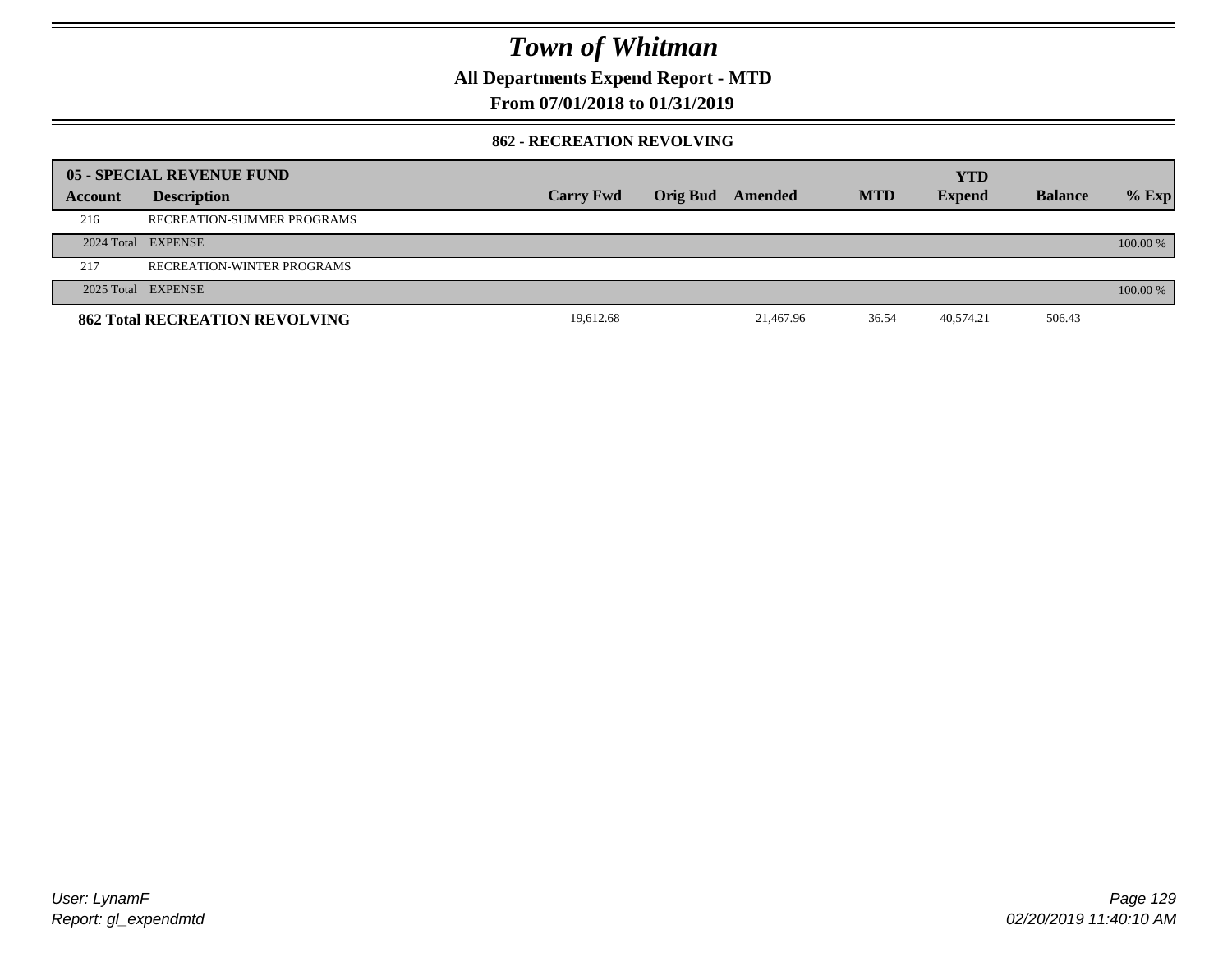## **All Departments Expend Report - MTD**

### **From 07/01/2018 to 01/31/2019**

#### **875 - MISCELLANEOUS**

|         | 05 - SPECIAL REVENUE FUND                |                  |                         |        |            | <b>YTD</b>    |                |           |
|---------|------------------------------------------|------------------|-------------------------|--------|------------|---------------|----------------|-----------|
| Account | <b>Description</b>                       | <b>Carry Fwd</b> | <b>Orig Bud</b> Amended |        | <b>MTD</b> | <b>Expend</b> | <b>Balance</b> | $%$ Exp   |
| 022     | POLICE DEPT.RESTITUTION                  | 426.30           |                         | 75.00  |            | 501.30        |                |           |
| 023     | FIRE DEPT. RESTITUTION                   |                  |                         |        |            |               |                |           |
| 025     | <b>DPW - RESTITUTION</b>                 | 29.42            |                         |        |            |               | 29.42          |           |
| 047     | <b>LIBRARY RESTITUTION</b>               | 994.30           |                         | 437.84 |            | 622.14        | 810.00         |           |
|         | 2000 Total EXPENSE                       | 1,450.02         |                         | 512.84 |            | 1,123.44      | 839.42         | 57.23 %   |
| 041     | <b>AMBULANCE REFUNDS</b>                 |                  |                         |        |            | 400.00        | $-400.00$      |           |
|         | 2001 Total EXPENSE                       |                  |                         |        |            | 400.00        | $-400.00$      | 100.00 %  |
| 045     | PARKING TICKET REFUNDS                   |                  |                         |        |            |               |                |           |
|         | 2002 Total EXPENSE                       |                  |                         |        |            |               |                | 100.00 %  |
| 049     | <b>INSURANCE PROCEEDS</b>                |                  |                         |        |            | 10,991.52     | $-10,991.52$   |           |
|         | 2003 Total EXPENSE                       |                  |                         |        |            | 10,991.52     | $-10,991.52$   | 100.00 %  |
| 259     | LIBRARY AWARD-HEALTH ACCESS 2009         | 28.88            |                         |        |            |               | 28.88          |           |
|         | 2004 Total EXPENSE                       | 28.88            |                         |        |            |               | 28.88          | $0.00~\%$ |
| 262     | FRIENDS OF WHITMAN PARK GRANT            | 244.99           |                         |        |            |               | 244.99         |           |
| 265     | NESTLE MATCH.GR.-WHITMAN PARK            | 1,420.55         |                         |        |            |               | 1,420.55       |           |
|         | 2005 Total EXPENSE                       | 1.665.54         |                         |        |            |               | 1,665.54       | 0.00 %    |
| 264     | MAYFL.MUN.HLTH.-WELLNESS GRANT           | 5.72             |                         |        |            |               | 5.72           |           |
|         | 2006 Total EXPENSE                       | 5.72             |                         |        |            |               | 5.72           | 0.00 %    |
| 266     | FIRE DEPT-ARSON REWARD PROGRAM           |                  |                         |        |            |               |                |           |
|         | 2007 Total EXPENSE                       |                  |                         |        |            |               |                | 100.00 %  |
| 267     | TOWN ADM - MIIA ACCESS CARD SYSTEM       |                  |                         |        |            |               |                |           |
| 268     | REC RESV FOR APPROP - DPW TRNSPRT INFRAS | 1,295.00         |                         |        |            |               | 1,295.00       |           |
| 331     | MIIA THERMOGRAPHY CAMERA                 |                  |                         |        |            |               |                |           |
|         | 2008 Total EXPENSE                       | 1,295.00         |                         |        |            |               | 1,295.00       | $0.00 \%$ |
|         | <b>875 Total MISCELLANEOUS</b>           | 4,445.16         |                         | 512.84 |            | 12,514.96     | $-7,556.96$    |           |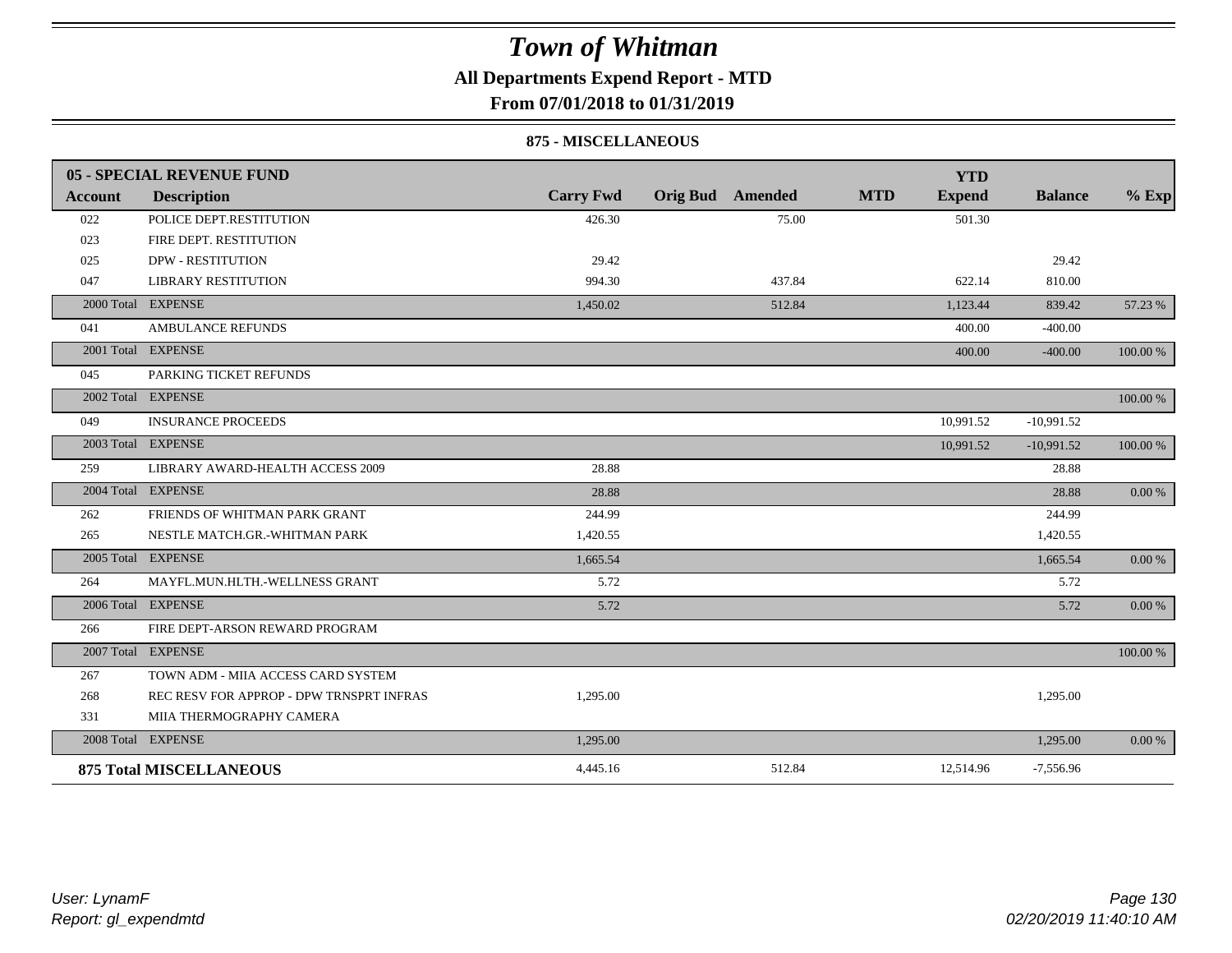**All Departments Expend Report - MTD**

**From 07/01/2018 to 01/31/2019**

#### **878 - OTHER FINANCING USES**

|         | 05 - SPECIAL REVENUE FUND             |                  |          |              |            | YTD           |                |          |
|---------|---------------------------------------|------------------|----------|--------------|------------|---------------|----------------|----------|
| Account | <b>Description</b>                    | <b>Carry Fwd</b> | Orig Bud | Amended      | <b>MTD</b> | <b>Expend</b> | <b>Balance</b> | $%$ Exp  |
| 400     | <b>GENERAL FUND</b>                   |                  |          | 1.635.469.18 |            | 1,635,469.18  |                |          |
|         | 2100 Total INTERFUND TRANSFERS        |                  |          | 1.635,469.18 |            | 1,635,469.18  |                | 100.00 % |
|         | <b>878 Total OTHER FINANCING USES</b> |                  |          | 1,635,469.18 |            | 1,635,469.18  |                |          |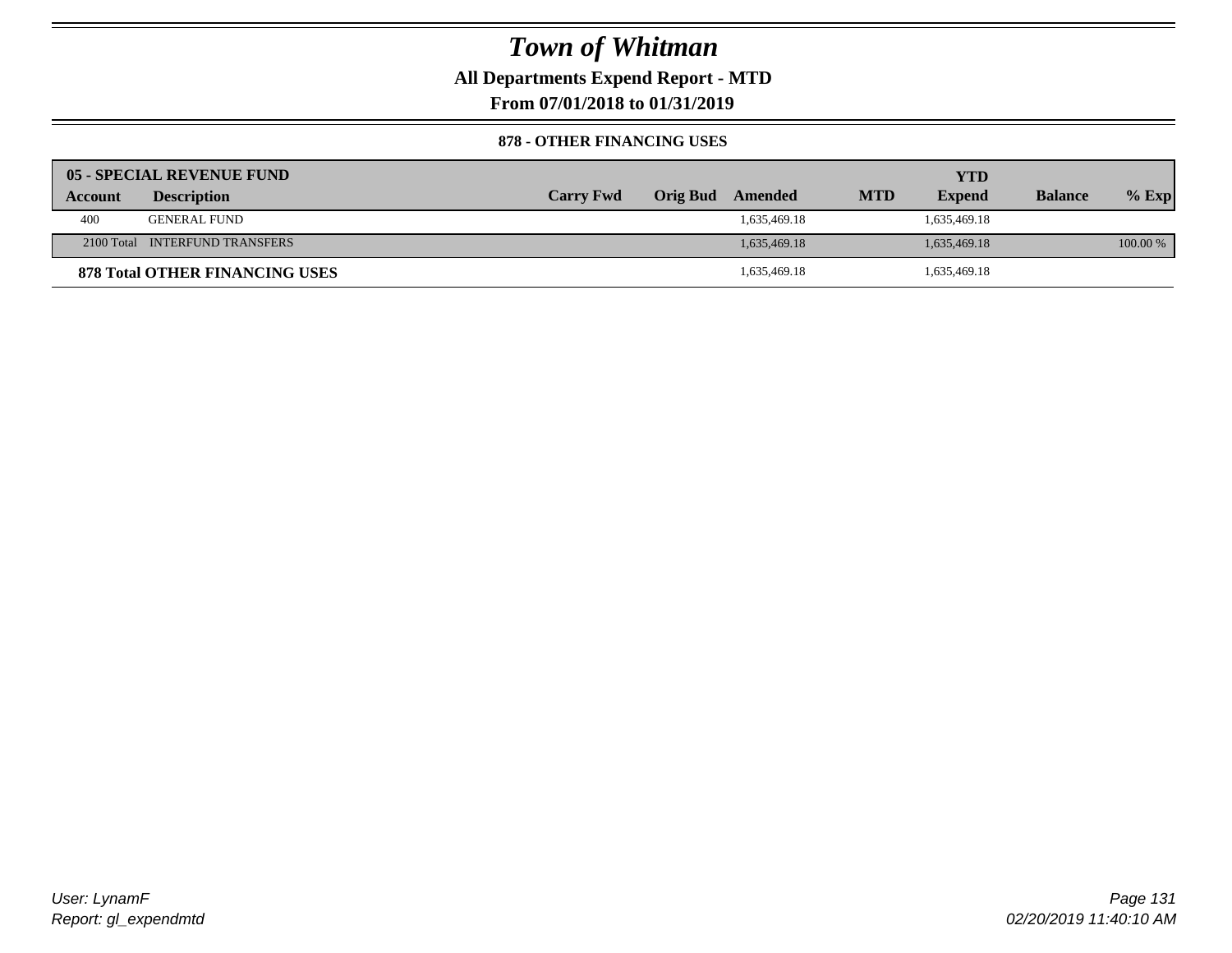**All Departments Expend Report - MTD**

**From 07/01/2018 to 01/31/2019**

### **880 - FEDERAL GRANTS-TOWN**

|                | <b>05 - SPECIAL REVENUE FUND</b>       |                  |                         |            | <b>YTD</b>    |                |          |
|----------------|----------------------------------------|------------------|-------------------------|------------|---------------|----------------|----------|
| <b>Account</b> | <b>Description</b>                     | <b>Carry Fwd</b> | <b>Orig Bud</b> Amended | <b>MTD</b> | <b>Expend</b> | <b>Balance</b> | $%$ Exp  |
| 218            | FED.GRANT-POL. CLICKIT OR TICK         | 12.60            |                         |            |               | 12.60          |          |
| 026            | FED.GRANT-COPS MORE                    |                  |                         |            |               |                |          |
| 057            | FED.GRANT-COPS IN SCHOOL               |                  |                         |            |               |                |          |
| 084            | FED.GRANT-COPS FAST                    |                  |                         |            |               |                |          |
| 086            | FED.EQUIT.SHARING FNDS-DEPT.OF JUSTICE | 0.14             |                         |            |               | 0.14           |          |
|                | 2002 Total EXPENSE                     | 12.74            |                         |            |               | 12.74          | 0.00 %   |
| 075            | LSTA HEALTH INFORMATION GRANT          |                  |                         |            |               |                |          |
| 207            | FED.GRANT THRU ST.- HIGHWAY SAFETY     |                  |                         |            |               |                |          |
|                | 2005 Total EXPENSE                     |                  |                         |            |               |                | 100.00 % |
| 099            | FED.GRANT TITLE IIIE OCPC              |                  |                         |            |               |                |          |
|                | 2006 Total EXPENSE                     |                  |                         |            |               |                | 100.00 % |
| 600            | FED.GR.-THRU STATE-CERT FY09           |                  |                         |            |               |                |          |
| 601            | FY05 EMA-CITIZEN CORP/CERT GRA         |                  |                         |            |               |                |          |
| 607            | FED.GR-THRU ST.FFY13EMA-CIT.CORP/CERT  |                  |                         |            |               |                |          |
| 610            | FED.GRNT.-THRU ST.FY14 CIT.CORP.PROG.  |                  |                         |            |               |                |          |
|                | 2007 Total EXPENSE                     |                  |                         |            |               |                | 100.00 % |
| 602            | LIB.EQUAL ACCESS GRANT                 |                  |                         |            |               |                |          |
| 606            | FY11LIBRARIES FOR JOB SEEKERS GR.      | 27.71            |                         |            |               | 27.71          |          |
| 615            | <b>FAIR GR.-MA HUMANITIES</b>          | 17.02            |                         |            |               | 17.02          |          |
| 616            | LIBRARY-FULL STEAM AHEAD GRANT         |                  |                         |            |               |                |          |
|                | 2008 Total EXPENSE                     | 44.73            |                         |            |               | 44.73          | $0.00\%$ |
| 349            | FEMA GRANT - ASST TO FIREFIGHTERS      |                  | 223,191.00              |            | 219,591.00    | 3,600.00       |          |
| 603            | FED.GRANT LOCAL PREP.GR.FY05           |                  |                         |            |               |                |          |
| 609            | FED.GRANT LOCAL PREP.GRNT.FY06         |                  |                         |            |               |                |          |
|                | 2009 Total EXPENSE                     |                  | 223,191.00              |            | 219,591.00    | 3,600.00       | 98.38%   |
| 604            | FED.GR.-FY04ASST.TO FIREFIGHTE         |                  |                         |            |               |                |          |
|                | 2010 Total EXPENSE                     |                  |                         |            |               |                | 100.00 % |
| 608            | FED.GRANT-(SRAC)HOMELAND SECUR         |                  |                         |            |               |                |          |
| 612            | FED.GRNT-THRU STATE FY11 EMPG          |                  |                         |            |               |                |          |
| 613            | FED.GRNT-THRU STATE FY10 EMPG          |                  |                         |            |               |                |          |
|                |                                        |                  |                         |            |               |                |          |

*Report: gl\_expendmtd User: LynamF*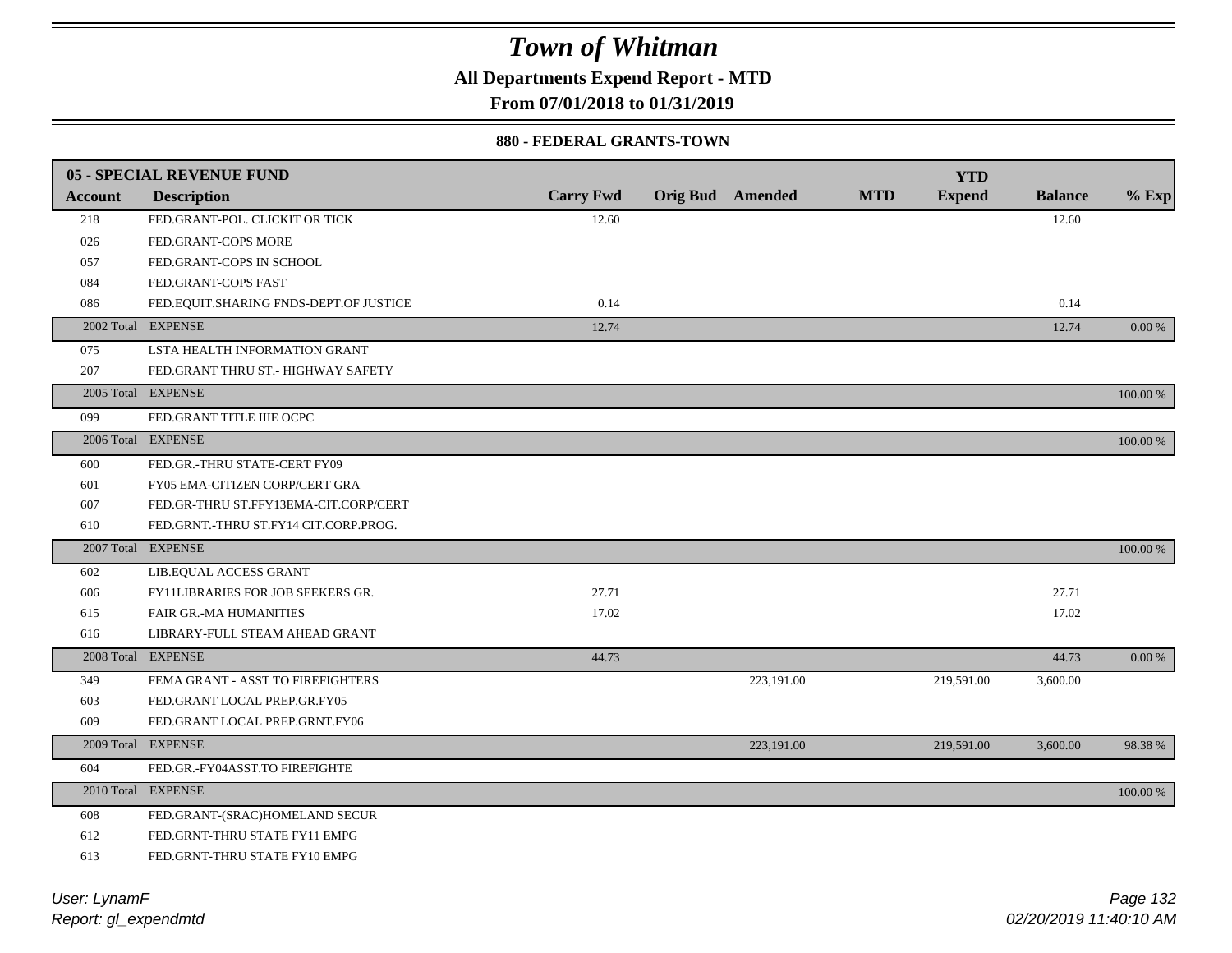**All Departments Expend Report - MTD**

**From 07/01/2018 to 01/31/2019**

### **880 - FEDERAL GRANTS-TOWN**

|                | 05 - SPECIAL REVENUE FUND            |                  |                            |            | YTD           |                |            |
|----------------|--------------------------------------|------------------|----------------------------|------------|---------------|----------------|------------|
| <b>Account</b> | <b>Description</b>                   | <b>Carry Fwd</b> | <b>Orig Bud</b><br>Amended | <b>MTD</b> | <b>Expend</b> | <b>Balance</b> | $%$ Exp    |
| 614            | FED.GRNT-THRU STATE EMPG             | $-3.220.00$      | 3.220.00                   | .449.99    | 1.449.99      | -1,449.99      |            |
|                | 2011 Total EXPENSE                   | $-3.220.00$      | 3.220.00                   | 1.449.99   | 1.449.99      | $-1.449.99$    | $100.00\%$ |
|                | <b>880 Total FEDERAL GRANTS-TOWN</b> | $-3,162.53$      | 226,411.00                 | .449.99    | 221,040.99    | 2,207.48       |            |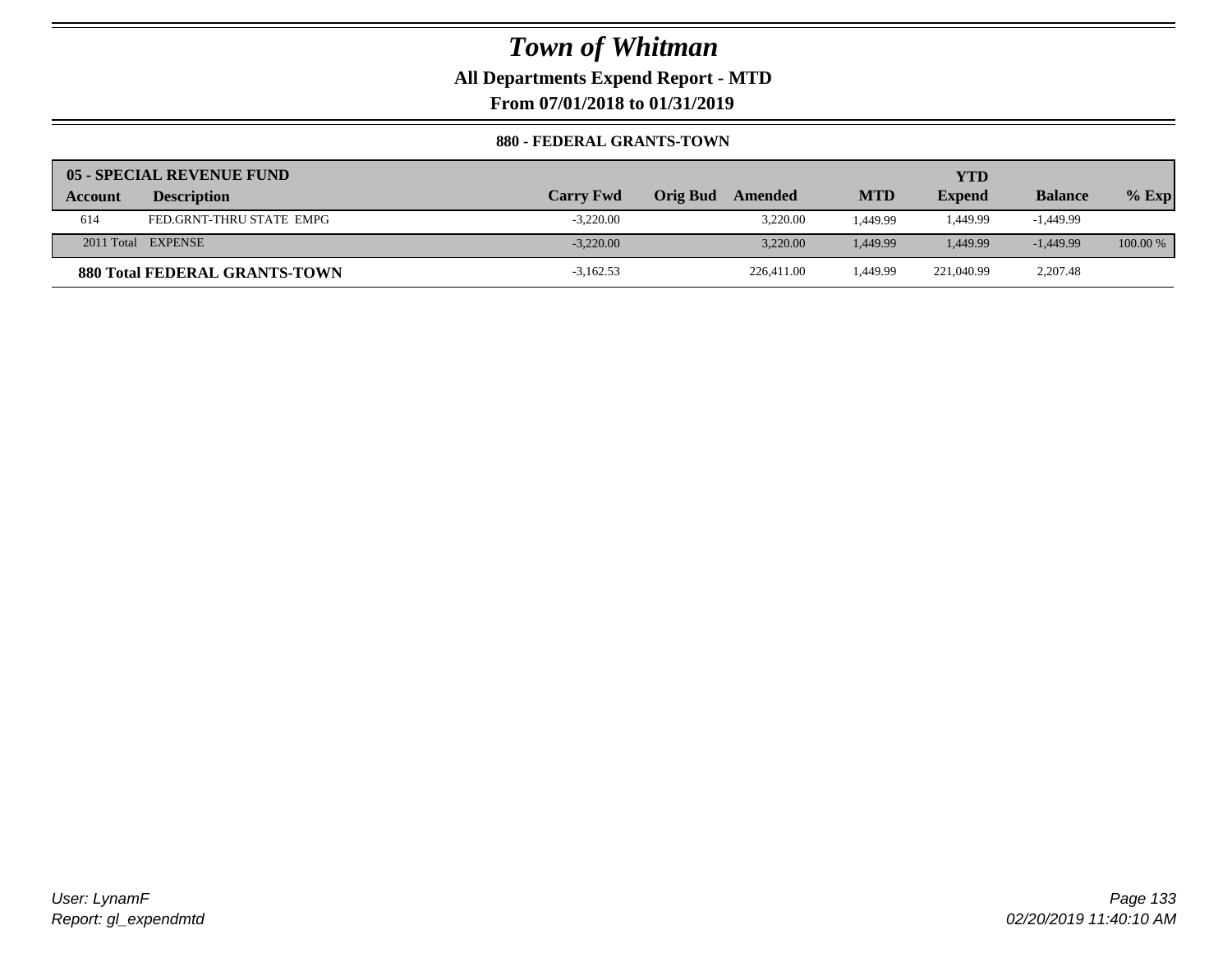**All Departments Expend Report - MTD**

**From 07/01/2018 to 01/31/2019**

#### **881 - FEDERAL REVENUE DIRECT**

|         | <b>05 - SPECIAL REVENUE FUND</b>        |                  |                  |            | YTD           |                |          |
|---------|-----------------------------------------|------------------|------------------|------------|---------------|----------------|----------|
| Account | <b>Description</b>                      | <b>Carry Fwd</b> | Orig Bud Amended | <b>MTD</b> | <b>Expend</b> | <b>Balance</b> | $%$ Exp  |
| 086     | FED.EQUIT.SHARING FNDS-DEPT.OF JUSTICE  |                  |                  |            |               |                |          |
|         | 2002 Total EXPENSE                      |                  |                  |            |               |                | 100.00 % |
|         | <b>881 Total FEDERAL REVENUE DIRECT</b> |                  |                  |            |               |                |          |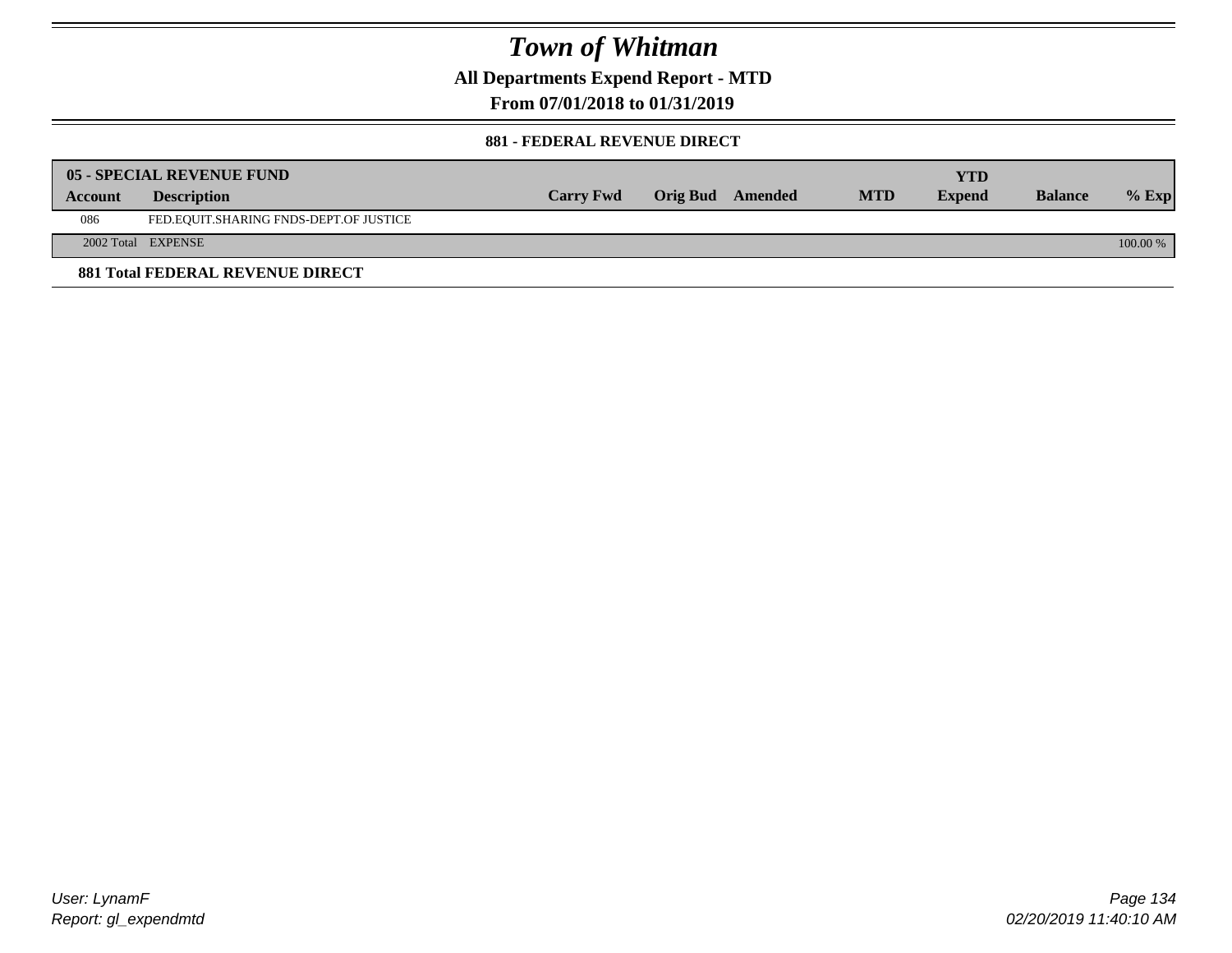**All Departments Expend Report - MTD**

**From 07/01/2018 to 01/31/2019**

#### **882 - STATE GRANTS-TOWN**

|                | 05 - SPECIAL REVENUE FUND         |                  |                  |            | <b>YTD</b>    |                |          |
|----------------|-----------------------------------|------------------|------------------|------------|---------------|----------------|----------|
| <b>Account</b> | <b>Description</b>                | <b>Carry Fwd</b> | Orig Bud Amended | <b>MTD</b> | <b>Expend</b> | <b>Balance</b> | $%$ Exp  |
| 061            | STATE MANDATE - POLLING HOURS     | 24,402.85        | 3,698.00         |            | 20,300.00     | 7,800.85       |          |
|                | 2000 Total EXPENSE                | 24,402.85        | 3,698.00         |            | 20,300.00     | 7,800.85       | 72.23 %  |
| 069            | <b>CHAPTER 90</b>                 |                  |                  |            |               |                |          |
| 070            | <b>CHAPTER 811</b>                |                  |                  |            |               |                |          |
|                | 2001 Total EXPENSE                |                  |                  |            |               |                | 100.00 % |
| 065            | WHITMAN CULTURAL COUNCIL          | 4,580.67         | 7,501.50         |            | 4,295.00      | 7,787.17       |          |
|                | 2002 Total EXPENSE                | 4,580.67         | 7,501.50         |            | 4,295.00      | 7,787.17       | 35.54 %  |
| 073            | LIB. INCENTIVE/MUN. EQUAL.        | 47.94            | 10,382.85        | 80.02      | 612.96        | 9,817.83       |          |
|                | 2003 Total EXPENSE                | 47.94            | 10,382.85        | 80.02      | 612.96        | 9,817.83       | 5.87 %   |
| 074            | C.O.A.SERV.INCENT.GR(ELDER AFF    |                  |                  |            |               |                |          |
| 076            | SENIOR CIT.FORMULA GRANT          | 14,161.03        |                  | 438.34     | 4,914.11      | 9,246.92       |          |
| 197            | <b>OCES NUTRITION GRANT</b>       | 2,330.87         |                  |            |               | 2,330.87       |          |
|                | 2004 Total EXPENSE                | 16,491.90        |                  | 438.34     | 4,914.11      | 11,577.79      | 29.79 %  |
| 077            | D.A.R.E.                          |                  |                  |            |               |                |          |
| 078            | <b>BULLET-PROOF VESTS</b>         |                  |                  |            |               |                |          |
| 079            | CCJ-POLICE PUBLIC SFTY.EQUIP.     |                  |                  |            |               |                |          |
| 082            | <b>COMMUNITY POLICING</b>         |                  |                  |            |               |                |          |
| 083            | GOV. ALLIANCE AGAINST DRUGS       |                  |                  |            |               |                |          |
|                | 2005 Total EXPENSE                |                  |                  |            |               |                | 100.00 % |
| 085            | WPAT TITLE 5 PROGRAM              | 12,304.78        |                  |            |               | 12,304.78      |          |
| 194            | SP.REV.WPAT TITLE 5 PROG.LOAN     | 5.00             |                  |            |               | 5.00           |          |
| 325            | ST.GRANT - B.O.H. PHEP FUNDS      | 2,152.57         | 745.36           | 91.48      | 637.36        | 2,260.57       |          |
| 326            | ST.GRANT - B.O.H. PHER 3          |                  |                  |            |               |                |          |
| 329            | ST.GR.LOCAL PUB.HLTH.MINI GR.2013 |                  |                  |            |               |                |          |
|                | 2006 Total EXPENSE                | 14,462.35        | 745.36           | 91.48      | 637.36        | 14,570.35      | 4.19 %   |
| 087            | MHC-HISTORICAL PROPERTIES         |                  |                  |            |               |                |          |
| 198            | CIVIL WAR MONUMENT                |                  |                  |            |               |                |          |
|                | 2007 Total EXPENSE                |                  |                  |            |               |                | 100.00 % |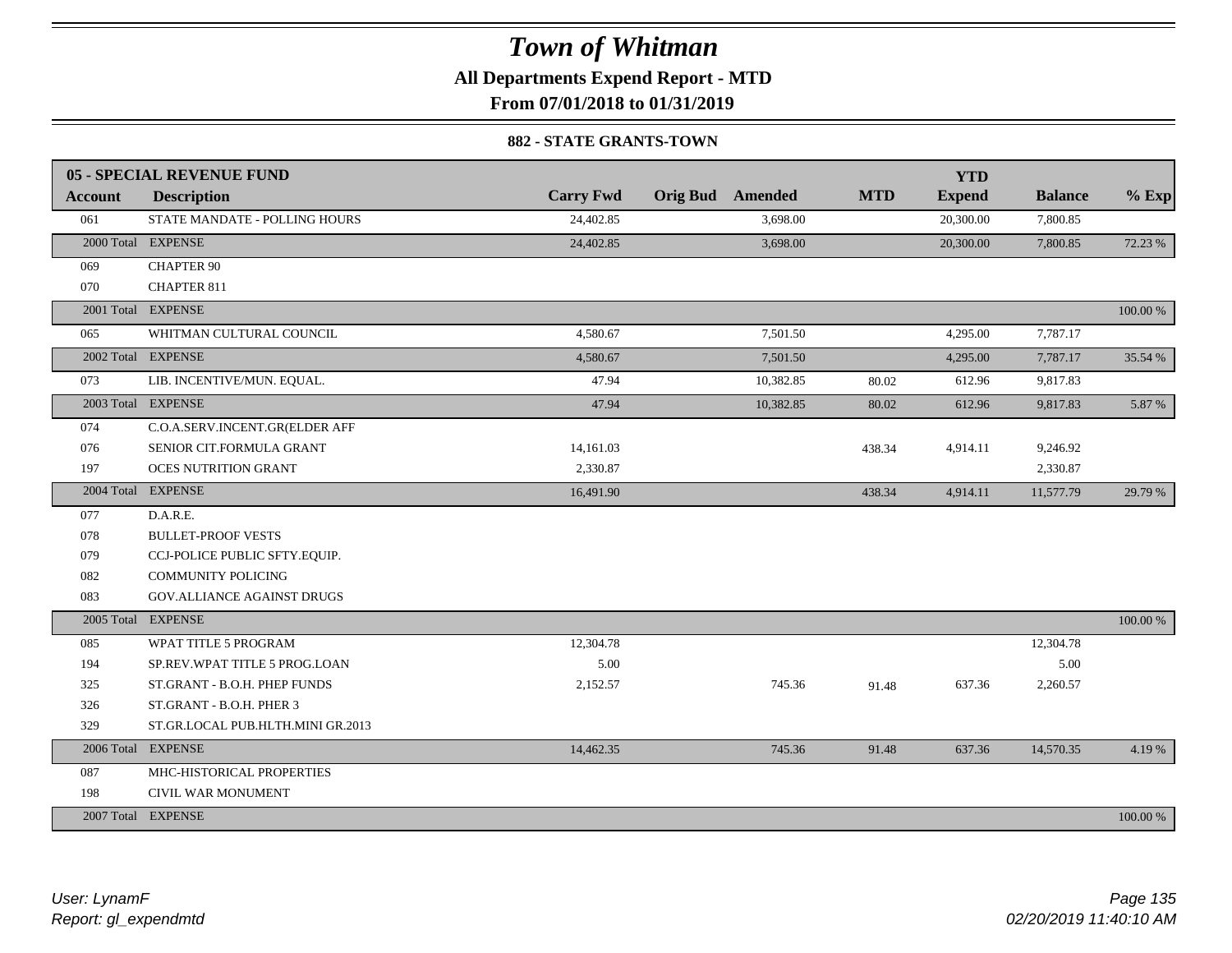### *Town of Whitman* **All Departments Expend Report - MTD From 07/01/2018 to 01/31/2019**

#### **882 - STATE GRANTS-TOWN**

|                | 05 - SPECIAL REVENUE FUND          |                  |                         |            | <b>YTD</b>    |                |          |
|----------------|------------------------------------|------------------|-------------------------|------------|---------------|----------------|----------|
| <b>Account</b> | <b>Description</b>                 | <b>Carry Fwd</b> | <b>Orig Bud</b> Amended | <b>MTD</b> | <b>Expend</b> | <b>Balance</b> | $%$ Exp  |
| 089            | FIRE DEPT. S.A.F.E. GRANT          | 2,208.41         | 6,154.00                | 172.35     | 2,223.31      | 6,139.10       |          |
| 189            | ST.GRANT-CCJ-FIRE EQUIPMENT        |                  |                         |            |               |                |          |
|                | 2008 Total EXPENSE                 | 2,208.41         | 6,154.00                | 172.35     | 2,223.31      | 6,139.10       | 26.58 %  |
| 190            | ST.GR-GREEN COMMUNITIES-ENRGY GR.  | 80.00            | 187,500.00              | 77,599.00  | 93,026.00     | 94,554.00      |          |
| 191            | SUST.MAT.RECYC.GR.- CARTS          | 3,850.00         | 5,400.00                |            | 1,360.02      | 7,889.98       |          |
| 192            | COMM.COMPACT-WAGE &CLASS STUDY     |                  |                         |            |               |                |          |
| 193            | COMM.COMPACT--SOLAR DEVELPMENT     | 9,520.00         |                         |            | 600.00        | 8,920.00       |          |
| 199            | COMM.COMPACT-MFG.SITE DEVELOPMENT  | 5,260.00         |                         |            |               | 5,260.00       |          |
| 345            | ST.GR-COMM COMPACT BUDGET DOCUMENT |                  | 10,000.00               |            |               | 10,000.00      |          |
| 346            | ST.GR.-COMM COMPACT CAP IMP PLAN   |                  | 20,000.00               |            |               | 20,000.00      |          |
| 347            | ST.GR.-COMM COMPACT IT GRANT       |                  | 199,601.00              |            |               | 199,601.00     |          |
| 348            | ST.GR.-MASS DOER META GRANT        |                  | 1,029.96                |            | 1,029.98      | $-0.02$        |          |
|                | 2009 Total EXPENSE                 | 18,710.00        | 423,530.96              | 77,599.00  | 96,016.00     | 346,224.96     | 21.71 %  |
| 195            | PLYM.CNTY.GRNT.OPER.SAFE PROM      |                  |                         |            |               |                |          |
|                | 2010 Total EXPENSE                 |                  |                         |            |               |                | 100.00 % |
| 196            | FIRE-PUBLIC SAFETY EQUIPMENT       |                  |                         |            |               |                |          |
|                | 2011 Total EXPENSE                 |                  |                         |            |               |                | 100.00 % |
| 201            | ST.GRANT - FIREFIGHTING EQUIPM     |                  |                         |            |               |                |          |
|                | 2013 Total EXPENSE                 |                  |                         |            |               |                | 100.00 % |
| 202            | ST.GRANT-HOMELAND SECURITY         |                  |                         |            |               |                |          |
| 203            | MDPH-AMB.TASK FORCE GRANT          |                  |                         |            |               |                |          |
|                | 2014 Total EXPENSE                 |                  |                         |            |               |                | 100.00 % |
| 225            | ST.GR.MA.HIST.PRES.PARK LIGHT.     |                  |                         |            |               |                |          |
|                | 2015 Total EXPENSE                 |                  |                         |            |               |                | 100.00 % |
| 227            | ST.GRANT-MC/VFA EMA GRANT          |                  |                         |            |               |                |          |
|                | 2016 Total EXPENSE                 |                  |                         |            |               |                | 100.00 % |
|                | <b>882 Total STATE GRANTS-TOWN</b> | 80,904.12        | 452,012.67              | 78,381.19  | 128,998.74    | 403,918.05     |          |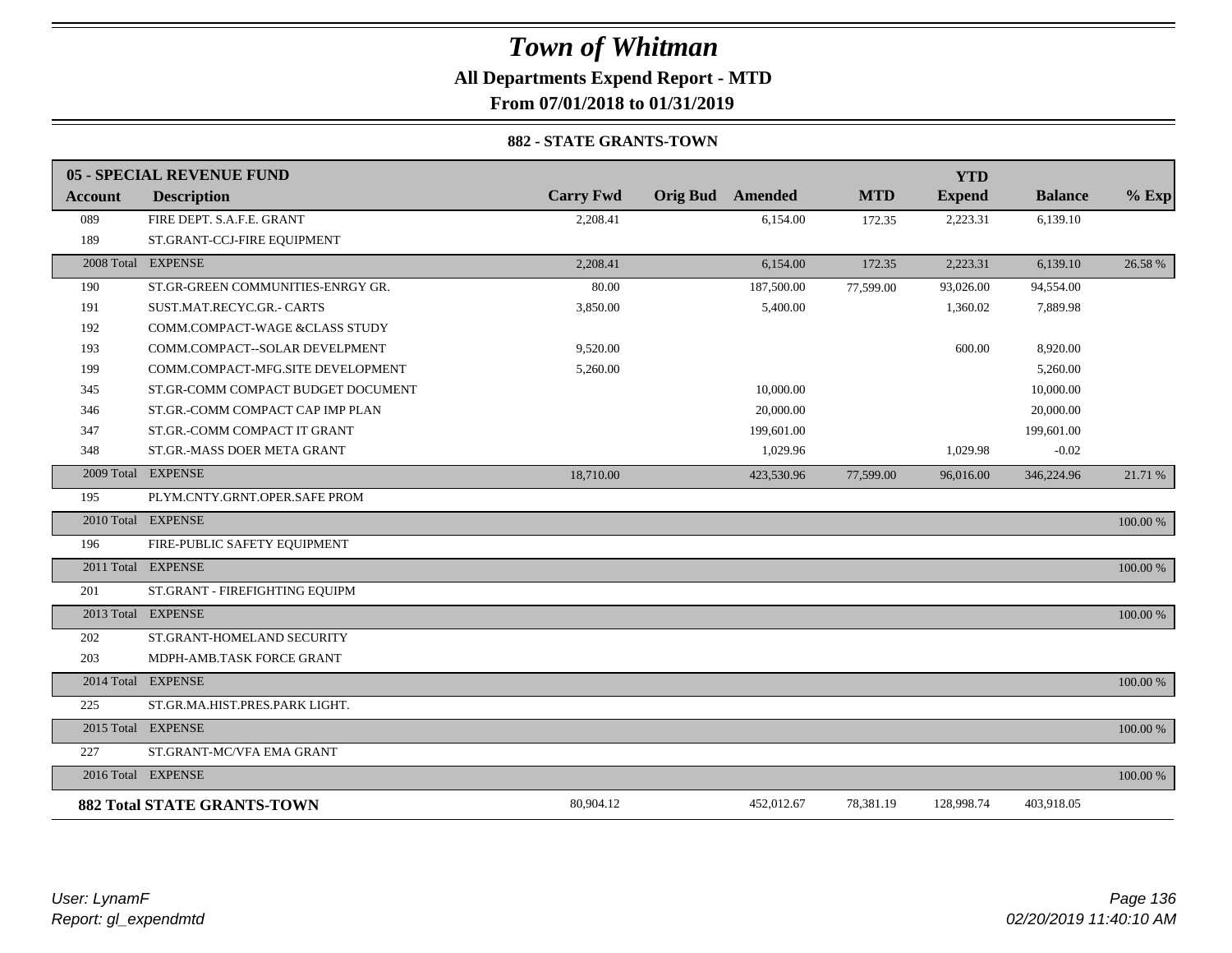## **All Departments Expend Report - MTD**

## **From 07/01/2018 to 01/31/2019**

#### **895 - GIFTS**

| <b>Carry Fwd</b><br><b>MTD</b><br><b>Orig Bud</b> Amended<br><b>Expend</b><br><b>Balance</b><br><b>Description</b><br><b>Account</b><br>100<br><b>GIFT-COUNCIL ON AGING</b><br>23,544.43<br>312.00<br>1,425.00<br>22,431.43<br>2000 Total EXPENSE<br>312.00<br>5.97%<br>23,544.43<br>1,425.00<br>22,431.43<br>101<br>GIFT-RECREATION-POOL<br>26.28<br>26.28<br>2001 Total EXPENSE<br>26.28<br>0.00%<br>26.28<br>102<br><b>GIFT-TOWN HALL</b><br>0.36<br>0.36<br>2003 Total EXPENSE<br>0.36<br>0.36<br>$0.00\,\%$<br>103<br><b>GIFTS-DARE PROGRAM</b><br>2004 Total EXPENSE<br>100.00 %<br><b>GIFT-FIRE DEPT</b><br>108<br>1,136.77<br>275.00<br>461.97<br>949.80<br>615.36<br>79.60<br>535.76<br>256<br>GIFT-EMERGENCY MANAGEMENT<br>2005 Total EXPENSE<br>1,752.13<br>275.00<br>541.57<br>1,485.56<br>26.71 %<br>104<br>20.45<br>GIFT-RECREATION COMMISSION<br>20.45<br>2006 Total EXPENSE<br>20.45<br>20.45<br>$0.00\,\%$<br>205.50<br>582.77<br>098<br>GIFT-GOLD STAR SIGN PROJECT<br>788.27<br>105<br>289.52<br>200.00<br>489.52<br>GIFT-HISTORICAL COMMISSION<br>2007 Total EXPENSE<br>205.50<br>1,077.79<br>200.00<br>1,072.29<br>16.08 %<br>107<br><b>GIFT-LEARN NOT TO BURN</b><br>2008 Total EXPENSE<br>100.00 %<br>160<br>GIFT-DARE, CLASSROOM EDUCATION<br>7,218.48<br>5,000.00<br>4,161.77<br>8,056.71<br>75.00<br>1.060.00<br>208<br>POLICE DEPT.LOJACK GIFT ACCT.<br>1,060.00<br>GIFT-POLICE DEPT.<br>100.00<br>100.00<br>238<br>2009 Total EXPENSE<br>8,378.48<br>5,000.00<br>75.00<br>4,161.77<br>9,216.71<br>31.10 %<br>39.66<br>161<br><b>GIFT-YOUTH CENTER</b><br>39.66<br>2010 Total EXPENSE<br>0.00 %<br>39.66<br>39.66<br>162<br>GIFT-SMALL ANIMAL CONTROL<br>7,197.04<br>6,707.11<br>877.30<br>13,026.85<br>185<br>GIFT-SMALL ANIMAL CONT.-CAT US<br>2011 Total EXPENSE<br>7,197.04<br>6,707.11<br>877.30<br>6.30 %<br>13,026.85<br>163<br>GIFT-PLAYGROUND RESTORATION<br>1,477.01<br>1,477.01<br>2013 Total EXPENSE<br>1,477.01<br>100.00 %<br>1,477.01 | <b>05 - SPECIAL REVENUE FUND</b> |  |  | <b>YTD</b> |         |
|---------------------------------------------------------------------------------------------------------------------------------------------------------------------------------------------------------------------------------------------------------------------------------------------------------------------------------------------------------------------------------------------------------------------------------------------------------------------------------------------------------------------------------------------------------------------------------------------------------------------------------------------------------------------------------------------------------------------------------------------------------------------------------------------------------------------------------------------------------------------------------------------------------------------------------------------------------------------------------------------------------------------------------------------------------------------------------------------------------------------------------------------------------------------------------------------------------------------------------------------------------------------------------------------------------------------------------------------------------------------------------------------------------------------------------------------------------------------------------------------------------------------------------------------------------------------------------------------------------------------------------------------------------------------------------------------------------------------------------------------------------------------------------------------------------------------------------------------------------------------------------------------------------------------------------------------------------------------------------|----------------------------------|--|--|------------|---------|
|                                                                                                                                                                                                                                                                                                                                                                                                                                                                                                                                                                                                                                                                                                                                                                                                                                                                                                                                                                                                                                                                                                                                                                                                                                                                                                                                                                                                                                                                                                                                                                                                                                                                                                                                                                                                                                                                                                                                                                                 |                                  |  |  |            | $%$ Exp |
|                                                                                                                                                                                                                                                                                                                                                                                                                                                                                                                                                                                                                                                                                                                                                                                                                                                                                                                                                                                                                                                                                                                                                                                                                                                                                                                                                                                                                                                                                                                                                                                                                                                                                                                                                                                                                                                                                                                                                                                 |                                  |  |  |            |         |
|                                                                                                                                                                                                                                                                                                                                                                                                                                                                                                                                                                                                                                                                                                                                                                                                                                                                                                                                                                                                                                                                                                                                                                                                                                                                                                                                                                                                                                                                                                                                                                                                                                                                                                                                                                                                                                                                                                                                                                                 |                                  |  |  |            |         |
|                                                                                                                                                                                                                                                                                                                                                                                                                                                                                                                                                                                                                                                                                                                                                                                                                                                                                                                                                                                                                                                                                                                                                                                                                                                                                                                                                                                                                                                                                                                                                                                                                                                                                                                                                                                                                                                                                                                                                                                 |                                  |  |  |            |         |
|                                                                                                                                                                                                                                                                                                                                                                                                                                                                                                                                                                                                                                                                                                                                                                                                                                                                                                                                                                                                                                                                                                                                                                                                                                                                                                                                                                                                                                                                                                                                                                                                                                                                                                                                                                                                                                                                                                                                                                                 |                                  |  |  |            |         |
|                                                                                                                                                                                                                                                                                                                                                                                                                                                                                                                                                                                                                                                                                                                                                                                                                                                                                                                                                                                                                                                                                                                                                                                                                                                                                                                                                                                                                                                                                                                                                                                                                                                                                                                                                                                                                                                                                                                                                                                 |                                  |  |  |            |         |
|                                                                                                                                                                                                                                                                                                                                                                                                                                                                                                                                                                                                                                                                                                                                                                                                                                                                                                                                                                                                                                                                                                                                                                                                                                                                                                                                                                                                                                                                                                                                                                                                                                                                                                                                                                                                                                                                                                                                                                                 |                                  |  |  |            |         |
|                                                                                                                                                                                                                                                                                                                                                                                                                                                                                                                                                                                                                                                                                                                                                                                                                                                                                                                                                                                                                                                                                                                                                                                                                                                                                                                                                                                                                                                                                                                                                                                                                                                                                                                                                                                                                                                                                                                                                                                 |                                  |  |  |            |         |
|                                                                                                                                                                                                                                                                                                                                                                                                                                                                                                                                                                                                                                                                                                                                                                                                                                                                                                                                                                                                                                                                                                                                                                                                                                                                                                                                                                                                                                                                                                                                                                                                                                                                                                                                                                                                                                                                                                                                                                                 |                                  |  |  |            |         |
|                                                                                                                                                                                                                                                                                                                                                                                                                                                                                                                                                                                                                                                                                                                                                                                                                                                                                                                                                                                                                                                                                                                                                                                                                                                                                                                                                                                                                                                                                                                                                                                                                                                                                                                                                                                                                                                                                                                                                                                 |                                  |  |  |            |         |
|                                                                                                                                                                                                                                                                                                                                                                                                                                                                                                                                                                                                                                                                                                                                                                                                                                                                                                                                                                                                                                                                                                                                                                                                                                                                                                                                                                                                                                                                                                                                                                                                                                                                                                                                                                                                                                                                                                                                                                                 |                                  |  |  |            |         |
|                                                                                                                                                                                                                                                                                                                                                                                                                                                                                                                                                                                                                                                                                                                                                                                                                                                                                                                                                                                                                                                                                                                                                                                                                                                                                                                                                                                                                                                                                                                                                                                                                                                                                                                                                                                                                                                                                                                                                                                 |                                  |  |  |            |         |
|                                                                                                                                                                                                                                                                                                                                                                                                                                                                                                                                                                                                                                                                                                                                                                                                                                                                                                                                                                                                                                                                                                                                                                                                                                                                                                                                                                                                                                                                                                                                                                                                                                                                                                                                                                                                                                                                                                                                                                                 |                                  |  |  |            |         |
|                                                                                                                                                                                                                                                                                                                                                                                                                                                                                                                                                                                                                                                                                                                                                                                                                                                                                                                                                                                                                                                                                                                                                                                                                                                                                                                                                                                                                                                                                                                                                                                                                                                                                                                                                                                                                                                                                                                                                                                 |                                  |  |  |            |         |
|                                                                                                                                                                                                                                                                                                                                                                                                                                                                                                                                                                                                                                                                                                                                                                                                                                                                                                                                                                                                                                                                                                                                                                                                                                                                                                                                                                                                                                                                                                                                                                                                                                                                                                                                                                                                                                                                                                                                                                                 |                                  |  |  |            |         |
|                                                                                                                                                                                                                                                                                                                                                                                                                                                                                                                                                                                                                                                                                                                                                                                                                                                                                                                                                                                                                                                                                                                                                                                                                                                                                                                                                                                                                                                                                                                                                                                                                                                                                                                                                                                                                                                                                                                                                                                 |                                  |  |  |            |         |
|                                                                                                                                                                                                                                                                                                                                                                                                                                                                                                                                                                                                                                                                                                                                                                                                                                                                                                                                                                                                                                                                                                                                                                                                                                                                                                                                                                                                                                                                                                                                                                                                                                                                                                                                                                                                                                                                                                                                                                                 |                                  |  |  |            |         |
|                                                                                                                                                                                                                                                                                                                                                                                                                                                                                                                                                                                                                                                                                                                                                                                                                                                                                                                                                                                                                                                                                                                                                                                                                                                                                                                                                                                                                                                                                                                                                                                                                                                                                                                                                                                                                                                                                                                                                                                 |                                  |  |  |            |         |
|                                                                                                                                                                                                                                                                                                                                                                                                                                                                                                                                                                                                                                                                                                                                                                                                                                                                                                                                                                                                                                                                                                                                                                                                                                                                                                                                                                                                                                                                                                                                                                                                                                                                                                                                                                                                                                                                                                                                                                                 |                                  |  |  |            |         |
|                                                                                                                                                                                                                                                                                                                                                                                                                                                                                                                                                                                                                                                                                                                                                                                                                                                                                                                                                                                                                                                                                                                                                                                                                                                                                                                                                                                                                                                                                                                                                                                                                                                                                                                                                                                                                                                                                                                                                                                 |                                  |  |  |            |         |
|                                                                                                                                                                                                                                                                                                                                                                                                                                                                                                                                                                                                                                                                                                                                                                                                                                                                                                                                                                                                                                                                                                                                                                                                                                                                                                                                                                                                                                                                                                                                                                                                                                                                                                                                                                                                                                                                                                                                                                                 |                                  |  |  |            |         |
|                                                                                                                                                                                                                                                                                                                                                                                                                                                                                                                                                                                                                                                                                                                                                                                                                                                                                                                                                                                                                                                                                                                                                                                                                                                                                                                                                                                                                                                                                                                                                                                                                                                                                                                                                                                                                                                                                                                                                                                 |                                  |  |  |            |         |
|                                                                                                                                                                                                                                                                                                                                                                                                                                                                                                                                                                                                                                                                                                                                                                                                                                                                                                                                                                                                                                                                                                                                                                                                                                                                                                                                                                                                                                                                                                                                                                                                                                                                                                                                                                                                                                                                                                                                                                                 |                                  |  |  |            |         |
|                                                                                                                                                                                                                                                                                                                                                                                                                                                                                                                                                                                                                                                                                                                                                                                                                                                                                                                                                                                                                                                                                                                                                                                                                                                                                                                                                                                                                                                                                                                                                                                                                                                                                                                                                                                                                                                                                                                                                                                 |                                  |  |  |            |         |
|                                                                                                                                                                                                                                                                                                                                                                                                                                                                                                                                                                                                                                                                                                                                                                                                                                                                                                                                                                                                                                                                                                                                                                                                                                                                                                                                                                                                                                                                                                                                                                                                                                                                                                                                                                                                                                                                                                                                                                                 |                                  |  |  |            |         |
|                                                                                                                                                                                                                                                                                                                                                                                                                                                                                                                                                                                                                                                                                                                                                                                                                                                                                                                                                                                                                                                                                                                                                                                                                                                                                                                                                                                                                                                                                                                                                                                                                                                                                                                                                                                                                                                                                                                                                                                 |                                  |  |  |            |         |
|                                                                                                                                                                                                                                                                                                                                                                                                                                                                                                                                                                                                                                                                                                                                                                                                                                                                                                                                                                                                                                                                                                                                                                                                                                                                                                                                                                                                                                                                                                                                                                                                                                                                                                                                                                                                                                                                                                                                                                                 |                                  |  |  |            |         |
|                                                                                                                                                                                                                                                                                                                                                                                                                                                                                                                                                                                                                                                                                                                                                                                                                                                                                                                                                                                                                                                                                                                                                                                                                                                                                                                                                                                                                                                                                                                                                                                                                                                                                                                                                                                                                                                                                                                                                                                 |                                  |  |  |            |         |
|                                                                                                                                                                                                                                                                                                                                                                                                                                                                                                                                                                                                                                                                                                                                                                                                                                                                                                                                                                                                                                                                                                                                                                                                                                                                                                                                                                                                                                                                                                                                                                                                                                                                                                                                                                                                                                                                                                                                                                                 |                                  |  |  |            |         |
|                                                                                                                                                                                                                                                                                                                                                                                                                                                                                                                                                                                                                                                                                                                                                                                                                                                                                                                                                                                                                                                                                                                                                                                                                                                                                                                                                                                                                                                                                                                                                                                                                                                                                                                                                                                                                                                                                                                                                                                 |                                  |  |  |            |         |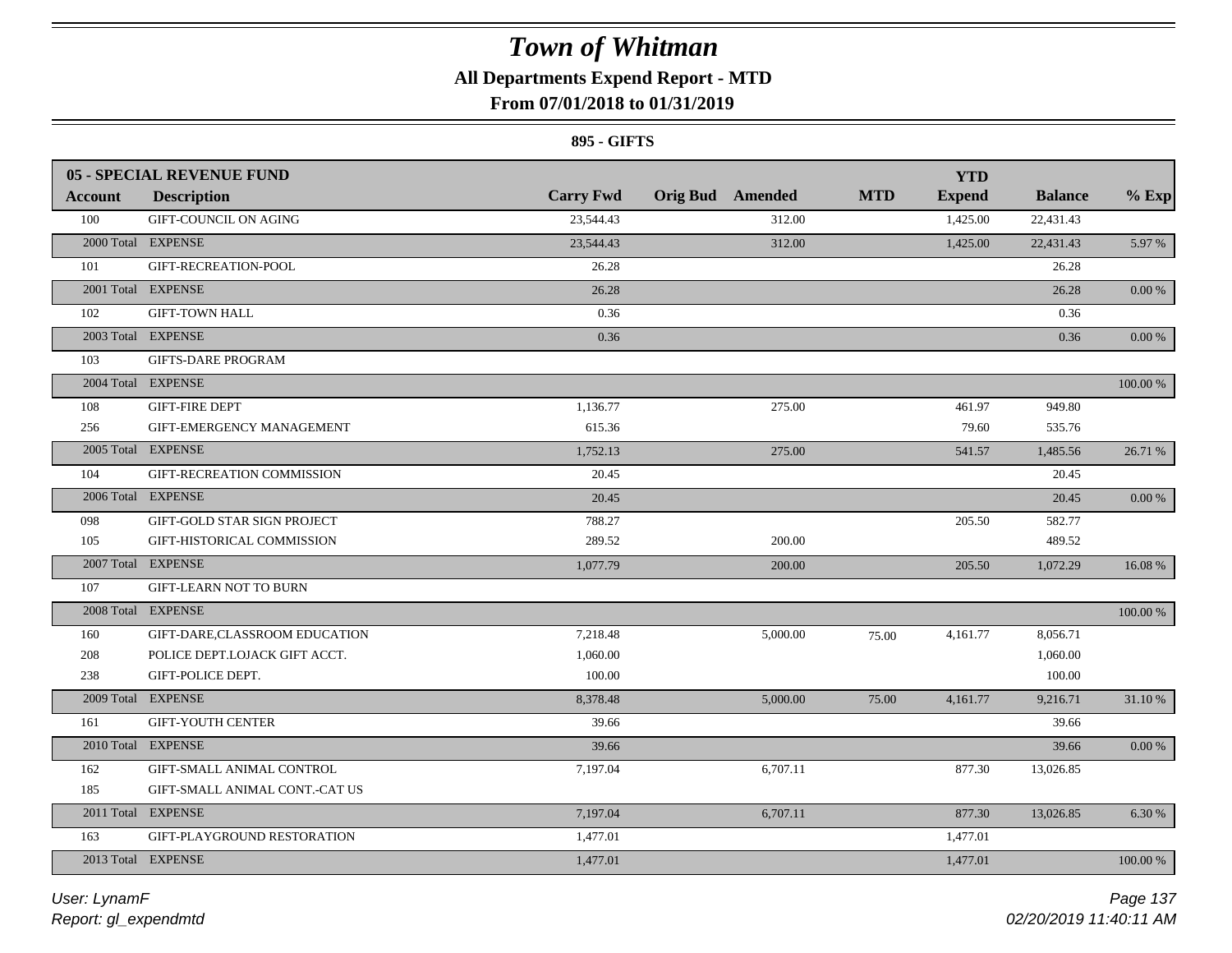### **All Departments Expend Report - MTD**

### **From 07/01/2018 to 01/31/2019**

#### **895 - GIFTS**

|                        | <b>05 - SPECIAL REVENUE FUND</b>      |                  |                            |                           | <b>YTD</b>    |                |          |
|------------------------|---------------------------------------|------------------|----------------------------|---------------------------|---------------|----------------|----------|
| Account                | <b>Description</b>                    | <b>Carry Fwd</b> | <b>Orig Bud</b><br>Amended | <b>MTD</b>                | <b>Expend</b> | <b>Balance</b> | $%$ Exp  |
| 106                    | <b>GIFT-LIBRARY GIFT FUND</b>         | 1,392.80         |                            | 2,726.53<br>138.24        | 1,927.36      | 2,191.97       |          |
| 166                    | <b>GIFT-LIBRARY LARGE PRINT BOOKS</b> |                  |                            |                           |               |                |          |
|                        | 2014 Total EXPENSE                    | 1,392.80         |                            | 2,726.53<br>138.24        | 1,927.36      | 2,191.97       | 46.78 %  |
| 164                    | GIFT-RECREATION-BASKETBALL            |                  |                            |                           |               |                |          |
|                        | 2015 Total EXPENSE                    |                  |                            |                           |               |                | 100.00 % |
| 165                    | GIFT-R.ROSEN-POOL & BASKETBALL        |                  |                            |                           |               |                |          |
|                        | 2016 Total EXPENSE                    |                  |                            |                           |               |                | 100.00 % |
| 168                    | GIFT - NESTLE PLAYGROUND ACCT.        |                  |                            |                           |               |                |          |
|                        | 2017 Total EXPENSE                    |                  |                            |                           |               |                | 100.00 % |
| 109                    | GIFT-CONSERVATION COMMISSION          | 1.388.74         |                            | 1,000.00                  |               | 2,388.74       |          |
| 205                    | <b>GIFT - PARK RESTORATION</b>        | 25.00            |                            |                           |               | 25.00          |          |
| 2018 Total             | <b>EXPENSE</b>                        | 1,413.74         |                            | 1,000.00                  |               | 2,413.74       | 0.00 %   |
| 224                    | <b>GIFT - CULTURAL COUNCIL</b>        | 2,041.71         |                            |                           | 690.00        | 1,351.71       |          |
|                        | 2019 Total EXPENSE                    | 2,041.71         |                            |                           | 690.00        | 1,351.71       | 33.79 %  |
| 233                    | GIFT - PUB.LIB.MTCHG.INCENT.GR        | 142.41           |                            |                           |               | 142.41         |          |
|                        | 2020 Total EXPENSE                    | 142.41           |                            |                           |               | 142.41         | 0.00 %   |
| 235                    | GIFT - FIRE / HARVARD PILG. HEALTH    |                  |                            |                           |               |                |          |
|                        | 2021 Total EXPENSE                    |                  |                            |                           |               |                | 100.00 % |
| <b>895 Total GIFTS</b> |                                       | 48,504.29        |                            | 16,220.64<br>213.24       | 11,305.51     | 53,419.42      |          |
|                        | <b>05 Total SPECIAL REVENUE FUND</b>  | 293,956.74       |                            | 2,375,524.64<br>82,804.30 | 2,068,790.28  | 600,691.10     |          |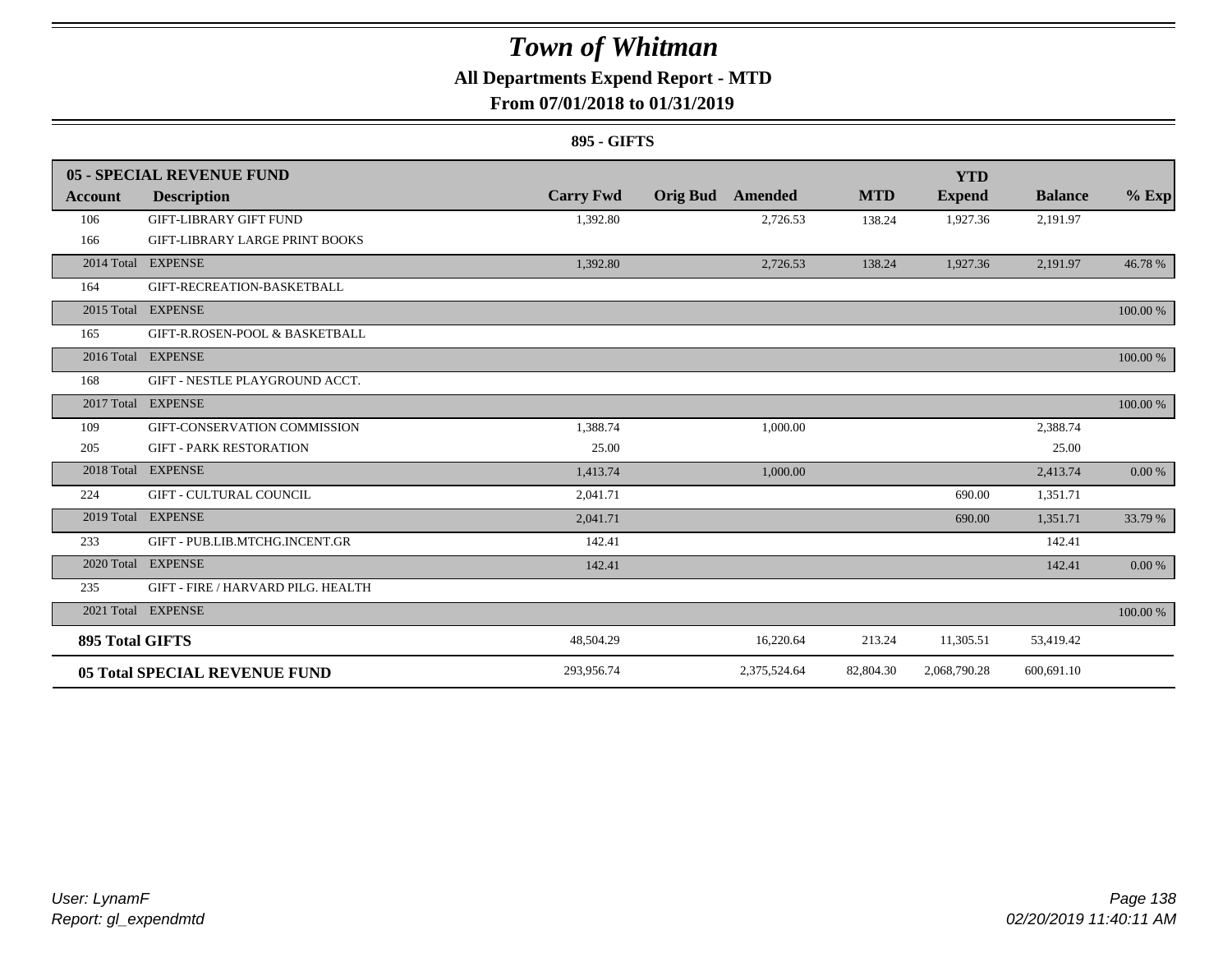**All Departments Expend Report - MTD**

### **From 07/01/2018 to 01/31/2019**

#### **710 - RETIREMENT OF DEBT**

|         | <b>06 - CAPITAL PROJECTS FUND</b> |                  |                  |            | YTD           |                |          |
|---------|-----------------------------------|------------------|------------------|------------|---------------|----------------|----------|
| Account | <b>Description</b>                | <b>Carry Fwd</b> | Orig Bud Amended | <b>MTD</b> | <b>Expend</b> | <b>Balance</b> | $%$ Exp  |
| 922     | MAT.PRIN.-BANS-TH/POL/FIRE STA    |                  |                  |            |               |                |          |
|         | 2001 Total EXPENSE                |                  |                  |            |               |                | 100.00 % |
|         | 710 Total RETIREMENT OF DEBT      |                  |                  |            |               |                |          |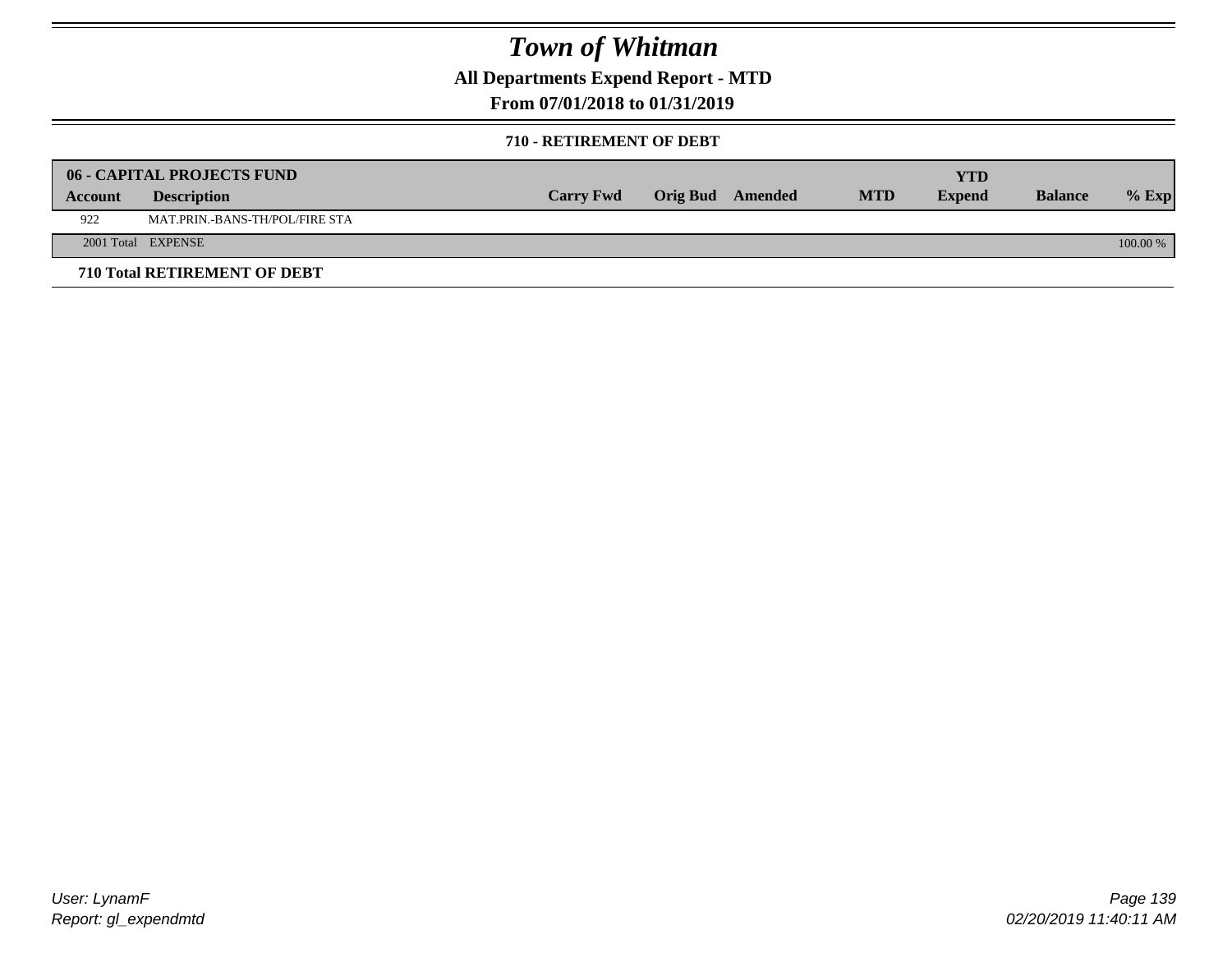### **All Departments Expend Report - MTD**

### **From 07/01/2018 to 01/31/2019**

#### **930 - CAPITAL PROJECTS**

|                | 06 - CAPITAL PROJECTS FUND                   |                  |                 |         |            | <b>YTD</b>    |                |          |
|----------------|----------------------------------------------|------------------|-----------------|---------|------------|---------------|----------------|----------|
| <b>Account</b> | <b>Description</b>                           | <b>Carry Fwd</b> | <b>Orig Bud</b> | Amended | <b>MTD</b> | <b>Expend</b> | <b>Balance</b> | $%$ Exp  |
| 832            | PROJECT MANAGEMENT SERVICES                  |                  |                 |         |            |               |                |          |
| 833            | <b>EQUIPMENT &amp; FURNISHINGS</b>           |                  |                 |         |            |               |                |          |
| 834            | <b>ISSUANCE COSTS</b>                        |                  |                 |         |            |               |                |          |
| 835            | CAP.PROJ.-BUDGET ONLY                        |                  |                 |         |            |               |                |          |
| 836            | <b>FIRE STATION</b>                          |                  |                 |         |            |               |                |          |
| 837            | TOWN HALL - AIR CONDITIONING                 |                  |                 |         |            |               |                |          |
| 839            | POLICE STATION                               |                  |                 |         |            |               |                |          |
| 4510 Total     | ART23ATM5/18DEPTHEADERPKGSFORP&FWEBSITE      |                  |                 |         |            |               |                | 100.00 % |
| 837            | TOWN HALL - AIR CONDITIONING                 |                  |                 |         |            |               |                |          |
| 4511 Total     | ART25ATM5/18PCH/INSTALL6SURVEILCAMARAS       |                  |                 |         |            |               |                | 100.00 % |
| 837            | TOWN HALL - AIR CONDITIONING                 | 39,897.53        |                 |         |            |               | 39,897.53      |          |
|                | 4578 Total A.1 STM1/12/15 AIR COND.TOWN HALL | 39,897.53        |                 |         |            |               | 39,897.53      | 0.00 %   |
| 850            | ADDITIONAL EQUIPMENT                         | 280,000.00       |                 |         | 54,017.01  | 204,205.01    | 75,794.99      |          |
| 4617 Total     | ART 2 STM 5_7_18: PURCHASE & UPDATE STRE     | 280,000.00       |                 |         | 54,017.01  | 204,205.01    | 75,794.99      | 72.93 %  |
|                | 930 Total CAPITAL PROJECTS                   | 319,897.53       |                 |         | 54,017.01  | 204, 205.01   | 115,692.52     |          |
|                | 06 Total CAPITAL PROJECTS FUND               | 319,897.53       |                 |         | 54,017.01  | 204, 205.01   | 115,692.52     |          |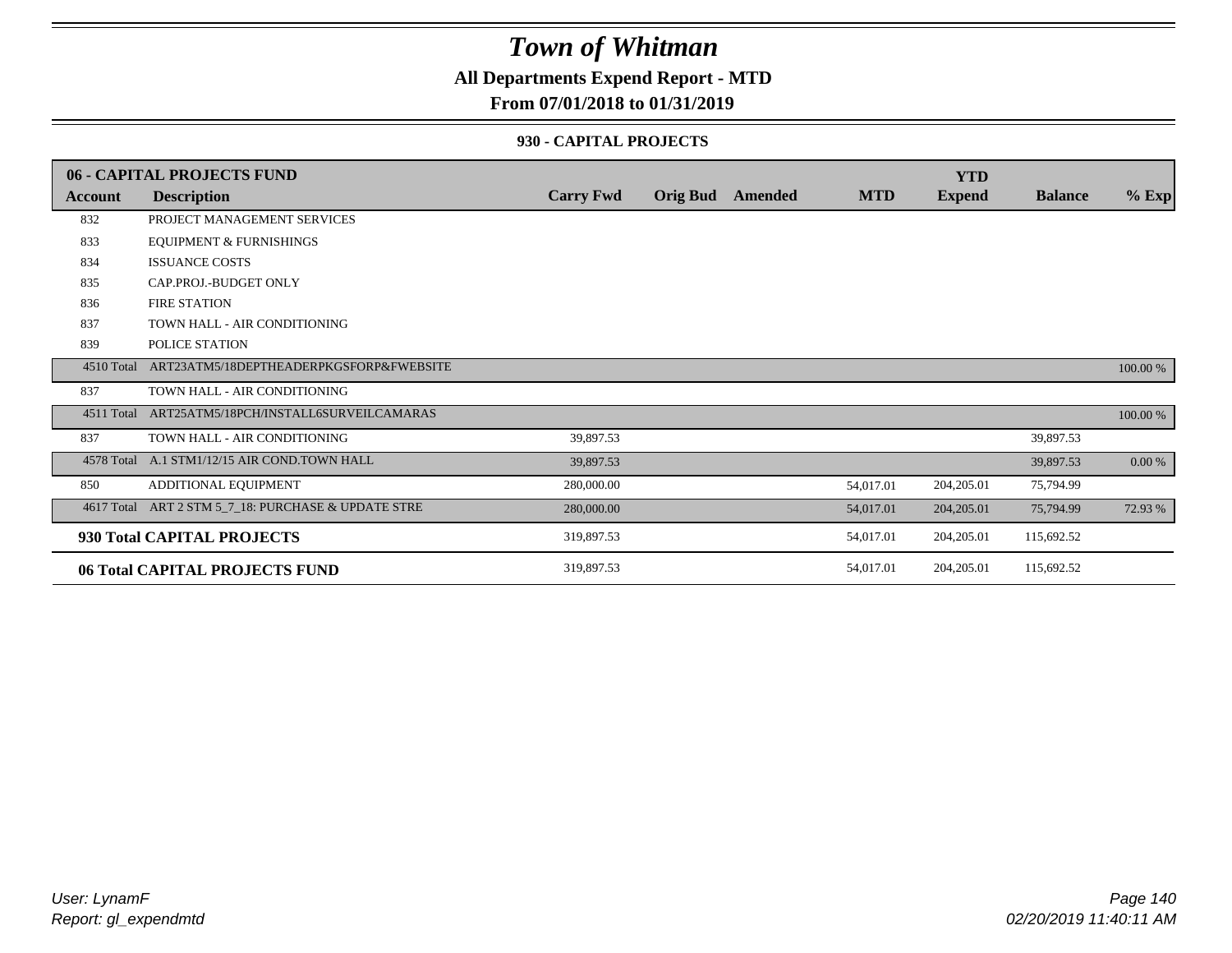**All Departments Expend Report - MTD**

**From 07/01/2018 to 01/31/2019**

#### **403 - DPW - SPECIAL ARTICLES**

|         | 07 - CHAPTER 90 HIGHWAY FUND                        |                  |            |                         |            | <b>YTD</b>    |                |             |
|---------|-----------------------------------------------------|------------------|------------|-------------------------|------------|---------------|----------------|-------------|
| Account | <b>Description</b>                                  | <b>Carry Fwd</b> |            | <b>Orig Bud</b> Amended | <b>MTD</b> | <b>Expend</b> | <b>Balance</b> | $%$ Exp     |
| 069     | <b>CHAPTER 90</b>                                   | 643.15           |            | 0.30                    |            |               | 643.45         |             |
| 070     | <b>CHAPTER 811</b>                                  |                  |            |                         |            |               |                |             |
|         | 2001 Total EXPENSE                                  | 643.15           |            | 0.30                    |            |               | 643.45         | $0.00 \%$   |
| 999     |                                                     |                  |            |                         |            |               |                |             |
|         | 4504 Total A14ATM 5/15 INSTALL TRAFFIC CNTRL.SIGNAL |                  |            |                         |            |               |                | 100.00 %    |
| 999     |                                                     |                  |            |                         |            |               |                |             |
|         | 4506 Total ART24ATM5/18PCH100REMOTEDSKTOPUSERLICENS |                  |            |                         |            |               |                | 100.00 %    |
| 999     |                                                     |                  |            |                         |            |               |                |             |
|         | 4521 Total WINTER RECOVERY ASSIST.FY15 MDOT         |                  |            |                         |            |               |                | 100.00 %    |
| 999     |                                                     | $-25,123.14$     |            | 25,123.14               |            |               |                |             |
|         | 4522 Total COMPLETE STREETS GRANT -TIER 2           | $-25,123.14$     |            | 25,123.14               |            |               |                | 100.00 %    |
| 999     |                                                     |                  |            |                         |            |               |                |             |
|         | 4525 Total A.25ATM5/13CONSTRUCT STS&SIDEWKS         |                  |            |                         |            |               |                | 100.00 %    |
| 999     |                                                     |                  |            |                         |            |               |                |             |
|         | 4529 Total A31ATM 5/17CH90 REPAIR STS.& S/WALKS     |                  |            |                         |            |               |                | 100.00 %    |
| 999     |                                                     |                  |            |                         |            |               |                |             |
|         | 4531 Total A13 ATM 5/15 CH90 REPAIR STS.& S/WALKS   |                  |            |                         |            |               |                | 100.00 %    |
| 999     |                                                     | 34,045.61        |            |                         |            |               | 34,045.61      |             |
|         | 4533 Total A.32ATM5/16 CH90 PUR.6 WHEEL DMP.TRK.    | 34,045.61        |            |                         |            |               | 34,045.61      | $0.00\ \%$  |
| 999     |                                                     |                  |            |                         |            |               |                |             |
|         | 4534 Total A.3 STM 11/13 CH90 REPAIR STS.& S/WALKS  |                  |            |                         |            |               |                | $100.00~\%$ |
| 999     |                                                     |                  |            |                         |            |               |                |             |
|         | 4535 Total A24ATM5/10CH90PUR.PRE-MIX HEATER TRAILER |                  |            |                         |            |               |                | 100.00 %    |
| 999     |                                                     |                  |            |                         |            |               |                |             |
|         | 4537 Total A15 ATM 5/15 CH 90 REPAIR STS.& S/WALKS  |                  |            |                         |            |               |                | 100.00 %    |
| 999     |                                                     |                  | 323,364.00 |                         | 7,052.00   | 23,580.00     | 299,784.00     |             |
|         | 4618 Total ART. 10 ATM 5/18 CH 90 REPAIR STS & SIDE |                  | 323,364.00 |                         | 7,052.00   | 23,580.00     | 299,784.00     | 7.29 %      |
|         |                                                     |                  |            |                         |            |               |                |             |
|         | <b>403 Total DPW - SPECIAL ARTICLES</b>             | 9,565.62         | 323,364.00 | 25,123.44               | 7,052.00   | 23,580.00     | 334,473.06     |             |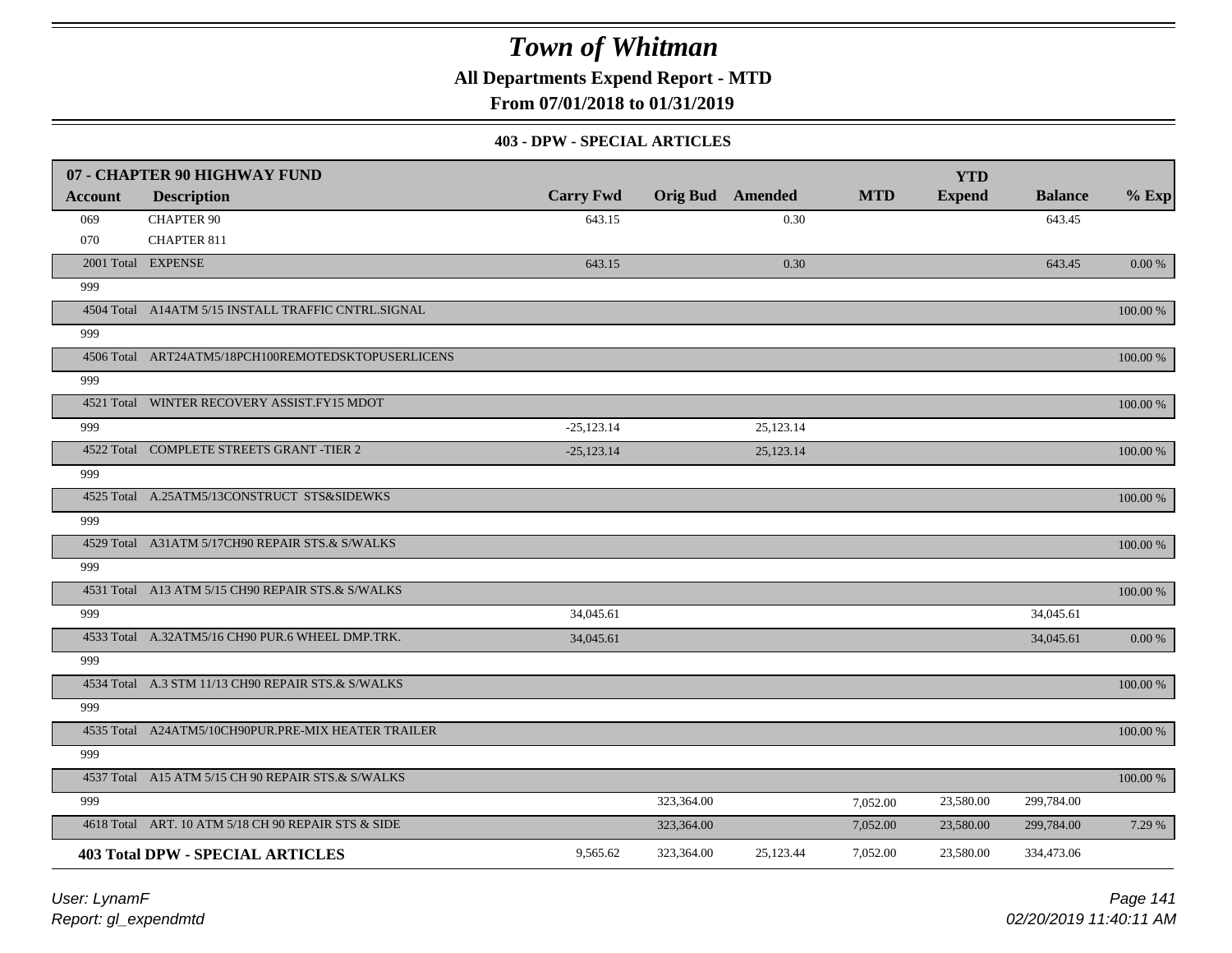**All Departments Expend Report - MTD**

**From 07/01/2018 to 01/31/2019**

#### **403 - DPW - SPECIAL ARTICLES**

| 07 - CHAPTER 90 HIGHWAY FUND         |                  |            |           |            | YTD           |                |         |
|--------------------------------------|------------------|------------|-----------|------------|---------------|----------------|---------|
| <b>Description</b><br><b>Account</b> | <b>Carry Fwd</b> | Orig Bud   | Amended   | <b>MTD</b> | <b>Expend</b> | <b>Balance</b> | $%$ Exp |
| 07 Total CHAPTER 90 HIGHWAY FUND     | 9,565.62         | 323,364.00 | 25.123.44 | 7.052.00   | 23,580.00     | 334,473.06     |         |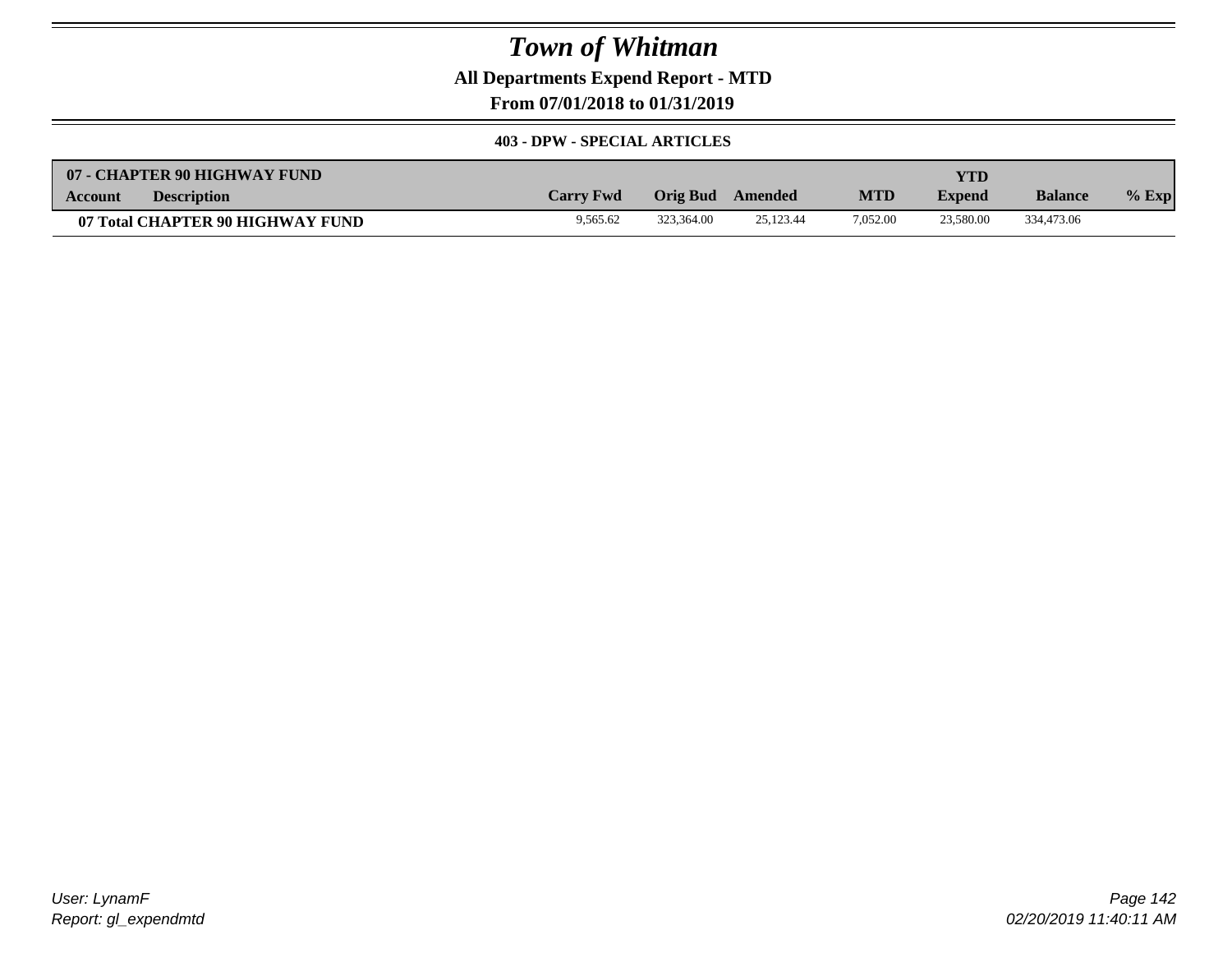### **All Departments Expend Report - MTD**

**From 07/01/2018 to 01/31/2019**

#### **852 - POLICE REVOLVING**

| 09 - AGENCY FUND |                                   |                  |                         |            | <b>YTD</b>    |                |            |
|------------------|-----------------------------------|------------------|-------------------------|------------|---------------|----------------|------------|
| Account          | <b>Description</b>                | <b>Carry Fwd</b> | <b>Orig Bud</b> Amended | <b>MTD</b> | <b>Expend</b> | <b>Balance</b> | $%$ Exp    |
| 007              | <b>REGULAR DETAILS</b>            |                  |                         | 3.250.00   | 119,370.00    | $-119,370.00$  |            |
|                  | 1000 Total SALARIES               |                  |                         | 3.250.00   | 119,370.00    | $-119,370,00$  | $100.00\%$ |
|                  | <b>852 Total POLICE REVOLVING</b> |                  |                         | 3,250.00   | 119.370.00    | -119,370.00    |            |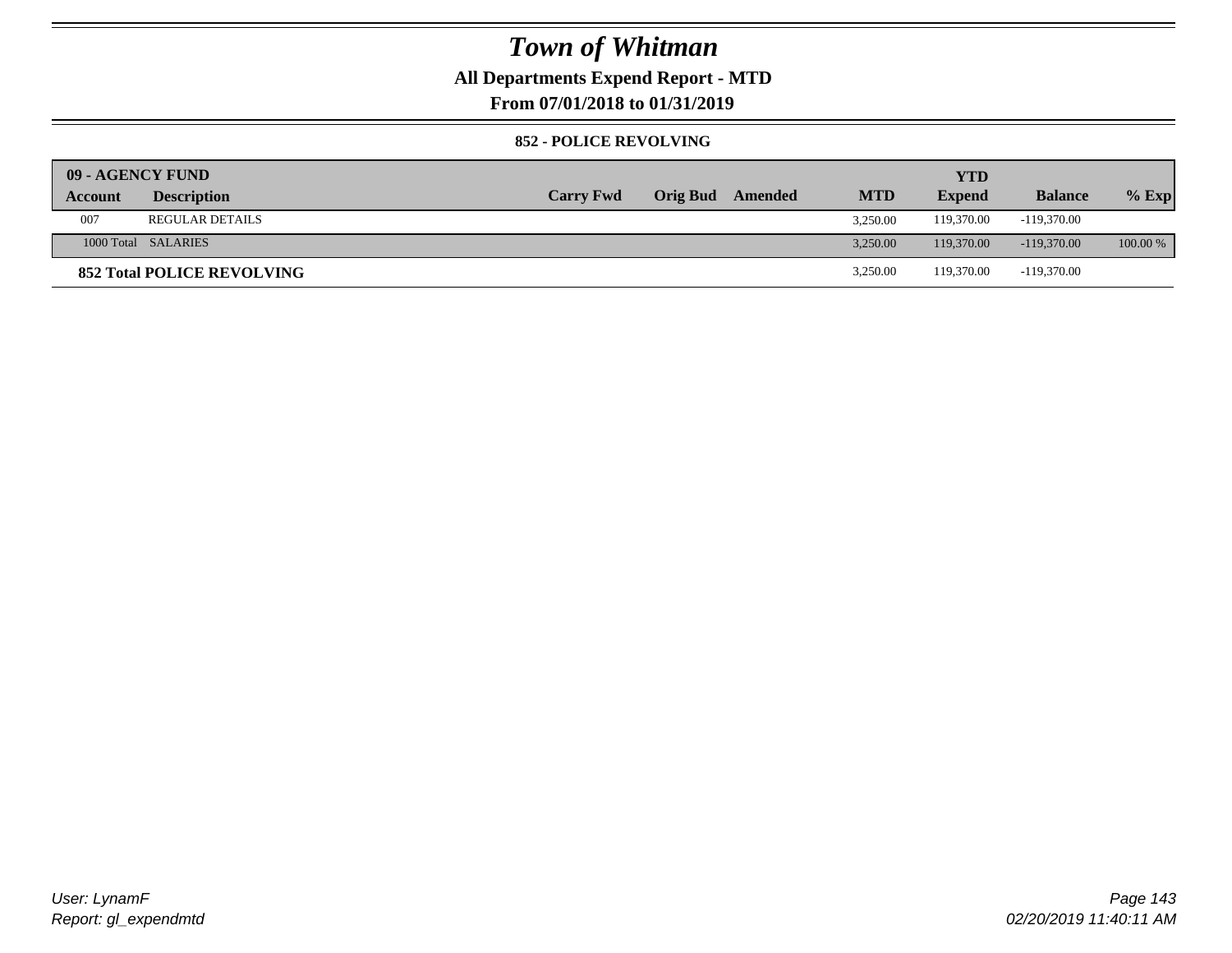**All Departments Expend Report - MTD**

**From 07/01/2018 to 01/31/2019**

### **853 - PLANNING BOARD REVOLVING CH53G**

| 09 - AGENCY FUND |                                          |                  |                         |            | <b>YTD</b>    |                |          |
|------------------|------------------------------------------|------------------|-------------------------|------------|---------------|----------------|----------|
| <b>Account</b>   | <b>Description</b>                       | <b>Carry Fwd</b> | <b>Orig Bud</b> Amended | <b>MTD</b> | <b>Expend</b> | <b>Balance</b> | $%$ Exp  |
| 359              | PL.BD.REV.WINDSOR EST.C44S53G            |                  |                         |            |               |                |          |
|                  | 2004 Total EXPENSE                       |                  |                         |            |               |                | 100.00 % |
| 360              | PL.BD.REV. DANECCA EST.C44S53G           |                  |                         |            |               |                |          |
|                  | 2005 Total EXPENSE                       |                  |                         |            |               |                | 100.00 % |
| 361              | PL.BD.REV.BUTTERNUT CH44 S53G            |                  |                         |            |               |                |          |
|                  | 2007 Total EXPENSE                       |                  |                         |            |               |                | 100.00 % |
| 362              | PL.BD.REV.OAKDALE FM.I C44S53G           |                  |                         |            |               |                |          |
|                  | 2008 Total EXPENSE                       |                  |                         |            |               |                | 100.00 % |
| 358              | PLANNG.BD.REV.R.R.AVE.CH44S53G           | 1,324.73         | 0.66                    |            |               | 1,325.39       |          |
|                  | 2009 Total EXPENSE                       | 1,324.73         | 0.66                    |            |               | 1,325.39       | 0.00 %   |
| 365              | PL.BD.RV.VICTORIA EST.CH44S53G           |                  |                         |            |               |                |          |
|                  | 2011 Total EXPENSE                       |                  |                         |            |               |                | 100.00 % |
| 369              | PL.BD.REV.MEADOWBROOK CH44S53G           |                  |                         |            |               |                |          |
|                  | 2016 Total EXPENSE                       |                  |                         |            |               |                | 100.00 % |
| 370              | PL.BD.RV.CATHERINE RD.CH44S53G           |                  |                         |            |               |                |          |
|                  | 2017 Total EXPENSE                       |                  |                         |            |               |                | 100.00 % |
| 371              | PL.BD.RV.J.YOUNG EST.CH44S53G            |                  |                         |            |               |                |          |
|                  | 2018 Total EXPENSE                       |                  |                         |            |               |                | 100.00 % |
| 372              | PL.BD.REV.ERIN ST.EXT.C44S53G            |                  |                         |            |               |                |          |
|                  | 2019 Total EXPENSE                       |                  |                         |            |               |                | 100.00 % |
| 373              | PL.BD.RV.HIGHLND ST.EX.C44S53G           |                  |                         |            |               |                |          |
|                  | 2020 Total EXPENSE                       |                  |                         |            |               |                | 100.00 % |
| 357              | PLANNG.BD.REV.HARV.LN.CH44S53G           |                  |                         |            |               |                |          |
|                  | 2021 Total EXPENSE                       |                  |                         |            |               |                | 100.00 % |
|                  | 853 Total PLANNING BOARD REVOLVING CH53G | 1,324.73         | 0.66                    |            |               | 1,325.39       |          |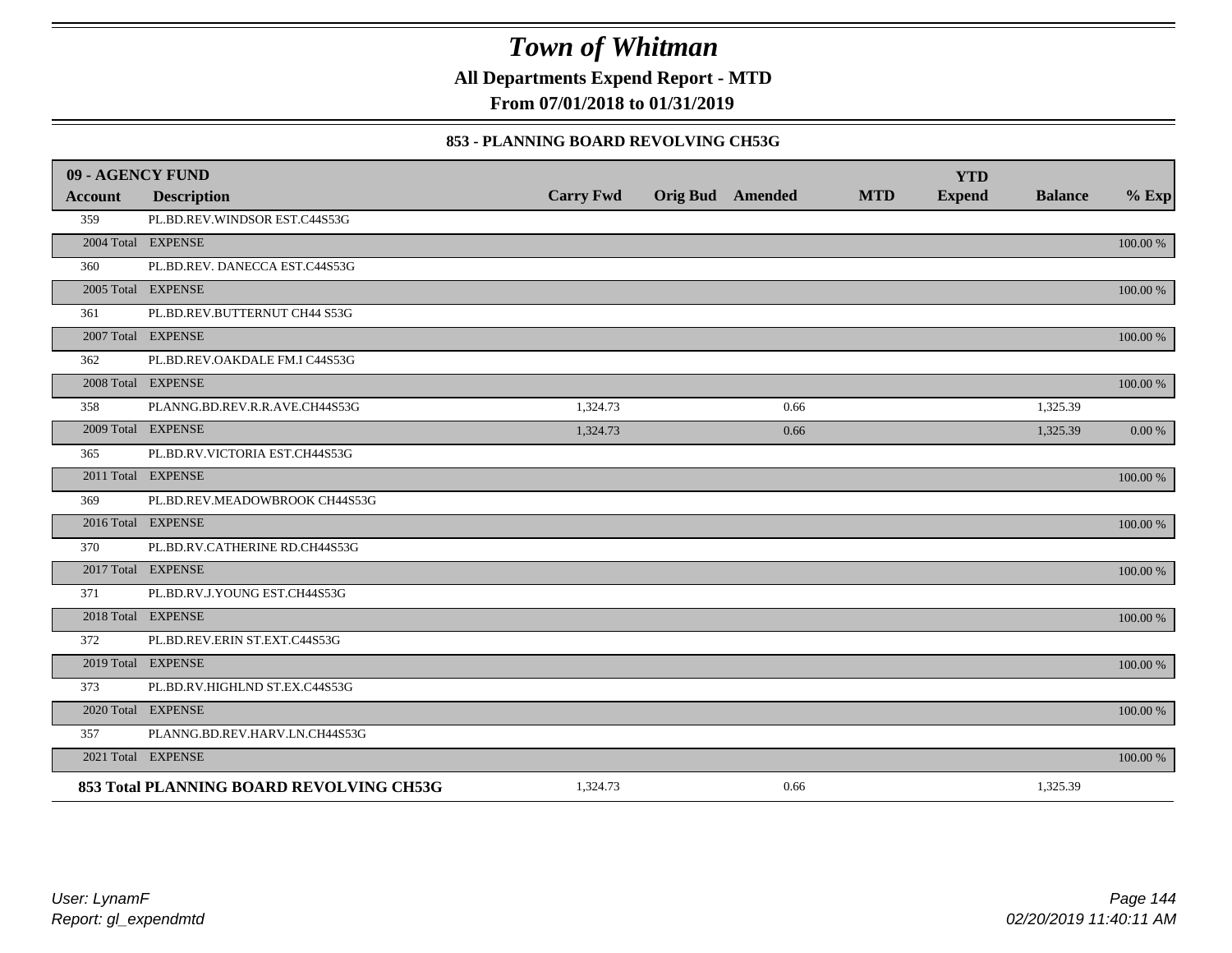**All Departments Expend Report - MTD**

### **From 07/01/2018 to 01/31/2019**

#### **854 - DPW DETAILS**

|         | 09 - AGENCY FUND             |                  |                         |            | <b>YTD</b>    |                |          |
|---------|------------------------------|------------------|-------------------------|------------|---------------|----------------|----------|
| Account | <b>Description</b>           | <b>Carry Fwd</b> | <b>Orig Bud</b> Amended | <b>MTD</b> | <b>Expend</b> | <b>Balance</b> | $%$ Exp  |
| 007     | <b>REGULAR DETAILS</b>       |                  |                         |            |               |                |          |
|         | 1000 Total SALARIES          |                  |                         |            |               |                | 100.00 % |
|         | <b>854 Total DPW DETAILS</b> |                  |                         |            |               |                |          |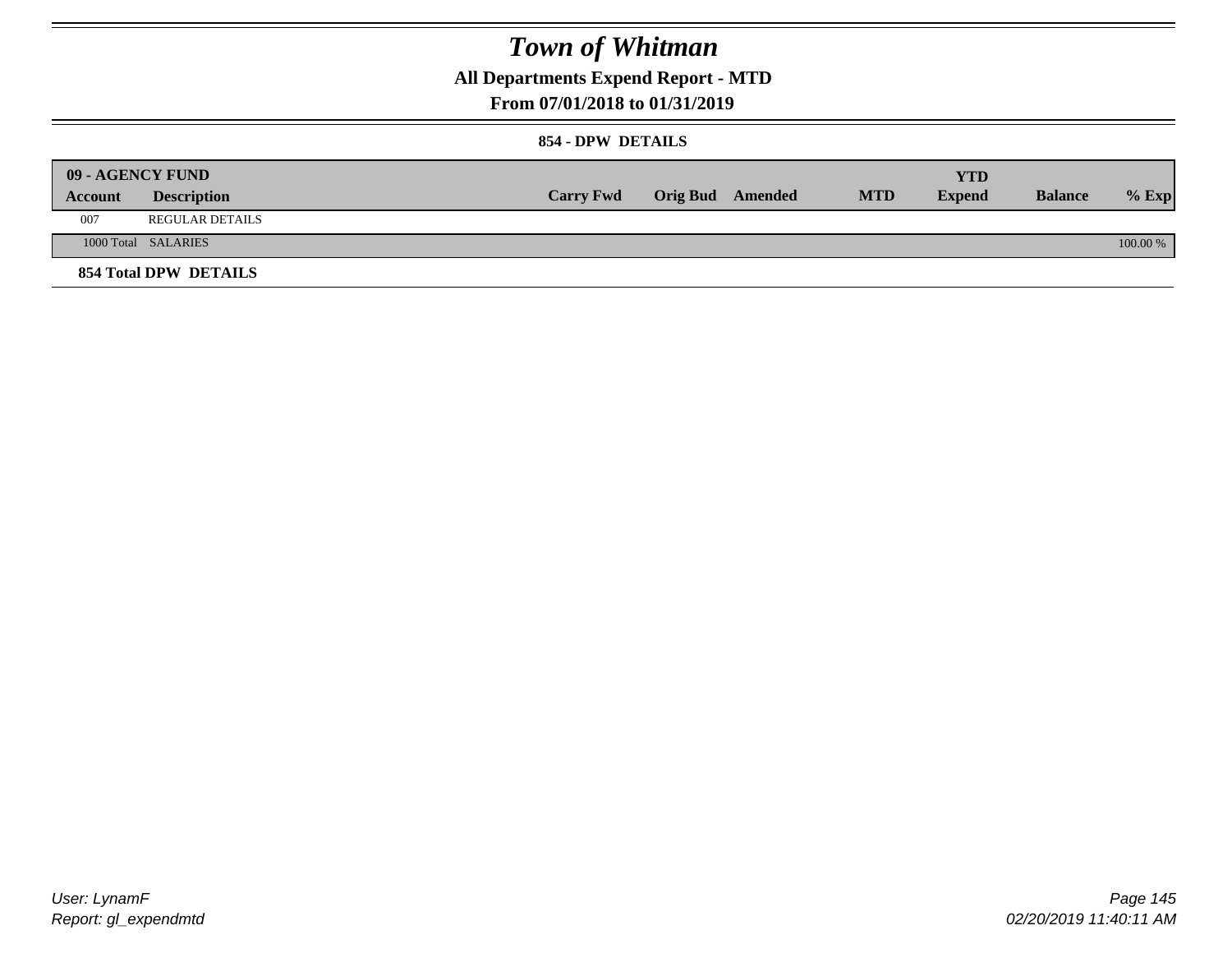## **All Departments Expend Report - MTD**

**From 07/01/2018 to 01/31/2019**

#### **856 - FIRE DETAILS**

| 09 - AGENCY FUND |                        |                  |                 |         |            | YTD           |                |            |
|------------------|------------------------|------------------|-----------------|---------|------------|---------------|----------------|------------|
| Account          | <b>Description</b>     | <b>Carry Fwd</b> | <b>Orig Bud</b> | Amended | <b>MTD</b> | <b>Expend</b> | <b>Balance</b> | $%$ Exp    |
| 007              | <b>REGULAR DETAILS</b> |                  |                 |         | 4,416.00   | 30,624.00     | $-30,624.00$   |            |
|                  | 1000 Total SALARIES    |                  |                 |         | 4,416.00   | 30.624.00     | $-30.624.00$   | $100.00\%$ |
|                  | 856 Total FIRE DETAILS |                  |                 |         | 4,416.00   | 30,624.00     | $-30,624.00$   |            |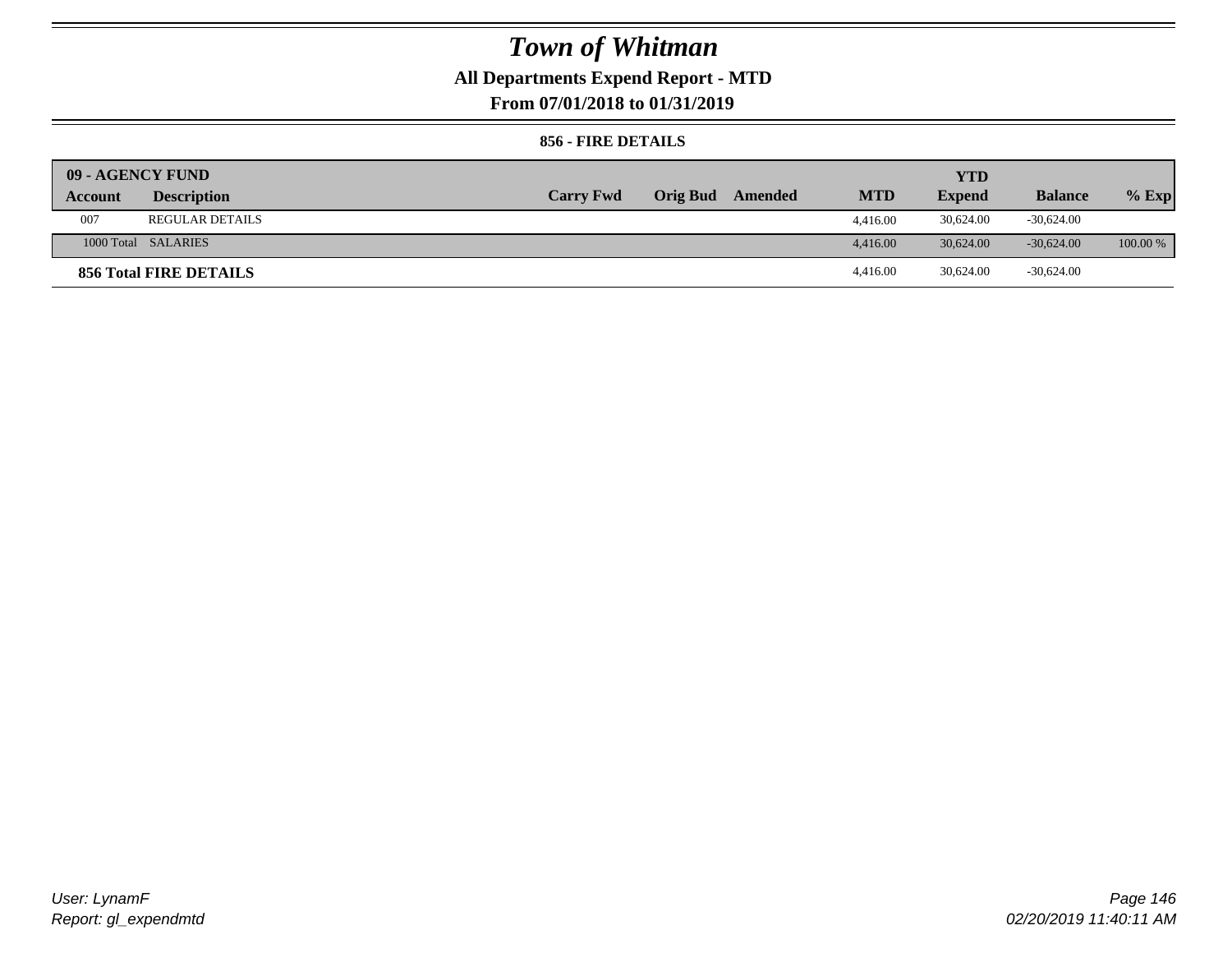**All Departments Expend Report - MTD**

### **From 07/01/2018 to 01/31/2019**

#### **858 - APPEALS BD.REVOLVING S53G**

| 09 - AGENCY FUND |                                     |                  |                  |            | <b>YTD</b>    |                |            |
|------------------|-------------------------------------|------------------|------------------|------------|---------------|----------------|------------|
| <b>Account</b>   | <b>Description</b>                  | <b>Carry Fwd</b> | Orig Bud Amended | <b>MTD</b> | <b>Expend</b> | <b>Balance</b> | $\%$ Exp   |
| 367              | APPEALS BD.-TWOCAN PROP. S53G       |                  |                  |            |               |                |            |
|                  | 2014 Total EXPENSE                  |                  |                  |            |               |                | $100.00\%$ |
|                  | 858 Total APPEALS BD.REVOLVING S53G |                  |                  |            |               |                |            |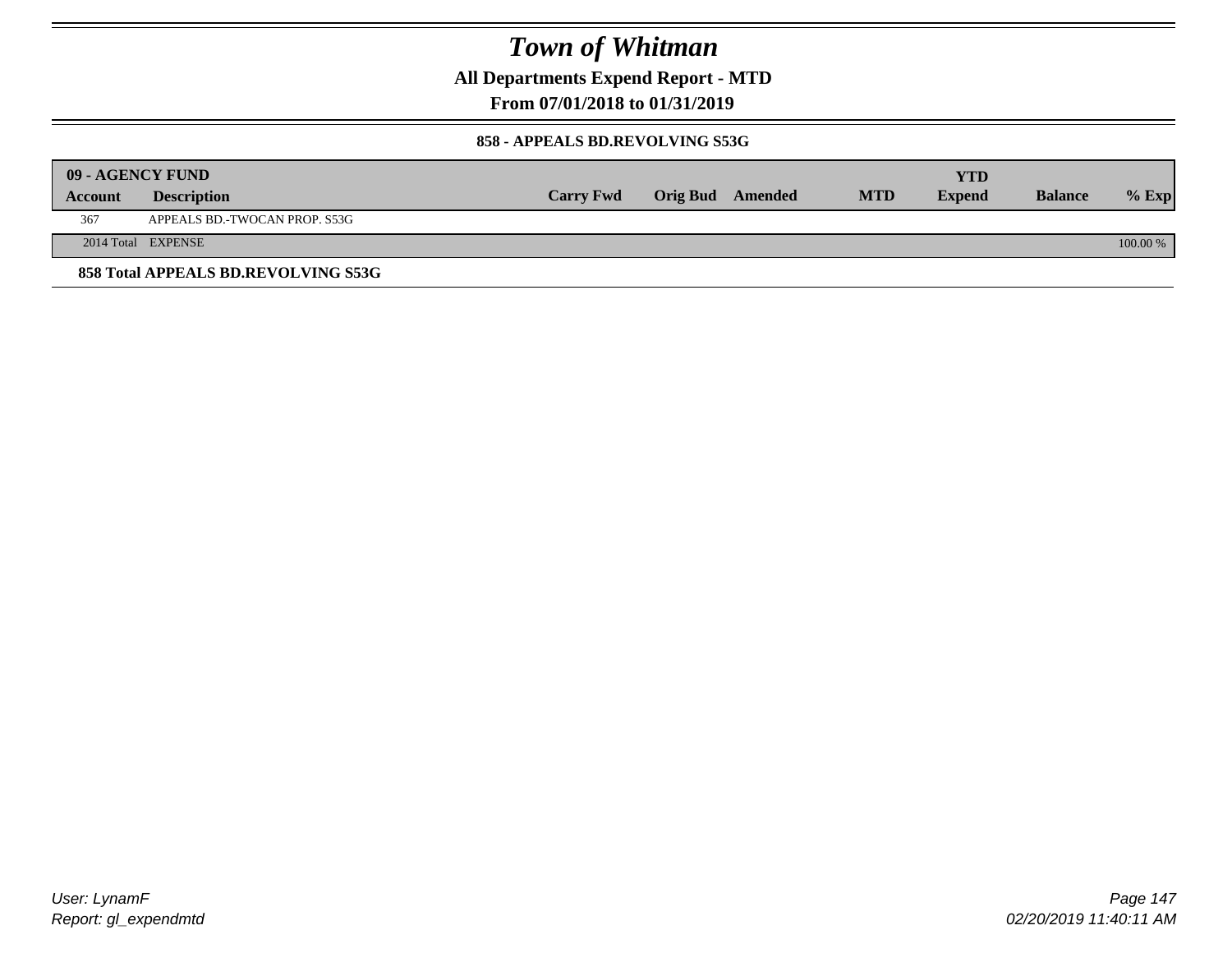## **All Departments Expend Report - MTD**

**From 07/01/2018 to 01/31/2019**

#### **870 - AGENCY**

| 09 - AGENCY FUND |                                   |                  |                         |            | <b>YTD</b>    |                |          |
|------------------|-----------------------------------|------------------|-------------------------|------------|---------------|----------------|----------|
| <b>Account</b>   | <b>Description</b>                | <b>Carry Fwd</b> | <b>Orig Bud</b> Amended | <b>MTD</b> | <b>Expend</b> | <b>Balance</b> | $%$ Exp  |
| 030              | DEPUTY COLLECTOR'S FEES           |                  |                         | 4,940.00   | 34,454.00     | $-34,454.00$   |          |
|                  | 2000 Total EXPENSE                |                  |                         | 4,940.00   | 34,454.00     | $-34,454.00$   | 100.00 % |
| 031              | SPORTING LICENSES STATE           |                  |                         |            |               |                |          |
| 032              | DUE TO STATE-GUN PERMITS          |                  |                         | 3,200.00   | 10,575.00     | $-10,575.00$   |          |
|                  | 2001 Total EXPENSE                |                  |                         | 3,200.00   | 10,575.00     | $-10,575.00$   | 100.00 % |
| 780              | F.I.C.A. WITHHOLDING              |                  |                         |            |               |                |          |
| 781              | FEDERAL WITHHOLDING               |                  |                         | 84,215.06  | 562,624.95    | $-562,624.95$  |          |
| 782              | STATE WITHHOLDING                 |                  |                         | 34,370.29  | 243,626.17    | $-243,626.17$  |          |
| 783              | <b>COUNTY RETIREMENT</b>          |                  |                         | 61,233.30  | 363,413.49    | $-363,413.49$  |          |
| 785              | MEDICARE TAX WITHHOLDING          |                  |                         | 11,675.16  | 74,963.82     | -74,963.82     |          |
| 786              | <b>CREDIT UNION-TOWN</b>          |                  |                         | 64,594.59  | 343,283.11    | $-343,283.11$  |          |
| 788              | DEFERRED COMPENSATION-TOWN        |                  |                         | 28,636.00  | 169,804.00    | $-169,804.00$  |          |
| 790              | COURT ORDERED DEDUCTIONS          |                  |                         | 220.00     | 2,841.25      | $-2,841.25$    |          |
| 791              | <b>DUES-POLICE</b>                |                  |                         | 1,176.00   | 7,644.00      | $-7,644.00$    |          |
| 792              | <b>DUES-FIRE</b>                  |                  |                         | 2,400.00   | 14,400.00     | $-14,400.00$   |          |
| 793              | <b>DUES-DPW</b>                   |                  |                         | 699.30     | 4,195.80      | $-4,195.80$    |          |
| 794              | DUES-T.H.EMPLOYEES UNION          |                  |                         | 397.00     | 2,398.00      | $-2,398.00$    |          |
| 795              | DUES-T.H. EMPLOYEES-VOLUNTARY     |                  |                         |            |               |                |          |
| 796              | <b>INSURANCE 1</b>                |                  |                         | 1,147.66   | 4,586.26      | $-4,586.26$    |          |
| 797              | <b>INSURANCE 2</b>                |                  |                         | 3,190.90   | 13,031.54     | $-13,031.54$   |          |
| 799              | <b>WAGE GARNISHMENTS</b>          |                  |                         |            |               |                |          |
| $800\,$          | BLUE CARE-PREF.PROVIDER OPTION    |                  |                         | 8,908.90   | 36,550.50     | $-36,550.50$   |          |
| 801              | MASTER HEALTH PLUS-TOWN           |                  |                         |            |               |                |          |
| 802              | <b>MASTER HEALTH PLUS-PENSION</b> |                  |                         |            |               |                |          |
| 803              | <b>MEDEX</b>                      |                  |                         | 26,980.48  | 108,334.68    | $-108,334.68$  |          |
| 804              | PILGRIM-TOWN                      |                  |                         | 25,564.00  | 102,953.90    | $-102,953.90$  |          |
| 805              | TEFRA-TOWM                        |                  |                         |            |               |                |          |
| 806              | CARVE OUT GROUPS-MEDICARE         |                  |                         |            |               |                |          |
| 811              | <b>BLUE 20/20 VISION</b>          |                  |                         | 604.26     | 604.26        | $-604.26$      |          |
| 812              | MANDATORY DEFFR'D COMPENSATION    |                  |                         | 1,465.39   | 11,683.21     | $-11,683.21$   |          |
| 813              | DELTA DENTAL PLAN                 |                  |                         | 12,156.12  | 47,845.48     | $-47,845.48$   |          |
| 816              | CAFETERIA PLAN-FSA CARD FEE       |                  |                         | 24.84      | 159.85        | $-159.85$      |          |
|                  |                                   |                  |                         |            |               |                |          |

*Report: gl\_expendmtd User: LynamF*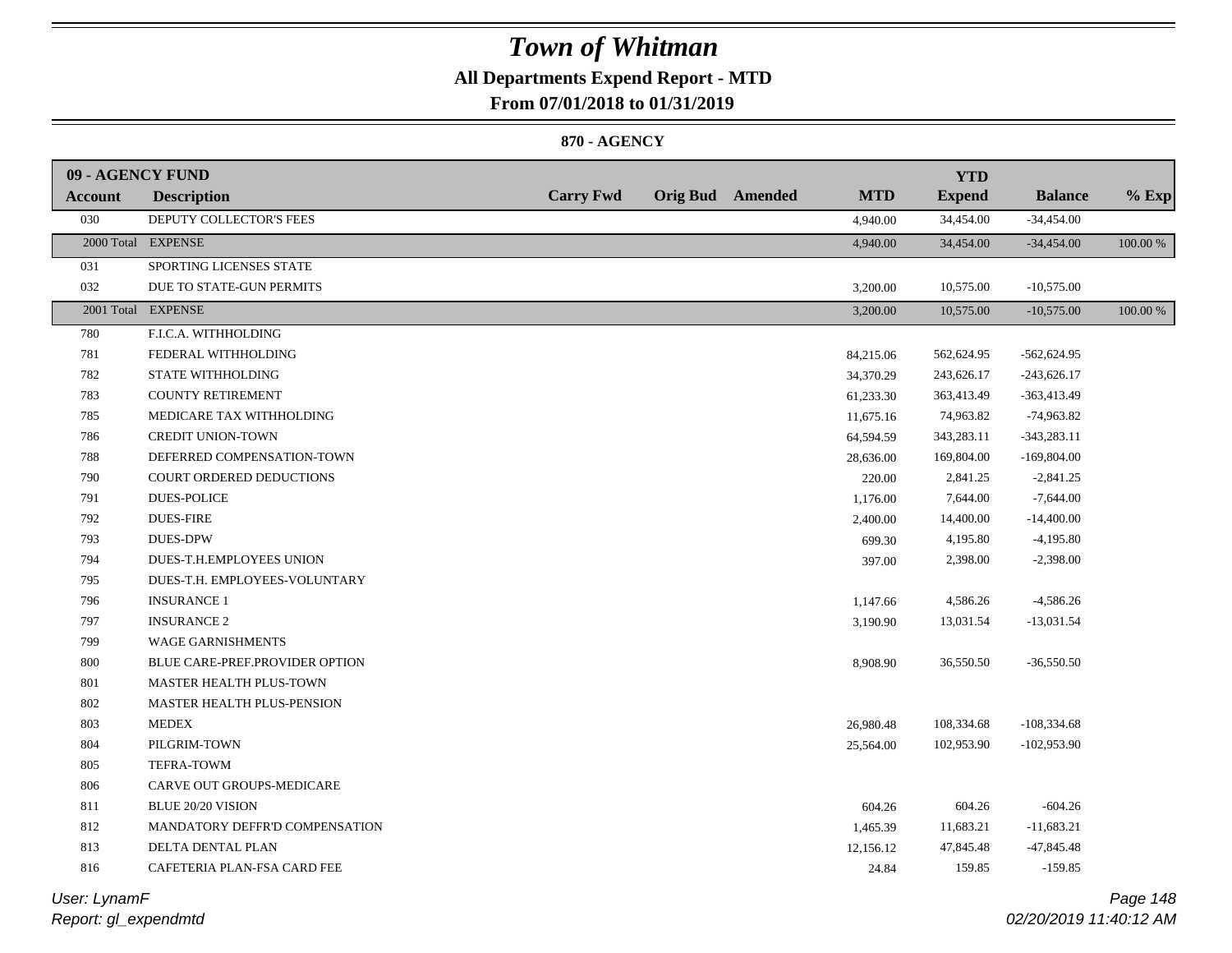# **All Departments Expend Report - MTD**

## **From 07/01/2018 to 01/31/2019**

#### **870 - AGENCY**

| 09 - AGENCY FUND |                                   |                  |                 |         |            | <b>YTD</b>    |                 |          |
|------------------|-----------------------------------|------------------|-----------------|---------|------------|---------------|-----------------|----------|
| Account          | <b>Description</b>                | <b>Carry Fwd</b> | <b>Orig Bud</b> | Amended | <b>MTD</b> | <b>Expend</b> | <b>Balance</b>  | $%$ Exp  |
| 818              | CAFETERIA BENEFITS-TOWN           |                  |                 |         | 4,061.85   | 24,308.54     | $-24,308.54$    |          |
| 819              | <b>TAXABLE FRINGE BENEFITS</b>    |                  |                 |         | 494.92     | 5,544.64      | -5,544.64       |          |
| 821              | <b>NETWORK BLUE</b>               |                  |                 |         | 51,330.30  | 208, 237. 75  | $-208,237.75$   |          |
| 823              | <b>HPHC MEDICARE ENHANCE</b>      |                  |                 |         |            |               |                 |          |
| 824              | MPA - LEGAL DEFENSE FUND          |                  |                 |         |            |               |                 |          |
| 827              | <b>DUES - LIBRARY</b>             |                  |                 |         | 260.86     | 1,698.59      | $-1,698.59$     |          |
| 828              | NETWORK BLUE-RATE SAVER           |                  |                 |         | 16,259.60  | 63,391.30     | $-63,391.30$    |          |
| 829              | <b>HARVARD PILGRIM-RATE SAVER</b> |                  |                 |         | 1,675.10   | 2,619.05      | $-2,619.05$     |          |
| 881              | DIRECT DEPOSIT-PAYROLL            |                  |                 |         |            |               |                 |          |
| 899              | <b>EXCHANGE ACCOUNT</b>           |                  |                 |         |            | 9,373.29      | $-9,373.29$     |          |
|                  | 2002 Total EXPENSE                |                  |                 |         | 443,741.88 | 2,430,117.43  | $-2,430,117.43$ | 100.00 % |
|                  | 870 Total AGENCY                  |                  |                 |         | 451,881.88 | 2,475,146.43  | $-2,475,146.43$ |          |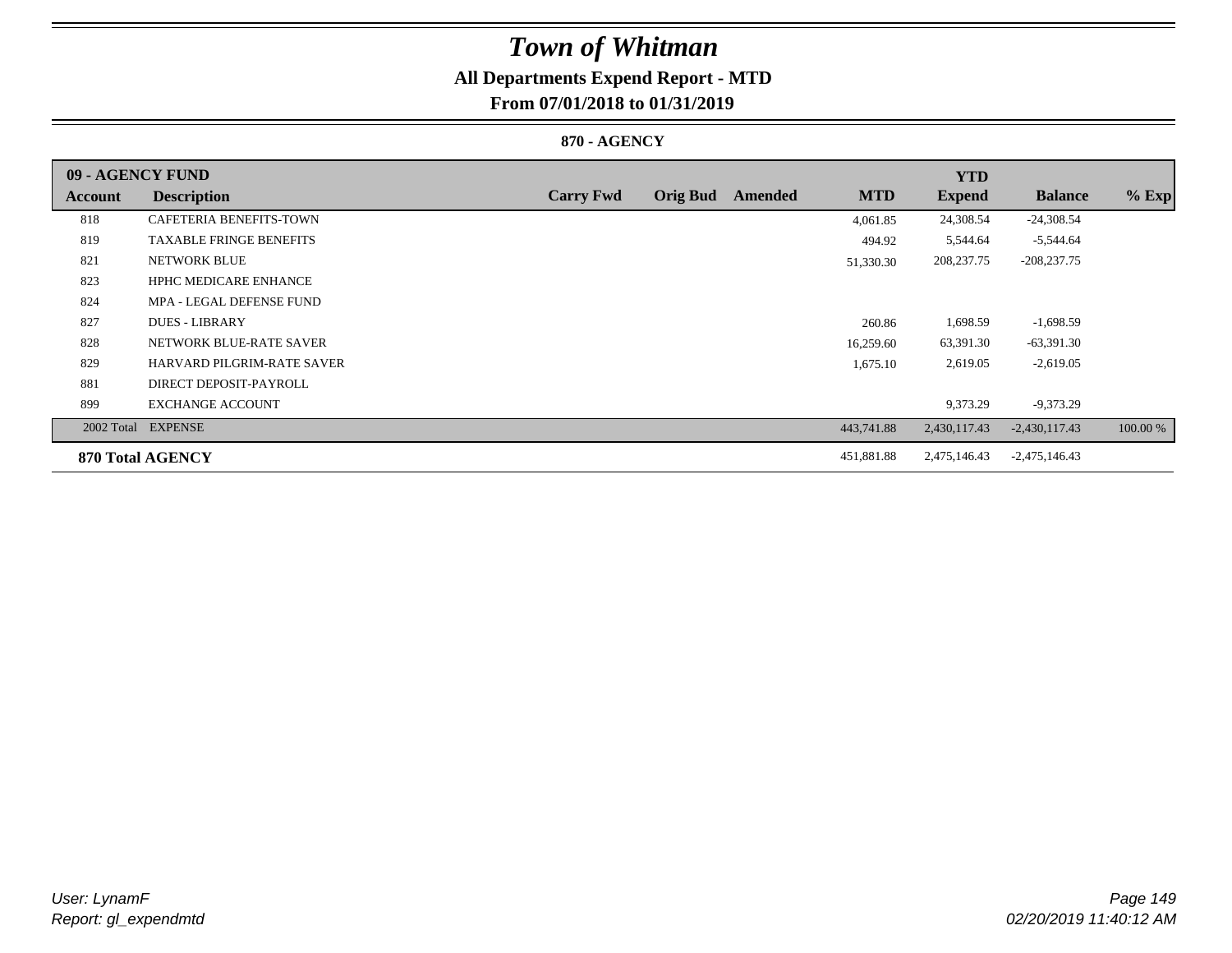**All Departments Expend Report - MTD**

### **From 07/01/2018 to 01/31/2019**

#### **980 - PERFORMANCE BONDS**

| 09 - AGENCY FUND |                             |                  |                 |         |            | <b>YTD</b>    |                 |          |
|------------------|-----------------------------|------------------|-----------------|---------|------------|---------------|-----------------|----------|
| Account          | <b>Description</b>          | <b>Carry Fwd</b> | <b>Orig Bud</b> | Amended | <b>MTD</b> | <b>Expend</b> | <b>Balance</b>  | $%$ Exp  |
| 364              | PLANNING BOARD              |                  |                 |         |            |               |                 |          |
|                  | 2004 Total EXPENSE          |                  |                 |         |            |               |                 | 100.00 % |
|                  | 980 Total PERFORMANCE BONDS |                  |                 |         |            |               |                 |          |
|                  | 09 Total AGENCY FUND        | 1,324.73         |                 | 0.66    | 459,547.88 | 2,625,140.43  | $-2,623,815.04$ |          |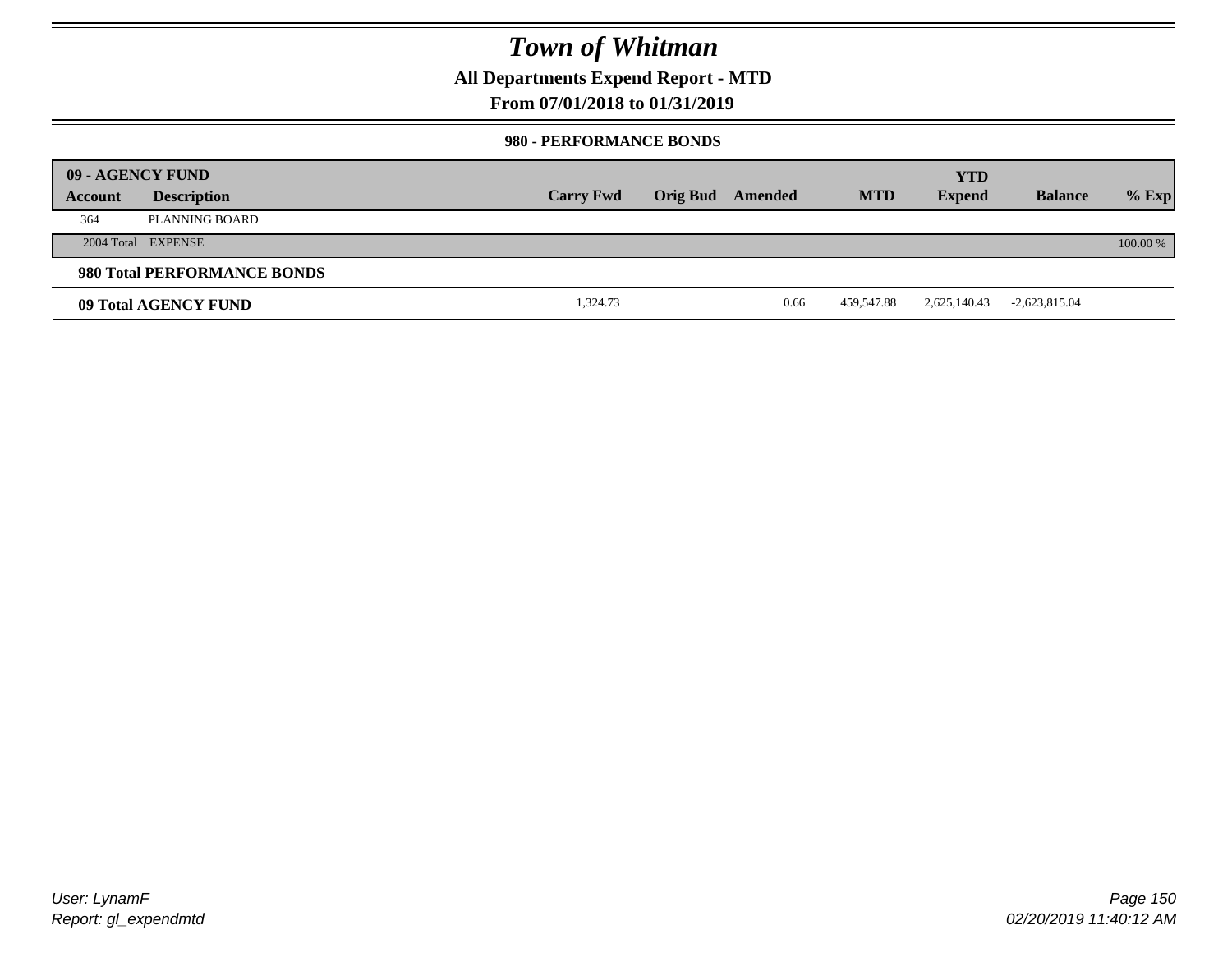**All Departments Expend Report - MTD**

**From 07/01/2018 to 01/31/2019**

|         | <b>60 - WATER/SEWER ENTERPRISE FUND</b>             |                  |          |         |            | <b>YTD</b>    |                |         |
|---------|-----------------------------------------------------|------------------|----------|---------|------------|---------------|----------------|---------|
| Account | <b>Description</b>                                  | <b>Carry Fwd</b> | Orig Bud | Amended | <b>MTD</b> | <b>Expend</b> | <b>Balance</b> | $%$ Exp |
| 999     |                                                     | 323,144.58       |          |         |            | 56.682.07     | 266,462.51     |         |
|         | 4615 Total ART. 3 STM MAY 7, 2018: FY 19 WATER DEBT | 323,144.58       |          |         |            | 56,682.07     | 266,462.51     | 17.54 % |
|         | 440 Total WATER/SEWER                               | 323,144.58       |          |         |            | 56.682.07     | 266,462.51     |         |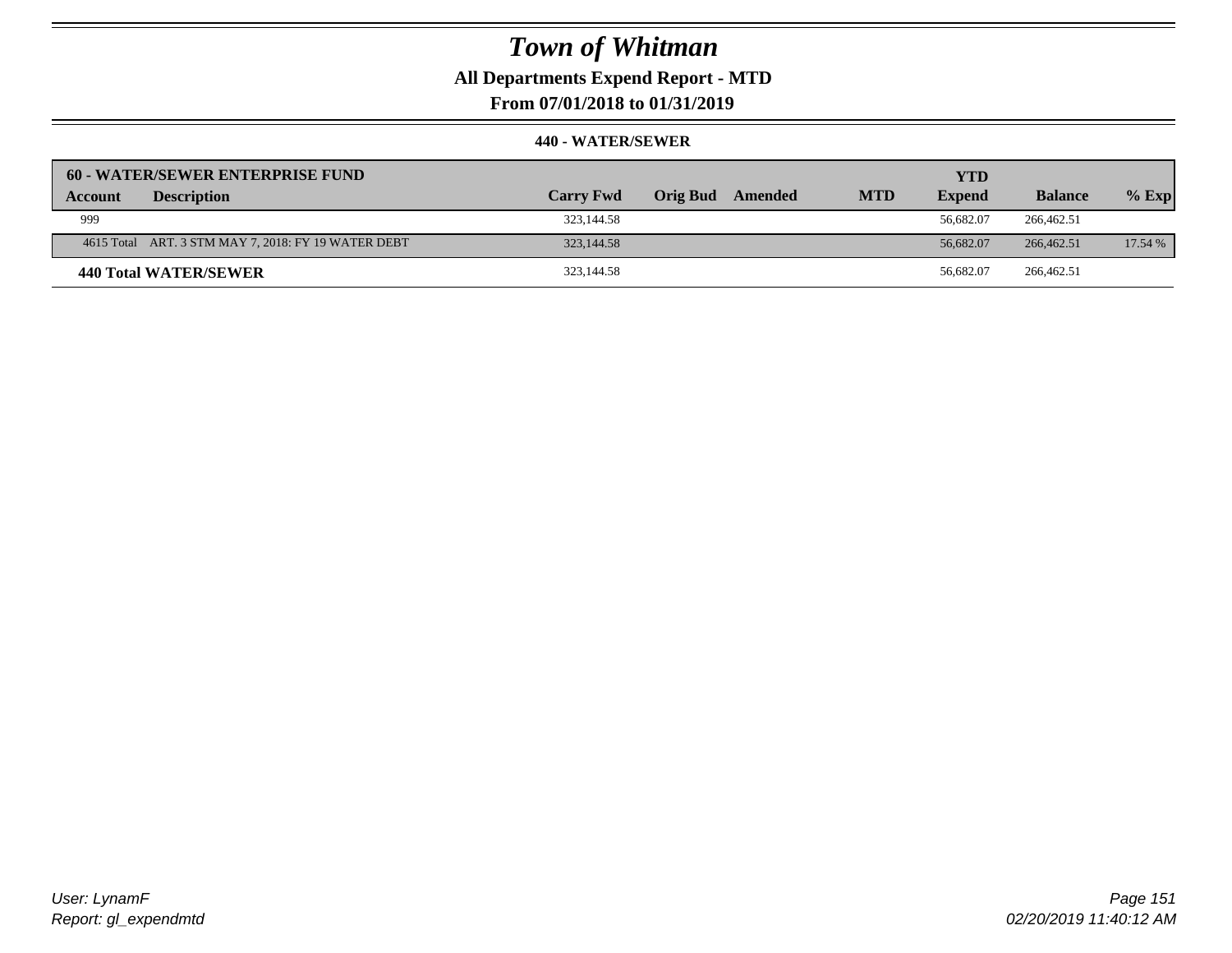### **All Departments Expend Report - MTD From 07/01/2018 to 01/31/2019**

|         | 60 - WATER/SEWER ENTERPRISE FUND         |                  |              |                         |            | <b>YTD</b>    |                |          |
|---------|------------------------------------------|------------------|--------------|-------------------------|------------|---------------|----------------|----------|
| Account | <b>Description</b>                       | <b>Carry Fwd</b> |              | <b>Orig Bud</b> Amended | <b>MTD</b> | <b>Expend</b> | <b>Balance</b> | $%$ Exp  |
| 111     | SALARIES-ADMINSTRATIVE                   |                  | 109,650.00   | 10,438.70               | 8,017.95   | 96,034.85     | 24,053.85      |          |
| 112     | <b>SALARIES</b>                          |                  |              |                         |            |               |                |          |
| 113     | DIVISIONAL LABOR-REGULAR                 |                  | 463,539.00   |                         | 37,788.60  | 215,686.29    | 247,852.71     |          |
| 114     | DIVISIONAL LABOR-O.T.                    |                  |              |                         | 4,968.17   | 19,504.73     | $-19,504.73$   |          |
| 116     | <b>CLERICAL</b>                          |                  | 49,560.00    |                         | 3,937.50   | 31,532.90     | 18,027.10      |          |
| 119     | SALARY-ASSIST.SUPERINTENDENT             |                  |              |                         |            |               |                |          |
| 136     | POLICE DETAILS                           |                  | 16,000.00    |                         |            | 4,296.04      | 11,703.96      |          |
| 144     | <b>EDUCATION INCENTIVE</b>               |                  |              |                         |            |               |                |          |
| 146     | SALARIES-LONGEVITY                       |                  | 2,925.00     |                         | 425.00     | 1,600.00      | 1,325.00       |          |
| 222     | CDL LIC. / STIPEND                       |                  | 1,645.00     |                         |            | 1,645.00      |                |          |
| 228     | <b>CDL STIPEND - UNION</b>               |                  |              |                         |            |               |                |          |
| 234     | SALARIES - UNUSED SICK & VAC. TIME       |                  |              |                         |            |               |                |          |
|         | 1000 Total SALARIES                      |                  | 643,319.00   | 10,438.70               | 55,137.22  | 370,299.81    | 283,457.89     | 56.64 %  |
| 949     | FY2014 ENCUMBRANCES                      |                  |              |                         |            |               |                |          |
|         | 1003 Total SALARIES                      |                  |              |                         |            |               |                | 100.00 % |
| 210     | <b>ELECTRICITY</b>                       |                  | 70,000.00    |                         | 9,069.94   | 38,798.84     | 31,201.16      |          |
| 212     | <b>GAS (NATURAL)</b>                     |                  | 15,000.00    |                         | 1,391.47   | 3,007.85      | 11,992.15      |          |
| 230     | <b>WATER PURCHASE</b>                    |                  | 1,400,000.00 |                         | 362,277.36 | 745,855.25    | 654,144.75     |          |
| 243     | EQUIPMENT MAINTENANCE                    |                  |              |                         |            |               |                |          |
| 309     | TECHNICAL SERVICES                       |                  |              |                         |            |               |                |          |
| 340     | <b>TELEPHONE</b>                         |                  | 8,000.00     |                         | 123.19     | 3,831.64      | 4,168.36       |          |
| 380     | <b>DISPOSAL COSTS</b>                    |                  | 900,000.00   |                         |            |               | 900,000.00     |          |
| 381     | PRIOR YEAR USER FEE                      |                  |              |                         |            |               |                |          |
| 420     | <b>OFFICE SUPPLIES</b>                   |                  |              |                         |            |               |                |          |
| 430     | <b>BUILDING MAINTENANCE &amp; REPAIR</b> |                  | 50,000.00    |                         | 2,056.84   | 19,951.30     | 30,048.70      |          |
| 481     | <b>GASOLINE</b>                          |                  | 1,500.00     |                         |            |               | 1,500.00       |          |
| 530     | <b>CHEMICALS</b>                         |                  | 80,000.00    |                         | 510.00     | 26,197.20     | 53,802.80      |          |
| 582     | <b>UNIFORMS</b>                          |                  |              |                         |            | 298.13        | $-298.13$      |          |
| 585     | MISCELLANEOUS EXPENSE                    |                  | 15,000.00    |                         | 385.15     | 2,627.34      | 12,372.66      |          |
| 363     | CROSS CONN.TESTING EXPENSE               |                  | 3,500.00     |                         |            | 1,200.00      | 2,300.00       |          |
| 710     | IN STATE TRAVEL                          |                  |              |                         |            |               |                |          |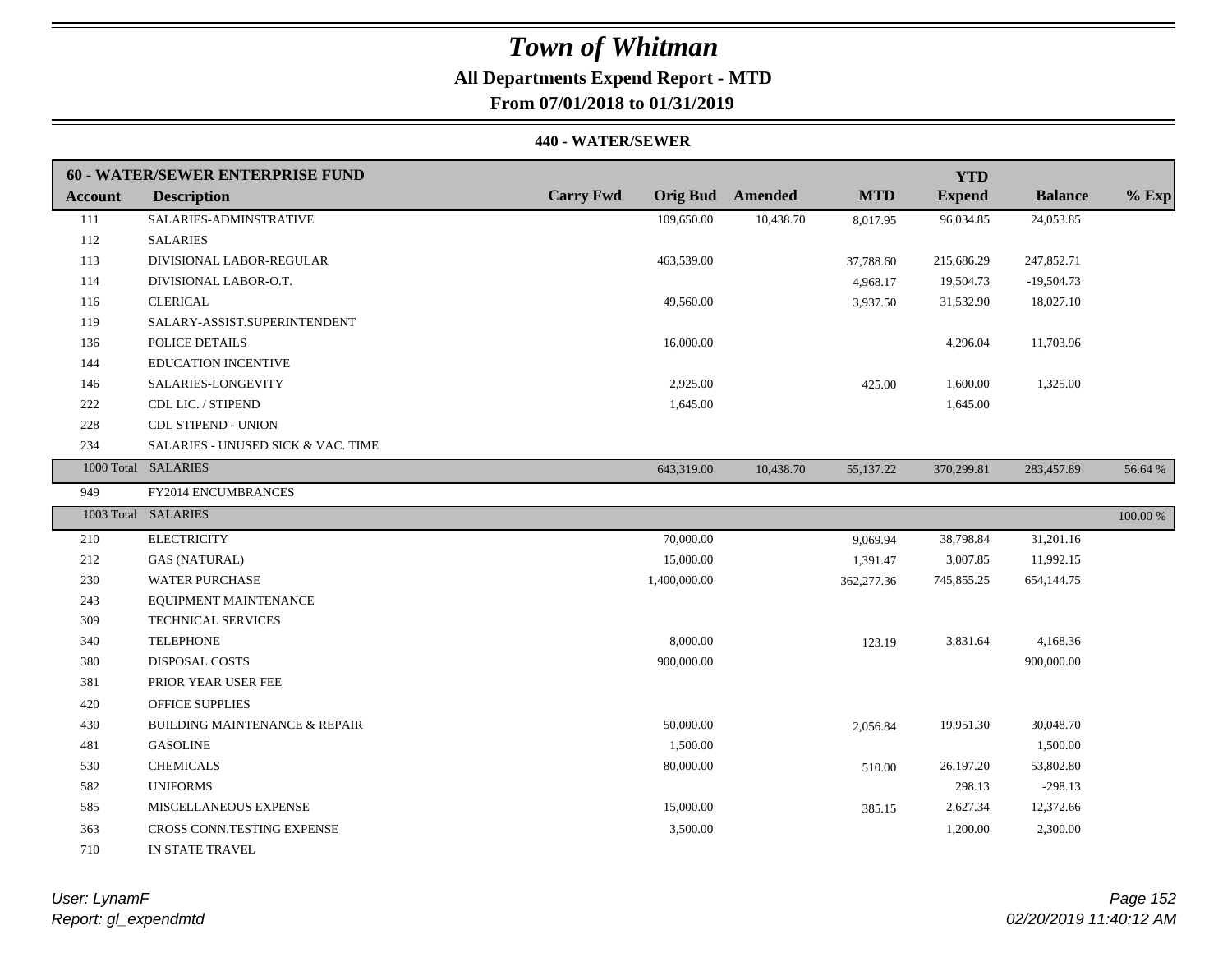## **All Departments Expend Report - MTD**

### **From 07/01/2018 to 01/31/2019**

|         | 60 - WATER/SEWER ENTERPRISE FUND     |                  |                  |              |            | <b>YTD</b>    |                |         |
|---------|--------------------------------------|------------------|------------------|--------------|------------|---------------|----------------|---------|
| Account | <b>Description</b>                   | <b>Carry Fwd</b> | Orig Bud Amended |              | <b>MTD</b> | <b>Expend</b> | <b>Balance</b> | $%$ Exp |
| 720     | <b>OUT OF STATE TRAVEL</b>           |                  |                  |              |            |               |                |         |
| 730     | <b>ASSOCIATION DUES</b>              |                  |                  |              |            |               |                |         |
| 734     | AGENCY AND REGISTRATION FEES         |                  |                  |              |            |               |                |         |
| 735     | <b>BANK CHARGES</b>                  |                  | 3,800.00         |              |            | 149.62        | 3,650.38       |         |
| 924     | DEBT MISCELLANEOUS - WATER           |                  | 33,150.00        |              | 1,476.54   | 3,304.69      | 29,845.31      |         |
| 926     | DEBT MISCELLANEOUS-SEWER             |                  |                  |              |            |               |                |         |
| 777     | <b>BUDGET RESERVE</b>                |                  | 52,928.00        | $-10,438.70$ |            |               | 42,489.30      |         |
| 825     | <b>LAND</b>                          |                  |                  |              |            |               |                |         |
| 826     | <b>BUILDINGS</b>                     |                  |                  |              |            |               |                |         |
| 830     | <b>PLANT</b>                         |                  |                  |              |            |               |                |         |
| 840     | SITE IMPROVEMENT                     |                  |                  |              |            |               |                |         |
| 850     | ADDITIONAL EQUIPMENT                 |                  |                  |              |            |               |                |         |
| 875     | REPLACE EQUIPMENT                    |                  |                  |              |            |               |                |         |
| 890     | CAPITAL PROJECT                      |                  |                  |              |            |               |                |         |
| 910     | MAT.PRIN.L.T.DEBT 6/1/2008           |                  |                  |              |            |               |                |         |
| 911     | <b>INT.LONG TERM DEBT WTR/SWR</b>    |                  |                  |              |            |               |                |         |
| 913     | PRIN.-L.T. DEBT WTR.RE-FUNDED 3/8/12 |                  |                  |              |            |               |                |         |
| 914     | PRINCIPAL LONG TERM-WATER            |                  |                  |              |            |               |                |         |
| 915     | INT.LONG TERM DEBT-SEWER             |                  | 119,000.00       |              | 26,728.08  | 73,846.81     | 45,153.19      |         |
| 916     | <b>INTEREST LONG TERM DEBT</b>       |                  |                  |              |            |               |                |         |
| 919     | INT.LONG TERM DEBT - WATER           |                  |                  |              |            |               |                |         |
| 925     | <b>INTEREST TEMPORARY LOANS</b>      |                  |                  |              |            |               |                |         |
| 942     | SEWER PRIN.-L.T.DEBT 2030            |                  | 533,000.00       |              |            | 379,636.80    | 153,363.20     |         |
| 944     | PRIN.LONG TERM-WTR/SWR               |                  |                  |              |            |               |                |         |
| 950     | REPAYMENT OF BANS                    |                  |                  |              |            |               |                |         |
| 951     | DEBT ISSUANCE EXPENSE                |                  |                  |              |            |               |                |         |
| 955     | REPAYMENT OF GANS-PRINCIPAL          |                  |                  |              |            |               |                |         |
| 957     | MAT.PRIN.-L.T.DEBT 1/15/2013         |                  |                  |              |            |               |                |         |
| 960     | INDIRECT COSTS-TO GENERAL FUND       |                  | 509,003.00       |              |            |               | 509,003.00     |         |
| 961     | INDIRECT COSTS-TO WATER ENT.FD       |                  |                  |              |            |               |                |         |
|         | 2000 Total EXPENSE                   |                  | 3,793,881.00     | $-10,438.70$ | 404,018.57 | 1,298,705.47  | 2,484,736.83   | 34.32 % |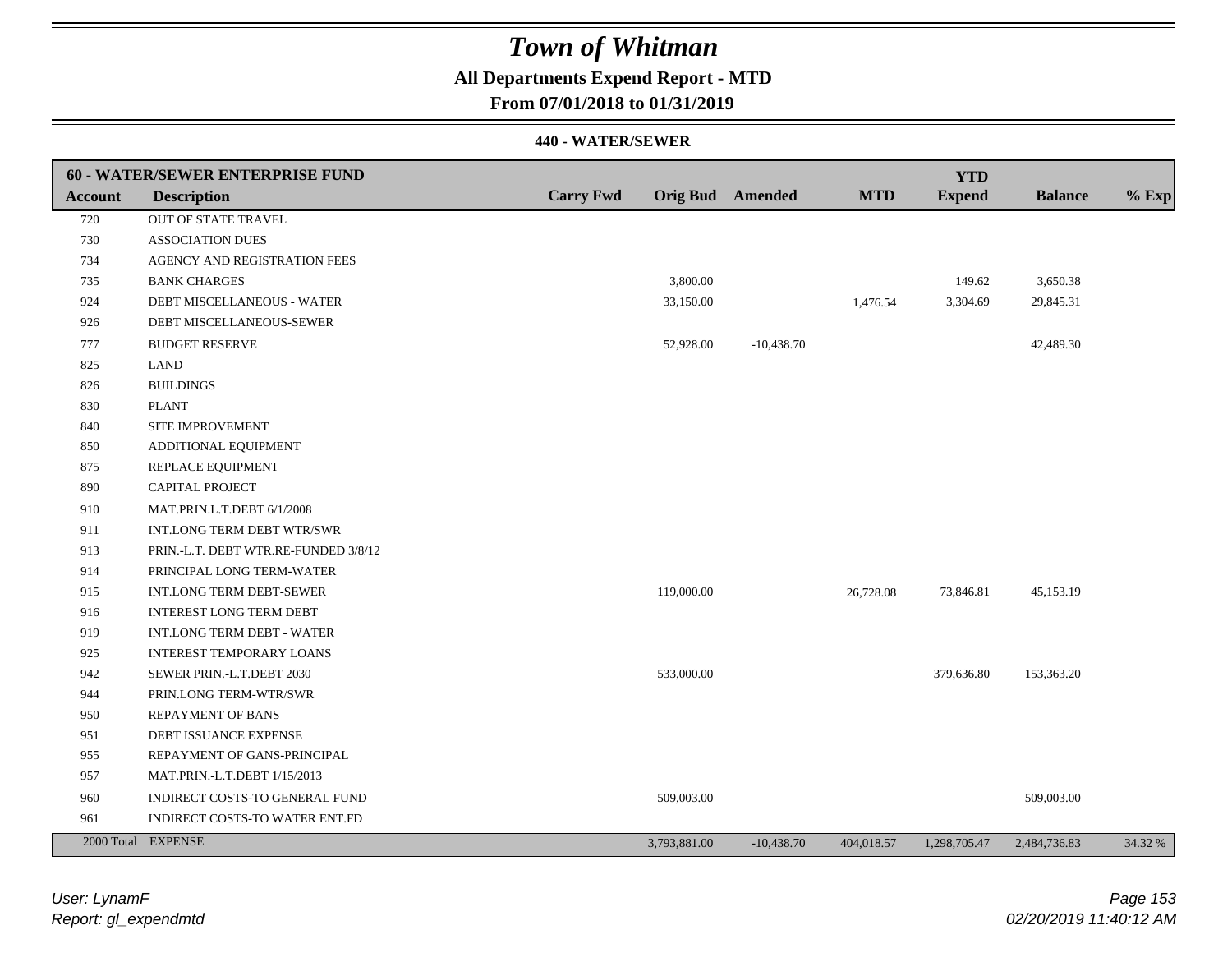**All Departments Expend Report - MTD**

### **From 07/01/2018 to 01/31/2019**

|                | 60 - WATER/SEWER ENTERPRISE FUND                    |                  |                         |            | <b>YTD</b>    |                |             |
|----------------|-----------------------------------------------------|------------------|-------------------------|------------|---------------|----------------|-------------|
| <b>Account</b> | <b>Description</b>                                  | <b>Carry Fwd</b> | <b>Orig Bud</b> Amended | <b>MTD</b> | <b>Expend</b> | <b>Balance</b> | $%$ Exp     |
| 956            | REPAYMENT OF BANS-PRINCIPAL                         |                  |                         |            |               |                |             |
|                | 2004 Total EXPENSE                                  |                  |                         |            |               |                | $100.00~\%$ |
| 962            | SEWER BOND REFUNDING EXPENSE                        |                  |                         |            |               |                |             |
|                | 2005 Total EXPENSE                                  |                  |                         |            |               |                | 100.00 %    |
| 311            | <b>COMPUTER SERVICES</b>                            |                  | 12,000.00               |            | 6,894.52      | 5,105.48       |             |
| 344            | <b>POSTAGE</b>                                      |                  |                         |            | 393.56        | $-393.56$      |             |
|                | 2050 Total DATA PROCESSING AND MAILING              |                  | 12,000.00               |            | 7,288.08      | 4,711.92       | 60.73 %     |
| 272            | EQUIPMENT RENTAL                                    |                  |                         |            |               |                |             |
| 317            | <b>WATER TESTING</b>                                |                  |                         | 1,971.00   | 15,414.00     | $-15,414.00$   |             |
| 251            | <b>WATER MAINS</b>                                  |                  |                         | 494.20     | 5,675.01      | $-5,675.01$    |             |
| 253            | <b>HYDRANTS</b>                                     |                  |                         | 178.91     | 633.91        | $-633.91$      |             |
| 254            | <b>METERS</b>                                       |                  |                         | 407.30     | 4,634.20      | $-4,634.20$    |             |
| 582            | <b>UNIFORMS</b>                                     |                  |                         | 727.82     | 5,324.22      | $-5,324.22$    |             |
| 585            | MISCELLANEOUS EXPENSE                               |                  | 65,300.00               | 1,428.95   | 10,116.55     | 55,183.45      |             |
|                | 2200 Total DIVISIONAL EXPENSE                       |                  | 65,300.00               | 5,208.18   | 41,797.89     | 23,502.11      | 64.00 %     |
| 286            | <b>WATER LEAK DETECTION</b>                         |                  | 8,000.00                |            |               | 8,000.00       |             |
|                | 2201 Total EXPENSE                                  |                  | 8,000.00                |            |               | 8,000.00       | 0.00 %      |
| 999            |                                                     |                  |                         |            |               |                |             |
|                | 4469 Total S4 ATM5/18 INSTALL 2 ROOF-TOP UNITS - WM |                  |                         |            |               |                | 100.00 %    |
| 911            | INT.LONG TERM DEBT WTR/SWR                          |                  |                         |            |               |                |             |
| 944            | PRIN.LONG TERM-WTR/SWR                              |                  |                         |            |               |                |             |
| 999            |                                                     |                  |                         |            |               |                |             |
|                | 4472 Total A.6STM5/15DEBT SER.FY16 1ST PMT.BNDS.R.E |                  |                         |            |               |                | 100.00 %    |
| 999            |                                                     | 25,000.00        |                         |            |               | 25,000.00      |             |
|                | 4473 Total A10STM5/15ENG.SERV.UNIDIR.FLSH.PR.R.E.   | 25,000.00        |                         |            |               | 25,000.00      | 0.00 %      |
| 999            |                                                     |                  |                         |            |               |                |             |
|                | 4480 Total A31ATM5/16PUR2016CHEV.4W/D PICKUP W/PLOW |                  |                         |            |               |                | 100.00 %    |
| 999            |                                                     |                  |                         |            |               |                |             |
|                | 4482 Total A5STM5/15 DEBT SER.-TEMP.BORROWING-R.E.  |                  |                         |            |               |                | 100.00 %    |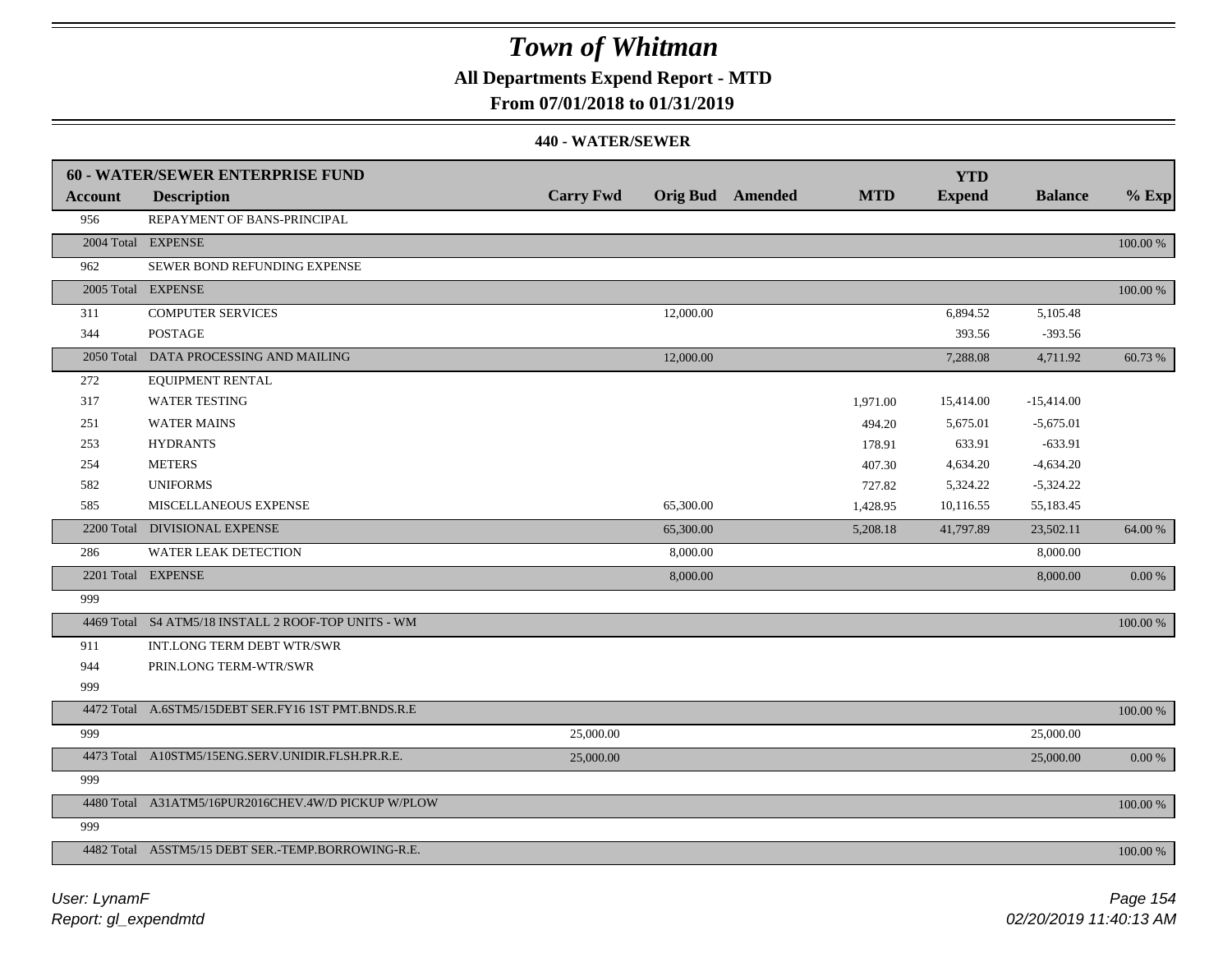## **All Departments Expend Report - MTD**

### **From 07/01/2018 to 01/31/2019**

|         | <b>60 - WATER/SEWER ENTERPRISE FUND</b>              |                  |           |                         |            | <b>YTD</b>    |                |            |
|---------|------------------------------------------------------|------------------|-----------|-------------------------|------------|---------------|----------------|------------|
| Account | <b>Description</b>                                   | <b>Carry Fwd</b> |           | <b>Orig Bud</b> Amended | <b>MTD</b> | <b>Expend</b> | <b>Balance</b> | $%$ Exp    |
| 999     |                                                      |                  | 21,000.00 |                         | 18,462.00  | 18,462.00     | 2,538.00       |            |
|         | 4483 Total A.11 ATM 5/18 PURCH FLAIL BRUSH MOWER     |                  | 21,000.00 |                         | 18,462.00  | 18,462.00     | 2,538.00       | 87.91 %    |
| 999     |                                                      | 59,587.24        |           |                         |            |               | 59,587.24      |            |
|         | 4532 Total A.20ATM5/12FR.R.EARN.TO REP.SEW.SYS       | 59,587.24        |           |                         |            |               | 59,587.24      | $0.00\%$   |
| 999     |                                                      |                  |           |                         |            |               |                |            |
|         | 4538 Total A.31 ATM 5/10 50% PUR.E350 FORD CARGO VAN |                  |           |                         |            |               |                | 100.00 %   |
| 999     |                                                      |                  |           |                         |            |               |                |            |
|         | 4539 Total A13STM5/15FR.R.E.SEW.SERV.BROCK-PR.YRS    |                  |           |                         |            |               |                | 100.00 %   |
| 999     |                                                      |                  |           |                         |            |               |                |            |
|         | 4548 Total A.25ATM5/11FR.R.E. TO REP. WSTEWTR PUMPS  |                  |           |                         |            |               |                | 100.00 %   |
| 999     |                                                      |                  |           |                         |            |               |                |            |
|         | 4560 Total A.30 ATM 5/10 REPAIR WASTEWTR.PUMPS       |                  |           |                         |            |               |                | 100.00 %   |
| 999     |                                                      |                  |           |                         |            |               |                |            |
|         | 4562 Total A.30ATM5/16 REPLACE TRUCK BODY            |                  |           |                         |            |               |                | 100.00 %   |
| 999     |                                                      |                  |           |                         |            |               |                |            |
|         | 4577 Total DPW-SITE WORK & PERMIT/FACILITY IMPROV.   |                  |           |                         |            |               |                | 100.00 %   |
| 999     |                                                      | 18,301.96        |           |                         |            |               | 18,301.96      |            |
|         | 4579 Total A.5STM12/17 SWR.F.MAIN REP.& BY-PASS      | 18,301.96        |           |                         |            |               | 18,301.96      | $0.00\:\%$ |
| 999     |                                                      | 2,000.00         |           |                         |            |               | 2,000.00       |            |
|         | 4606 Total Res.Fnd. Trans.-Engin.Costs Rte.18 & 27   | 2,000.00         |           |                         |            |               | 2,000.00       | 0.00 %     |
| 999     |                                                      |                  |           |                         |            |               |                |            |
|         | 4608 Total A.21ATM5/12 FR.R.EARN.TO LEAK DETECT.     |                  |           |                         |            |               |                | 100.00 %   |
| 999     |                                                      |                  |           |                         |            |               |                |            |
|         | 4609 Total A.21 ATM5/14 FR.R.E.PUR&INST.BACK-UP GEN  |                  |           |                         |            |               |                | 100.00 %   |
| 999     |                                                      |                  |           |                         |            |               |                |            |
|         | 4610 Total A.22ATM5/14FR.R.E.REP.&REPL.EQ@PUMP STA.  |                  |           |                         |            |               |                | 100.00 %   |
| 999     |                                                      |                  |           |                         |            |               |                |            |
|         | 4611 Total A2 STM 5/17 PRIOR YEAR BILL               |                  |           |                         |            |               |                | 100.00 %   |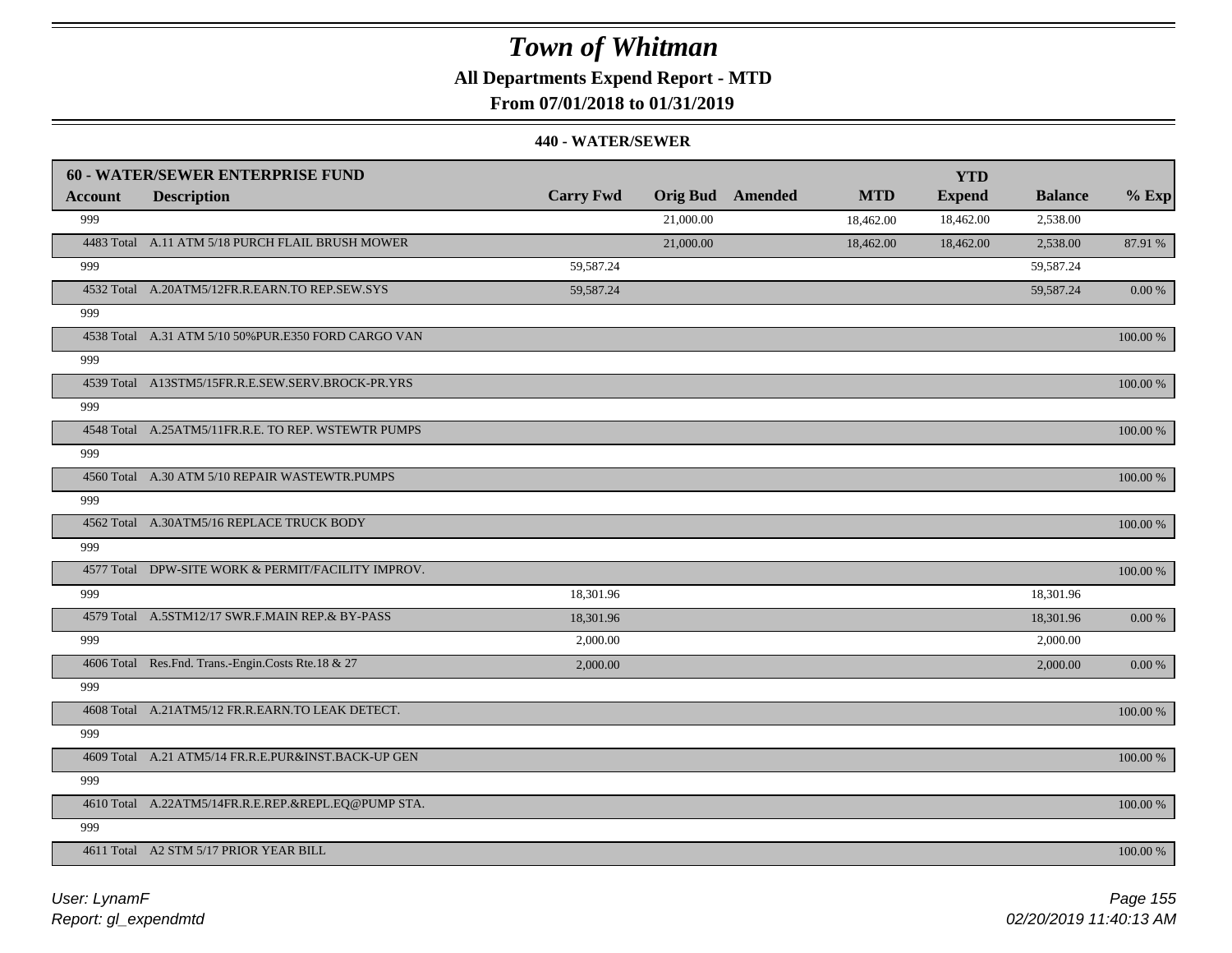## **All Departments Expend Report - MTD**

### **From 07/01/2018 to 01/31/2019**

|         | 60 - WATER/SEWER ENTERPRISE FUND               |                  |                 |         |            | <b>YTD</b>    |                |          |
|---------|------------------------------------------------|------------------|-----------------|---------|------------|---------------|----------------|----------|
| Account | <b>Description</b>                             | <b>Carry Fwd</b> | <b>Orig Bud</b> | Amended | <b>MTD</b> | <b>Expend</b> | <b>Balance</b> | $%$ Exp  |
| 999     |                                                |                  |                 |         |            |               |                |          |
|         | 4612 Total A.3STM 12/17 PUR. WATER METERS      |                  |                 |         |            |               |                | 100.00 % |
| 999     |                                                | 411,152.20       |                 |         | 3.030.91   | 73,047.96     | 338, 104.24    |          |
|         | 4613 Total A.4STM12/17 SWR.EASEMNT SURVEYG ETC | 411,152.20       |                 |         | 3,030.91   | 73,047.96     | 338, 104. 24   | 17.76 %  |
| 999     |                                                |                  |                 |         |            |               |                |          |
|         | 4614 Total A.30ATM 5/10 WASTEWTR.UPGRADES FY06 |                  |                 |         |            |               |                | 100.00 % |
|         | <b>440 Total WATER/SEWER</b>                   | 516,041.40       | 4,543,500.00    |         | 485,856.88 | 1.809.601.21  | 3,249,940.19   |          |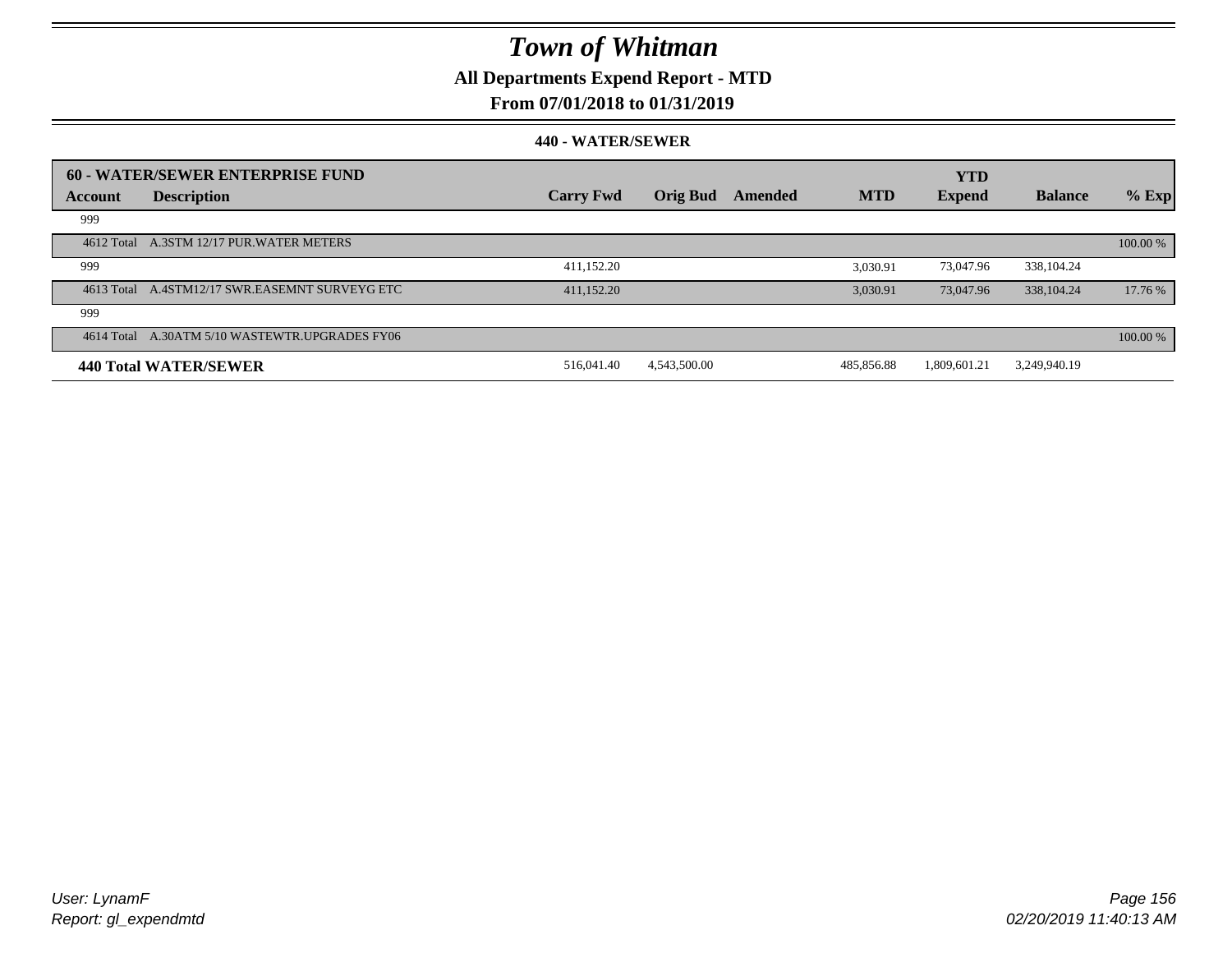**All Departments Expend Report - MTD**

### **From 07/01/2018 to 01/31/2019**

#### **441 - SEWER ENCUMBRANCE**

|         | <b>60 - WATER/SEWER ENTERPRISE FUND</b> |                  |                         |            | <b>YTD</b>    |                |          |
|---------|-----------------------------------------|------------------|-------------------------|------------|---------------|----------------|----------|
| Account | <b>Description</b>                      | <b>Carry Fwd</b> | <b>Orig Bud</b> Amended | <b>MTD</b> | <b>Expend</b> | <b>Balance</b> | $%$ Exp  |
| 380     | <b>DISPOSAL COSTS</b>                   |                  |                         |            |               |                |          |
|         | 2000 Total EXPENSE                      |                  |                         |            |               |                | 100.00 % |
| 938     | FY 2018 ENCUMBRANCES                    | 850,000.00       |                         |            |               | 850,000.00     |          |
| 939     | <b>FY2015 ENCUMBRANCES</b>              |                  |                         |            |               |                |          |
| 940     | FY2016 ENCUMBRANCES                     |                  |                         |            |               |                |          |
| 943     | <b>FY2012 ENCUMBRANCES</b>              |                  |                         |            |               |                |          |
| 945     | FY2013 ENCUMBRANCES                     |                  |                         |            |               |                |          |
| 946     | FY2010 ENCUMBRANCES                     |                  |                         |            |               |                |          |
| 948     | <b>FY07 ENCUMBRANCES</b>                |                  |                         |            |               |                |          |
| 949     | FY2014 ENCUMBRANCES                     |                  |                         |            |               |                |          |
| 953     | <b>FY2009 ENCUMBRANCES</b>              |                  |                         |            |               |                |          |
| 958     | <b>FY2005 ENCUMBRANCES</b>              |                  |                         |            |               |                |          |
| 959     | FY2006 ENCUMBRANCES                     |                  |                         |            |               |                |          |
| 965     | SEWER FY13 DISPOSAL COSTS ENCUMBERED    |                  |                         |            |               |                |          |
| 966     | SEWER FY14 DISPOSAL COSTS ENCUMBERED    |                  |                         |            |               |                |          |
| 967     | SEWER FY15 DISPOSAL COSTS ENCUMBERED    |                  |                         |            |               |                |          |
| 941     | FY 2017 ENCUMBRANCES                    |                  |                         |            |               |                |          |
|         | 2001 Total EXPENSE                      | 850,000.00       |                         |            |               | 850,000.00     | 0.00 %   |
| 765     | INDIR.COSTS DUE TO GEN.FD.FY95          |                  |                         |            |               |                |          |
| 766     | INDIR.COSTS DUE TO GEN.FD.FY96          |                  |                         |            |               |                |          |
| 767     | INDIR.COSTS DUE TO GEN.FD FY97          |                  |                         |            |               |                |          |
| 768     | INDIR.COSTS DUE TO GEN.FD.FY98          |                  |                         |            |               |                |          |
| 769     | INDIR.COSTS DUE TO GEN.FD.FY99          |                  |                         |            |               |                |          |
|         | 2002 Total EXPENSE                      |                  |                         |            |               |                | 100.00 % |
| 863     | IND.COSTS FY00 DUE TO GF-PR.YR          |                  |                         |            |               |                |          |
| 869     | INDIR.COSTS DUE TO G.FND-PR.YR          |                  |                         |            |               |                |          |
|         | 2003 Total EXPENSE                      |                  |                         |            |               |                | 100.00 % |
|         | <b>441 Total SEWER ENCUMBRANCE</b>      | 850,000.00       |                         |            |               | 850,000.00     |          |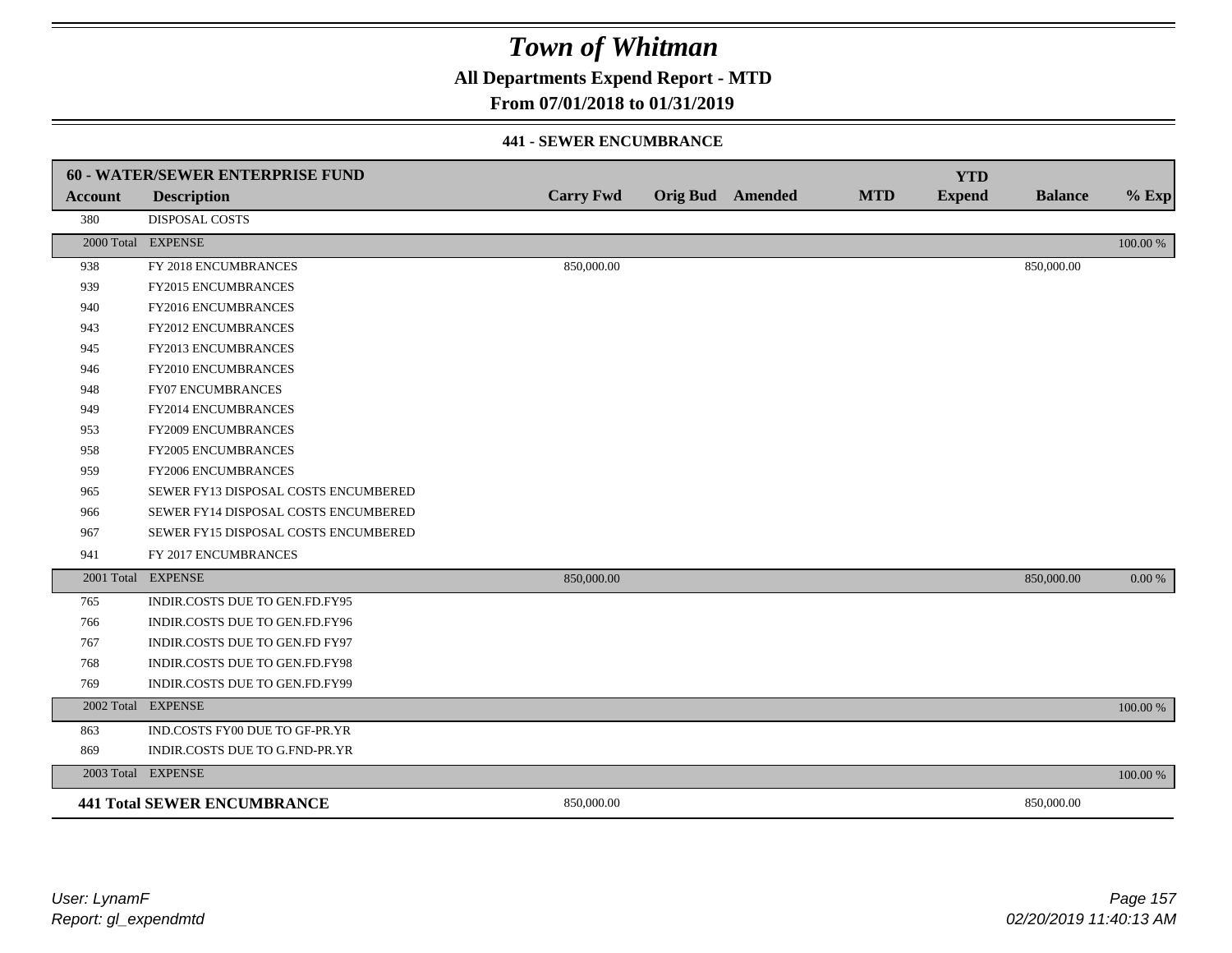**All Departments Expend Report - MTD**

### **From 07/01/2018 to 01/31/2019**

#### **451 - WATER ENCUMBRANCE**

|         | 60 - WATER/SEWER ENTERPRISE FUND   |                  |                 |         |            | <b>YTD</b>    |                |          |
|---------|------------------------------------|------------------|-----------------|---------|------------|---------------|----------------|----------|
| Account | <b>Description</b>                 | <b>Carry Fwd</b> | <b>Orig Bud</b> | Amended | <b>MTD</b> | <b>Expend</b> | <b>Balance</b> | $%$ Exp  |
| 941     | FY 2017 ENCUMBRANCES               |                  |                 |         |            |               |                |          |
|         | 2000 Total EXPENSE                 |                  |                 |         |            |               |                | 100.00 % |
| 938     | FY 2018 ENCUMBRANCES               | 22,174.78        |                 |         |            | 22,174.78     |                |          |
| 939     | <b>FY2015 ENCUMBRANCES</b>         |                  |                 |         |            |               |                |          |
| 940     | <b>FY2016 ENCUMBRANCES</b>         |                  |                 |         |            |               |                |          |
| 949     | <b>FY2014 ENCUMBRANCES</b>         |                  |                 |         |            |               |                |          |
|         | 2001 Total EXPENSE                 | 22,174.78        |                 |         |            | 22,174.78     |                | 100.00 % |
|         | <b>451 Total WATER ENCUMBRANCE</b> | 22,174.78        |                 |         |            | 22,174.78     |                |          |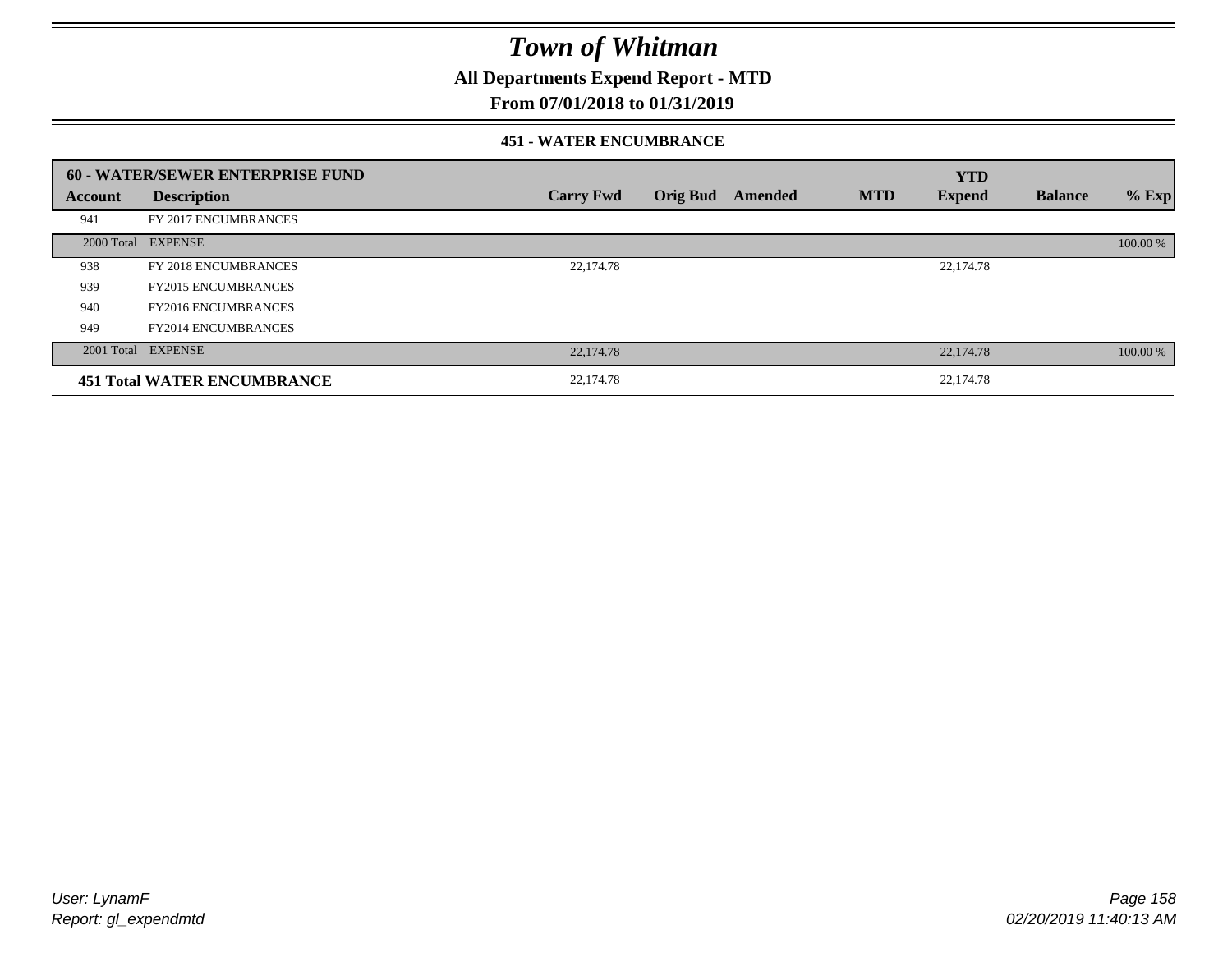**All Departments Expend Report - MTD**

### **From 07/01/2018 to 01/31/2019**

|                 | <b>60 - WATER/SEWER ENTERPRISE FUND</b> |                  |                         |            | YTD           |                |            |
|-----------------|-----------------------------------------|------------------|-------------------------|------------|---------------|----------------|------------|
| Account         | <b>Description</b>                      | <b>Carry Fwd</b> | <b>Orig Bud</b> Amended | <b>MTD</b> | <b>Expend</b> | <b>Balance</b> | $%$ Exp    |
| 005             | <b>TRASH FEE REFUNDS</b>                |                  |                         |            |               |                |            |
| 1997 Total 1997 |                                         |                  |                         |            |               |                | $100.00\%$ |
|                 | <b>850 Total TAX REFUNDS</b>            |                  |                         |            |               |                |            |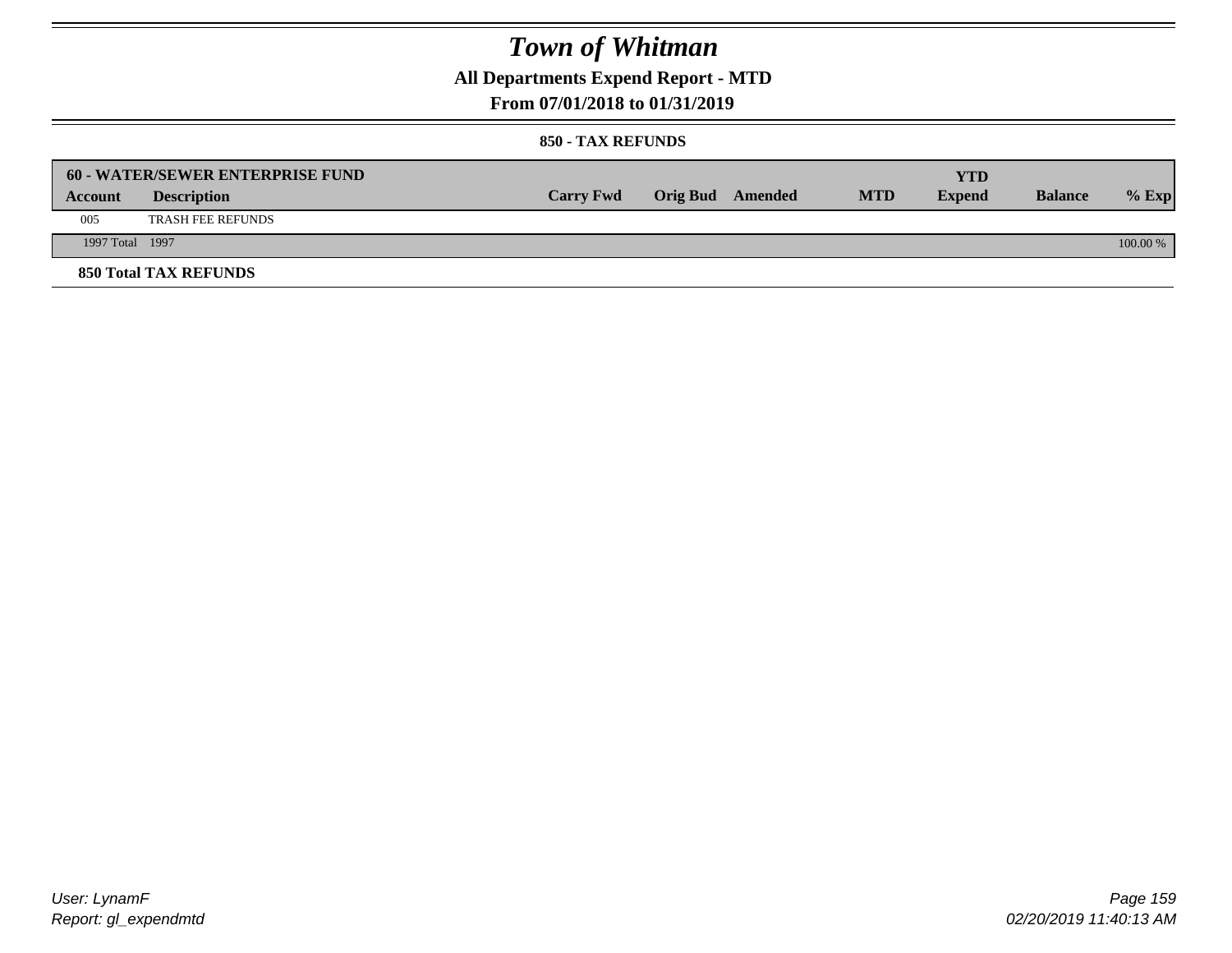**All Departments Expend Report - MTD**

### **From 07/01/2018 to 01/31/2019**

#### **851 - FIRE REVOLVING**

|         | <b>60 - WATER/SEWER ENTERPRISE FUND</b> |                  |                  |            | YTD           |                |            |
|---------|-----------------------------------------|------------------|------------------|------------|---------------|----------------|------------|
| Account | <b>Description</b>                      | <b>Carry Fwd</b> | Orig Bud Amended | <b>MTD</b> | <b>Expend</b> | <b>Balance</b> | $%$ Exp    |
| 008     | SEWER DETAILS                           |                  |                  |            |               |                |            |
|         | 1000 Total SALARIES                     |                  |                  |            |               |                | $100.00\%$ |
|         | <b>851 Total FIRE REVOLVING</b>         |                  |                  |            |               |                |            |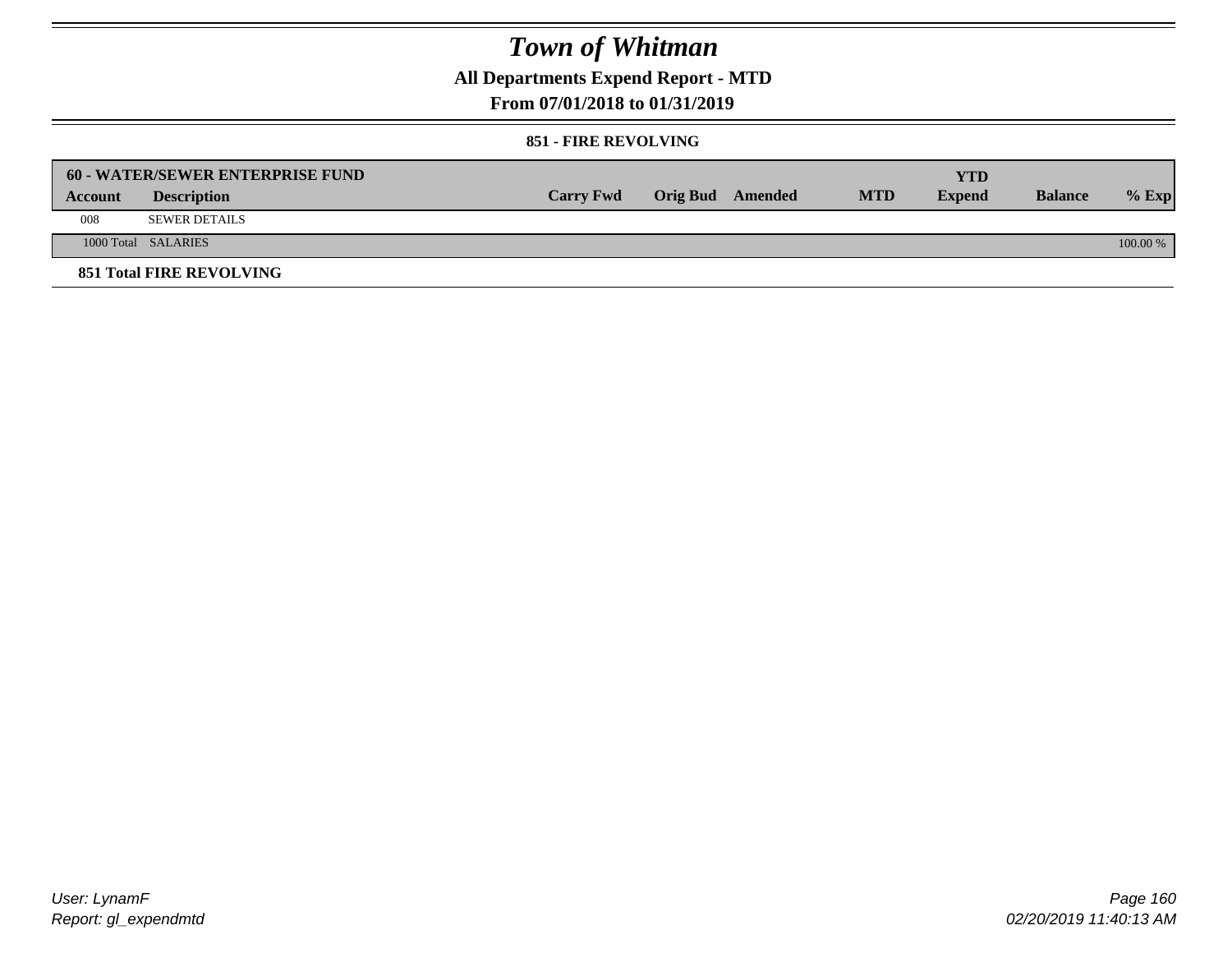**All Departments Expend Report - MTD**

### **From 07/01/2018 to 01/31/2019**

#### **852 - POLICE REVOLVING**

|         | 60 - WATER/SEWER ENTERPRISE FUND  |                  |                  |            | YTD           |                |            |
|---------|-----------------------------------|------------------|------------------|------------|---------------|----------------|------------|
| Account | <b>Description</b>                | <b>Carry Fwd</b> | Orig Bud Amended | <b>MTD</b> | <b>Expend</b> | <b>Balance</b> | $%$ Exp    |
| 008     | <b>SEWER DETAILS</b>              |                  |                  |            |               |                |            |
|         | 1000 Total SALARIES               |                  |                  |            |               |                | $100.00\%$ |
|         | <b>852 Total POLICE REVOLVING</b> |                  |                  |            |               |                |            |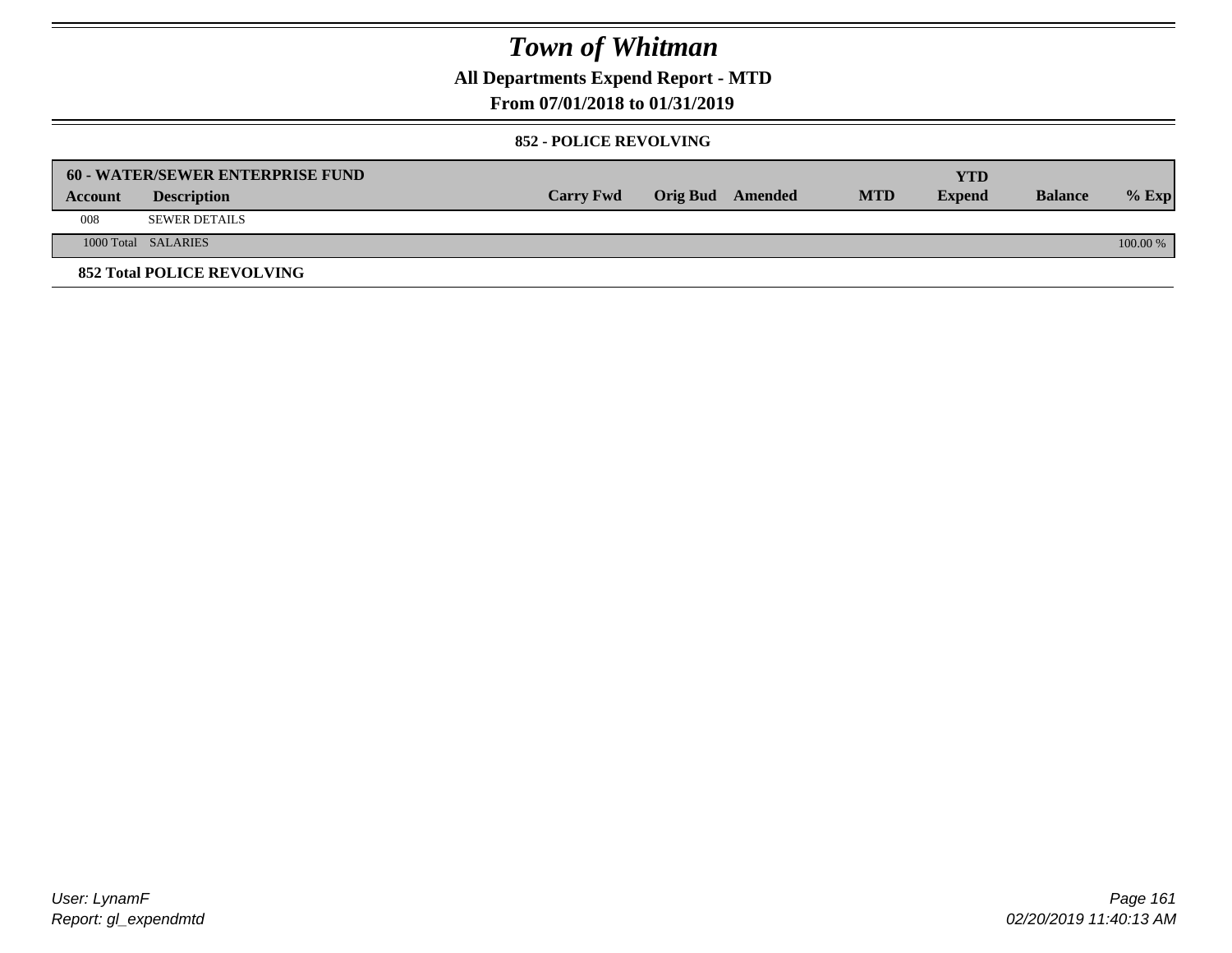## **All Departments Expend Report - MTD**

### **From 07/01/2018 to 01/31/2019**

#### **870 - AGENCY**

|         | 60 - WATER/SEWER ENTERPRISE FUND        |                  |                 |         |            | <b>YTD</b>    |                |          |
|---------|-----------------------------------------|------------------|-----------------|---------|------------|---------------|----------------|----------|
| Account | <b>Description</b>                      | <b>Carry Fwd</b> | <b>Orig Bud</b> | Amended | <b>MTD</b> | <b>Expend</b> | <b>Balance</b> | $%$ Exp  |
| 027     | <b>GUAR DEPOSIT INTEREST-REFUND</b>     |                  |                 |         |            |               |                |          |
| 029     | <b>GUARANTEED DEPOSITS REFUNDED</b>     |                  |                 |         |            |               |                |          |
| 055     | <b>GUARANTEED DEP.J.TASSINARI</b>       |                  |                 |         |            |               |                |          |
| 056     | <b>GUARANTEE DEP.REFND.-J. KELLEHER</b> |                  |                 |         |            |               |                |          |
| 059     | <b>GUARANTEE DEPOSITS FORFIETED</b>     |                  |                 |         |            |               |                |          |
| 236     | GUAR.DEPOSITS REFUNDED-CONSTR.TECH.     |                  |                 |         |            |               |                |          |
| 237     | <b>GUARENTEE DEPOSITS REFUNDED</b>      |                  |                 |         |            |               |                |          |
| 410     | GUAR.DEP.REFNDED-R. Robertson           |                  |                 |         |            |               |                |          |
|         | 2000 Total EXPENSE                      |                  |                 |         |            |               |                | 100.00 % |
| 899     | <b>EXCHANGE ACCOUNT</b>                 |                  |                 |         |            |               |                |          |
|         | 2002 Total EXPENSE                      |                  |                 |         |            |               |                | 100.00 % |
|         | <b>870 Total AGENCY</b>                 |                  |                 |         |            |               |                |          |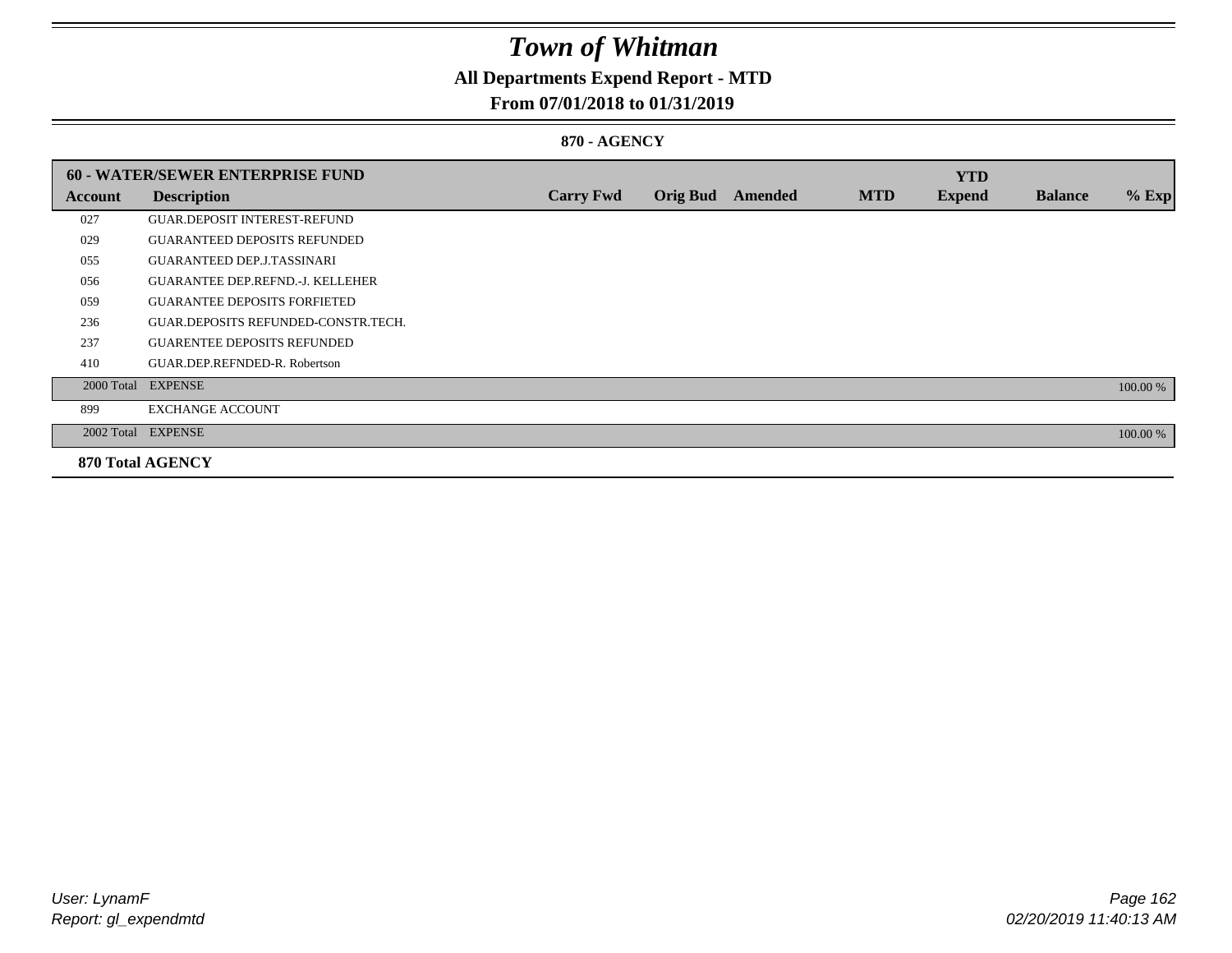**All Departments Expend Report - MTD**

### **From 07/01/2018 to 01/31/2019**

#### **873 - USER CHARGES REFUNDS**

|                 | 60 - WATER/SEWER ENTERPRISE FUND |                  |                         |            | <b>YTD</b>    |                |             |
|-----------------|----------------------------------|------------------|-------------------------|------------|---------------|----------------|-------------|
| <b>Account</b>  | <b>Description</b>               | <b>Carry Fwd</b> | <b>Orig Bud</b> Amended | <b>MTD</b> | <b>Expend</b> | <b>Balance</b> | $%$ Exp     |
| 053             | SEWER RATES REFUNDS              |                  |                         |            |               |                |             |
| 1999 Total 1999 |                                  |                  |                         |            |               |                | 100.00 %    |
| 053             | SEWER RATES REFUNDS              |                  |                         |            |               |                |             |
|                 | 2001 Total EXPENSE               |                  |                         |            |               |                | 100.00 %    |
| 053             | SEWER RATES REFUNDS              |                  |                         |            |               |                |             |
|                 | 2002 Total EXPENSE               |                  |                         |            |               |                | $100.00~\%$ |
| 053             | SEWER RATES REFUNDS              |                  |                         |            |               |                |             |
|                 | 2003 Total EXPENSE               |                  |                         |            |               |                | 100.00 %    |
| 053             | SEWER RATES REFUNDS              |                  |                         |            |               |                |             |
| 178             | <b>SEWER LIEN REFUNDS</b>        |                  |                         |            |               |                |             |
|                 | 2004 Total EXPENSE               |                  |                         |            |               |                | 100.00 %    |
| 053             | SEWER RATES REFUNDS              |                  |                         |            |               |                |             |
| 178             | SEWER LIEN REFUNDS               |                  |                         |            |               |                |             |
|                 | 2005 Total EXPENSE               |                  |                         |            |               |                | 100.00 %    |
| 053             | <b>SEWER RATES REFUNDS</b>       |                  |                         |            |               |                |             |
|                 | 2006 Total EXPENSE               |                  |                         |            |               |                | 100.00 %    |
| 053             | <b>SEWER RATES REFUNDS</b>       |                  |                         |            |               |                |             |
| 178             | SEWER LIEN REFUNDS               |                  |                         |            |               |                |             |
|                 | 2007 Total EXPENSE               |                  |                         |            |               |                | 100.00 %    |
| 053             | SEWER RATES REFUNDS              |                  |                         |            |               |                |             |
| 178             | <b>SEWER LIEN REFUNDS</b>        |                  |                         |            |               |                |             |
|                 | 2008 Total EXPENSE               |                  |                         |            |               |                | 100.00 %    |
| 053             | <b>SEWER RATES REFUNDS</b>       |                  |                         |            |               |                |             |
| 178             | SEWER LIEN REFUNDS               |                  |                         |            |               |                |             |
|                 | 2009 Total EXPENSE               |                  |                         |            |               |                | 100.00 %    |
| 053             | SEWER RATES REFUNDS              |                  |                         |            |               |                |             |
| 178             | <b>SEWER LIEN REFUNDS</b>        |                  |                         |            |               |                |             |
|                 | 2010 Total EXPENSE               |                  |                         |            |               |                | 100.00 %    |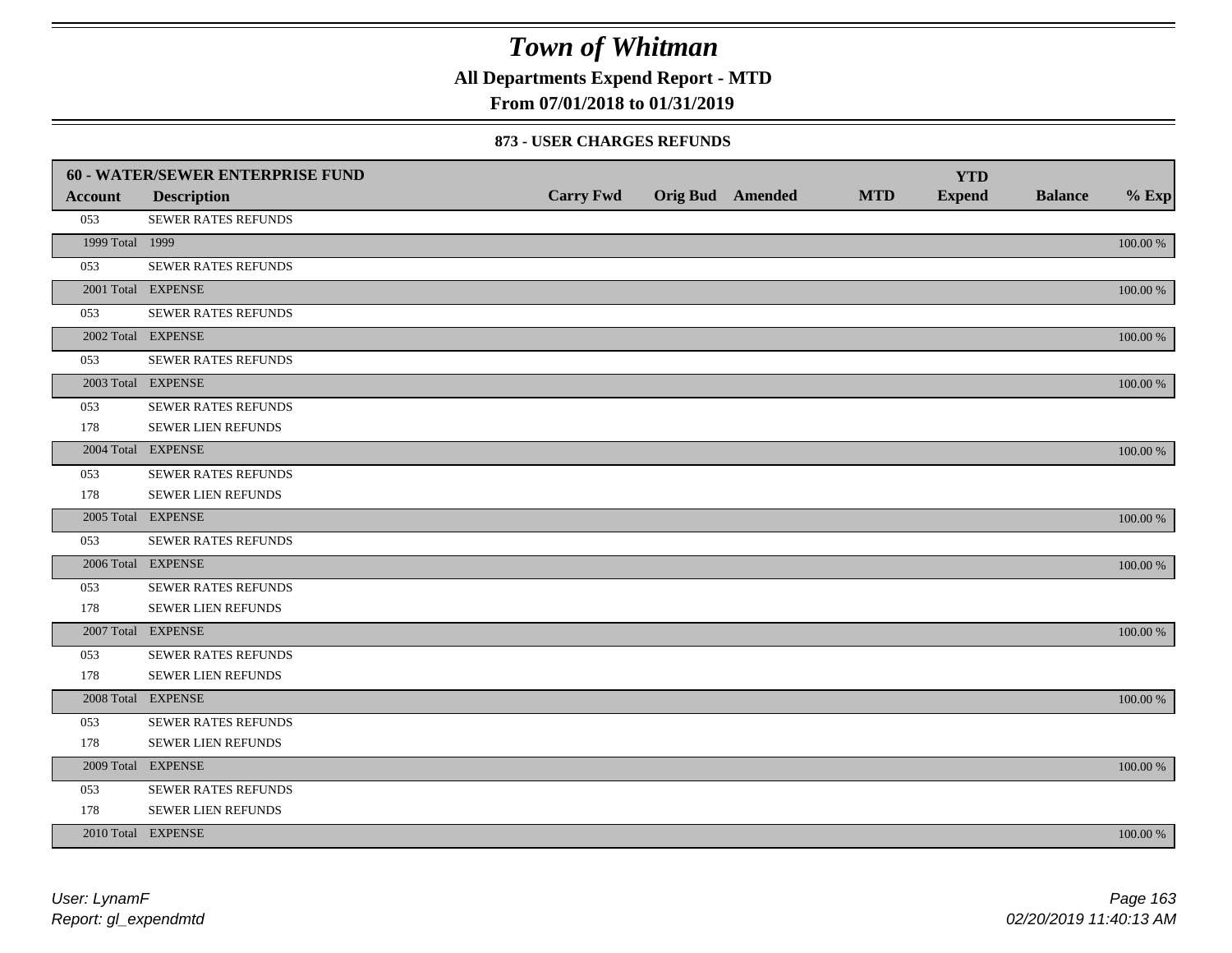**All Departments Expend Report - MTD**

### **From 07/01/2018 to 01/31/2019**

#### **873 - USER CHARGES REFUNDS**

|         | <b>60 - WATER/SEWER ENTERPRISE FUND</b> |                  |                         |            | <b>YTD</b>    |                |          |
|---------|-----------------------------------------|------------------|-------------------------|------------|---------------|----------------|----------|
| Account | <b>Description</b>                      | <b>Carry Fwd</b> | <b>Orig Bud</b> Amended | <b>MTD</b> | <b>Expend</b> | <b>Balance</b> | $%$ Exp  |
| 053     | SEWER RATES REFUNDS                     |                  |                         |            |               |                |          |
|         | 2011 Total EXPENSE                      |                  |                         |            |               |                | 100.00 % |
| 053     | SEWER RATES REFUNDS                     |                  |                         |            |               |                |          |
| 178     | SEWER LIEN REFUNDS                      |                  |                         |            |               |                |          |
|         | 2012 Total EXPENSE                      |                  |                         |            |               |                | 100.00 % |
| 053     | SEWER RATES REFUNDS                     |                  |                         |            |               |                |          |
| 173     | <b>WATER LIEN REFUNDS</b>               |                  |                         |            |               |                |          |
| 178     | SEWER LIEN REFUNDS                      |                  |                         |            |               |                |          |
|         | 2013 Total EXPENSE                      |                  |                         |            |               |                | 100.00 % |
| 046     | WATER RATES REFUNDS                     |                  |                         |            |               |                |          |
| 053     | <b>SEWER RATES REFUNDS</b>              |                  |                         |            |               |                |          |
| 173     | WATER LIEN REFUNDS                      |                  |                         |            |               |                |          |
| 178     | <b>SEWER LIEN REFUNDS</b>               |                  |                         |            |               |                |          |
|         | 2014 Total EXPENSE                      |                  |                         |            |               |                | 100.00 % |
| 046     | <b>WATER RATES REFUNDS</b>              |                  |                         |            |               |                |          |
| 053     | SEWER RATES REFUNDS                     |                  |                         |            |               |                |          |
| 173     | WATER LIEN REFUNDS                      |                  |                         |            |               |                |          |
| 178     | SEWER LIEN REFUNDS                      |                  |                         |            |               |                |          |
|         | 2015 Total EXPENSE                      |                  |                         |            |               |                | 100.00 % |
| 046     | WATER RATES REFUNDS                     |                  |                         |            |               |                |          |
| 053     | SEWER RATES REFUNDS                     |                  |                         |            |               |                |          |
| 173     | <b>WATER LIEN REFUNDS</b>               |                  |                         |            |               |                |          |
| 178     | SEWER LIEN REFUNDS                      |                  |                         |            |               |                |          |
|         | 2016 Total EXPENSE                      |                  |                         |            |               |                | 100.00 % |
| 046     | <b>WATER RATES REFUNDS</b>              |                  |                         |            |               |                |          |
| 053     | <b>SEWER RATES REFUNDS</b>              |                  |                         |            |               |                |          |
| 173     | WATER LIEN REFUNDS                      |                  |                         |            |               |                |          |
| 178     | SEWER LIEN REFUNDS                      |                  |                         |            |               |                |          |
|         | 2017 Total EXPENSE                      |                  |                         |            |               |                | 100.00 % |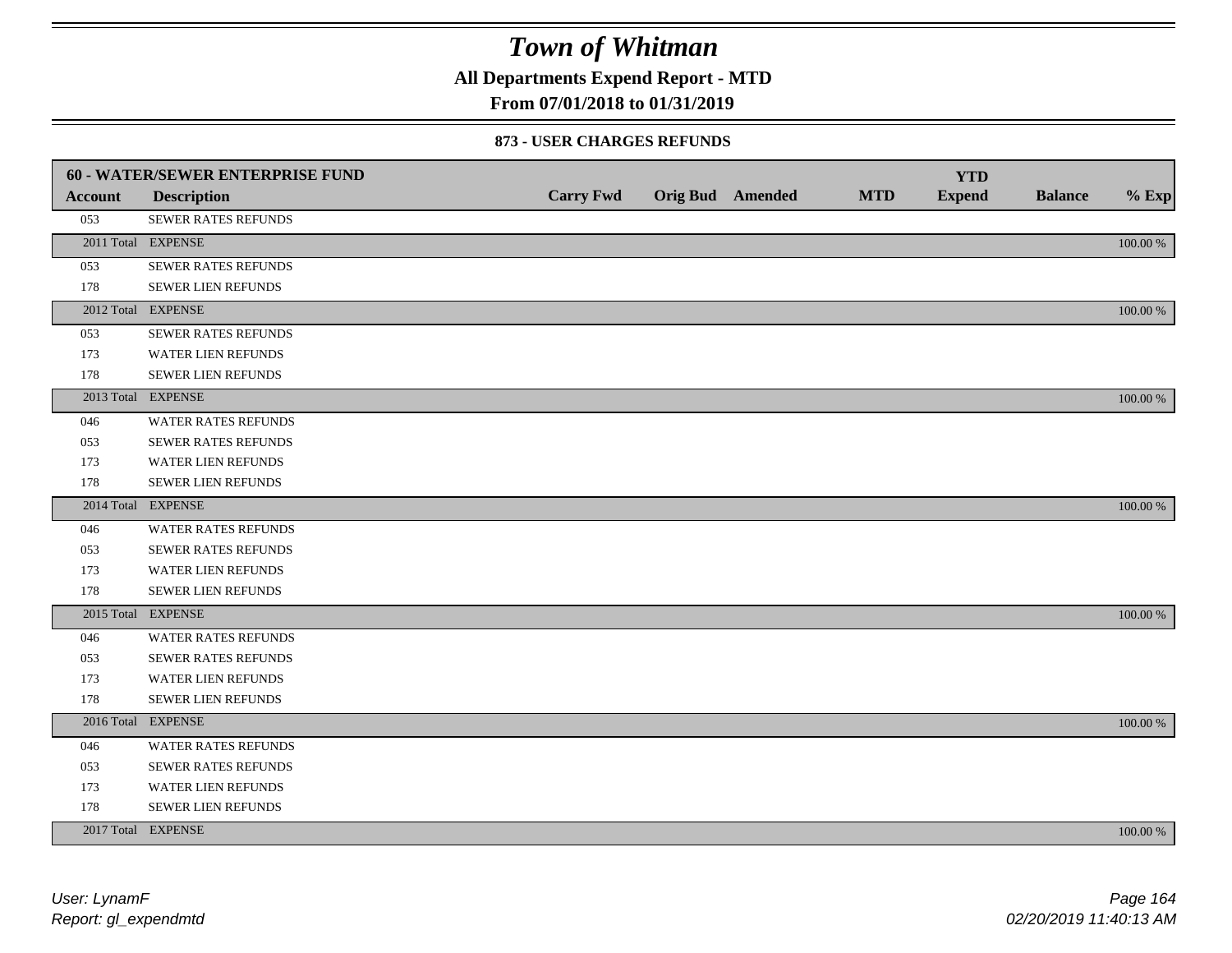### **All Departments Expend Report - MTD**

### **From 07/01/2018 to 01/31/2019**

#### **873 - USER CHARGES REFUNDS**

|            | <b>60 - WATER/SEWER ENTERPRISE FUND</b> |                  |                 |         |            | <b>YTD</b>    |                |          |
|------------|-----------------------------------------|------------------|-----------------|---------|------------|---------------|----------------|----------|
| Account    | <b>Description</b>                      | <b>Carry Fwd</b> | <b>Orig Bud</b> | Amended | <b>MTD</b> | <b>Expend</b> | <b>Balance</b> | $%$ Exp  |
| 046        | <b>WATER RATES REFUNDS</b>              |                  |                 |         |            | 712.57        | $-712.57$      |          |
| 053        | <b>SEWER RATES REFUNDS</b>              |                  |                 |         |            | 642.78        | $-642.78$      |          |
| 173        | <b>WATER LIEN REFUNDS</b>               |                  |                 |         |            |               |                |          |
| 178        | <b>SEWER LIEN REFUNDS</b>               |                  |                 |         |            |               |                |          |
| 2018 Total | <b>EXPENSE</b>                          |                  |                 |         |            | 1,355.35      | $-1,355.35$    | 100.00 % |
| 046        | <b>WATER RATES REFUNDS</b>              |                  |                 |         |            | 575.75        | $-575.75$      |          |
| 053        | <b>SEWER RATES REFUNDS</b>              |                  |                 |         |            |               |                |          |
| 173        | <b>WATER LIEN REFUNDS</b>               |                  |                 |         |            |               |                |          |
| 178        | <b>SEWER LIEN REFUNDS</b>               |                  |                 |         |            |               |                |          |
|            | 2019 Total EXPENSE                      |                  |                 |         |            | 575.75        | $-575.75$      | 100.00 % |
|            | <b>873 Total USER CHARGES REFUNDS</b>   |                  |                 |         |            | 1,931.10      | $-1,931.10$    |          |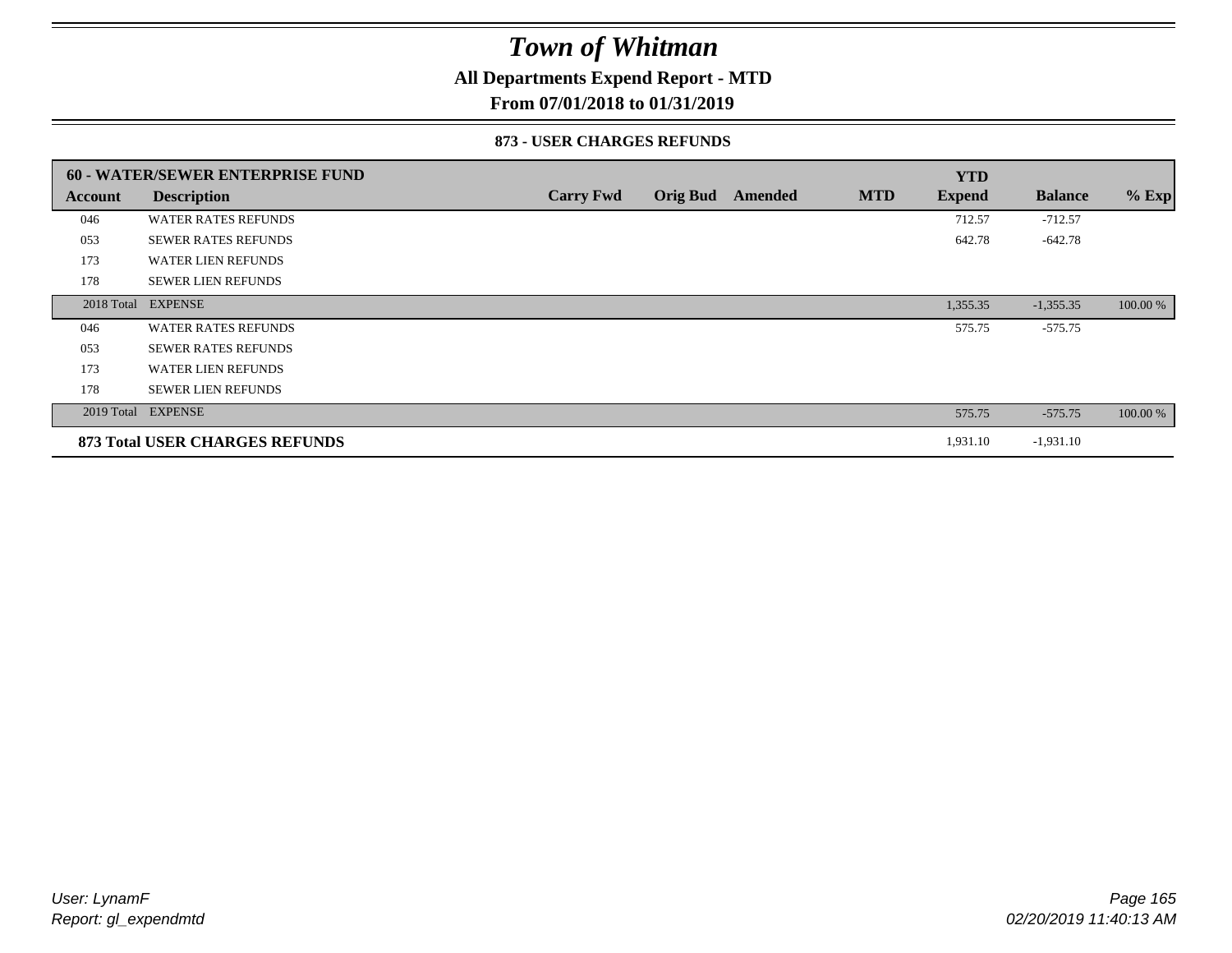### **All Departments Expend Report - MTD**

### **From 07/01/2018 to 01/31/2019**

#### **875 - MISCELLANEOUS**

|         | <b>60 - WATER/SEWER ENTERPRISE FUND</b> |                  |  |                  |            | <b>YTD</b>    |                |            |
|---------|-----------------------------------------|------------------|--|------------------|------------|---------------|----------------|------------|
| Account | <b>Description</b>                      | <b>Carry Fwd</b> |  | Orig Bud Amended | <b>MTD</b> | <b>Expend</b> | <b>Balance</b> | $%$ Exp    |
| 044     | REFUNDS-PRIOR YEARS                     |                  |  |                  |            |               |                |            |
| 080     | WTR/SWR REFUNDS-PEN.&INT.               |                  |  |                  |            |               |                |            |
|         | 2000 Total EXPENSE                      |                  |  |                  |            |               |                | $100.00\%$ |
|         | <b>875 Total MISCELLANEOUS</b>          |                  |  |                  |            |               |                |            |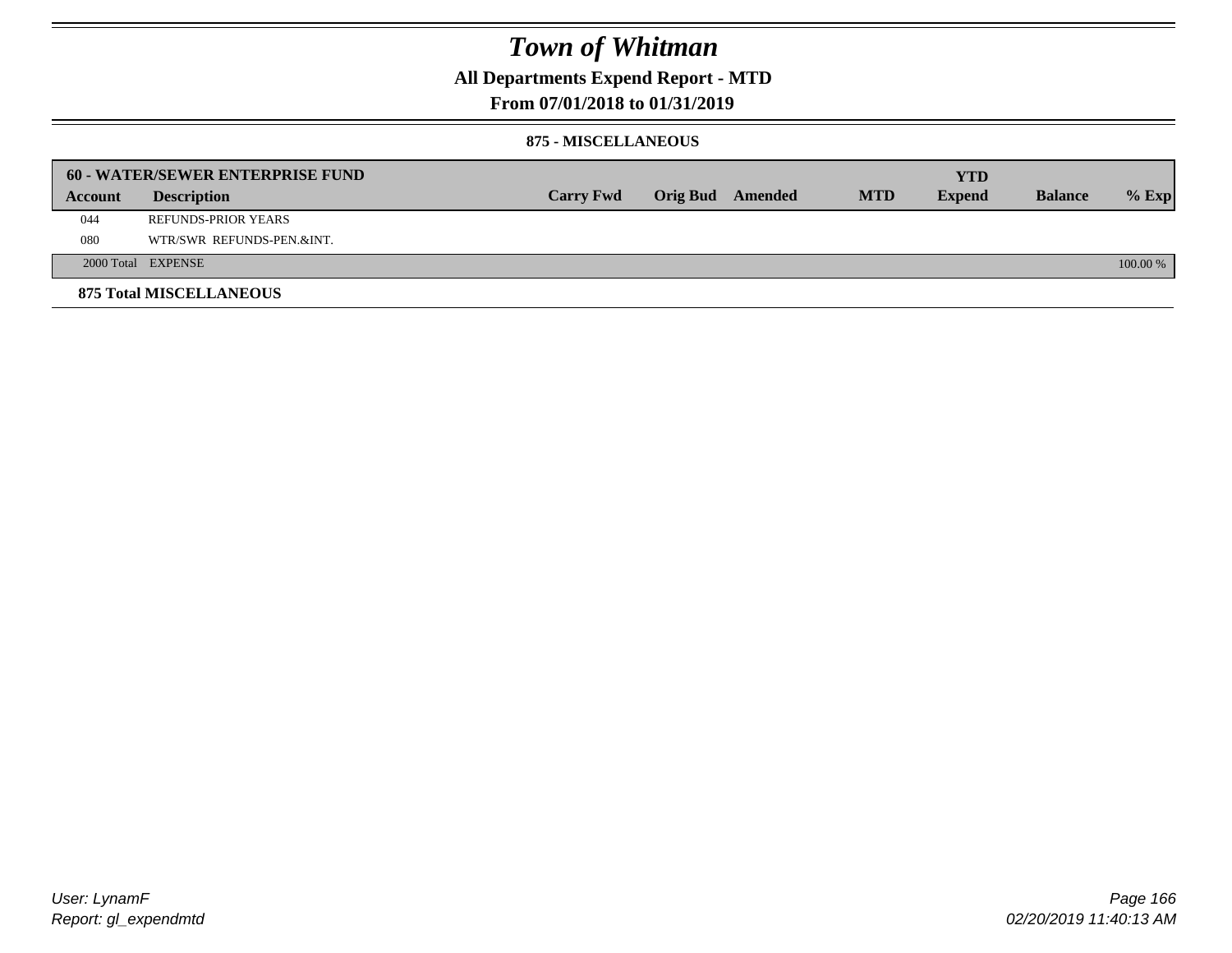**All Departments Expend Report - MTD**

### **From 07/01/2018 to 01/31/2019**

#### **878 - OTHER FINANCING USES**

|         | 60 - WATER/SEWER ENTERPRISE FUND            |                  |                 |                |            | <b>YTD</b>    |                |          |
|---------|---------------------------------------------|------------------|-----------------|----------------|------------|---------------|----------------|----------|
| Account | <b>Description</b>                          | <b>Carry Fwd</b> | <b>Orig Bud</b> | <b>Amended</b> | <b>MTD</b> | <b>Expend</b> | <b>Balance</b> | $%$ Exp  |
| 400     | <b>GENERAL FUND</b>                         |                  |                 |                |            |               |                |          |
| 401     | WTR/SWR CAPITAL PROJ. FUND                  |                  |                 |                |            |               |                |          |
|         | 2100 Total INTERFUND TRANSFERS              |                  |                 |                |            |               |                | 100.00 % |
| 501     | PREMIUM ON SALE OF BONDS                    |                  |                 |                |            |               |                |          |
|         | 2101 Total INTERFUND TRANSFERS              |                  |                 |                |            |               |                | 100.00 % |
|         | <b>878 Total OTHER FINANCING USES</b>       |                  |                 |                |            |               |                |          |
|         | <b>60 Total WATER/SEWER ENTERPRISE FUND</b> | 1,711,360.76     | 4,543,500.00    |                | 485,856.88 | 1,890,389.16  | 4,364,471.60   |          |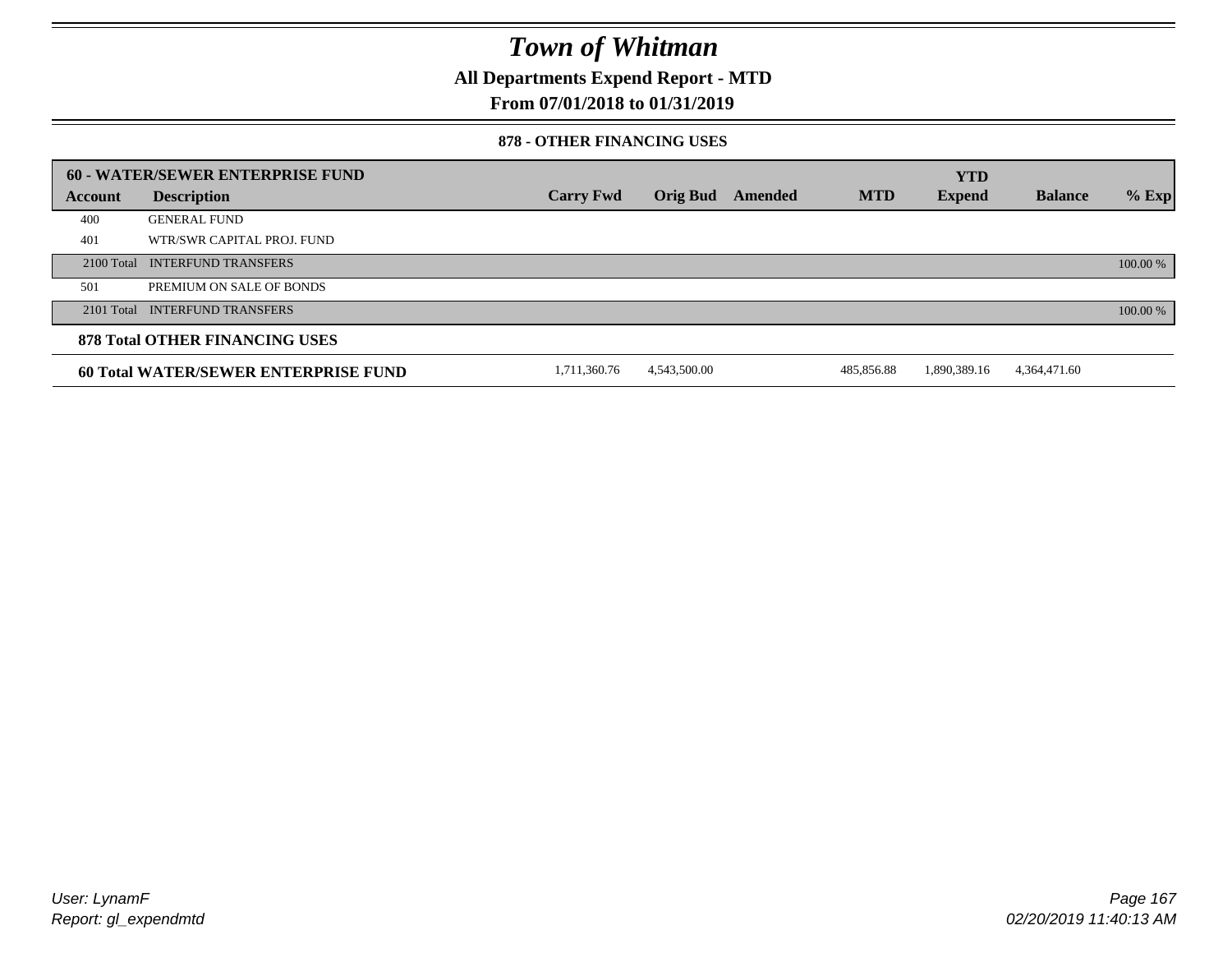**All Departments Expend Report - MTD**

**From 07/01/2018 to 01/31/2019**

#### **878 - OTHER FINANCING USES**

|                | 62 - WATER/SEWER ENT.CAP.PROJ.FUND    |                  |                  |            | YTD           |                |            |
|----------------|---------------------------------------|------------------|------------------|------------|---------------|----------------|------------|
| <b>Account</b> | <b>Description</b>                    | <b>Carry Fwd</b> | Orig Bud Amended | <b>MTD</b> | <b>Expend</b> | <b>Balance</b> | $%$ Exp    |
| 950            | <b>REPAYMENT OF BANS</b>              |                  |                  |            |               |                |            |
|                | 2000 Total EXPENSE                    |                  |                  |            |               |                | $100.00\%$ |
|                | <b>878 Total OTHER FINANCING USES</b> |                  |                  |            |               |                |            |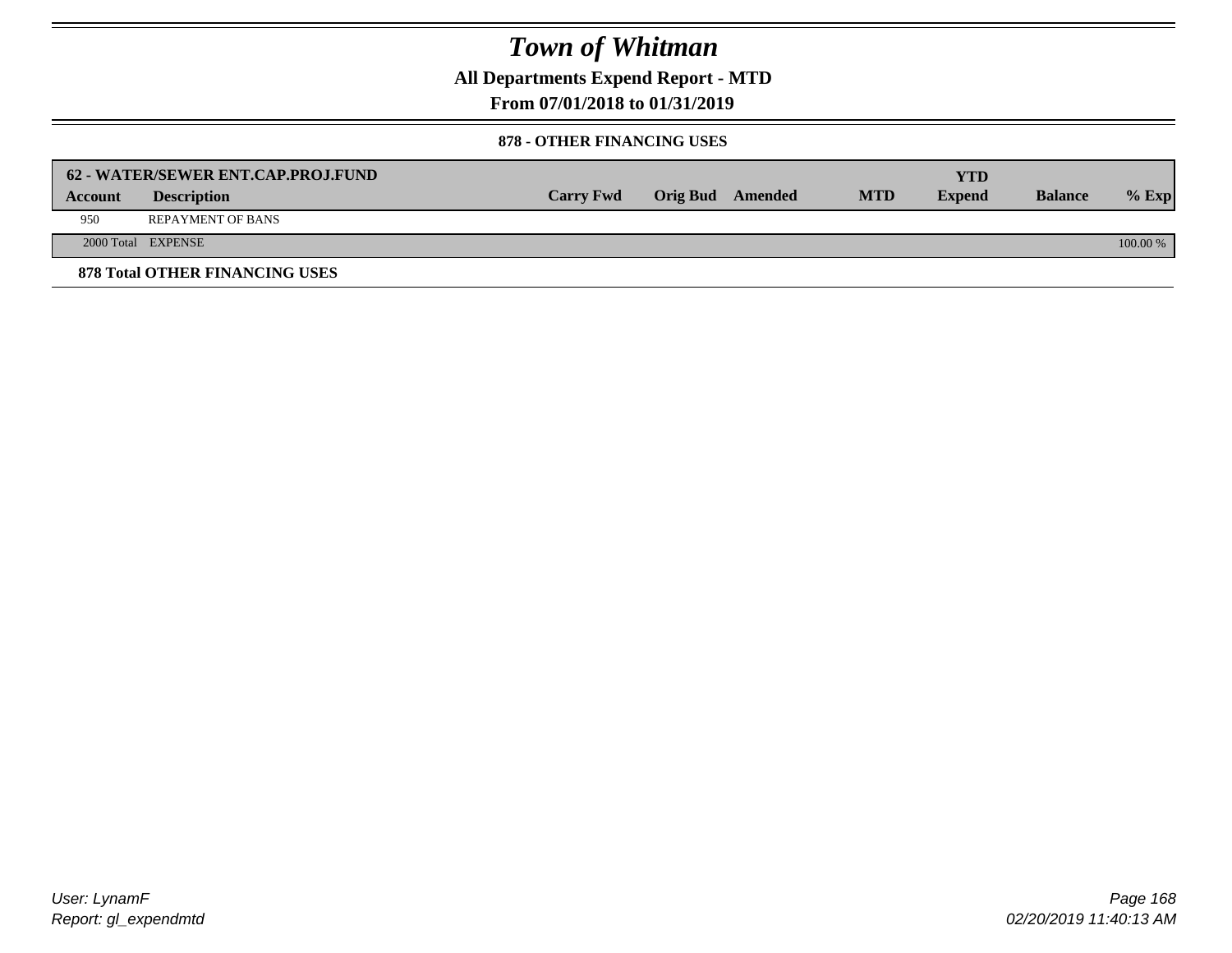### **All Departments Expend Report - MTD**

### **From 07/01/2018 to 01/31/2019**

#### **930 - CAPITAL PROJECTS**

|            | 62 - WATER/SEWER ENT.CAP.PROJ.FUND     |                  |                 |         |            | <b>YTD</b>    |                |          |
|------------|----------------------------------------|------------------|-----------------|---------|------------|---------------|----------------|----------|
| Account    | <b>Description</b>                     | <b>Carry Fwd</b> | <b>Orig Bud</b> | Amended | <b>MTD</b> | <b>Expend</b> | <b>Balance</b> | $%$ Exp  |
| 925        | <b>INTEREST TEMPORARY LOANS</b>        |                  |                 |         |            |               |                |          |
|            | 2000 Total EXPENSE                     |                  |                 |         |            |               |                | 100.00 % |
| 999        |                                        | 68,899.51        |                 |         |            |               | 68,899.51      |          |
| 4515 Total | A.30 ATM5/13 WATER MAIN PROJECT        | 68,899.51        |                 |         |            |               | 68,899.51      | 0.00 %   |
| 999        |                                        | 1,500,000.00     |                 |         |            |               | 1,500,000.00   |          |
| 4588 Total | A2STM12/17DPW2018WTR.MAIN PROJ.        | 1,500,000.00     |                 |         |            |               | 1,500,000.00   | 0.00 %   |
| 999        |                                        | 1,499,400.00     |                 |         | 3,400.00   | 15,509.00     | 1,483,891.00   |          |
| 4589 Total | A2STM12/17DPW2018WTR.METERS PROJ       | 1,499,400.00     |                 |         | 3,400.00   | 15,509.00     | 1,483,891.00   | 1.03 %   |
|            | 930 Total CAPITAL PROJECTS             | 3,068,299.51     |                 |         | 3,400.00   | 15,509.00     | 3,052,790.51   |          |
|            | 62 Total WATER/SEWER ENT.CAP.PROJ.FUND | 3,068,299.51     |                 |         | 3,400.00   | 15,509.00     | 3,052,790.51   |          |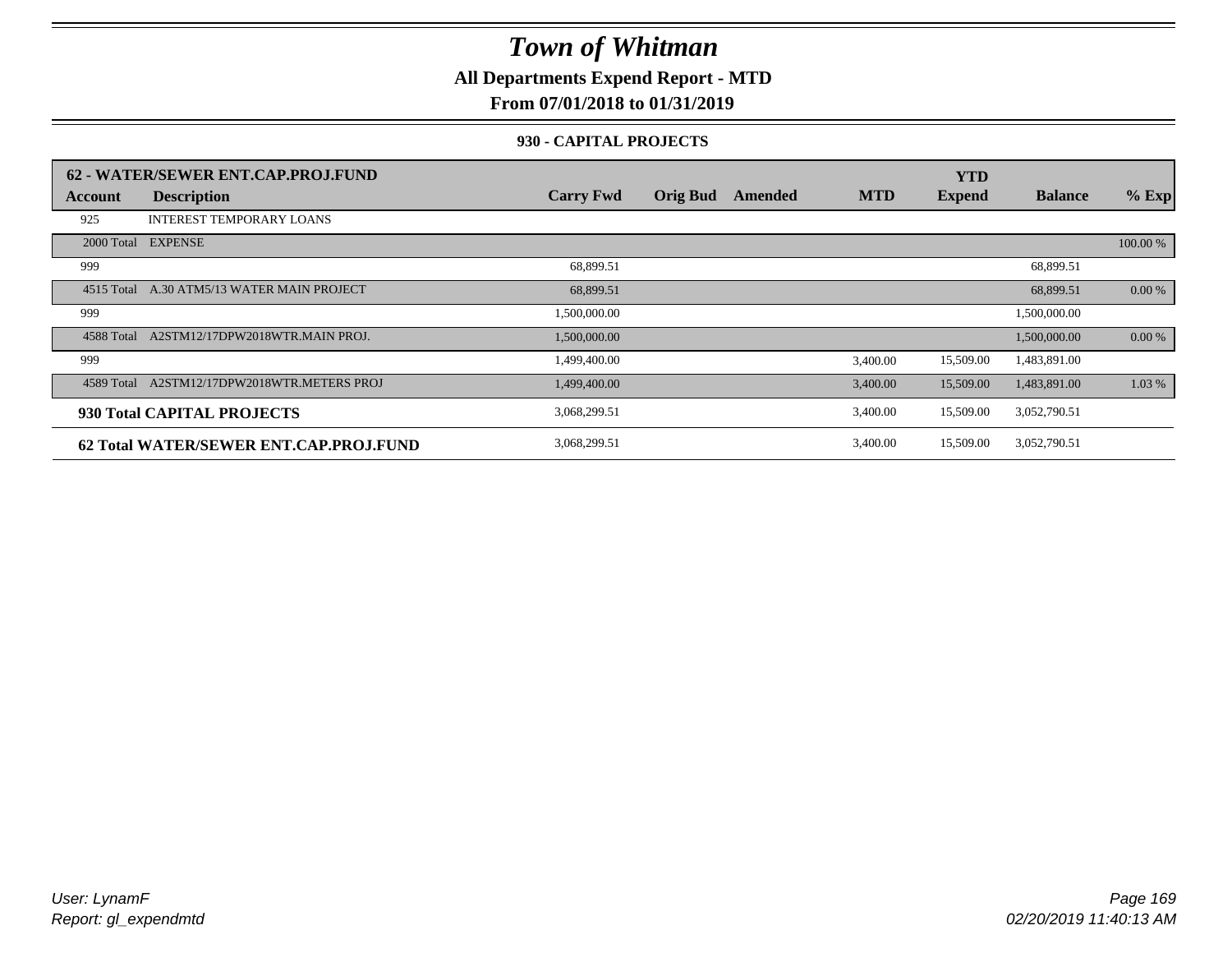**All Departments Expend Report - MTD**

### **From 07/01/2018 to 01/31/2019**

#### **878 - OTHER FINANCING USES**

|         | 70 - SEWER ENTERPRISE-REFUNDED                 |                  |                 |         |            | <b>YTD</b>    |                |          |
|---------|------------------------------------------------|------------------|-----------------|---------|------------|---------------|----------------|----------|
| Account | <b>Description</b>                             | <b>Carry Fwd</b> | <b>Orig Bud</b> | Amended | <b>MTD</b> | <b>Expend</b> | <b>Balance</b> | $%$ Exp  |
| 999     |                                                |                  |                 |         |            |               |                |          |
|         | 2000 Total EXPENSE                             |                  |                 |         |            |               |                | 100.00 % |
|         | <b>878 Total OTHER FINANCING USES</b>          |                  |                 |         |            |               |                |          |
|         | <b>70 Total SEWER ENTERPRISE-REFUNDED DEBT</b> |                  |                 |         |            |               |                |          |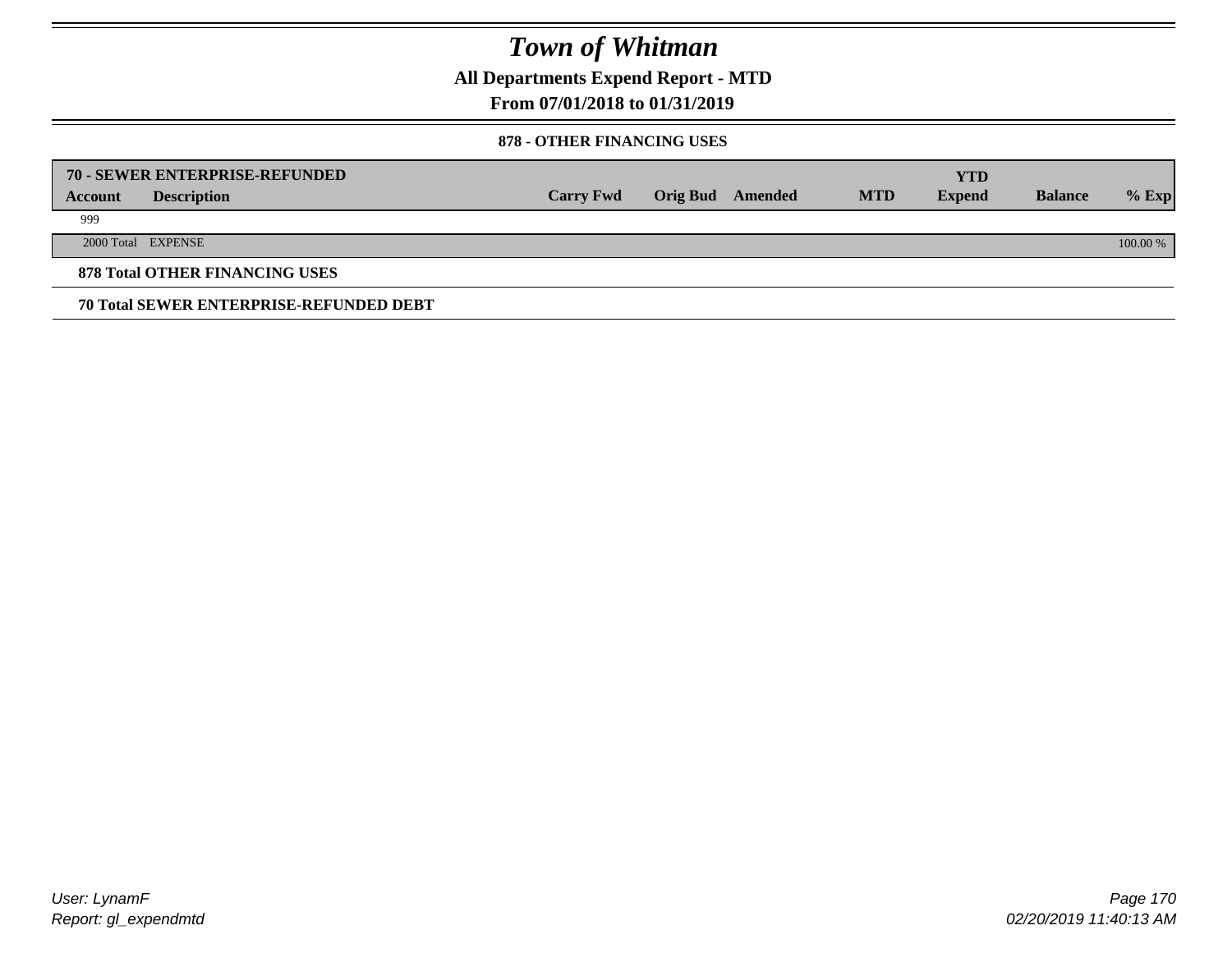## **All Departments Expend Report - MTD**

### **From 07/01/2018 to 01/31/2019**

#### **998 - TRUST FUNDS**

|                | 83 - TRUST FUNDS - EXPENDABLE             |                  |                         |            | <b>YTD</b>    |                |             |
|----------------|-------------------------------------------|------------------|-------------------------|------------|---------------|----------------|-------------|
| <b>Account</b> | <b>Description</b>                        | <b>Carry Fwd</b> | <b>Orig Bud Amended</b> | <b>MTD</b> | <b>Expend</b> | <b>Balance</b> | $%$ Exp     |
| 999            |                                           |                  |                         |            |               |                |             |
|                | 8301 Total WILMOT V. EVERSON RECREATION   |                  |                         |            |               |                | $100.00~\%$ |
| 999            |                                           |                  |                         |            |               |                |             |
|                | 8302 Total ELLEN CONWAY SPELLMAN FUND     |                  |                         |            |               |                | 100.00 %    |
| 999            |                                           |                  |                         |            |               |                |             |
|                | 8303 Total PRESTON GURNEY JEWELL FUND     |                  |                         |            |               |                | 100.00 %    |
| 999            |                                           |                  |                         |            |               |                |             |
|                | 8304 Total HELEN L. POOLE SCHOOL FUND     |                  |                         |            |               |                | 100.00 %    |
| 999            |                                           |                  |                         |            |               |                |             |
|                | 8305 Total CHARLES POOLE HIGH SCH.FUND    |                  |                         |            |               |                | 100.00 %    |
| 999            |                                           |                  |                         |            |               |                |             |
|                | 8306 Total CARRIE POOLE HIGH SCH.FUND     |                  |                         |            |               |                | 100.00 %    |
| 999            |                                           |                  |                         |            |               |                |             |
|                | 8307 Total GEOGAN NEEDY FUND              |                  |                         |            |               |                | 100.00 %    |
| 999            |                                           |                  |                         |            |               |                |             |
|                | 8308 Total BENJAMIN & LUCY CHURCHILL FUND |                  |                         |            |               |                | $100.00~\%$ |
| 999            |                                           |                  |                         |            |               |                |             |
|                | 8309 Total ANNA CLIFFORD HOWARD FUND      |                  |                         |            |               |                | $100.00~\%$ |
| 999            |                                           |                  |                         |            |               |                |             |
|                | 8310 Total J.C. GILBERT FOUNTAIN FUND     |                  |                         |            |               |                | 100.00 %    |
| 999            |                                           |                  |                         |            |               |                |             |
|                | 8311 Total HIGH STREET CEMETERY FUND      |                  |                         |            |               |                | 100.00 %    |
| 999            |                                           |                  |                         |            |               |                |             |
|                | 8312 Total MOUNT ZION CEMETERY FUND       |                  |                         |            |               |                | 100.00 %    |
| 999            |                                           |                  |                         |            |               |                |             |
|                | 8313 Total WORLD WAR II MEMORIAL FUND     |                  |                         |            |               |                | 100.00 %    |
| 999            |                                           |                  |                         |            |               |                |             |
|                | 8314 Total GAR ARTIFACTS FUND             |                  |                         |            |               |                | 100.00 %    |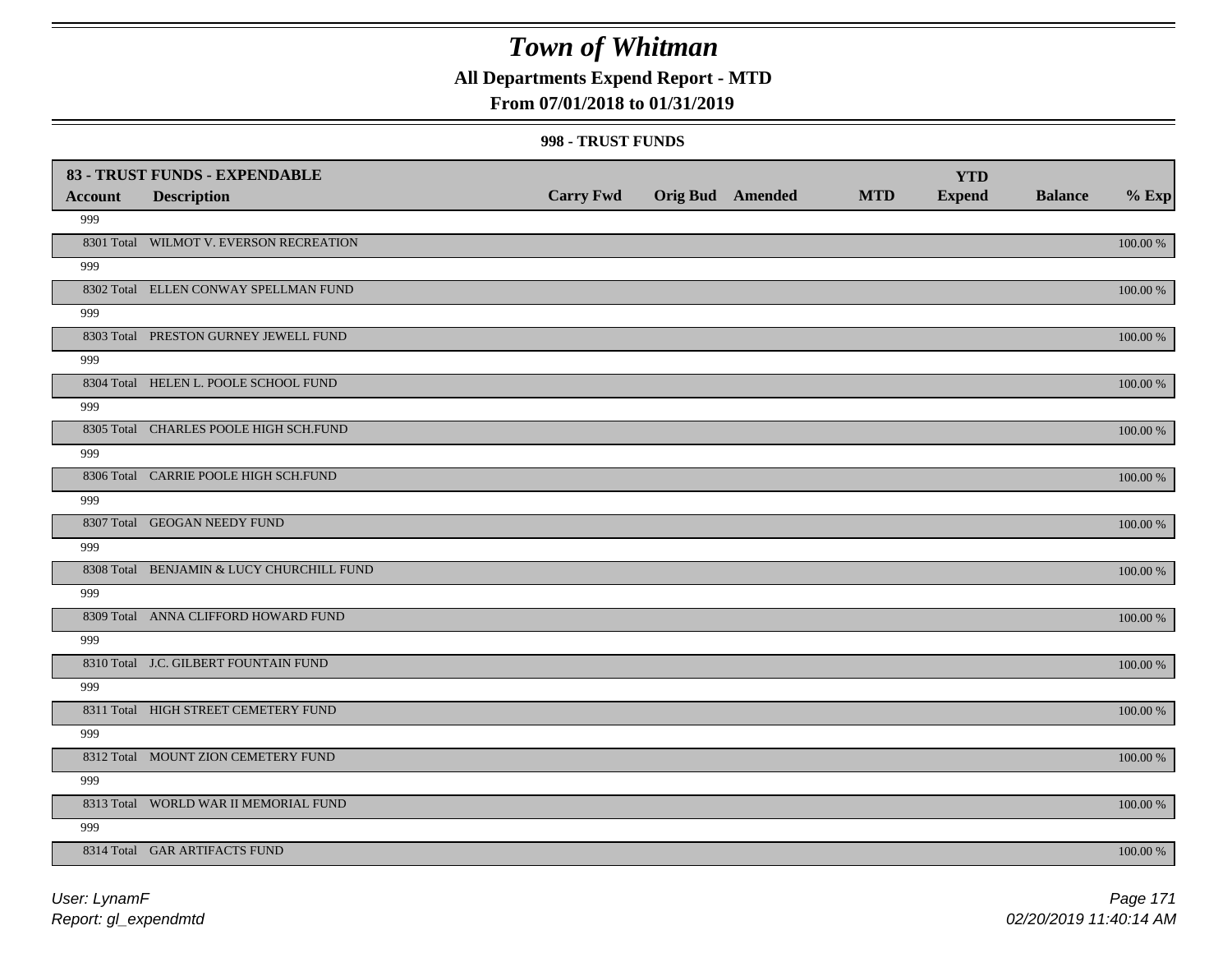**All Departments Expend Report - MTD**

### **From 07/01/2018 to 01/31/2019**

#### **998 - TRUST FUNDS**

|                | 83 - TRUST FUNDS - EXPENDABLE             |                  |                         |            | <b>YTD</b>    |                |             |
|----------------|-------------------------------------------|------------------|-------------------------|------------|---------------|----------------|-------------|
| <b>Account</b> | <b>Description</b>                        | <b>Carry Fwd</b> | <b>Orig Bud</b> Amended | <b>MTD</b> | <b>Expend</b> | <b>Balance</b> | $%$ Exp     |
| 999            |                                           |                  |                         |            |               |                |             |
|                | 8315 Total BATH HOUSE PROJECT FUND        |                  |                         |            |               |                | 100.00 %    |
| 999            |                                           |                  |                         |            |               |                |             |
|                | 8316 Total STABILIZATION FUND             |                  |                         |            |               |                | 100.00 %    |
| 999            |                                           |                  |                         |            |               |                |             |
|                | 8317 Total TOWN HALL RESTORATION FUND     |                  |                         |            |               |                | $100.00~\%$ |
| 999            |                                           |                  |                         |            |               |                |             |
|                | 8318 Total BICENTENNIAL VITALIZATION FUND |                  |                         |            |               |                | 100.00 %    |
| 999            |                                           |                  |                         |            |               |                |             |
|                | 8319 Total CONSERVATION FUND              |                  |                         |            |               |                | 100.00 %    |
| 999            |                                           |                  |                         |            |               |                |             |
|                | 8320 Total M.ANNIS PEARSON LIBRARY FUND   |                  |                         |            |               |                | 100.00 %    |
| 999            |                                           |                  |                         |            |               |                |             |
|                | 8321 Total ABBEY CHAMPNEY LIBRARY FUND    |                  |                         |            |               |                | 100.00 %    |
| 999            |                                           |                  |                         |            |               |                |             |
|                | 8322 Total BURRILL LIB.FND-(EXP.INC.ONLY) |                  |                         |            |               |                | 100.00 %    |
| 999            |                                           |                  |                         |            | 100.67        | $-100.67$      |             |
|                | 8323 Total BURRILL LIB.FND-CAP.PROJECTS   |                  |                         |            | 100.67        | $-100.67$      | 100.00 %    |
| 999            |                                           |                  |                         |            |               |                |             |
|                | 8324 Total ANNA CLIFFORD LIBRARY FUND     |                  |                         |            |               |                | 100.00 %    |
| 999            |                                           |                  |                         |            |               |                |             |
|                | 8325 Total CARRIE E. POOLE LIBRARY FUND   |                  |                         |            |               |                | $100.00~\%$ |
| 999            |                                           |                  |                         |            |               |                |             |
|                | 8326 Total WILLIAM POOLE LIBRARY FUND     |                  |                         |            |               |                | 100.00 %    |
| 999            |                                           |                  |                         |            |               |                |             |
|                | 8327 Total CHARLES H. POOLE LIBRARY FUND  |                  |                         |            |               |                | 100.00 %    |
| 999            |                                           |                  |                         |            |               |                |             |
|                | 8328 Total HIRAM POOLE LIBRARY FUND       |                  |                         |            |               |                | 100.00 %    |
|                |                                           |                  |                         |            |               |                |             |

*Report: gl\_expendmtd User: LynamF*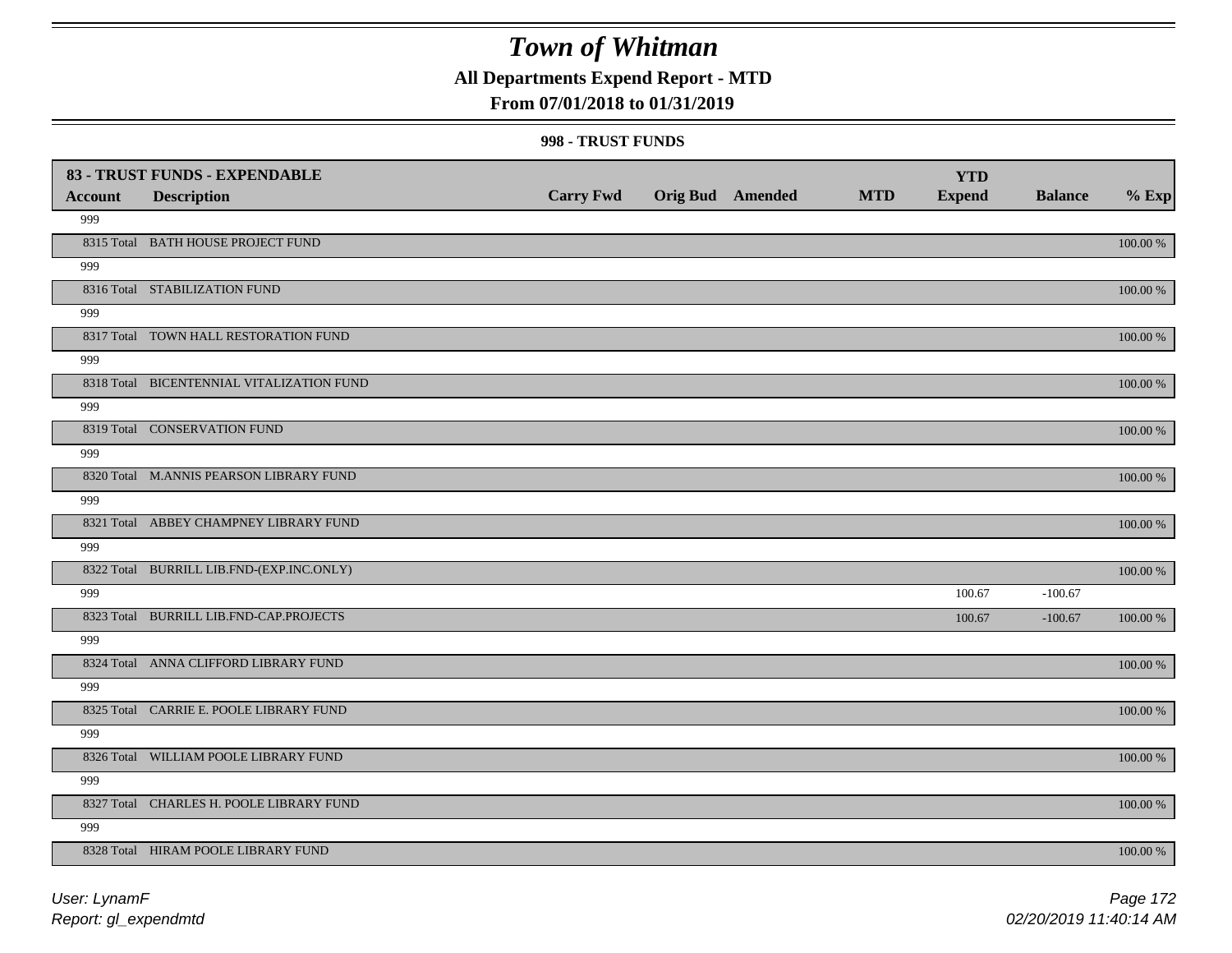## **All Departments Expend Report - MTD**

### **From 07/01/2018 to 01/31/2019**

#### **998 - TRUST FUNDS**

| <b>Account</b> | 83 - TRUST FUNDS - EXPENDABLE<br><b>Description</b> | <b>Carry Fwd</b> | <b>Orig Bud</b> Amended | <b>MTD</b> | <b>YTD</b><br><b>Expend</b> | <b>Balance</b> | $%$ Exp     |
|----------------|-----------------------------------------------------|------------------|-------------------------|------------|-----------------------------|----------------|-------------|
| 999            |                                                     |                  |                         |            |                             |                |             |
|                | 8329 Total MABEL RAND LIBRARY FUND                  |                  |                         |            |                             |                | 100.00 %    |
| 999            |                                                     |                  |                         |            | 493.80                      | $-493.80$      |             |
|                | 8330 Total LEO F.RYAN LIBRARY TRUST FUND            |                  |                         |            | 493.80                      | $-493.80$      | 100.00 %    |
| 999            |                                                     |                  |                         |            |                             |                |             |
|                | 8331 Total ANNA CLIFFORD HOWARD RELIEF              |                  |                         |            |                             |                | 100.00 %    |
| 999            |                                                     |                  |                         |            |                             |                |             |
|                | 8332 Total SARAH POOLE LIBRARY FUND                 |                  |                         |            |                             |                | 100.00 %    |
| 999            |                                                     |                  |                         |            |                             |                |             |
|                | 8333 Total LYDIA POOLE LIBRARY FUND                 |                  |                         |            |                             |                | $100.00~\%$ |
| 999            |                                                     |                  |                         |            |                             |                |             |
|                | 8334 Total LOUIS SHARP LIBRARY FUND                 |                  |                         |            |                             |                | 100.00 %    |
| 999            |                                                     |                  |                         |            |                             |                |             |
|                | 8335 Total DANIEL REED LIBRARY FUND                 |                  |                         |            |                             |                | 100.00 %    |
| 999            |                                                     |                  |                         |            |                             |                |             |
|                | 8336 Total C & L BURRILL SCHOLARSHIP FUND           |                  |                         |            |                             |                | 100.00 %    |
| 999            |                                                     |                  |                         |            |                             |                |             |
|                | 8337 Total W.J. & A.C. HOWARD SCHOLARSHIP           |                  |                         |            |                             |                | 100.00 %    |
| 999            |                                                     |                  |                         |            |                             |                |             |
|                | 8338 Total CHARLES POOLE ORGAN FUND                 |                  |                         |            |                             |                | $100.00~\%$ |
| 999            |                                                     |                  |                         |            |                             |                |             |
|                | 8339 Total HELENE POOLE LIBRARY FUND                |                  |                         |            |                             |                | $100.00~\%$ |
| 999            |                                                     |                  |                         |            |                             |                |             |
|                | 8340 Total E.P.FITZGIBBONS PERPETUAL CARE           |                  |                         |            |                             |                | $100.00~\%$ |
| 999            |                                                     |                  |                         |            |                             |                |             |
|                | 8341 Total M.M.FITZGIBBONS, PERPETUAL CARE          |                  |                         |            |                             |                | 100.00 %    |
| 999            |                                                     |                  |                         |            |                             |                |             |
|                | 8342 Total SAMUEL HUTCHINSON PERPETUAL C.           |                  |                         |            |                             |                | 100.00 %    |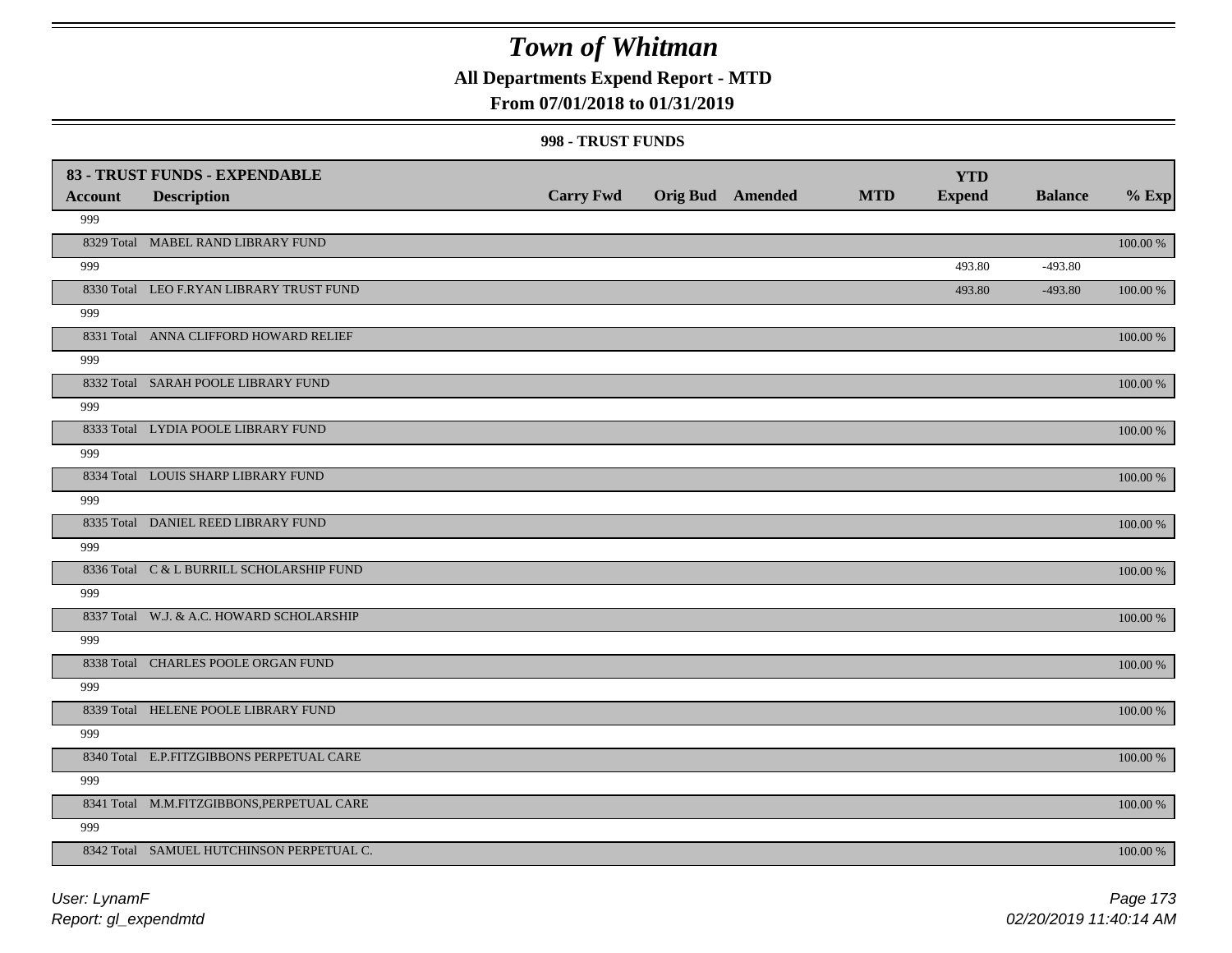## **All Departments Expend Report - MTD**

### **From 07/01/2018 to 01/31/2019**

#### **998 - TRUST FUNDS**

|                | 83 - TRUST FUNDS - EXPENDABLE              |                  |                         |            | <b>YTD</b>    |                |             |
|----------------|--------------------------------------------|------------------|-------------------------|------------|---------------|----------------|-------------|
| <b>Account</b> | <b>Description</b>                         | <b>Carry Fwd</b> | <b>Orig Bud</b> Amended | <b>MTD</b> | <b>Expend</b> | <b>Balance</b> | $%$ Exp     |
| 999            |                                            |                  |                         |            |               |                |             |
|                | 8343 Total J.A.&W.A.MURPHY PERPETUAL CARE  |                  |                         |            |               |                | 100.00 %    |
| 999            |                                            |                  |                         |            |               |                |             |
|                | 8344 Total LUCIA RYAN, PERPETUAL CARE      |                  |                         |            |               |                | 100.00 %    |
| 999            |                                            |                  |                         |            |               |                |             |
|                | 8345 Total JOHN F. GURNEY, PERPETUAL CARE  |                  |                         |            |               |                | 100.00 %    |
| 999            |                                            |                  |                         |            |               |                |             |
|                | 8346 Total WILLIAM H. FOGARTY, PERPETUAL C |                  |                         |            |               |                | 100.00 %    |
| 999            |                                            |                  |                         |            |               |                |             |
|                | 8348 Total BANDSTAND RESTORATION FUND      |                  |                         |            |               |                | 100.00 %    |
| 999            |                                            |                  |                         |            |               |                |             |
|                | 8350 Total MARY E. PIERCE CONSTRUCTION FD  |                  |                         |            |               |                | 100.00 %    |
| 999            |                                            |                  |                         |            | 996.10        | $-996.10$      |             |
|                | 8351 Total MARY E. PIERCE LIBRARY FUND     |                  |                         |            | 996.10        | $-996.10$      | 100.00 %    |
| 999            |                                            |                  |                         |            |               |                |             |
|                | 8352 Total CLAIMS TRUST FUND               |                  |                         |            |               |                | 100.00 %    |
| 999            |                                            |                  |                         |            | 1,890.06      | $-1,890.06$    |             |
|                | 8353 Total LAW ENFORCEMENT TRUST FUND      |                  |                         |            | 1,890.06      | $-1,890.06$    | 100.00 %    |
| 999            |                                            |                  |                         |            |               |                |             |
|                | 8354 Total HENNING W. HANSON BEQUEST-COA   |                  |                         |            |               |                | 100.00 %    |
| 999            |                                            |                  |                         |            | 22.23         | $-22.23$       |             |
|                | 8355 Total HENNING W.HANSON BEQUEST-LIBR.  |                  |                         |            | 22.23         | $-22.23$       | $100.00~\%$ |
| 999            |                                            |                  |                         |            | 8,461.47      | $-8,461.47$    |             |
|                | 8357 Total B.G.GUERRA LIBRARY TRUST FUND   |                  |                         |            | 8,461.47      | $-8,461.47$    | 100.00 %    |
|                | 998 Total TRUST FUNDS                      |                  |                         |            | 11,964.33     | $-11,964.33$   |             |
|                | 83 Total TRUST FUNDS - EXPENDABLE          |                  |                         |            | 11,964.33     | $-11,964.33$   |             |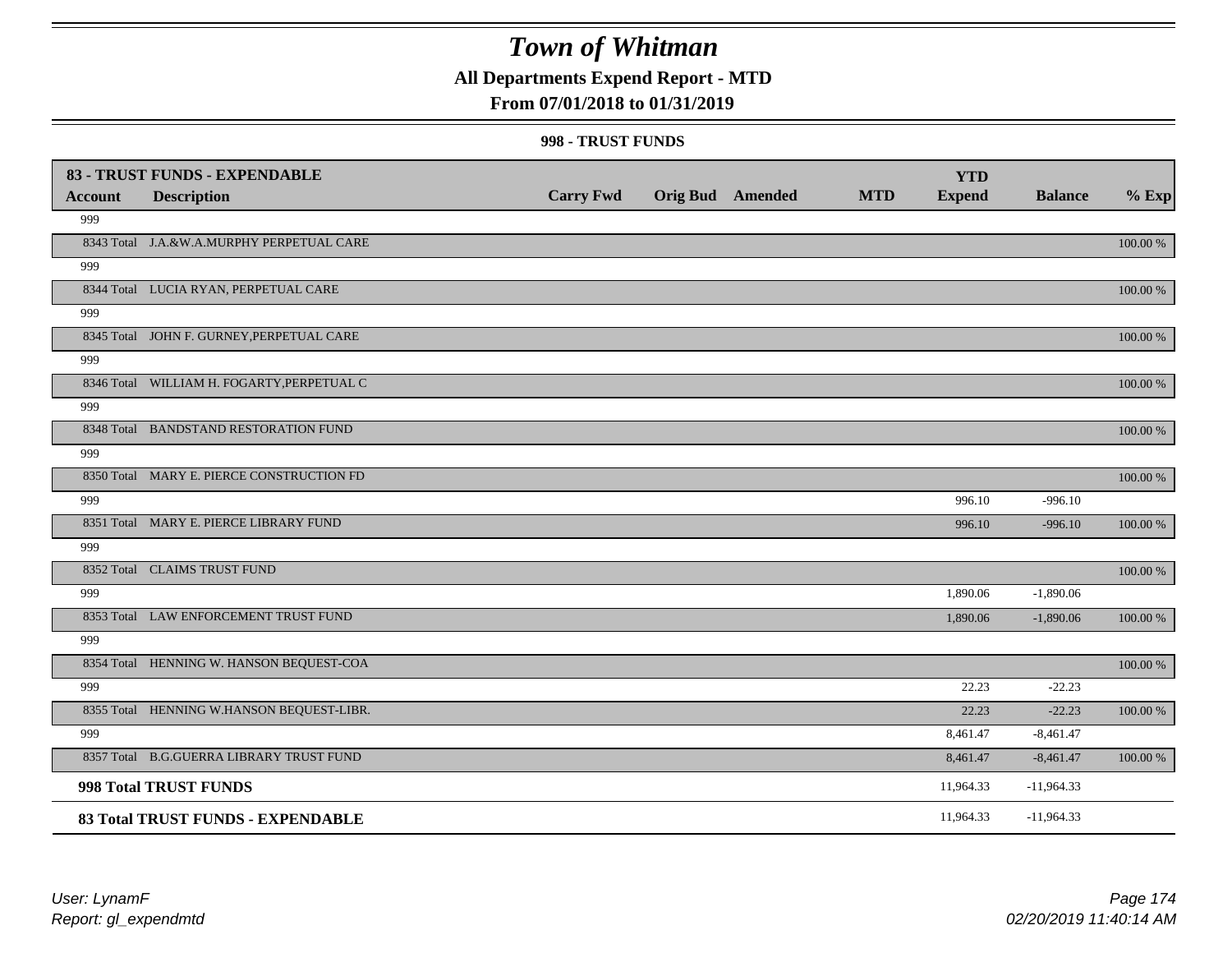**All Departments Expend Report - MTD**

### **From 07/01/2018 to 01/31/2019**

#### **820 - STATE ASSESSMENTS**

|                | 91 - GENERAL LEDGER EXPENSE ACCTS  |                  |                         |            | <b>YTD</b>    |                |          |
|----------------|------------------------------------|------------------|-------------------------|------------|---------------|----------------|----------|
| <b>Account</b> | <b>Description</b>                 | <b>Carry Fwd</b> | <b>Orig Bud Amended</b> | <b>MTD</b> | <b>Expend</b> | <b>Balance</b> | $%$ Exp  |
| 631            | SPECIAL EDUCATION                  |                  |                         |            |               |                |          |
|                | 2000 Total EXPENSE                 |                  |                         |            |               |                | 100.00 % |
| 634            | MOTOR VEHICLE EXCISE BILLS         |                  |                         |            |               |                |          |
|                | 2001 Total EXPENSE                 |                  |                         |            |               |                | 100.00 % |
| 640            | AIR POLLUTION CONTROL DISTRICT     |                  |                         |            |               |                |          |
|                | 2002 Total EXPENSE                 |                  |                         |            |               |                | 100.00 % |
| 642            | OLD COLONY PLANNING COUNCIL        |                  |                         |            |               |                |          |
|                | 2003 Total EXPENSE                 |                  |                         |            |               |                | 100.00 % |
| 643            | PARKING SURCHARGE                  |                  |                         |            |               |                |          |
|                | 2004 Total EXPENSE                 |                  |                         |            |               |                | 100.00 % |
| 644            | REGIONAL TRANSPORTATION AUTH.      |                  |                         |            |               |                |          |
|                | 2005 Total EXPENSE                 |                  |                         |            |               |                | 100.00 % |
| 645            | RMV NON-RENEWAL SURCHARGE          |                  |                         |            |               |                |          |
|                | 2006 Total EXPENSE                 |                  |                         |            |               |                | 100.00 % |
| 646            | MOSQUITO CONTROL                   |                  |                         |            |               |                |          |
|                | 2007 Total EXPENSE                 |                  |                         |            |               |                | 100.00 % |
| 648            | CRIMINAL JUSTICE TRAINING          |                  |                         |            |               |                |          |
|                | 2008 Total EXPENSE                 |                  |                         |            |               |                | 100.00 % |
| 647            | <b>MBTA</b>                        |                  |                         |            |               |                |          |
|                | 2009 Total EXPENSE                 |                  |                         |            |               |                | 100.00 % |
|                | <b>820 Total STATE ASSESSMENTS</b> |                  |                         |            |               |                |          |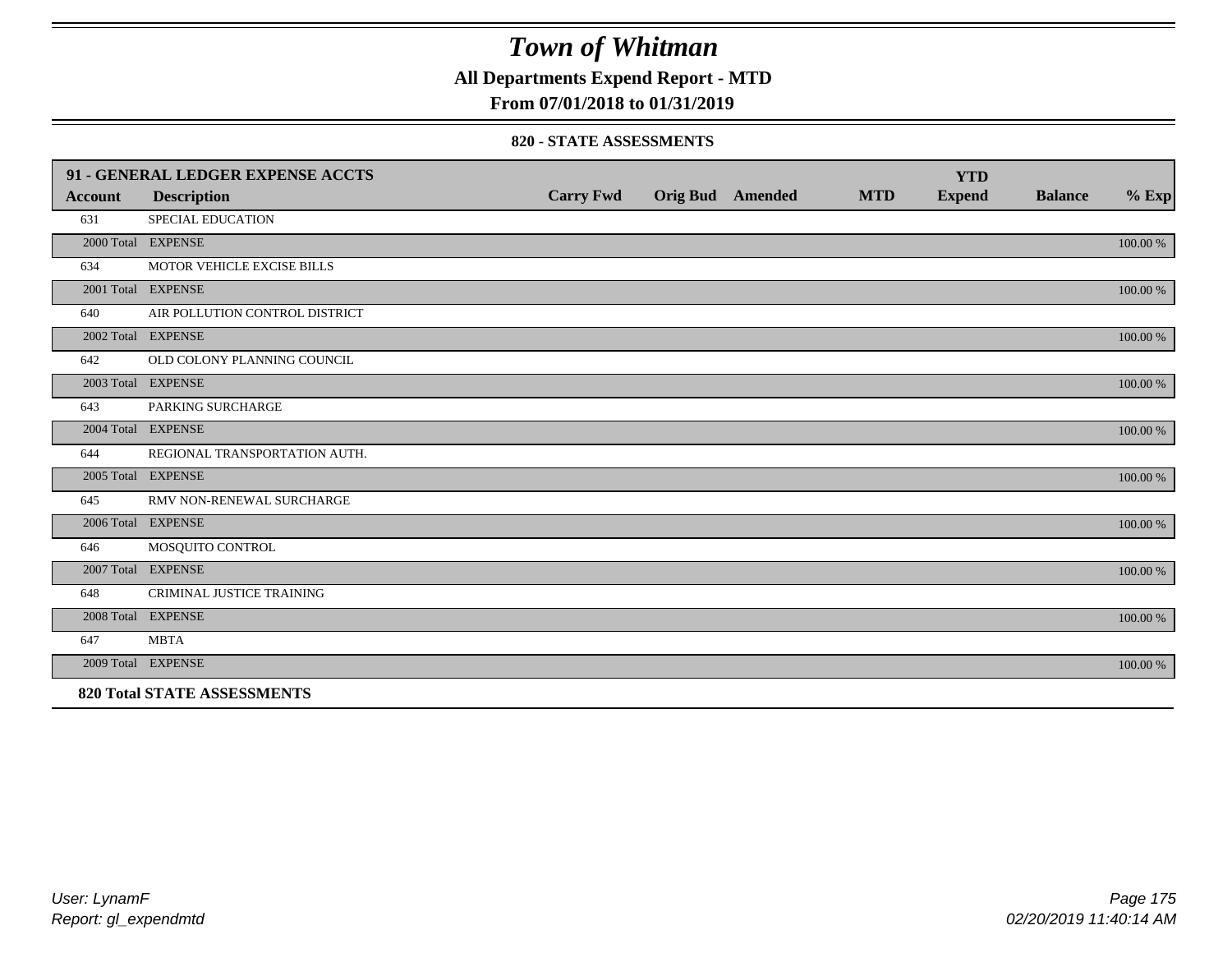**All Departments Expend Report - MTD**

### **From 07/01/2018 to 01/31/2019**

#### **830 - COUNTY ASSESSMENT**

|         | 91 - GENERAL LEDGER EXPENSE ACCTS |                  |                         |            | YTD           |                |            |
|---------|-----------------------------------|------------------|-------------------------|------------|---------------|----------------|------------|
| Account | <b>Description</b>                | <b>Carry Fwd</b> | <b>Orig Bud</b> Amended | <b>MTD</b> | <b>Expend</b> | <b>Balance</b> | $%$ Exp    |
| 622     | <b>COUNTY TAX</b>                 |                  |                         |            |               |                |            |
|         | 2000 Total EXPENSE                |                  |                         |            |               |                | $100.00\%$ |
|         | 830 Total COUNTY ASSESSMENT       |                  |                         |            |               |                |            |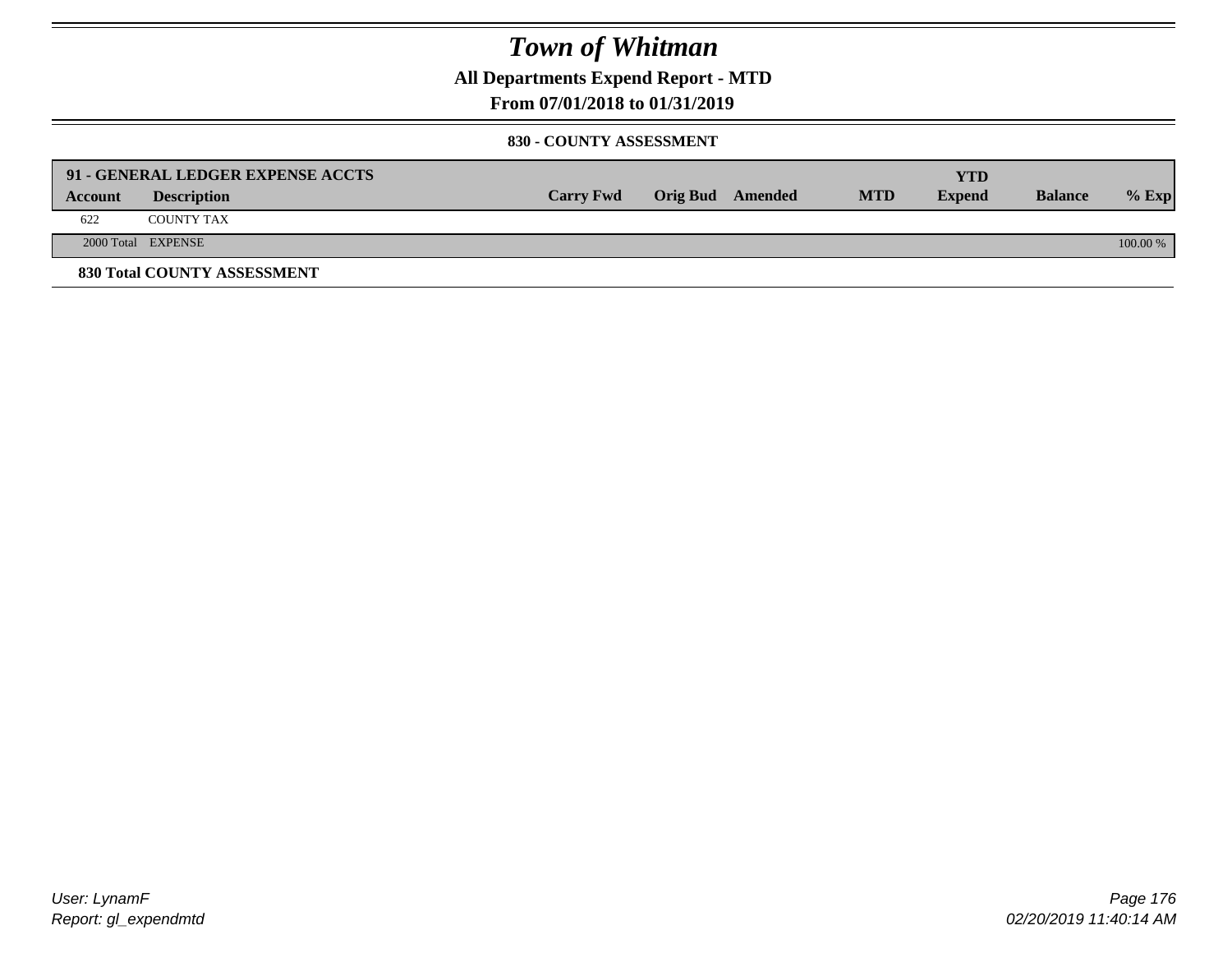**All Departments Expend Report - MTD**

### **From 07/01/2018 to 01/31/2019**

#### **850 - TAX REFUNDS**

|                 | 91 - GENERAL LEDGER EXPENSE ACCTS |                  |                         |            | <b>YTD</b>    |                |             |
|-----------------|-----------------------------------|------------------|-------------------------|------------|---------------|----------------|-------------|
| <b>Account</b>  | <b>Description</b>                | <b>Carry Fwd</b> | <b>Orig Bud Amended</b> | <b>MTD</b> | <b>Expend</b> | <b>Balance</b> | $%$ Exp     |
| 003             | MOTOR VEHICLE EXCISE              |                  |                         |            |               |                |             |
| 1984 Total 1984 |                                   |                  |                         |            |               |                | $100.00~\%$ |
| 003             | MOTOR VEHICLE EXCISE              |                  |                         |            |               |                |             |
| 1985 Total 1985 |                                   |                  |                         |            |               |                | $100.00~\%$ |
| 003             | MOTOR VEHICLE EXCISE              |                  |                         |            |               |                |             |
| 1986 Total 1986 |                                   |                  |                         |            |               |                | $100.00~\%$ |
| 001             | PERSONAL PROPERTY TAX             |                  |                         |            |               |                |             |
| 003             | MOTOR VEHICLE EXCISE              |                  |                         |            |               |                |             |
| 1987 Total 1987 |                                   |                  |                         |            |               |                | 100.00 %    |
| 001             | PERSONAL PROPERTY TAX             |                  |                         |            |               |                |             |
| 003             | MOTOR VEHICLE EXCISE              |                  |                         |            |               |                |             |
| 1988 Total 1988 |                                   |                  |                         |            |               |                | $100.00\%$  |
| 002             | REAL ESTATE TAX                   |                  |                         |            |               |                |             |
| 003             | MOTOR VEHICLE EXCISE              |                  |                         |            |               |                |             |
| 1989 Total 1989 |                                   |                  |                         |            |               |                | 100.00 %    |
| 001             | PERSONAL PROPERTY TAX             |                  |                         |            |               |                |             |
| 002             | REAL ESTATE TAX                   |                  |                         |            |               |                |             |
| 003             | MOTOR VEHICLE EXCISE              |                  |                         |            |               |                |             |
| 1990 Total 1990 |                                   |                  |                         |            |               |                | $100.00~\%$ |
| 001             | PERSONAL PROPERTY TAX             |                  |                         |            |               |                |             |
| 002             | REAL ESTATE TAX                   |                  |                         |            |               |                |             |
| 003             | MOTOR VEHICLE EXCISE              |                  |                         |            |               |                |             |
| 1991 Total 1991 |                                   |                  |                         |            |               |                | 100.00 %    |
| 001             | PERSONAL PROPERTY TAX             |                  |                         |            |               |                |             |
| 003             | MOTOR VEHICLE EXCISE              |                  |                         |            |               |                |             |
| 1992 Total 1992 |                                   |                  |                         |            |               |                | $100.00~\%$ |
| 001             | PERSONAL PROPERTY TAX             |                  |                         |            |               |                |             |
| 002             | REAL ESTATE TAX                   |                  |                         |            |               |                |             |
| 003             | MOTOR VEHICLE EXCISE              |                  |                         |            |               |                |             |
| 005             | TRASH FEE REFUNDS                 |                  |                         |            |               |                |             |
| User: LynamF    |                                   |                  |                         |            |               |                | Page 177    |

*Report: gl\_expendmtd*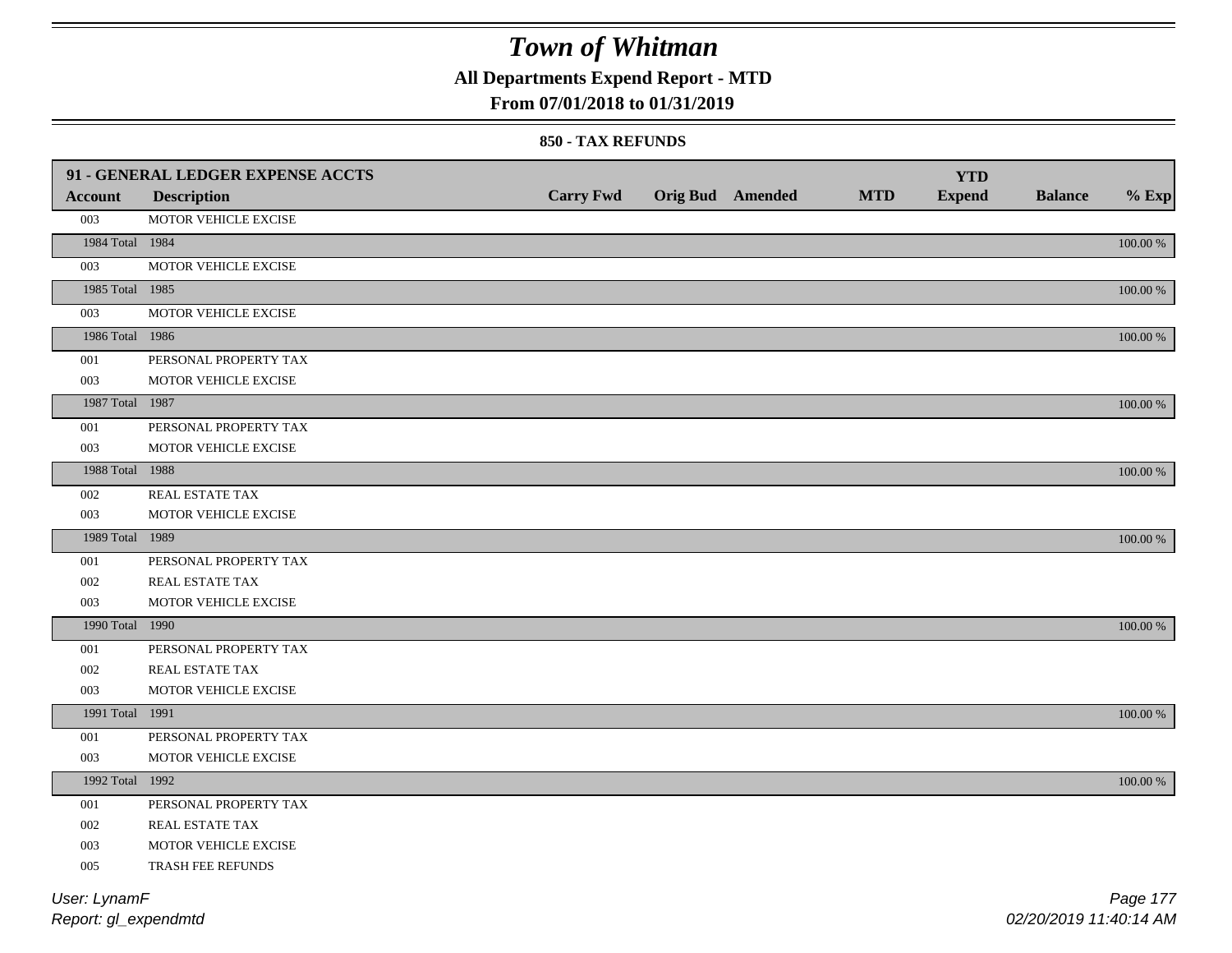**All Departments Expend Report - MTD**

### **From 07/01/2018 to 01/31/2019**

|                 | 91 - GENERAL LEDGER EXPENSE ACCTS |                  |                         |            | <b>YTD</b>    |                |          |
|-----------------|-----------------------------------|------------------|-------------------------|------------|---------------|----------------|----------|
| <b>Account</b>  | <b>Description</b>                | <b>Carry Fwd</b> | <b>Orig Bud</b> Amended | <b>MTD</b> | <b>Expend</b> | <b>Balance</b> | $%$ Exp  |
| 006             | TRASH LIEN REFUNDS                |                  |                         |            |               |                |          |
| 1993 Total 1993 |                                   |                  |                         |            |               |                | 100.00 % |
| 001             | PERSONAL PROPERTY TAX             |                  |                         |            |               |                |          |
| 002             | REAL ESTATE TAX                   |                  |                         |            |               |                |          |
| 003             | MOTOR VEHICLE EXCISE              |                  |                         |            |               |                |          |
| 005             | TRASH FEE REFUNDS                 |                  |                         |            |               |                |          |
| 006             | TRASH LIEN REFUNDS                |                  |                         |            |               |                |          |
| 1994 Total 1994 |                                   |                  |                         |            |               |                | 100.00 % |
| 001             | PERSONAL PROPERTY TAX             |                  |                         |            |               |                |          |
| 002             | REAL ESTATE TAX                   |                  |                         |            |               |                |          |
| 003             | MOTOR VEHICLE EXCISE              |                  |                         |            |               |                |          |
| 1995 Total 1995 |                                   |                  |                         |            |               |                | 100.00 % |
| 001             | PERSONAL PROPERTY TAX             |                  |                         |            |               |                |          |
| 002             | REAL ESTATE TAX                   |                  |                         |            |               |                |          |
| 003             | MOTOR VEHICLE EXCISE              |                  |                         |            |               |                |          |
| 1996 Total 1996 |                                   |                  |                         |            |               |                | 100.00 % |
| 001             | PERSONAL PROPERTY TAX             |                  |                         |            |               |                |          |
| 002             | REAL ESTATE TAX                   |                  |                         |            |               |                |          |
| 003             | MOTOR VEHICLE EXCISE              |                  |                         |            |               |                |          |
| 005             | TRASH FEE REFUNDS                 |                  |                         |            |               |                |          |
| 1997 Total 1997 |                                   |                  |                         |            |               |                | 100.00 % |
| 001             | PERSONAL PROPERTY TAX             |                  |                         |            |               |                |          |
| 002             | REAL ESTATE TAX                   |                  |                         |            |               |                |          |
| 003             | MOTOR VEHICLE EXCISE              |                  |                         |            |               |                |          |
| 1998 Total 1998 |                                   |                  |                         |            |               |                | 100.00 % |
| 001             | PERSONAL PROPERTY TAX             |                  |                         |            |               |                |          |
| 002             | REAL ESTATE TAX                   |                  |                         |            |               |                |          |
| 003             | MOTOR VEHICLE EXCISE              |                  |                         |            |               |                |          |
| 1999 Total 1999 |                                   |                  |                         |            |               |                | 100.00 % |
|                 |                                   |                  |                         |            |               |                |          |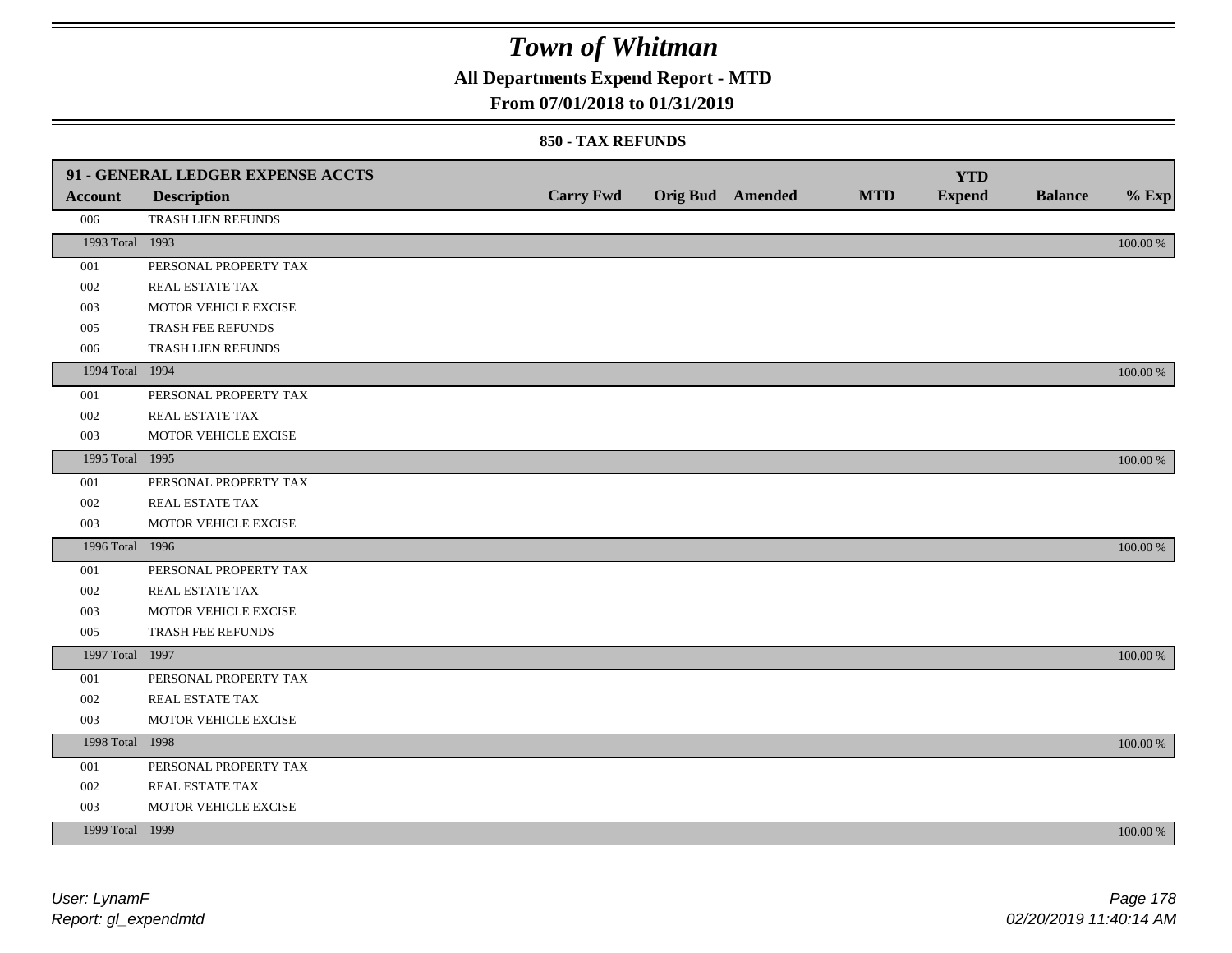## **All Departments Expend Report - MTD**

### **From 07/01/2018 to 01/31/2019**

|                | 91 - GENERAL LEDGER EXPENSE ACCTS |                  |                         |            | <b>YTD</b>    |                |             |
|----------------|-----------------------------------|------------------|-------------------------|------------|---------------|----------------|-------------|
| <b>Account</b> | <b>Description</b>                | <b>Carry Fwd</b> | <b>Orig Bud</b> Amended | <b>MTD</b> | <b>Expend</b> | <b>Balance</b> | $%$ Exp     |
| 001            | PERSONAL PROPERTY TAX             |                  |                         |            |               |                |             |
| 002            | <b>REAL ESTATE TAX</b>            |                  |                         |            |               |                |             |
| 003            | MOTOR VEHICLE EXCISE              |                  |                         |            |               |                |             |
|                | 2000 Total EXPENSE                |                  |                         |            |               |                | 100.00 %    |
| 001            | PERSONAL PROPERTY TAX             |                  |                         |            |               |                |             |
| 002            | REAL ESTATE TAX                   |                  |                         |            |               |                |             |
| 003            | MOTOR VEHICLE EXCISE              |                  |                         |            |               |                |             |
|                | 2001 Total EXPENSE                |                  |                         |            |               |                | 100.00 %    |
| 001            | PERSONAL PROPERTY TAX             |                  |                         |            |               |                |             |
| 002            | REAL ESTATE TAX                   |                  |                         |            |               |                |             |
| 003            | MOTOR VEHICLE EXCISE              |                  |                         |            |               |                |             |
| 004            | <b>BOAT EXCISE</b>                |                  |                         |            |               |                |             |
|                | 2002 Total EXPENSE                |                  |                         |            |               |                | 100.00 %    |
| 001            | PERSONAL PROPERTY TAX             |                  |                         |            |               |                |             |
| 002            | REAL ESTATE TAX                   |                  |                         |            |               |                |             |
| 003            | MOTOR VEHICLE EXCISE              |                  |                         |            |               |                |             |
| 004            | <b>BOAT EXCISE</b>                |                  |                         |            |               |                |             |
| 006            | TRASH LIEN REFUNDS                |                  |                         |            |               |                |             |
|                | 2003 Total EXPENSE                |                  |                         |            |               |                | 100.00 %    |
| 001            | PERSONAL PROPERTY TAX             |                  |                         |            |               |                |             |
| 002            | REAL ESTATE TAX                   |                  |                         |            |               |                |             |
| 003            | MOTOR VEHICLE EXCISE              |                  |                         |            |               |                |             |
| 004            | <b>BOAT EXCISE</b>                |                  |                         |            |               |                |             |
|                | 2004 Total EXPENSE                |                  |                         |            |               |                | 100.00 %    |
| 001            | PERSONAL PROPERTY TAX             |                  |                         |            |               |                |             |
| 002            | REAL ESTATE TAX                   |                  |                         |            |               |                |             |
| 003            | MOTOR VEHICLE EXCISE              |                  |                         |            |               |                |             |
| 004            | <b>BOAT EXCISE</b>                |                  |                         |            |               |                |             |
|                | 2005 Total EXPENSE                |                  |                         |            |               |                | $100.00~\%$ |
|                |                                   |                  |                         |            |               |                |             |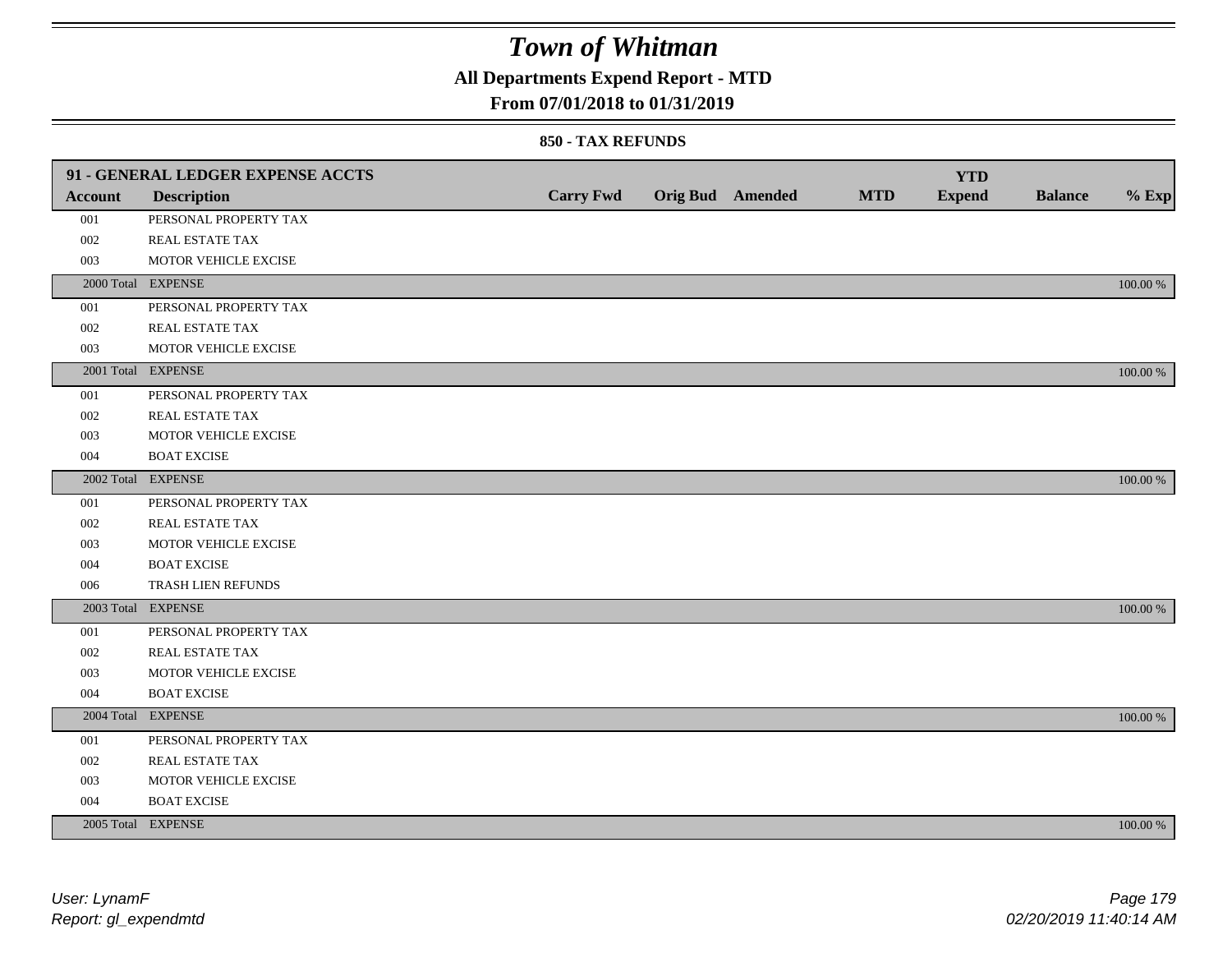## **All Departments Expend Report - MTD**

### **From 07/01/2018 to 01/31/2019**

|         | 91 - GENERAL LEDGER EXPENSE ACCTS |                  |                         |            | <b>YTD</b>    |                |             |
|---------|-----------------------------------|------------------|-------------------------|------------|---------------|----------------|-------------|
| Account | <b>Description</b>                | <b>Carry Fwd</b> | <b>Orig Bud</b> Amended | <b>MTD</b> | <b>Expend</b> | <b>Balance</b> | $%$ Exp     |
| 001     | PERSONAL PROPERTY TAX             |                  |                         |            |               |                |             |
| 002     | REAL ESTATE TAX                   |                  |                         |            |               |                |             |
| 003     | MOTOR VEHICLE EXCISE              |                  |                         |            |               |                |             |
| 004     | <b>BOAT EXCISE</b>                |                  |                         |            |               |                |             |
|         | 2006 Total EXPENSE                |                  |                         |            |               |                | 100.00 %    |
| 001     | PERSONAL PROPERTY TAX             |                  |                         |            |               |                |             |
| 002     | REAL ESTATE TAX                   |                  |                         |            |               |                |             |
| 003     | MOTOR VEHICLE EXCISE              |                  |                         |            |               |                |             |
| 004     | <b>BOAT EXCISE</b>                |                  |                         |            |               |                |             |
|         | 2007 Total EXPENSE                |                  |                         |            |               |                | 100.00 %    |
| 001     | PERSONAL PROPERTY TAX             |                  |                         |            |               |                |             |
| 002     | REAL ESTATE TAX                   |                  |                         |            |               |                |             |
| 003     | MOTOR VEHICLE EXCISE              |                  |                         |            |               |                |             |
| 004     | <b>BOAT EXCISE</b>                |                  |                         |            |               |                |             |
|         | 2008 Total EXPENSE                |                  |                         |            |               |                | 100.00 %    |
| 001     | PERSONAL PROPERTY TAX             |                  |                         |            |               |                |             |
| 002     | <b>REAL ESTATE TAX</b>            |                  |                         |            |               |                |             |
| 003     | MOTOR VEHICLE EXCISE              |                  |                         |            |               |                |             |
| 004     | <b>BOAT EXCISE</b>                |                  |                         |            |               |                |             |
|         | 2009 Total EXPENSE                |                  |                         |            |               |                | 100.00 %    |
| 001     | PERSONAL PROPERTY TAX             |                  |                         |            |               |                |             |
| 002     | REAL ESTATE TAX                   |                  |                         |            |               |                |             |
| 003     | MOTOR VEHICLE EXCISE              |                  |                         |            |               |                |             |
|         | 2010 Total EXPENSE                |                  |                         |            |               |                | 100.00 %    |
| 001     | PERSONAL PROPERTY TAX             |                  |                         |            |               |                |             |
| 002     | REAL ESTATE TAX                   |                  |                         |            |               |                |             |
| 003     | MOTOR VEHICLE EXCISE              |                  |                         |            |               |                |             |
|         | 2011 Total EXPENSE                |                  |                         |            |               |                | $100.00~\%$ |
| 001     | PERSONAL PROPERTY TAX             |                  |                         |            |               |                |             |
| 002     | REAL ESTATE TAX                   |                  |                         |            |               |                |             |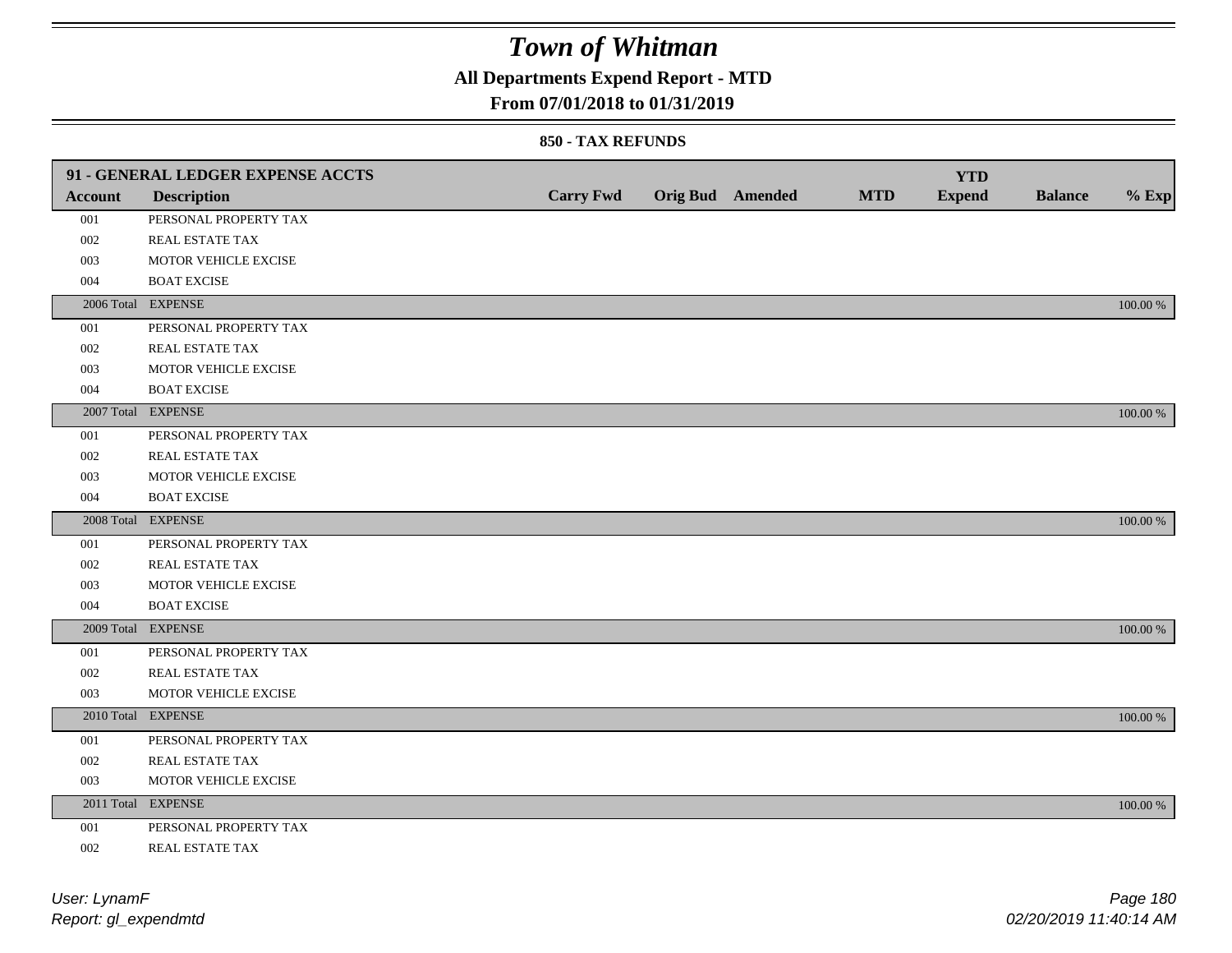**All Departments Expend Report - MTD**

## **From 07/01/2018 to 01/31/2019**

### **850 - TAX REFUNDS**

| <b>Account</b> | 91 - GENERAL LEDGER EXPENSE ACCTS<br><b>Description</b> | <b>Carry Fwd</b> | <b>Orig Bud</b> Amended | <b>MTD</b> | <b>YTD</b><br><b>Expend</b> | <b>Balance</b> | $%$ Exp  |
|----------------|---------------------------------------------------------|------------------|-------------------------|------------|-----------------------------|----------------|----------|
| 003            | MOTOR VEHICLE EXCISE                                    |                  |                         |            |                             |                |          |
|                | 2012 Total EXPENSE                                      |                  |                         |            |                             |                | 100.00 % |
| 001            | PERSONAL PROPERTY TAX                                   |                  |                         |            |                             |                |          |
| 002            | REAL ESTATE TAX                                         |                  |                         |            |                             |                |          |
| 003            | MOTOR VEHICLE EXCISE                                    |                  |                         |            |                             |                |          |
| 004            | <b>BOAT EXCISE</b>                                      |                  |                         |            |                             |                |          |
|                | 2013 Total EXPENSE                                      |                  |                         |            |                             |                | 100.00 % |
| 001            | PERSONAL PROPERTY TAX                                   |                  |                         |            |                             |                |          |
| 002            | REAL ESTATE TAX                                         |                  |                         |            |                             |                |          |
| 003            | MOTOR VEHICLE EXCISE                                    |                  |                         |            |                             |                |          |
| 004            | <b>BOAT EXCISE</b>                                      |                  |                         |            |                             |                |          |
|                | 2014 Total EXPENSE                                      |                  |                         |            |                             |                | 100.00 % |
| 001            | PERSONAL PROPERTY TAX                                   |                  |                         |            |                             |                |          |
| 002            | <b>REAL ESTATE TAX</b>                                  |                  |                         |            |                             |                |          |
| 003            | MOTOR VEHICLE EXCISE                                    |                  |                         |            |                             |                |          |
| 004            | <b>BOAT EXCISE</b>                                      |                  |                         |            |                             |                |          |
|                | 2015 Total EXPENSE                                      |                  |                         |            |                             |                | 100.00 % |
| 001            | PERSONAL PROPERTY TAX                                   |                  |                         |            |                             |                |          |
| 002            | REAL ESTATE TAX                                         |                  |                         |            |                             |                |          |
| 003            | MOTOR VEHICLE EXCISE                                    |                  |                         |            | 2,955.85                    | $-2,955.85$    |          |
| 004            | <b>BOAT EXCISE</b>                                      |                  |                         |            |                             |                |          |
|                | 2016 Total EXPENSE                                      |                  |                         |            | 2,955.85                    | $-2,955.85$    | 100.00 % |
| 001            | PERSONAL PROPERTY TAX                                   |                  |                         |            |                             |                |          |
| 002            | <b>REAL ESTATE TAX</b>                                  |                  |                         |            |                             |                |          |
| 003            | MOTOR VEHICLE EXCISE                                    |                  |                         |            | 1,763.33                    | $-1,763.33$    |          |
| 004            | <b>BOAT EXCISE</b>                                      |                  |                         |            |                             |                |          |
|                | 2017 Total EXPENSE                                      |                  |                         |            | 1,763.33                    | $-1,763.33$    | 100.00 % |
| 001            | PERSONAL PROPERTY TAX                                   |                  |                         |            |                             |                |          |
| 002            | REAL ESTATE TAX                                         |                  |                         |            | 18,146.69                   | $-18,146.69$   |          |
| 003            | MOTOR VEHICLE EXCISE                                    |                  |                         |            | 20,346.50                   | $-20,346.50$   |          |

| User: LynamF         | Page 181               |
|----------------------|------------------------|
| Report: gl_expendmtd | 02/20/2019 11:40:15 AM |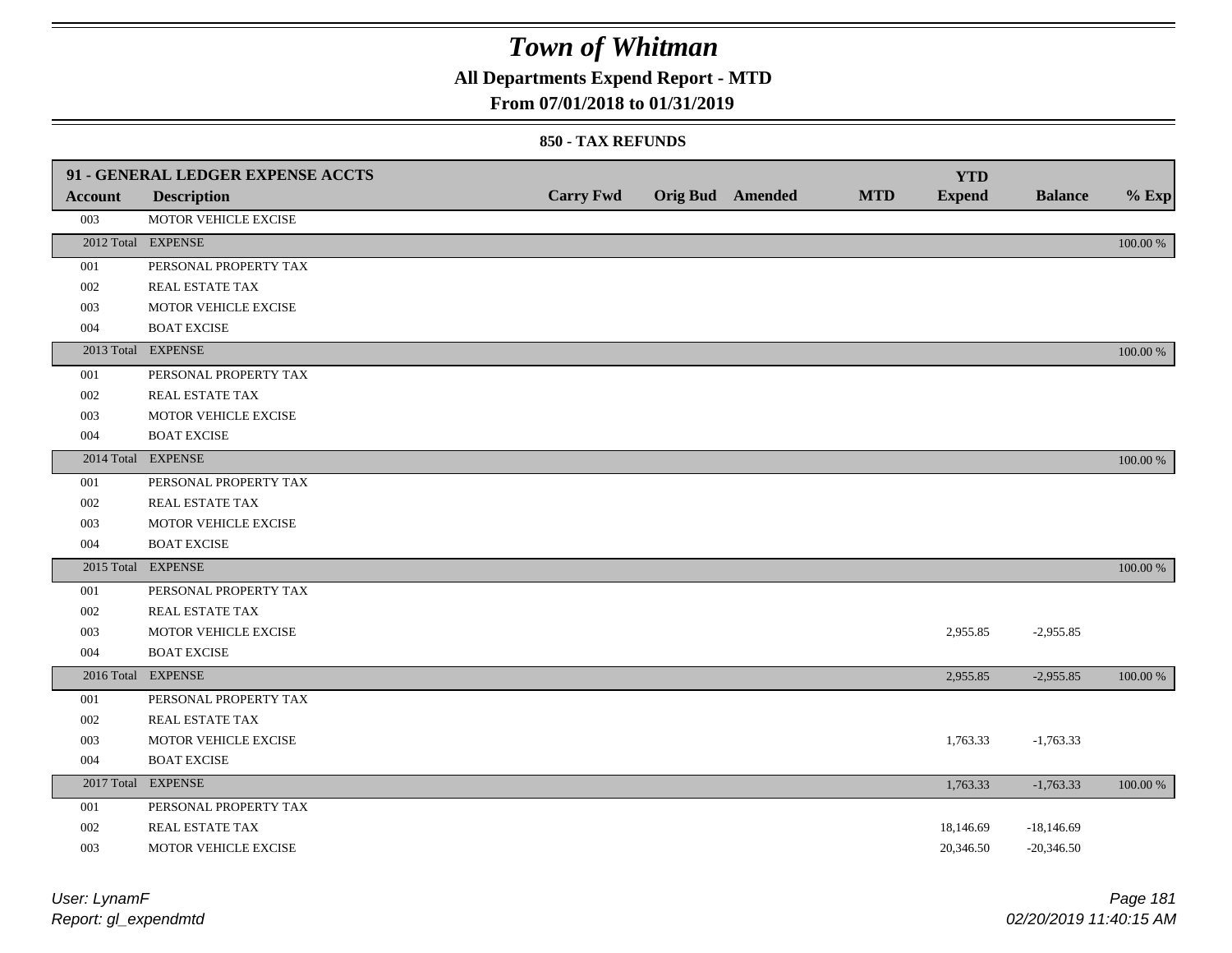## **All Departments Expend Report - MTD**

### **From 07/01/2018 to 01/31/2019**

#### **850 - TAX REFUNDS**

|                | 91 - GENERAL LEDGER EXPENSE ACCTS |                  |                 |         |            | <b>YTD</b>    |                |          |
|----------------|-----------------------------------|------------------|-----------------|---------|------------|---------------|----------------|----------|
| <b>Account</b> | <b>Description</b>                | <b>Carry Fwd</b> | <b>Orig Bud</b> | Amended | <b>MTD</b> | <b>Expend</b> | <b>Balance</b> | $%$ Exp  |
| 004            | <b>BOAT EXCISE</b>                |                  |                 |         |            |               |                |          |
|                | 2018 Total EXPENSE                |                  |                 |         |            | 38,493.19     | $-38,493.19$   | 100.00 % |
| 001            | PERSONAL PROPERTY TAX             |                  |                 |         |            |               |                |          |
| 002            | REAL ESTATE TAX                   |                  |                 |         |            | 4,019.01      | $-4,019.01$    |          |
| 003            | MOTOR VEHICLE EXCISE              |                  |                 |         |            |               |                |          |
| 004            | <b>BOAT EXCISE</b>                |                  |                 |         |            |               |                |          |
|                | 2019 Total EXPENSE                |                  |                 |         |            | 4,019.01      | $-4,019.01$    | 100.00 % |
|                | <b>850 Total TAX REFUNDS</b>      |                  |                 |         |            | 47.231.38     | $-47,231.38$   |          |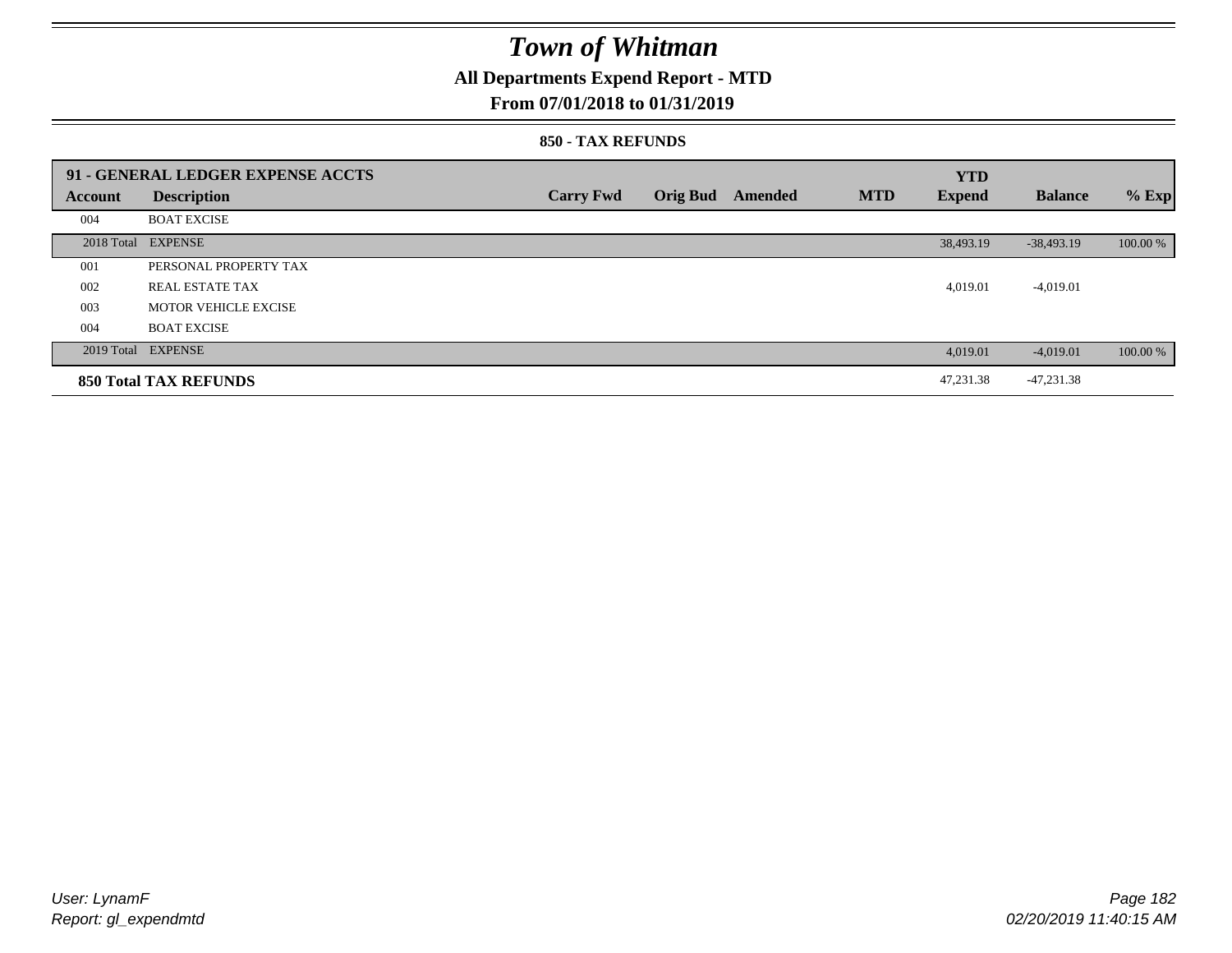## **All Departments Expend Report - MTD**

### **From 07/01/2018 to 01/31/2019**

### **870 - AGENCY**

|         | 91 - GENERAL LEDGER EXPENSE ACCTS    |                  |                         |            | <b>YTD</b>    |                |          |
|---------|--------------------------------------|------------------|-------------------------|------------|---------------|----------------|----------|
| Account | <b>Description</b>                   | <b>Carry Fwd</b> | <b>Orig Bud</b> Amended | <b>MTD</b> | <b>Expend</b> | <b>Balance</b> | $%$ Exp  |
| 899     | <b>EXCHANGE ACCOUNT</b>              |                  |                         |            |               |                |          |
|         | 2001 Total EXPENSE                   |                  |                         |            |               |                | 100.00 % |
| 028     | <b>MASS.CRUSHING &amp; RECYCLING</b> |                  |                         |            |               |                |          |
| 033     | DANCE PROGRAMS                       |                  |                         |            |               |                |          |
|         | 2012 Total EXPENSE                   |                  |                         |            |               |                | 100.00 % |
|         | 870 Total AGENCY                     |                  |                         |            |               |                |          |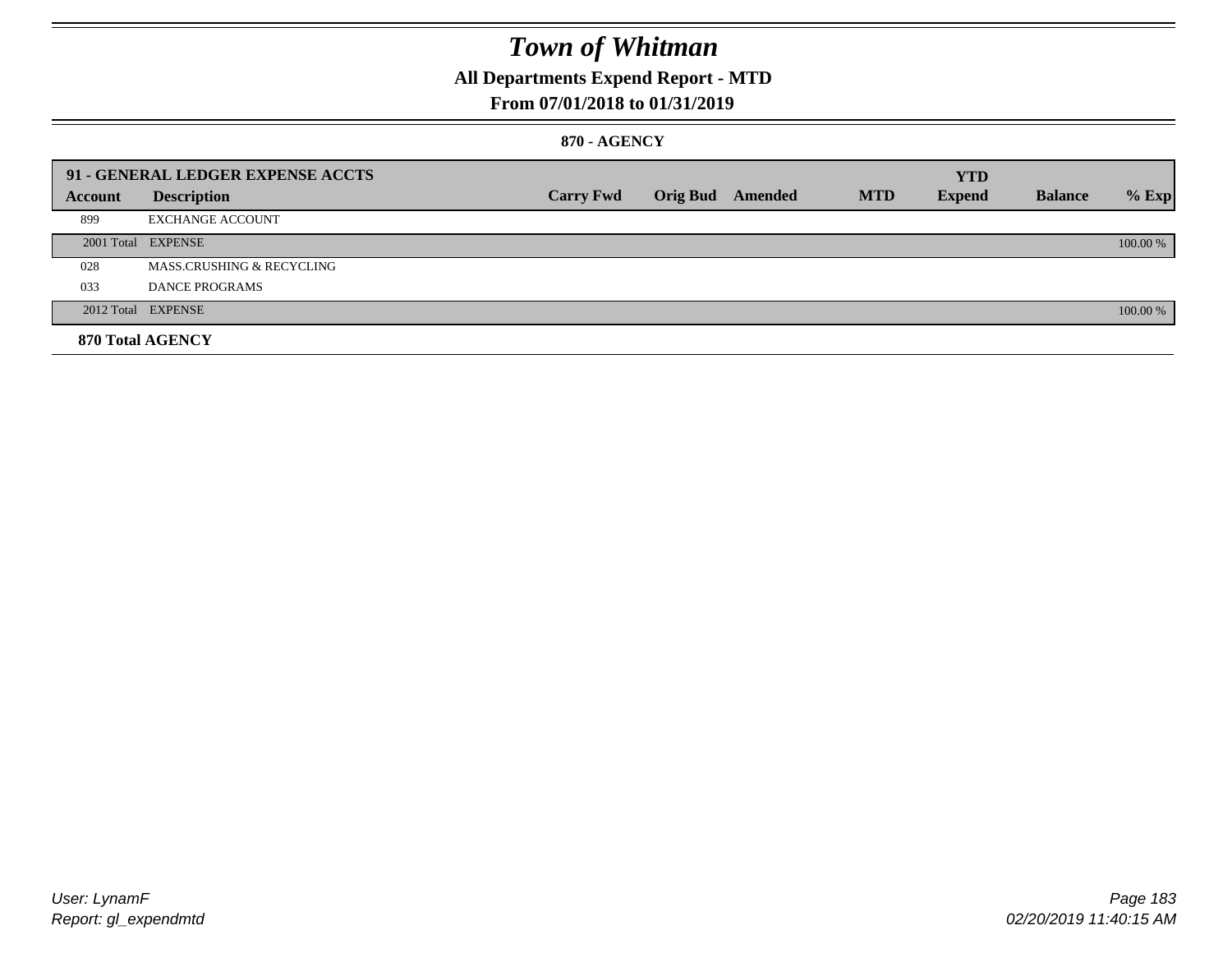**All Departments Expend Report - MTD**

## **From 07/01/2018 to 01/31/2019**

#### **873 - USER CHARGES REFUNDS**

|                | 91 - GENERAL LEDGER EXPENSE ACCTS     |                  |                         |            | <b>YTD</b>    |                |          |
|----------------|---------------------------------------|------------------|-------------------------|------------|---------------|----------------|----------|
| <b>Account</b> | <b>Description</b>                    | <b>Carry Fwd</b> | <b>Orig Bud</b> Amended | <b>MTD</b> | <b>Expend</b> | <b>Balance</b> | $\%$ Exp |
| 006            | <b>TRASH LIEN REFUNDS</b>             |                  |                         |            |               |                |          |
| 021            | <b>2014 TRASH FEE REFUNDS</b>         |                  |                         |            |               |                |          |
|                | 2000 Total EXPENSE                    |                  |                         |            |               |                | 100.00 % |
| 006            | TRASH LIEN REFUNDS                    |                  |                         |            |               |                |          |
|                | 2012 Total EXPENSE                    |                  |                         |            |               |                | 100.00 % |
| 005            | TRASH FEE REFUNDS                     |                  |                         |            |               |                |          |
| 006            | TRASH LIEN REFUNDS                    |                  |                         |            |               |                |          |
|                | 2015 Total EXPENSE                    |                  |                         |            |               |                | 100.00 % |
| 005            | <b>TRASH FEE REFUNDS</b>              |                  |                         |            |               |                |          |
| 006            | TRASH LIEN REFUNDS                    |                  |                         |            |               |                |          |
|                | 2016 Total EXPENSE                    |                  |                         |            |               |                | 100.00 % |
| 005            | TRASH FEE REFUNDS                     |                  |                         |            |               |                |          |
| 006            | TRASH LIEN REFUNDS                    |                  |                         |            |               |                |          |
|                | 2017 Total EXPENSE                    |                  |                         |            |               |                | 100.00 % |
| 005            | <b>TRASH FEE REFUNDS</b>              |                  |                         |            |               |                |          |
| 006            | TRASH LIEN REFUNDS                    |                  |                         |            |               |                |          |
|                | 2018 Total EXPENSE                    |                  |                         |            |               |                | 100.00 % |
| 005            | TRASH FEE REFUNDS                     |                  |                         |            |               |                |          |
| 006            | TRASH LIEN REFUNDS                    |                  |                         |            |               |                |          |
|                | 2019 Total EXPENSE                    |                  |                         |            |               |                | 100.00 % |
|                | <b>873 Total USER CHARGES REFUNDS</b> |                  |                         |            |               |                |          |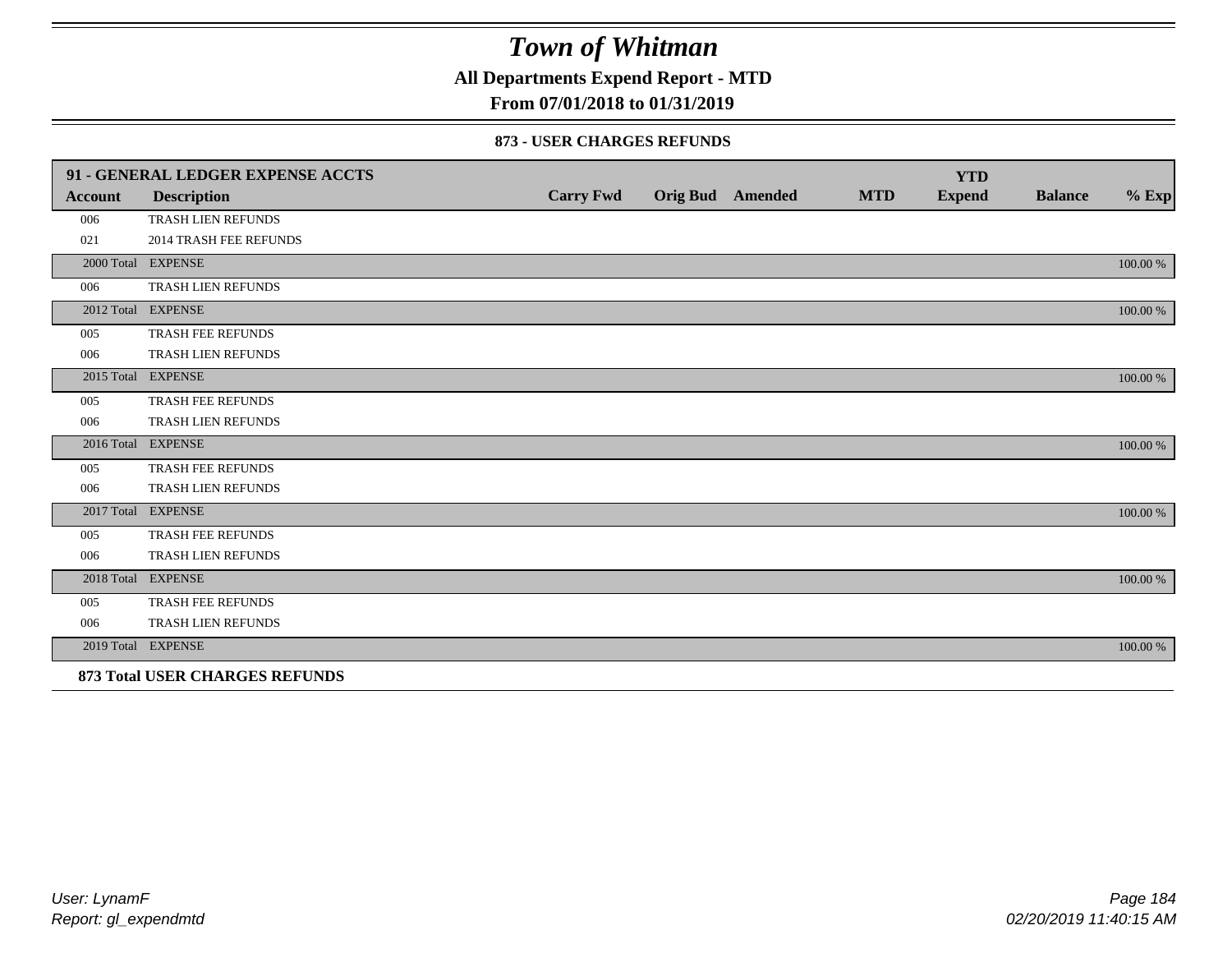**All Departments Expend Report - MTD**

### **From 07/01/2018 to 01/31/2019**

#### **875 - MISCELLANEOUS**

|                 | 91 - GENERAL LEDGER EXPENSE ACCTS |                  |                  |            | <b>YTD</b>    |                |          |
|-----------------|-----------------------------------|------------------|------------------|------------|---------------|----------------|----------|
| <b>Account</b>  | <b>Description</b>                | <b>Carry Fwd</b> | Orig Bud Amended | <b>MTD</b> | <b>Expend</b> | <b>Balance</b> | $%$ Exp  |
| 046             | WATER RATES REFUNDS               |                  |                  |            |               |                |          |
| 1997 Total 1997 |                                   |                  |                  |            |               |                | 100.00 % |
| 046             | WATER RATES REFUNDS               |                  |                  |            |               |                |          |
| 1998 Total 1998 |                                   |                  |                  |            |               |                | 100.00 % |
| 046             | WATER RATES REFUNDS               |                  |                  |            |               |                |          |
| 1999 Total 1999 |                                   |                  |                  |            |               |                | 100.00 % |
| 034             | PREMIUM SALE OF BONDS             |                  |                  |            |               |                |          |
| 035             | INTEREST ON SALE OF BONDS         |                  |                  |            |               |                |          |
| 036             | <b>GRANT ANTICIPATION NOTES</b>   |                  |                  |            |               |                |          |
| 038             | REVENUE ANTICIPATION NOTES        |                  |                  |            |               |                |          |
| 039             | <b>BOND ANTICIPATION NOTES</b>    |                  |                  |            |               |                |          |
| 042             | <b>BOARD OF APPEALS REFUNDS</b>   |                  |                  |            |               |                |          |
| 043             | BUILDING INSPECTOR REFUNDS        |                  |                  |            |               |                |          |
| 044             | REFUNDS-PRIOR YEARS               |                  |                  |            |               |                |          |
| 045             | PARKING TICKET REFUNDS            |                  |                  |            |               |                |          |
| 046             | WATER RATES REFUNDS               |                  |                  |            |               |                |          |
| 052             | <b>TAILINGS</b>                   |                  |                  |            |               |                |          |
| 071             | <b>COLLECTORS OVER/SHORT</b>      |                  |                  |            |               |                |          |
| ${\bf 080}$     | WTR/SWR REFUNDS-PEN.&INT.         |                  |                  |            |               |                |          |
| 081             | WATER RATES REFUNDS FY95          |                  |                  |            |               |                |          |
| 090             | MUNICIPAL LIEN REFUNDS            |                  |                  |            |               |                |          |
| 093             | WATER RATES REFUNDS FY96          |                  |                  |            |               |                |          |
| 635             | COLLECTORS FEES-REFUNDS           |                  |                  |            |               |                |          |
| 636             | <b>EXCISE INTEREST-REFUNDS</b>    |                  |                  |            |               |                |          |
|                 | 2000 Total EXPENSE                |                  |                  |            |               |                | 100.00 % |
| 021             | <b>2014 TRASH FEE REFUNDS</b>     |                  |                  |            |               |                |          |
| 025             | <b>DPW - RESTITUTION</b>          |                  |                  |            |               |                |          |
| 058             | TRASH FEE REFUNDS FY2000          |                  |                  |            |               |                |          |
| 063             | TRASH FEE REFUNDS FY02            |                  |                  |            |               |                |          |
| 064             | TRASH FEE REFUNDS FY2001          |                  |                  |            |               |                |          |
| 091             | <b>TRASH FEE REFUNDS FY03</b>     |                  |                  |            |               |                |          |

*Report: gl\_expendmtd User: LynamF*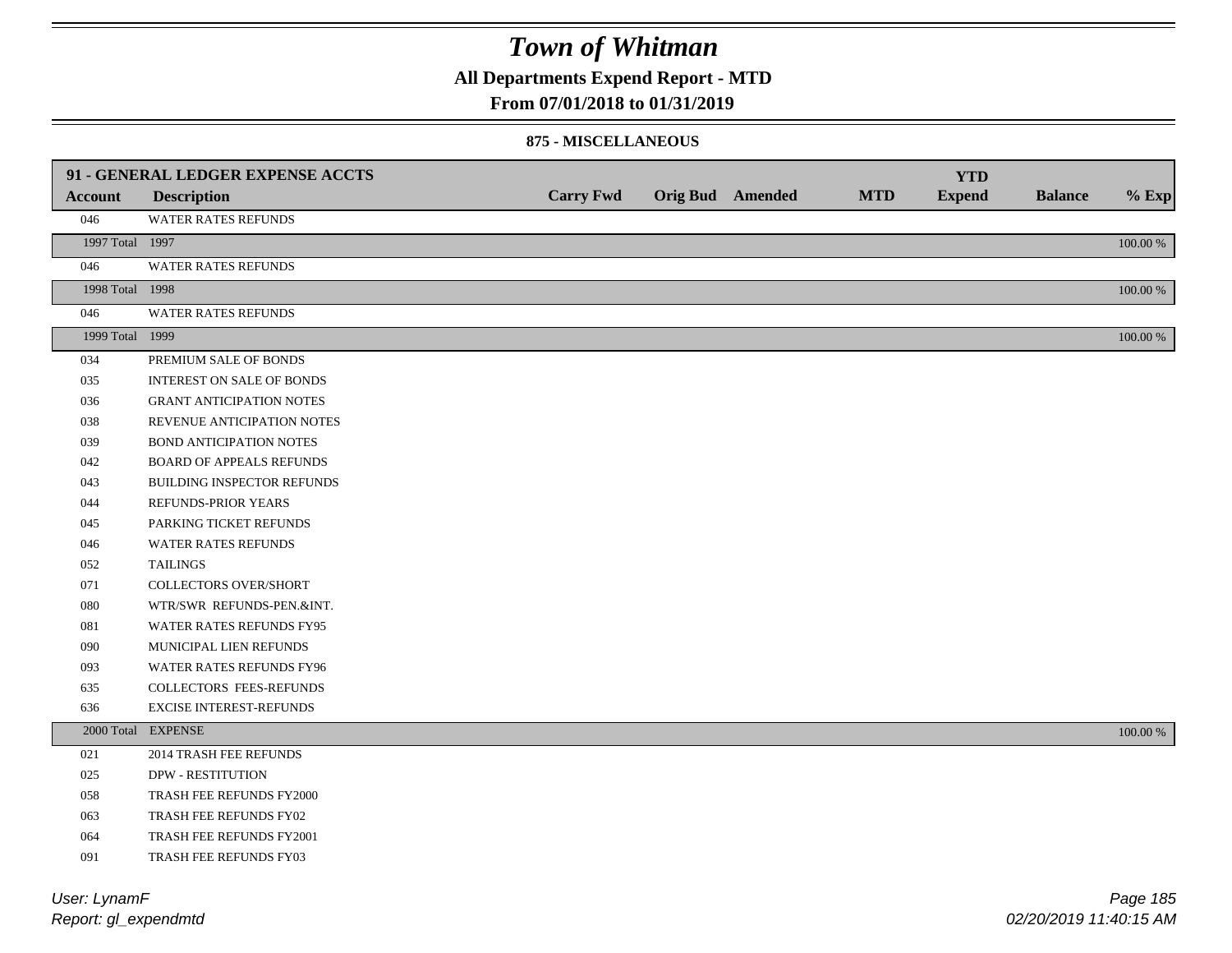## **All Departments Expend Report - MTD**

### **From 07/01/2018 to 01/31/2019**

#### **875 - MISCELLANEOUS**

|                | 91 - GENERAL LEDGER EXPENSE ACCTS |                  |                  |            | <b>YTD</b>    |                |          |
|----------------|-----------------------------------|------------------|------------------|------------|---------------|----------------|----------|
| <b>Account</b> | <b>Description</b>                | <b>Carry Fwd</b> | Orig Bud Amended | <b>MTD</b> | <b>Expend</b> | <b>Balance</b> | $%$ Exp  |
| 092            | TRASH FEE REFUNDS FY2004          |                  |                  |            |               |                |          |
| 094            | TRASH LIEN REFUNDS FY2004         |                  |                  |            |               |                |          |
| 095            | TRASH LIEN REFUNDS FY95           |                  |                  |            |               |                |          |
| 096            | TRASH LIEN REFUNDS FY96           |                  |                  |            |               |                |          |
| 187            | TRASH LIEN REFUNDS 2005           |                  |                  |            |               |                |          |
| 206            | TRASH FEE REFUNDS 2005            |                  |                  |            |               |                |          |
| 209            | <b>TRASH FEE REFUNDS 2006</b>     |                  |                  |            |               |                |          |
| 223            | <b>TRASH LIEN REFUNDS 2006</b>    |                  |                  |            |               |                |          |
| 226            | TRASH FEE REFUNDS 2007            |                  |                  |            |               |                |          |
| 229            | TRASH LIEN REFUNDS 2007           |                  |                  |            |               |                |          |
| 231            | <b>2008 TRASH FEE REFUNDS</b>     |                  |                  |            |               |                |          |
| 232            | <b>2008 TRASH LIEN REFUNDS</b>    |                  |                  |            |               |                |          |
| 257            | <b>2009 TRASH FEE REFUNDS</b>     |                  |                  |            |               |                |          |
| 258            | 2009 TRASH LIEN REFUNDS           |                  |                  |            |               |                |          |
| 260            | 2010 TRASH FEE REFUNDS            |                  |                  |            |               |                |          |
| 261            | 2011 TRASH FEE REFUNDS            |                  |                  |            |               |                |          |
| 263            | <b>2012 TRASH FEE REFUNDS</b>     |                  |                  |            |               |                |          |
| 327            | <b>2013 TRASH FEE REFUNDS</b>     |                  |                  |            |               |                |          |
| 328            | 2013 TRASH LIEN REFUNDS           |                  |                  |            |               |                |          |
|                | 2001 Total EXPENSE                |                  |                  |            |               |                | 100.00 % |
|                | <b>875 Total MISCELLANEOUS</b>    |                  |                  |            |               |                |          |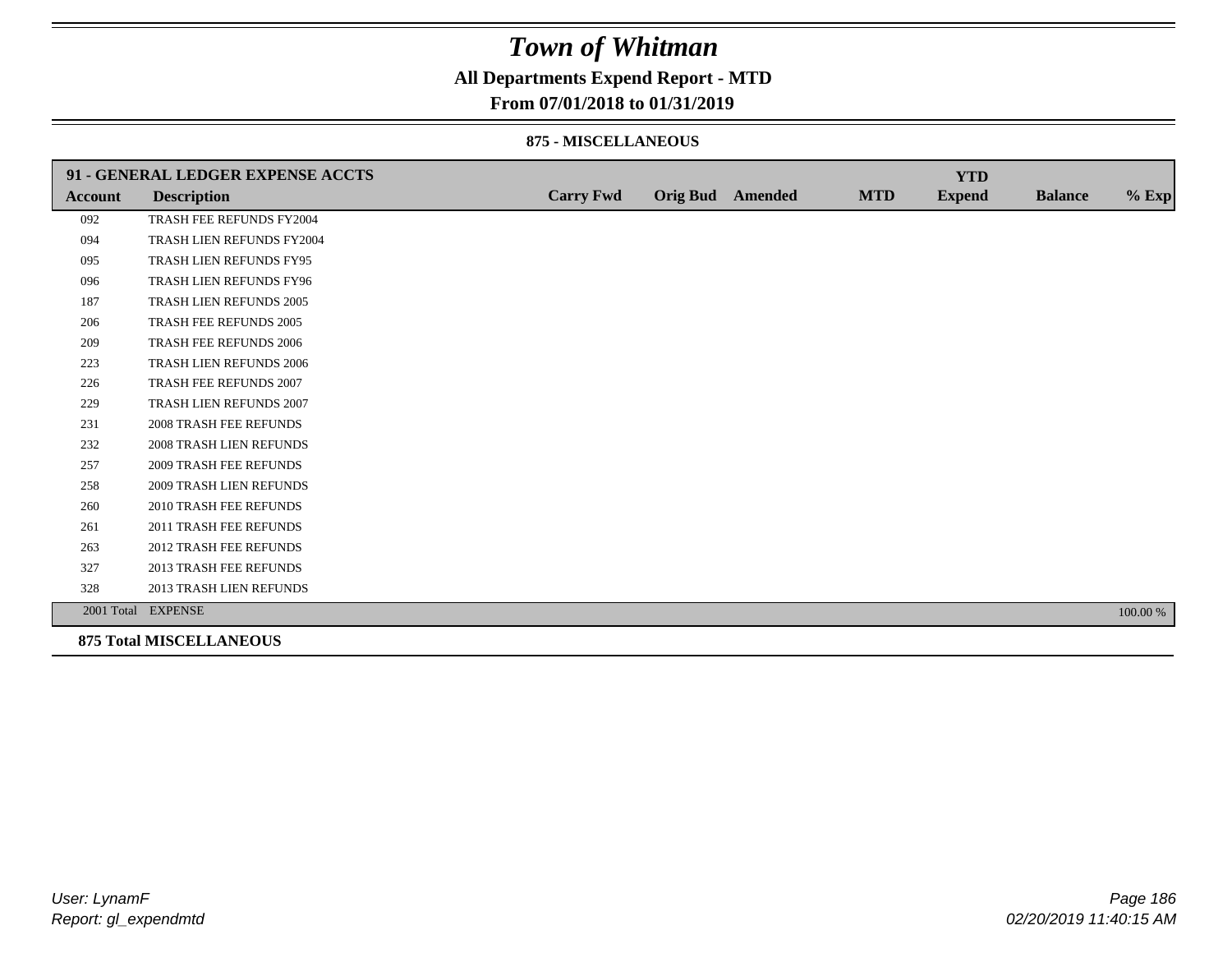## **All Departments Expend Report - MTD**

### **From 07/01/2018 to 01/31/2019**

#### **876 - INVESTMENTS**

|         | 91 - GENERAL LEDGER EXPENSE ACCTS       |                  |                 |                |            | <b>YTD</b>    |                |          |
|---------|-----------------------------------------|------------------|-----------------|----------------|------------|---------------|----------------|----------|
| Account | <b>Description</b>                      | <b>Carry Fwd</b> | <b>Orig Bud</b> | <b>Amended</b> | <b>MTD</b> | <b>Expend</b> | <b>Balance</b> | % Exp    |
| 287     | <b>AUXILIARY POLICE EXPENSE</b>         |                  |                 |                |            |               |                |          |
| 288     | REPURCHASE AGREE.NOTES-GENERAL          |                  |                 |                |            |               |                |          |
| 289     | REPUR.AGREE.NOTES-DPW CHAP811           |                  |                 |                |            |               |                |          |
| 290     | <b>INVESTMENT CD'S-GENERAL</b>          |                  |                 |                |            |               |                |          |
| 293     | PROGRAMMING SERV.& SUPPLIES             |                  |                 |                |            |               |                |          |
| 294     | <b>INVEST. CD'S-CHAPTER 811</b>         |                  |                 |                |            |               |                |          |
| 295     | INVEST. CD'S-SCHOOL LUNCH               |                  |                 |                |            |               |                |          |
| 298     | RES. FND. TRAN. TITLE V DEBT ISSUE EXP. |                  |                 |                |            |               |                |          |
| 299     | REPUR.AGREE.NOTES-DPW CHAP.90           |                  |                 |                |            |               |                |          |
|         | 2000 Total EXPENSE                      |                  |                 |                |            |               |                | 100.00 % |
|         | <b>876 Total INVESTMENTS</b>            |                  |                 |                |            |               |                |          |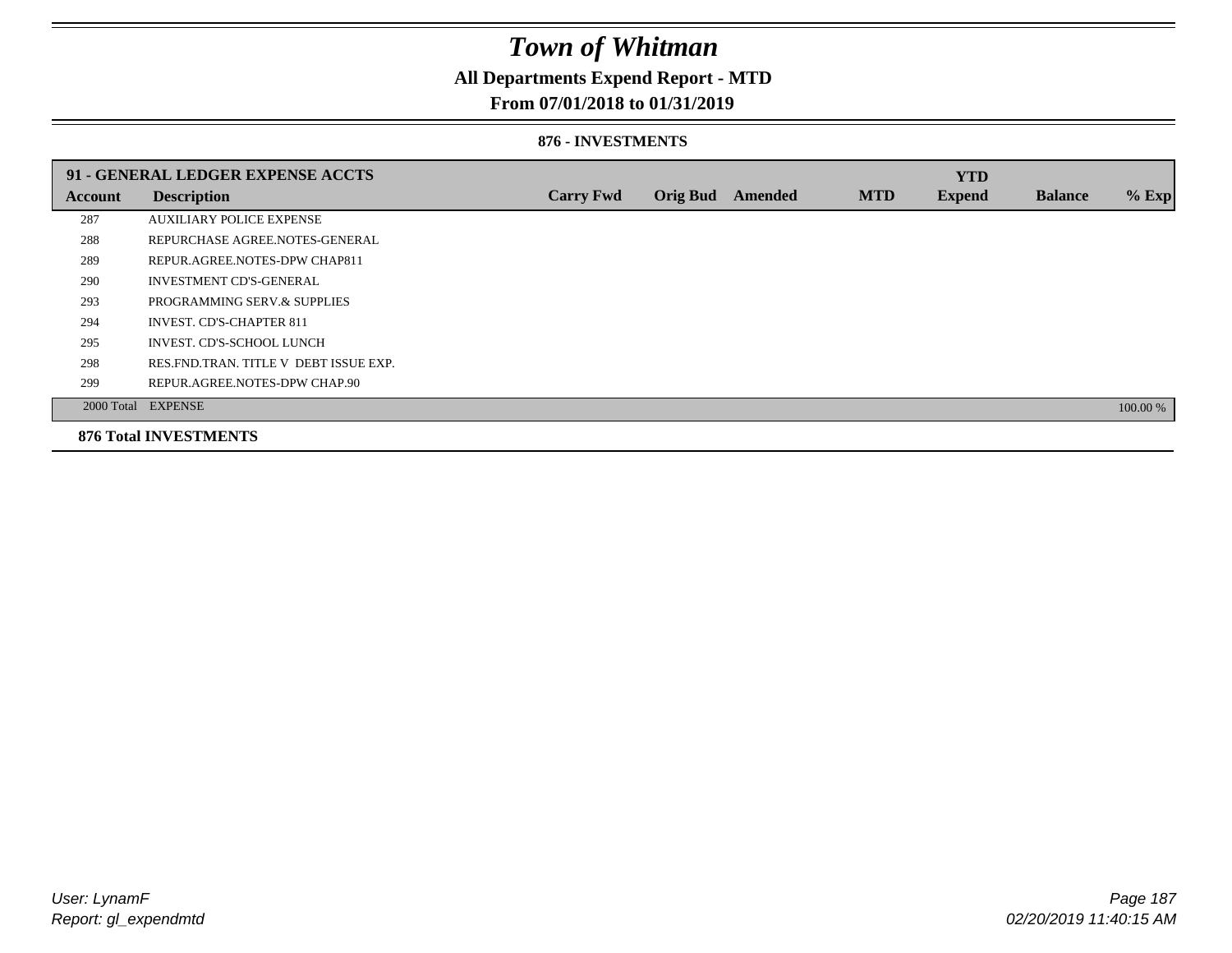**All Departments Expend Report - MTD**

## **From 07/01/2018 to 01/31/2019**

#### **878 - OTHER FINANCING USES**

|            | 91 - GENERAL LEDGER EXPENSE ACCTS     |                  |                 |         |            | <b>YTD</b>    |                |          |
|------------|---------------------------------------|------------------|-----------------|---------|------------|---------------|----------------|----------|
| Account    | <b>Description</b>                    | <b>Carry Fwd</b> | <b>Orig Bud</b> | Amended | <b>MTD</b> | <b>Expend</b> | <b>Balance</b> | $%$ Exp  |
| 409        | <b>REFUNDED BONDS</b>                 |                  |                 |         |            |               |                |          |
| 2000 Total | <b>EXPENSE</b>                        |                  |                 |         |            |               |                | 100.00 % |
| 401        | WTR/SWR CAPITAL PROJ. FUND            |                  |                 |         |            |               |                |          |
| 404        | <b>SPECIAL REVENUE FUND</b>           |                  |                 |         |            |               |                |          |
| 2100 Total | <b>INTERFUND TRANSFERS</b>            |                  |                 |         |            |               |                | 100.00 % |
| 402        | <b>STABILIZATION FUND</b>             |                  |                 |         |            |               |                |          |
| 2101 Total | <b>INTERFUND TRANSFERS</b>            |                  |                 |         |            |               |                | 100.00 % |
| 403        | CAPITAL PROJECT FUND                  |                  |                 |         |            |               |                |          |
| 2102 Total | <b>INTERFUND TRANSFERS</b>            |                  |                 |         |            |               |                | 100.00 % |
|            | <b>878 Total OTHER FINANCING USES</b> |                  |                 |         |            |               |                |          |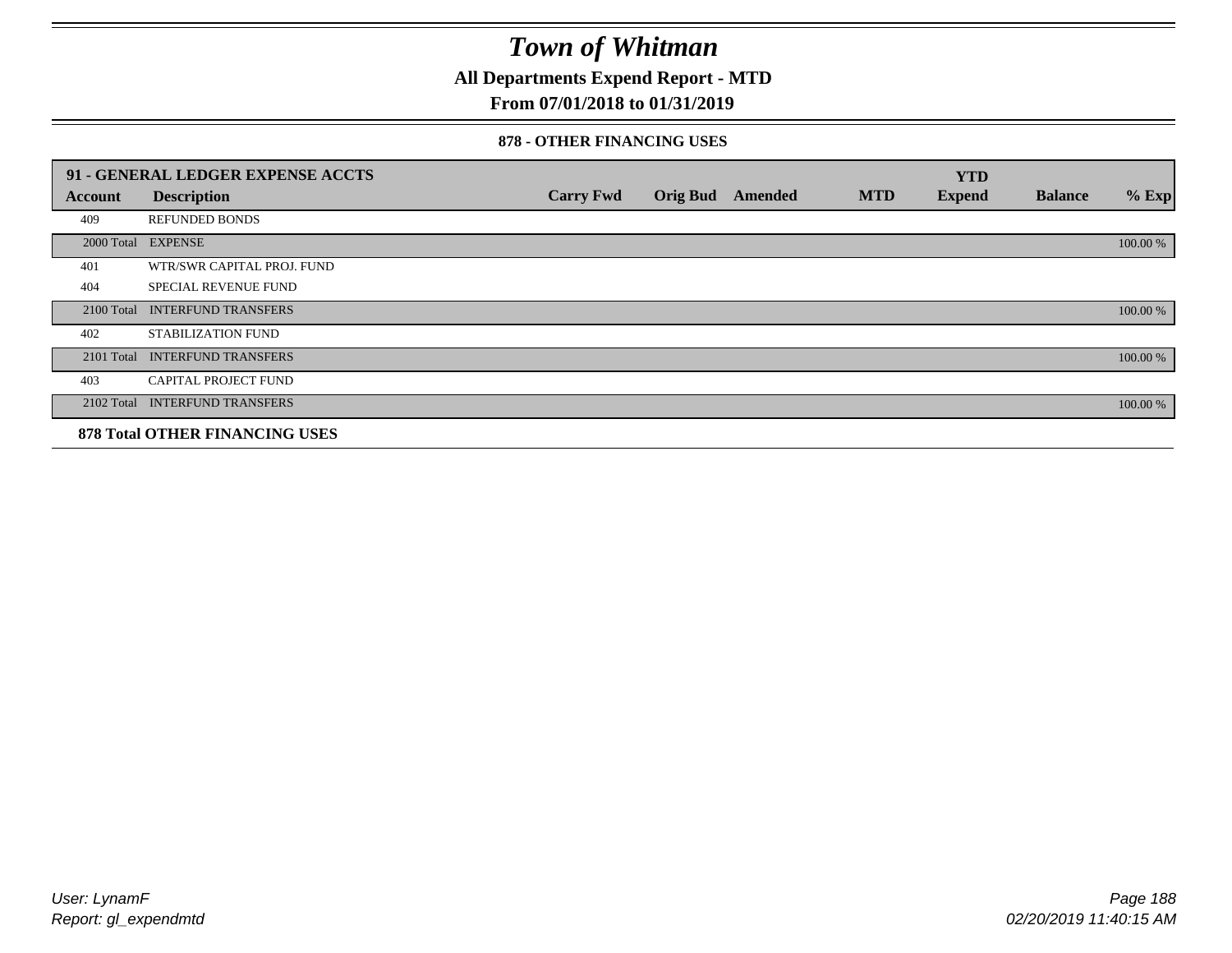**All Departments Expend Report - MTD**

**From 07/01/2018 to 01/31/2019**

### **883 - DARE GRANT DIST.W-H REG.SCHOOL**

|         | 91 - GENERAL LEDGER EXPENSE ACCTS        |                  |                 |         |            | <b>YTD</b>    |                |          |
|---------|------------------------------------------|------------------|-----------------|---------|------------|---------------|----------------|----------|
| Account | <b>Description</b>                       | <b>Carry Fwd</b> | <b>Orig Bud</b> | Amended | <b>MTD</b> | <b>Expend</b> | <b>Balance</b> | $%$ Exp  |
| 112     | <b>SALARIES</b>                          |                  |                 |         |            |               |                |          |
| 585     | MISCELLANEOUS EXPENSE                    |                  |                 |         |            |               |                |          |
|         | 2000 Total EXPENSE                       |                  |                 |         |            |               |                | 100.00 % |
|         | 883 Total DARE GRANT DIST.W-H REG.SCHOOL |                  |                 |         |            |               |                |          |
|         | 91 Total GENERAL LEDGER EXPENSE ACCTS    |                  |                 |         |            | 47,231.38     | -47,231.38     |          |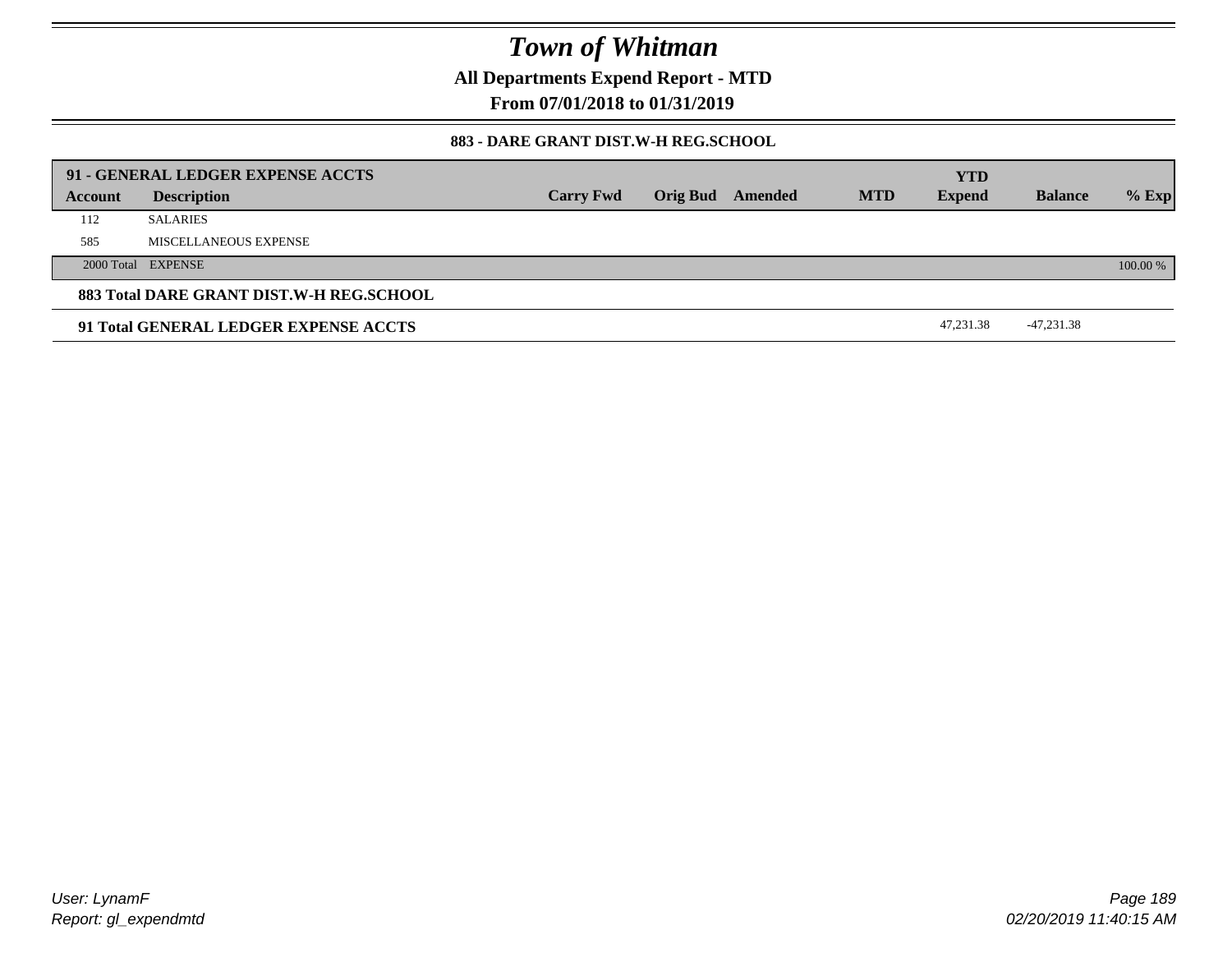**All Departments Expend Report - MTD**

## **From 07/01/2018 to 01/31/2019**

#### **878 - OTHER FINANCING USES**

|         | 98 - CABLE ACCESS CORPORATION             |                  |                  |            | <b>YTD</b>    |                |            |
|---------|-------------------------------------------|------------------|------------------|------------|---------------|----------------|------------|
| Account | <b>Description</b>                        | <b>Carry Fwd</b> | Orig Bud Amended | <b>MTD</b> | <b>Expend</b> | <b>Balance</b> | $%$ Exp    |
| 405     | WATER/SEWER ENTERPRISE FUND               |                  |                  |            |               |                |            |
|         | 2104 Total DISTRIBUTION TO CABLE ACCESS C |                  |                  |            |               |                | $100.00\%$ |
|         | <b>878 Total OTHER FINANCING USES</b>     |                  |                  |            |               |                |            |